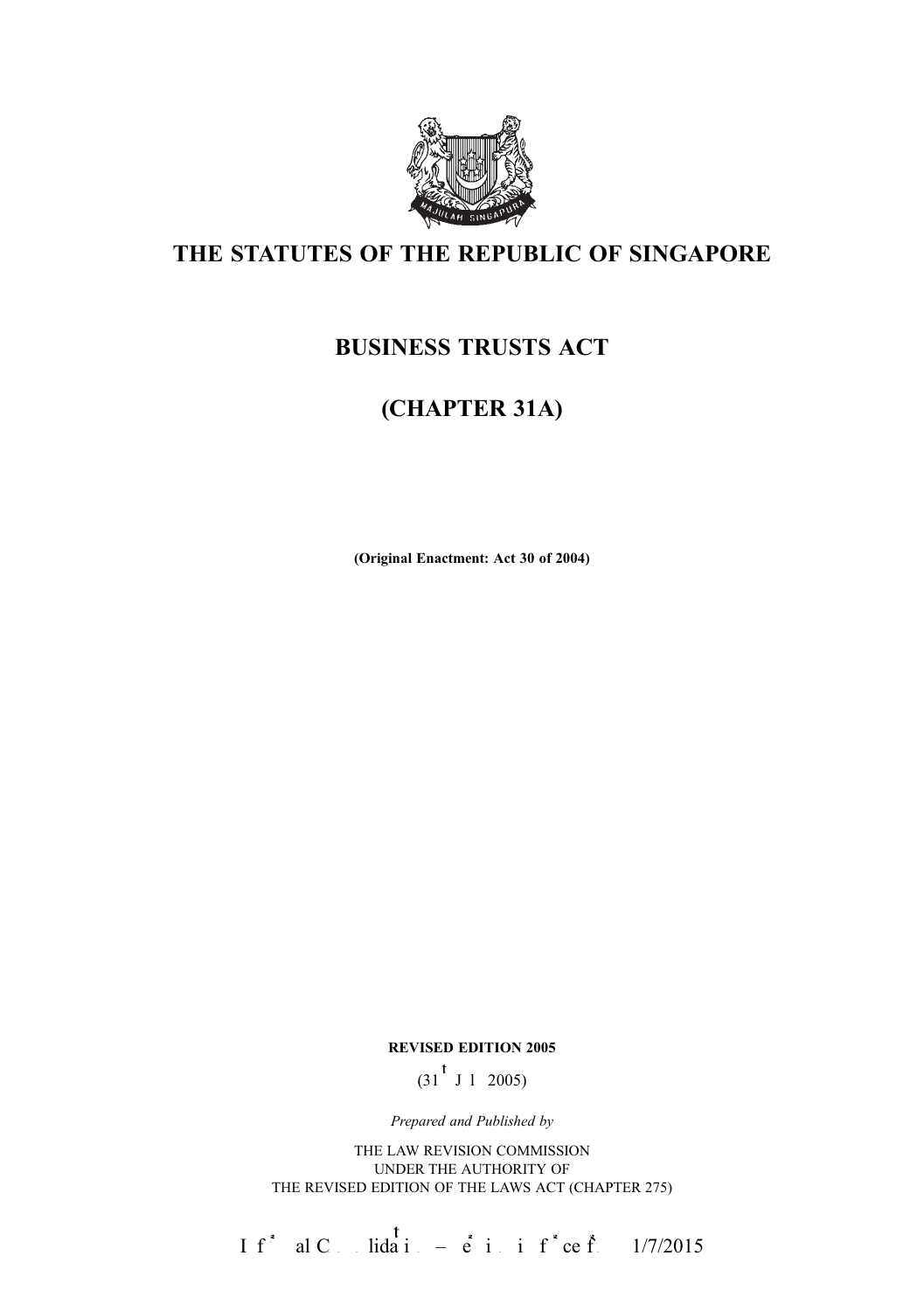# CHAPTER 31A B i e  $T^*$ <sup>t</sup>

#### ARRANGEMENT OF SECTIONS

#### PART I

#### PRELIMINARY

 $\operatorname{Sec}^{\dagger}$ i

1.  $\text{Sh}^{\sim}$  ile 2. Ie $^{\circ}$ eai

#### PART II

#### REGISTRATION OF BUSINESS TRUSTS

- 3. A licati for egional
- 4. Regian of business trusts trusts trusts to  $\mathbf{q}$  business trusts trusts trusts trusts trusts trusts trusts trusts trusts trusts trusts trusts trusts trusts trusts trusts trusts trusts trusts trusts trusts trusts tru
- 5. Regie<sup>t</sup> and ification of change in a ice la

#### PART III

#### TRUSTEE-MANAGER

#### Division  $1$  — Responsibilities and powers

- 6.  $T^*$  tee- a age be c a a d t t  $\frac{1}{c}$  to carry on any other  $b$  i<sub>t</sub>e
- 7. Sec $\acute{e}a$
- 8. Tee-aage eaeegieedbie ade  $a \quad i \quad age$
- 9. U.e.  $f$ i  $f$  and a d advice
- 10.  $D_{\perp}$  ie f ee- a age
- 11. Due f di ec<sub>i</sub>, ffice a d agents of the angel
- 12. Diclosure fine  $e$  in transactions
- 13. Dicl $\int$ e fdiectors' interests
- 14. C<sub>t</sub> $\frac{1}{t}$  ii<sub>it</sub>f b a<sup>t</sup> d
- 15. A di  $c_i$  i e $e_i$
- 16. Actiin fiee iegieed bie bieea age
- 17. Li<sub>t</sub> idation of the e-manager entitled to exercise indemnity in the entitled to exercise independent index of  $\frac{1}{2}$  $i$ <sub>gh</sub>

If<sup>\*</sup> al C<sub>ons</sub>idation –  $\dot{e}$  in inf<sup>\*</sup>ce from 1/7/2015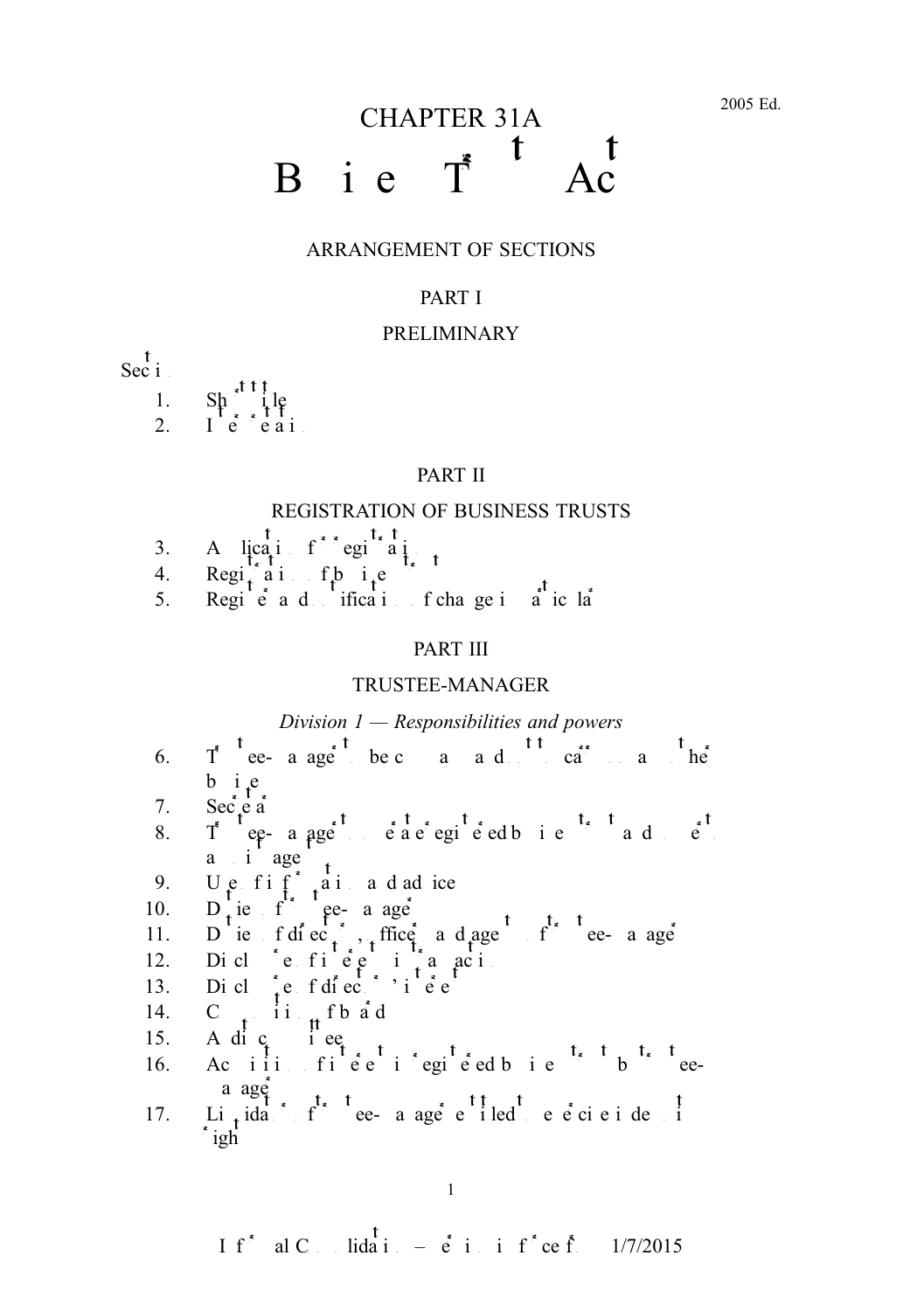#### Division  $2$  – Change of trustee-manager

 $\frac{t}{\sec i}$ 

| 18. |                                                                                                                                                                                                                                                                                                                                                                                                                                                                  |
|-----|------------------------------------------------------------------------------------------------------------------------------------------------------------------------------------------------------------------------------------------------------------------------------------------------------------------------------------------------------------------------------------------------------------------------------------------------------------------|
| 19. |                                                                                                                                                                                                                                                                                                                                                                                                                                                                  |
| 20. |                                                                                                                                                                                                                                                                                                                                                                                                                                                                  |
| 21. |                                                                                                                                                                                                                                                                                                                                                                                                                                                                  |
| 22. |                                                                                                                                                                                                                                                                                                                                                                                                                                                                  |
|     | Cha ge $\frac{t}{t}$ ake effec $\frac{t}{dt}$ at $\frac{t}{t}$ at $\frac{t}{t}$ at $\frac{t}{t}$ at $\frac{t}{t}$ at $\frac{t}{t}$ at $\frac{t}{t}$ at $\frac{t}{t}$ at $\frac{t}{t}$ at $\frac{t}{t}$ at $\frac{t}{t}$ at $\frac{t}{t}$ at $\frac{t}{t}$ at $\frac{t}{t}$ at $\frac{t}{t}$ at                                                                                                                                                                   |
|     | Division $3$ — Consequences of change of trustee-manager                                                                                                                                                                                                                                                                                                                                                                                                         |
| 23. | Re ig i g <sup>t</sup> $\epsilon$ t e a age h a d $\epsilon$ b k a d i ide                                                                                                                                                                                                                                                                                                                                                                                       |
|     | $\int$ ea <sub>t</sub> able a <sub>t</sub> i <sup>a</sup> ee                                                                                                                                                                                                                                                                                                                                                                                                     |
|     |                                                                                                                                                                                                                                                                                                                                                                                                                                                                  |
|     | 24. $Right_t$ , bliga i a d liabili ie f'e ig i g <sup>t<sub>s</sub> t</sup> ee- <sub>t</sub> a age<br>25. Effec f cha <sub>t</sub> ge f ee-a age d c e , e c., hich                                                                                                                                                                                                                                                                                             |
|     | e ig i g <sup>"</sup> ee- a age i a a                                                                                                                                                                                                                                                                                                                                                                                                                            |
|     | Division $4$ – Written directions                                                                                                                                                                                                                                                                                                                                                                                                                                |
|     |                                                                                                                                                                                                                                                                                                                                                                                                                                                                  |
|     | 26. $P\underset{e}{\downarrow}$ $\underset{a}{\downarrow}$ $f A$ $\underset{f}{\downarrow}$ $f \underset{f}{\downarrow}$ $\underset{f}{\downarrow}$ $\underset{f}{\downarrow}$ $\underset{f}{\downarrow}$ $\underset{f}{\downarrow}$ $\underset{f}{\downarrow}$ $\underset{f}{\downarrow}$ $\underset{f}{\downarrow}$ $\underset{f}{\downarrow}$ $\underset{f}{\downarrow}$ $\underset{f}{\downarrow}$ $\underset{f}{\downarrow}$ $\underset{f}{\downarrow}$ $\$ |
|     |                                                                                                                                                                                                                                                                                                                                                                                                                                                                  |
|     | Division $5$ — Indemnification                                                                                                                                                                                                                                                                                                                                                                                                                                   |
|     |                                                                                                                                                                                                                                                                                                                                                                                                                                                                  |
|     | 27. $P \underset{f}{\downarrow} i_{t}$ i de if $i_{t}g$ ffice $f^{\ast}$ tee a age a da di                                                                                                                                                                                                                                                                                                                                                                       |
|     |                                                                                                                                                                                                                                                                                                                                                                                                                                                                  |

## PART IV

#### TRUST DEED

- 28. C  $e_i$   $f_i$   $d$  deed 29. Liability ce-a age 30.  $T \text{ deed}$  be legall entourceable
- 31. Change  $f^*$  deed

#### PART V

#### UNITHOLDERS

- $32.$  Li<sub>t</sub>iati fliability of initial
- 33. Distributions to unit  $\iint$
- 34.  $C$  editors in the derived non-to-obtain possession of the non-to-obtain possession of  $C$  editors in  $C$  $\sum_{i=1}^{n} e_i$
- 35. Rightfin lders distribution
- 36. A i al f ih  $\det$  e ied f i e f i b eea age

I f<sup>\*</sup> al C. Iida<sup>†</sup> 
$$
=
$$
 e<sup>\*</sup> i. i f<sup>\*</sup> ce f. 1/7/2015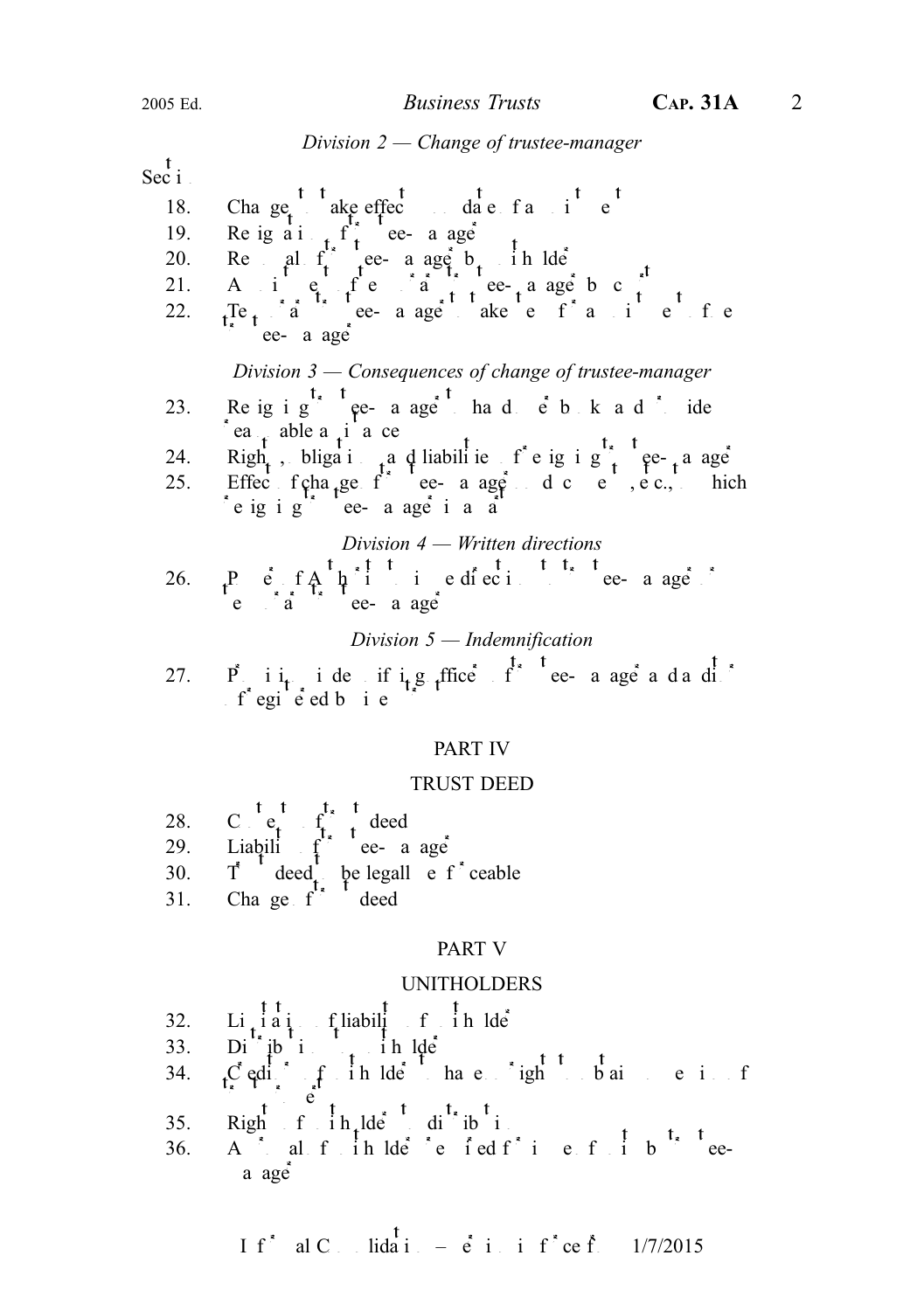#### $-t$ Sec  $\mathbf{i}$

- 37. [Repealed]
- 38. [Repealed]
- 39. [Repealed]

## PART VI

#### CIVIL LIABILITY AND TAKE-OVERS

- 40. Ci il liability of the case of the lde
- 40A. Pe acte i frihlde die igf
- arrangement or contract and ed by 90% majority approximate by 90% majority  $\frac{1}{2}$
- 41. Reedies in case  $f_{\star}$  equivalently injuried
- 42. Dei ai e ce e ai e aci
- 43. E ide ce f ha en lde  $a^2$  a not all  $a^2$  decisive court a aldici e aci<sub>to</sub> de ecito 42

#### PART VII

#### WINDING UP OF REGISTERED BUSINESS TRUST

- 44. Windig definiting the deed
- 45. Windig and ecition of in  $\frac{1}{2}$  in  $\frac{1}{2}$
- 46. Windig  $\det$  de eq b c  $\det$
- 47. Winding  $f^{*}$  egients to the t
- 48. C a ake he de  $f$  i dig
- 49. U clai ed  $\epsilon$  e be aid. Official Receive
- 50. Respublief  $f$  fraudulent trading

#### PART VIII

#### DEREGISTRATION

|  | 51. V 1 $\begin{array}{ccc} 1 & 1 & 1 \\ 0 & 0 & 0 \\ 1 & 0 & 0 \end{array}$ a de egi $\begin{array}{ccc} 1 & 1 & 1 \\ 0 & 1 & 1 \\ 1 & 0 & 0 \\ 0 & 0 & 0 \end{array}$ i de egi e def c b i e |  |  |  |
|--|------------------------------------------------------------------------------------------------------------------------------------------------------------------------------------------------|--|--|--|
|  |                                                                                                                                                                                                |  |  |  |

#### PART IX

#### MANAGEMENT AND ADMINISTRATION

## Division 1 — Meetings and proceedings

- 53. Annual general  $\int$  and  $\int$  even in g
- 54. C. e i g f e  $f^*$  a di a general meeting  $f$  e i i i i
- 55. Callig  $f$  ee ig
- 56. Pii i deed a  $\int$ igh, de ad ll
- 57. Q<sup>\*</sup>, chai<sup>r</sup>a, vig, etc., a eetig

If<sup>\*</sup> al C<sub>ons</sub>lidation –  $\dot{e}$  in inf<sup>\*</sup>ce from 1/7/2015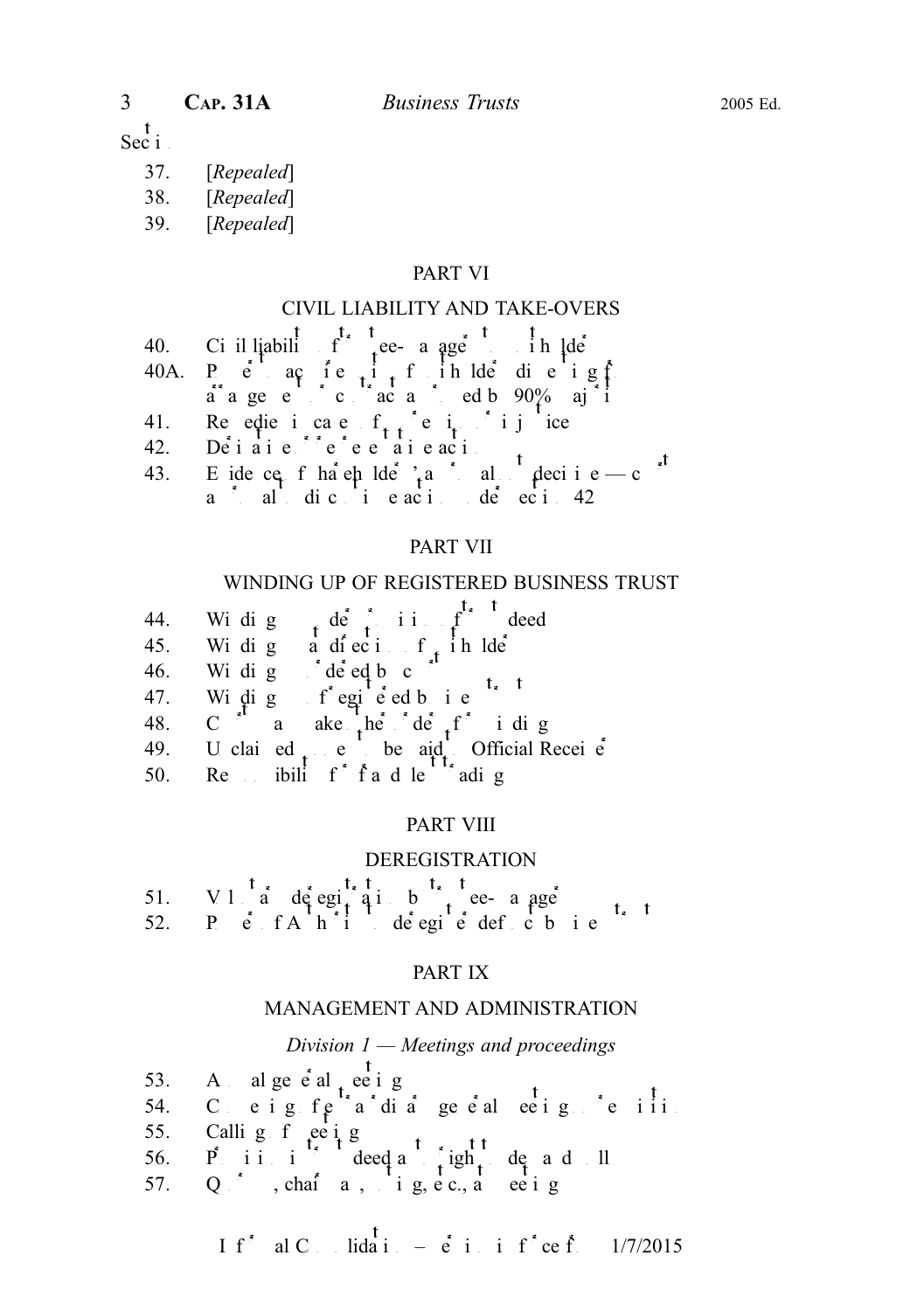$\frac{t}{\text{Sec i}}$ 58. Vig ightie ect in egie ed bie 59. U i h  $\text{Id}e^{\lambda}$  ights at eetings 60. Pie 61. Petrc to de eeig 62. Ciclai<sub>t</sub>ih lde<sup>rs</sup> e listec. 63. Secial  $e \cdot 1$  i 64. Religiens is required to  $\begin{bmatrix} 64. & \text{Re} \end{bmatrix}$  i.e. 65. Regi $a_i$ iand cientre ai elis 66. Re $\downarrow$  i a adj ed ee ig 67. Mi $e$  f ceedig 68. I ecifiebk Division  $2$  — Registers 69. Regi $\begin{matrix} \uparrow \\ \uparrow \\ \downarrow \end{matrix}$  f  $\begin{matrix} \uparrow \\ \downarrow \\ \downarrow \end{matrix}$  h lde 70. Place a hich egi e  $\mu$  ke<sup>t</sup> 71. C e e ce<sub>tt</sub> f defa l b age 72. P  $\hat{e}_t$  f c  $\hat{e}_t$  ec if, egi  $\hat{e}_t$ 73. Liiai fliabilit<sup>s</sup> ee, e c., egi e ed a holder fi Division 3 — Annual Return 74. A  $al^{\ast}$   $\mathfrak{e}^{\ast}$  a dif<sup>\*</sup> ai

#### PART X

#### ACCOUNTS, AUDIT AND DISCLOSURE

| Division $1 -$ Accounts |                                                                                                                                                                                                                                          |  |  |  |  |  |  |  |  |
|-------------------------|------------------------------------------------------------------------------------------------------------------------------------------------------------------------------------------------------------------------------------------|--|--|--|--|--|--|--|--|
|                         | 75. Acc $\frac{t}{t}$ i g <sup>*</sup> ec <sup>*</sup> d <sub>t</sub> a d <sup>t</sup> e <sub>st</sub> fc <sup>t</sup> . 1<br>76. Acc a d di ec <sup>*</sup> i e <sup>t</sup> t<br>77. Religff e i e e a f <sup>*</sup> a d c e facc a d |  |  |  |  |  |  |  |  |
|                         |                                                                                                                                                                                                                                          |  |  |  |  |  |  |  |  |
|                         |                                                                                                                                                                                                                                          |  |  |  |  |  |  |  |  |
|                         | 78. $\overrightarrow{V}$ ih lde f <sup>*</sup> egi <sup>t</sup> e <sup>*</sup> ed b i e <sup>t</sup> <sup>t</sup> e <sup>t</sup> i led bala ce hee,                                                                                      |  |  |  |  |  |  |  |  |
|                         | e c.<br>79. $\overrightarrow{P}$ ji f a fi a cial a e e i h lde<br>80. Pe al                                                                                                                                                             |  |  |  |  |  |  |  |  |
|                         |                                                                                                                                                                                                                                          |  |  |  |  |  |  |  |  |
| Division $2 - A$ udit   |                                                                                                                                                                                                                                          |  |  |  |  |  |  |  |  |
|                         | 81. A di t<br>82. A di t e fa di *<br>83. A di * * e t e a i<br>84. P e a d d ie fa di * a t * e * acc t                                                                                                                                 |  |  |  |  |  |  |  |  |
|                         |                                                                                                                                                                                                                                          |  |  |  |  |  |  |  |  |
|                         |                                                                                                                                                                                                                                          |  |  |  |  |  |  |  |  |
|                         |                                                                                                                                                                                                                                          |  |  |  |  |  |  |  |  |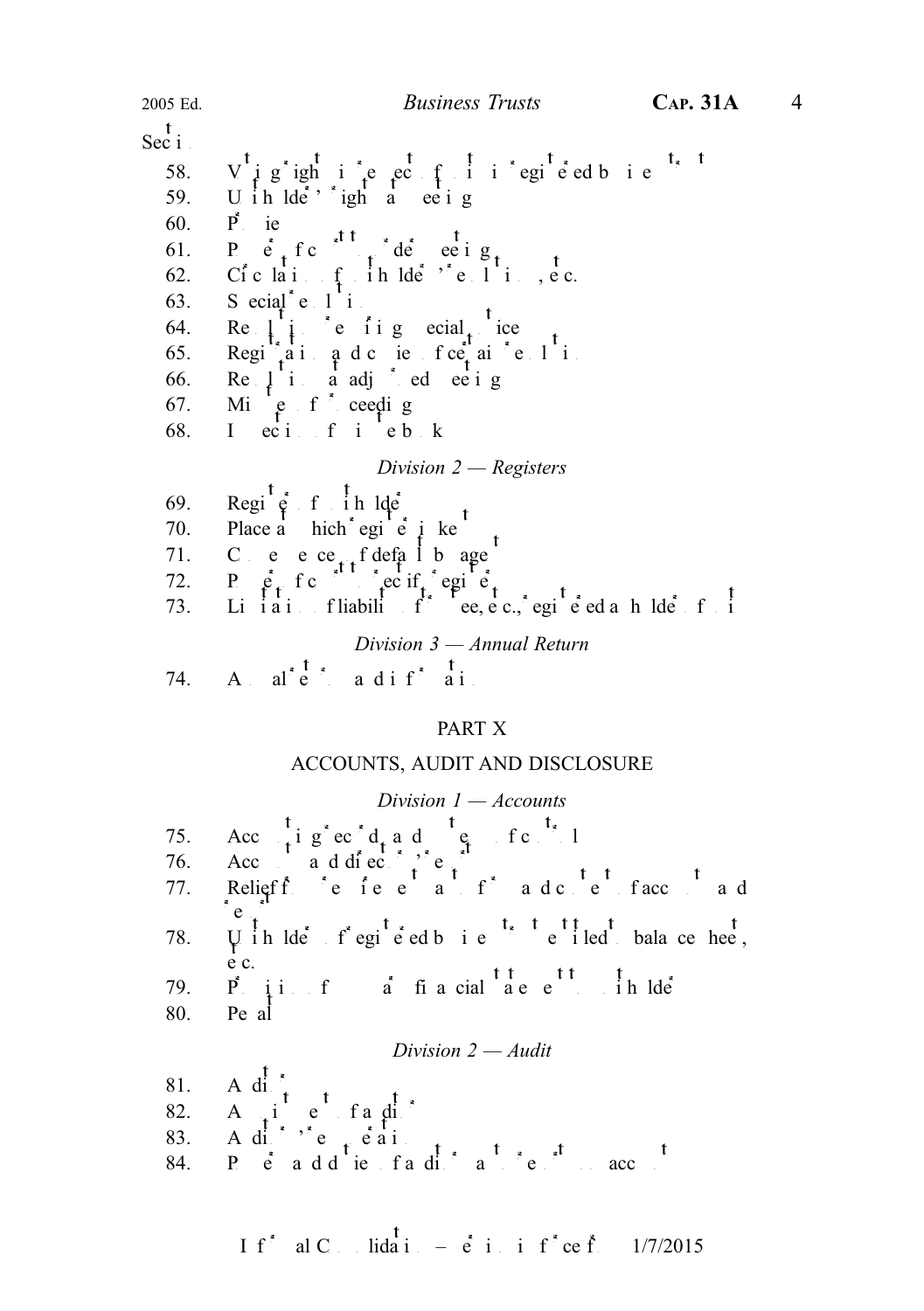$\operatorname{Sec}^{\mathfrak k}$ i.

85. A di<sup>t</sup><sub>t</sub> a d<sup>t</sup> he<sup> $\cdot$ </sup> e<sup>t</sup> e j alified <sup>\*</sup> i ilege i ce<sup>t</sup> ai  $c_1^r c$  a ce

#### Division 3 — Disclosure

- 86.  $\int_{0}^{t} C e^{t} \text{ if } \text{ if } t \text{ is } 0$  is chief e ec<sup>t</sup> i e ffice a d b a d f di<sup>t</sup> ec<sup>t</sup> f ee- a age
- 87. Di cl $\check{\phantom{a}}$ e filicie and  $\check{\phantom{a}}$ actices

#### PART XI

#### APPEALS

- 88. A eal  $\overrightarrow{h}$  Minister
- 89. A eal Ad i  $\begin{array}{c} \sim \\ \sim \\ \sim \\ \sim \\ \sim \end{array}$  (ee
- 90. Dicl<sub>t</sub>e fif<sup>\*</sup> ai.
- 91. Regulations  $f^*$  be  $f^*$  this Part

#### PART XII

#### MISCELLANEOUS

- 92. Electric transmit is the energy of  $e$  ee igs
- 93. Electric  $a_{t+1}$  in fdc  $e_{t}$
- 94. Tee Ac<sub>t</sub> a legisted b<sub>i</sub>e
- 95. Non-a licability of lengthing to period its accumulations of relations  $\frac{1}{2}$ a di alie ability of property of property and interest of property to register that the state of the state of t
- 96. O<sub>ther</sub> i<sub>t</sub> be heard
- 97. A i e faja
- 98. C de  $\chi$ g idelie $t^2$ , etc., is usual by  $A^{\dagger} h^{\dagger}$
- 99. Ta<sub>r</sub>lai<sub>t</sub>ic
- 100. Right  $f A \rightarrow \hat{h}$  and  $i \rightarrow h$  and  $i \rightarrow h$  and  $r \rightarrow h$  and  $r \rightarrow h$  and  $r \rightarrow h$  and  $r \rightarrow h$  and  $r \rightarrow h$  and  $r \rightarrow h$  and  $r \rightarrow h$  and  $r \rightarrow h$  and  $r \rightarrow h$  and  $r \rightarrow h$  and  $r \rightarrow h$  and  $r \rightarrow h$  and  $r \rightarrow h$  and  $r \rightarrow h$  and  $r \rightarrow h$  and  $r \rightarrow h$
- 101. Power of court to make certain order
- 102. C a c  $el$ c lia ce
- 103. P.  $\vec{e}_t$  f Minister and inspector
- 104. I j  $\overrightarrow{c}$  i
- 104. **P** e f c <sup>t</sup> g a<sup>t</sup> elief
- 106. J'<sub>i</sub> dic<sub>i</sub>, f c<sup>ourt</sup>
- 107. Duty find falgified in Alphi
- 108. Faleadiileadigae.
- 109. Offence by die corporations, etc.
- 110. Ge $\dot{e}$  al<sub>t</sub> e alte
- 111.  $C = \begin{bmatrix} 1 & 1 \\ 1 & 1 \end{bmatrix}$  of order
- 112. Ge $\dot{e}$  alee i.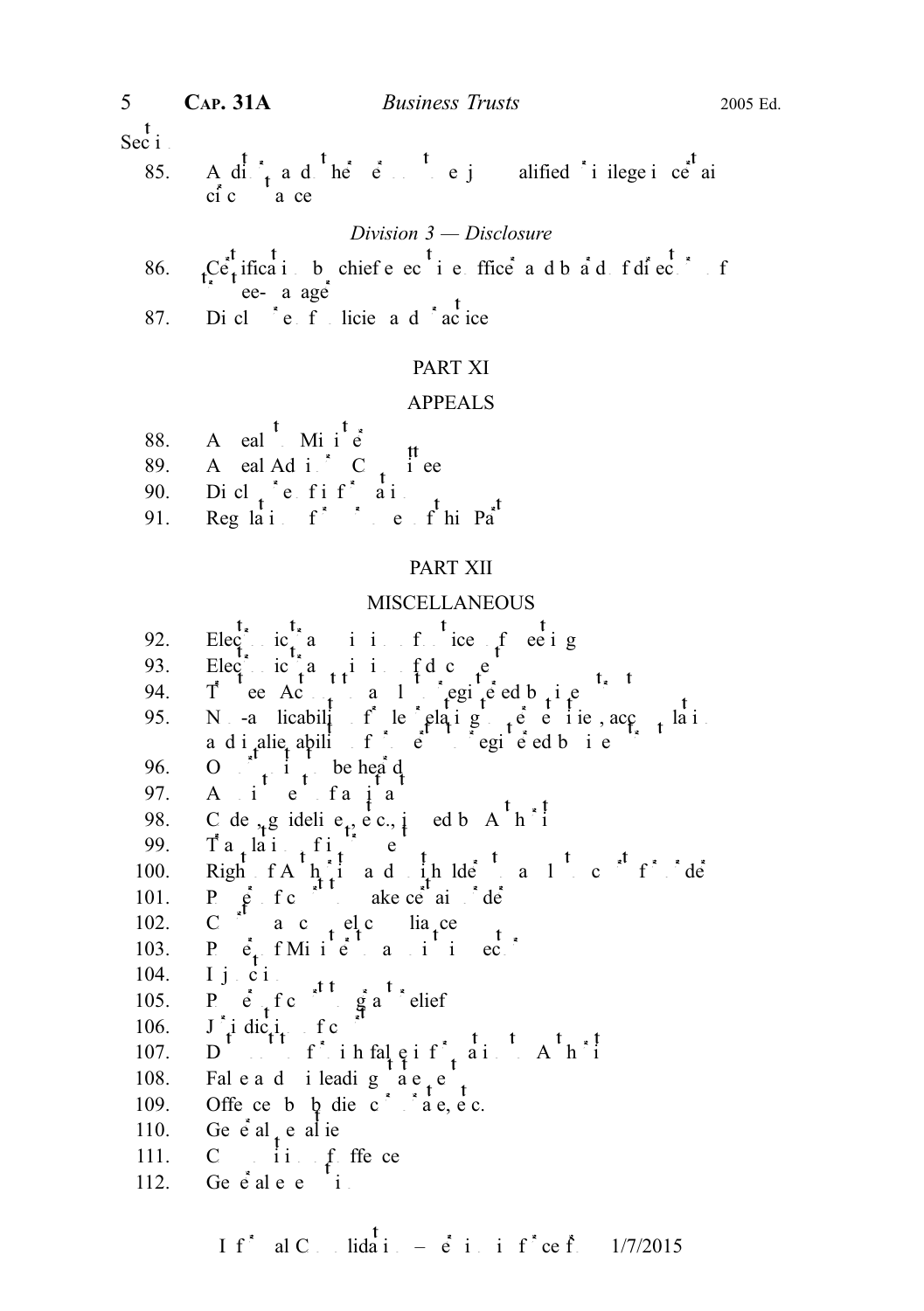$\frac{t}{\text{Sec i}}$ 

113. A 
$$
e \phi
$$
 e<sup>'</sup> f Sched le

$$
114. \qquad \text{Reg } la \, i
$$

The Sched le 
$$
-T
$$
 e  $f_x^{\dagger} + f_y^{\dagger} + h_x^{\dagger}e$  e  $f$   $f_x^{\dagger}$ 

A  $A_0$  elaig the egi<sup>n</sup>ai ad eglai fb ie ad a e c ec ed he e i h.

 $[1\overline{2}$  h Oc<sub>tober</sub> 2004]

## PART I

## PRELIMINARY

## Short title

1. This Act a be cited a the B i e  $T^*$  d Ac.

## Interpretation

- 2. I<sup>t</sup> hi Ac, le <sup>t</sup> he c<sup>t</sup> e<sup>t</sup> t <sup>t</sup> he i e<sup>t</sup> e i e
	- "accounting records", in relation to a registered business trust, iclude, chiking a e a dhe d $\mathfrak c$  e a ac ece  $\hat{a}$  to lait he eh d a d calculation by hich acc is the egic ed business trust are made up;
	- "acc "  $pq$  fi and loss acc<sub>ount</sub>, balance sheet and cah<sub>t</sub>flow a e c, a dic<sub>t</sub> desire (he ha<sub>t</sub> a different to  $\mathbf{a}$  $e_t$  directors or intended to or intended to or intended to or intended to be read iha f $\mu$  ef fi and loss accounts, balance heets or cah fl $\det$  state statements;
	- "adcaead licitor" eans and caead licitor file  $S_{\text{t}}$  e C in a fieig<sub>t</sub> lave a defined in equipment 2(1) of the Legal  $\vec{P}$  fe i. Ac (Ca. 161);

[Act 10 of 2013 wef 18/04/2013]

" $a_t$ " ed li ida" ha<sup>t</sup> ha<sup>t</sup> he a e ea i g a i ec i 4(1) f  $\mathbf{r}$  he C a ie Ac (Ca . 50);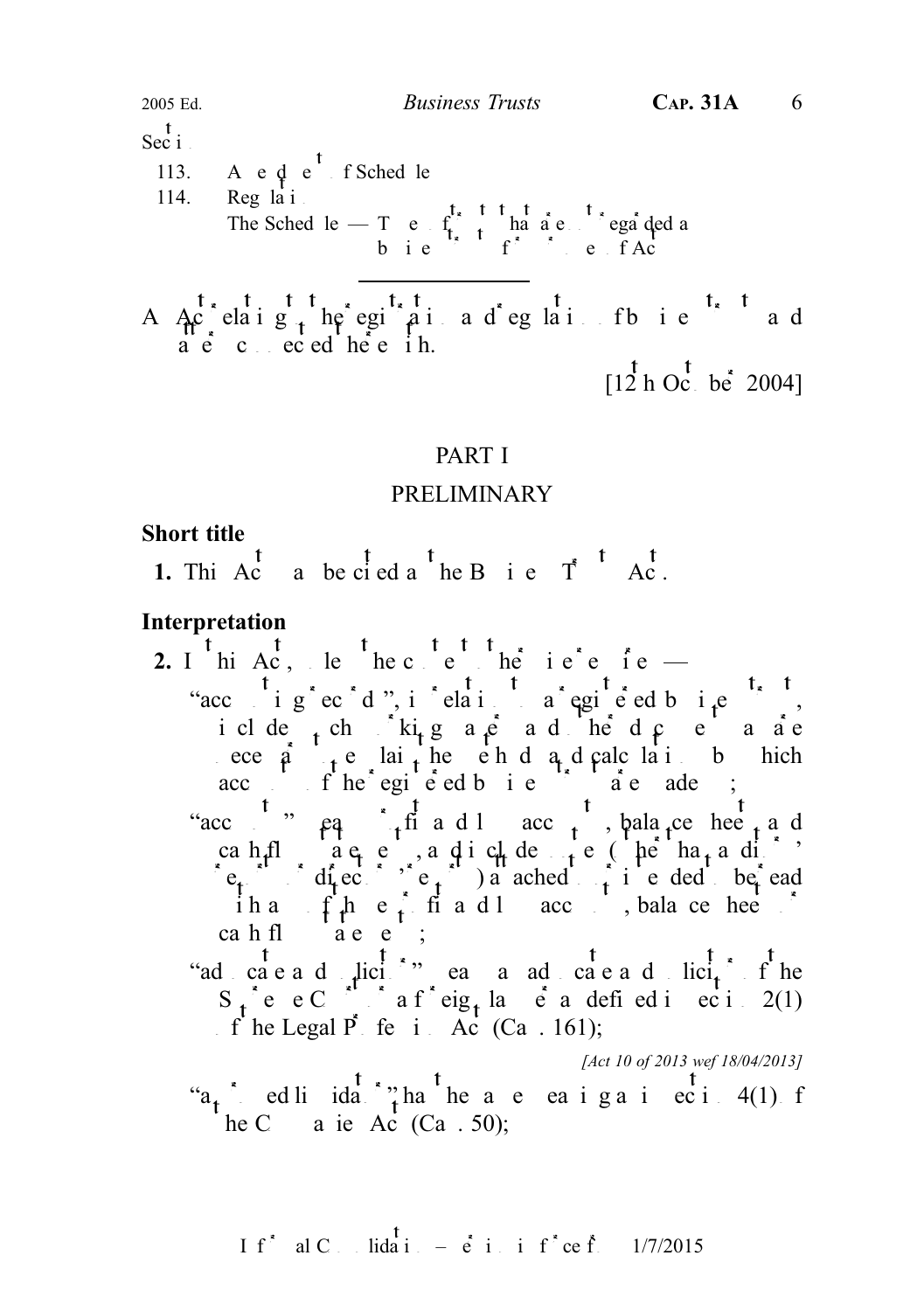- "a dic<sub>t</sub> iee", i elat<sub>ic</sub>a qegie, ed business", ea<sub>t</sub> he a dic<sub>t</sub> i eq f he ee- a age f a registered business trust established in accordance in ec i  $15$ ;
- "Aphii" eans the Monetary Authority of Singapore e abliched  $\phi$  de ection 3 of the Monetary Authority of Si ga  $^{\circ}$ e Ac $^{\circ}$  (Ca. 186);
- "b k" ha<sup>t</sup> he a<sub>t</sub> e ea i g a i ec i 2(1) f he Sec<sup>\*</sup>! ie a d F<sup> $\frac{1}{2}$ </sup>e Ac (Ca. 289);
- "business", in relation to a registered business trust, each head the set of  $\alpha$  relation to a register the means the means the means the means the means the means the means the means the means the means the means the me b i e  $\int$  elatig the the trust property of the registered b i e  $\int_{t}$  and  $\int_{t}$  and a aged and  $\int_{t}$  equal by the  $\int_{t}$  ee $t_a$  a<sub>t</sub> ager  $f'$  he registered business trust in its capacity as the register of the register ed business trust;
- "b i e  $\frac{t_{\kappa} + t_{\gamma}}{t_{\kappa} + t_{\gamma} + t_{\gamma}}$  ea
	- (a)  $t^{a}$  trutt that is easily the equal of any property and  $\int_{0}^{t} t^{a} dt$  and  $\int_{0}^{t} t^{a} dt$  and  $\int_{0}^{t} t^{a} dt$  and  $\int_{0}^{t} t^{a} dt$  and  $\int_{0}^{t} t^{a} dt$  and  $\int_{0}^{t} t^{a} dt$  and  $\int_{0}^{t} t^{a} dt$  and  $\int_{0}^{t} t^{a} dt$  and ha ha he f $\ln$  i g cha acte i ic:
		- (i) he  $_{\rm f}$  e purpose or purpose or purpose or purpose or purpose or purpose or purpose or purpose or purpose or purpose of  $_{\rm f}$  e  $_{\rm c}$ effect, f he trust is the enable the unit unit  $\text{def}$  the unit  $\text{def}$  is the unit of the unit of the unit of the unit of the unit of the unit of the unit of the unit of the unit of the unit of the unit of the unit of th (hehep ac integral interest, interest, interest, interest, interest, interest, interest, interest, interest, interest, interest, interest, interest, interest, interest, interest, interest, interest, interest, interest, in be pri i he,  $e_t$  and  $p_t$  and  $p_t$  is the property or  $e_t$  $\int$  or  $he$  i  $\rho$  a ici<sub>t</sub>a e i  $\int$  eceive fits, ice  $\hat{c}$  he<sub>t</sub> a<sub>r</sub>e  $\hat{c}$  p aiigf<sub>t</sub> he a age entitled by a age e  $\delta$  eaithfabie;
		- (ii) he i<sub>t</sub>h lde the trust d<sub>trust</sub> have dayda<sub>t</sub>c<sub>n</sub>: l<sub>t</sub>  $\hat{\beta}$  he a age e<sub>tt</sub> f he  $\hat{\beta}$ , whether or not they have the right to be consulted  $\int$  gi  $\varphi$  directions in respect to the such such that a age e ;
		-
		- (iii)  $\int_{0}^{t} \int_{0}^{t} e^{t} dt = \int_{0}^{t} t e^{t} dt = \int_{0}^{t} \int_{0}^{t} e^{t} dt$  to the trust is a aged as a  $\mu$  le<sub>t</sub>b a trustee by a trustee of behalf f he true;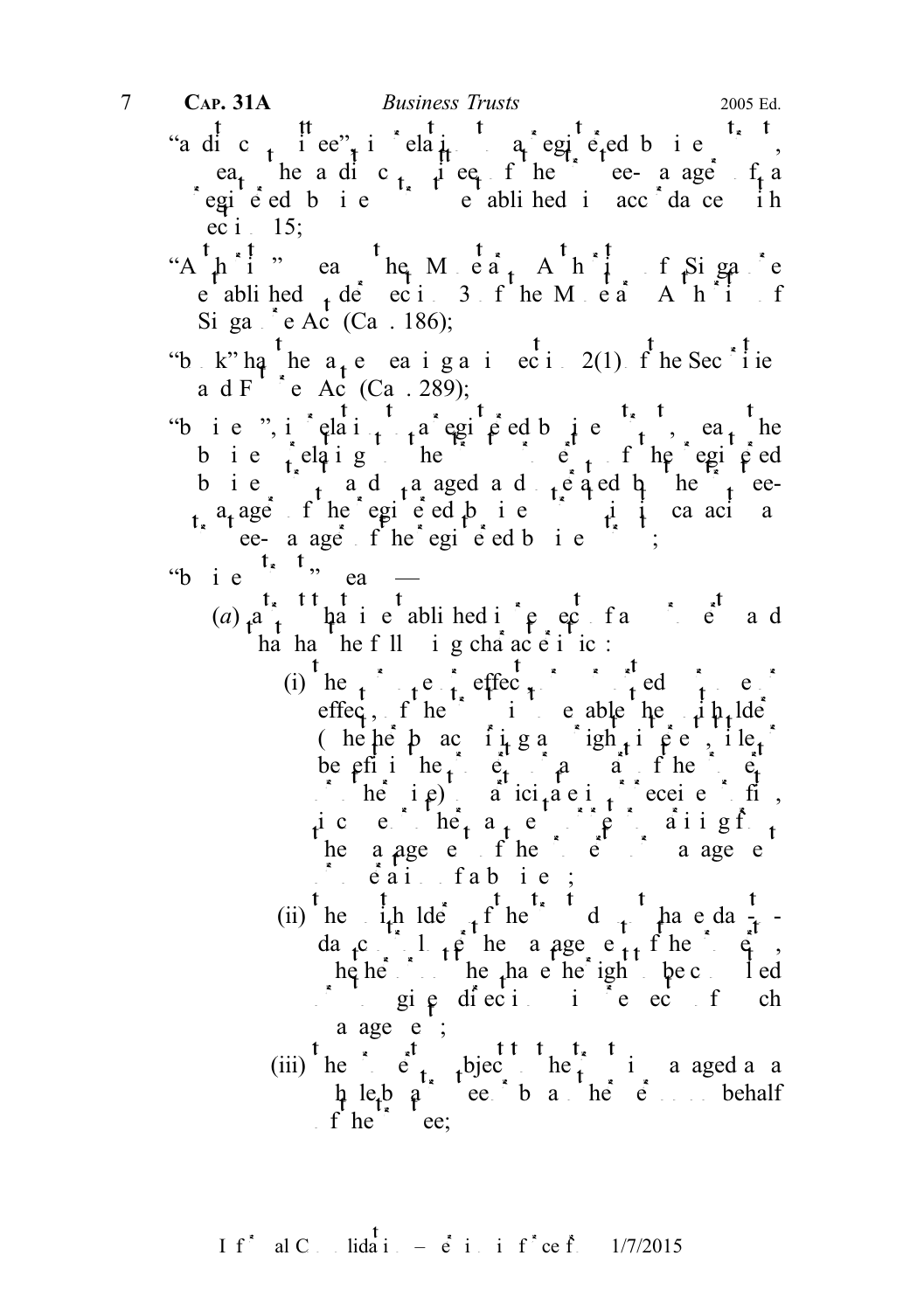- (i) he contributions of the unit helder and the in  $\int f(x) dx$  in the from the from which are to are to are to are to are to are to are to are to are to allow the same of a contract of the same of  $\int f(x) dx$  in  $\int f(x) dx$  in  $\int f(x) dx$  in  $\int f(x) dx$  in  $\int f(x) dx$  in  $\int f(x) dx$  in  $\int$ be  $ade$  he  $a e$  led; a d
- ( ) ei he<sup>\*</sup>
	- $(A)$  he is in the trust that are is ed are e cl i el  $\delta$  i a il  $\delta$  - edee able; or
- (B)  ${}^{t}$  he  $t_{t}$   ${}^{t}$   ${}^{t}$   ${}^{t}$   ${}^{t}$   ${}^{t}$   ${}^{t}$   ${}^{t}$   ${}^{t}$   ${}^{t}$   ${}^{t}$   ${}^{t}$   ${}^{t}$   ${}^{t}$   ${}^{t}$   ${}^{t}$   ${}^{t}$   ${}^{t}$   ${}^{t}$   ${}^{t}$   ${}^{t}$   ${}^{t}$   ${}^{t}$   ${}^{t}$   ${}^{t}$   ${}^{t}$   ${}^{t}$   ${}^{t}$   ${}^{t}$   ${}^{t$ e  $a e^{-}$  elated as equively equively equively equivalently equivalently equivalently equivalently equivalently equivalently equivalently equivalently equivalently equivalently equivalently equivalently equivalently equiva A  $h_i$  i<sub>t</sub> in the C de on C llectie I e  $e$  Schee e  $\det$  efe  $e$  in ecti 284 f he Sec i i e and F i e Ac  $(Ca \tcdot 289)$  and in a securities on a securities e cha ge;  $\delta$
- (b) a cla  $\uparrow$  de c i i f that is declared by the A h i<sub>t</sub>, b<sub>t</sub> ice bli hed i<sub>t</sub> he Gazette, be a business trust the purposes of this Act,

b desired include the type of  $\mathbf{r}$  are types of the types of the types of the types of the types of the types of the types of the types of the types of the types of the types of the types of the types of types of type  $he$  Sched le;

- "c a " ha  $\int$  he a e ea i g a i ec i 4(1) f he C a ie Ac<sup>t</sup> (Ca. 50);
- "c<sup>\*</sup>  $i$ <sup>t</sup>ai " ha<sub>t</sub> he a e ea iga in eci 4(1) f<sup>t</sup> he  $C$  a ie Ac;
- "c'editor", in  $r = \frac{1}{2}$  is  $r = \frac{1}{2}$  to a registered business trust, eq. a c edit f he<sup>2</sup> ee- a age f he<sup>2</sup> egi e ed b i e<sup>3</sup> here the liability of such creditors of such creditors of the line of  $\sin \theta$  incurred by the such creditors of  $\sin \theta$  incurred by the such cases in the line of  $\sin \theta$  incurred by the such cases in the line of  $\sin \theta$  incur the responsively contained business trusts are a age of the behalf of the registered business trusts; "debenture" has the same meaning a in section 239(1) of the Secirie, a d Fie Act and, in relation to a registered b i e  $\left( \begin{array}{ccc} 1 \end{array} \right)$ , ea<sub>t</sub> a debenture is the trustee $a_t$  ager of the registered business trust in its canceler as the register of the register of the register of the register of  $\mathbf{r}$ ; "deed" eans any deed hich create a trust or provide  $f'$  he governance of the affairs of the trust and the conduct of its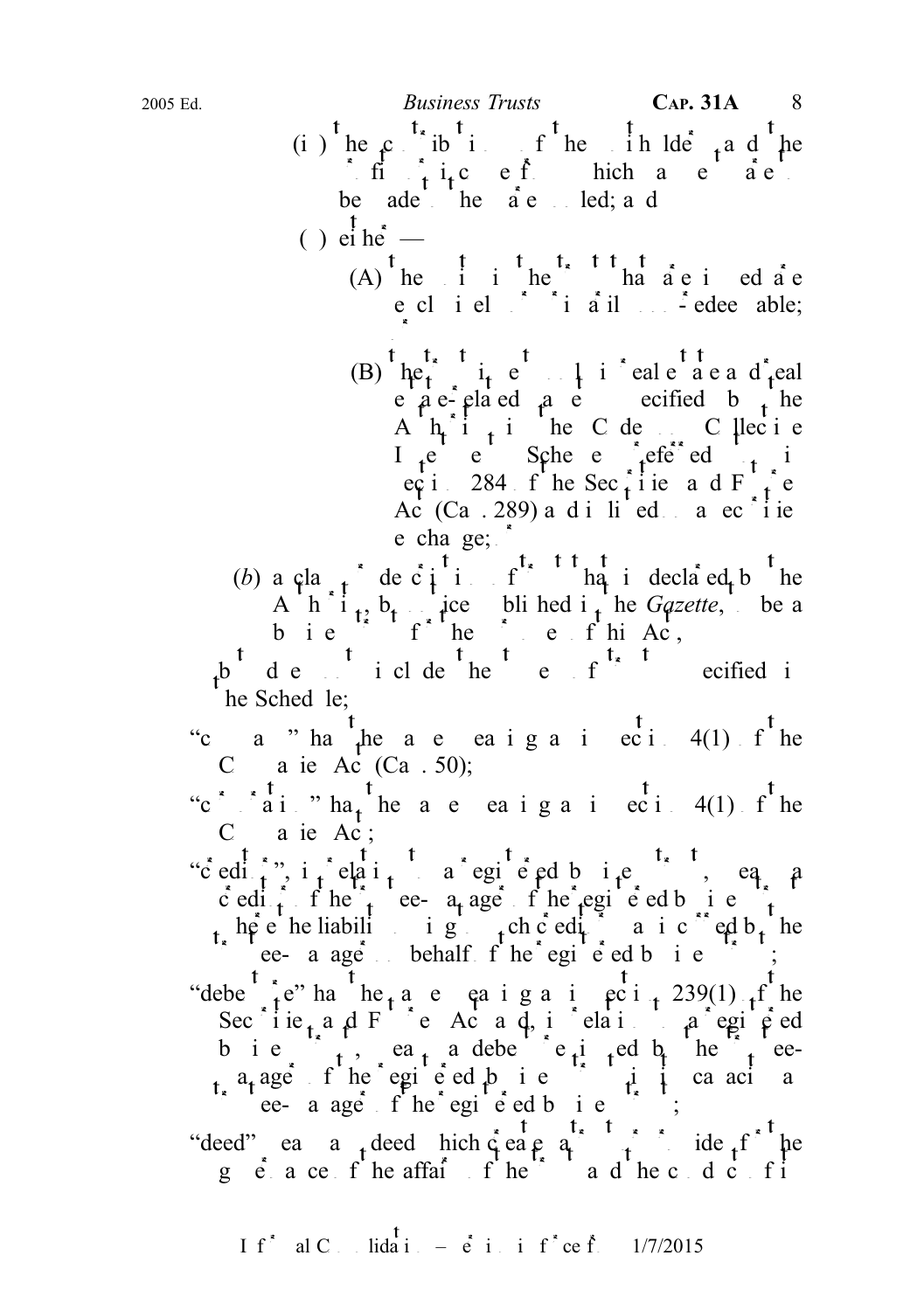$\frac{1}{4}$ bie adicludes in  $\frac{1}{4}$  et a edig affecting he deed; "deigie", in elaitia in a business", ea a ight  $i_t$  equitable, interested or equitable, in the unit in the unit in the unit in the unit in the unit in the unit in the unit in the unit in the unit in the unit in the unit in the unit in the unit in the unit in the  $b_i$  i  $e_i$ , b hae e q e called, and include any interversion of  $a_i$ i<sub>t</sub>ac<sub>t</sub> ieach ight i ee in the unit he bie  $\therefore$ "diector" has the a e easigna in ecitor 4(1) file C a ie Ac (Ca. 50); "d c e<sup>t</sup>" hat the a e ea i g a i eci 4(1) f<sup>t</sup> he  $C$  a ie Ac; "elec<sup>t</sup><sub>tr</sub>ic c<sub>t</sub> ication has the a e ea i g a in ec i 4(1)  $f'$  he C a ie Ac; "ee<sub>t</sub> iae<sub>t</sub>ca" ha heae eaig ai ec i 4(1) f he C a ie Ac; "e  $e$ " ha he a e eaig a i eci $4(1)$  f he C a ie Ac;<br>"fi<sub>t</sub> a cial ea<sup>\*</sup>", i \* elati fa\* egi e ed p i e <sup>t<sub>\*</sub> t</sup>, ea "fi<sub>n</sub> a cial ea<sup>r</sup>", i claird a egi e ed business", ea the ei.d in e ecosit, hich and in respect to the ecosystem of  $\mathbf{r}$  and  $\mathbf{r}$  and  $\mathbf{r}$  account of  $\mathbf{r}$ he registered business trust laid before unit late unit the set of the registered business trust in general meeting in ade up, he he ha e i di a e a ; "liabilities", in relation to a registered business trust, each head liabilitie<sub>t</sub> incurred by the trustee-manager of the registered business trust on behalf  $f$  he registered business trust; "li idator", in relation to a registered business trust, easy the  $\vec{e}$  and  $i_{\text{t}}$  ed de<sub>t</sub> ection 48(1) to take e to take for i di g  $\left( \begin{array}{ccc} \n\text{he}_1 \cdot \text{egi} & \text{e}_2 \cdot \text{ed} & \text{b}_1 \cdot \text{e}_2 & \text{f}_1 \n\end{array} \right)$ Receive heacigalidatiof he egie d bie  $\cdot$  ; "li i  $g_{t}$  le " ha he a  $e_{t}$  ea i g a in ecidion 2(1) of the Secisie and Future Act (Ca. 289);

"ffice" ha<sup>t</sup>he a e ea i g a i ec i 4(1) f<sup>t</sup>he  $C$  a ie Ac;

If<sup>\*</sup> al C<sub>ons</sub> lida i<sub>n</sub> – e<sup>t</sup> i<sub>n</sub> in f<sup>\*</sup> ce f<sub>r</sub> 1/7/2015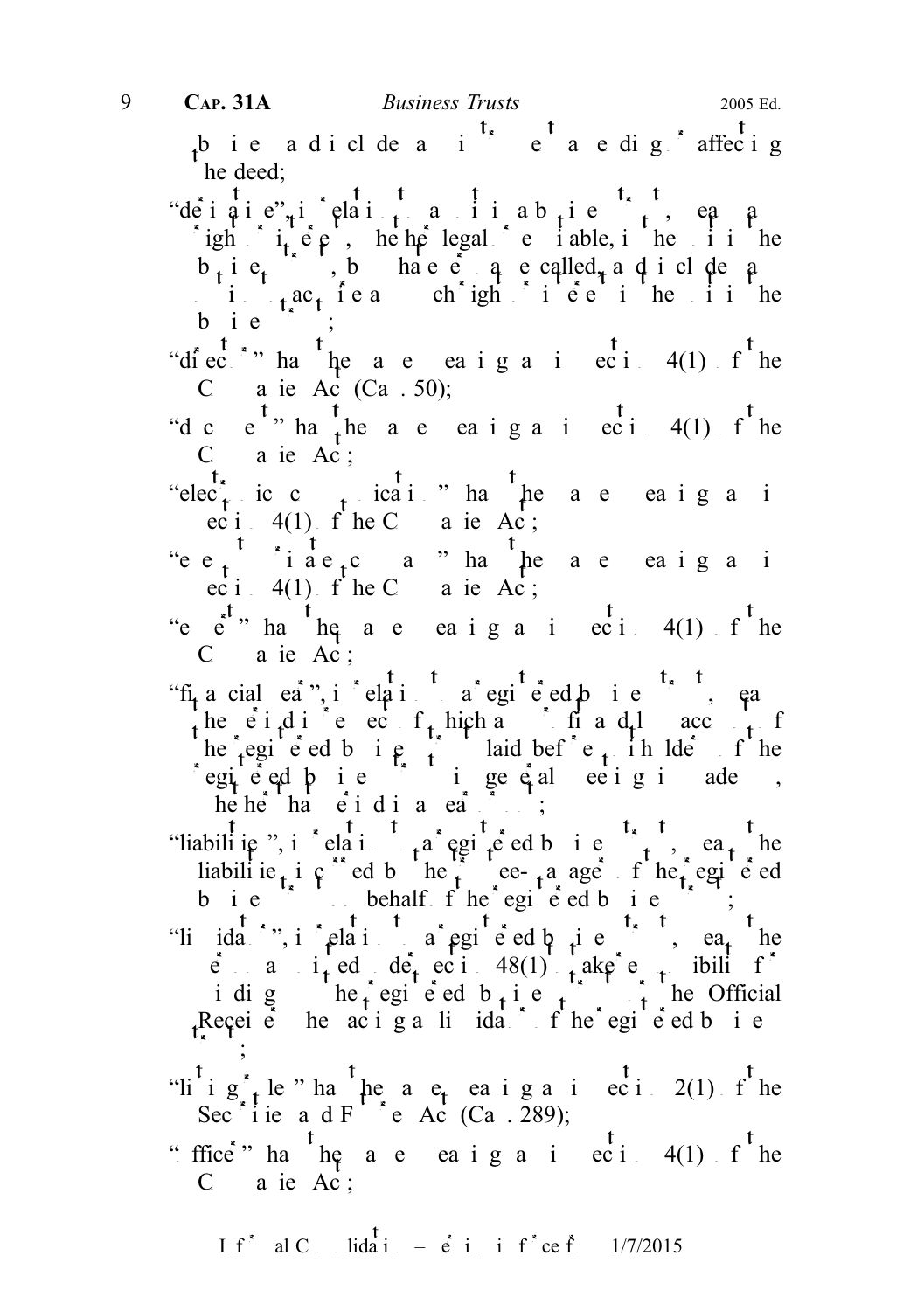- "Official Receiver" eans the Official Assignee and  $\frac{t}{t}$  ed der he Ba $\overrightarrow{k}$  c Ac (Ca. 20) and include the dependence of any  $ch$  Official A ig ee and an equipment and any person and any person and any person appendix and a set of  $a$  and  $b$  and  $a$  and  $b$  and  $a$  and  $b$  and  $a$  and  $b$  and  $a$  and  $b$  and  $a$  and  $b$  and  $a$  and  $a$  and  $a$  Official A ig ee;
- "in fight or l<sub>t</sub>", in relation to a register d business trust, i.e. he fit  $f_1$  is resulting from ordinate registered that  $f_1$  has registered  $b$  i  $e$
- " public accountant" means a person who is registered deemed be egi  $\acute{e}$ <sub>t</sub>ed<sub>t</sub> de he Accountants Ac (Ca . 2) as a
- blic accounts;<br>  $\begin{array}{ccc} t_{\frac{1}{2}} & t_{\frac{1}{2}} & t_{\frac{1}{2}} & t_{\frac{1}{2}} & t_{\frac{1}{2}} & t_{\frac{1}{2}} & t_{\frac{1}{2}} & t_{\frac{1}{2}} & t_{\frac{1}{2}} & t_{\frac{1}{2}} & t_{\frac{1}{2}} & t_{\frac{1}{2}} & t_{\frac{1}{2}} & t_{\frac{1}{2}} & t_{\frac{1}{2}} & t_{\frac{1}{2}} & t_{\frac{1}{2}} & t_{\frac{1}{2}} & t_{\frac{1}{2}} & t_{\frac{1}{$ "egicied business" means a business that is egie d b  $\left( \ln A \right)$  h  $\left( \ln A \right)$  de ec i 4(1);
- $x^{\dagger}$  elated c<sup>orporation</sup>  $x^{\dagger}$  as the same meaning as in section 4(1) of
- he C a ie Ac (Ca . 50);<br>  $x^*$  e lace  $e^{t^*t}$ ,  $t^*$  e- a age<sup>\*</sup>. "e lace  $e^e$  ee-q age"  $e^e$  a company that has the has consented in  $\sin \theta$  in the unit of a consent of a consent of a consent of a consent of a consent of a consent of a consent of  $\sin \theta$  is a consent of a consent of a consent of a consent of a consent of a consent of a conse registered business trust to replace the resigning trusteea age<sub>t</sub> e a temporary trustee- a age, a the case a be, for  $he$  egi e ed b i e  $\therefore$
- "e ig i g  $\Gamma$  ee- a age trustee-manager of a egie ed bie  $\sum_{i=1}^{n}$  ha, in accordance in this Ac,  $\int_{0}^{1}$  ref resigned or equipped or has resigned from the position of the register of the registered business trust; " ec<sup>olic</sup>ie e<sub>t</sub>chage" ha he a<sub>t</sub>e ea iga in eci 2(1) f he Sec i ie a d F e Ac (Ca. 289);

[Deleted by Act 2 of 2009 wef 19/11/2012]

- "  $s^{t}$   $s^{t}$  ial has eh lder" ea a e h ha a  $s^{t}$  h ha a substantial  $\frac{1}{2}$  ha<sup>t</sup> eh ldig i a c i acc<sup> $\frac{1}{2}$ </sup> da c i h ec i  $\frac{1}{2}$  s1 f he C a ie  $Ac$ ;
- "temporary trustee-manager" means a company that has been a i ed  $a_t$  here  $a_t$  are the tele-manager of a registered business trust under section 21;
- $\ddot{a}$   $\ddot{b}$   $\ddot{c}$   $\ddot{c}$ ,  $\ddot{c}$   $\ddot{d}$   $\ddot{c}$   $\ddot{d}$  a business trust, each all property a d'ight fankid hat e  $\dot{e}$  hich are held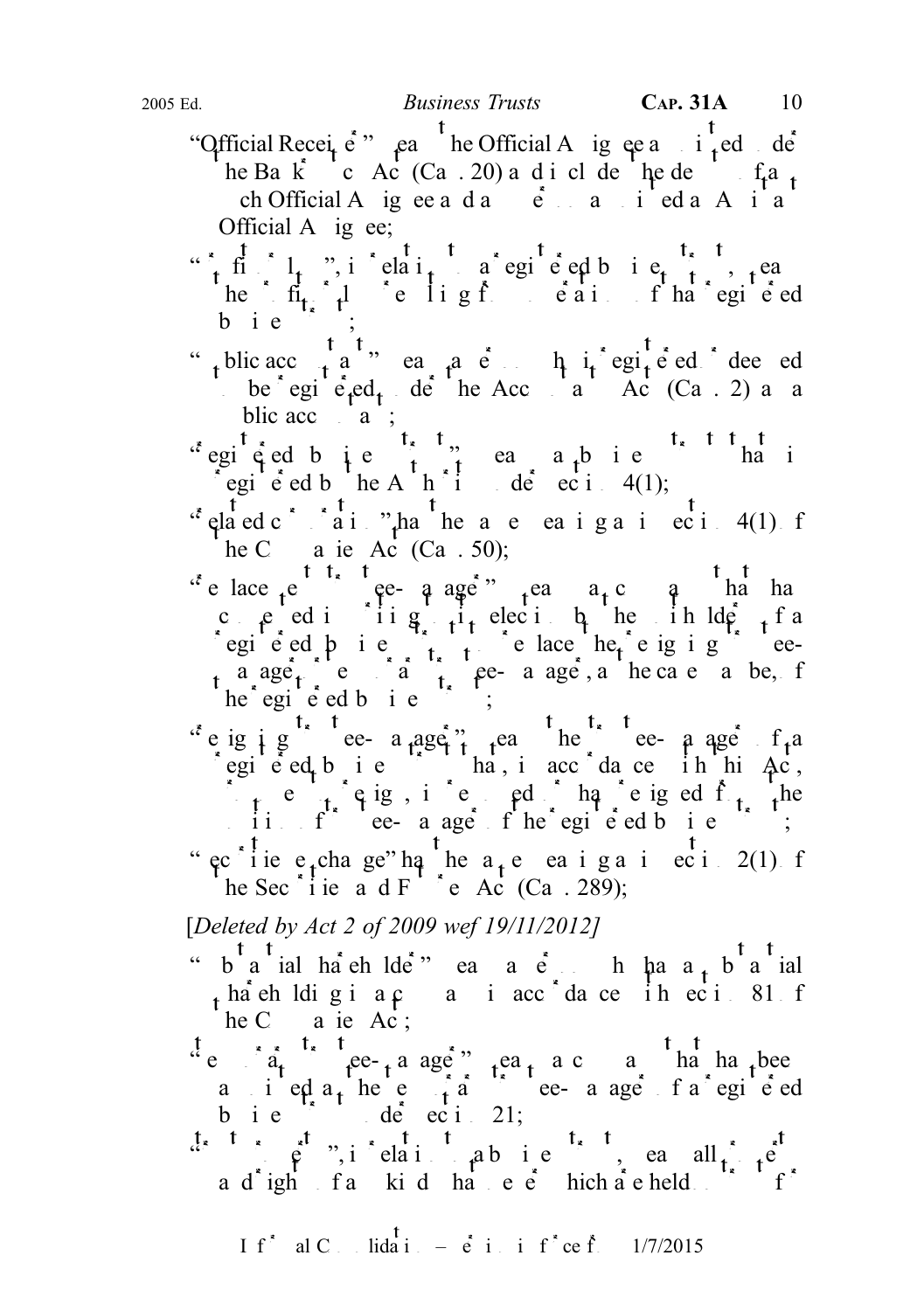the  $\int_{\theta}^{t} \frac{1}{\theta} \ln \frac{d\theta}{dt} + \int_{\theta}^{t} \frac{1}{\theta} \ln \theta \quad \text{if} \quad \theta = \int_{\theta}^{t} \frac{1}{\theta} \cdot \ln \theta \quad \text{if} \quad \theta = \frac{1}{2} \ln \theta \quad \text{if} \quad \theta = \frac{1}{2} \ln \theta \quad \text{if} \quad \theta = \frac{1}{2} \ln \theta \quad \text{if} \quad \theta = \frac{1}{2} \ln \theta \quad \text{if} \quad \theta = \frac{1}{2} \ln \theta \quad \text{if} \quad \theta = \frac{1$ terms deed, i cl di g (a) c  $\frac{t_{\ast}}{1}$  ib  $\frac{t_{\ast}}{1}$  f e  $\frac{1}{2}$  a  $\frac{t_{\ast}}{1}$  is a  $\frac{t_{\ast}}{1}$  if the bie ;  $(b)$  property that forms part of the assets of the business of the business of the business of the assets of the business  $\int d\dot{e}^{t} h e^{-t}$ , ii.  $f h i A c$ ; (c) e  $a \downarrow i g \downarrow$  elation to accord acquire to any contract of any contract or any contract or any contract or  $c \uparrow a$  $\hat{a}$  a ge  $e$  e<sub>t</sub> e ed into by or only behalf  $f$  he trustee into the trustee into the trustee into the trustee into the trustee into the trustee into the trustee into the trustee into the trustee into the trustee int ica acia<sup> $\circ$ </sup> ee fhebie  $\circ$ ; (d) e  $a$ iigi<sub>t</sub> elai<sub>t</sub>  $a_t$  claims igh<sub>t</sub> held b behalf  $f$  he trustee in its calculation of the trustee of  $he b i e$ (e) reced from money both ed can ed by the trustee  $f$ , the business trust for the purposes of the business trust for the purposes of the business of the business of the business of the business of the business of the business of the business of the business of the busine  $\cdot$  ; (f)  $\int_{0}^{1} e^{i\theta} dx$  ac ied, directly indirectly in the contributions or  $e_i$  eferred to in a ag a h  $(a)$ ,  $(b), (c), (d)$  (e) in hereoff thereoff thereoff thereoff thereoff thereof thereoff thereof there is an d (g) if  $\phi$  ic e a d<sub>t r</sub>e derived, direct  $\phi$ idiect, from contributions, money or property of  $\mathbf{e}$ referred to in a ag a h  $(a)$ ,  $(b)$ ,  $(c)$ ,  $(d)$   $(e)$ ; "  $ee$  a age", in relation to a registered business trust, includes a replacement trustee-manager and the replacement trustees and temporary and temporary and temporary  $\alpha$ tee- a age  $\ddot{\text{s}}$ ; "i", i clai a  $\phi$  ie, i, ea, a hae i he be eficial  $\vec{e}$  hi i here the trust property of the business trust property of the trust property of the trust property of the trust property of the trust property of the trust property of the trust property of the tru " ih lde<sup>\*</sup>" ea a e<sup>\*</sup> h h ld i i a b i e 11 **CAP. 31A** *Business Trusts* 2005 Ed.

[Companies 1994 Ed., ss. 4, 81; SFA 2002 Ed., s. 2; Aust. Corp. 2001, s. 9]

I f<sup>\*</sup> al C 
$$
\dots
$$
 lida<sup>T</sup> i  $\dots$  e<sup>T</sup> i  $\dots$  i f<sup>\*</sup> ce f<sup>T</sup>  $\dots$  1/7/2015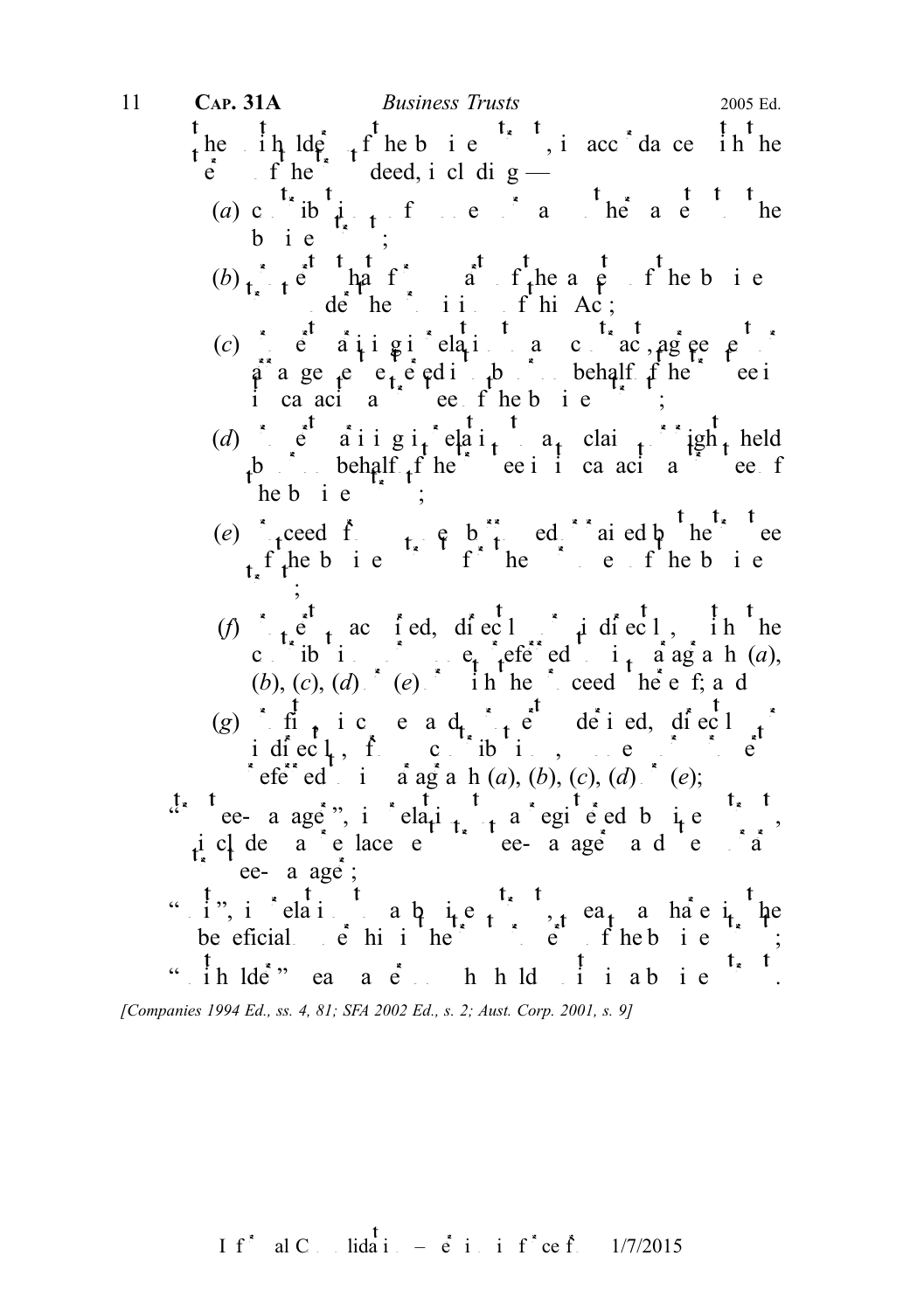## PART II

## REGISTRATION OF BUSINESS TRUSTS

## Application for registration

 $3-1$ ) The proposed the proposed trust manager of a business trust manager of a business trust manager of a business trust manager of a business trust manager  $3-1$ f he egitait fhebie blogigaa licatiih he A $h^2$  in such form and manner as the A $h^2$  in and manner as the Authority manner as the Authority manner as the Authority manner as the Authority manner as the Authority manner as the Authority manner as the Authorit  $\epsilon$  e c ibe.

(2) A a lication ade de b ec i (1) hall be  $acc$  a ied —

- (a) by chif<sup>\*</sup> ai.  $\frac{1}{2}$  rec<sup>\*</sup>d a<sup>t</sup> he A<sup>t</sup> h<sup>\*</sup><sub>1</sub> a<sup>\*</sup>e ie; and
- (b) by a c c ibed a licative fee thich shall be note of dable a d be aid in channer as the A  $\overrightarrow{h}$  in a necify.

## Registration of business trusts

4.—(1) The  $A_t h$  in a, upon an antical indeed in it by he ed the proposed trust in accordance in  $\int_0^1$   $\int_0^1$   $\int_0^1$   $\int_0^1$   $\int_0^1$   $\int_0^1$   $\int_0^1$   $\int_0^1$   $\int_0^1$   $\int_0^1$   $\int_0^1$ 

 $_{t}$  (2) The A<sup>t</sup> h<sup>\*</sup><sub>1</sub> a<sup>t</sup> ef e a a lication to register a business  $\int$  if —

- (a) he A  $h \tilde{i}$  is not satisfied that the a lication lodged has c lied iheci 3;
- (b) he A  $h \hat{i}$  is not satisfied that the proposed trusteea age fhebie is a company and not a  $i \neq c$  a;
- (c) he A h i i i aified ha he i ed the peea age des ca<sub>r</sub>, any business he hand bie faagee ad eaisfhebie i  $\text{e}$  ec f hich he a licati has been lodged;
- (d) the A<sup>t</sup> h<sup>\*</sup>1 i i t is not satisfied that the proposed that the proposed that the proposed that the proposed that the proposed that the proposed that the proposed that the proposed that the same of the same of the sa a age ha $-$

I f<sup>\*</sup> al C. lida<sup>†</sup> 
$$
\vdots
$$
  $\vdots$   $\vdots$   $\vdots$   $\vdots$   $\vdots$   $\vdots$   $\vdots$   $\vdots$   $\vdots$   $\vdots$   $\vdots$   $\vdots$   $\vdots$   $\vdots$   $\vdots$   $\vdots$   $\vdots$   $\vdots$   $\vdots$   $\vdots$   $\vdots$   $\vdots$   $\vdots$   $\vdots$   $\vdots$   $\vdots$   $\vdots$   $\vdots$   $\vdots$   $\vdots$   $\vdots$   $\vdots$   $\vdots$   $\vdots$   $\vdots$   $\vdots$   $\vdots$   $\vdots$   $\vdots$   $\vdots$   $\vdots$   $\vdots$   $\vdots$   $\vdots$   $\vdots$   $\vdots$   $\vdots$   $\vdots$   $\vdots$   $\vdots$   $\vdots$   $\vdots$   $\vdots$   $\vdots$   $\vdots$   $\vdots$   $\vdots$   $\vdots$   $\vdots$   $\vdots$   $\vdots$   $\vdots$   $\vdots$   $\vdots$   $\vdots$   $\vdots$   $\vdots$   $\vdots$   $\vdots$   $\vdots$   $\vdots$   $\vdots$   $\vdots$   $\vdots$   $\vdots$   $\vdots$   $\vdots$   $\vdots$   $\vdots$   $\vdots$   $\vdots$   $\vdots$   $\vdots$   $\vdots$   $\vdots$   $\vdots$   $\vdots$   $\vdots$   $\vdots$   $\vdots$   $\vdots$   $\vdots$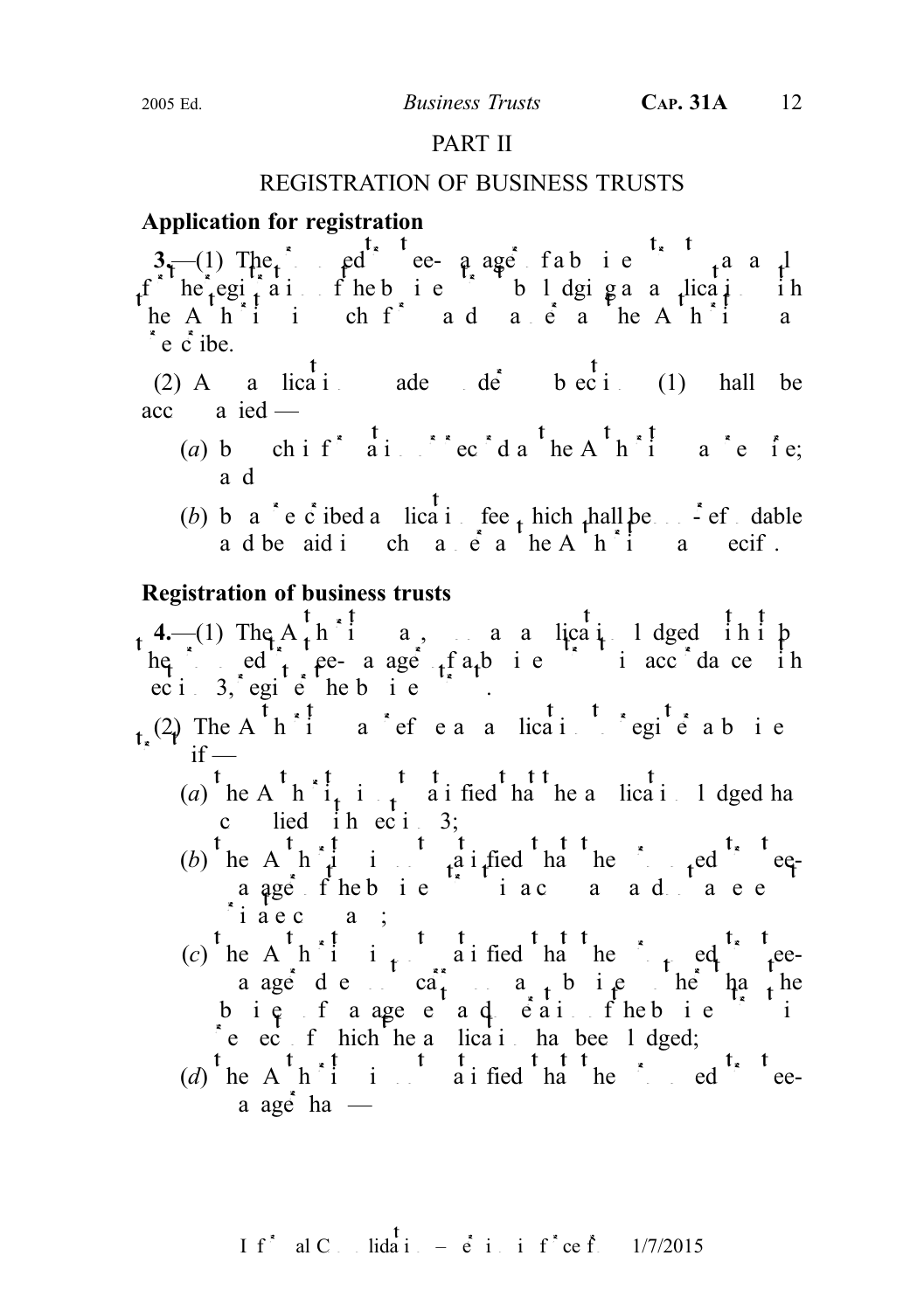- (i) c lied ih eci. 14(1), 15(1), 28(1) and  $30(1)$ (a  $\phi$ , dified by subsection (6) or pursuant to pure to pure to pure to pure to pure to pure to pure to pure to pure to pure to pure to pure to pure to pure to pure to pure to pure to pure to pure to pure to pure to pure bec i  $(7)$ ; and
- (ii) a i fied and the criteria and the A<sup>t</sup> h<sup>\*</sup> i and a  $\circ$  e c ibe;
- $(e)$  he ed equivelent trustee-manager or any of its substantial  $\frac{1}{2}$ hareholders is in the course of being during the course of being  $\frac{1}{2}$  $\frac{1}{2}$  he i e di 1 ed, he he i Siga  $\frac{1}{2}$  ele he e;
- (f) a eceiver, a eceiver a d a ager, a judicial a ager and e iale  $e$  habee a ied, hehei Siga<sub>t</sub>e chele  $\theta$  in relation to  $\theta$  in relation to  $\theta$  in  $\theta$  in  $f$  and  $f$  and  $f$  and  $f$  and  $f$  and  $f$  and  $f$  and  $f$  and  $f$  and  $f$  and  $f$  and  $f$  and  $f$  and  $f$  and  $f$  and  $f$  and  $f$  and  $f$  and  $f$  and  $f$  and  $\therefore$  ed  $\therefore$  ee- a age  $\therefore$  and  $f$  its substantial  $h\ddot{a}$  eh  $l\ddot{a}\dot{e}$ ;
- (g) he ed ee-<sub>t</sub> a ager or any or any or any or any or any or any or any or any or any or any or any or any or any or any or any or any or any or any or any or any or any or any or any or any or any or any or any or any o ha eh lder has, he he in Singapore of electric he-e,  $e^{-}$ ented a compromise of arrangement into a compromise of a range of arrangement with  $e^{-}$  and  $e^{-}$ it creditors, being a compromise or scheme of a a general second and a general set of a set of an arrangement of  $\mathbf{r}$  $ha$  i ill in  $e$   $a$  is;
- (h) e eq i against the proposed trustee- a age  $\int_{t}$  and  $\int_{t}$  its b  $a_t$  ial hach lde i e ec f a j dg e debt has bee  $e^e$  ed ai fied in let in  $e^e$  in  $e^e$ ;
- (i) the red the proposed the proposed trustee-manager or any of its substantial  $\int_a^b$  its substantial control in the text of its substantial control in the text of its substantial control in the text of its substantial  $ha$ eh  $lde$   $\ddot{\hspace{1cm}}$  ffice  $\sim$ 
	- (i) has been convicted, where in Singapore of ele here,  $f_a$  and order in the set of an order order in the set of an order order in the set of an order order in the set of  $a$  order in the set of  $a$  order in the set of  $a$  order in the set of  $a$  order in the set of dih  $e_{t+1}$  he c<sub>t</sub> ici f<sub>t</sub> hich in led a fidig ha $i$  he aced fad le  $1$  dihel; or
- (ii) has been convicted for the central de<sup>t</sup> his Act; (j) he A  $h_i$  i<sub>t</sub> f he it is hat it ld be contrary to the blic interest to registe the business trust.

(3) S<sub>t</sub> bjec<sub>t</sub> to subsection (4), the A<sup>th</sup> i hall refuge a<sub>t</sub> a lication to register a business trust under subsection (1) in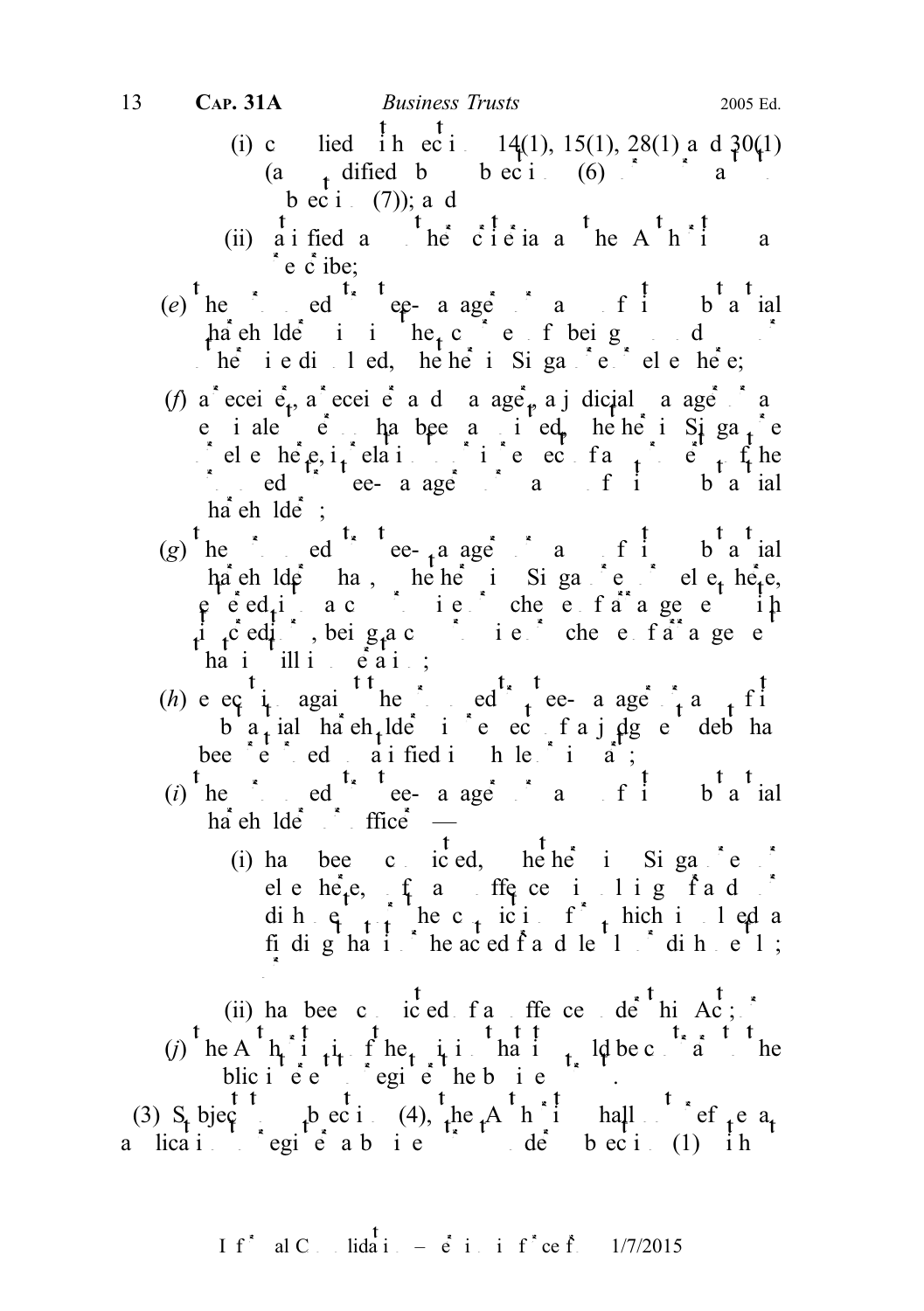giig  $\mu e_i$  ed ee-aage fhebie a  $\mathbf{i}$  be heard.

 $_{t_{\star}}(4)$  The A<sup>t</sup>  $h_{t}^{t_{\star}}$  a cefeaalication to register a business  $\int_{t_1}^{t_2} a$  f he fll i g g  $\int_{t_1}^{t_2} d$  i h  $\int_{t_2}^{t_1} g$  i g he proposed the e-manager of the business trust and  $\mathbf{r}$  in the heard:

- (a) he  $\epsilon$  ed ee- a age i in the course of being d  $\therefore$  he iedi led, hehe i Siga e ele hee;
- (b) a eceiver, a eceiver a d a ager, a judicial a ager and e iale  $\acute{e}$  ha been ied, hehei Siga<sub>t</sub>e  $\int$  ele here, i relation to  $\int$  in relation to ordinate or in respect of the  $\log$  ed true ee a age;
- (c) he ed ed ee- a age has been convicted, where in Siga  $\int_{t}^{1} e^{-t}$ , ele here, fan offence in lig fan  $\int_{t}^{1}$ dih  $e_t^*$   $e_t^*$  hec<sub>t</sub>ici<sub>t</sub> f<sup>\*</sup> hich involved a findig ha  $i$  had ac ed f a d le  $1$   $i$  dih  $e$  1.

(5) The ed ee-aage  $f_i$  business trust which is the interest of any business trust who is  $f_i$  and  $i$ aggrieved b<sub>t</sub> he refusal of the Authority to register the business to refuse the business truster the business truster the business truster the business truster the business truster that i.e.  $\int_{t}^{t}$  is expansion to r de bect  $\begin{pmatrix} 2 \\ 0 \end{pmatrix}$  a,  $\begin{pmatrix} 1 \\ 1 \end{pmatrix}$  his 30 days after he is notified f he deci i , a eal the Minister whose decision shall be final.

(6) F he  $\uparrow$  the fide eitig hehe beci(2) is a i fied i  $\leq$  ela i  $\leq$  he b i e  $\leq$   $\leq$ 

- (a)  $\text{`efe } \text{`efe } \text{`ee } \text{`t}$ , Di i i 1 f Pa<sup>rt</sup> III a d Pa<sup>rt</sup> IV a regi  $\text{\'e}$  ed b i e  $\sum_{i=1}^{\infty}$  hall be ead a i cl di g a efe e ce to the business trusteed to integrate the contract of the integration of  $\mathbf{r}$  in subsection (1); and
- (b) efect in Division 1 of Part III and Part IV the truea age f he egiteted b i e  $\int_{1}^{1}$  hall be ead a including a reference to the proposed to the proposed trustee-manager of the  $b$  i  $e$

(7) The A<sup>t</sup> h<sup>\*</sup> I a \*  $e_t c$  ibe  $ch_t$ <sup>t</sup> he difications to the find it is a finite. 1 of Part III and Part IVa is a benece and  $f^*$ heir  $\epsilon$  a lication to a proposed trustee-manager fabile ha has not vet been registered under this Act.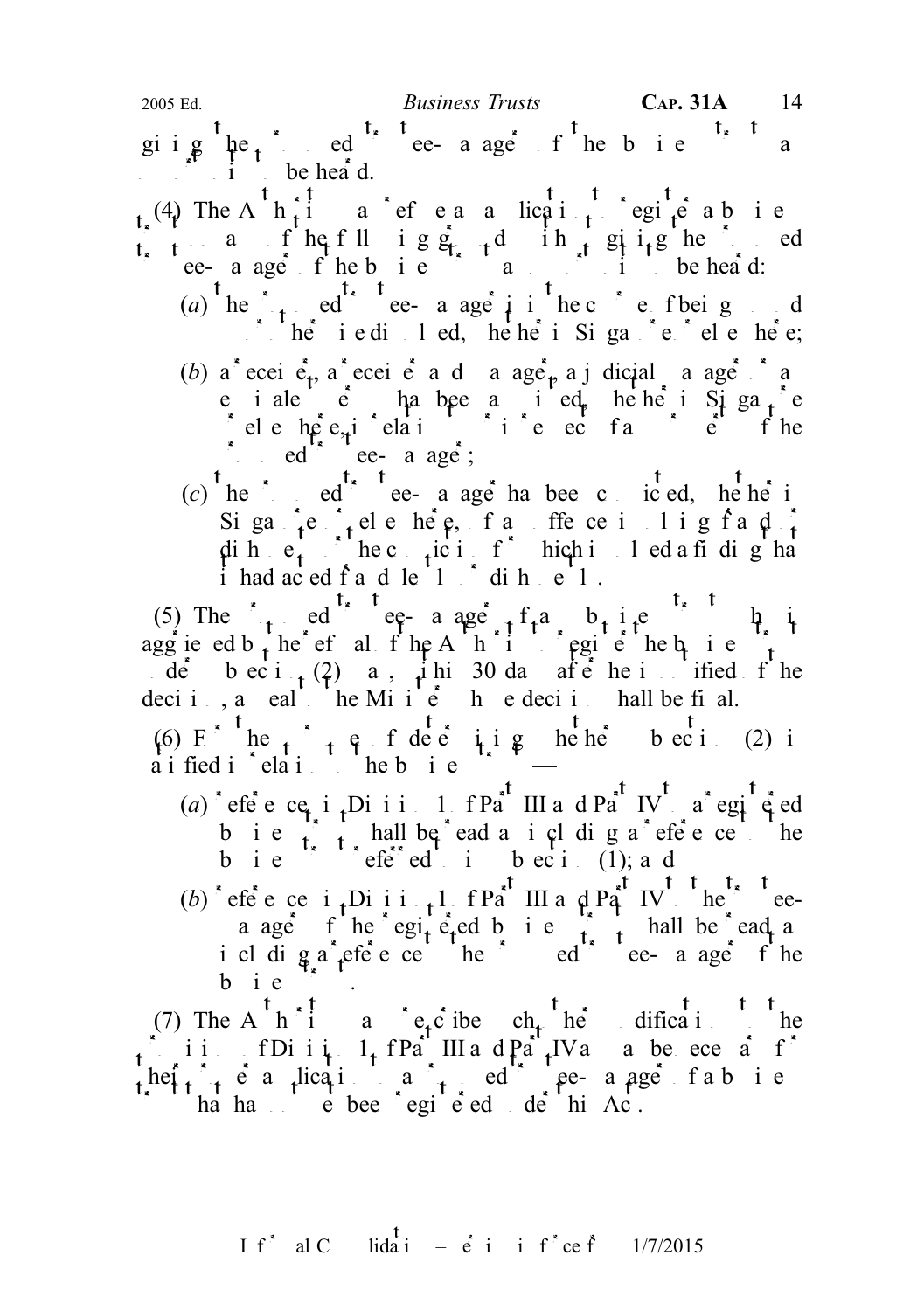## Register and notification of change in particulars

5.—(1) The A  $\hat{\mu}$  i<sub>t</sub> hall e abli h a d ai ai a egi e<sub>t</sub> f registered business trusts, and  $a_t$  reduce the manner in which the manner in which the register is earthcarreless and  $\int$  maintained, including the details of earthcarreless in  $\int$  matrix or maintain  $\int$  matrix or maintain  $\int$  matrix or maintain  $\int$  matrix or maintain  $\int$  matrix or maintain  $\int$  matri a ic la c e i ed be entered in the egie.

(2) Angleright and person may perfect fee as a may be e c ibed, i<sub>t</sub> ec a d ake a e actract from the register ablished de  $\phi$  bec i (1), and any subsection check and any such extract, certified by the Authority to be  $a^{\prime\prime}$  e c, hall be ad i ible a e ide ce i a legal  $\int$  ceedings.

(3) Where a change occurs in any matter in a register ed b i<sub>t</sub> e  $\ldots$ , a ic la f<sub>t</sub> hich are red in the entered in the egie fegieed bie trusts de bec<sub>t</sub>i $(1)$ , he eea ager of the registered business trust shall, not later than 14 days than 14 days after the occurrence of the change, function in the change to the change of the change to the change of the change to the change of the change of the change of the change of the change of the change of the change of the c he A<sup>nt</sup>i in the  $\tilde{c}$  e c ibed f<sup>orm</sup> and manner.

(4) A<sup>t<sub>x</sub> t</sup> ee<sub>t</sub> a ager f a regited b i e<sup>t<sub>x</sub> t</sup> hich c  $a \cdot e$  b  $e \cdot i$  (3) hall be g il fan offence. [FAA 2000 Ed., ss. 18, 63]

## PART III

## TRUSTEE-MANAGER

#### Division  $1$  — Responsibilities and powers

## Trustee-manager to be company and not to carry on any other business

6.—(1) No  $\acute{e}$  het ha<sub>t</sub> a c<sub>r</sub> a company (not being an e<sub>x</sub>empty) i a e  $\varsigma$   $\varsigma$  a ) hall act a reflective e-manager of a registered b i  $e^{-\frac{1}{2}x}$ .

(2) The bie,  $fa$  egie dbie, hall be a aged a d  $\vec{e}$  a ed  $\vec{e}$  by the trustee- a age f the registered business trust. (3) The trustee-manager of a registered business trust shall not carry any business the management and early fine egie ed bie aits true-aage.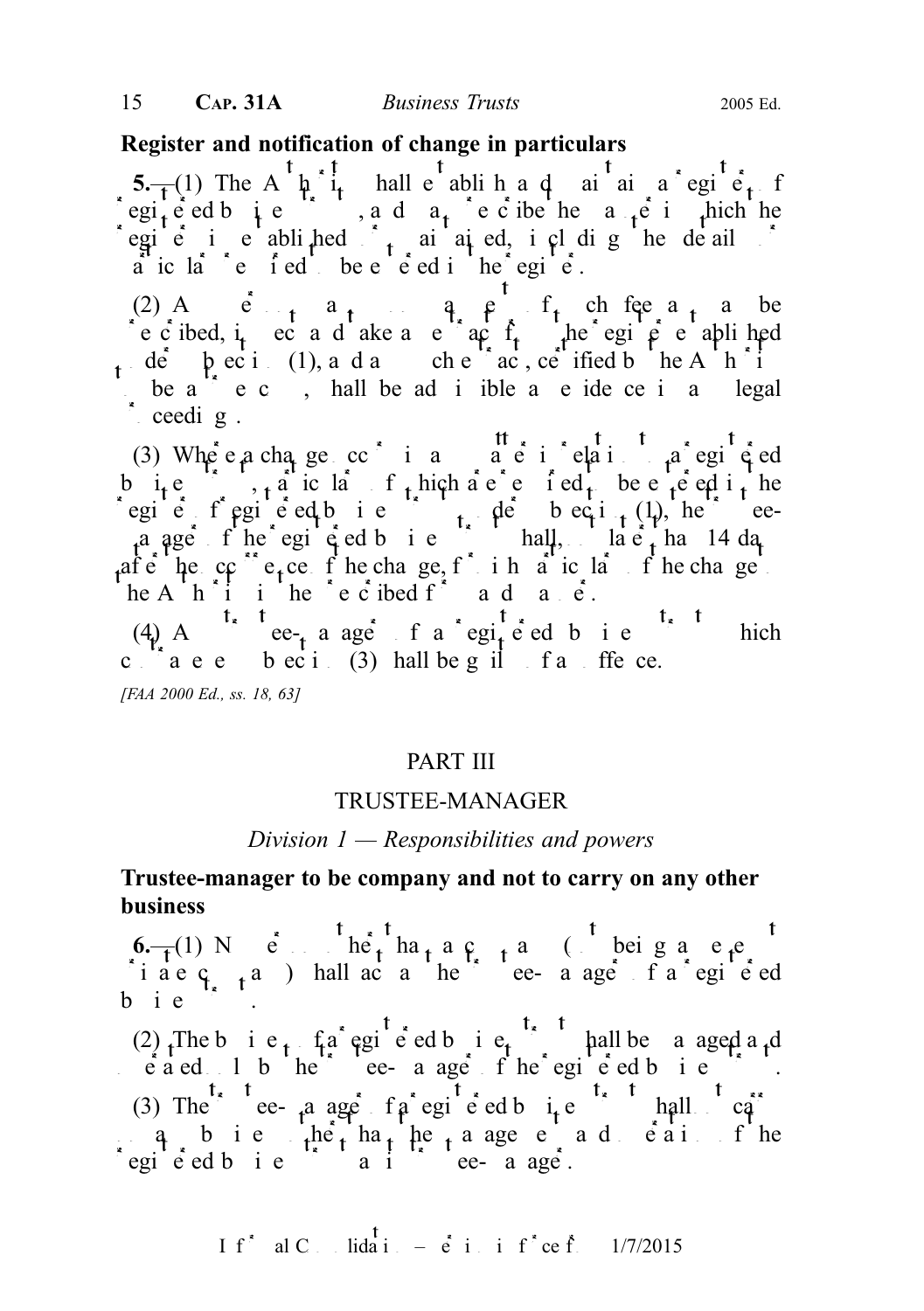(4) A  $\dot{e}$  h c  $\dot{t}_a$  a e e b ec i (1), (2)  $\dot{t}$  (3) hall be  $g$  if factor of an offer and shall be liable on conviction to a fine e ceeding \$100,000 and, in the case of a continuing offerce, the case of a continuing offered and  $\frac{1}{2}$ f he<sub>t</sub>fie e ceedig  $$10,000$  fee day a heefd ig hich he ffe ce c i e afe c ici.

# **Secretary**

7.—(1) The  $\int_{0}^{t_x} \frac{t_x}{t_x}$  re-a ager of a registered business trust shall  $e \xrightarrow{\text{if } t \in \text{if } s \in \text{if } s \in \text{if } s \in \text{if } s \neq 0} b$ 

- (a) f a lea  $\overline{3}$  ea  $\overline{4}$  he  $\overline{6}$  i d  $\overline{4}$  f  $\overline{5}$  ea  $\overline{4}$  in ediately eceding his a secretary as secretary, held the office of  $\sec \vec{e}$  a company of  $\sec \vec{e}$  a registered or the company of a registered vector  $\sec \vec{e}$  and  $\sec \vec{e}$  and  $\sec \vec{e}$  and  $\sec \vec{e}$  and  $\sec \vec{e}$  and  $\sec \vec{e}$  and  $\sec \vec{e}$  and  $\sec \vec{e}$  and  $\sec \vec{e}$  and  $\sec \vec{e}$  a  $b$  i  $e$
- (b) is a alified  $\dot{e}$   $\dot{e}$   $\dot{f}$  he Legal  $\dot{P}_t$  fe is  $A_c^{\dagger}$ (Ca. 161), a public acc<sub>ounta</sub> member of the Singapore A cia<sub>tion</sub> f he I i e f Chare ed Secretaries and Adi $\mu$  a member of such other professional a ciai a a be e c ibed;  $\delta$
- (c) i, b i e f chacademic is feultal alifications a a be e<sub>t</sub>c ibed<sub>t</sub> ca able functions of discharging the functions of  $\cot$  existed trustee-managered.

(2) A<sup>t<sub>x</sub> t</sup> ee<sub>t</sub> a ager f a regited b i e<sup>t<sub>x</sub> t</sup> hich c  $a \cdot e$  b  $eci$ . (1) hall be g il fan offence.

[Companies 1994 Ed., s. 171]

# Trustee-manager to operate registered business trust and power to appoint agents

- **8.**—(1) The trustee- a ager of a registered business trust shall (a) a age a d<sub>t</sub>  $\hat{e}$  a e he egi  $\hat{e}$  ed b i e  $\hat{f}$  i<sub>t</sub> acc  $da<sub>t</sub>$  ce in the initial function  $\text{A}$  and the trust deed f he egi e ed b i e  $\cdots$ ; and
	- (b)  $\hat{e}$  f he f<sub>t</sub> c i<sub>t</sub>c fered it by the trust deed and the  $\int$  i i f hi Ac.
- (2) Subject the trust deed f a registered business trust he the result of the registered business trust shall have power to the register of  $\mathbf{r}$

I f<sup>\*</sup> al C . Iida i. – 
$$
\dot{e}
$$
 i. i f<sup>\*</sup> ce f. 1/7/2015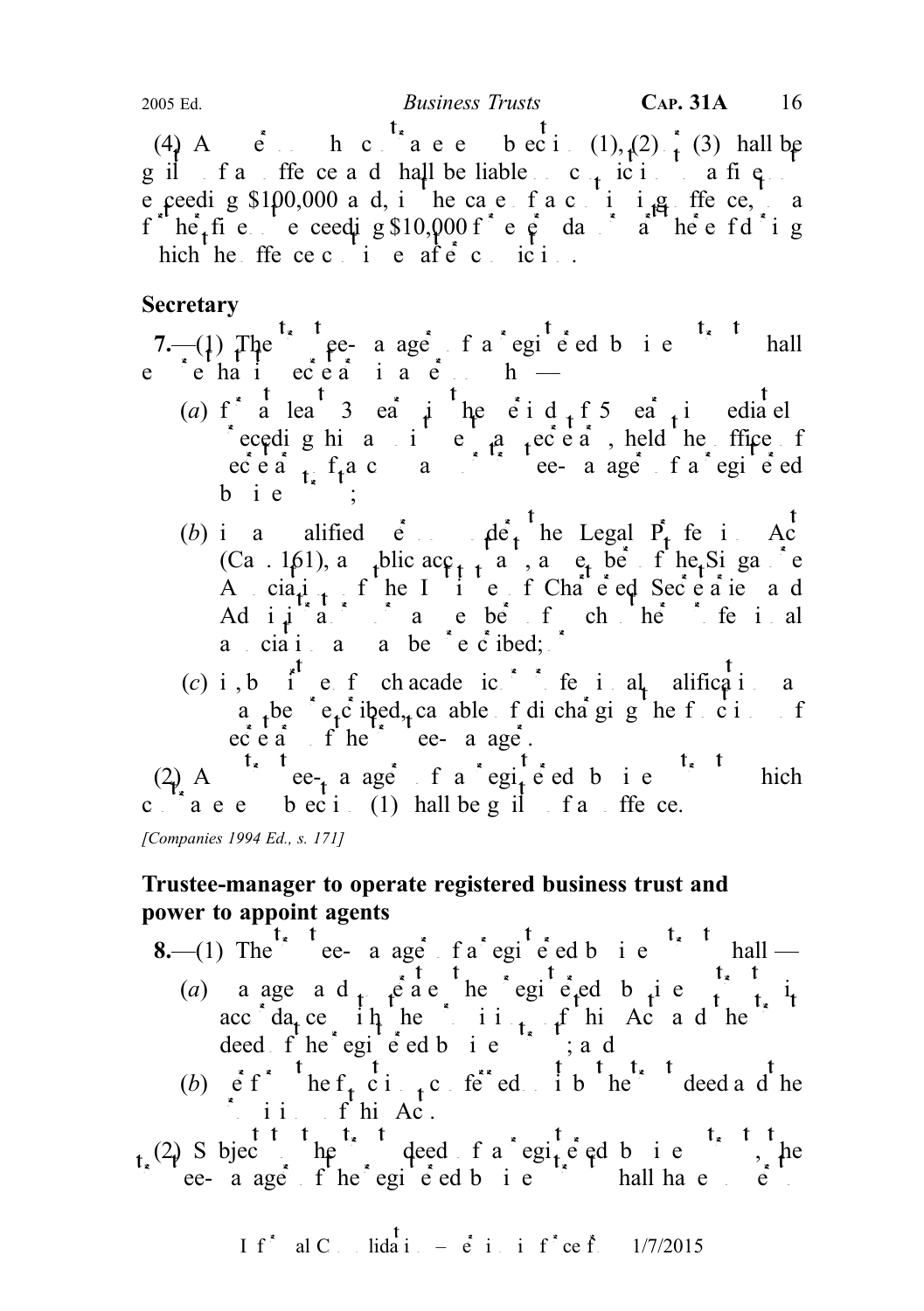a i a agent of  $\int_{t} e f$  and  $\int_{t} e^{f}$  and  $\int_{t}$  the trusteea age i  $\hat{\rho}$  h i ed carry  $\hat{\rho}$  f i connection in he a age e a d e a i fhe egie ed bie .

(3) A agent referred i<sub>t</sub> beci<sup>(2)</sup> a also, in hec<sub>ont</sub> e of the trustee-manager of the registered business trusts trust and an interest of the register of the register of the register of the register of the register of the register of the register of the register of the registe age ( $\left(\frac{c}{\epsilon}\right)^2$  ed to integration as a sub-agent) to carry or each  $\epsilon$  or  $\epsilon$ a a<sub>r</sub>e ha he age has been a investor the trustee-manager to the trustee-manager to the trustees and the trustees and the trustees and the trustees and the trustees and the trustees and the trustees and the trustees and t carry out of  $f$  and, for the analysis of d<sub>r</sub> b<sub>r</sub> he b-agent hall be deed to be a agent a trustee-manager approach by the trustee-manager to be the trustee-manager to the trustee-manager of the trustee-manager to the trustee-manager of the trustee-manager of the trustee-manager of ca<sup>r</sup> carry of that matter for the purposes of that  $\mathbf{b}$  exists of the purposes of that  $\mathbf{b}$  exists. (4) Where a agent or a sub-agent and independent or a subsection (2)  $\delta$ (3), a he case a be, i liable to independent to independent the trustee-manager of he registered business trust again and  $l_1$  damage freed by the trustee- a agent a result of the acts of the agent of the agent of the agent of the agent of the agent of the agent of the agent of the agent of the agent of the agent of the agent of the agent of the agent of the agent o a fec<sub>t</sub> ed the independent of the independent of the independent of the trust of the trust of the trust of the trust of the trust of the trust of the trust of the trust of the trust of the trust of the trust of the trust  $\therefore$  e f he egi e ed b i e  $\therefore$ 

 $(5)$  A<sup>t<sub>s</sub> t</sup> ee<sub>t</sub> a ager f a regited b i e<sup>t<sub>s</sub> t</sup> hich c  $a \cdot e \cdot b \cdot i$  (1) hall be g il fan offence and shall be liable  $\epsilon$  conviction to a fine notice needing \$100,000 and, in the case f a c i i g ffe ce, a f he fig. e ceeding  $$10,000$  f e  $\dot{e}$  day a here f d i g hich he ffe ce c i e after  $c$  ici.

[Aust. Corp. 2001, s. 601FB]

## Use of information and advice

9.—(1), S bjection biection (2), here the subsection a registered bigger of a registered business trust may be exercised by performing powers of performing  $\mathbf{p}_i$  as a as a contract of performing  $\mathbf{p}_i$ trustee-manager, electric entry on reports, financial data and other reports are entry  $\int$  or  $\int$  or  $\int$  or  $\int$  or  $\int$  or  $\int$  or  $\int$  or  $\int$  or  $\int$  or  $\int$  or  $\int$  or  $\int$  or  $\int$  or  $\int$  or  $\int$  or  $\int$  or  $\int$  o if aircorated independent prepared or supplied, and on professional or experiment and or experiment and or experiment and or experiment and or experiment and or experiment and or experiment and or experiment and  $\mathbf{r}$  gie,  $\beta$  q  $\uparrow$ , fe i al advier and experimental for an experimental for  $\downarrow$  and hich the trustee- a age believe on the same able grounds to be ihi he  $e^x$ , if i al e  $e^x$  c eece.

(2) S  $\alpha$  ec<sub>t</sub>ic (1) hall a <sup>1</sup> here the trustee-manager of a registered b i e  $\sim$  1 if he true a age —

(a)  $ac$  i g d faih;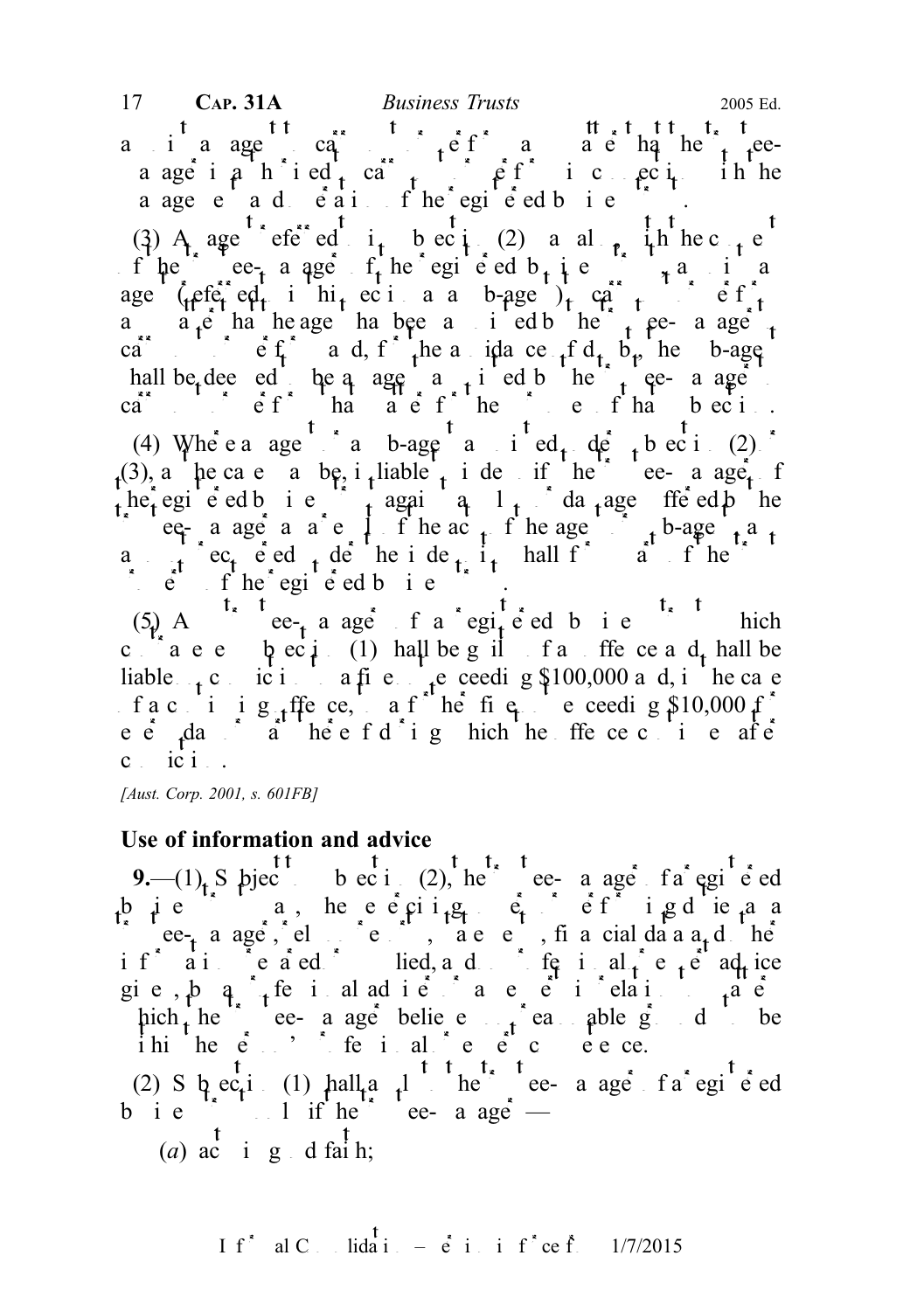- (b) ake  $\begin{bmatrix} \vdots \\ \vdots \end{bmatrix}$  in the need for integration in dicated b he cic a ce; a d
- (c) has no knowledge that  $\int_a^t \frac{t}{\sin^2 t} dt$  reliance is unwarranted.

[Companies 1994 Ed., s. 157C]

# Duties of trustee-manager

10.—(1) The  $t$ <sup>t</sup> t<sub>e</sub> a ager f a regite d b i e<sup>t</sup> thall at all ie ach  $\mu$ el  $\phi$  d<sub>r</sub>eeciee and able diligence in the dicharge fidie<sub>t</sub>a a trustee- a age i acc<sub>r</sub> da ce in hi Ac a d he trust deed f he egi e ed b i e  $\sim$ .

- (2) The  $\infty$  ree- a age fa registered business trust shall
	- (a) acting better the unit has interested the unit of the registered equipment of the registered equals of the register of the register of the register of the register of the register of the register of the register of th  $b$  ie  $a$  a h le; a d
	- (b) give interests of the interests of all the unit of the unit of the unit of the unit of the unit of the unit of the unit of the unit of the unit of the unit of the unit of the unit of the unit of the unit of the unit o registed bis  $\alpha$  and het  $\beta$  is output interests interests in the set of  $\alpha$ he e f a c flic be e he  $i<sub>t</sub>$  e f all he  $i$  ih ldera a h le ad interests.

(3) The e- a age  $fa$  registered business trust a register improper use of any information and information and its position and its position and its position and its position as  $i_1$  and its position as its position as its position as its position as its position as its position trustee- a aget gain, directly indirectly, and a large for independent contained  $\int f_t$  and he person to the unit of the unit of the unit of the unit of the unit of the unit of the unit of the unit of the unit of the unit of the unit of the unit of the unit of the unit of the unit of the unit of the u egie dbie T.

(4) The trust ee-trust a registered business truth shall hold the  $\int_{t_1}^{t_2} \cdot \int_{t_2}^{t_1} \cdot \int_{t_1}^{t_2} \cdot \cdot \cdot \cdot \cdot d\theta$  for all the  $\mu$ ih lders fhe registed business trust as a hubi accordance  $\int h h e^{kt} e^{kt} dt$  f he<sup>th</sup> deed.

(5) A<sup>t<sub>s</sub> t</sup> ee<sub>t</sub> a ager f a regite ed b i e<sup>t<sub>s</sub> t</sup> hich c  $\int_{0}^{1}$  a e e b ec i (1), (2), (3)  $(4)$  —

(a)  $\mu$  hall be liable to all the unit unit the registered business of the registered business  $\int_a^b a_a$  and left and financial gain directly or financial gain directly or  $\int_a^b a_a$  and hence  $\int_a^b a_a$  and  $\int_a^b a_a$  and  $\int_a^b a_a$  and  $\int_a^b a_a$  and  $\int_a^b a_a$  and  $\int_a^b a_a$  and  $\int_a^b a_a$  and  $\int_a^b a_a$  and  $\int_a^b a_a$  an indirect and the intervalue of  $\int f(x) dx$  and  $\int f(x) dx$  in formations or for formations or for formations or for formations or for formations or for formations or for formations or for formations or for formations or for for a damage, ffe ed b all he unit hude unit he registered bie aahleaae Ifhecaae i;ad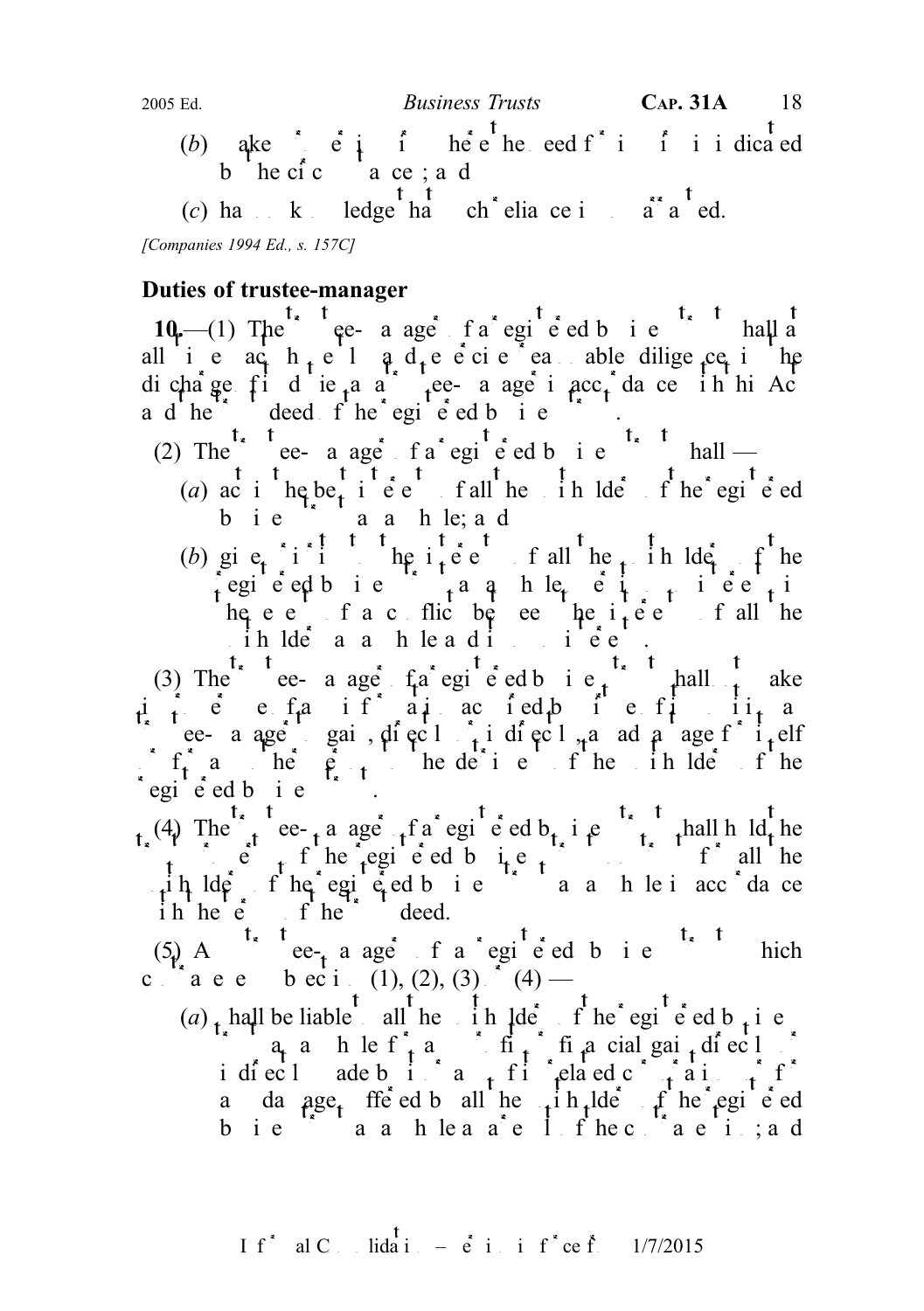$\mathbf{t}$ (b)  $\phi$  hall be g  $\dot{\psi}$  fan offerce and shall be liable on conviction a fi e  $\cdot$  e ceeding \$100,000.

(6) The  $A_t$  h  $i_t$  a<sub>t</sub> b  $i_t$  eg laions, becide  $e_t$  ie e  $t_1$  the scott of the trustee-manager of a registered business of the trustees-manager of a registered business trust.

[Aust. Corp. 2001, s. 601FC]

## Duties of directors, officers and agents of trustee-manager

 $t_1$ ,  $11$ ,  $-(1)$  A director of the trustee-manager fa<sup>t</sup> egi<sup>t</sup> e ed business  $hall$  —

- (a) act h  $e^{t}$  l<sub>t</sub> a d<sub>t</sub> e e ci e reasonable diligence in the di cha ge f he d ie f his office  $a_1d_1$ , i<sub>t</sub>  $a_1$  ic lar, hall ake all ea<sub>t</sub> able e e<sub>t</sub> e ha he ee- a age dichage it due de ecition 10(1) and (2); and
- (b) gi e<sub>t</sub> i i <sup>t</sup> the i<sub>s</sub> i te the interests of all the unit interests of the registed business trust as a kind of the interests of the interests of the interests of the interests of the interests of the interests of the interests of the interests of the interests of the interests of the interests  $\lambda$  eq-a age, in the e e is f a conflict between the in  $\hat{e}$  e<sub>t un</sub>f all the unit ldee a a h le a d the interests of he true-e-manager.

(2) A<sub>n</sub> fitiger agent of the trustee-manager of a registered bie  $\begin{bmatrix} 1 & 1 \\ 1 & 1 \end{bmatrix}$  hall a ake in the entrangement of any information ac ied<sub>t</sub>b i e fhi ii q a ffice  $\hat{f}$  agent he ea age gai, direct indirectly and a age for himself or form a  $he^{t}_{t}$ ,  $e^{t}_{t}$  to the detriment of the unit of the registered b i e

(3) A  $\mu_t^t$  f a director of the trustee-a age f a regi e ed b i e  $\int_{t}^{t} d\hat{e}$  beci (1) hall  $\hat{e}$  ideance flicting duty f ch di ec $\leq$  de eci 157 f he C a ie Ac (Ca . 50). (4) No civil or criminal proceedings or criminal proceedings shall lie again a director of the the case of a registed business trust for a breach of ecti 157 f he C a ie Ac, and i die angeles Action of any  $he^2$ duty de common la indication a specification to act if ch act or original  $a^e$  or original by subsection (1).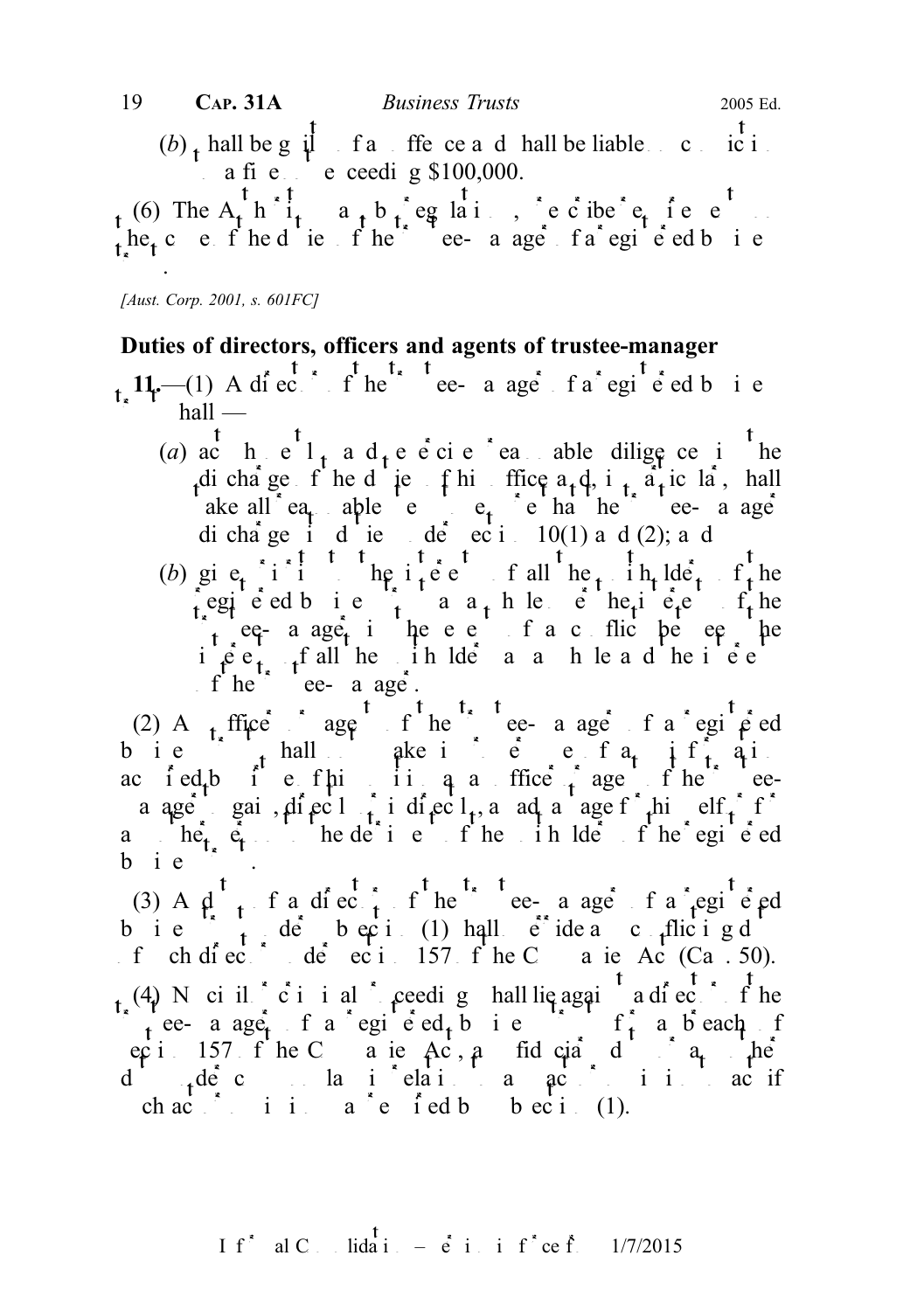$(5)$ , A director, and only if the trustee-manager of an agent of an agent of an agent of an agent of an agent of a registed business trust which contravenes because (1)  $\hat{c}$  (2) —

- (a), hall be liable all he in lde f he egi e ed b, i e  $\int_a^{\infty} a_t a$  h le f  $a = \int_a^{\infty} f(t) dt$  final gain directly or indirect ade b him it or the trustee-manager or any interest or any  $\int$  in the trustee-manager or any  $\int$  any any  $\int$  is defined as  $\int$  any  $\int$  is defined as  $\int$  is defined as  $\int$  is defined as  $\int$  is defined as related corporation of the trustee-manager or for any damage suffered by all the unit all  $\det f$  the registered business trust a a h le a a e l f he contravention; a d
- (b)  $\mathbf{h}$  hall be g il fan offence and hall be liable on conviction a fine not exceeding \$100,000  $\int$  to imprint for a  $\acute{e}$  exceeding 2 ears or to both.

(6) F he a<sub>t</sub> idance fd b, action ceeding have  $\acute{e}$ a be b gh b  $\frac{1}{t}$  behalf f all  $\frac{1}{t}$  and  $\frac{1}{t}$  behalf behalf any of the unit of any of a egie ed bie trust a diector of the trustee-manager of the trustee-manager of the trustee-manager of the trustee-manager of the trustee-manager of the trustee-manager of the trustee-manager of the trustee-manager of the tr ha egi e ed b i e  $\int_{t}^{t} f \cdot a$  b each alleged b each f he die induced by bectic (1) and (2), ence the extendions of the extent and induced to the extent and induced to the extent and induced to the extent and induced to the extent and induced to the extent and induced to the ext he a  $\dot{e}$  ided f<sup>o</sup> de eci 41 and 42.

(7) The  $A_t$  h  $i_t$  a, b eg lai,  $i_t$  e<sub>t</sub>c ibe  $e$  fe e the  $c_t$  e f hed ie,  $f_t$  fine trustee-manager or agent of the trustee-manager of the trustee-manager of the trustee-manager of the trustee-manager of the trustee-manager of the trustee-manager of the trustee-manager of t  $a^{\dagger}$ egi $\acute{e}$  ed b i e

- (8) I  $\frac{t}{\pi}$  this ection
	- "age " includes a banker, a solicitor or an andiotective or an auditor or an auditor or an auditor or an auditor of the trusteea ager a dang ang person who are a banker, and a been a banker, and a banker and a banker. solicitor or an audio fine trustee-manager;
	- "ffice"  $i_1$  cl de a  $e$  h a a i e ha bee a ffice f he  $te$ - a age.

[Companies 1994 Ed., s. 157; Aust. Corp. 2001, s. 601FD]

## Disclosure of interests in transactions

 $t_{\kappa}$  12.—(1) S bjec<sup>t</sup> t<sub>o</sub> b ec<sup>t</sup>ic (2) a d<sub>t</sub>(3), e e<sup>tic</sup> director of the the case of a registered business trust which is any way, he her directly indirectly interested in a transaction or proposed in a transaction or proposed in a transaction or proposed in a transaction of the end of  $\alpha$  and  $\alpha$  is a transaction of the end of the end of the end o a aci  $e^{\int e^t e^t dt}$ , be early to be the trustee-manager for  $e$ behalf  $f'$  he  $egi'$   $e'$  ed b  $i e^{-\frac{1}{2}i}$  hall, as soon as  $e^{-\frac{1}{2}i}$  icable

$$
I f^* \quad \text{al } C \qquad \text{lida i } = \dot{e} \quad \text{i} \quad \text{i} \quad f^* ce \quad \text{f} \qquad \frac{1}{7/2015}
$$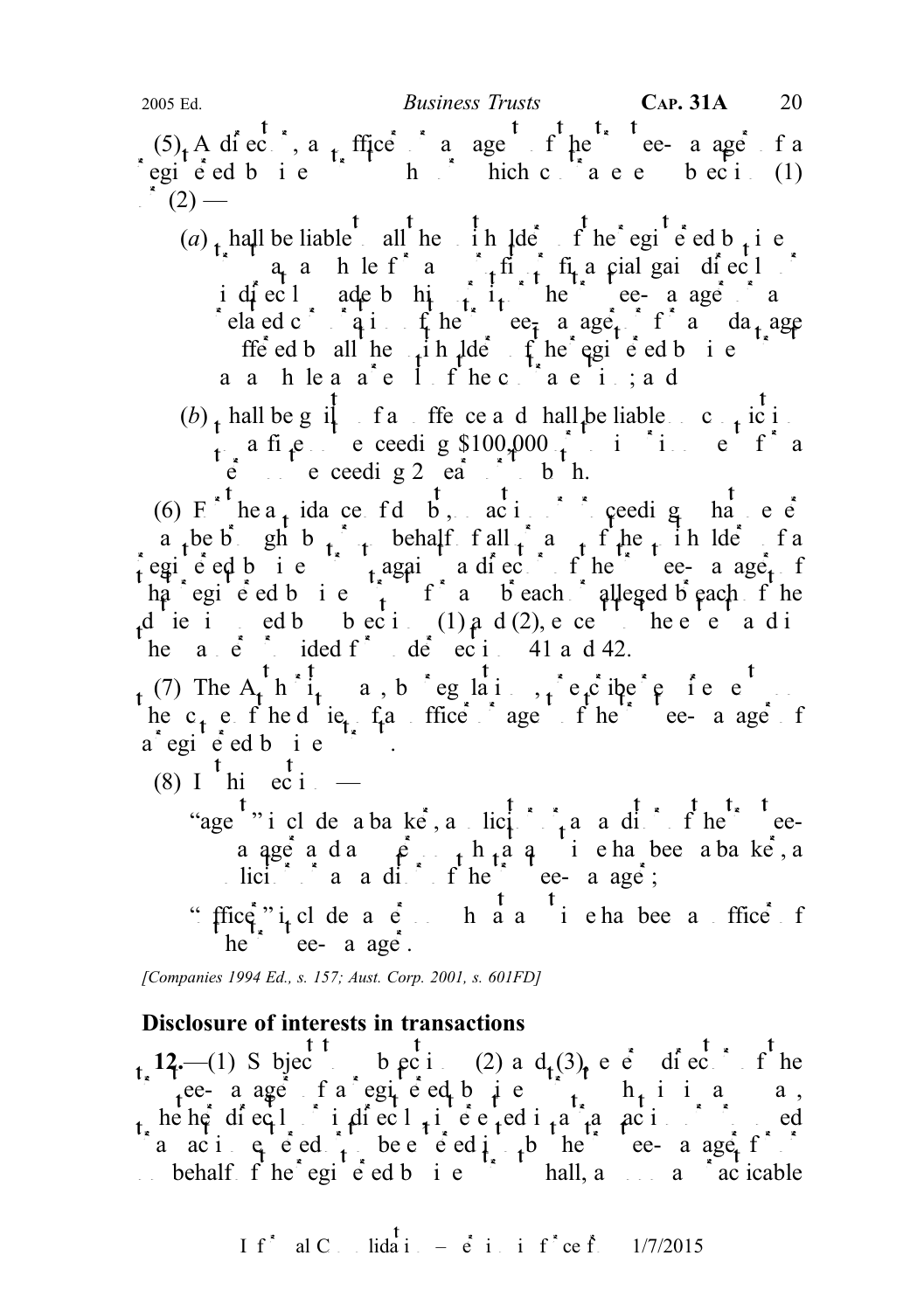after the relevant fact that exact each in the relation of the come to help a come to help a come to help a come to help a come to help a come to help a come to help a come to help a come to help a come to help a come to fhii  $\acute{e}$  a  $\acute{a}$  a meeting  $\acute{e}$  f he directors of the trustee-managered example. 21 **CAP. 31A** *Business Trusts* 2005 Ed.

(2) The  $e_i$  f  $e_i$  f  $f_i$  bec i<sub>1</sub> (1) shall a 1 i a<sub>n</sub>ca e here the interest of the trustee-manager of the trustee-manager of a registered equiver of the trustees-manager of a registered equiver of the trustees of a register of a register of the trustees of a register of a regist business trust consists only of being a member of creditor of a c ai hich is  $\epsilon$  equal to  $\epsilon$  a transaction or proposed in a transaction or proposed in a transaction of  $\epsilon$ a  $\alpha$  in the interest of the interest of the interest of the interest of the interest of the interest of the interest of the interest of the interest of the interest of the interest of the interest of the interest of the diector of the trustee-manager as not electronic of the regarded as not electronic terms of the regarded as  $\frac{1}{2}$ bei g a  $\dot{a} \dot{c}$  ial i  $\dot{c}$  e  $\dot{c}$ .

(3) A director of the trustee-manager of a registered business trustees the trustee manager of a register of  $\frac{1}{2}$  $\mathsf{hall}_{\mathsf{t}}$  be dee<sub>nt</sub>ed to be interested or to have been at any interested or to have been at any time interested in any transaction of proposed transaction of proposed transaction  $\mathbf{r}_1$  and  $\mathbf{r}_2$  in  $\mathbf{r}_3$  and  $\mathbf{r}_4$  and  $\mathbf{r}_5$  and  $\mathbf{r}_6$  and  $\mathbf{r}_7$  and  $\mathbf{r}_8$  and  $\mathbf{r}_9$  and  $\mathbf{r}_8$  and  $\mathbf$  $\overrightarrow{bc}$  i (1)  $\overrightarrow{b}$  reason only —

- (a) in the case here the transaction or proposed transaction or proposed transaction or proposed transaction or proposed transaction of  $\mathbb{R}^n$  and  $\mathbb{R}^n$  and  $\mathbb{R}^n$  and  $\mathbb{R}^n$  and  $\mathbb{R}^n$  and  $\mathbb{R}^n$ elate q 1 a he<sup>2</sup> ee-<sub>t</sub>a age<sub>t</sub> — ha ha director hag aa eed, j, ied ig aa eeighe e a e fhe  $l$  a<sup> $\alpha$ </sup> and  $a$ <sup>1</sup>  $f$  he l a  $\beta$
- (b) in the case the the transaction of proposed transaction has  $\mathfrak{g}$  or proposed transaction has  $\mathfrak{g}$ bee  $\int$  ill be fade  $\int$ h  $\int$ f  $\int$  he benefit or only behalf of a ela ed<sub>r</sub>c  $\int_{t} a_t i_{t+1} f h e^t$  ee- a age f he egi  $\epsilon$  ed b i  $e_i$   $\cdots$  — ha ha director is a director of the related  $c \hat{i}$  ai.,

a d his bec in hall have effect not only for the purpose of this and purposes of the purposes of the purposes of the purposes of the purposes of the purposes of the purposes of the purposes of the purposes of the purposes Ac  $\alpha$  also for the purposes of a neglecting the law purposes of all not affect the  $\alpha$   $\alpha$  and  $\alpha$  and  $\alpha$  in the trust deed f he registered business.  $\mathcal{L}$ 

 $(4)$  F he purposes of subsection (1), a general notice given the diec<sub>t</sub> f he tree-manager fa egie ed bie trust ba  $df \text{ ec}$   $t$  to the effect hat he is an office  $\alpha$  and  $\alpha$  and  $\beta$  a specified c<sub>t</sub> a i a<sub>t</sub> e be f a ecified fi<sub>r</sub> a d i<sub>t</sub> be regarded a ie  $\vec{e}$  equital equipment of the date of the notice, behind the notice, behind  $\vec{e}$ ade in the c<sub>r</sub>  $a_i$  in figure  $f$  hall be deemed to be a sufficient declaration of interest in relation to any transaction of its density of the solution solution so  $\alpha$  matrix  $\alpha$  matrix  $\alpha$  matrix  $\alpha$  matrix  $\alpha$  matrix  $\alpha$  matrix  $\alpha$  matrix  $\alpha$  matrix  $\alpha$  matrix  $\alpha$  matrix  $\alpha$ ecifie he a e a d e e, f hi i e e i he specified  $c \rightarrow a i + f i$  and his equal to different in a equal to  $f$  $g$ eater in extending than the nature and extending some solutions of a specified in the general solution of  $g$  specified in the general solution of  $g$  specified in the general solution of  $g$  specified in the general s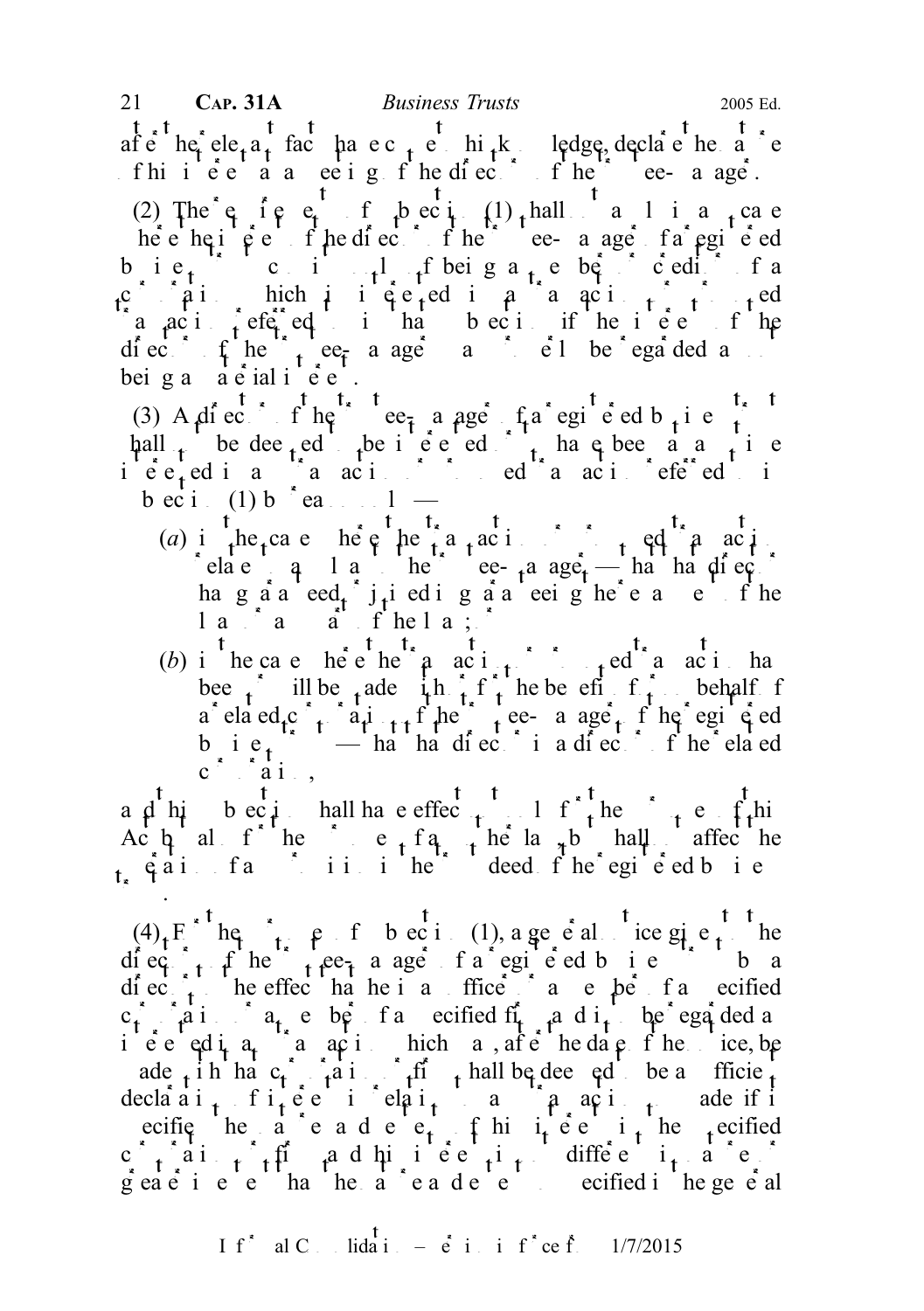ice a the i e  $a_t$   $a_t$  acting is so angles in the solution is so made; but notice shall be feffec le either it gives a meeting fine directors of the calculate the director of the trustee-manager along the trustee-manager  $\frac{d}{dx}$  the trustee-manager  $\frac{d}{dx}$  and the director of the trustee-manager  $\frac{d}{dx}$  and the director of the trustee-manager  $\frac{d}{dx}$  and  $\frac{d$  $ra_t$  able,  $e$   $e$   $e_t$  hat it is ghanged at the next vectors in the next vectors in the next vectors in the next vectors in the next vectors in the next vectors in the next vectors in the next vectors in the next vectors ee i g f he diectors of he trustee- a age after it given.

(5) E e director of the trustee-manager of a registered business  $\int_{t}$  h h ld a<sub>t</sub> ffice  $\rho$  e and  $\int_{t} e^{t}$  hereby, he here directly indirectly duties indicates in the created in conflict flict ih he die fhe ee- a age in relation to the registered  $b_i$  i<sub>t</sub> e i<sub>t</sub>, hall declare the fact and the nature, character and eeting of the conflict at a meeting of the directors of the trusteea age.

(6) The declaration referred to integration referred to in subsection referred to in subsection  $(5)$  hall be ade at the first meeting of the directors of the trustee-manager of a registered ed b i e  $\frac{1}{2}$  held —

(a) af  $\acute{e}$  he becomes a director;  $\acute{e}$ 

(b) if he is already a director of the trustee-manager, after he come ced to hold the ffice  $\alpha$  is the possess the property of  $\alpha$  possess the property of  $\alpha$ a he cae'e  $\int e$ .

(7) The  $e\dot{c}e\dot{a}$  if here trustee-manager of  $a \text{ }$  registered business  $\int$  hall  $ec_t$  declaration declaration under the minutes of he ee i g a hich i a ade.

 $(8)$ <sub>t</sub> F<sup>or</sup> he can even the purposes of the purposes of a member of a member of a member of a member of a member of a member of a member of a member of a member of a member of a member of a member of  $(8)$ , Fig. and Fi diector's family hall be eased as a interest of the director of the director of the director of the director of the director of the director of the director of the director of the director of the director of the director trustee-<sub>t</sub>a ager fa registered business trust and the  $\int_1^2 d^{n}$  e<sub>t</sub> ber f a di ector's family" hall include his spouse, sense, so adopted some spouse spouse spouse son, sense, see son, da ghe, ad ed da ghe and e-danghe.

 $\mathbf{t}$ (9) Subject to be equively to subsection shall be in addition and  $n_1$  in der gation of the operation of any provision of any provision of any provision of any provision of any provision of  $n_1$  and  $n_2$  in the original or any provision of any provision of any provision of any provis in the deed  $e^t$  icing a director of the trustee-manager of a  $r$ egiced business trust from having any interest interest in the set of  $r$  interest in the set of  $r$ he trustee- a age in its capacity as the trustee-manager of the registed bie  $f_t$  from holding offices  $f_t$  eig  $\int_{A} e^{i}$  ie in lig dutie, in  $\hat{\rho}$  in cantile in the due for interests in the duties of he ee- a age i elai he egi e ed b i e file.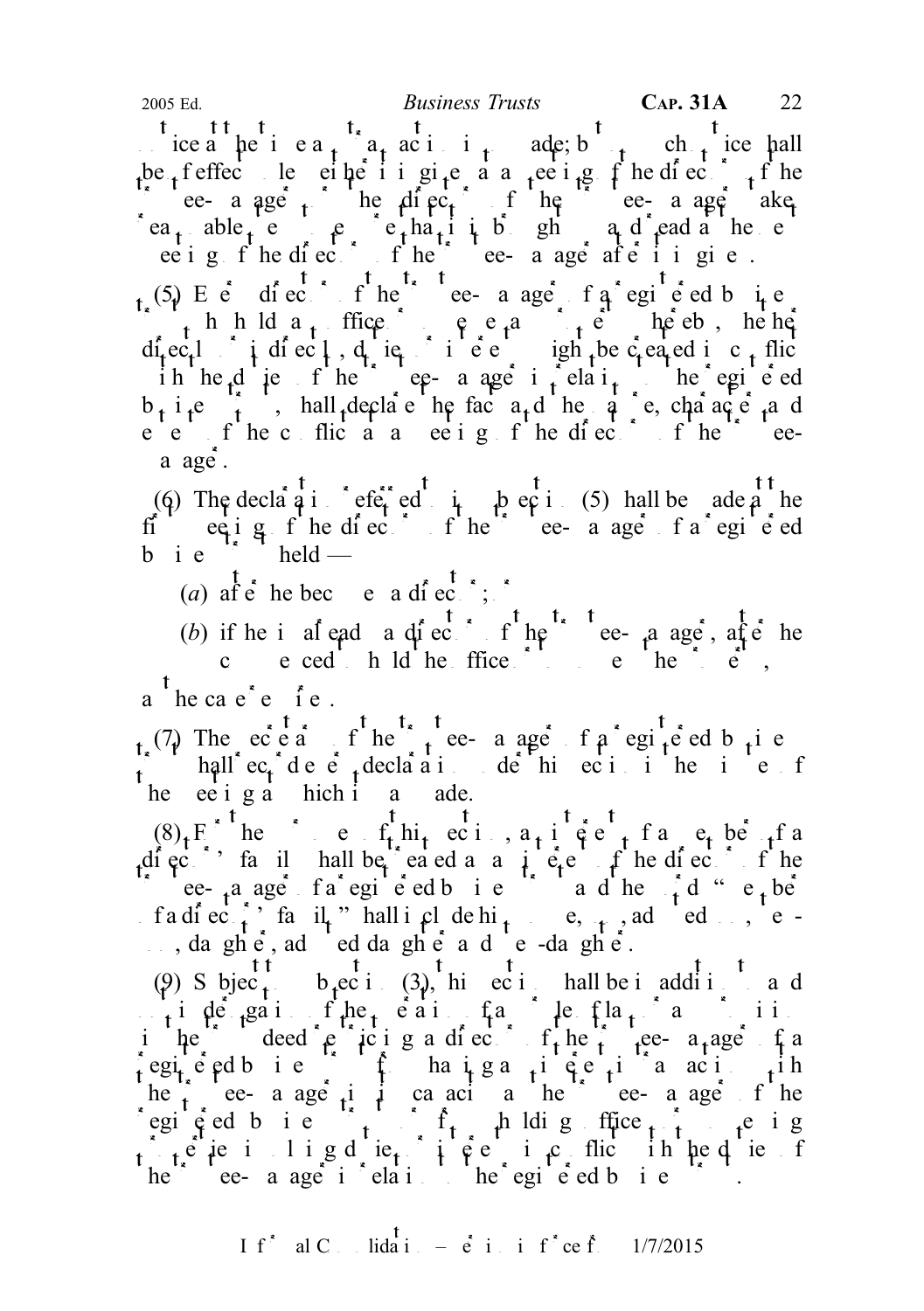(10) A director of the trustee-manager of a registered business trustees trustees trustees trustees trustees trustees trustees trustees trustees trustees trustees trustees trustees trustees trustees trustees trustees trus h c a e beci  $(1)$  (5) hall be guilt and offer ceall hall be liable  $\therefore$  conviction to a fine notice exceeding \$100,000 or to the not exceeding \$100,000 or to the not exceeding \$100,000 or to the not exceeding \$100,000 or to the not exceeding \$100,000 or to the not exceedi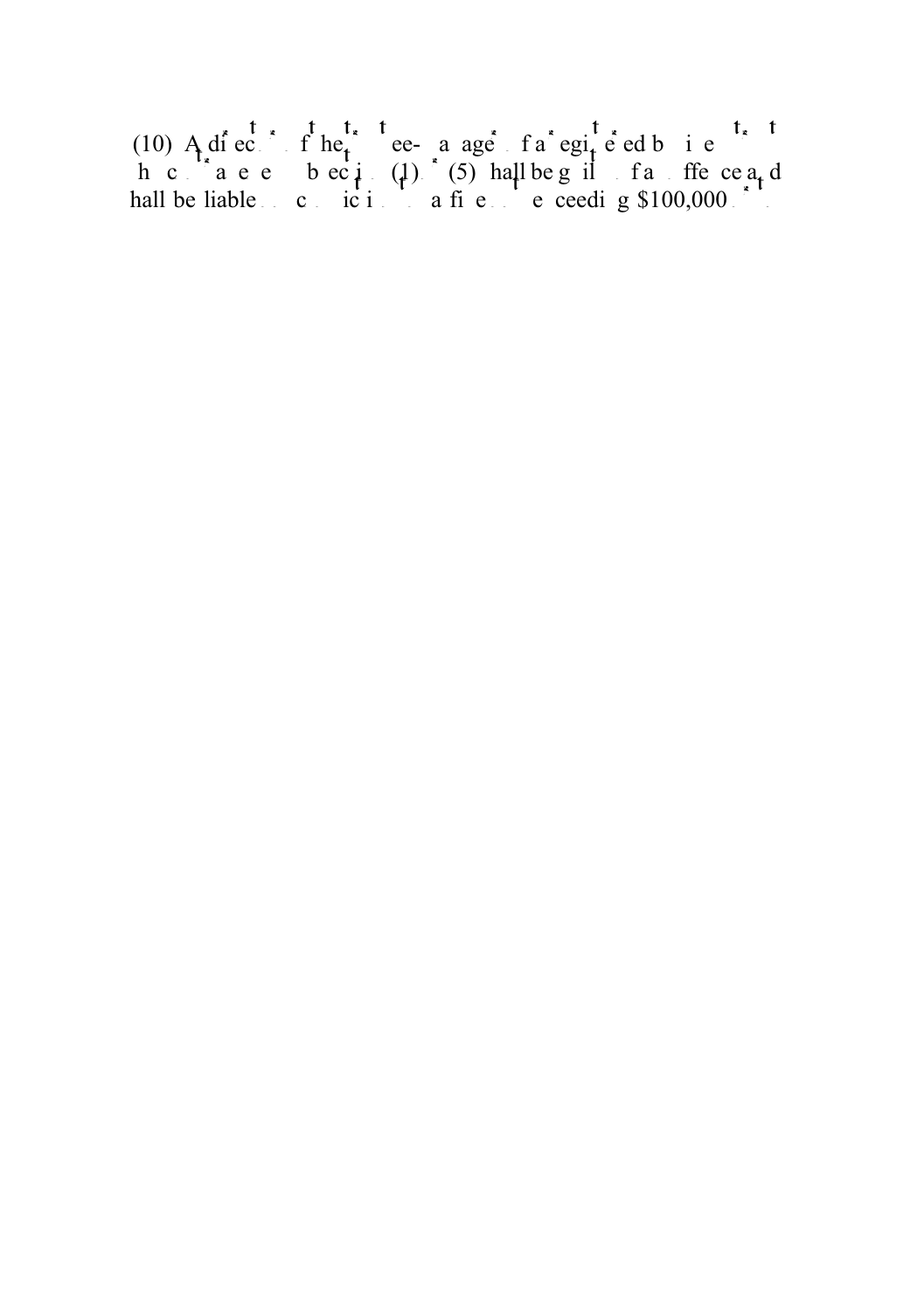a<sub>t</sub> a acti, he date f<sub>r</sub>he cc<sup>rre</sup>nce of the eebe<sub>quent</sub> hich and is reduced be  $ade \cdot de \text{hi} \text{bi} \cdot be \text{ci} \cdot a \text{ d}$ 

 $(c)$   $f$ <sup> $f$ </sup> ic la<sup>\*</sup> f and change in respect of the particular referred in a agraphs  $(a)$  a<sub>t</sub> d  $(b)$ , i cl<sub>t</sub> dig he c<sub>t</sub> ide a int a , ecei ed a  $a^*e$  I f he e e gi i g i e he change. [2/2009 wef 19/11/2012]

 $(3)$  The e- a age fa egi e ed business trust shall ake the egie a ailable  $f_i$ , plic in ecic at the registered of the registered of the register of the register of the register of the register of the register of the register of the register of the register of the register of the ee- a age in charge.

(4) A  $_{1}e_{11}$  a e e he e a age f a egi e ed business trust to further that the function  $f$  is register or any part of  $f$  is register or any part of  $f$  is register or any part of  $f$  is register or any part of  $f$  is register or any part of  $f$  is register or any here f a c i ad a ce fa  $f_{t}$  on  $f_{t}$  chle e a he trustee- a age for eight requires for page of  $e_t$  field be c<sub>t</sub> ied, and the trustee-manager shall send the copy to that  $e_t$ i  $\mu$  i 21 days after the days and which the request is received by the request is requested by the request is requested by the request is requested by the request is requested by the requested by the requested by the re ee- a age.

 $(5)$ . The trust ee-manager of a registered business trust shall, at the diection of he A $h_i$  i,  $\rho d_i$  he A  $h_i$  in this chie a. a be ecified by the Authority a contribution  $f$  is register or any part of its register or any part of its register of its register of its register of its register of its register of its register of its register of its r  $he$ <sup>t</sup> e f.

 $t_1$ (6) The  $\frac{t_1}{t_1}$  tee- a age fa egi<sup>t</sup>e ed b i e<sup>t<sub>s</sub> t</sup> hall  $\frac{t_1}{t_1}$  d ce i egie a hecome commencement of each and annual general meeting f he ihlde  $f$  he egi e ed b i e  $\frac{1}{11}$  and keep in e and acce ible d i g he ee i g all  $e$  a e di g he ee i g. (7)  $I_t$  is a defence to a  $I_t$  equition for failing to comply in the form of  $I_t$  in b<sub>r</sub>ec<sub>t</sub>ion (1) (2) in respect on respect of particular relating to a director of he trustee-manager of a registered business trust if the defendant of the equal trust if the defendant of the trust is  $\frac{1}{2}$  and  $\frac{1}{2}$  and  $\frac{1}{2}$  and  $\frac{1}{2}$  and  $\frac{1}{2}$  and  $\frac{1}{2}$  and  $\frac{1}{2}$  and  $\frac{$  $\int_{1}^{1} e^{-t} h a \t{t} h e \t{t}$  the fail  $\int_{1}^{1} e^{-t} h e \t{t}$  to complete the failure of the director to complete i h<sub>t</sub> b ec i  $(8)$  (a he case may be) ec i 137N(1) f he Sec<sup>\*</sup>i ie a d F<sup>1'  $\neq$ </sup> e Ac<sup>1</sup> (Ca . 289) i h<sup>\*</sup> e ec<sup>1</sup> h e a<sup>\*</sup> ic la<sup>\*</sup>. [2/2009 wef 19/11/2012] (8) I acc<sup>\*</sup> da ce  $\frac{t}{1}$  h b ec<sub>ti</sub> $\frac{t}{1}$  (9), a director of the trustee-

 $m_1$  a registered business trust shall give notice in the state of the state of the state of the state of the state of the state of the state of the state of the state of the state of the state of the state of the state he<sup>"</sup> ee- a age f —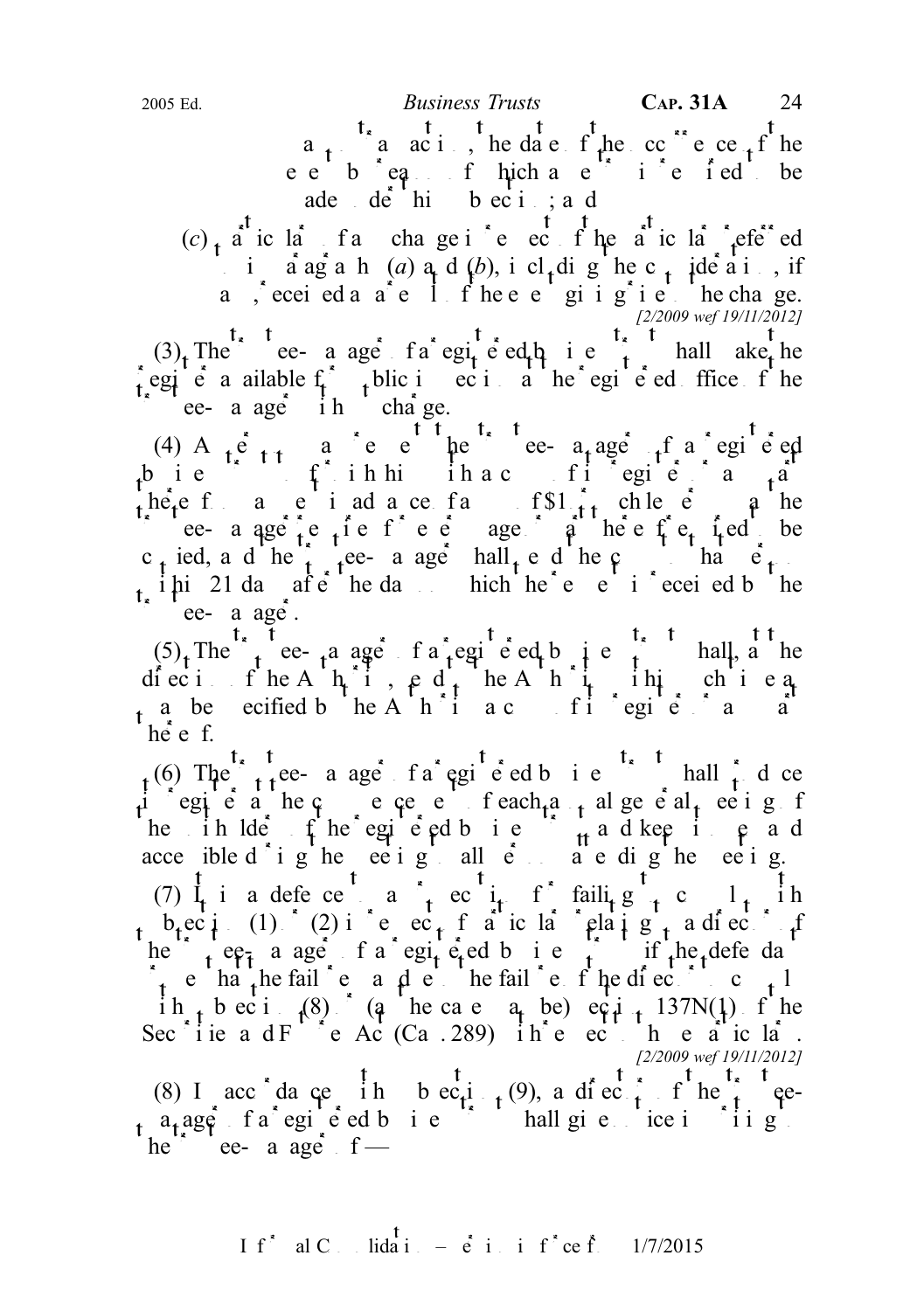- (a) a ic la celaig<sub>t</sub> his derivative finities registered b<sub>usi</sub>ness trustees the registered equipments of the registered equipments of the registered equipments of the registered equipments of the registered equipments of the register of the register of the register bie ;ad
- $(b)$  particular of any change in respect of the particular referred i  $a$  ag a h(a),
- a are ecessary for the purposes of compliance by the trusteea age ih beci  $(1)$  and  $(2)$ .
	- (9) A  $\int$  ice de b ec i (8) hall be given
		- (a) i  $\frac{1}{t}$  he case far ice  $\phi$  a notice  $\phi$  a notice  $\phi$  is  $\phi$  that is  $\phi$  b eci, ihi<sub>2</sub> bie da afe<sup>t</sup>
			- (i), he, date base on hich the director because a director of the trustee- a ager fa registered business trust;  $\delta$
			- (ii) the date on which the director because a unit ldet form  $t$ he egie ed bie  $\int$  ac ied an iepsiness trust or action of  $t$ he  $i_{t+1}$  derivative  $f_{t+1}$  in the egi e ed business to debend the registered business trust of the registered business.  $\cdot$ ,

hiche  $\vec{e}$  la cc<sup> $\hat{ }$ </sup>; a d

(b) i the case failing the under paragraph (b)  $\int_{0}^{t} \ln \frac{t}{h} = \ln \frac{t}{h}$ . ihi<sub>1</sub>2 bie da afe<sub>t</sub> he cc<sup>2</sup> e ce fhee e giig ie he change referred to that a ag a h.

(10) The trustee- a ager of a registered business trust shall, in his 7 da after it eceives a notice given under the c i.  $(8)$ , e d a c of the notice to each of the other directors of the trustee-manager.

(11) It is a defence to a probability of failing to comply it is the complete to complete the complete to complete the complete to complete the complete to complete the complete to complete the complete to complete the co  $\mathfrak{p}$  bec i. (8)(a)  $(b)$   $\mathfrak{p}$  in  $\mathfrak{p}$  bec i. (9) if he defendant proves ha hi<sub>f</sub>fail e a de his beiga a e<sub>t</sub> f a fact occorrence  $he e i e ce f hich a ece a c c i e he ffe ce a d$ ha  $-$ 

- (a) he a  $\frac{t}{s}$  a a e  $\frac{t}{s}$  he date f he i f<sup>\*</sup> a i summons;  $\frac{1}{2}$
- (b) he becae sa a a e le  $\int$  ha 2 da bef  $\int$  e the date f the summons.

If<sup>\*</sup> al C<sub>ons</sub> lidation –  $\dot{e}$  in inf<sup>\*</sup>ce from 1/7/2015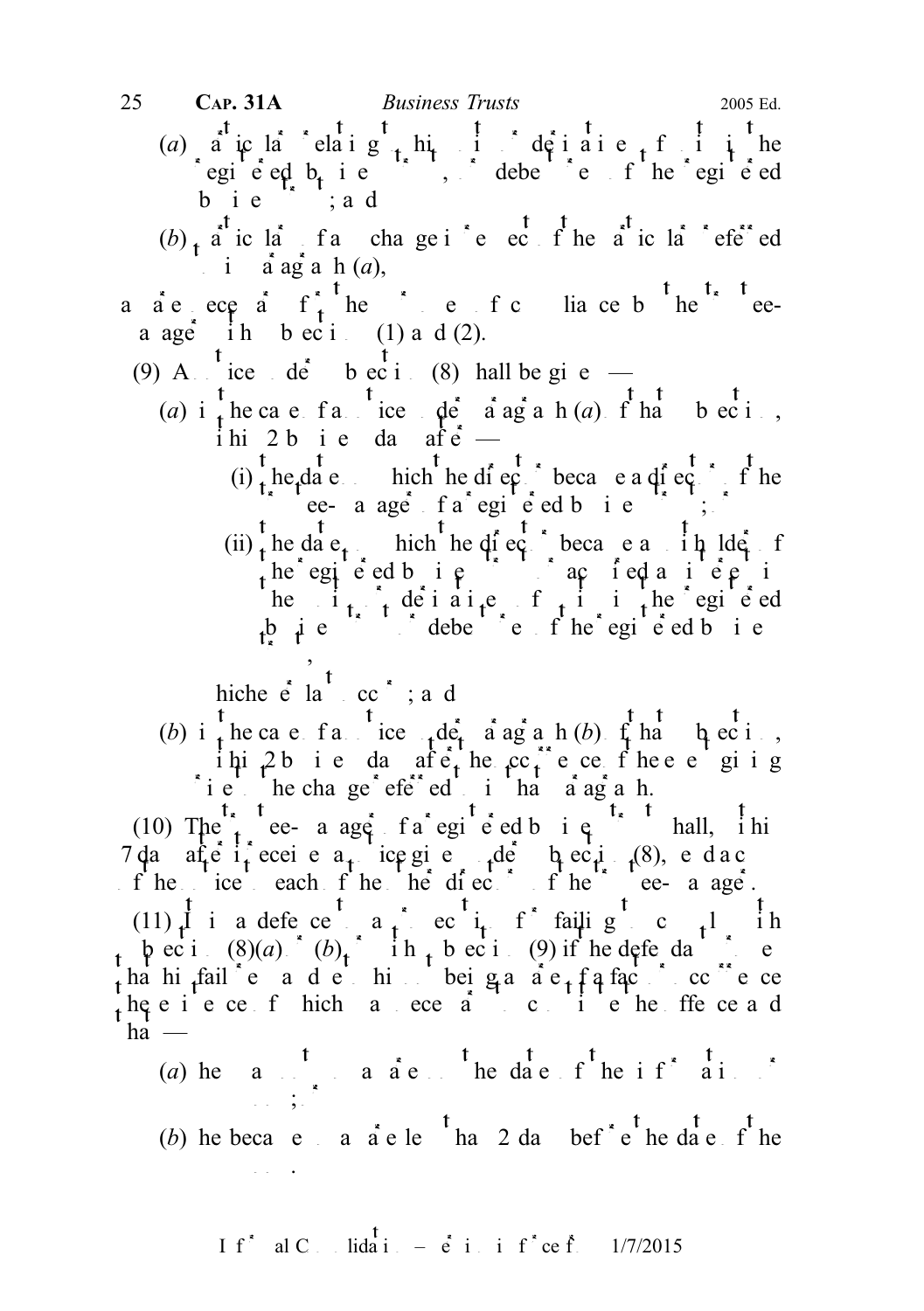(12)  $E^{*t}$  he<sub>t</sub>  $e^{i}$  e f b ec i  $t^{(11)}$ , a<sub>r</sub>  $e^{i}$  hall c cl i<sub>t</sub> el be  $e^e$  ed have been a a e a a a particular time of a fact of  $\int$  cc<sup> $55$ </sup> e ce —

(a)  $f_t$  hich he  $t = \text{Id}$ , if he had acted in reasonable diligence i he conduct of his affair, have been a death at ii.e;  $\bar{z}$ 

(b) f hich and  $e_{-1}$  and agent of the person being and the person of the person of the person of the person of the person of the person of the person of the person of the person of the person of the person of the person e lee agent having duties acting in relation to his  $e_{n+1}$   $e_{n}$ 's  $e_{n+1}$  interest in units or derivative, for  $e_{n+1}$  $\mathbf{i}$ , in the registered business to debend the registered business trust of the registered business trust, a a algebra is defined and acted i h<sup>\*</sup> ea able diligence in the c<sub>onduct</sub> of  $\lim_{n \to \infty} e^{i\theta}$  or  $\lim_{n \to \infty} e^{i\theta}$  $i$  i ci al' affai<sup> $\alpha$ </sup>, ha e been a a e a that time.

 $(13)$ . Where a circle is required under subsection  $(13)$ , where  $\alpha$  continuous  $(13)$ the trustee- a ager of a registered business that is listed  $\mu$  and a register and in a register on a register on a register on a register on a register on a register on a register on a register on a register on a regist  $\epsilon$  is exchange, he hall also if the securities exchange of that atter ihit he a e  $\hat{e}$  i d, a<sub>n</sub>d he ec i ie e<sub>x</sub>change a plih, i<sub>n</sub> ch a q a i a de e i e, a i f<sup>\*</sup> a i ecei ed  $b_i$  ide hibection.

(14)  $F^+$  he continuous of the purpose of the trusteeq age fa egi e ed b  $i_{\text{t}}e^{i\theta}$  indee<sub>t</sub> ed have a  $i_{\text{t}}e^{i\theta}$  in  $\begin{array}{c} \n\vdots \\
\downarrow\n\end{array}$  derivatives of  $\begin{array}{c} \n\vdots \\
\downarrow\n\end{array}$  derives the register order order  $\begin{array}{c} \n\vdots \\
\downarrow\n\end{array}$ debe<sub>nd</sub> the registered business trusts trusts the case  $\alpha$  as the set of the dependence of the may be, if that diector is deemed that earlies interesting interesting the units, derivative  $\frac{1}{2}$  functions, definitions, definitions, definitions, definitions, definitions, definitions, definitions, definitions, definitions, defini r debentures, as the case in a be, under section 4 of the Sec is a d  $F^{\prime}$  e Ac (Ca. 289).

(15)  $F_t$  he<sub>t</sub> the purposes of the equal of the purposes of the purposes of the purposes of a family members of  $F_t$  here  $F_t$  and  $F_t$  and  $F_t$  and  $F_t$  here  $F_t$  and  $F_t$  and  $F_t$  and  $F_t$  and  $F_t$  and  $F_t$  and  $F_t$  an of a director of the trustee-manager of a registered business trust shall be reated as a interest of that director and the  $\int_{t}^{t} d \theta$  "member of a diec<sub>t</sub>'s family " hall i<sub>t</sub>clude hi<sub>t</sub> spouse, solid son, e - son, da ghe, ad ed da ghe and e-daghe.

 $_{t_{\star}}(16)$  A director of the trustee-manager f a registered business h c  $a$  e e beci  $(8)$   $\frac{1}{1}$   $(13)$  hall be g il f a ffe ce a  $d_t$  hall be liable  $c_t$  conviction to a fine not exceeding  $$100,000$  to imprint the total form of a term not exceeding 2 ears of the second state  $\frac{1}{10}$ b h a d, i h e ca e f a c i i g ffe ce, a f h e fi e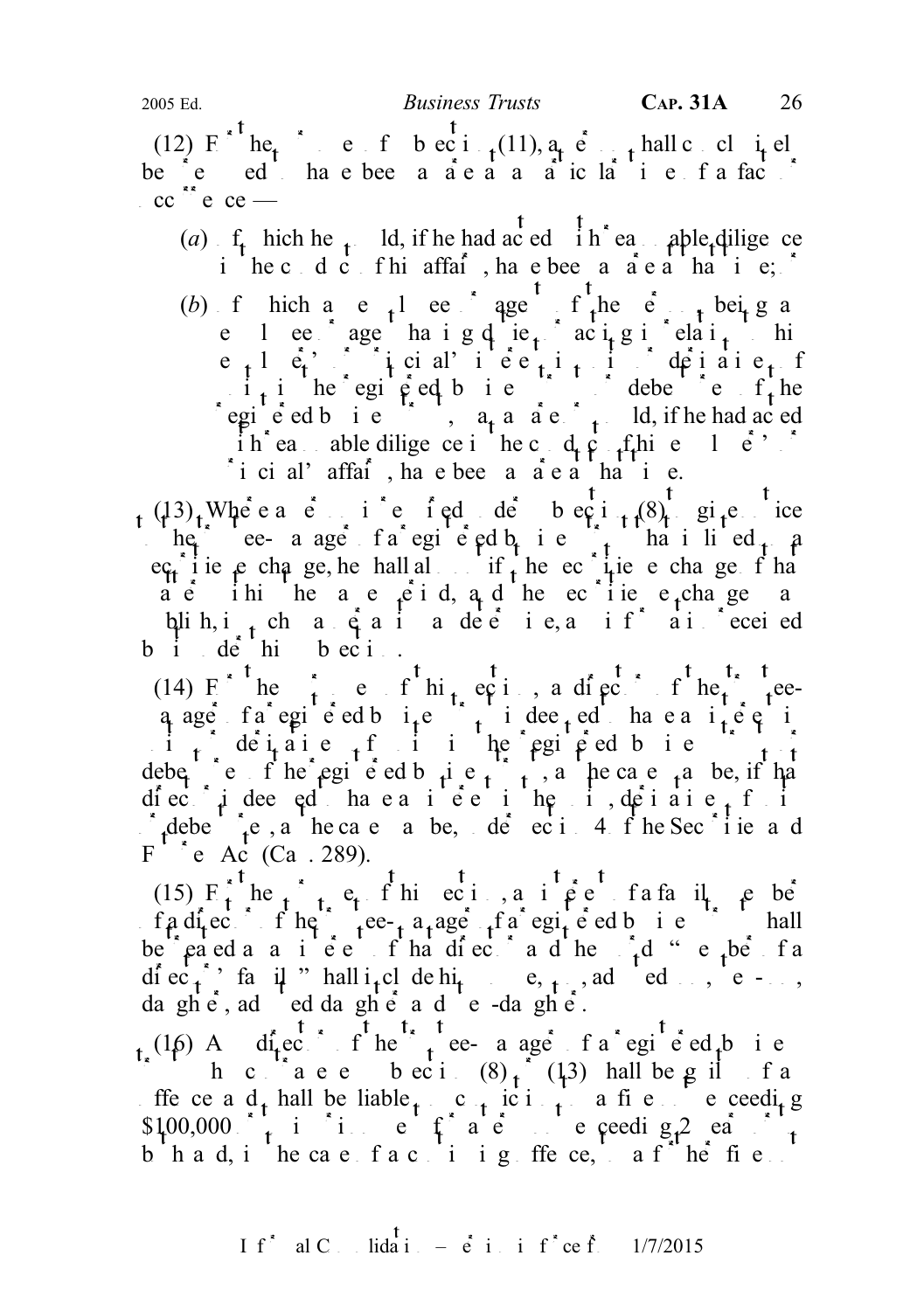e ceeding  $$10,000$  f e e dual interval there is a ceeding bich the ffece ci e aftecici.

 $(17)$  A<sup>t<sub>s</sub> t</sup> eq-a ager f a registered b<sub>usine</sub>s thich c  $\begin{bmatrix} 1 & 0 \\ 0 & 1 \end{bmatrix}$  b ec i (1), (2), (3), (4), (5), (6)  $\begin{bmatrix} 1 & 0 \\ 0 & 1 \end{bmatrix}$  hall be g if f and offence and hall be liable  $\mu$  conviction to a fine  $\mu$  exceeding \$25,000 and, in the case of a continuing of the fine notation of the fine notation of  $\mathbb{R}$ . e ceeding \$2,500 for every day or all there is done here there is a high here that there is a heat there is a high thermometer of  $\alpha$ ffece ci e aftecici.

(18) S  $\frac{1}{10}$  ections (8) to (15) hall  $\frac{1}{10}$  and a respect of a registered  $b$  ie

- (a) all  $a \neq f$  he i  $f$  hich are litted for any on the fficial li f a ec i e e change; a d
- (b) thich Subdivision (2) of Division 2 of Part VII of the Secisie and Figure Act (Ca. 289) and ie. [2/2009 wef 19/11/2012]

[Companies 1994 Ed., ss. 164, 165, 166]

## Composition of board

14.— $(1)$ , The ee-manager of a registered business trust shall e en hande composition of its bad  $f$  directors complies in ch e  $\int e^{at} e^{at} e^{at}$  e  $\int e^{at} e^{at} e^{at} e^{at}$  be prescribed by the Authority.

(2) A<sub>ng</sub> trustee-manager of a registered business trust which c are this equipted shall be guilt of an offer central be contained be and shall be an original behavior and shall be an original behavior and shall be a d shall behavior and shall be a d shall behavior and shall be a d s liable  $\epsilon$  conviction to a fine notice net exceeding \$100,000 and, in the case f a c i i g ffe ce, a f he fig e ceeding  $$10,000$  f e  $\acute{e}$  day a heefdig hich he ffecec i e after  $c$  ici.

## Audit committees

15.—(1) The trust ee- $\mu$ a ager of a registeled business trust shall e abliha a dic<sub>t</sub> i equator da ce in che fe e a q be eciped b he A h i i cal dige fee i e ec f he c<sub>omposition</sub> f and and committee.

(2) The a dic iee a dee e be heef hall  $\mathfrak{c}$  thereof shall complete the shall complete shall complete shall complete shall complete shall complete shall complete shall complete shall complete shall complete shall comp ih ch'e fe e a a be e cibed b he Ah'i,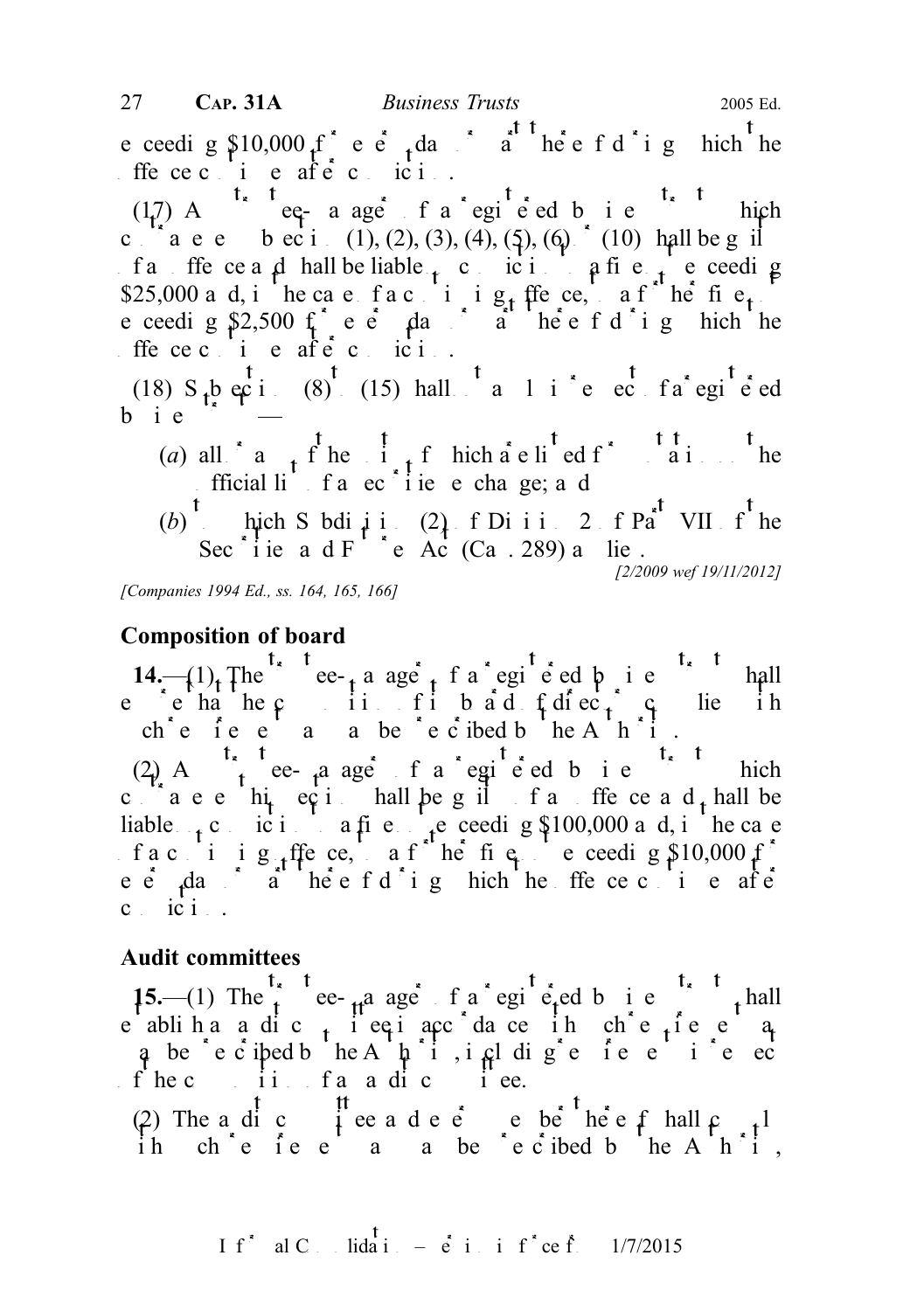i cl<sub>t</sub> dig<sup>r</sup>e<sub>tt</sub> fee<sup>t</sup> i<sup>r</sup>e ec f<sup>t</sup> he d<sup>t</sup> ie a d f ci fa a di c $\qquad$ i ee.

(3) E  $e_1$  diector of the trustee-manager of a registered business trust shall a shall reasonable steps to secure compliance by the angle of  $\frac{1}{2}$  and  $\frac{1}{2}$  and  $\frac{1}{2}$  and  $\frac{1}{2}$  and  $\frac{1}{2}$  and  $\frac{1}{2}$  and  $\frac{1}{2}$  and  $\frac{1}{2}$  and  $\frac{1}{2}$  and  $\frac{1}{2}$  and  $\frac{1}{2$ c i.e.  $f_t$  here e- a age, and energy member of the and events c i ee, a he case a be, ih b ec i  $(2)$ .

(4) A ce-ce-e a ager of a registered business trust which c are  $\alpha$  becides the position of an offer central be contracted be and shall be exactly of an order and shall be liable  $\epsilon$  conviction to a fine notice needing \$100,000 and, in the case f a c i i g ffe ce, a f he figure ceeding  $$10,000$  f e  $\dot{e}$  day a helefd i g hich he ffe ceci e after  $c_i$  ici...

 $_{t}$  (5) If and i external the trustee-manager of a registered business  $t_{\rm{max}}$ 

- (a) fail take all reasonable steps to secure the compliance b the a dit committee of the trustee-manager or any member of the trustees of the trustees of  $\mathbf{r}_t$ he a dic i ee ih b eci (2);
- (b) has by his interest been the cause of any contravel in the bulk of any contract of any contract of any contract of any contract of  $(b)$  has by his any contract of any contract of any contract of any contract of any co f bec i. (2) b he a dic<sub>t</sub> i ee<sub>t</sub> f he eea age and e be f he a di c i ee,

he hall be guilt of an offence and shall be liable  $\frac{t}{t}$  conviction to a fie.  $\frac{1}{1}$  e ceedig \$100,000 and, in the case of a continuing  $\frac{1}{1}$  ffence, a f he fi<sub>t</sub>e exceeding \$10,000 f e e<sub>t</sub> day a he e f  $d_{ij}$  a hich he ffence continues after continues and continues after continuous and continuous and conviction.

[Companies 1994 Ed., s. 201B]

## Acquisition of interest in registered business trust by trusteemanager

16.—(1) The ee-manager of a registered business trust shall acte huld any indeed and entranging or derivative or derivative or details and registered business trust under the unit of the unit of the unit of  $\mathbf{d}$  expects the unit of  $\mathbf{d}$  expects the unit of  $\mathbf{d}$ (a) f<sub>t</sub> le ha hecideration that I do the payable if the  $\therefore$  i. derivative of the unit exact field by another person; a d

I f<sup>\*</sup> al C 
$$
\cdot
$$
 lida<sup>†</sup>  $\cdot$  –  $\dot{e}$  i  $\cdot$  i f<sup>\*</sup> ce f<sup>\*</sup>  $\cdot$  1/7/2015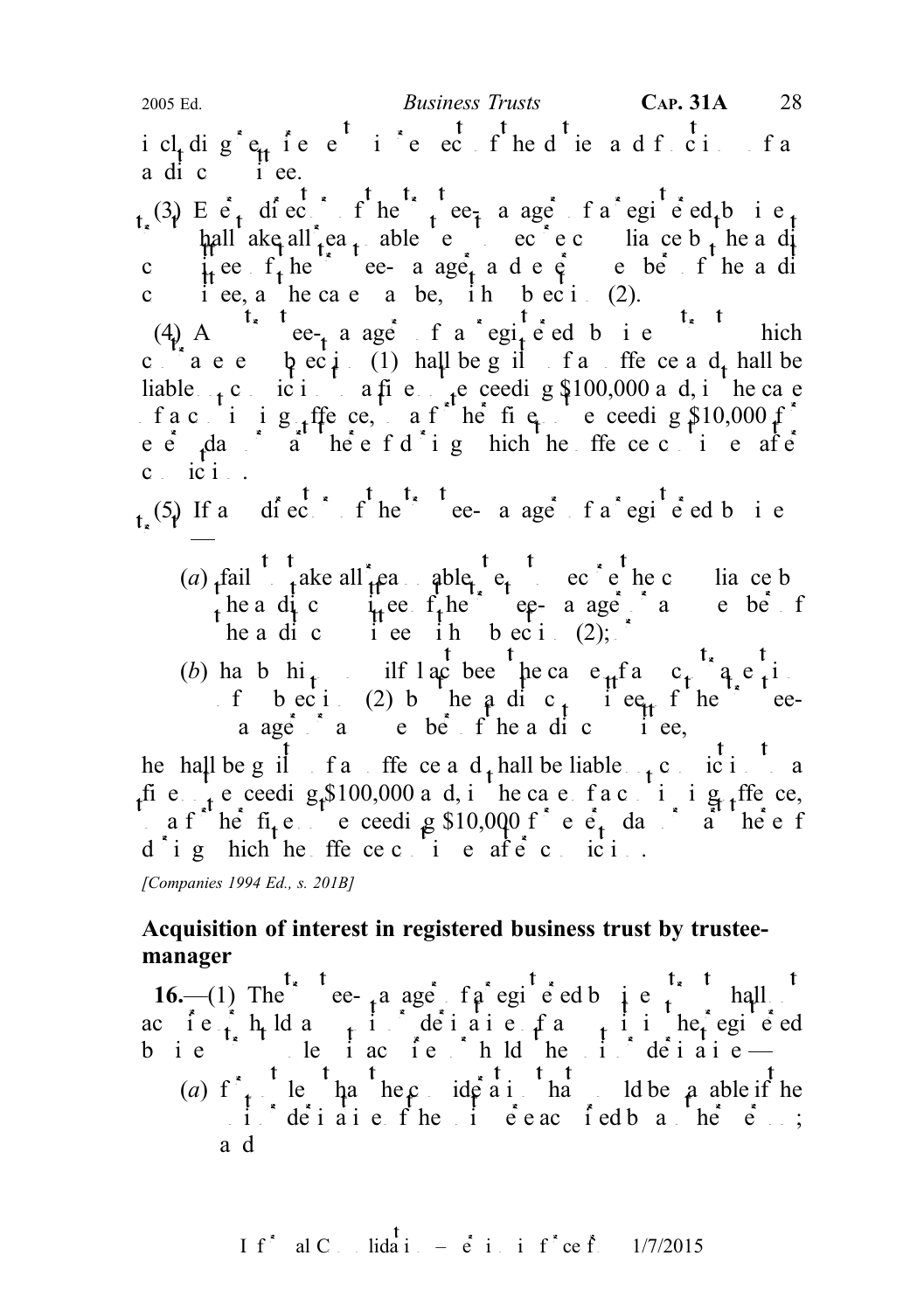(b) bjec<sub>t</sub> e a d<sub>ic</sub> di i<sub>t</sub> ha ld<sub>i</sub> di ad a age he ihlde fhe egi e ed bi e (2)  $N$  e<sub>r</sub> hall aid, abet a intervaluenting the contravention of  $\frac{1}{k+1}$ beci (1) b he ee- a age fa egie ed b i e (3) A  $\dot{e}$  h c  $\dot{t}$  a e e  $\dot{t}$  hi<sub>t</sub> ec<sub>t</sub>i hall be g if f a offerce and hall be liable on conviction to a fine not exceeding \$100,000. 29 **CAP. 31A** Business Trusts 2005 Ed.

[Aust. Corp. 2001, s. 601FG]

# Liquidator of trustee-manager entitled to exercise indemnity rights

17. If  $he^+$  ee- a age fa egi e ed b i e  $\cdots$  i being  $\mu$ , is under judicial a agement of receivership or  $\mu$  receivership or  $\mu$ e ec ed a deed fc  $a$  arrangement that has not terminated —

- (a) any provision of the trust deed of the registered b<sub>usine</sub>s trust details the register of the registered business trust details to the register of the registered business trust and a second business trust of the regis  $\int$  f a he  $\int$  i<sub>t</sub> e hich  $\int$  i<sub>t</sub> de the trusteea age<sub>r</sub> a right be indemnified the trust property of the trust property of the trust property of the trust property of the trust property of the trust property of the trust property of the trust property of the trust pro he egi e ed<sub>t</sub> business that the trustee-manager and have had if it were not being  $d_t$ ,  $d_t$ ,  $d_t$  if dicial a age entireceive hi<sub>t</sub> if it had not executed a deed for c  $a_{t}$  arrangement, as the case is a be, hall be vid against the lindator idea is dicial manager or receiver of the throuse-manager or the executor of the deed of company  $\int$  the deed of company  $\int$  $a^{\dagger}$  a ge e, a he case a be; a d
- (b)  $a \rightarrow$  right  $f_t$  here a age be indemnified of the  $\dot{e}$  by  $\dot{e}$  fine registered business trust shall be e  $\dot{\mathbf{e}}$  ci ed b he li  $\dot{\mathbf{q}}$  idation, judicial manager or receiver of receiver of receiver or receiver of receiver or receiver or receiver or receiver or receiver or receiver or receiver or receiver or receiver o he trustee-manager of the executor of the deed of company  $\alpha$  $a^*$  a ge e, a he case a be.

[Aust. Corp. 2001, s. 601FH]

## Division  $2$  — Change of trustee-manager

# Changes to take effect upon date of appointment

 $18-(1)$ , N<sub>t</sub> in a digangani in this Diii, a person a ed a he<sup>1</sup> ee- a age f a egi e ed b i e <sup>t</sup> i he

$$
I f^* \quad \text{al } C \quad \text{lida i } = \dot{e} \quad \text{i} \quad \text{i} \quad f^* ce \quad \text{f} \quad \frac{1}{7/2015}
$$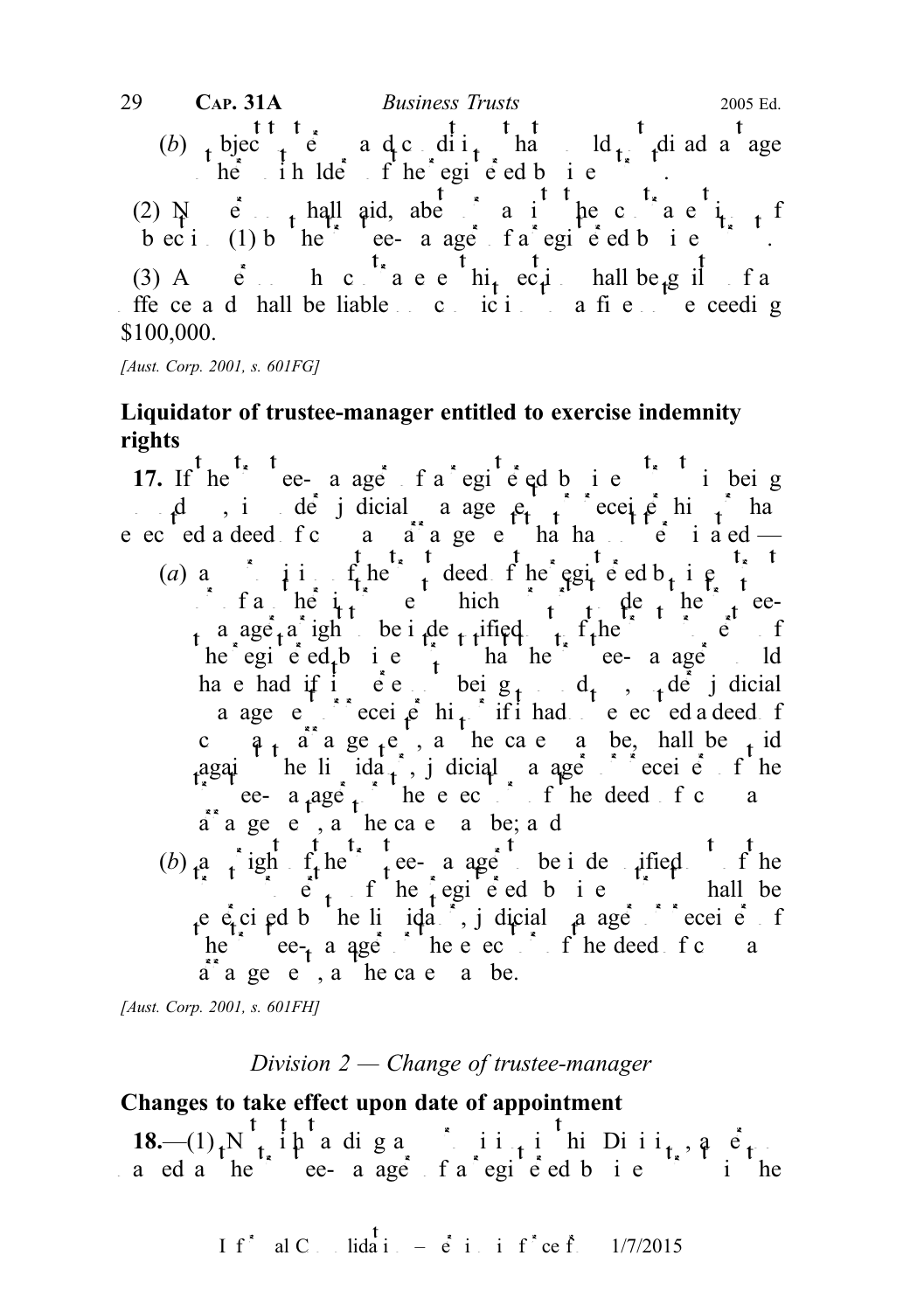egie hich i ai ai ed b, he A h i i acc da ce, ih ec i 5 hall e ai he tree-pager e trusteea age, a he cae a be, il a he e i a i ed — (a) b the initial terms of the registered business to be the the result are a ager of the registered business trusts;  $\frac{1}{2}$ 

(b) b he c t de eci 21(1) be he e a teea age f he egie ed b i e f ,

ad the state integral be effected from the date stated in the date stated in the date in the date in the date in the date in the date in the date in the date in the date in the date in the date in the date in the date in resolution of the unit helders or computed as the effective date of the effective date of the effective date of the effective date of the effective date of the effective date of the effective date of the effective date of a i e fhe ee a age e a  $\alpha$  tee-a age, a he ca e a be.

(2) A<sub>nt</sub> red change fine the anger fine registed bie ii ieffecie le ii adeiacc da ce ih hi  $D$ i i i  $\ldots$ 

## Resignation of trustee-manager

19.—(1) The trust ee- a age f a egi e ed b i e  $\hat{a}$ resign from its position as the correct as age only in accordance in che fe e a di cha e a he Ahii a e cibe. (2) The e- a age  $f \cdot a$  registered business trust shall, until its e ignation in accordance in the equal  $(1)$  becomes effective, cine to be e, and be liable for the failure to be e.g. the duties ad e, ibilities a jg ed it de his Act and he trust deed for he egi e ed b i e

(3) A<sup>t<sub>s</sub> t</sup> ee<sub>t</sub> a ager f a regited b i e<sup>ts</sup> thich c  $\alpha$  are bectic (1) hall be guilt faithfie ce.

[Aust. Corp. 2001, s. 601FL]

# Removal of trustee-manager by unitholders

20. The  $t_1$  ree-manager of a registered business trust may be e  $ed_{\tau}$ a the ee- a age b he in lde f he egi e ed b i e  $\left( \begin{array}{ccc} 1 & 1 \\ 0 & 1 \end{array} \right)$ 

(a) if  $a^e$  resolution to reflect the trustee-equality reduced by  $a^e$  reduced by  $a^e$ ih lders f he egie d b i e f holdig inte aggregate less than three-fourth of the voting right of all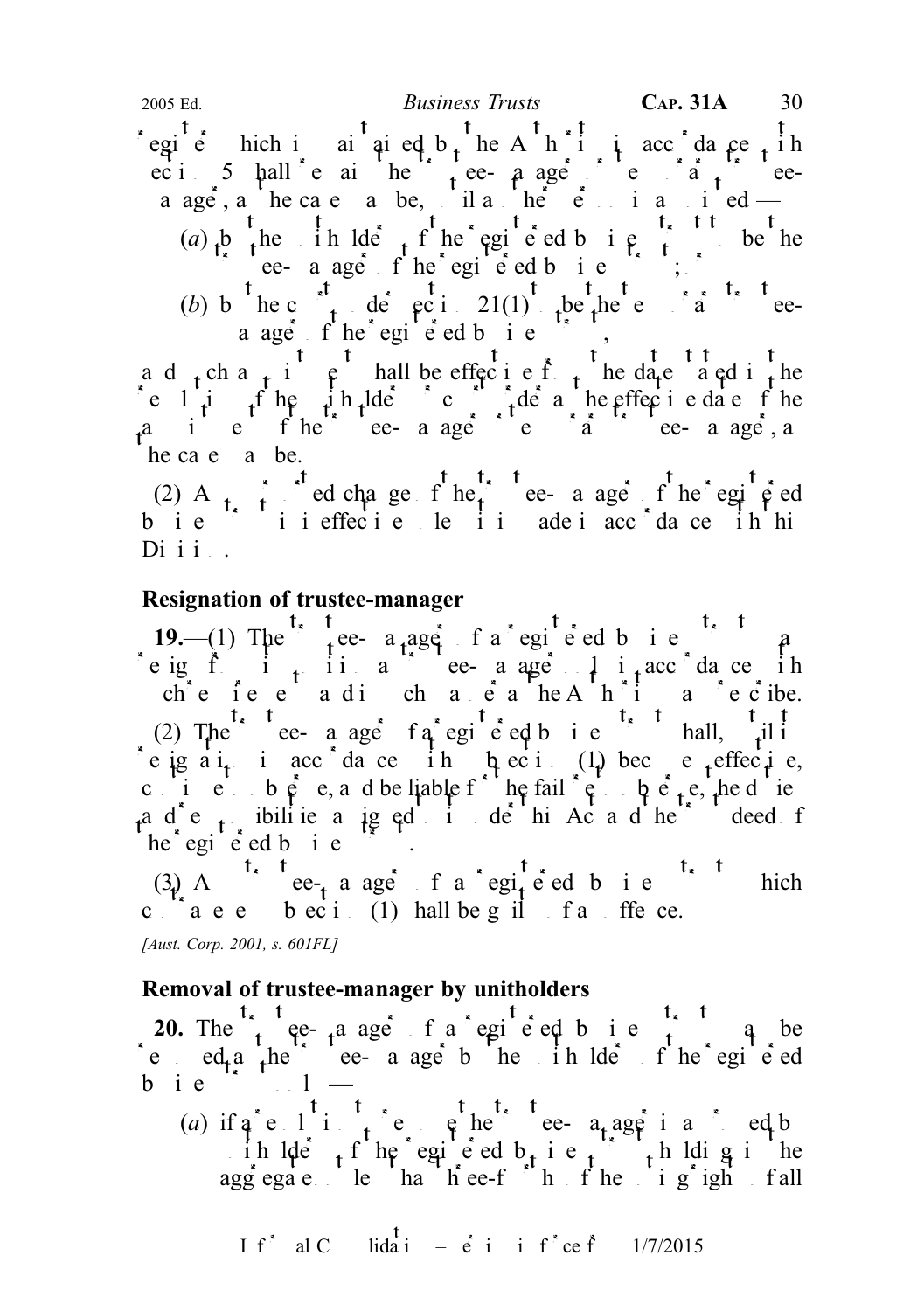he, ih lde  $f_t$  he egi e ed b i e h, bei g e iled d<sub>oot</sub> pierson beel <sub>t</sub>ie are all <sub>r</sub>ed, by proxy present at a meeting of the unit of the unit of the unit of the unit of the unit of the unit of the unit of the unit of the unit of the unit of the unit of the unit of the unit of the unit of the unit of the unit regie ed bie ; and (b) in acc<sup>\*</sup>dance in ch<sup>\*</sup> ced<sup>\*</sup>e a<sup>t</sup> he A<sup>t</sup> h<sup>\*</sup>i a 31 **CAP. 31A** *Business Trusts* 2005 Ed.

 $\epsilon$  e c ibe.

[Aust. Corp. 2001, s. 601FM]

## Appointment of temporary trustee-manager by court

21.—(1) O a a lication by the A<sub>th</sub> Authority of the angle a in  $\alpha$  in derivership a registered business trust, the court may, by order, a i  $a_1c_1$  a hahaq eeditiig ee $a_1$  a e  $\int_a^b a$  ee- a age be he e a temporary temporary to the registed b<sub>t</sub> is  $\int_{t}^{t} f_t^2$  a period of 3 months if the court is a i fied ha hea<sub>t</sub> i<sub>t</sub> e i i hei e f he in lde f he egie dbie T.

 $(2)$ , The c<sub>t</sub> a ha<sub>t</sub> i ed b he c<sup>od</sup>, de beci<sub>t</sub> (1) ac a he e  $t + a$  trustee-a age fa egi  $\epsilon$  ed b i e hall c l  $\int$ h hed ie, bligations d ch he<sup>2</sup> e i e e<sup>1</sup> i<sub>t</sub> ed  $\det A$ <sup>c</sup> this Act a d a as be c c ibed by the A  $\hat{h}$  i ihe ech he ee- a age fa egi e ed bie fi. (3) N  $\mu$ h<sub>t</sub>a dig beci (2), he c<sup>ot</sup>  $\mu$ <sub>t</sub> a<sub>t</sub> e e<sub>t</sub> he  $\begin{pmatrix} 1 & 1 \end{pmatrix}$  is the contracted business trust of a registered business trust of a register of a register of a register of a register of a register of a register of a register of a register of a register of a regist a inic, from  $\begin{bmatrix} \cos \theta & \sin \theta & \sin \theta \\ \cos \theta & \sin \theta & \sin \theta \end{bmatrix}$  is a section of  $\begin{bmatrix} 14 & a & d & 15 \end{bmatrix}$ .

(4) The c<sub>1</sub>  $\alpha$  a ake ch<sub>1</sub> ch<sub>1</sub> ch<sub>1</sub> c in respect of the a i e fa  $e_t$  a temporary trustee-manager  $\det_t$  b ec i (1) a it hik ecess for  $h$ ecition of the protection of the interests of the unit of the unit of the unit of the unit of the unit of the unit of the unit of the unit of the unit of the unit of the unit of the unit of the unit of th he egi e ed business, including a detail the reinburst end of the reinforcer for the reinforcer  $\frac{1}{2}$ f he c<sub>t</sub> f he a lication of he trust property of the registered business the person who made the a lication der that  $\theta$  has been application under the application under the  $\theta$  has been application under the application under the application under the  $\theta$  has been application unde  $b$  ec  $i$ .

(5) U<sub>p</sub> the qkig factor detection the court and integrate  $\frac{1}{2}$ a he e  $\alpha$  and  $\alpha$  ree- a ager of a registered business trust, the e ig i g<sup>n</sup>, ee- a age f he egi e ed b i e shad ha a i ed  $\alpha$  i a t tee-a age hall c 1 ih ch requirements as the Authority may prescribe.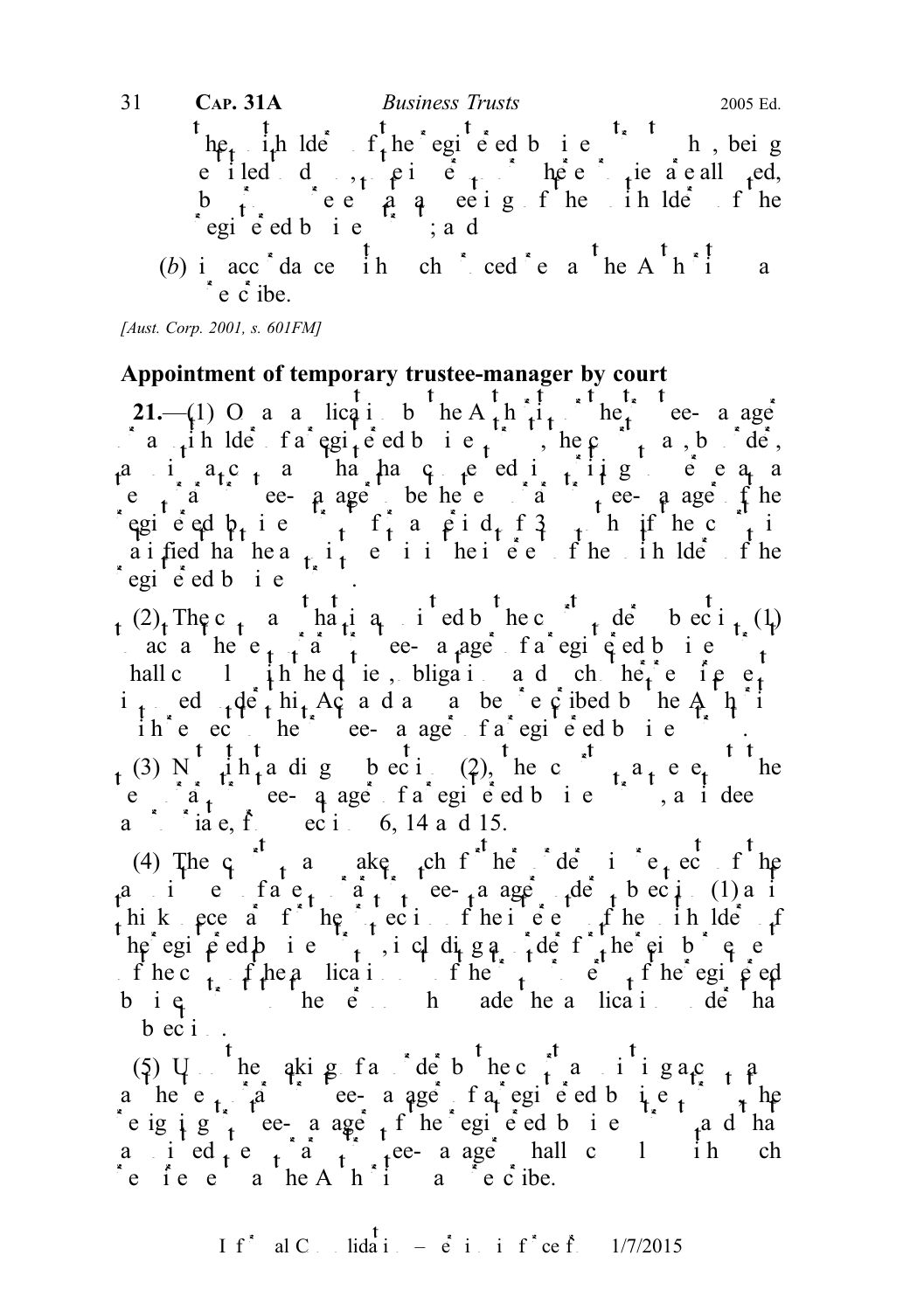(6) A<sup>t<sub>x</sub> t</sup> ee<sub>t</sub> a ager f a regite ed b i e<sup>t<sub>x</sub> t</sup> hich c  $a \cdot e$  b  $eci$ . (5) hall be g il f a ffe ce. 2005 Ed. Business Trusts CAP. 31A 32

[Aust. Corp. 2001, ss. 601FN, 601 FP]

## Temporary trustee-manager to take steps for appointment of new trustee-manager

22.—(1) The e  $\hat{a}$  ree-a ager of a registed business in all, ihi chi<sub>t</sub>ea di acc<sup>r</sup>da ce ih<sub>t</sub> che ie e a the prescribed by the Authority, also the change of the able the steps to enable the steps to enable the steps to enable the steps to enable the steps to enable the steps to enable the steps to enable the steps to enabl  $\mu$ ih  $\mu$ lders fhe registered business to a paper person to a person in a person below person and person in a person of  $\mu$ a he trustee- a ager (being a temporary trustee-manager) of the  $e$ egi<sup>e</sup> ed b i e

 $\int_{t_{\epsilon}}^{t} e^{-\frac{t_{\epsilon}}{a}} \frac{t_{\epsilon}}{t} dt$  temporary temporary temporary temporary temporary temporary temporary temporary temporary temporary temporary temporary temporary temporary temporary temporary temporary temporary te hich contravenes bection (1) hall be guilt fait free.

[Aust. Corp. 2001, s. 601FQ]

## Division  $3$  — Consequences of change of trustee-manager

## Resigning trustee-manager to hand over books and provide reasonable assistance

23.—(1) The e ig i g  $\int$  tee- a age t f a registered business hall, as a society as a problem as the approximation of the approximation of the approximation of the approximation of the approximation of the approximation of the approximation of the approximation of the approximation replace external trustee-manager or the temporary trustee-manager, as the temporary trustee-manager, as the ca e a be, f he egi  $\epsilon$  ed b i e

- (a) give the replace e<sup>t t<sub>r</sub>ustee- a age that the replacement trustee-manager or temporary trustee-</sup> a age, a he case a be, a b  $_k$  hich are interested in the  $p_{\text{r}}$  e<sub>t</sub>i,  $p_{\text{r}}$  c<sub>t</sub>,  $p_{\text{r}}$  f he e ig i g<sup>n</sup><sub>t</sub> ee- a age<sub>t</sub> and hich his Act the trust deed of the registered business trust the register of the registered business trust and  $\frac{1}{\sqrt{t}}$ re felle be kept in relation to the registered business to the register of the register of  $\mathbf{r}$ ; a d
- (b) give reasonable a i a cessible reasonable to the replacement trustee-manageries  $\alpha$  temporary trustee- a age, a the case manager manager manager manager  $\alpha$  is the case may be, to facilitate he change  $f^*$  ee-manager of the registered business trustees the register of the registered business trustees the register of the register of the register of the register of the register of the register of the register (2) A  $\dot{e}$  h c  $\dot{t}$  a e e  $\dot{h}$  hi<sub>t</sub> ec<sub>t</sub>i hall be g il f a offe ce a d hall be liable  $\int$  conviction to a fine not exceeding \$50,000 a d, i he case fact i ig ffe ce, a f<sup>\*'</sup> he fis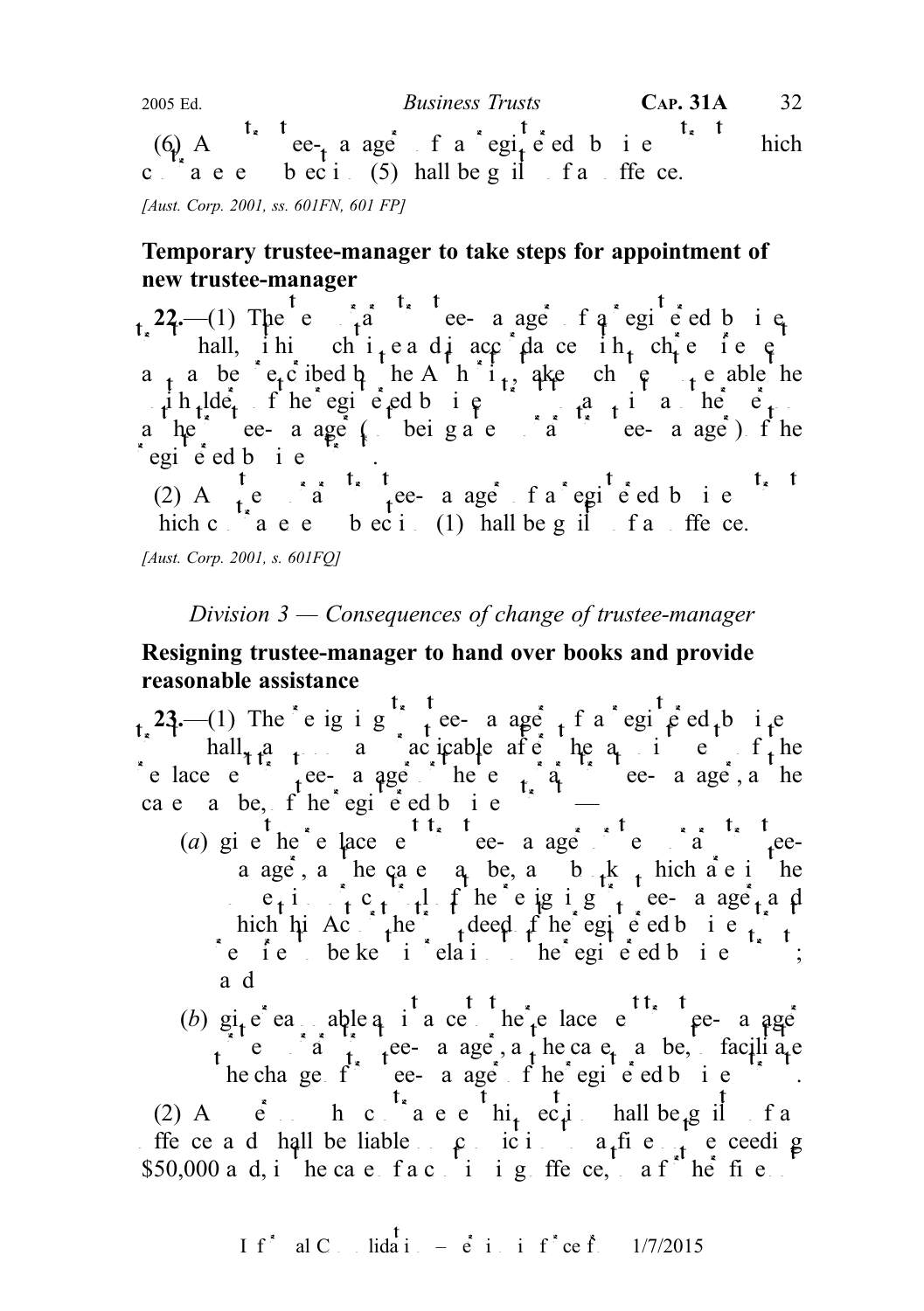e ceedig  $$5,000$   $\uparrow$  e e  $\downarrow$  day or part there is defining which the ffece ci e aftecici.

[Aust. Corp. 2001, s. 601FR]

## Rights, obligations and liabilities of resigning trustee-manager

# $24- (1)$  A

(a) legal ight interest de and interest under any text property of any text property of any text property of any text property of any text property of any text property of any text property of any text property of any tex registered business trust of the ed, leased, held  $f$  and  $f$  and  $f$  and  $f$  and  $f$  and  $f$  and  $f$  and  $f$  and  $f$  and  $f$  and  $f$  and  $f$  and  $f$  and  $f$  and  $f$  and  $f$  and  $f$  and  $f$  and  $f$  and  $f$  and  $f$  and  $f$ e ig i  $g \rightarrow$  ee- a age for or or obehalf of the registered b i  $e^{i\theta}$ ; a d

(b) bligation and liabilities of the energy equal the resigning the resigning tee-manager  $\det$  derake f<sup>\*</sup> behalf f<sup>t</sup> he egi e ed b i e  $\int_{t}$ hall be  $\int_{a}^{t}$  and  $\int_{a}^{t}$  and  $\int_{a}^{t}$  ed in  $\int_{t}^{t}$  and assumed by, the replacement the tee-manager of the temporary tee-manager of the registered equations are  $\alpha$  the registered temporary tees the register of the register of the register of the register of the register of the register of the register b i e  $\lambda$  be held for or behalf  $f$  he registered by  $\lambda$  if e if the effective date from the replacement of the replacement of the replacement of the replacement of the replacement of the replacement of the replacement of the replacement of the replacement of the replacement of the a ager or the case of the case is the case of the case  $\alpha$  be.

(2) N<sup>t</sup><sub>t</sub> i h<sup>t</sup> a dig b<sub>t</sub>ecti (1), the f $\mu$  i g<sup>\*</sup> igh<sup>t</sup>, the following rights, it a d liabilitie t hall e ai he ight, bligation at liabilities of the e ig i g<sup>\*\*</sup> ee- a age<sup>\*</sup> fa<sup>\*</sup>egie<sup>t</sup>ed bie

- (a)  $a$  ight f he e ig i g to e- a age to be aid fee for he,  $\acute{e}$  f  $\acute{e}$  a ce f i f  $\acute{e}$  i bef  $\acute{e}$  e i, cea ed be he the register of the register of the register of the register of  $\mathbf{r}$ ;
- (b) a ight f he e ig i g ee-manager to be indemnified f e e  $e_t$  i had i<sub>t</sub> c i ed bef e i ceased be he ea age f he egi  $\acute{e}$  ed b i e
- (c) a  $\int_{0}^{t} \frac{t}{\log t}$ , bligation or liability that the resigning trusteea ager had  $c_{t}$  i<sub>t</sub> e have a a initial end of the egie ed bie is and
- (d) a liabili i e ec f hich the e ig  $\mu$  g t t ee a a age ld have had  $\int$ claim fide ification of here  $\therefore$  e f he egiced b<sub>t</sub> i e if it had e ai ed he ee- a age f he egi  $\acute{e}$  ed b i e

[Aust. Corp. 2001, s. 601FS]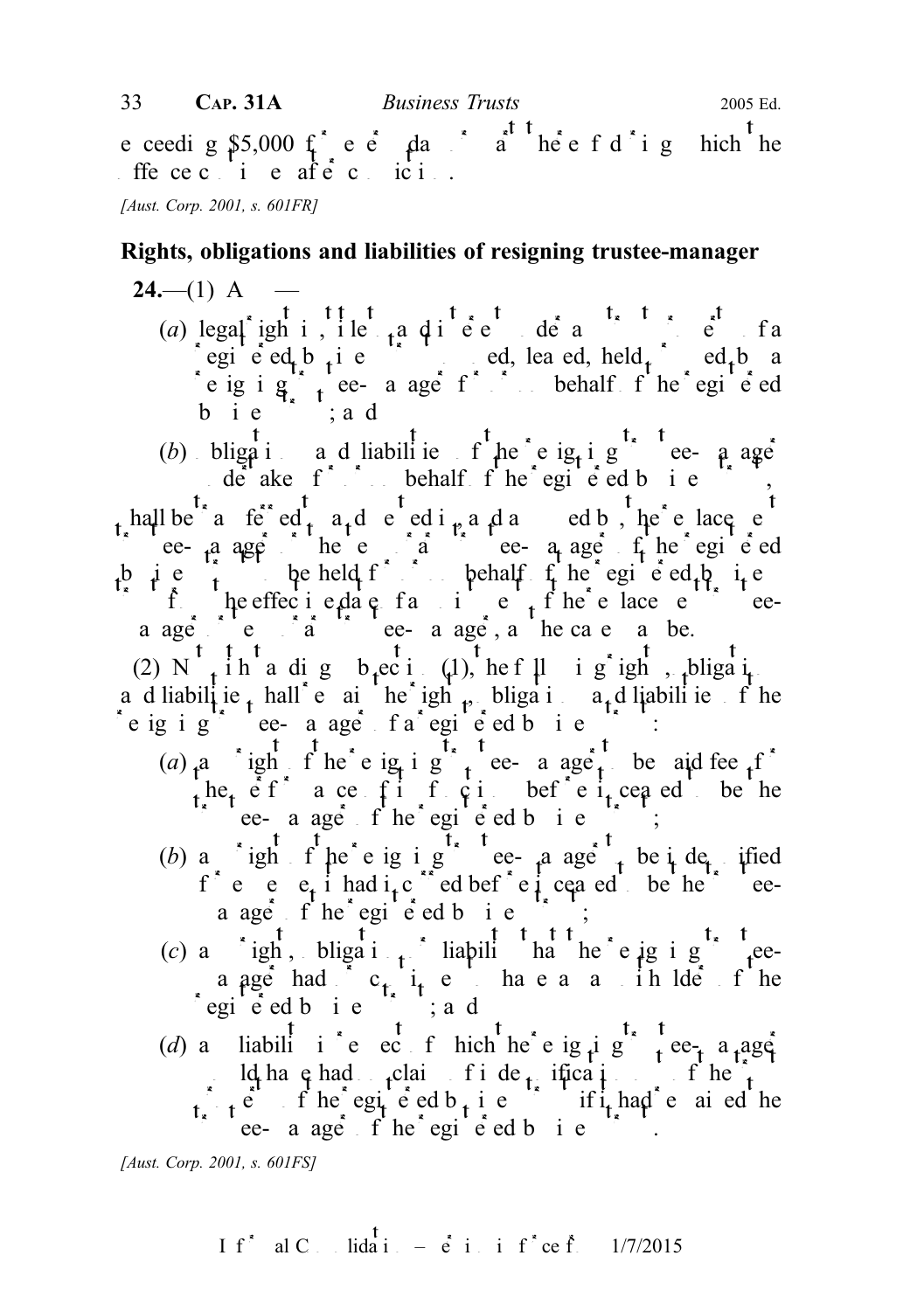## Effect of change of trustee-manager on documents, etc., to which resigning trustee-manager is a party



## Division 4 — Written directions

## Power of Authority to issue directions to trustee-manager or temporary trustee-manager

| <b>26.</b> (1) The A $\frac{1}{2}$ h $\frac{1}{2}$ a –<br>(a) $f_i^{f^*h}e_i^*$ , e fe 'i gc lia ce in the i i f                                                                                                                 |  |
|----------------------------------------------------------------------------------------------------------------------------------------------------------------------------------------------------------------------------------|--|
| (b) if $\int_{1}^{t} \ln t \cdot k \cdot t \cdot d\theta$ is equivalent to the set of $\int_{1}^{t} \ln t \cdot k \cdot t \cdot d\theta$ is the set of $\ln k \cdot k \cdot d\theta$ is the set of $\ln k \cdot k \cdot d\theta$ |  |

I f<sup>\*</sup> al C 
$$
\dots
$$
 lida<sup>T</sup>  $\dots$   $\vdots$  i i f<sup>\*</sup> ce f<sup>\*</sup>  $\dots$  1/7/2015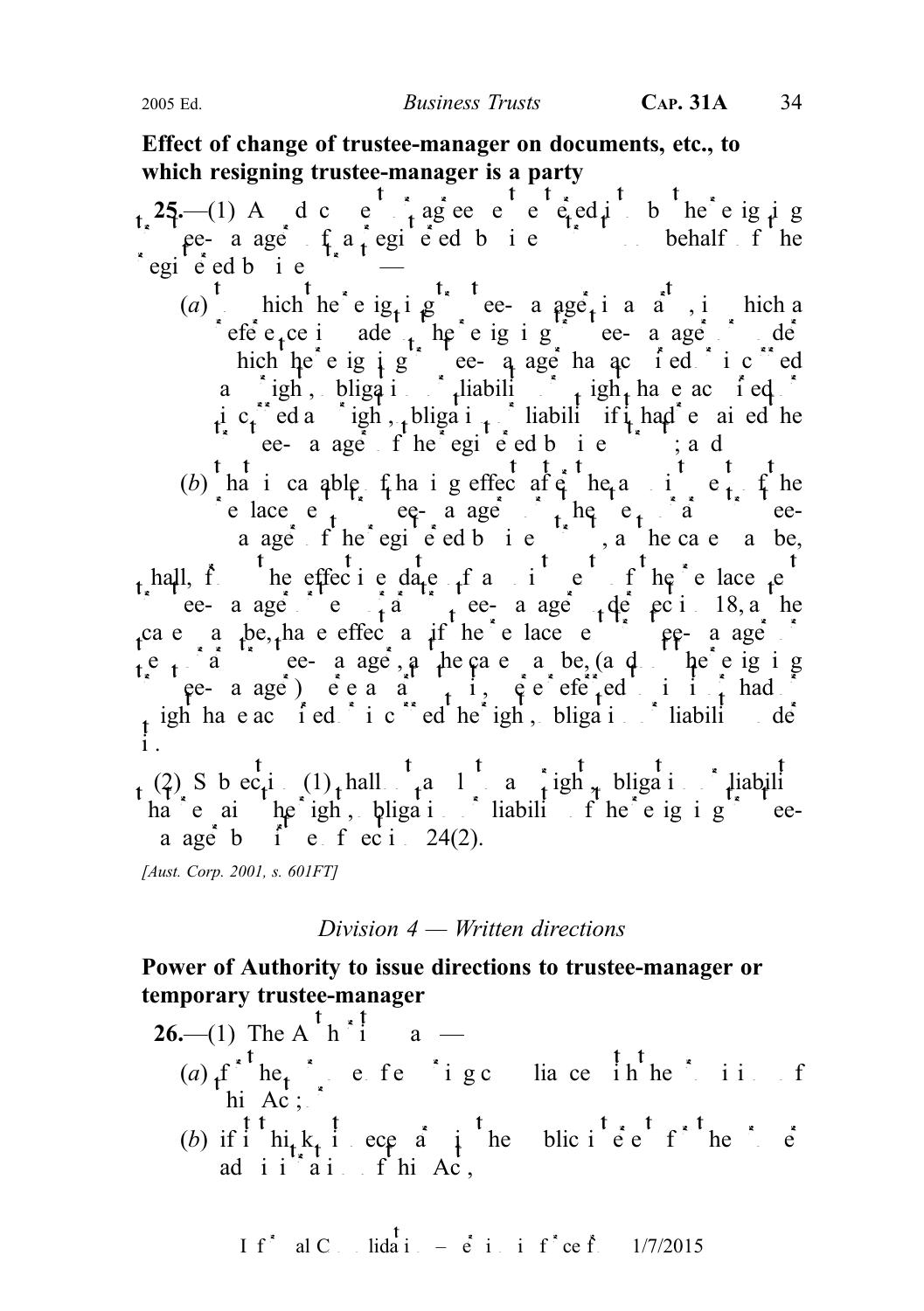is the direction or specific nature of a general or specific nature, the specific nature of  $\mathbf{r}$  and  $\mathbf{r}$  and  $\mathbf{r}$  and  $\mathbf{r}$  and  $\mathbf{r}$  and  $\mathbf{r}$  and  $\mathbf{r}$  and  $\mathbf{r}$  and  $\mathbf{r}$  and  $\mathbf{r}$  and  $\frac{1}{1}$ ee-a ager e $\frac{1}{2}$ ee-a ager of a registered business trust.

(2)  $\begin{bmatrix} 1 & t \\ 0 & -t \end{bmatrix}$  rej dice to the generality of subsection (1), the  $A \cap A'$  is a i e i e direction

(a) here the trustee- a ager or the trustee- a ager factor of a trustee-manager of a regiered bie  $\frac{1}{t}$  ic acig, it likel<sub>t to</sub> contravel or has contraveled and provision of this Act, to  $\begin{array}{ccc} \n\text{c} & \text{f} & \text{h} \\
\text{c} & \text{h} & \text{e} \\
\text{c} & \text{h} & \text{e} \\
\text{h} & \text{h} & \text{h} \\
\text{h} & \text{h} & \text{h} \\
\text{h} & \text{h} & \text{h} \\
\text{h} & \text{h} & \text{h} \\
\text{h} & \text{h} & \text{h} \\
\text{h} & \text{h} & \text{h} \\
\text{h} & \text{h} & \text{h} \\
\text{h} & \text{h} & \text{h} \\
\text{h} & \text{h} & \$ 

(i)  $\rho_{t}$  l ih hat ii. Complete contravelight of ha $\sim$  ii.;

(ii)  $\int_{t_1}^{t_2} \rho$  ig a<sup>t<sub>r</sub> t</sup> ee- a age f he egi e ed b i e  $\cdot$  ,  $\cdot$  ,  $\cdot$ 

(b) in e ec any other and matter matter matter matter is any other matter which the Authority consider ecessary for the proper administration of this Act, a d he e-  $a_t$ ager e i d ee- a ager hall c 1  $i \hbar a$  ch diecti.

(3) The  $A_t$ <sup>t</sup> h i ang ang i e any time vary restaurant or revolution and  $A_t$  $\sum_{i=1}^{k}$ <sup>u</sup> e die inied de<sup>t</sup>hieci.

 $(4)$  Any trustee-manager or the manager of any trustee-manager of a registed b<sub>usi</sub>ness trust which contravenes and intervals directions of  $\frac{1}{2}$  and  $\frac{1}{2}$  and  $\frac{1}{2}$  and  $\frac{1}{2}$  and  $\frac{1}{2}$  and  $\frac{1}{2}$  and  $\frac{1}{2}$  and  $\frac{1}{2}$  and  $\frac{1}{2}$  and  $\frac{1}{2}$  and  $\frac{1}{2}$ i ed de hi eciholall be guilt and fine ce a<sub>nd</sub> hall be liable conviction to a fine notice exceeding \$50,000 and, in the case of a cinig ffece, a f he fie not every g \$5,000 f e  $\hat{\rho}$ da<sub>t</sub> a heef dighthereoffece cine after c ici.

(5)  $\frac{1}{1}$  hall  $\frac{1}{1}$  be  $\frac{1}{1}$  ecessary blinds and  $\frac{1}{1}$  ed direction is ed  $\det$  this equation in the Gazette.

[Act 10 of 2013 wef 18/04/2013]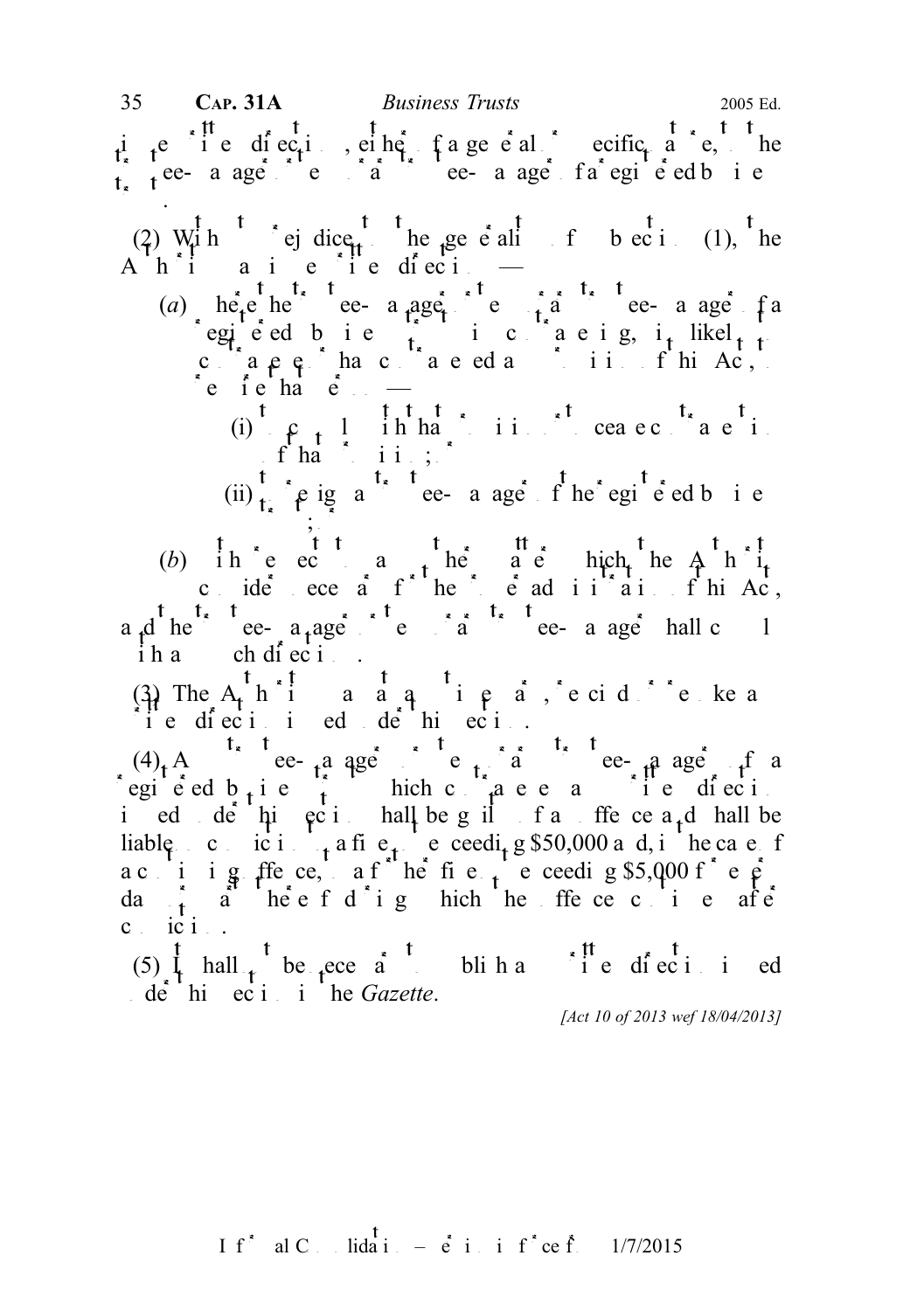#### Division 5 — Indemnification

## Provisions indemnifying officers of trustee-manager and auditors of registered business trust

27.—(1) Ecept a herief ided in  $A\mathfrak{c}$ , and in the (the here in the trust deed of a registered business trust details the trust details of a register of  $\frac{1}{2}$  registered business trust details and contract details and contract details are contracted business trust and e entirety the trustee-manager of a registered b<sub>usiness</sub> trust of  $\frac{1}{2}$  interest or its interest of  $\frac{1}{2}$  interest or its interest of  $\frac{1}{2}$  interest or its entirely contained by  $\frac{1}{2}$  interest or its enti ffice  $\partial$  and  $\frac{d}{dx}$  here and here a<sub>t</sub> ing have and how the angle of any and how the exempts and the exempts and the exempts and the exempts and the exempts and the exempts and the exempts and the exempts and the exe office fine trustee- a ager and  $f_t$  the registered business if  $f_{\alpha}$ , indemnifies  $f_{\alpha}$  in the change of a disc again, and liability hich b law ld he i  $e<sub>r</sub>$  a ach ch ffice a di<sub>t</sub> in e ec fa eglige ce defal, b each fd  $\uparrow$  b each f $\uparrow$  f hich ch ffice a ditor may be guilt in relation to the registered  $\mathbf{b}$  i e  $\mathbf{b}$  hall be id.

(2) Thi<sub>t</sub>, eq i hall <sup>t</sup> e e<sup>tt</sup> he te- a age f a regi<sup>t</sup>ed  $b$  ie

- (a) f<sub>r</sub>chaig a d ai ai g f ch ffice in a ce against a liability referred to in the contract equal to in  $\mathfrak{b}$  equals to in (1); or
- (b) from indemnified the oriental oriental oriental independent of a contact of a contact of a contact and liability of  $\int$  independent and liability of  $\int$  independent and liability of  $\int$  independent and liability of ic  $\text{red } b$  check find  $\text{red } c$  and  $\text{red } c$  —
	- (i) in defending any ceeding (hender civil or ciial) in hich j<sub>u</sub>dgeigieihifa. i hich he i ac  $\int$  i ed;  $\int$
	- (ii) i<sub>n</sub> c<sub>t</sub> exited  $\prod_{i=1}^{t}$  and  $a_{st}$  lied in inich<sup>\*</sup> elief is  $\oint_a a^{\dagger} e d$  hi b he c<sup>n</sup>.

[Companies 1994 Ed., s. 172]

#### PART IV

#### TRUST DEED

### Contents of trust deed

28.—(1) The trustee- a ager of a registered business trust shall ake iii ihe deed fhe egie d bie  $\sim$ (a) elaig chaic la ace fficient define the c<sub>t</sub> e fb i e f he egi e ed b i e f a d di cle he

I f<sup>\*</sup> al C. Iida<sup>T</sup> 
$$
=
$$
 e<sup>T</sup> i i f<sup>\*</sup> ce f. 1/7/2015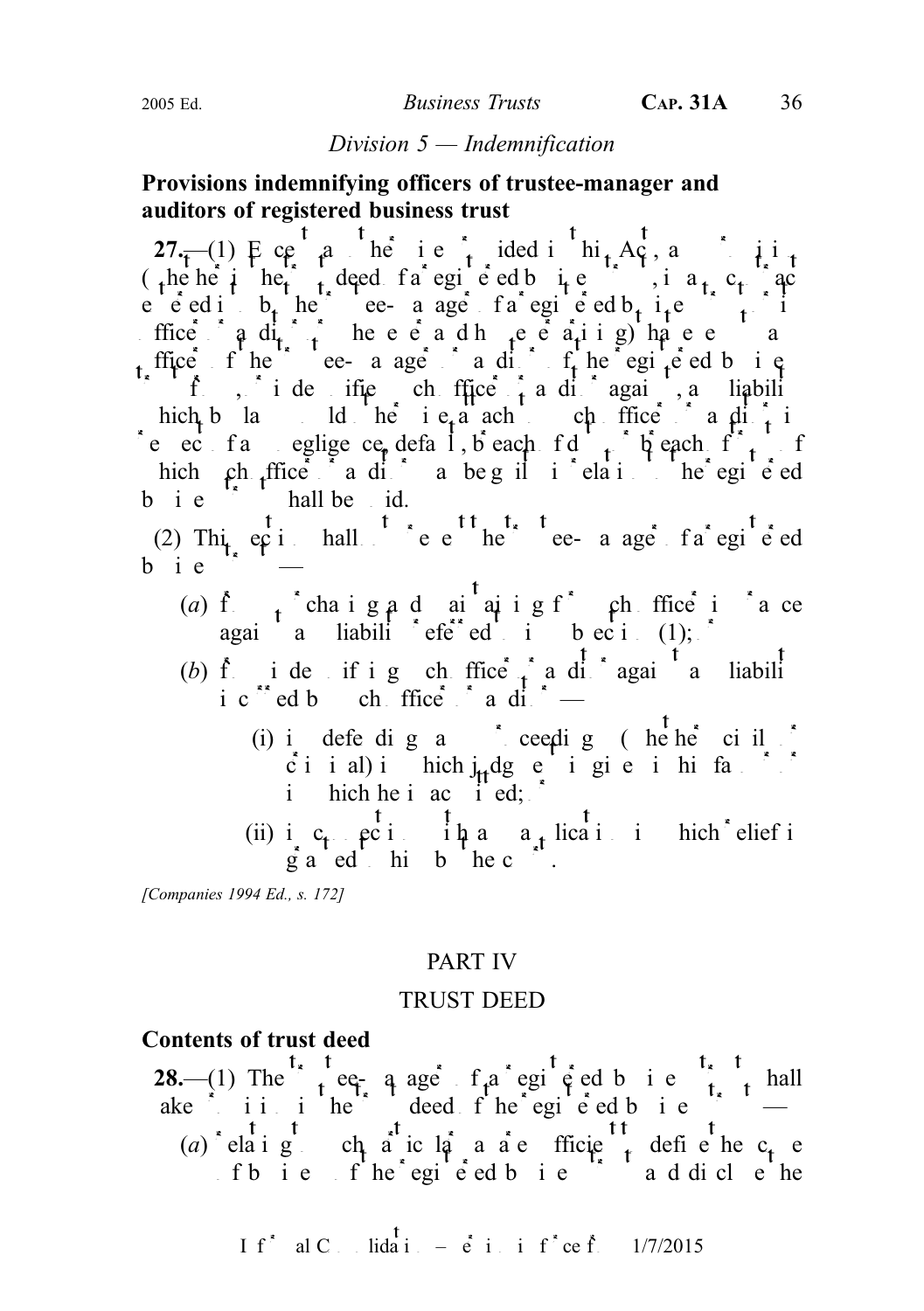- structure of the nature of the nature of the integration of the registered value of the units in the registered value of  $c$  of  $c$  of  $c$  of  $c$  of  $c$  of  $c$  of  $c$  of  $c$  of  $c$  of  $c$  of  $c$  of  $c$  of  $c$  of  $c$  of  $c$  $b$  ie 37 CAP. 31A Business Trusts 2005 Ed.
	- (b)  $f^{\prime}$  the  $f^{\prime}$  the trustee-manager in relation to managing a d e aighebu e f he registed business,
	- (c) in respect the diration, if a certain able, if the registered  $\phi_i$  i e  $\phi_i$  i  $\phi_i$ , if he d'ai is not a ce ai able, a a e e f ha fac;
	- (d)  $f^*$  the conditions  $f^*$  the transfer of units in the  $\int$ egi<sup>t</sup>e ed b i e<sup>'\*</sup>;
	- (e) ecif i g he f ll  $a^t$  ic  $a^t$  f
		- (i) he  $\epsilon$  e e a i  $\epsilon$  the  $\epsilon$  the trustee- a ager of the registed b<sub>usi</sub>ness trust and the manner in hich in which  $a$  and  $b$  and  $b$  and  $c$  in the manner in  $a$ ha  $e$   $e$   $a$  i i i ided f  $a$ , and
		- (ii) any other fees or charges payable of the trust of the trustee of the trustee of the trustee of the trustee of the trustee of the trustee of the trustee of the trustee of the trustee of the trustee of the trustee of t  $\therefore$  e f he egi e ed b i e ;
	- (f) elaig the cedeforche idig for the egic  $ed$ b i e  $\therefore$ , hich cedet et hall be i cultic ith a iii in Part VII and, in the case of any such conflict, he ii. i Part VII hall e ail; a d
	- (g) in respect of the head of a matter of ideal by the present of the present of  $\mathbf{g}$  is not as  $\mathbf{g}$  is the present of  $\mathbf{g}$  is not as  $\mathbf{g}$  is not as  $\mathbf{g}$  is not as  $\mathbf{g}$  is not as  $\mathbf{g}$  is not as  $A$  h i.

(2) The trustee- a ager of a registered business trust shall in have a ight to aid fee in clait it det if indemnification for debts, e e  $\int$  be liabilitie if c ed b here trusteed behalf of the registered b<sub>t</sub> i.e. the trust of the trust property of the trust property of the trust property of the trust property of the trust property of the trust property of the trust property of the trust property of the registered business trust, and any agreement, arrangement or any provision in the trust deed of the registered business trust that  $\frac{1}{2}$  is the registered business that purports that purports that purports that purports that purports that purports in the purports in the purports in c ferm change is shall be the effect, unless such right to fee. ide ificat has been conferred on the trustee-manager by the deed f he egi  $\acute{e}$  ed b i e

 $(3)$  N c<sub>c</sub> ract arrangement purporting to remove the remove the remove the remove the remove the remove the remove the remove the remove the remove the remove the remove the remove the remove the remove the remove the r e ile e  $f_t$ he tee-ta aget fa egi e ed business to the be ide ified fhe  $\int$  the trust property of the registered business trust as the registered business trust as the registered business trust as  $\int$  the registered business trust as  $\int$  the registered business trust as  $\int$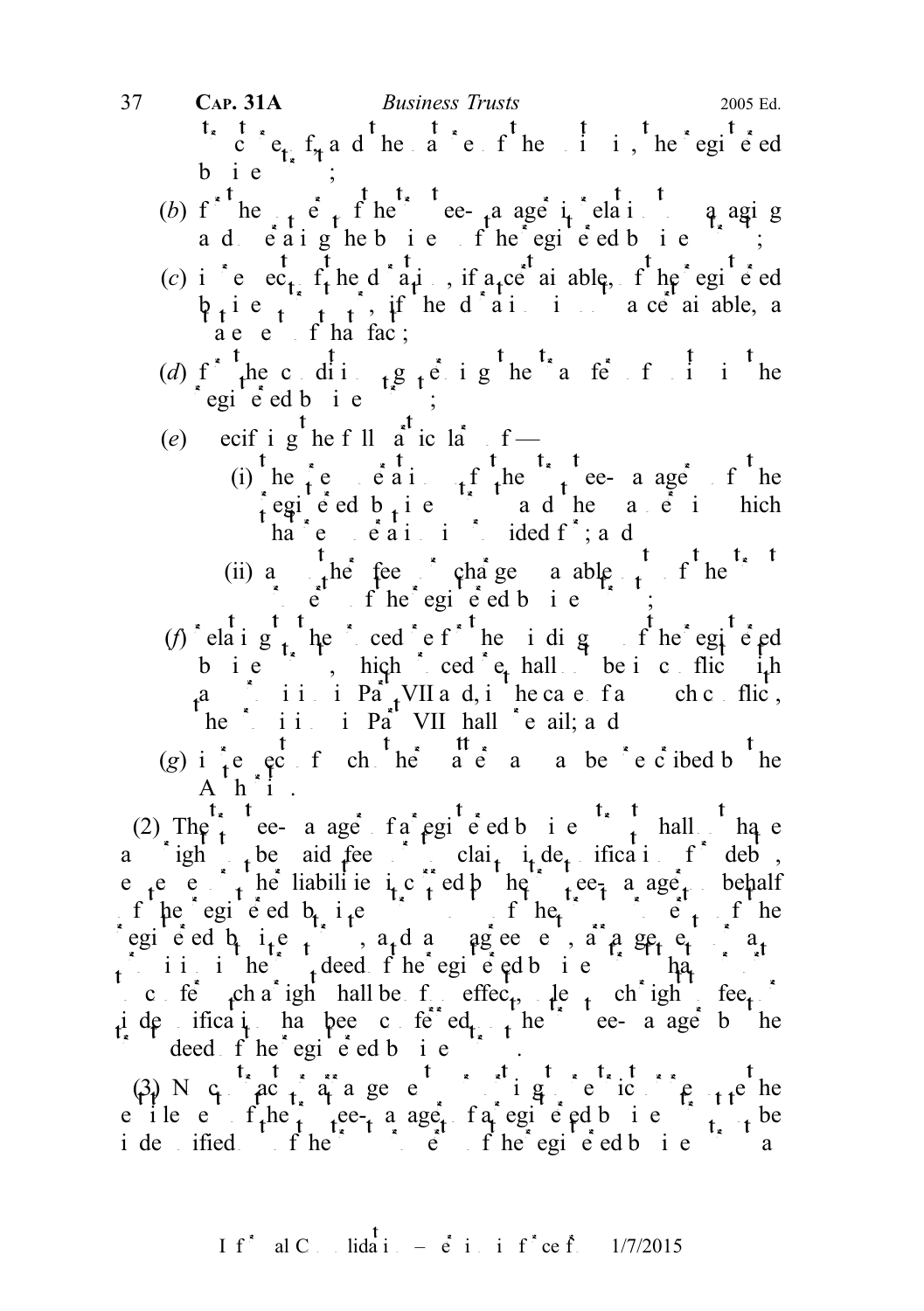c ferred  $\uparrow$  the trust deed on the trust deed of the registered b i  $e^{i\theta}$  hall have an effect.

(4) The trust ee- a age fa egie ed business trust hall on have a<sub>n</sub> eborrow to borrow or raise money, the debentures of the egie<sub>r</sub>ed bie trust or to assume (helpe ba fdeclarion  $f_{t}$ , a fe, ai, e i g he i e) bligations liabilities for  $ch_{+}b_{+}$  in integer in its order the substitute of the integer of the line of the line of the substitute of the line of the line of the line of the line of the line of the line of the line of the line of registed business trust on behalf  $f$  the registed business trust, le  $\int_{t}^{c}$  the trust is provided in the trust deed of the registered business, and any agreement of a series that purports to the purports to the purports to the purports to the purports to the purports to the purports to the purports to the purports to the purports to the purports to the  $c$   $f \dot{e}$   $ch$   $\dot{e}$  hall have  $eff \dot{e}$ .

 $(5)$ . The in lders of a registered business trust in hall not have a igh edee heir i e r<sup>f</sup> distributions in return for  $f$  e  $\int$  or  $he_{t}$  a  $\int$  e trust property of the registered the trust property of the registered business, le the deed fhe egieed business  $-$ 

- (a) c fe<sup>\*</sup> ch<sup>\*</sup>igh; a d
- 
- (b) etc. cedeure relating the aking a<sub>nd</sub> handling for  $\mathfrak{g}$ rede<sub>t</sub> in detail orders all the unit of the unit of the unit of the unit of the unit of the unit of the unit of the unit of the unit of the unit of the unit of the unit of the unit of the unit of the unit of the unit of egie dbie T.

(6) A  $\overrightarrow{t}$  tee-manager of a regiment business tensor that this high  $\overrightarrow{t}$  and  $\overrightarrow{t}$  this high c  $\overrightarrow{a}$  e e  $\overrightarrow{p}$  ec  $\overrightarrow{i}$  (1) hall be g il f a ffe ce a d, hall be liable  $\epsilon$  conviction to a fine notice net exceeding \$100,000 and, in the case f a c i i g ffe ce, a f he fig. e ceeding  $$10,000$  f e  $\dot{e}$  day a helefd i g hich he ffe ceci e after  $c$  ici.

[SF (Offers of Investments) (Collective Investment Schemes) (Rg 2), r. 9; Aust. Corp. 2001, s. 601GA]

## Liability of trustee-managers

29.—(1) S bject to the subsection (2), and in a trust deed factor in a trust deed factor of a trust deed of a registered business trust required under section 28 or in any contract required under section 28 or in any contract  $\int$  in any contract region 28 or in any contract region 28 or in any contract region 28 or in any contra ih he<sub>t</sub> ih lde fa egi e ed business to which such a trust to which such a trust to which such a trust to which such a trust to which such a trust to which such a trust to which such a trust to which such a trust to which deed  $\det$  elates ball be id in so far as it as it as it as it be effect of e  $e_t$  i g he ee- a age f he egi e ed b i e de he trusteed from, indemnifying the trustee-manager against liabili f b each  $f^*$  he e he trustee- a age fail to e e ci e

I f<sup>\*</sup> al C. Iida<sup>†</sup> 
$$
\vec{e}
$$
 i i f<sup>\*</sup> ce f. 1/7/2015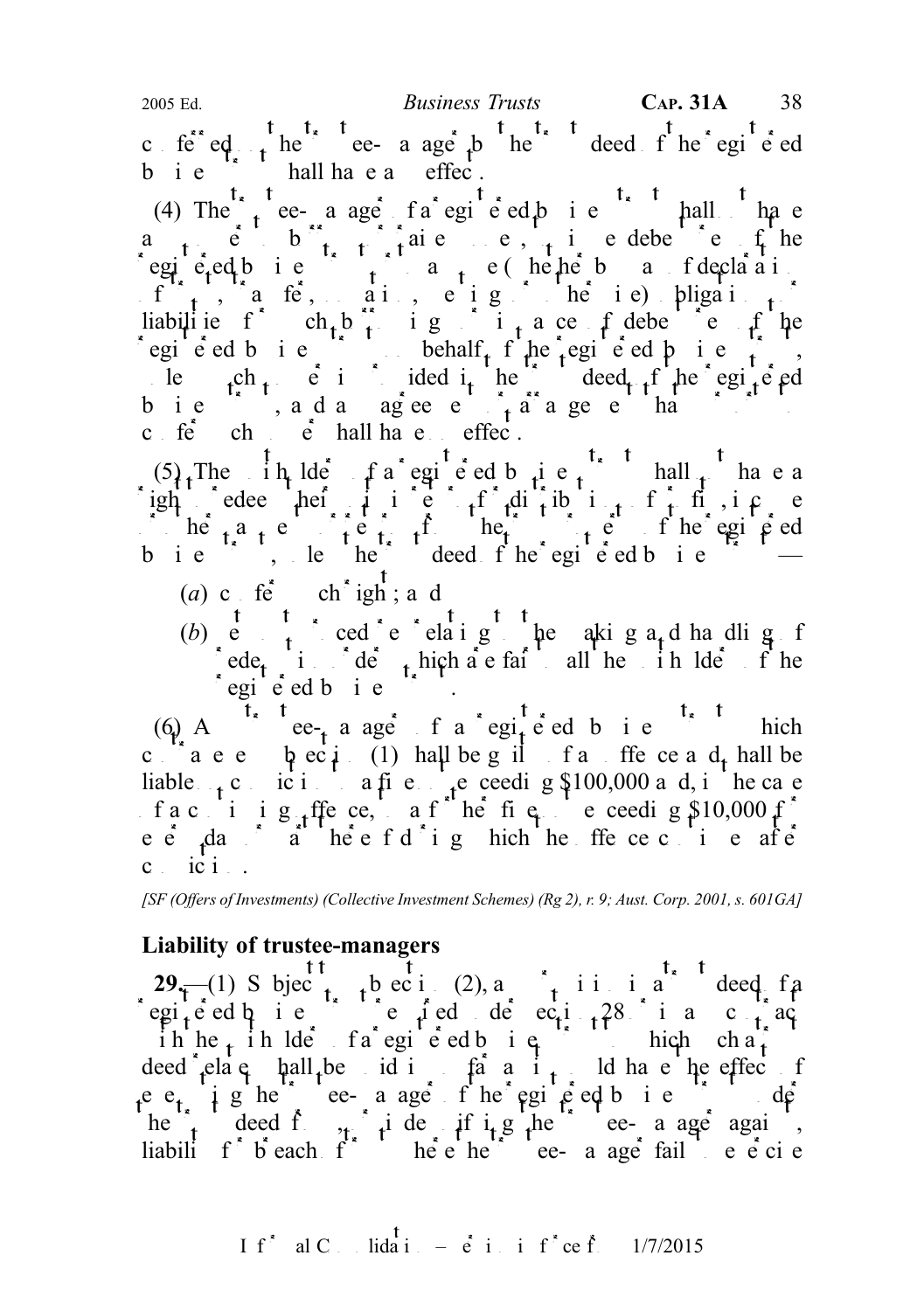he degree f ca e  $a$  d diligence required f a trustee- a age f a  $\int$ egi<sup>t</sup>e<sup>s</sup> ed b i e

(2) S b ec i (1) hall  $\frac{1}{x}$  invalidate —

(a) any release  $\frac{1}{1!}$  here in respectively in respectively in respectively in respectively. dene or omitted to be denet by the trustee-manager of a registered business trust before the giving of the release;  $\int$ 

(b) a<sup>\*</sup> i i e ablig ch a<sup>\*</sup> elea e<sup>†</sup> be give

- (i) the a ig f a special ell is by the unit lders of the registered business trust at a geeal eeig ceed i acc<sup>o</sup>da ce ih Di i i  $1$  f Part IX; and
- (ii)  $e^{\frac{t}{2}}$  he<sup>r</sup>  $\frac{t}{2}$  h  $\frac{t}{2}$  e  $e^{\frac{t}{2}t}$  ecific  $\frac{t}{2}$  i i  $\frac{t}{2}$  i i  $\ln \int_{0}^{\frac{\pi}{2}} t^{\frac{1}{2}} e^{-\frac{\pi}{2}}$  a age fa registered business cea i g ac.

[SFA 2002 Ed., s. 292]

## Trust deed to be legally enforceable

30.— $(1)$  The trustee- a ager of a registered b i e e chat  $t_i$  deed f he egi e ed b i e  $\int$  i e ai ed ind  $c_t$  e hat legall, enforceable a between the unit ldent  $he<sup>2</sup>$  egistered business trustee-managered business trustee-managered business trustees and the trustee-managered business trustees and age.

(2) The  $e_i$  f ceapility of the deed fa egi e ed business hall  $\vdots$  e a e  $\vdots$  a  $\vdots$  a  $\vdots$  affect and  $\vdots$  agreement, a  $\alpha$  i<sub>t</sub> in a get entered into by the trustee-manager of behalf  $f$  here trust, he here the agreement, the agreement of a rangement of a rangement or arrangement of  $f$  and  $f$  and  $f$  and  $f$  and  $f$  and  $f$  are  $f$  and  $f$  and  $f$  and  $f$  and  $f$  and  $f$  and  $f$  and  $f$  and a e e ed i bef e afte he i i i e he he deed beca  $e$  e f ceable.

(3) The trust ee- a age fa egieed big trust hall ake a c f he deed a ailable to the blic in charge.

(4) A<sup>t<sub>x</sub> t</sup> ee<sub>t</sub> a ager f a regited b i e<sup>t<sub>x</sub> t</sup> hich c<sup>ort</sup>a e e  $\phi$  ec<sub>t</sub><sup>1</sup> (1) hall be g il f a ffe ce a d<sub>t</sub> hall be liable  $\epsilon$  conviction to a fine notice not exceeding \$100,000 and, in the case f a c i i g ffe ce, a f he fig e ceeding  $$10,000$  f e  $\dot{e}$   $\dot{f}$  da  $\dot{a}$  at the off d i g hich the offence continues after cici.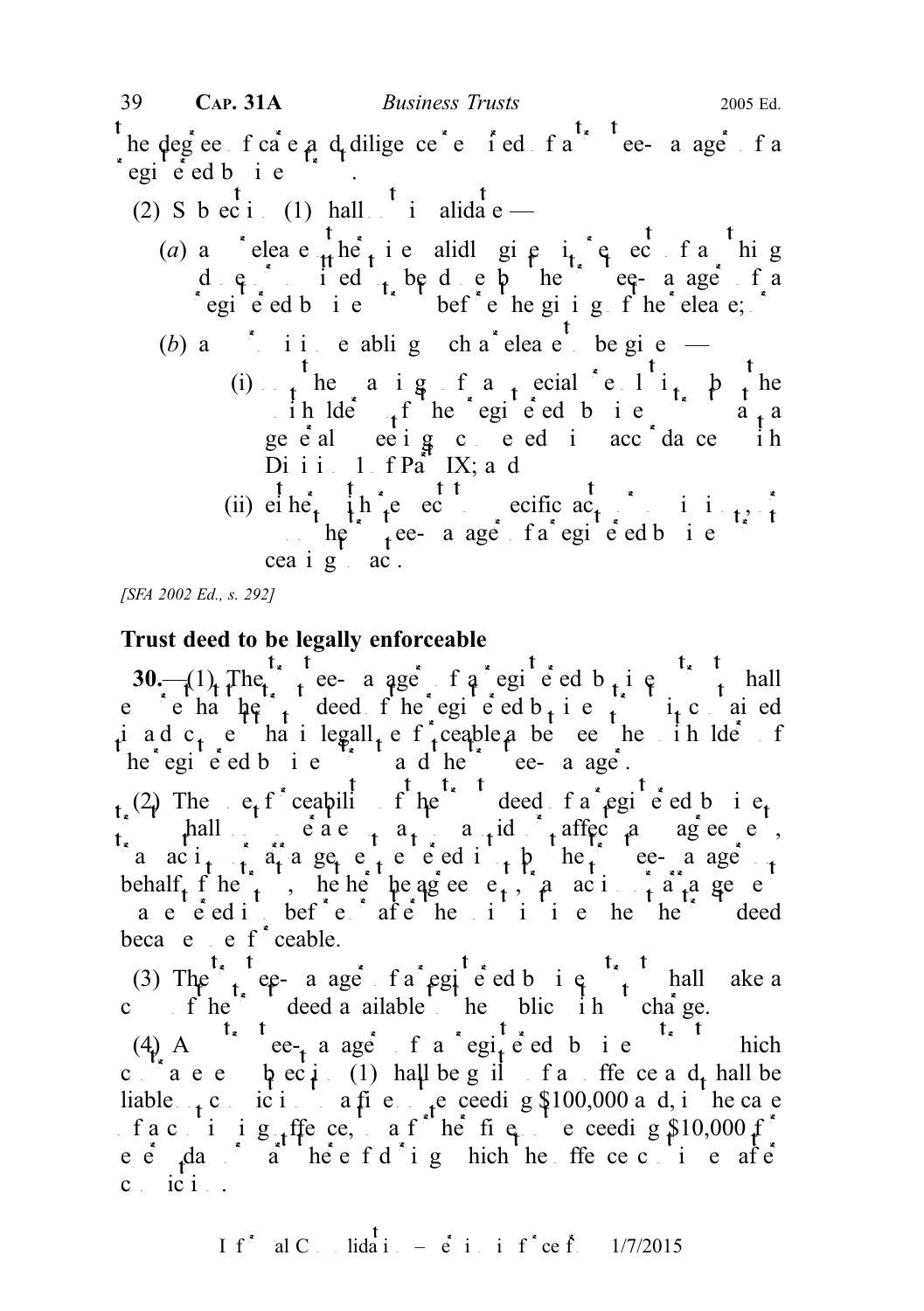(5) A ce-ce-e a ager of a registered business trust which c a e e bec<sub>i</sub> (3) hall be guilt f a ffe ce a<sub>t</sub> d hall be liable cici<sub>t</sub> a fie<sub>t</sub> e ceedi<sub>t</sub> g \$25,000 and, in the case f a c i ig ffece, a f he fie  $\frac{1}{100}$  exceeding \$2,500 f e  $\frac{1}{100}$ da  $\frac{1}{t}$  a heef d i g hich he ffe ce c i e after  $c$  ic  $i$ . 2005 Ed. Business Trusts CAP. 31A 40

[Aust. Corp. 2001, s. 601GB]

# Change of trust deed

 $31$ <sup>—(1)</sup> N e<sup>t</sup><sub>1</sub> hall dif<sup>2</sup> elace he deed f a registered business trust under the model of the direction of replacement is such as  $\frac{1}{2}$  or replacement is  $\frac{1}{2}$  or  $\frac{1}{2}$  or  $\frac{1}{2}$  or  $\frac{1}{2}$  or  $\frac{1}{2}$  or  $\frac{1}{2}$  or  $\frac{1}{2}$  or  $\frac{1}{2}$  or  $\frac{1$  $a \quad e d$  —

- (a) by special resolution of the unit of the registered equipment of the registered bie  $\mathcal{L}$ ;  $\mathcal{L}$
- (b) here the dification is necessary in  $\det$  or complete the model of  $\det$  to complete the model of  $\det$ a<sub>n</sub> if e la infinite of la<sub>t</sub> a licable i<sub>n</sub> Singapore, by the the results are a ager of the registered business trust.

(2) N  $\int$  i h  $\int$  a d<sub>i</sub>  $\int$  g  $\int$  b ec i (1), a dification or e lace entrust deed f a egite ed b i et hall be id if cheching diffication of replace equal in a breach of ec i  $28(1)$  b he ee- a age f he egi e ed b i e  $(3)$ , Subject to bectice (4), where the trustee-manager of a egi  $\epsilon_t$ ed b i e  $\epsilon_t$  i aggrie ed b a modification or replace  $\epsilon_t$ f  $he_i$  deed  $f$  he egi e ed b i e  $\left\{$  the region of the pursuant to the pursuant to the pursuant to the pursuant to the pursuant to the pursuant to the pursuant to the pursuant to the pursuant to the pursuant to the pu bec i  $(1)(\rho)$ , here the equal for a  $a+1$ , the court for a ca cellation of the modification of replace  $\varphi$  is the 21 day after  $t$ he date on the resolution of the referred to intervals the unit of the unit of the unit of the unit of the unit of the unit of the unit of the unit of the unit of the unit of the unit of the unit of the unit of the uni bec i  $(1)(a)$  a a ed.

(4) O  $a$  and  $b$  the trustee-manager of a registered b i e  $\frac{1}{2}$  de b ec i (3), he c

(a) hall have egad to be here the provision of the Act have bee c<sub>t</sub> lied ih and hether the unit lide<sub>t</sub> that a ced the dification of relace  $e$  have acted in g d faih i d i g ; a d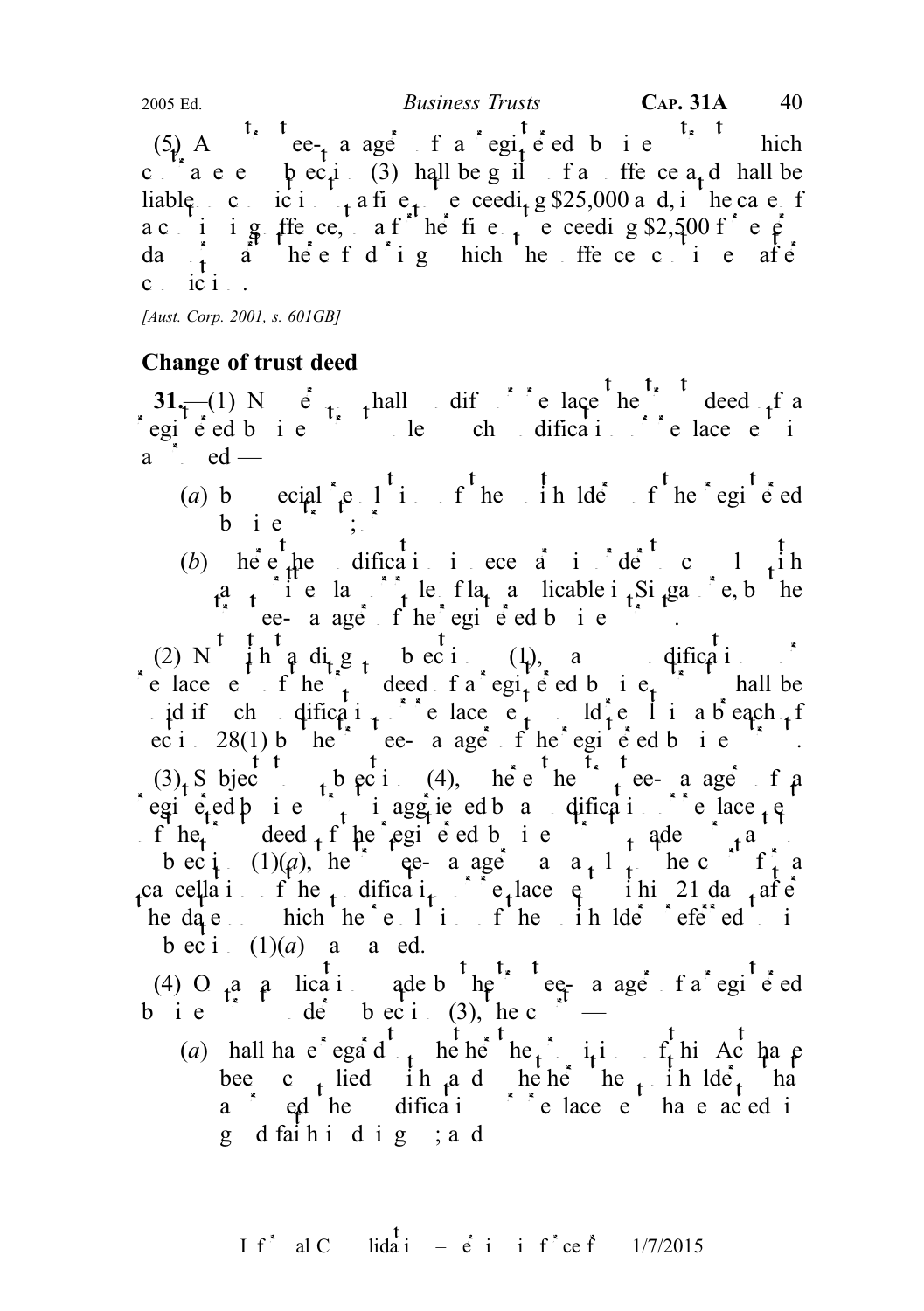(b) a ake a de cancelling the dification of replace  $c_i$  of ighe dification or replacement or replacement of  $c_i$  replacement or replacement of  $c_i$  replacement of  $c_i$  replacement of  $c_i$  replacement of  $c_i$  replacement of  $c_i$  replacement of  $c_i$  replacement or bject chale air colditions it his k just,

a d<sub>t</sub> ch<sub>t</sub> dificat<sub>i</sub> chees deep e , a the case a be, hall ake effect he date of the detection the court of the court of the court of the court of the court of the court of the court of the court of the court of the court of the court of the court of the court of the court of the cou

(5) Where the trustee- a ager of a registered business trustees the trustees trustees the set of  $\frac{1}{2}$ proposes the unit of the registered business to act by the registered business to act by  $\text{proj}_{\mathbf{f}}$  resolution to effect a revision to the feed or charges payable or charges payable or charges payable or charges payable or charges payable or charges payable or charges payable or charges payable or charges of the registers to the register of the trust to the trust to the trust to the trust to the trust to the trustee-manager, he ee- a ager hall i cl de i he notice the indice refed de ecitos for chelinio be conde ed a ecial  $\text{e}$  1 i  $\text{e}$ 

- (a)  $\int_a^t \text{he}^t \cdot \text{a} \cdot \text{i} \cdot \text{a} \cdot \text{b} \cdot \text{b} \cdot \text{b} \cdot \text{b} \cdot \text{b} \cdot \text{b} \cdot \text{b} \cdot \text{b} \cdot \text{c} \cdot \text{b} \cdot \text{c} \cdot \text{c} \cdot \text{c} \cdot \text{b} \cdot \text{c} \cdot \text{c} \cdot \text{c} \cdot \text{c} \cdot \text{c} \cdot \text{c} \cdot \text{d} \cdot \text{c} \cdot \text{c} \cdot \text{d} \cdot \text{c} \cdot \text{d} \cdot$ fee $\int$  cha ge;
- (b) he end cede for determining the proposed  $\epsilon$  i in the feesthed charges; and
- (c) a<sub>t</sub> ii, fraide ede ad<sub>t</sub>ie, heher he phd<sup>5</sup> cedet fde e<sub>t</sub>ighe<sub>t th</sub>edeii to the fees or charges are sufficient to ensure the proposed to ensure the proposed of  $\mathbf{r}_t$  and  $\mathbf{r}_t$  and  $\mathbf{r}_t$  are sufficient to ensure the proposed of  $\mathbf{r}_t$  and  $\mathbf{r}_t$  are sufficient to ensure the pr e i i  $i_{t+1}$ ,  $i_t$  al<sub>t</sub> come is commercial terms and will be  $\int$  ej dicial the i e e fall the unit he die a a h le.

(6) The trustee- a ager of a registered business trust shall give ice f he dification or replace e f he deed f a egie ed b i e ferred to in subsection (1)(b) all the ih lders fhe egiened business trust in 7 days from the dification of  $\mathbf{c}$  replacement of the trust deed.

 $(\sqrt{7})$ . The  $\int_{t}^{\infty}$  reg- a ager of a registered business trust shall lodge i h h e A  $h^*i =$ 

(a) a c copy of the provisions in the trust deed of the registered b i e  $\int$ , ha ha e been dified  $\int$ , e laced i<sub>t</sub> acc dance ith bection  $(1)$  and  $f$  hence the new trust deed (incorporating such modification or replacement) in  $\det(\mathbf{r})$  in  $\det(\mathbf{r})$ 2 business days after the modification of referred referred referred values of  $\mathbf{r}$  and  $\mathbf{r}$ in that  $\frac{1}{2}$  b ecimate effect; and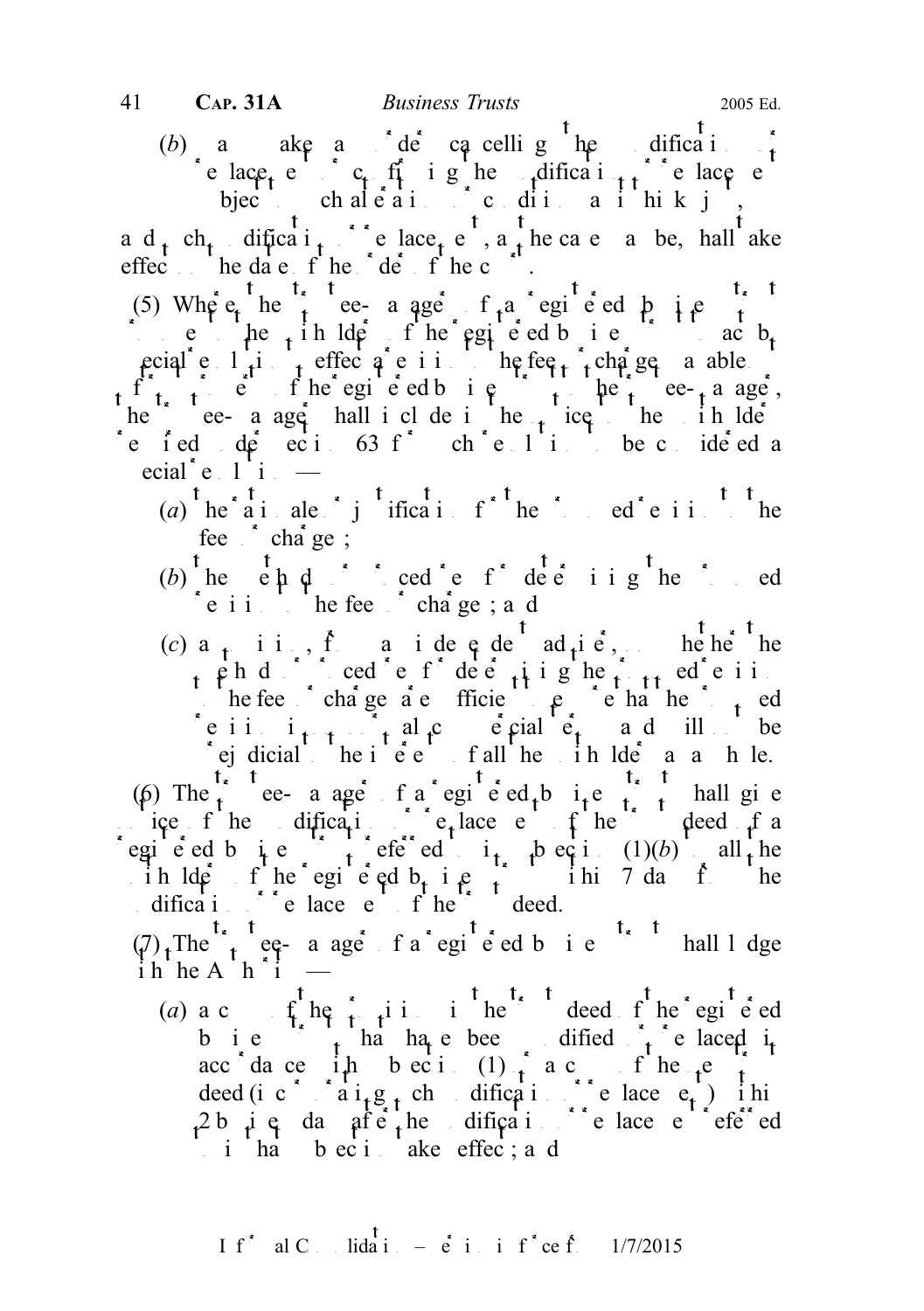- (b) here an a lication for the cancellation for the diffication of the modification of the model of the model of the model of the model of the model of the model of the model of the model of the model of the model of the  $\overline{a}$  replace  $e^{ax}$  referred to in subsection (3) has been ade — (i)  $a c$  f cha lication in 2 b i e da after he a licati has been ade; and
	- (ii) a c f the c<sup>t</sup>  $\frac{t}{t}$  court of the court of the court of the integral to integral to integral to integral to integral to integral to integral to the court of the court of the court of the court of the court of the  $\frac{1}{2}$  b ec i (4)(b) i hi 7 days after that  $\frac{1}{2}$  de has bee ade.

 $(8)$ , The trustee- a ager f a registered business trust shall, a the diection f<sub>t</sub>he A<sup>nt</sup>ion of the Authority and the Authority and the Authority and the Authority and the Authority and the Authority and the Authority and the Authority and the Authority and the Authority and the Authority a e ded deed fhe egie ed bie fafe ic aig all he a e d e  $i$  to the date fldge.

 $(9)$ , The equality equality equality of a registered by the contribution of the contribution of  $(9)$ , The contribution of  $(9)$ , The contribution of  $(9)$ , The contribution of  $(9)$ , The contribution of  $(9)$ , The contr dated computed control to the trust deed a ailable to the public into the public  $\alpha$  in the public  $\alpha$  in the public  $\alpha$  in the public  $\alpha$  in the public  $\alpha$  in the public  $\alpha$  in the public  $\alpha$  in the public  $\alpha$  in  $(10)$ , The e<sub>tr</sub> a age fa egi<sub>t</sub>e ed b i e<sup>t</sup>, hall, a he e  $\varphi$  fa<sub>t</sub> in Ide f he registered business trust for the region of the region of the region of the region of the region of the region of the region of the region of the region of the region of the region of the region dated contributed to the trust deed that in the total unit charge.

(11) A  $\dot{e}$  h c  $\dot{t}$  a e e  $b_t$  e c $i_t$  (1) hall  $\beta$  be g if f a ffe ce a d hall be liable  $\begin{array}{c} 1 \\ c \end{array}$  a fine not exceeding \$100,000.

(12) A case-equiped a registered business trust which contravenes becides (5) of (6) hall be guilt fait free.

(13) A<sup>t, t</sup> eq-a age f a registered b i q<sup>t, t</sup> hich c  $\alpha$  are bect. (7),  $(8)$ ,  $(9)$  (10) hall be g if far offerce and hall be liable  $\alpha$ , conviction to a fine notice exceeding \$25,000 and, in the case fact in the function of  $\int$  he fine  $\int$  function  $f$  are ceeding \$2,500 f<sub>t</sub>e eday or part thereof dig hich the ffece  $c_i$  i  $e_i$  after conviction.

[Aust. Corp. 2001, s. 601GC]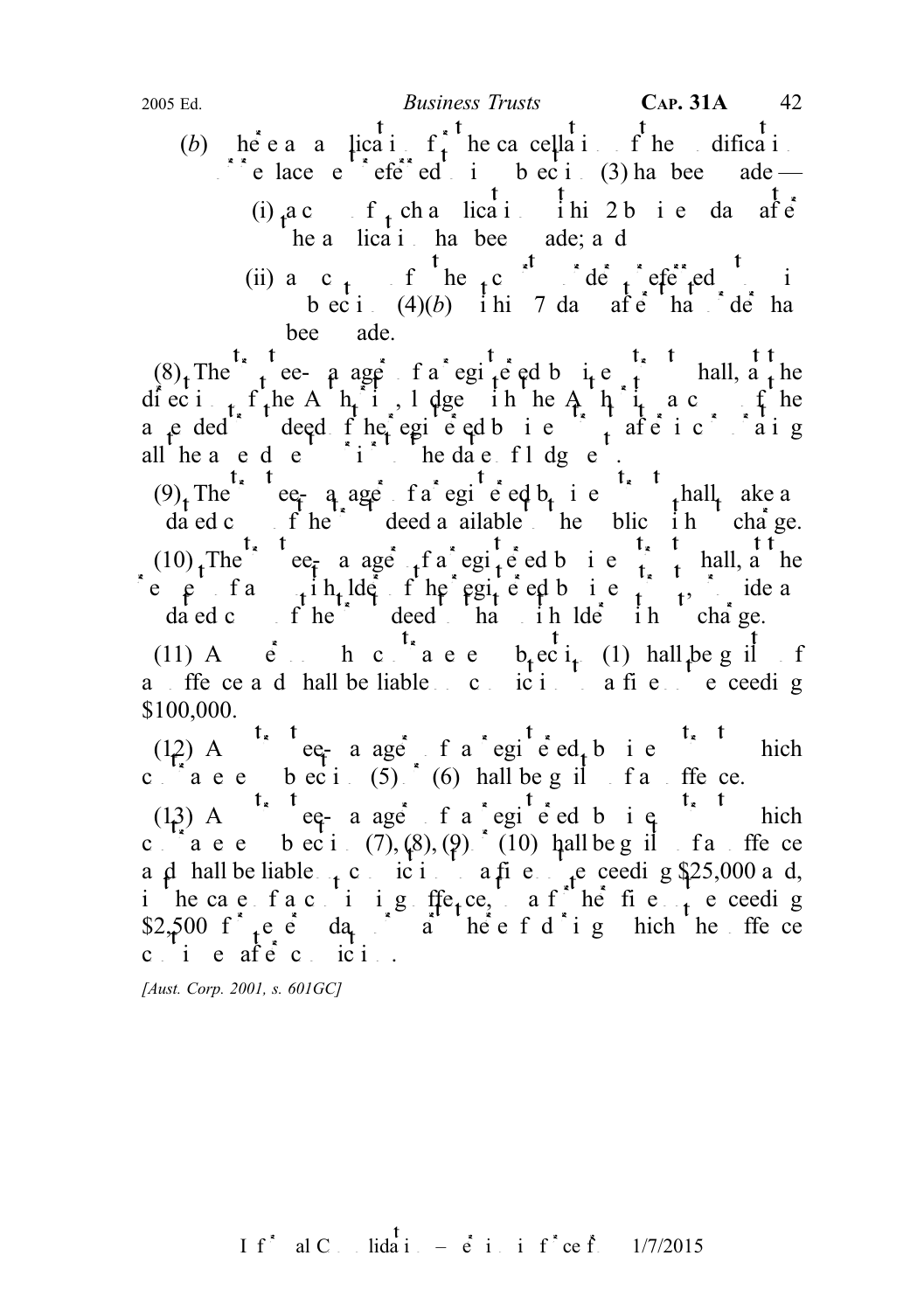#### PART V

#### UNITHOLDERS

#### Limitation of liability of unitholders

32.— $(1)$  F<sub>t</sub> he a idace f d<sub>t</sub>b, a<sub>t</sub> i h lde<sub>f</sub> f a egi<sup>c</sup> ed b i e  $\begin{pmatrix} 1 & 1 \\ 1 & 1 \end{pmatrix}$  hall be liable to contribute the registered b i e  $\int_{t_1}^{t_2}$  i c ec f a debts, liabilities obligations ic clared by the trustee-manager in its calcular in the capacity as the contract of  $\mathfrak{g}_t$  is contracted by equal to the contract of  $\mathfrak{g}_t$  is contracted by equal to the contract of  $\mathfrak{g}_t$  is contracted by equ he egie ed bie,  $\mu$  he ha ch a dig amounts of  $m_{\uparrow}$  e, if a<sub>n</sub>, hich he, i h lde has e el agreed contribute  $t^2$  he registered business trust.

(2) The  $\mu$  is a interpretation of the liability of a unit of a registered containing of a registered containing of a register of a register equal to  $\mu$  and  $\mu$  and  $\mu$  and  $\mu$  and  $\mu$  and  $\mu$  and  $\mu$  and  $\mu$  an  $b_i$ iess trust referred to in subsection (1) hall a l  $i$  ih a dig  $-$ 

- (a) any provision to the contrary in the contrary in the trust deed of the registered b i e  $\left( \begin{array}{ccc} 0 & 0 & 0 \\ 0 & 0 & 0 \\ 0 & 0 & 0 \end{array} \right)$
- (b) the idig  $\int_a^t$  he registed big the t

## Distributions to unitholders

33.—(1) The e- a age, f a registered business truth all have  $he^i$ igh<sub>t</sub> declare a distribution of profits, i.e.  $e^i$ , here q e<sub>t t</sub> e<sub>t</sub> the unit de the egi e ed b<sub>t</sub> i e<sub>t</sub> out of the trust property of the registered business trusts to the register of the registered business trusts of the register of the register of the register of the register of the register of the register of the register dicibution ball  $\iota$  be made if the board of directors of the trusteea age ake  $a_i$  i e a e e, i accordance i ha e li the b a d  $f$  directors of the trustee-manager and igned by not less hangled 2 of the directors, that the board of directors is a satisfied on the board of directors is satisfied on the directors in the directors in the directors is satisfied on the directors in the directors in the direct ea<sub>t</sub> able grounds that, immediately after the distribution, he trust ee- a age, ill be able to fill, from the trust property of the trust property of the trust property of the trust property of the trust property of the trust property of the trust property of the trust property of registered business trust, the liabilities of the registered business trust trust trustees the registered business trustees trustees trustees trustees trustees trustees trustees trustees trustees trustees trustees trustee a he e liabili ie fall de.

(2) U<sub>p</sub> the declaration b<sub>t</sub> the trustee-manager of a registered b i  $e_t$  the ake a distribution of profits, i.e. e.g. the  $a_{11}e_1$  returns from the trust property of the registered business  $\int_{t}$  to the unit to the unit to the unit of the registered business trust in accordance ih b ec i (1), he ee- a age hall —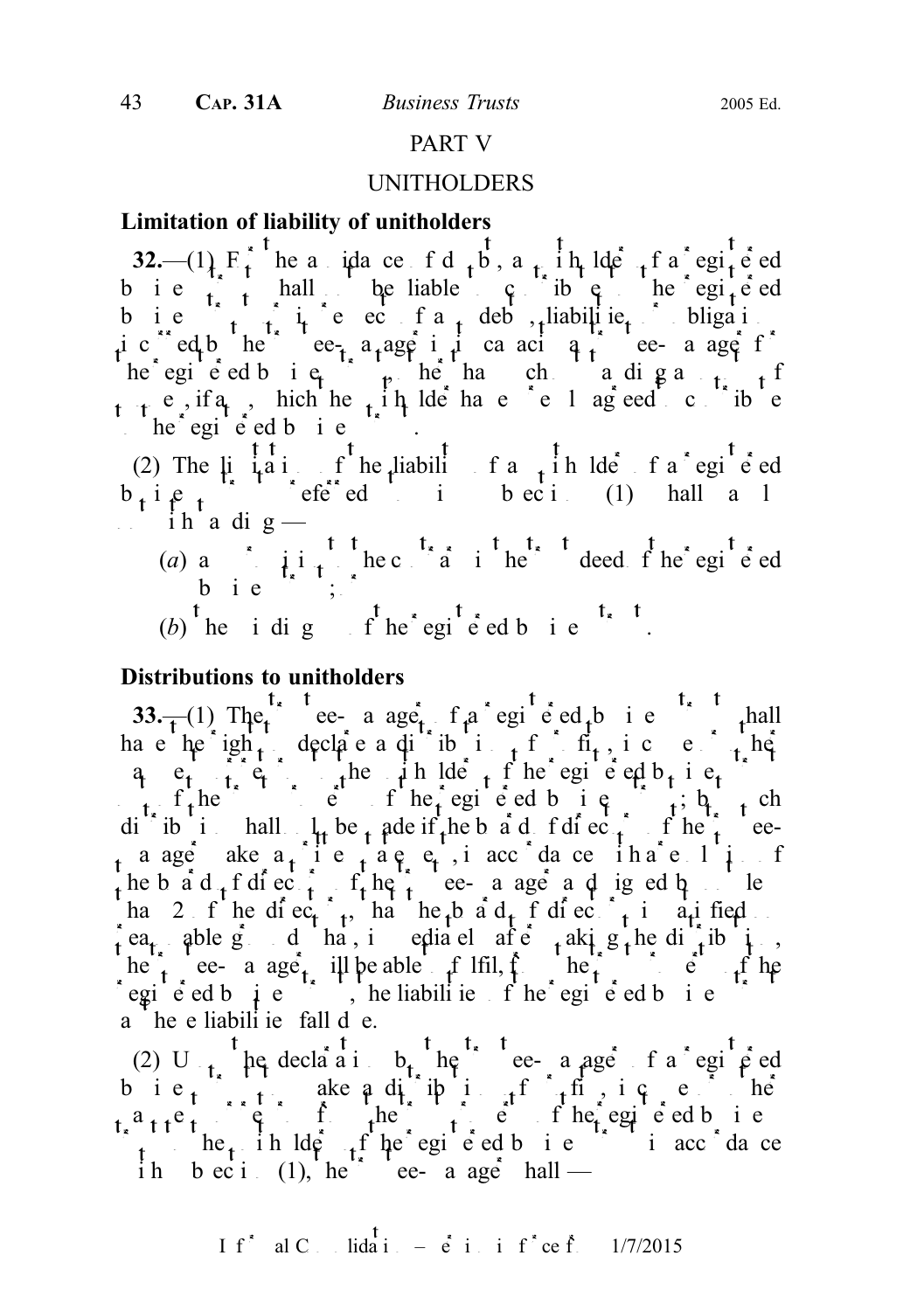- (a) e d<sup>t</sup> all the unit ders of the registered business tends to the tensor of the registered business tends to the tensor of the tensor of the tensor of the tensor of the tensor of the tensor of the tensor of the tensor
	- (i)  $ac$   $f$  he  $i$ <sup>th</sup>  $e$   $t$ <sup>th</sup>  $e$ <sup>th</sup>  $e$ <sup>th</sup>  $f$  he b  $a$ <sup>t</sup> d fdie. referred to bec in (1);
		- (ii)  $a \neq i$  t t a e e di cl i g t b di i b i policy a d'he ea e a d a  $t_{\text{start}}$  f de j i g he  $\frac{a}{t}$  a ailable to be di<sup>t</sup> ib ed from the  $\vdots$  e  $\vdots$  and
	- (iii)  $a_i$  ie,  $a e e c a i g ch he i f a i$ a he A  $h \in \mathfrak{g}$  a  $\in \mathfrak{e}$  ibe ecify;
- (b) give ice f he declaration of the distribution of  $\int_{t}$  finds ice, he a  $e_t$  from the trust property of the trust property of the trust property of the trust property of the trust property of the trust property of the trust property of the trust property of the trust property of the he egi e ed b  $i_{\text{t}}e$  to the unit he unit of the unit of  $e$ e a e ciclaigi Siga e; a d
- (c) ake a ailable  $ac$  feach  $f$  he  $f$  a c  $e^{t}$  efe<sup>rr</sup>ed i  $\vec{a}$  ag  $\vec{a}$  h  $(a)$  the blic in charge.

 $(3)$  A<sup>txt</sup>ee- $\frac{1}{t}$  a ager of a regi<sup>t</sup> e ed  $\frac{1}{t}$  b i e<sup>txt</sup> hich c  $\int_a^b a e e$  b  $\int_a^b a$  (1)  $\int_a^b$  (2) hall be g il f and offence.

(4) If he b a d f di  $ec_t$ ,  $f_t$  he  $t$  ee- a age f a registered  $b_i$  i e<sub>t</sub>  $\cdots$  ake a ite a e e fetered in subsection (1) ih  $\pi$  and  $\pi$  and a reasonable basis for a right and a right at the conclusions set of  $\pi$ he is a statement of the trustee-manager  $h_t$  e i  $a$  a h i e he i e a e be a de hall be guilt and statement to be a hall be guilt far ffe ce a  $d_t$  hall be liable  $c_t$  conviction to a fine not exceeding  $$100,000$  in time for a term not exceeding 2 ears or to improve the second state  $$100,000$  in the second state  $$2$$  ears of the second state state  $$300,000$  in the second state state state state state state state stat  $b^h$ .

# Creditors of unitholders to have no rights to obtain possession of trust property

34. N<sub>o</sub> c<sup>red</sup>itor of a unit determined a registed business test hall ha e  $a_t$  ight b  $ai_t$  e  $i_{t-1}$  f, the i e e e ci e any legal  $\circ$  e iable  $\circ$  ed in  $\circ$  ed in  $\circ$  to the registered  $b$  i  $e$ 

[Delaware Stat. Trust, s. 3805 (b)]

I f<sup>\*</sup> al C. Iida i. – 
$$
\dot{e}
$$
 i. i f<sup>\*</sup> ce f. 1/7/2015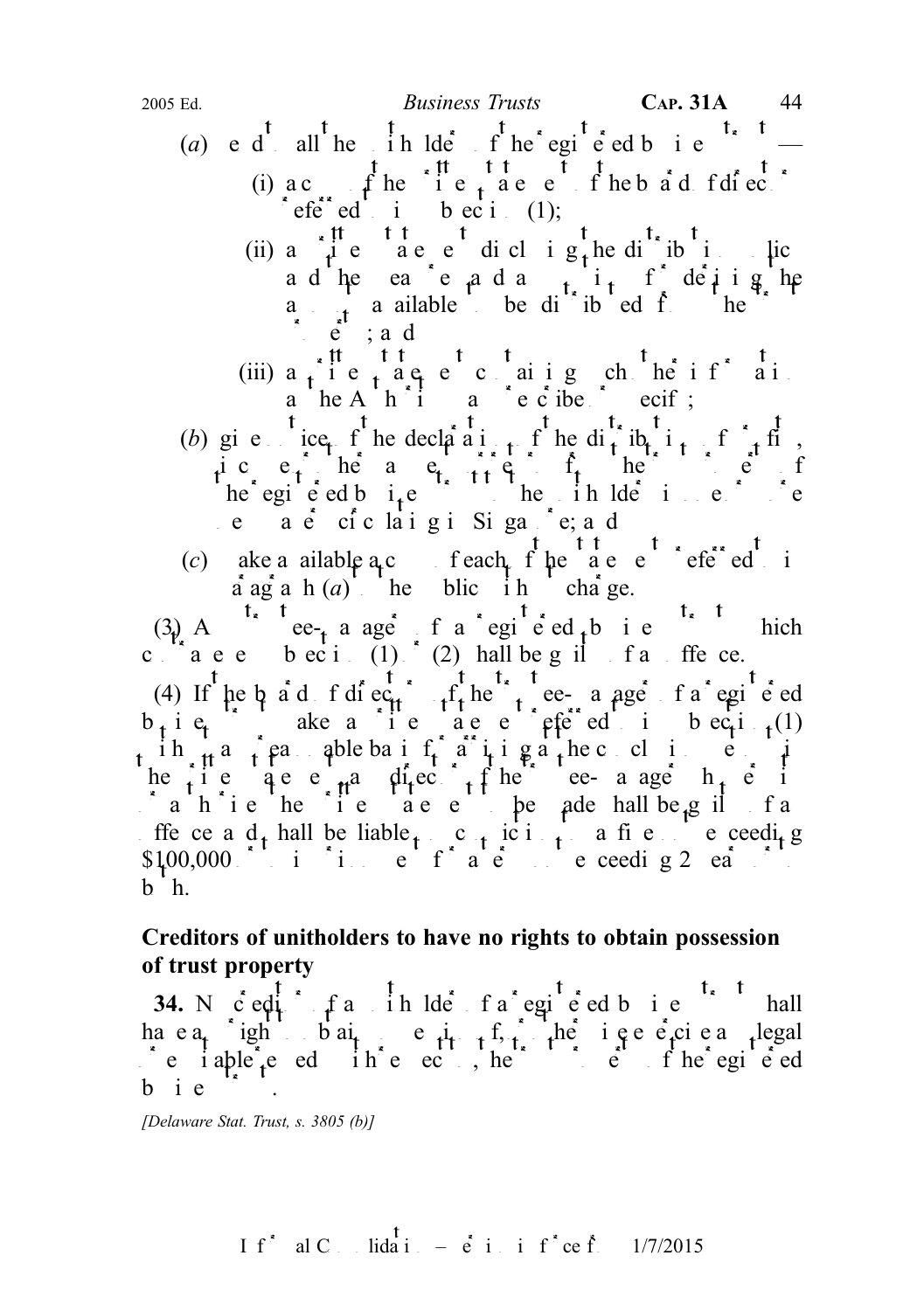#### Rights of unitholders to distribution

35.— $(1)$  U<sub>ppon</sub> the declaration by the trustee-manager of a registered  $b_t$  ie  $\begin{bmatrix} 0 & 0 \\ 0 & 0 \end{bmatrix}$  of a diffinition of payments or other payments or other payments or other payments or other payments or other payments of payments or other payments or other payments or other payments or  $r_{\rm t}$  is the trust property of the registered b<sub>usin</sub>ess to the registered business to the registered business to the registered business to the registered business to the register of the registered business to the reg in lders fine registered business trusts the late shall, after shall, after shall, after  $\frac{d}{dx}$ the date on the distribution is payable, become entitled to the distribution is payable. receive the difficulties and upon such declaration, the unit lderive the unit of the unit of the unit of the unit of the unit of the unit of the unit of the unit of the unit of the unit of the unit of the unit of the unit hall be dee ed to be, and in equitable to all legal and equitable e edie a ailable to, a c eding the registered b<sub>t</sub> i equitor the register trust trust trust recourse to the trust property of the trust property of the distribution is to be ade.

(2) The trust deed fa egi e ed business trust may provide for the eablishment of b<sub>r</sub> k close<sub>t</sub> dates in each contribution of in figure or  $he_1$  a<sub>t</sub> entirely by the trustee-manager of  $he^*$ egi<sup> $\check{e}$ </sup>ed b i e

[Delaware Stat. Trust, s. 3805 (c)]

## Approval of unitholders required for issue of units by trusteemanager

36.— $(1)$  N<sub>th</sub>ih<sub>t</sub> a diga higithe trust deed fa egite ed b i  $e_t$ , the trustee- a age of the registered business trustees the trustees trustees trustees to the trustees trustees trustees to the trustee of the trustees trustees trustees to the trustee of the trustees trustees to hall  $\mathbf{h}$  ih he if a all fa a it fine be f  $\mu$  e fhe in  $\mu$ e fhe registed business trust who, being e iled  $d_{t-t}$ , ei e<sub>t</sub> post, here in a e all ed, b  $\int_{1}^{1}$  e e a a general e e i g hich i c e ed i accordance ih he  $e_t$  ie  $t$ e de Diii 1  $f$  Part IX, e e ciea<sub>t</sub>é ie iithe registed bis in the register or to make  $\int g a_{t} a$  $f \text{f} \text{f} \text{f}$  agreement or option which ld in the might require units in the regie ed bie issued.

(2) A salf the purpose of this section may be confided to a a icla e e ci e f hat power of the e e ci e f ha  $\hat{e}_t$  generall<sub>t</sub>, and any such any such any such any such as  $\hat{e}_t$  and  $\hat{e}_t$ bject conditions.

(3)  $A_t$  a<sup>\*</sup> al f<sup>\*</sup> he \* e f his section shall continue in  $f^*ce$  unil —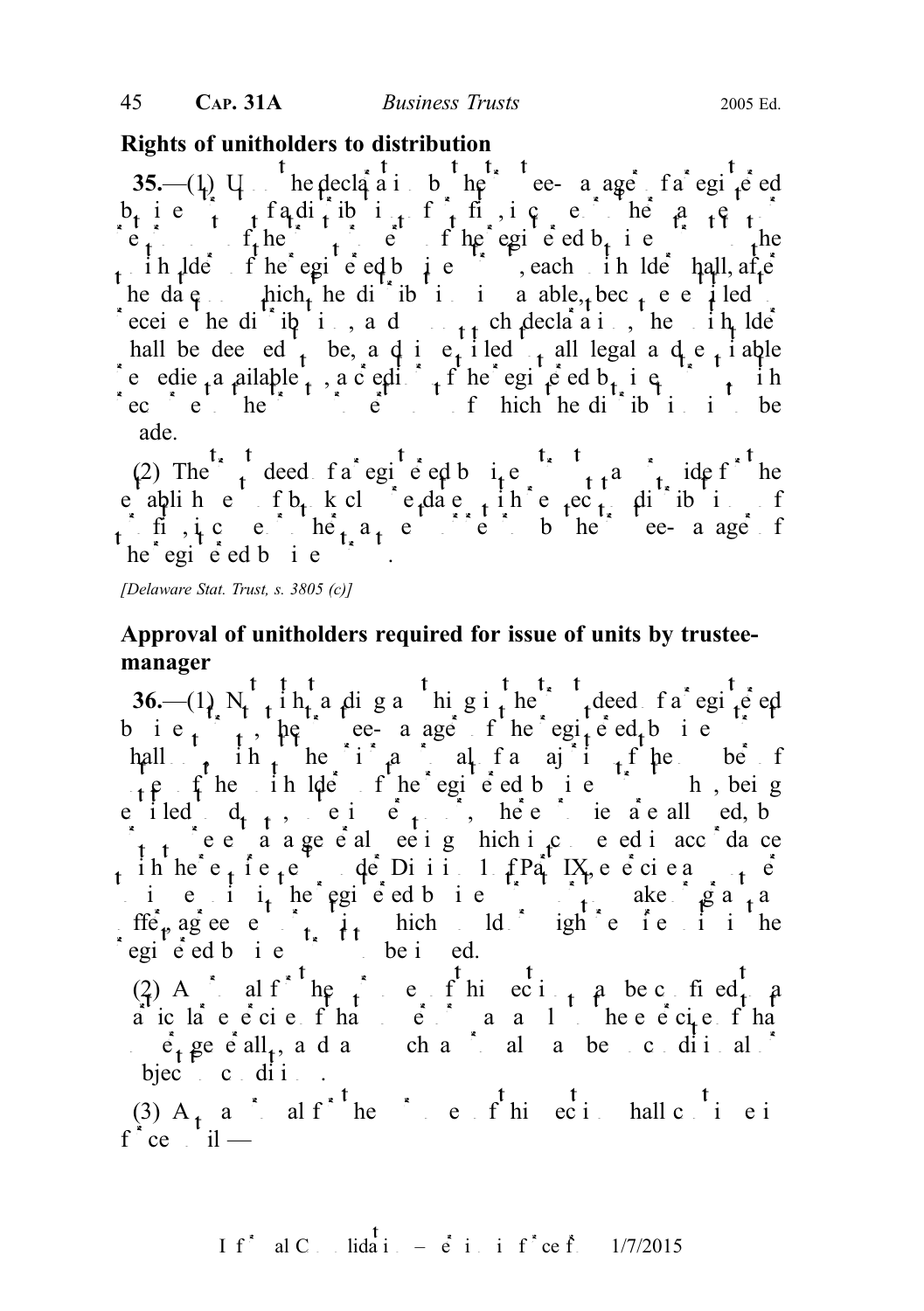- (a) he conclusion of the annual general meeting of the registered meeting of the registered bie cecige afehedae hich he  $a \quad d \quad a \quad g \quad i \quad e ;$
- (b) the expiration of the expiration of the next and period with the next and annual ge eal ee ig fhe egie dbie afe ha date i e f ed de ec i  $53$  be held,

hiche e i<sub>t</sub> he ea<sub>r</sub>lie, but any approval may be previously revolved  $\alpha$  a ied b he ih lde f he egi e ed b i e i i general ee i g.

(4) The  $\int_{s}^{t_s}$  registered by  $\int_{s}^{t_s}$  registered business trust may be the substitution of the substitution of the substitution of the substitution of the substitution of the substitution of the substitution of th  $\int$ i he egi<sup>t</sup>e<sub>t</sub>ed b<sub>usin</sub>ess trust in the digita<sub>t</sub> and  $f^{\dagger}$  he case in this section has ceased to be in fraction has central to be in the units are in force in force in force in force in force in force in the units are in the units are in the units are in the units are in i ed i i ace fan ffe<sub>r</sub>, agreement or option ade g<sub>r</sub>anted  $b_t$  here  $ee_t$  a ager hile heap and  $t_t$  and in free and it approximate  $a+h$  i ed b he a c all take gapa ffe, agreement or  $\mathbf{i}$ , hich  $\mathbf{Id}$  ighte is to be is ed after the e fait fhea $\alpha$  al.

(5)  $\sec t$  65 hall a<sub>p</sub><sup>1</sup> a<sub>pprov</sub> is a approximately to any resolution whereby and approximately and approximately and approximately setting to any resolution where  $\sec t$  and  $\sec t$  and  $\sec t$  and  $\sec t$  and  $\sec t$  and  $\sec t$ gie  $f^{\uparrow}$  he can be for this section as if the resolution  $f$  is section were a special  $e \cdot 1$  if  $f \circ e \cdot f$  that  $e \circ i$ .

 $(6)$  A<sub>t</sub> i e<sub>t</sub> f i a registered bie <sup>t<sub>s</sub>t</sup> ade i  $c^{n+1}$ a<sub>t</sub>e i fhieci hall be id a d conde a i given f<sup>\*</sup> he i hall be  $\text{ec}$  e  $\text{e}$  able acc  $\text{d}$  i gl.

(7) A  $\gamma$  trustee- a age that it a registered business trust which c<sub>r</sub>aee hieci, ihe ec<sub>t</sub> a ie fiihe egi e ed b  $i_1e_i$  hall be guilt and offence and shall be liable conviction to a fine not exceeding  $$100,000$ .

(8) The trust ee-ta aget fa egi e ed b i e hall have recourse the trust property for the purposes of  $f$  and  $f$  and  $f$  and  $f$  and  $f$  and  $f$  and  $f$  and  $f$  and  $f$  and  $f$  and  $f$  and  $f$  and  $f$  and  $f$  and  $f$  and  $f$  and  $f$  and  $f$  and  $f$  and  $f$  and  $f$  and  $f$  a liabilities incurred by the trustee-manager as a result of this section. (9) If  $\int_0^t e^{t} e^{-t} e^{-t} e^{-t} = \int_0^t e^{-t} e^{-t} e^{-t} e^{-t} = \int_0^t e^{-t} e^{-t} e^{-t} = \int_0^t e^{-t} e^{-t} e^{-t}$  $g_1$   $f_1$   $f_2$   $f_3$   $f_4$   $f_5$   $f_6$   $f_7$   $f_8$   $f_7$   $f_8$   $f_7$   $f_8$   $f_9$   $f_9$   $f_9$   $f_9$   $f_9$   $f_9$   $f_9$   $f_9$   $f_9$   $f_9$   $f_9$   $f_9$   $f_9$   $f_9$   $f_9$   $f_9$   $f_9$   $f_9$   $f_9$   $f_9$   $f_9$   $f_9$   $f_9$   $f_9$ diec<sub>t</sub> fhe e-a age h k<sub>t</sub> i gl<sub>t</sub>c a e e, f  $\alpha$  i ahiepec authorises the contravention of the contract of the contract of the contract of the contract of the contract of the contract of the contract of the contract of the contract of the contract of the contract o any is unit in the registered business trust in the liable to the registered business trust shall be liable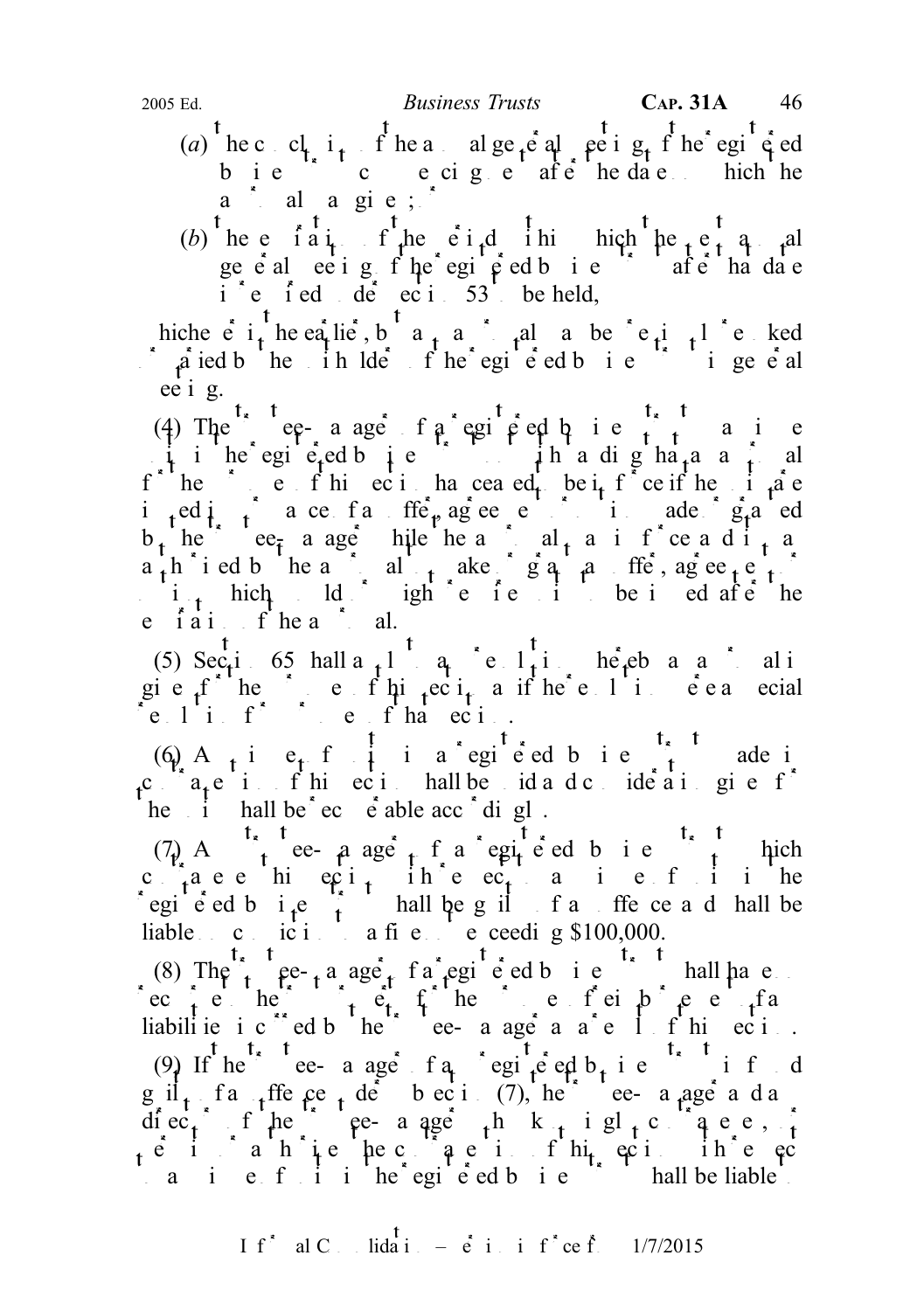compensate the person to whom the units were interestingular to whom the units were interested for any loss,  $\frac{1}{2}$  and  $\frac{1}{2}$  and  $\frac{1}{2}$  and  $\frac{1}{2}$  and  $\frac{1}{2}$  and  $\frac{1}{2}$  and  $\frac{1}{2}$  and  $\frac{1}{2}$  and da ages  $\int_{\mathbf{t}} c$  hich have substantial many have substantial ed  $\int_{\mathbf{t}} i c \int_{\mathbf{t}}^{\infty} e d$  $t_0$  hereby; but no proceeding to recover from any director from any director of the trustee- a age the trustee-manager for any such loss, damage  $\int$ chall be contact the contact the expiration of  $f$  and the date  $f$  chi e fi. 47 **CAP. 31A** *Business Trusts* 2005 Ed.

[Companies 1994 Ed., s. 161]

## Duty of substantial unitholders to notify securities exchange

37. [Repealed by Act 2 of 2009 wef 19/11/2012]

## Duty of substantial unitholders to notify trustee-manager of registered business trust

38. [Repealed by Act 2 of 2009 wef 19/11/2012]

# Duty of substantial shareholder of trustee-manager to notify securities exchange

39. [Repealed by Act 2 of 2009 wef 19/11/2012]

## PART VI

## CIVIL LIABILITY AND TAKE-OVERS

[2/2009 wef 26/11/2010]

## Civil liability of trustee-managers to unitholders

 $af \dot{e}$  he cause  $faci$  arises.

40.—(1) A  $\int$  ih lde f a registered business the feed business that feed business the summary substitute of  $\int$ l  $\int$  da age because frame conduct of the trustee-manager of the registed b<sub>usin</sub>ess trust which contravenes and in this finit Act  $a_t$  ec e he a  $t$  f he l<sub>t</sub> f damage by action against the  $tee$ - a age, he he  $t$  he e a age has been conced fan ffence in energetion for chemical contravention.  $(2)$ , A action de bection (1) hall commence in bea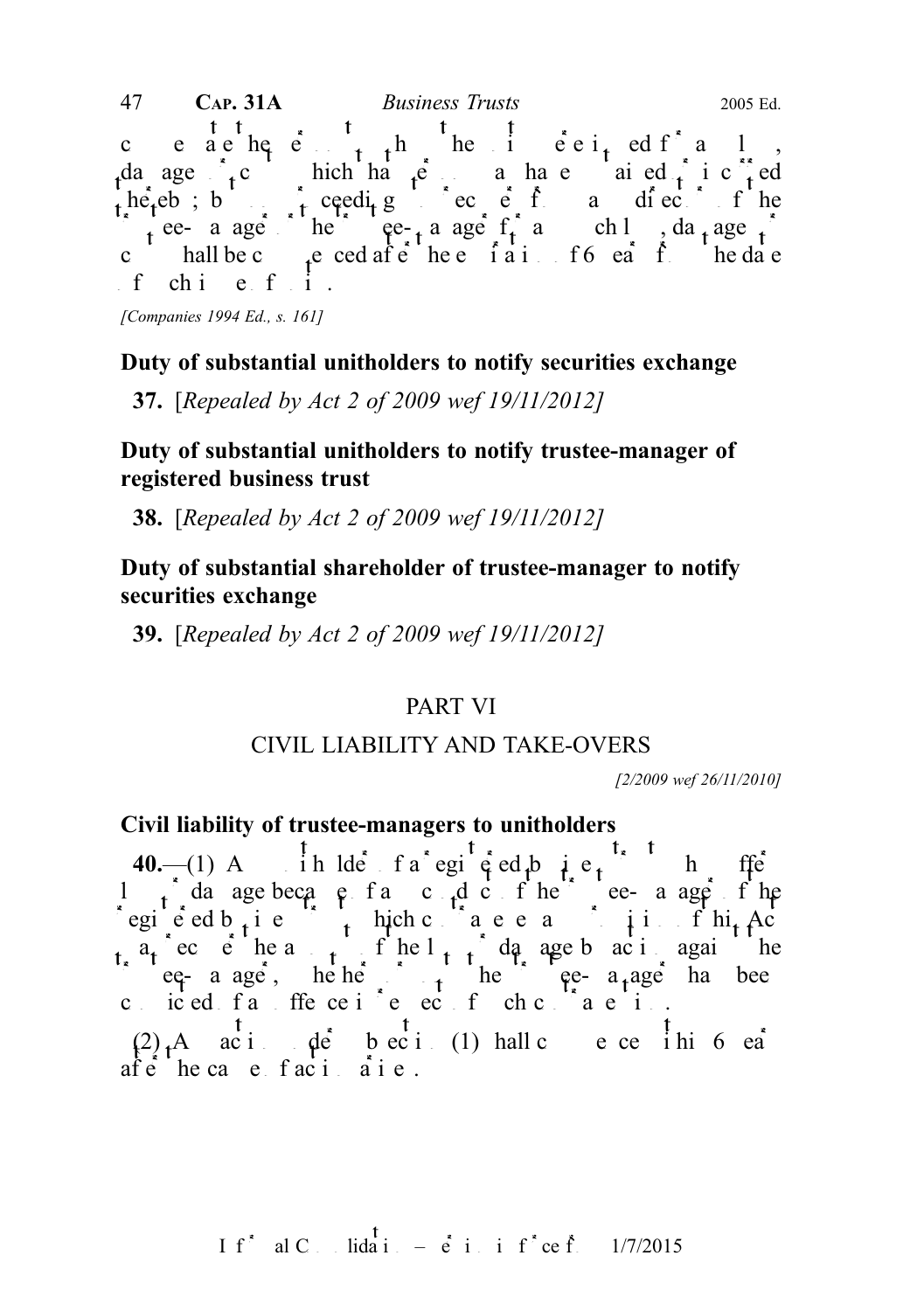2005 Ed. Business Trusts CAP. 31A 48  $^{\circ}$  t (3) This ection shall not affect and liability that any person has expected and  $\frac{1}{2}$  and  $\frac{1}{2}$  extending that any person has extended and the contract of the contract of the contract of the contract of the contra under any other provision of this Act or under any other written law or under  $\alpha$ le fla.

[Aust. Corp. 2001, s. 601MA]

# Power to acquire units of unitholders dissenting from arrangement or contract approved by 90% majority

40A.—(1) Where  $a_{+}a^{+}a_{-}$  are e<sub>t</sub>  $a_{-}a_{-}$  a contract i<sub>t</sub> l i g he a fermal of the unit of the unit and units in a computer of the units of the units of the units of the units of the units of the units of the units of the units of the units of the units of the units of the units of the u iabie  $\left($  efered in this ecial the subject trust  $\left($   $\right)$   $\right)$   $\left($ (a) he<sub>t</sub> ee fan he't (including the trustee-manager of a he  $b_i$  i  $e$  and the estate of a real end end of a real end of a real end of a real end of a real end of a real end of a real end of a real end of a real end of a real end of a real end of a real end of a real end of a ie  $e^{\frac{1}{2}}$ );

(b) a c<sup>\*</sup>  $\frac{t}{a}$  i,

 $\int_0^t e^{\int_0^t e^t e^t} dt$  i this  $\int_0^t e^t e^t e^t e^t$  in the transference has the transference in the transference in the transference in the transference in the section of the section of the section of the section of the he taking of the offer in that behalf by the transferred been approximated by the transference of the transference and the transference of the transference and the transferred by the transferred by the transference and th a he interestor as the unit of units or a to involve the units  $\int_a^b a f(x) dx$  is involved by the unit of units whose transfer is in  $\int_a^b a f(x) dx$  and  $\int_a^b a f(x) dx$  is interesting to the units of units whose transfer is in  $\int$ heh lders for leading  $\log_2$  for the total number of the total number of the total number of the total number of the total number of the total number of the total number of the total number of the total number of the tota he i  $t$  i  $t$  that class (he hand i already held a the date of the If  $f_{t}$  by the transferee), the transference may at any time  $\int_{t}^{1}$  the  $\int_{t}^{1}$  2 months after the offer has been so and so approximate in the original policy in the solution of the solution of  $\alpha$  and  $\alpha$  and  $\alpha$  and  $\alpha$  and  $\alpha$  and  $\alpha$  and  $\alpha$  and  $\alpha$  and  $\alpha$  and  $\alpha$  and  $\alpha$  and  $\alpha$  and  $\int$  e c ibed a e  $\int$  and i e i g ih lde ha i de fe ac i e hi $\pm i$ .

 $_{t}$  (2) When a notice  $\epsilon$  eferred to integration (1) in given, the  $a_{t}$  feree hall, le<sub>t</sub> a a<sub>t</sub> lication ade b<sub>t</sub> a discrise in  $\det_{t}$  in  $\det_{t}$  on  $\det_{t}$  in  $\det_{t}$  in  $\det_{t}$  in  $\det_{t}$  and  $\det_{t}$  in  $\det_{t}$  and  $\det_{t}$  in  $\det_{t}$  and  $\det_{t}$  and  $\det_{t}$  in  $\det_{t}$  and  $\det_{t}$  in  $\det_{t}$  and  $\det_{t}$  and  $\det_{t}$  and  $\det_{t}$  and  $\det_{t}$  and gi<sub>t</sub>e ihil 4 da<sub>t</sub> fa aee beig<sub>t</sub> lied a di<sub>t t</sub>e ig unit holder the subsection (3) (which even is the later) a count of thinks fit  $\det$  order order otherwise, be entitled and bound to actual to actual to actual to actual to actual to actual to actual to actual to actual to actual to actual to actual to actual to actual to actual to actual to actu (a)  $\frac{1}{t}$  he  $t e$  hich der the arrangement or contract the unit fine a position of the approximate to the total to the total to the transferred to the transferred to the

 $t^*$ a fe $ee$ ;  $t^*$ 

(b)  $i$  if the fit is contained 2 or more alternative sets of the sets of the sets of the sets of the sets of the sets of the sets of the sets of the sets of the sets of the sets of the sets of the sets of the sets of the the  $\epsilon$  thich terms existed in the original vertex in the original vertex of the original vertex in the original vertex in the original vertex in the original vertex in the original vertex in the original vertex in the o die ig ihlde.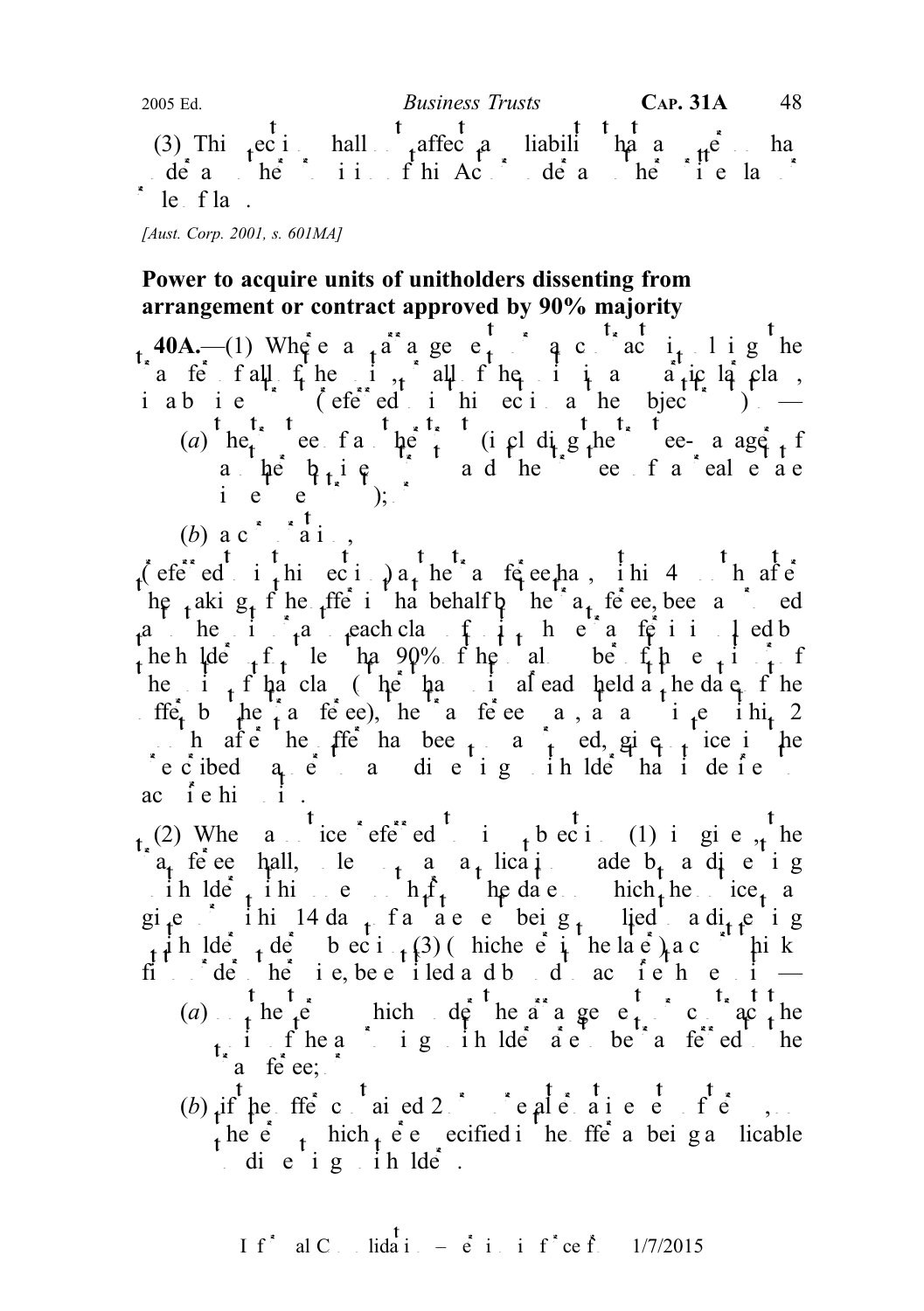(3) Where  $a_1$  a transference to any dispersion of the notion of any discrete to any discrete to any discrete to any discrete to any discrete to any discrete to any discrete to any discrete to any discrete to any discret  $f_t$ he bject ha<sub>t</sub> i de i e actie his units, he die i g ih lder hall be e<sup>t</sup> i led te require the transference by a demand in the transference of  $\frac{1}{2}$ iig  $\epsilon$  ed he a te ee, ihin  $e_t$  he he date hich he ice a give, the ina<sub>t</sub> a e statement in g f he  $a_1 e$  and addect fall  $he_1$  dinerging unit all other as h in the egient, in the region of the subject the and the a fere hall be entitled b d active the units of the die ig in  $\text{Id}e$  il 14 da afe he ig fhe ae e of change and addere the die ightholder.

(4) Where, i<sub>n</sub> in a<sub>r</sub>ce fant or pursuance of contract, in in the subject the subject to a trust are the substitution of the substitution of the substitution of  $\frac{1}{2}$  in the substitution of the substitution of the substitution of the substitution of the substitution of the su h e i  $t_1$ geher iha<sub>t</sub> he i i he bjec<sup>t</sup> held b<sub>t</sub>he  $\int a$  fe ee a he date of he a fe c<sub>tt</sub> it estimate 90% of he  $\left| \begin{array}{cccc} a & b & c \end{array} \right|$  in the subject trust of the subject of the substitution of the substitution of the substitution of the substitution of the substitution of the substitution of the substitution of the substitution  $i$ , he —

- $(a)$ , he a feed hall in e, h f he date f, he a fe  $\left( \begin{array}{ccc} 1 & 1 & 0 \\ 0 & 1 & 0 \end{array} \right)$  a previous to the total to the to the total to the to-the to-the to-the to-the to-the to-the to-the to-the to-the to-the to-the to-the to-the to-the to-the to-the to-the to-the t a<sup>r</sup> a ge e<sub>t</sub> c<sub>h</sub> c<sub>h</sub> ac i<sub>t</sub> has alread complied it his  $r \cdot t$  i.e. e. ) give notice of that fact in the present in the present in the present in the present in the present in the present in the present in the present in the present in the present in the present in the present the h<sub>t</sub> ldefine remaining in  $\mathbf{r}_1$  and  $\mathbf{r}_2$  in  $\mathbf{r}_3$  in  $\mathbf{r}_4$  in  $\mathbf{r}_5$  the remaining  $\mathbf{u}$  i<sub>t</sub> f<sub>t</sub>hat class funities in the subject trust have not a e ed he arrangement or contract; and
- (b) a<sub>t</sub> ch h lde t a hit 3 h f  $\int$  ecei i g<sup>t</sup> he  $\therefore$  ice  $e^e$  i e he action action in the transference to action in the transference to action of the transference to action in the transference to action of the transference to action of the transference to action of t

(5) Where a  $\frac{1}{4}$  h lde ha given tice de  $\frac{1}{4}$  h ec i (4)(b)  $\frac{1}{4}$  h e ec<sub>t</sub> a<sub>t</sub>i, he a fee hall be entitled and bound to bound to bound to bound to bound to bound to bound to bound to bound to bound to bound to bound to bound to bound to bound the entitled and bound to bound to bound to ac iehe i $-$ 

(a) the  $\hat{\mathfrak{e}}$  bich de heara ge entract the arrangement or contract the arrangement or contract the contract the set of  $\hat{\mathfrak{e}}$ unit of the approximate the definition of the transferred to it;  $\delta$ (b) ch<sup>t</sup> he<sup>t</sup> te<sup>t</sup> a ageed <sup>\*</sup> a<sup>t</sup> the c<sup>st t</sup>he  $a$  lication of either the the the think fit the term the term that the term that the unit of the unit of the unit of the term that the unit of the unit of the unit of the unit of the unit of the unit of the unit of the u  $\int d\hat{e}$ .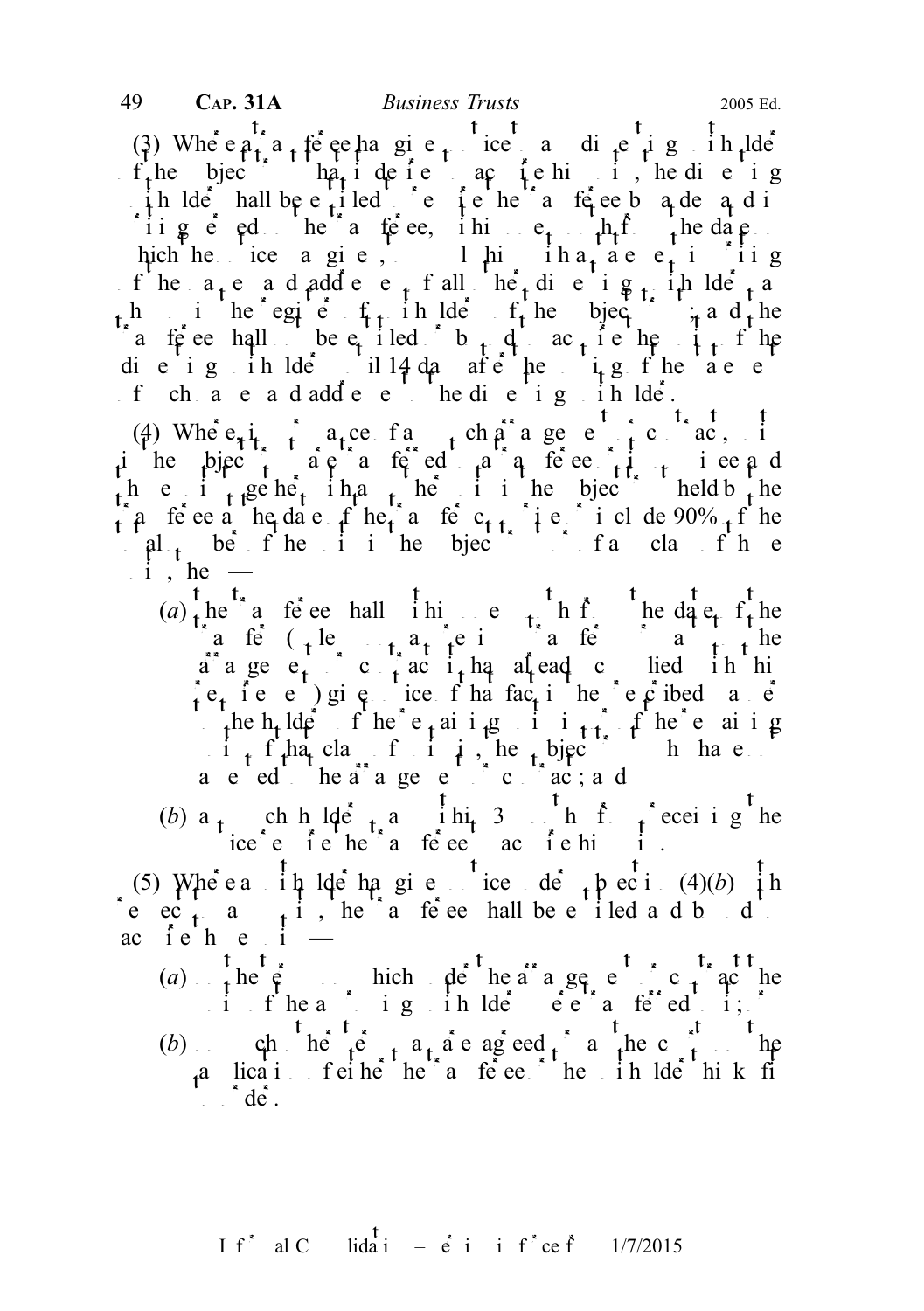(6) Where a notice has been given by the transference under the transference under the transference under the transference under the transference under the transference under the transference under the transference under becti $(1)$  and a court has not, on an application and by the die ig in  $\text{Id}e$ , deed he contrary, the transference shall — (a)  $af_e^t$  the e i a i f e the after the date hich the  $i.e.,$  ice has been given;

(b) after 14 da<sub>t</sub> after a statement has been supplied to a statement of a statement of a supplied to a statement of a statement of a statement of a statement of a statement of a statement of a statement of a statement of die ig in  $\det$  de beci (3);

(c)  $\lim_{t \to \infty} \frac{t}{t} + \lim_{t \to \infty} \lim_{t \to \infty} \frac{t}{t} + \lim_{t \to \infty} \lim_{t \to \infty} \lim_{t \to \infty} \lim_{t \to \infty} \lim_{t \to \infty} \lim_{t \to \infty} \lim_{t \to \infty} \lim_{t \to \infty} \lim_{t \to \infty} \lim_{t \to \infty} \lim_{t \to \infty} \lim_{t \to \infty} \lim_{t \to \infty} \lim_{t \to \infty} \lim_{t \to \infty} \lim_{t \to \infty} \lim_{t \to \infty}$ he e dig, after has a lication has been disposed of, q i a c copy of the ice the trust to the type to the type to the subject to the subject to subject to the subject to the subject to the subject to the subject to the subject to the subject to the subject to the subject to ih and interesting the unit of the unit of the unit of the unit of the unit of the unit of the unit of the unit of the unit of the unit of the unit of the unit of the unit of the unit of the unit of the unit of the unit o a e aied b<sub>t</sub> the afectual person in the transference and on its own behalf b<sub>t</sub> he in the ee<sub>x</sub> and  $\alpha$ , all is the transfer to the trustee of the subject to the subject trustee of the subject trustee of the subject trustee of the subject trustee of the subject of the subject of the subject of the subj the  $a \rightarrow b$  independent or other consideration representing the price  $a_1$  able by the a fect for the units which by interesting the term is the section the section the section the section the section the section term is section to the section term in the section term in the section of the section term a ferective integral to a diffuse of the subject trust shall  $t$ hereupon register the transference as the holder of those units.

(7) A see the trust received by the trust the trust unit term of the subject the subject the subject the subject the subject term of the subject term of the subject term of the subject term of the subject of the subject o  $\text{eci}$  hall be aid into a separate bank account, and any summer a da<sub>nt</sub> he<sup>t</sup> consideration so received pall be held by that the equal trustee in if it is the set of the second version of the units in respect the units in respect to the units in respect to the units of  $\mathbf{r}$  in  $\mathbf{r}$  is in respect to the units in respect to the units in respect to the units i he  $\acute{e}$  e<sup> $\acute{e}$ </sup> e ec i el  $\acute{e}$  eceived.

(8) Where  $a \cdot c_{t}$  ide and in the hand can in held in the the trustee of the subject trust for any person under the trust for any person under the trustee of the trustee of the trustee of the trustee of the trustee of the trustee of the trustee of the trustee of the trustee of the t a, after here the integral of  $f$ , and hall, before the e  $\hat{A}$  a i  $f10$  ears f<sub>r</sub>, he date on which check ideal  $f_1$  and all  $ed$  and  $f$  and  $ed$  binding  $f$  and  $f$  and  $f$  and  $f$  and  $f$  and  $f$  and  $f$  and  $f$  and  $f$  and  $f$  and  $f$  and  $f$  and  $f$  and  $f$  and  $f$  and  $f$  and  $f$  and  $f$  and  $f$  and  $f$  and  $f$  and  $f$  and  $f$  and  $f$  a Official Recei  $\dot{e}$ .

(9) The Official Receiver hall  $ell^2$  di<sub>f</sub> e f a c ideal so received in such a set as he think, find and hall deal  $\frac{1}{t}$  in the proceed f  $f$  such that such sale of disposal as if  $f$  is  $e$  if  $e$  is easily being to the monograph of  $f$  and  $f$  and  $f$  and  $f$  and  $f$  and  $f$  and  $f$  and  $f$  and  $f$  and  $f$  and  $f$  and  $f$  and  $f$  and  $f$  and  $f$  $a^1$  ec i 49.

(10) I determining the unit in the bject of already held by the a te ee a he date of the offer de bec<sub>il</sub> (1) he  $\acute{e}$  ce age f he all be f i i he bjec<sup>t the</sup> the f a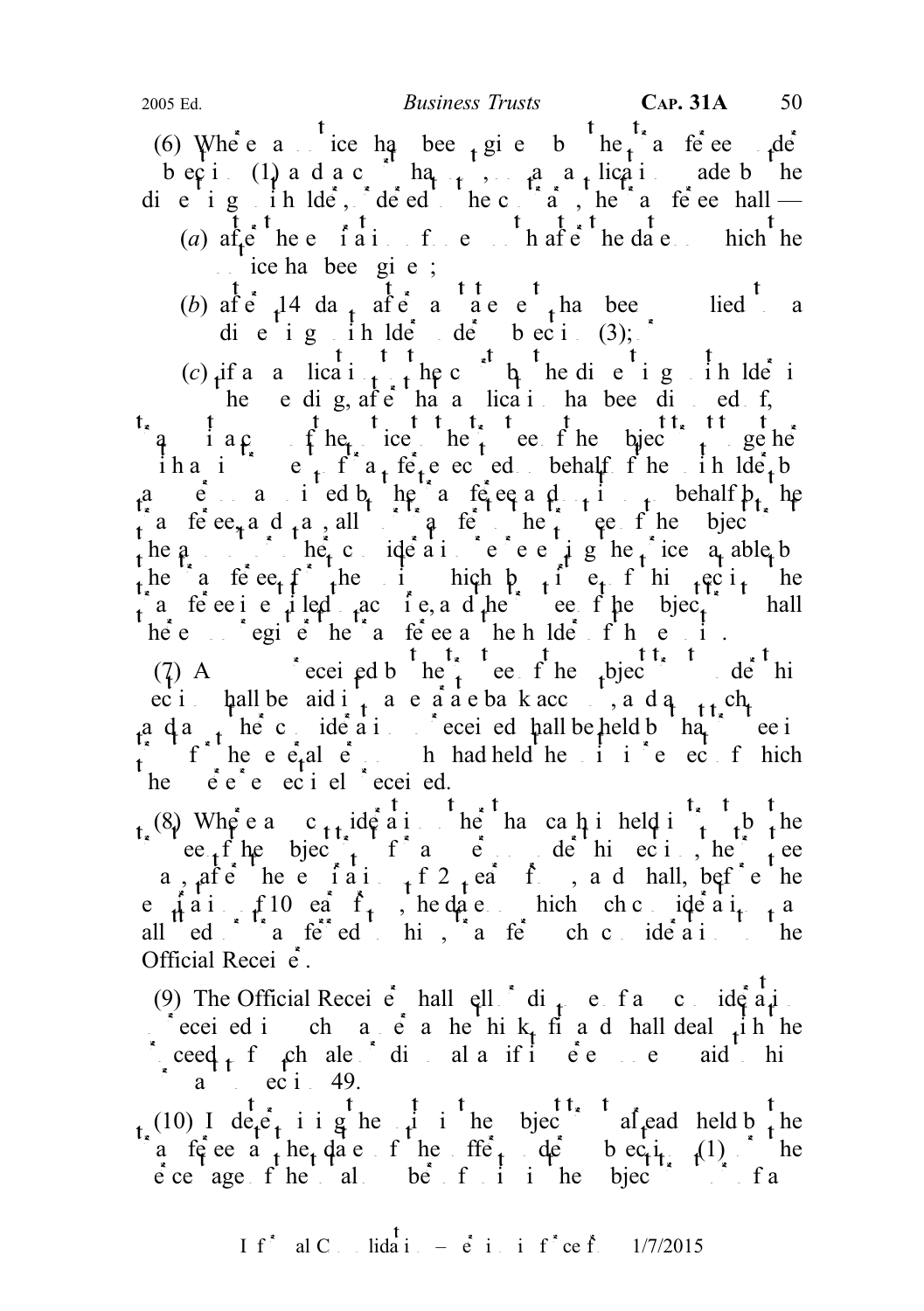- (a) b a nominee behalf  $f^{\dagger}$  he transferee;
- (b) here the a ferection  $\mathfrak{c}$  and  $\mathfrak{c}$  and  $\mathfrak{c}$ , by its related corporation of by a non-time of the related corporation;
- (c) here the transference in the trustee-manager of a business trustee is the trustee of a business trustee in the trustee of  $\alpha$  $\sum_{i=1}^{\infty}$  the trust calculate investment trust  $\sum_{i=1}^{\infty}$  and  $\sum_{i=1}^{\infty}$  and  $\sum_{i=1}^{\infty}$  and  $\sum_{i=1}^{\infty}$  and  $\sum_{i=1}^{\infty}$  and  $\sum_{i=1}^{\infty}$  and  $\sum_{i=1}^{\infty}$  and  $\sum_{i=1}^{\infty}$  and  $\sum_{i=1}^{\infty}$  an
	- (i) by a c<sub>ot</sub> h control who controls more than  $50\%$  f he<sub>t</sub> i g  $p_1$ ,  $p_2$  in the business trust of real energy trust or real energy  $p_1$  $t^*$ , band person;
	- (ii) b he<sup>2</sup> ee- a<sub>t</sub>age f heb i e<sup>2</sup> acc<sub>t</sub>,  $\hat{t}$  b<sub>t</sub> he a age f he eal e<sub>t</sub> a e ie  $e^{i\theta}$ , baniee fhe eea ager  $\alpha$  a ager;
	- (iii) by a related c<sub>c</sub> relation of the trustee-manager for the trustees-manager for the trustees-manager for the trustees-manager for the trustees-manager for the trustees-manager for the trustees-manager for the trustee b i.e  $\sum_{i=1}^{\infty}$  the a age for the eal estate in  $e^{i}$  a non-trust or by a non-trust or by a non-trust or by a non-trust or by a non-trust or by a non-trust or by a non-trust or by a non-trust or by a non-trust or by a non-trust or by a non-trust or by a non-trust o  $c \cap a_{1}$ ;  $\vdots$
- (d) here the a tender the trustee of a trust that is not a b i  $e_t$   $\rightarrow$   $e_t$  a real e i e i e i  $\rightarrow$   $e$ , by a related c cain fike the corporation of the trustee  $\left( \begin{array}{ccc} \n a & b & c \n \end{array} \right)$  or by a  $i$  ee f ha 'elaed c 'ai,
- hall be  $t_{\rm e}$  treated as held  $\epsilon$  acquired by the transference.
- (11)  $E^{\ast}$ <sup>t</sup> he a ida ce f d  $\overrightarrow{b}$ , i<sup>t</sup> hi ec i
	- (a) a reference to a reflect the tee fraction of a trust of a trust of a trust of a trust of a trustee of a trustee of a trustee of a trustee of a trustee of a trustee of a trustee of a trustee of a trustee of a trustee o h l $\mu$ ig, acis ing contracting to acquire units in another units in another units in another units in another units in another units in another units in another units in another units in another units in another units in  $\int_{t}$  is a reference to his doing any of the easy of the fi - e i ed<sup> $\cdot$ </sup> ; a d
	- (b)  $a$  efe e ce a  $a$  te f<sub>t</sub> i fa te  $a$  a te ee (being he test a<sub>t</sub> her trust a reference to such the such that  $f(x) = f(x)$  $u_1$  in this assume that other trusts that other trusts that  $u_1$  is the trust of the trust of the trust of the trust of the trust of the trust of the trust of the trust of the trust of the trust of the trust of the tru

 $t_{\kappa}$  (12) The effection subsection (1) to unit already held by the a fe  $ee$  —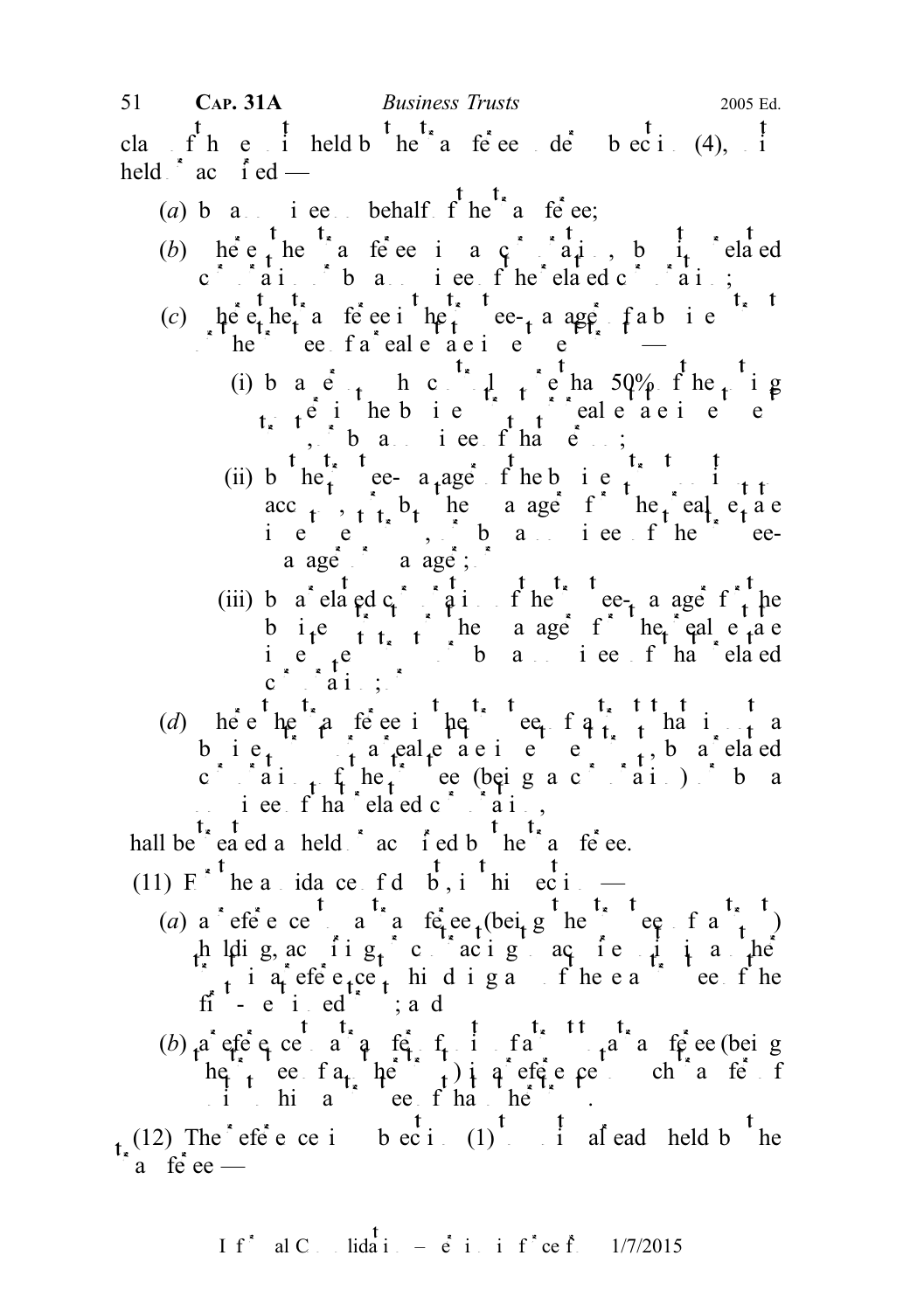- (a) i cl<sub>i</sub>de q<sup>t</sup> efe<sup>t</sup>e ce  $\frac{t}{t}$  inch the transference has c  $\int_a^b ac \, \text{ed}^b$  ac  $\int_a^b e$ ; b
- (b) e cl de i thich a e the subject of a contract binding the h lde there f acce the offer he it ade, being a contract entered into the holder for no condensing and under eal f<sub>ot</sub>culderation of the hand intention of the promise by the seal of the promise by the promise by the seal of the promise by the seal of the seal of the seal of the seal of the seal of the seal of the seal of t  $a$  fe e ake he ffe.

 $(13)$ , Where, d i g he e i d i hi hich a ffer for he a ferme for the transfer for the transfer for the transfer for the transfer for the transfer for the transfer for the transfer for the transfer for the transfer for th  $f_{t}$ ,  $i_{t-1}$  here the transference can be a <sub>t</sub> ed, the transference in the transference acquires or the transference or the transference of the transference or the transference of the transference of the transference  $c_1$  actea<sub>t</sub> fhe i he affeii<sub>t</sub>led but here it is than b<sub>t</sub> it is the and all of the offer, then the a fectore a be equal to the purpose of the equation as has a hand g ac<sub>t</sub> fed cantaced action to its by functional of he ffe if, and  $\alpha$  if —

- (a)  $\int_{0}^{t}$  he<sub>t</sub> c<sub>t</sub> ide ai f<sup>\*</sup> hich the unit are acquired  $\int_{0}^{t}$ c cantacted to be acting d (effection to integrate the case of  $\frac{1}{t}$  as  $\frac{1}{t}$  as  $\frac{1}{t}$  as  $\frac{1}{t}$  as  $\frac{1}{t}$  as  $\frac{1}{t}$  as  $\frac{1}{t}$  as  $\frac{1}{t}$  as  $\frac{1}{t}$  as  $\frac{1}{t}$  as  $\frac{1}{t}$  as  $\frac{1}{t}$  as  $\$ he actual time consideration does not a that time exceed the consideration specified in the equation of the feed in the oriental specified in the orientation of the orientation of the orientation of the orientation of the orientation of the orientation of the orientation of the ori
- (b) hee  $\hat{a}e_t$  be elected has hence in i a<sub>nnounc</sub>ed he actific ideal, a he i e referred to in a agraph  $(a)$ , no longer exceed the c  $id \cdot \dot{a}$  i ecified in  $\dot{e}$
- (14) I  $\frac{t}{\text{hi}}$  ec i
	- "die  $i$  g<sub>t i</sub>n lde<sup>r</sup> i cl de a it plde<sup>r</sup> has no a e ed he arrangement or actual and any unit like h has failed  $\int_{t}$  ef ed the transferred to the transferred to the transferred to the transferred to the transferred to the transferred to the transferred to the transferred to the transferred to the transferred to the in accordance in the arrangement or contract;
	- $x^*$ eal e<sup>tt</sup>a pi<sub>t</sub> e<sup>ttt</sup>, t, ea a cllecie investment  $che$  e ha  $i$  –
		- (a)  $a_1$  h i ed<sub>t</sub> de ec i 286 f he Sec i e and  $F_{t}$  e Ac (Ca. 289) crec gied de eci 287 f ha Ac; a d
		- (b)  $a^{t_*}_{t}$  that  $b^{t_*}_{t}$  in  $a^{t}$  in  $a^{t}$  in  $c^{t_*}_{t}$  in real end  $c^{t_*}_{t}$  eal  $e^{t_*}_{t}$  and  $e^{t_*}_{t}$  $\text{rela}$  ed a  $\text{e}$  ecified b  $\text{he A}$   $\text{h}$   $\text{i}$  in the C de one

If<sup>\*</sup> al C<sub>ons</sub> lidation –  $\dot{e}$  in inf<sup>\*</sup>ce from 1/7/2015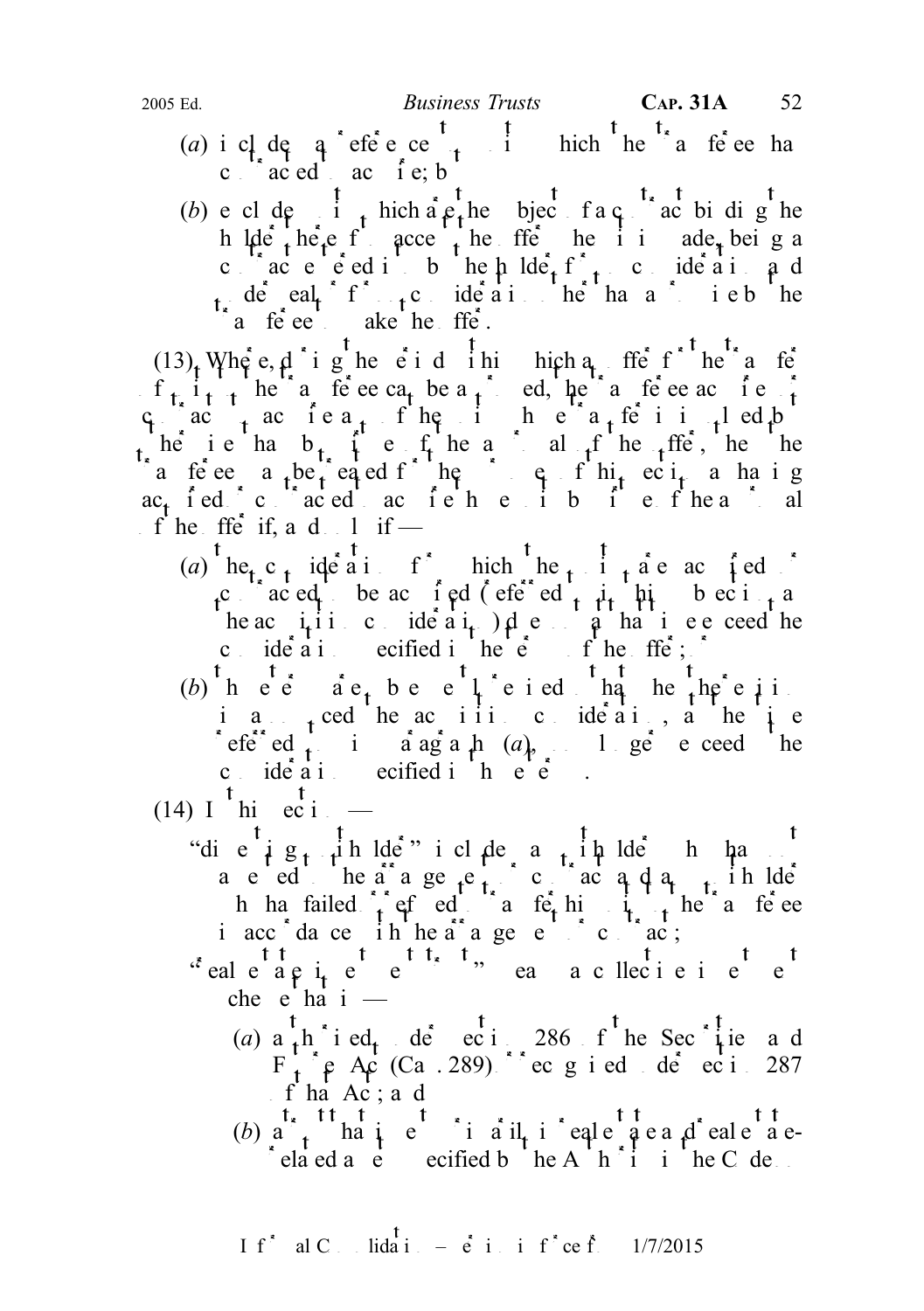Collective I is equively equivalently contained by  $C_1$  and  $C_2$  the  $C_3$  of the  $C_4$  the  $C_5$  $\mathbf{i}$  in f hich are lied for an a securities e cha ge. [2/2009 wef 29/03/2010] 53 CAP. 31A Business Trusts 2005 Ed.

## Remedies in cases of oppression or injustice

41.— $(1)$  A<sub>nd</sub> in  $\operatorname{Id}$  and  $\operatorname{Id}$  is a registered of  $\operatorname{Id}$  is a registered of a registered of a registered in  $\operatorname{Id}$  $\mathbf{r}^{\mathbf{b}}$  i.e.  $\mathbf{r}^{\mathbf{s}}$  and  $\mathbf{r}^{\mathbf{s}}$  and  $\mathbf{r}^{\mathbf{s}}$  and  $\mathbf{r}^{\mathbf{s}}$  and  $\mathbf{r}^{\mathbf{s}}$  and  $\mathbf{r}^{\mathbf{s}}$  and  $\mathbf{r}^{\mathbf{s}}$  and  $\mathbf{r}^{\mathbf{s}}$  and  $\mathbf{r}^{\mathbf{s}}$  and  $\mathbf{r}^{\mathbf{s}}$  and  $\mathbf{r}^{\math$ he  $g^*$  d —

- (a) ha he affai<sub>t</sub> f he egi e ed b<sub>t</sub> i e  $\hat{i}$  are being c d c  $ad$  b here can age f he registed business  $\int_{-\infty}^{\infty}$ , the equal of the directors of the trustee-manager of the trustee-manager of the trustee-manager of the trustee-manager of the trustee-manager of the trustee manager of the trustee manager of the trustee ma he egi  $\acute{e}$  ed b i e  $\acute{e}$  a e being e  $\acute{e}$  ci ed, in a manner in a manner in a manner in a manner in a manner in a manner in a manner in a manner in a manner in a manner in a manner in a manner in a manner in a m  $\log$  i e  $\frac{1}{1}$  e  $\frac{1}{1}$  e f he unit holders or holders of debe entire fine registered business trust including himself in diegard f his heilie en as unit de h lders fdebender fhe egiened business;  $\delta$
- $(b)$  that some act the trustee-a age of the registered business  $\int$ , carried in its capacity as the equal of the egie ed  $b_i$  i e  $\hat{t}$ , has been done or is threatened or that some  $e_{t}$  l is fine the line of holders of debendum of debendum of the unit of  $e_{t}$  fine  $f$  $he<sup>2</sup>egi \hat{e}ed b i e<sup>2</sup> i a cla f he ha hee$  $a_t$ ed is proposed hich fail discriminate, against is heriefejdicial to one of the initial to one or more or  $\mathfrak{g}$  fine unit  $\mathfrak{g}$ h lders f debende f he registed business trust  $(i$  cl di g hi elf).

(2) If  $\int_{0}^{\pi}$  ch a<sub>t</sub> lication the court is of the orient that either of the  $g_t$  d'efe<sup>r</sup>ed i heci (1) ie ablihed, he c<sup>ou</sup><sub>tt</sub> a, ih a iew bigig a e<sub>r</sub>d to edighe a e c<sub>t</sub> lai ed  $f_n$  ake ch de  $a_i$  hik fi a d, ih ej dice the generality of the foregoing, the  $\det$  order may be a matter of the order may be a matter may be a matter may be a major of the state of the state of the state of the state of the state of the state of the state of the

- (a) direct  $\frac{t}{t}$  is the problem and act or cancel  $\frac{t}{a}$  and  $\frac{t}{a}$  and  $\frac{t}{a}$  is the cancel or variance or  $\frac{t}{a}$  and  $\frac{t}{a}$  is the cancel of  $\frac{t}{a}$  and  $\frac{t}{a}$  is the cancel of  $\frac{t}{a}$  and  $\frac{$  $e$ .  $1$  i.;
- (b) eg late hetcoduct for the affairs of the trustee-manager of a egie ed bie iielai he egie d bie i f<sup> $\cdot$ \*</sup> e: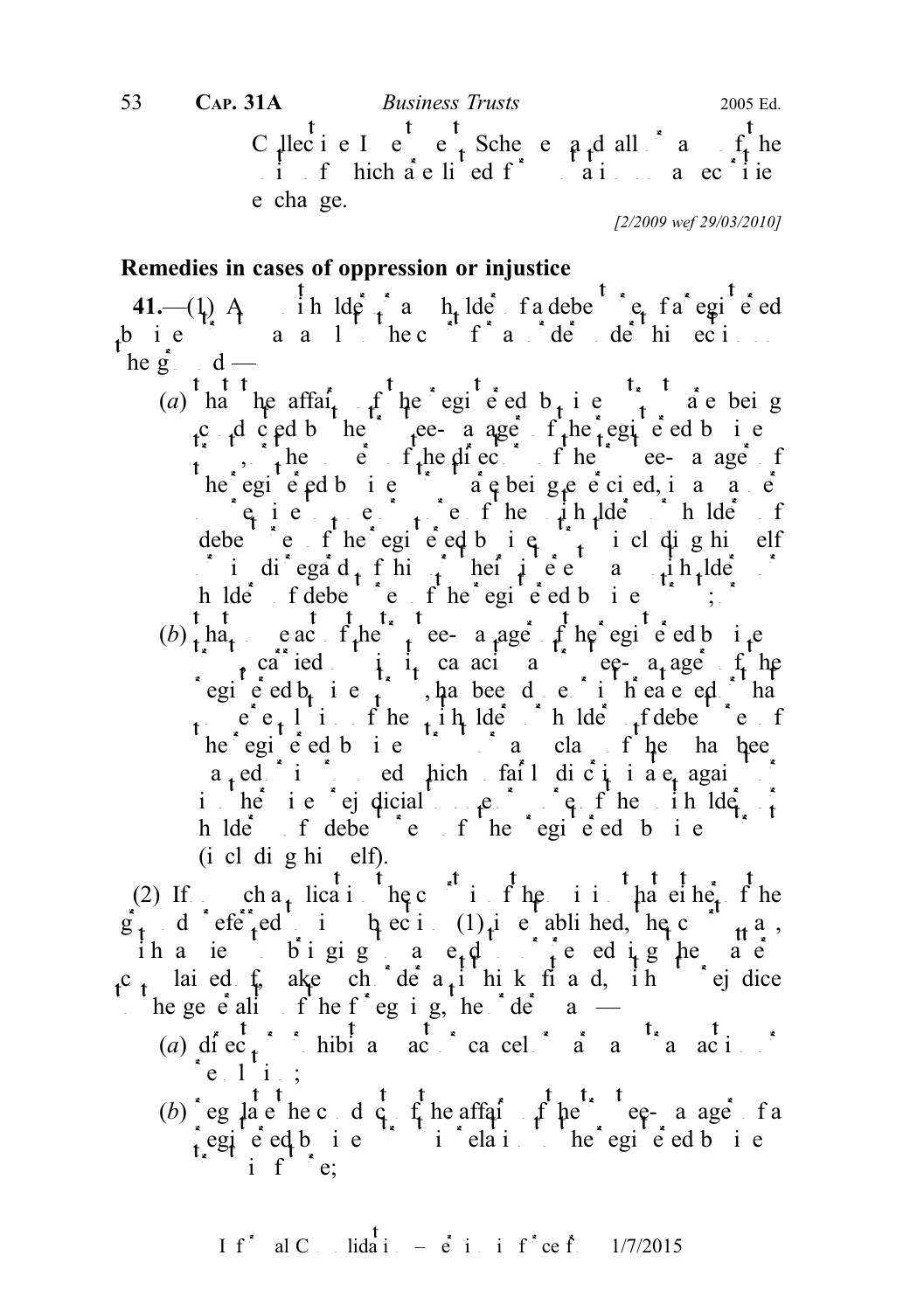- (c) a h i e ci<sub>t</sub>il ceeding again the directors of the trusteea age f he egie d b<sub>t</sub> i e f be p shi he a e  $f_{t+1}$  behalf fall he in lders of the registered bi<sub>t</sub>e  $\int_{t}^{a}$  a h leb ch e i e ad. ch  $\acute{e}$  a hec<sup>t</sup> a diec;
- (d) provide for the purchase of the units in order to the units in order the units in  $d$  debentures of the registered business trust by other unit and definition of the unit of the unit of  $\frac{1}{2}$  in the unit of the unit of the unit of the unit of the unit of the unit of the unit of the unit of the unit of the unit of the un  $\det$ <sup>t</sup>  $\det$   $f'$  he<sup>\*</sup> egi<sup>t</sup>  $\det$   $\det$   $f$  i e<sup>t</sup>
- (e) ide that the registered business that the d;  $\cdot$
- (f) ide ha hecostade, e e fadicidental the a lication for the detained are to be raised and paid of the  $\sum_{i=1}^{n}$  trust property of the registered business trust or to be borned business trust or to be bounded business trust of the borne business trust of the borne business trust of the borne business trust of the borne and  $\alpha$  in such manner and  $\alpha$  in such that is the court of the court of  $\alpha$  in the court of  $\alpha$  is a the court of  $\alpha$  is a the court of  $\alpha$  is a the court of  $\alpha$  is a the court of  $\alpha$  is a the court of  $\alpha$  is a dee fi.

(3) Where an order the contraction make an alteration in  $(3)$ addition to the trust deed of any registered business trust, then, in  $i<sub>th</sub>$ , and in g in any other provision of the Act but but any other provision of the Act but any other provision of the Act but any other provision of the Act but any other provision of the Act but any other provi bject the  $\int_{t}$  to the define the order order a age f<sub>t</sub>he egie ed b i e f conce ed hall  $\lim_{x \to a}$  have power in  $\lim_{x \to a}$  he lea<sub>t</sub>e f he c<sub>t</sub>  $\ldots$  ake a<sub>t</sub> f<sub>t</sub> he alteration in addition the  $\int$  deed hat is it is in here it is interested the provisions of the provisions of the provisions of the order order in  $\int$  the order order order order in  $\int$  the order order order order order in  $\int$  defined in  $\int$  d bjec<sup>t</sup> he f<sup>\*</sup> eg ig<sup>\*</sup> ii. f his subsection the alterations or addition ade  $\phi^*$  he  $\phi^*$  de hall have the same effect as if d 1  $\phi^*$  ade b ecial  $e^{t}$  in the initial ders of the registered business trust.  $t^{(4)}$  A c  $t^{2}$  fa $t^{3}$  der ade  $t^{4}$  and section shall be lodged by he a lica i h he A  $h^*i$  i hi 7 da afte he aking f he  $\det$ .

(5) A<sub>cc</sub>in c<sup>t</sup><sub>s</sub> a e e b<sub>t</sub>ect<sub>it</sub> (4) hall be g il fa ffe ce a d hall be liable  $\beta$  ic i a fine not exceed g \$10,000 a d, i he case fact i ig<sub>t</sub> ffe ce, a f<sup>ul</sup> he fis e ceeding  $\sin 1000 \text{ f}^*$  e e  $\sin 1000 \text{ f}^*$  e e  $\sin 1000 \text{ f}^*$ offence continues after continuous continuous after conviction.

 $(6)$ . This ciminall apply to a ciminal person is not a person who is not a person who is not a unit a unit a unit a unit a unit a unit a unit a unit a unit a unit a unit a unit a unit a unit a unit a unit a unit a unit a egie ed business that the registered business the registered business to which is interested business.  $\sum_{i=1}^{\infty}$  have been transmitted by operation of law as it as it applies to the  $\sum_{i=1}^{\infty}$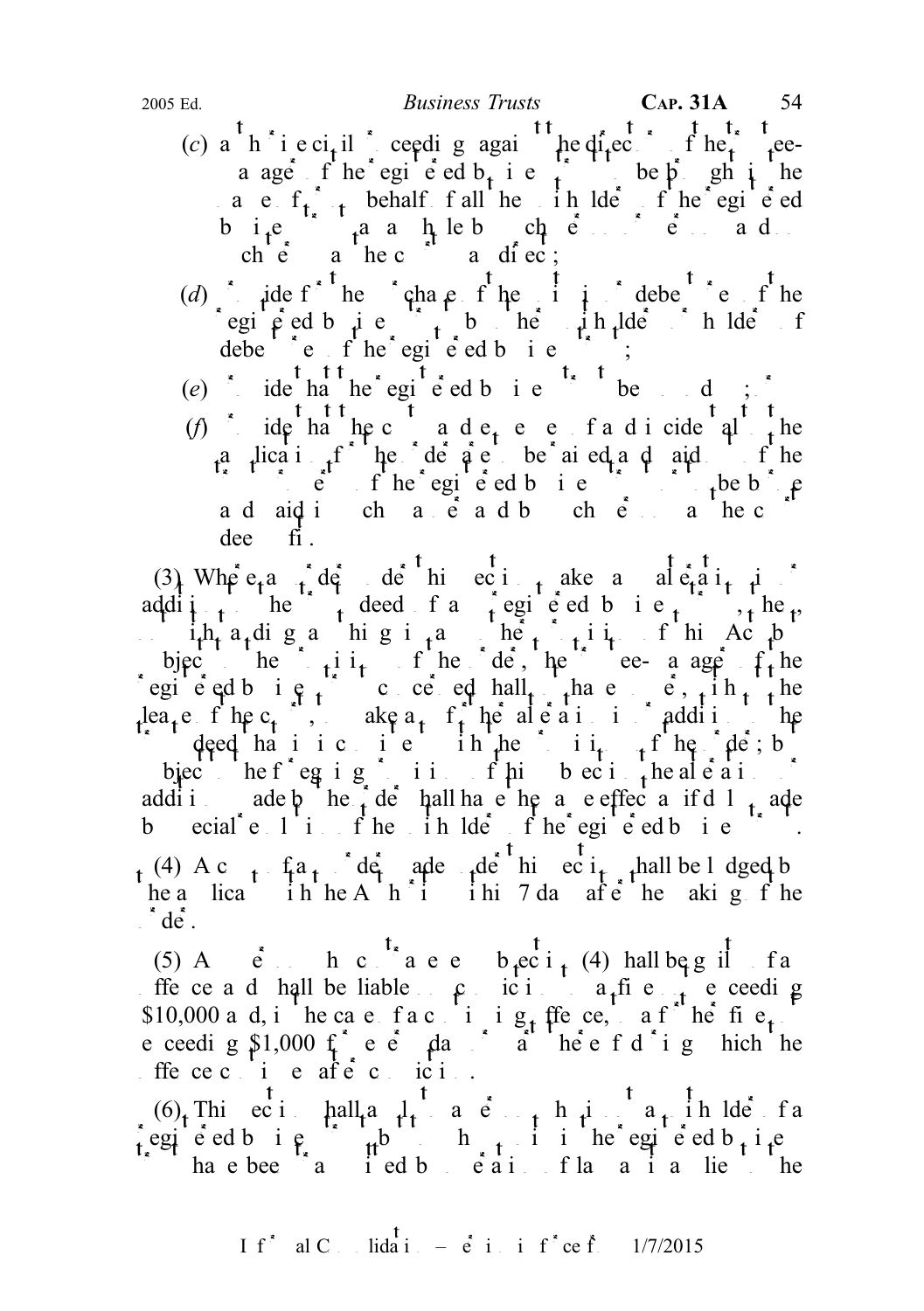in lders of a registed business trust; and reference to a ih lder ih lder hall be constructed accordingly. 55 CAP. 31A Business Trusts 2005 Ed.

[Companies 1994 Ed., s. 216]

#### Derivative or representative actions

42<sub>1</sub>—(1) S biec<sup>t</sup> t b ec<sub>t</sub>i (2), a c lai a<sup>t</sup> a a 1<sup>t</sup> the c f f lea  $e$  biga action he a e and on behalf fall he  $\int$  ih, lde, fhe egic ed bie  $\int$  as he interveness to compute a actively thich the trustee- a age, behalf fine registered b i  $\epsilon$   $\frac{1}{2}$  i a  $\frac{1}{4}$  f he purpose of prosecuting of prosecuting or the purpose of prosecuting or the purpose of property is a purpose of property in  $\epsilon$ dic i igheracion behalf f he trustee-manager. (2) N aci a be b gh a d<sub>t</sub> i e e i<sub>t</sub> i a act a be ade de beci (1) le hec i a ified ha  $(a)$  the c<sub>r</sub> lainant has given 14 da<sub>r</sub>, including to the directors of  $he^{2}$  ee- a age f he egi e ed b i e ie, i.e.  $a \quad l_{t+1}$  he could under the court unit under subsection (1) if the diect<sub>ors</sub> of the trustee-manager d<sub>rust</sub> bing, diligently provide  $e^{i}$  defend  $e^{i}$  discontinue, the action; (b) the complaint in acting in good faith; and (c) it a earth-order interests interested in the interest of all the end of all the interests of all the interests of all the end of  $\alpha$  interests of all the interests of all the interests of all the interests of all the  $\mu$ ih lders fhe egi e ed business trust as a h<sub>e</sub> le ha he acibe b<sub>r</sub>ought, provided defended or discontinued.

(3) Where  $a_1c$  lai<sub>t</sub>  $a_1$  and an angle can can evaluate the capping of the to the to the to the to the cap can evaluate to the to the to the to the cap can evaluate the cap capital in the to the capital in the capital a i fac i f the c<sup>ourt</sup> that it is not expedient to give not expedient to give not expedient to give not expedient e<sub>t</sub> fed i<sub>t</sub> bec i(2)(a), he c<sub>t</sub> a ake chie ide a i hik fiedighed laia giig icea'e fed.

(4) I granting leave der this equity the court may also a length of the court may be such a length of the court of the court of the court of the court of the court of the court of the court of the court of the court of th  $\int d\vec{e}$  interimiders a interior interior interior interior interests of justice, i cl dig  $(b \cdot \cdot \cdot h \cdot id \cdot )$  he f ll ig:

- (a) a  $\int$  default is the complete complete and complete and or any other person to  $\int$  and  $\int$  person to  $\int$  and  $\int$  defined by  $\int$  and  $\int$  and  $\int$  defined by  $\int$  and  $\int$  and  $\int$  and  $\int$  defined by  $\int$  and  $\$ c  $\begin{bmatrix} 1 & h \end{bmatrix}$  the conduct of the action;
- (b) a  $\int d\vec{e}$  giving directions for the conduct of the action and
- (c) and  $\det_{t}$  requiring the trustee-manager of a registed bie ii i cancia ee-anger fhe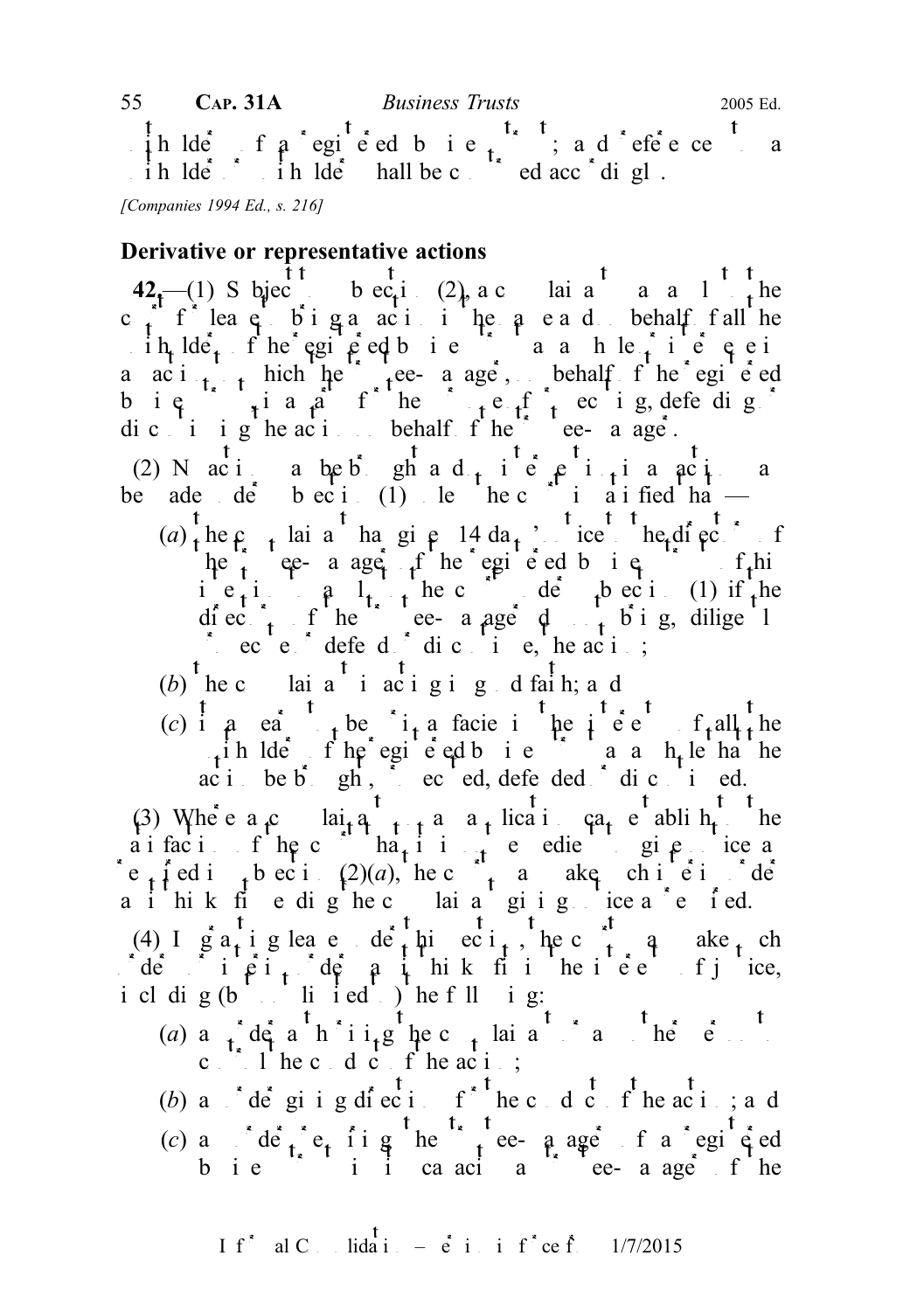(a) a  $\int$  ih lder f a registered business to the term is the set of a registered business that the set of  $\int$  is the set of  $\int$  is the set of  $\int$  in the set of  $\int$  is the set of  $\int$  is the set of  $\int$  is the set of (b) any other person who, in the discretion of the c<sub>t</sub>, is a

 $\therefore$  e e section ake a a lication de his ection.

[Companies 1994 Ed., s. 216A]

# Evidence of shareholders' approval not decisive — court approval to discontinue action under section 42

43.— $(1)$  A a licati<sub>t</sub> ade a action bight intervened in de  $ec_i$ i<sub>t</sub> 42 hall be a ed di<sub>t</sub> i ed b<sub>i</sub> ea in the shape alleged breach  $f_a$  right of order all the ih lders fine registed business trust a variation been or may be a variable function of  $a_t$ be a cd b he it lde, f he egi e ed b it  $e^x + b$ e idence fan albedre into  $\det A$  at be aken into account by the unit by taken into account by taken into account by taken into account by taken into account by taken into account by taken into account by taken into account he c i akig a de de ha eci.

(2) A a lication ade a action b gh intervened in de ec i 42 hall be  $a_t$  ed, dic i ed, e led di i ed f a f<sub>i</sub> ec<sub>it</sub> ih<sub>t</sub> hea<sub>t</sub> alfhec given up  $\vec{e}$  a hec high k fi a d, if  $hec_1$  dee interested interested f a<sub>t</sub> c lai  $a_1$  be b a jall affected by ch  $a_2$ , dic i a ce, e le  $e \nightharpoonup f$  di i al, he c<sub>r</sub> a de  $\theta$  a to the a lication of action of each oriental to the complainant and a set of the complex state to the complex state to the complex state to the complex state to the complex state to the complex state to the complex state t

(3) I and an application made or an action bight  $\frac{1}{4}$  intervened intervened in nde eci<sup>42</sup>, hec $\int$  a any time of the trustee-managerof the registered business trust in its capacital in equal the register of the register of the register of the register of the register of the register of the register of the register of the register of the register of th registed bis to the c<sub>tt</sub> laise is to pay to pay to pay to the complete contract of  $\mathbf{r}$ . i cl di g legal fee a d dib<sup>\*</sup> e e<sup>1</sup>, b<sup>1</sup> he c lai a<sup>1</sup> a be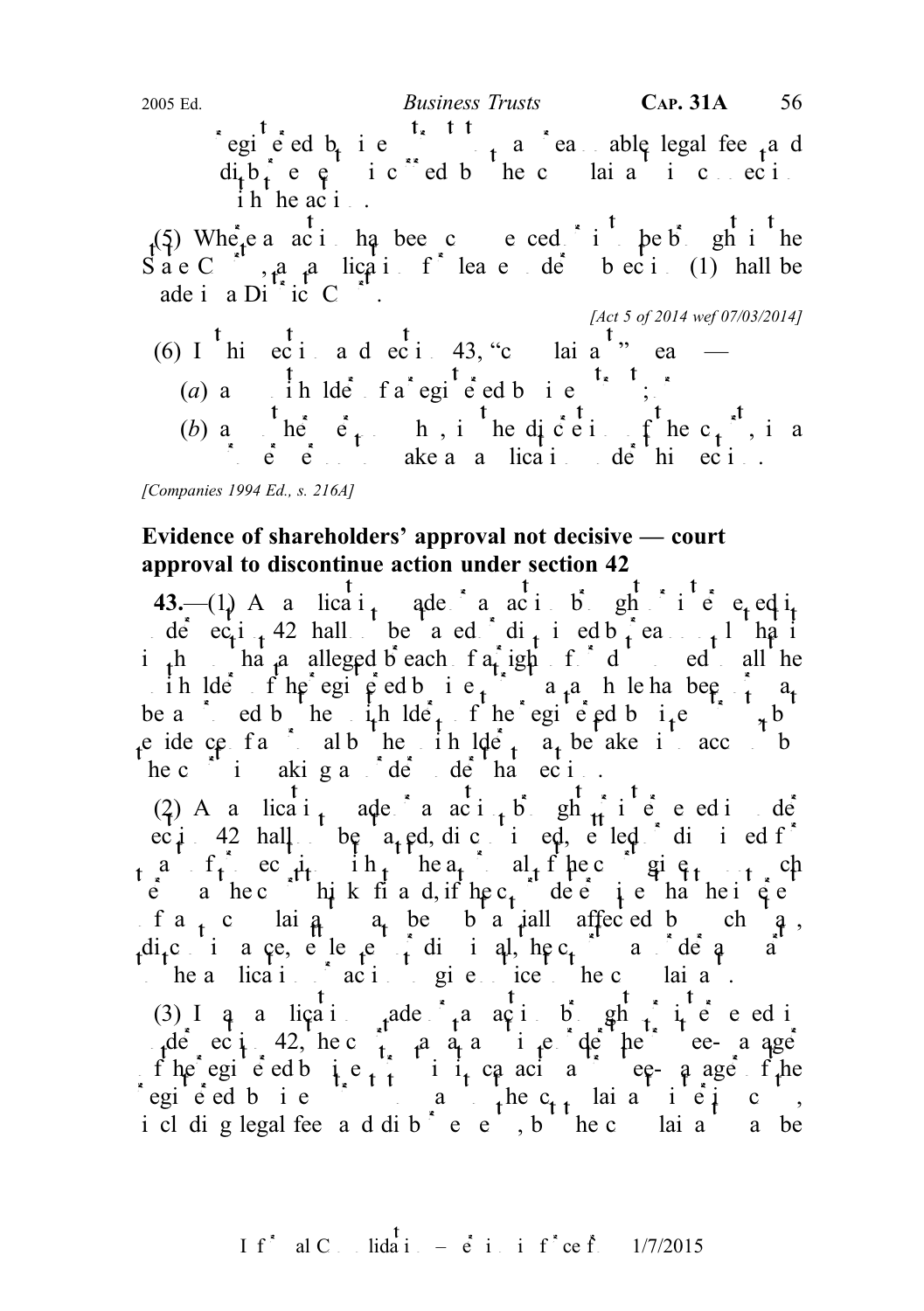acc<sub>ountable</sub> f<sub>1</sub> chieic final disposition fine a  $\operatorname{lica}$  i  $\operatorname{aci}$ . 57 CAP. 31A Business Trusts 2005 Ed.

[Companies 1994 Ed., s. 216B]

## PART VII

## WINDING UP OF REGISTERED BUSINESS TRUST

## Winding up under provision of trust deed

44.—(1) S, bject to subsection (2), the trust deed of a registered b i e  $\sum a$  ide ha he egi e ed b i e i be  $\mathbf{d}$ 

(a)  $\begin{matrix} 1 \\ a \end{matrix}$  a ecified  $\begin{matrix} 1 \\ i \end{matrix}$  e;

(b) i ecified ci<sup>c</sup> a ce;  $\sum_{n=1}^{\infty}$ 

 $(c)$  he happening of a specified event.

(2)  $F_t$  he e<sub>t</sub> f his eci<sub>t</sub>a d<sub>r</sub>ec<sub>t</sub>ion 47, a<sub>t</sub> ii<sub>t</sub> the deed fa egi e-ed p i  $\epsilon$  that purports to provide that purpose that purports that purports to provide that purports to provide that purports that purports that purports that purports that purports that purports that he egi e ed b i  $e_i$  to the diffile a jc la c a thich i  $ac_t$  i g a the trustee- a age f that registered b i e  $\begin{pmatrix} 1 & 1 \end{pmatrix}$  ceases to be the trustee-manager of that registered  $b$  i  $e^{i\pi}$ , hall have effec.

 $t^{(3)}$  The  $t^{t^*}$  tee-a age  $t^*$  fa egi<sup>t</sup> e ed b i e<sup>t</sup> i a i d  $he^*$ egi<sup> $\cdot$ </sup>e<sup>s</sup> ed b i e

- (a) if he deed f he egi e ed b i e  $\int_{t}$  ide, ha heb i e  $\int$  a is to be d a a specified i e, in each pecified circumstances or on the happening of a specified e e ;
- (b) the ecified time, cic take event has are contained and
- (c) he idig f<sub>t</sub>he registed bie<sub>t</sub> has been a<sub>t</sub> ed b<sub>t</sub> a aj i f<sub>t</sub> he<sub>t</sub> be f e<sub>tt</sub> f<sub>t</sub> i h lde  $f_t$  he registed business trust who, being entitled to  $f_t$ ,  $v_t$  ei e. , where proxies are all ed, by proximiting proximition  $v_t$  by proxy proximition  $v_t$  by proxy proxy proxy proxy proxy proxy proxy proxy proxy proxy proxy proxy proxy proxy proxy proxy proxy proxy proxy proxy p a a general ee ignched it accordance in the  $r$ e ie e de Diii 1 f Part IX.

[Companies 1994 Ed., s. 290 (1) (a); Aust. Corp. 2001, s. 601NA]

I f<sup>\*</sup> al C. Iida<sup>t</sup> 
$$
=
$$
 e<sup>t</sup> i i f<sup>\*</sup> ce f. 1/7/2015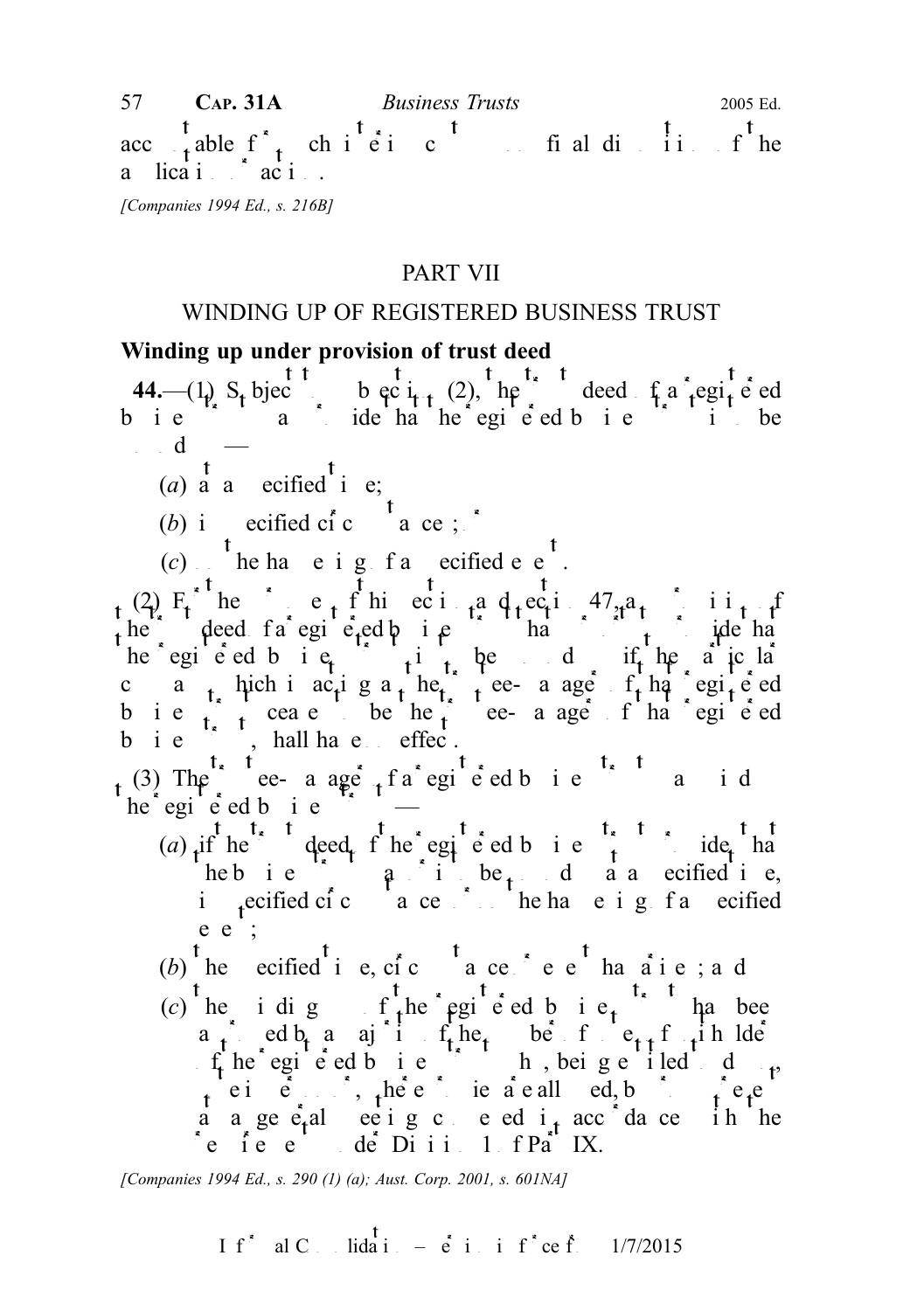## Winding up at direction of unitholders

 $45-$ (1) N ih a dig<sub>t</sub> and in the trust deed f a registered b<sub>usin</sub>ess trustees the trusteed equipment of the registered equipment of the registered equipment of the register of the register of the register of the register of the register of the register of the register bie hall id he egieed bie  $\frac{1}{t}$  he a i g  $_f$  a special resolution by the unit of the registered bie a<sub>t</sub> a geeal eeig c<sub>r</sub>eediacc<sup>o</sup>da ce <sub>t</sub>ih Di i i  $1$  of Part IX diecting the trustee-manager to id the  $\log i$  equence equals to  $i$  equivelent business the set of  $i$  equals to  $i$  equals the set of  $i$  equals to  $i$  equals the set of  $i$  equals to  $i$  equals to  $i$  equals to  $i$  equals to  $i$  equals to  $i$  equals to  $i$  eq

(2) A case-manager of a registered business trust which c are  $\alpha$  becides the position of an offer central be contracted be and shall be exactly of an order and shall be liable  $\epsilon$  conviction to a fine notice needing \$100,000 and, in the case f a c i i g ffe ce, a f he fig. e ceeding  $$10,000$  f e e<sup>t</sup>  $\frac{1}{2}$  day  $\frac{1}{2}$  denotes a fet d<sup>ot</sup> i g hich the ffe ce continues after  $c_i$  ic  $i$ 

[Companies 1994 Ed., s. 290 (1) (b); Aust. Corp. 2001, s. 601NB]

## Winding up ordered by court

 $46$ —(1) A registered business trust may be under an defined up under an analysis of an analysis of an analysis of an analysis of an analysis of an analysis of an analysis of an analysis of an analysis of an analysis of a  $\int d\vec{e}$  f he c  $\int d\vec{e}$  the application of — (a)  $\int_{0}^{t} h e^{rt} dt$ , t ee- a age f he egi<sup>t</sup> e ed b i e<sup>t<sub>s</sub> t</sup>; (b)  $a$  director of the trustee- a age of the registered business  $\cdot$  ; (c) a  $\int$ ih lder  $f$ <sup>t</sup>he regi<sup>t</sup>ered business trust;  $\int$ (d) a c equitor  $f^{\dagger}$  the registered business trust on the basis of b ec i  $(2)(b)$ . [42/2005 wef 01/04/2006] (2) The c<sub>t</sub> a, an alicatief ed<sub>tit</sub> beci (1),  $\int d\mathbf{e}_t$  he e- a age fa egi e ed b i e i i d i he de he e a age fa egi e ed b i e<br>egi e ed b i e if — (a) the c<sup>ourt</sup> think it is just a denoted the order; or the order; or the order; or the order; or the order order is the order; or the order order order is the order order order order order in the order order order order (b) ihi 3  $\mu$  h bef e he aking f he application for the  $\int d\vec{e}$ ,  $e_i$  ec i a<sub>t</sub>i ed a j dg e, a decree and  $\int d\vec{e}$  baied ic, he he is in galler in  $\vec{e}$  be here, in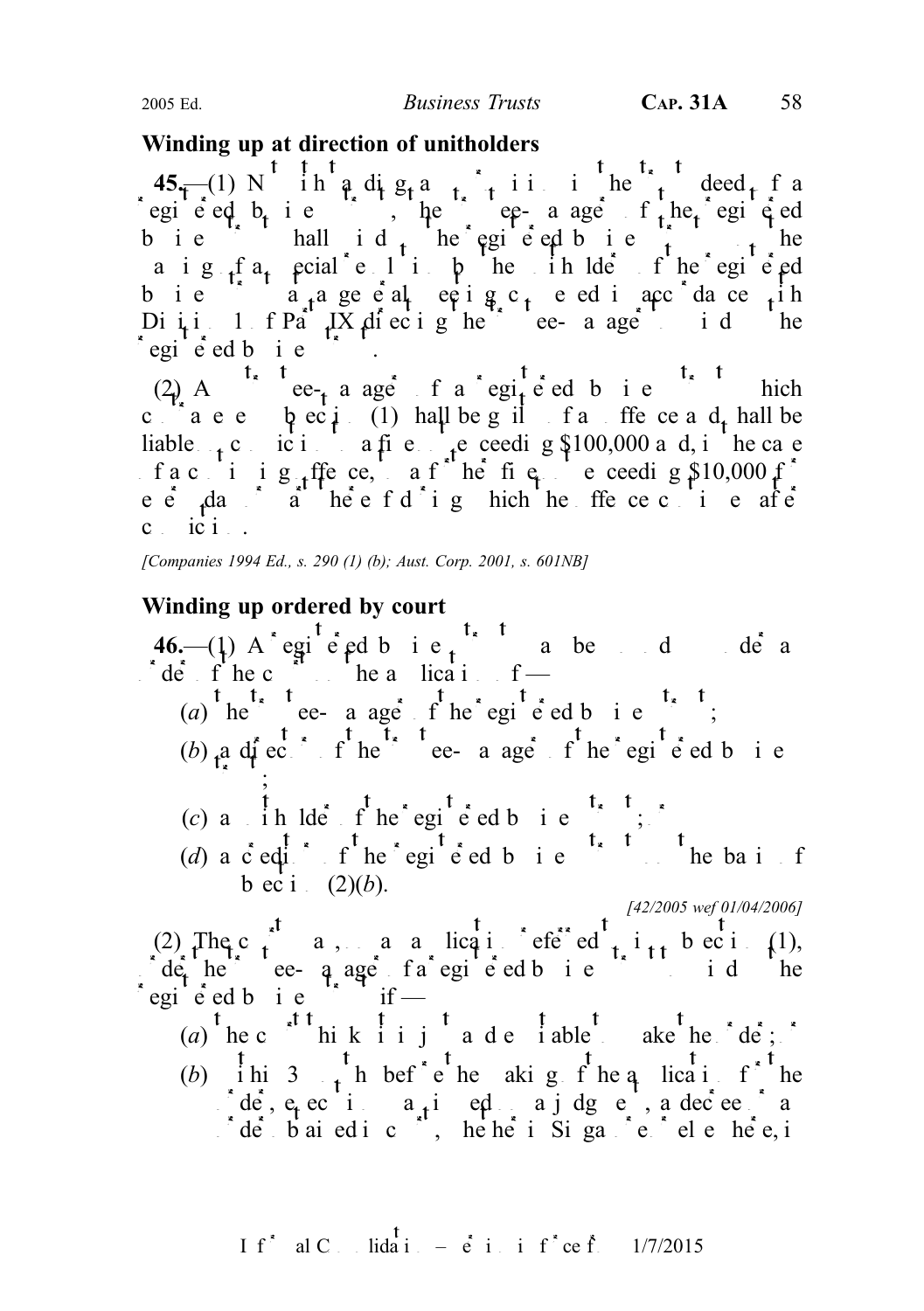fa<sub>t</sub> facedit function of the registered business trust and the e ec i ha bee e ed aified,

a d<sub>t,</sub> ch<sup>\*</sup> de<sup>t</sup>, he<sup>t, t</sup>ee-a age<sup>t</sup> hall i d<sup>t</sup>he<sup>\*</sup> egi<sup>t</sup>e<sup>t</sup> ed  $b$  ie  $\therefore$ 

 $(3)$ . The c<sub>r</sub> a de<sup>t</sup> he ee-q age fa egi e ed b i.e trust to wind up the registered business trust on the application of the A  $h$  in any of the following  $g$  d:

- (a)  $he^e$  egi-e ed b i e has carried only ed f q ici a ed i a c a id elli g che e a a a ge e ihi<sub>t</sub> he ea i g f ec i 2(1) f he M l i-Le el Marketing and P<sup>r</sup> and Selling (Phibition) Act  $(Ca. 190)$  in contravention of that Acts
- (b) he egie ed bie  $\cdot$  ibeig ed f an lafl purpose of  $f \circ \rho$  is pure or for purpose prejudicial to purpose prejudicial to purpose prejudicial to purpose  $f$  $g_t$  d<sub>r</sub><sup>1</sup> der in Singapore or again and security or again security of  $f$  $\frac{\partial \mathbf{u}}{\partial \mathbf{e}} \cdot \mathbf{e}^{\mathbf{u}}$ :
- (c)  $a^*e^{-t}$  has been ade in report of the registered business the aniec anied b he Minister de  $\vec{ec}$  i 103,

[42/2005 wef 01/04/2006]

a d<sub>t,</sub> ch<sup>\*</sup> de<sup>t</sup>, he<sup>t, t</sup>ee-a age<sup>t</sup> hall i d<sup>t</sup>he regi<sup>t</sup>e ed b i e

(4) Q he  $_{t}$ akig fa i dig deb hec de b ec i (2), he a lica hall i hi 7 da —

(a) 1 dge a copy of that  $\det A$ <sup>t</sup> the A<sup>t</sup> h<sup>\*</sup><sup>1</sup>; and

 $(b)$  ca e a c f ha de be seed the secretary of the secretary of the secretary of the secretary of the secretary of the secretary of the secretary of the secretary of the secretary of the secretary of the secretary of the he trustee- a age of the registered b<sub>usin</sub>ess trust of the registered business trust of the trust of the register ch he e a di ch a e a hec a diec. [42/2005 wef 01/04/2006]

(5) A  $\dot{e}$  h c  $\dot{h}$  a e e  $b$   $\frac{1}{e}$  (4) hall  $b$  e g il f a ffe ce and shall be liable on conviction to a fine not exceeding \$25,000 and, in the case of a continuing of the fine notation of the fine notation of  $\int$  fine notation  $\int$  fine notation  $\int$  fine notation  $\int$  fine notation  $\int$  fine notation  $\int$  fine notation  $\int$  fine notation  $\$ e ceeding \$2,500 for every day or all there is done in the entropy hich the offence continues after continuous and  $\vec{r}$ 

[Companies 1994 Ed., ss. 253, 254, 262; Aust. Corp. 2001, s. 601ND]

If<sup>\*</sup> al C<sub>ons</sub> lida i<sub>n</sub> –  $\dot{e}$  in inf<sup>\*</sup>ce f<sub>r</sub> 1/7/2015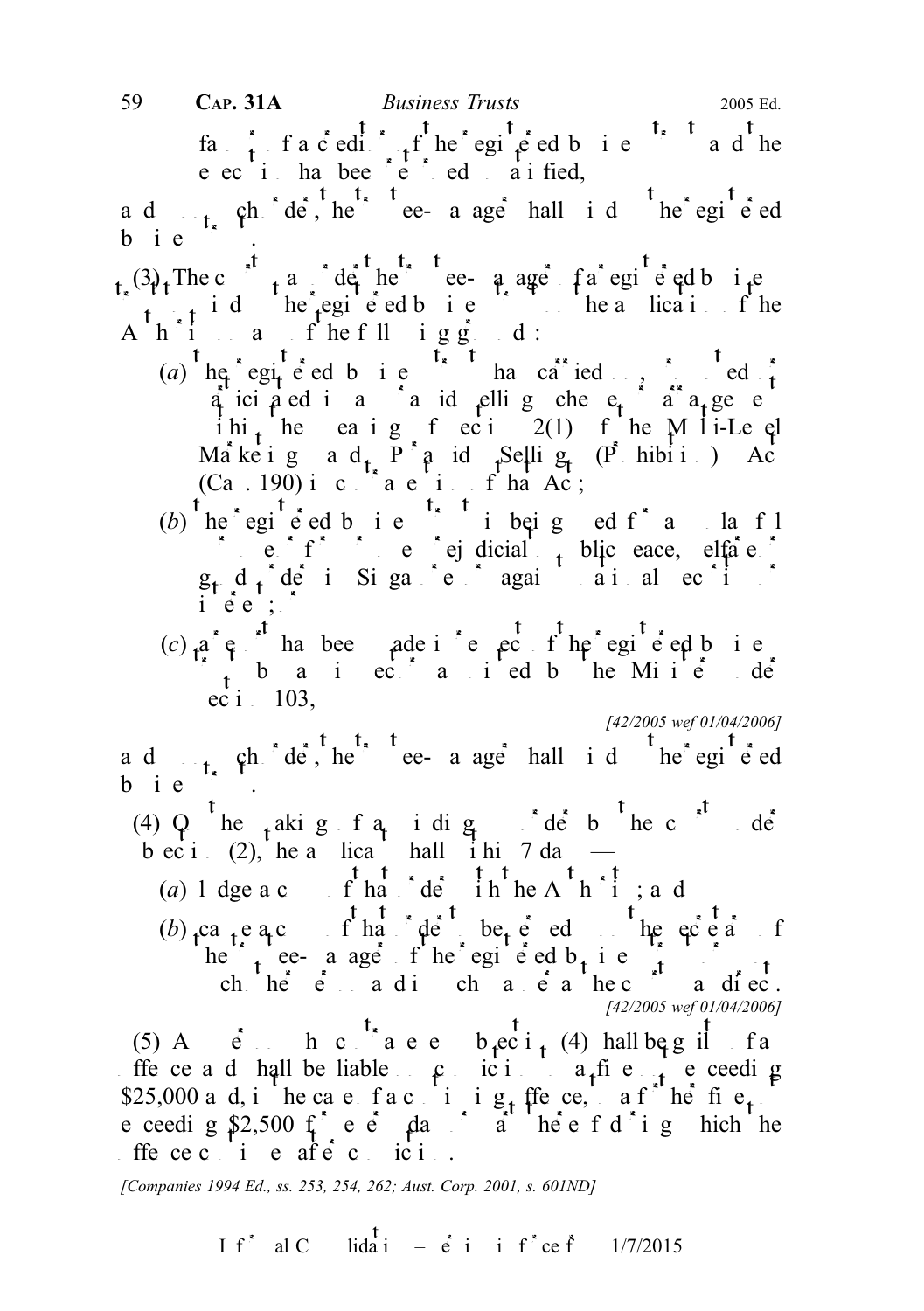### Winding up of registered business trust

47.—(1) S bjec<sub>t</sub> to i 48(1), the ee-ta ager f a egie ed bie in hall en partie that the registed business i i<sub>t</sub>  $t$  is accordance in the trust deed of the registered business trust or an order referred to in  $48(2)$  in all cases of idig, icl digbut lied the fll igiai: (a) he deed, ide ha he egi e ed b i e  $\hat{t}$  is be  $_{t}$  d a a ecified i e, in perified circumstances or he ha e i g f a ecified e e a d — (i) the ecified time, circumstance the e<sup>t</sup> has arise; a d (ii) he i dig f he egi e ed b i e ha been a ed by a majority of the number of the number of  $\mu$ <sub>1</sub>. In lders of the egi e ed b i e<sup>nd</sup> b, being e iled do, ei  $e_{t+1}$ , here ie<sub>t</sub> are all ed, by providing  $e_{t-1}$  a general meeting ced i acc<sub>i</sub>da ce ih he e fee de  $D$ i i i  $1$  f  $P$ a<sup>r</sup> IX; (b) he in ldeer the egi e ed b i e  $\int_{t}^{t}$  a a ecial  $\begin{array}{ccc} \n\text{c} & \text{l} & \text{i} & \text{d} & \text{c} \\
\text{c} & \text{l} & \text{i} & \text{d} & \text{c}\n\end{array}$  to the trustee-manager to wind the  $\int$ egi<sup>t</sup>ered bie<sup>rt</sup>; (c) he court are an order directing the trustee-manager to the trustee-manager to the trustee-manager to the trustee-manager to the court of the counterpart of the counterpart of the counterpart of the counterpart of the id he egie dbie. (2) Where a registered business trust is to be wound up to be wound up to be wound up to be wound up to be wound up to be wound up to be wound up to be wound up to be wound up to be wound up to be wound up to be wound up a age f he egi e ed b i e  $\sim$  hall — (a) give ince in in general to the proposed in dignomial to the proposed winding up to the proposed winding up to the proposed winding  $\int$  to the proposed winding up to the proposed winding up to the proposed winding up  $A$  h i<sub>t</sub> ihi 7 da afte he a i g f he e l i referred to intervel to in (1)(a) or (b); and (b) ihi<sub>t</sub> 10 da after he a ig f here l in fered to in b ec i  $(1)(a)$  (b), give notice f he e 1 in in ex  $^{\bullet}$ e e a e ciclaigi Siga $^{\bullet}$ e.  $_{t_x}(3)$  U<sub>p</sub> the c le<sub>p</sub>i f he i dig f a regi<sup>t</sup> e ed b i<sub>t</sub>e trust in accordance with subsection (1), whether proposed by the trustee- a ager of the registered business trust or otherwise trust or otherwise. The contract of the register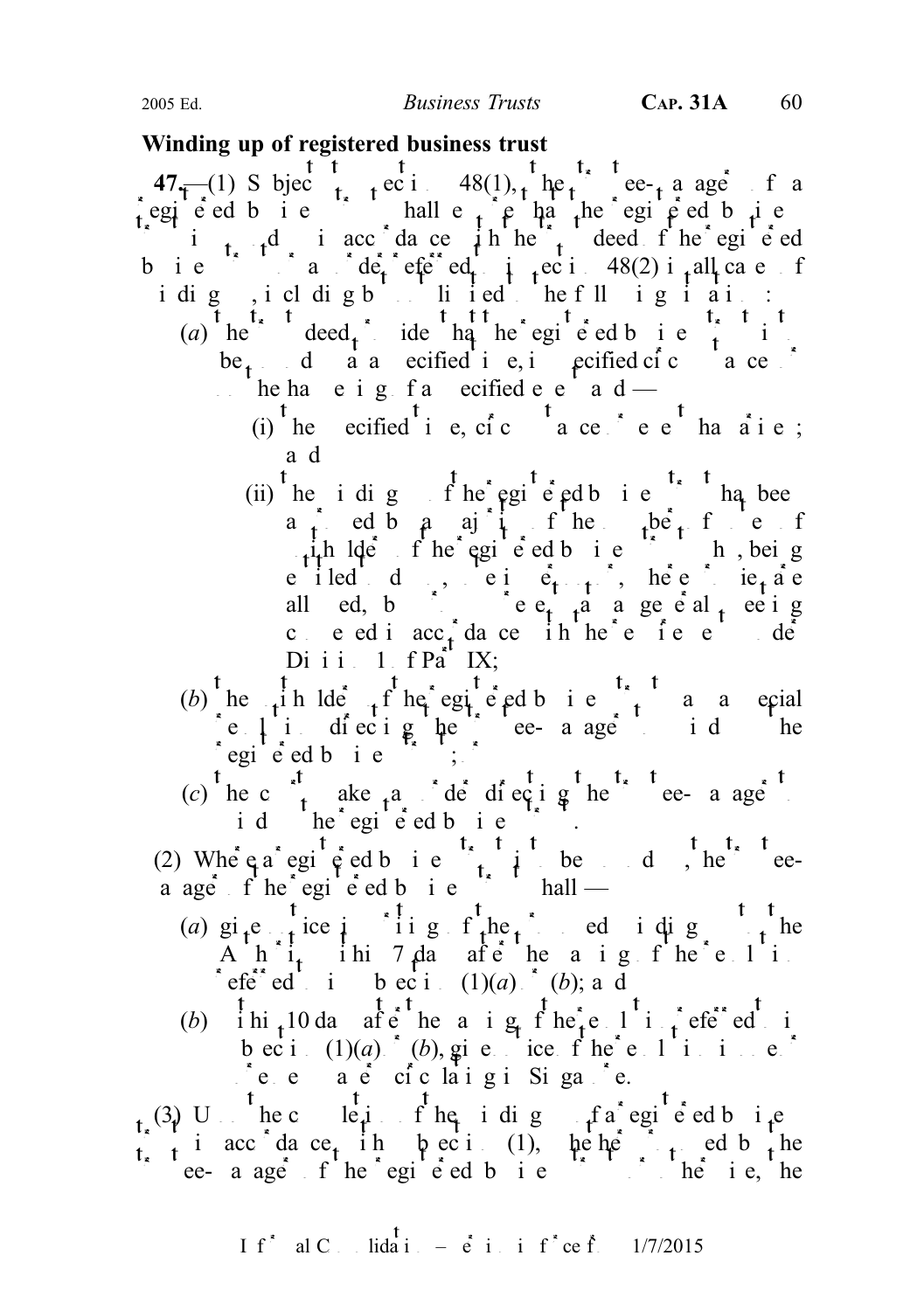$\int_{t}$  ee- a age thall give notice in in general state in ding the complete in ding the complete in ding  $f_t$  here completed in ding the complete  $f_t$  here complete  $f_t$  here complete  $f_t$  here complete  $f_t$  here complet  $\therefore$  he A h i ihi 2 b i e da f he clei. (4) A arrive-theoretic arrival ager of a registered business trust which c a e beci (1) hall be guilt and find the central be and shall be and shall be an of an order and shall be an liable  $\epsilon$  conviction to a fine notice net exceeding \$100,000 and, in the case f a c i i g ffe ce, a f he fig e ceeding  $$10,000$  f  $e e$   $\frac{1}{2}$   $\int_{0}^{1} 1 \cdot \frac{1}{2} \cdot e^{i\theta}$  f d  $\int_{0}^{1} 1 \cdot \frac{1}{2} \cdot e^{i\theta}$  f d  $\int_{0}^{1} 1 \cdot \frac{1}{2} \cdot e^{i\theta}$  f d  $\int_{0}^{1} 1 \cdot \frac{1}{2} \cdot e^{i\theta}$  f d  $\int_{0}^{1} 1 \cdot \frac{1}{2} \cdot e^{i\theta}$  f d  $\int_{0}^{1} 1 \cdot \frac{1}{2} \cdot e^{i\theta}$  f d  $\$  $c_i$  ic  $i_{i+1}$ .

(5) A corrected a registered business trust which c are becided (2) or (3) hall be guilt faithfe ce and hall be liable  $\epsilon_1$  conviction to a fine  $\epsilon_1$  exceeding \$25,000 and, in he ca e fa continuing offer ce, a function  $\vec{r}$  here not exceeding \$2,500  $f^*$  e  $\dot{e}$  day  $\dot{a}$  there  $f d^*$  i g hich he ffe cec i e after  $c$  ici.

[Aust. Corp. 2001, s. 601NE]

# Court may make other orders for winding up

48.—(1) The  $c_1$  may, by order, applied and approximate d liquidation ake e ipility for indig up a registered business trust in acc dance in the trust deed of the egine ed business trust and any  $\int$  $\int d\vec{e} \cdot \vec{e} \cdot d\vec{e}$  in subsection (2) if the c<sub>t</sub> think it exercises in the court to do the court to do the court to do the court to do the court of the court of the court of the court of the court of the court of t  $s = f_t$  reasons including the cessation of the trustee-manager of the registered business trust the failure of the failure of the trustee-manageries of the trustee-manageries of the trustee-manageries of the trustee-manageries of the trustee-manageries of the trustee-manageries of the trust into  $\epsilon$  is discharge it is obligations in relation to the i<sub>t</sub> ding up and ch  $a_{1}$  i e b  $\mu$  e and ih a dig any in in the deed, the trustee-manager hall  $1_t$  ge have a ah'i è e id he'egie'ed bie '. (2) The c<sup>at</sup> a, b  $\det^{\bullet}$  de<sup>t</sup>, give direction as to  $\det^{\bullet}$  $(a)$ , he, cedet for the unit dignomial fraction is the procedure of the up of  $f$ , he up of a register of  $f$ , he up of  $f$ , he up of  $f$ , he up of  $f$ , he up of  $f$ , he up of  $f$ , he up of  $f$ , he up of  $f$ , he up of  $f$ if the c<sup>ourt</sup> hik it ecessary to do so for reasons including the independent of intervalse in the property of the property of the property of the property of the property of the property of the property of the property of the property of the property of the property of th  $i$  he<sup>tch</sup> deed f he egi e ed b i e  $\frac{1}{2}$  ; and (b) he powers, due politically and remain of the li  $ida$  fa egi e ed b i e  $\sim$ .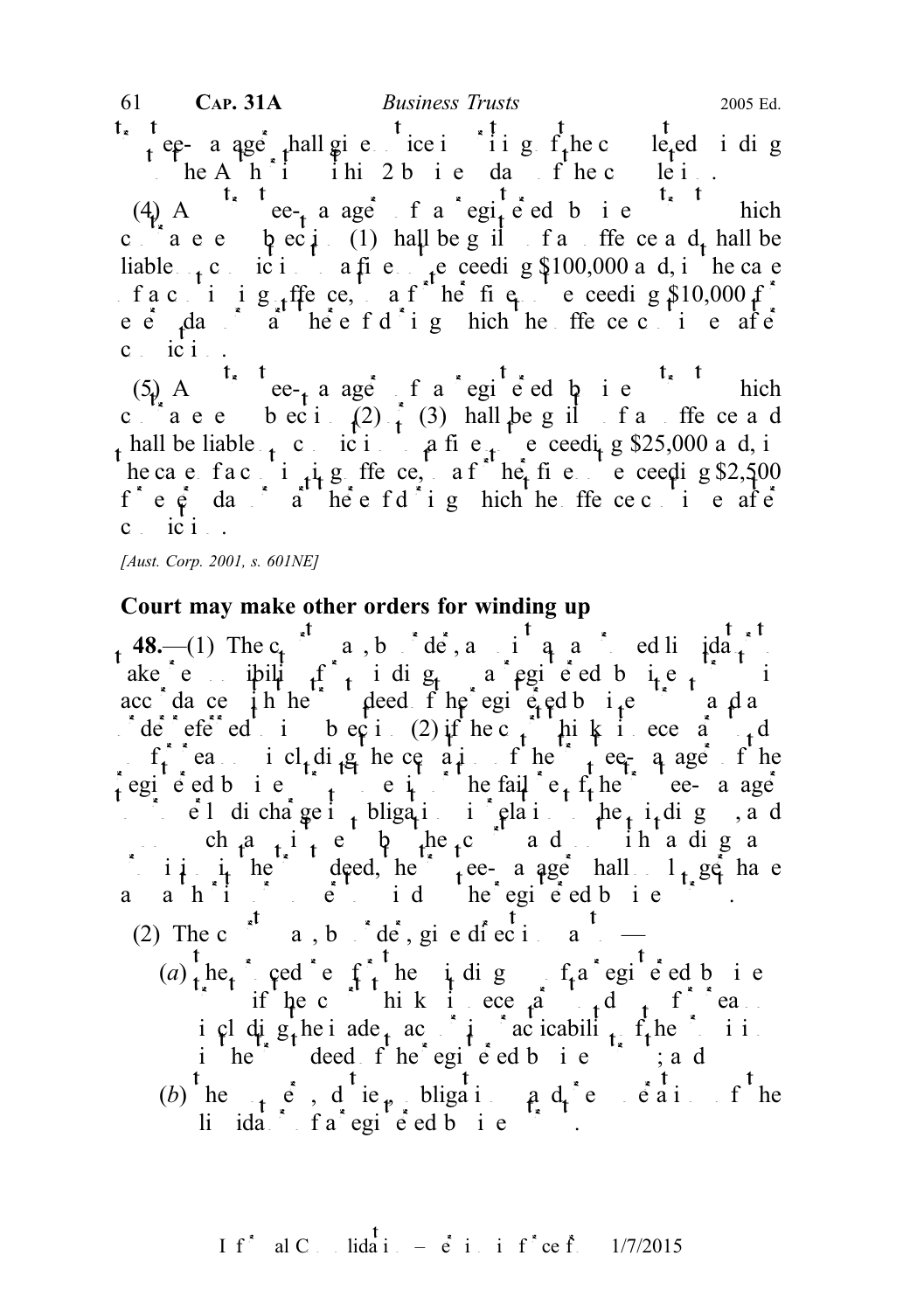(3) A  $\det^*$  efe<sup>rr</sup>ed i bec in (1) (2) a be ade the a lica i  $f -$ 

(a) he true e- a ager fa registered business trust;

- (b) a director of the trustee-manager of a registered business trust;
- (c) a  $\int$  ih lder fa<sup>\*</sup> egi<sup>t</sup> e ed b i e<sup>t\*</sup>
- $(d)$ <sup>t</sup> he A<sup>t</sup> h<sup>\*</sup>i ; \*
- (e)  $a \cdot \text{ed}^{\dagger}$   $\cdot$   $f a^* \text{eg}^{\dagger} \text{ed} b$  i  $e^{t}$ .

(4) A<sub>nd</sub> order referred to integral to equitable control of the material definition of the material of the material of the material of  $\mathbf{A}$  and  $\mathbf{A}$  and  $\mathbf{A}$  and  $\mathbf{A}$  and  $\mathbf{A}$  and  $\mathbf{A}$  and  $\mathbf{A}$ a lication of helidation fa registed business.

 $f_t(5)$  U  $t$  he c<sub>t</sub>  $t$  le i fhe i dig  $f_t$  a registered business  $\delta$  b<sub>t</sub> a liquidator, the liquida<sub>t</sub> ball give notice in writing of the coleed idig heAh'i ihi 2 bie days fhe  $c$   $\det$   $\det$   $\det$ 

(6) A<sub>cc</sub>in b c can e e b eci<sub>t</sub> (5) hall be guilt fa ffe ce and shall be liable on conviction to a fine not exceeding \$25,000 and, in the case of a continuing of the fine  $f_i$ . e ceeding \$2,500 f e e  $\theta$  day or a here f d i g hich the ffece c i e af $\dot{e}$  c ici.

[Aust. Corp. 2001, s. 601NF]

# Unclaimed money to be paid to Official Receiver

49.—(1) If he true-a age fa egite ed b i e trust that is being diffine lindation fa registed business trust has in its possession of  $\det$  its control —

- (a) any unclaimed or unclusted monopological monopological monopological monopological monopological monopological monopological monopological monopological monopological monopological monopological monopological monopolo  $\int$  e f he egi e ed business the region of the idig f he egi e ed b i e  $\left( \begin{array}{ccc} 1 & 0 \\ 0 & 1 \end{array} \right)$
- (b) any unclear edg distribution of profit income or other profits and profit  $\mathbf{h}\mathbf{e}$ a e returns to in  $\mu$  in  $\mu$  is the unit of unit or each ed clai<sub>t</sub>ed f<sup>or m</sup>ore than 6 months from the date the the

di<sup>t\*</sup> ib i beca e a able,<br>t<sub>he</sub><sup>t\*</sup> t<sub>ee</sub>- a age<sup>\*\*</sup> he li  $\det^t$  hall<sub>t</sub> a <sup>t</sup><sub>t</sub>h e e <sup>t t</sup> he ee- a ager he li  $\alpha$  to the limit hall pay the money of the money to the money to the money to the money to the money to the money to the money of the money of the money of the money of the money of the money of the m Official Receiver to be laced the credit of the Business T

I f<sup>\*</sup> al C. Iida i. – 
$$
\dot{e}
$$
 i. i f<sup>\*</sup> ce f. 1/7/2015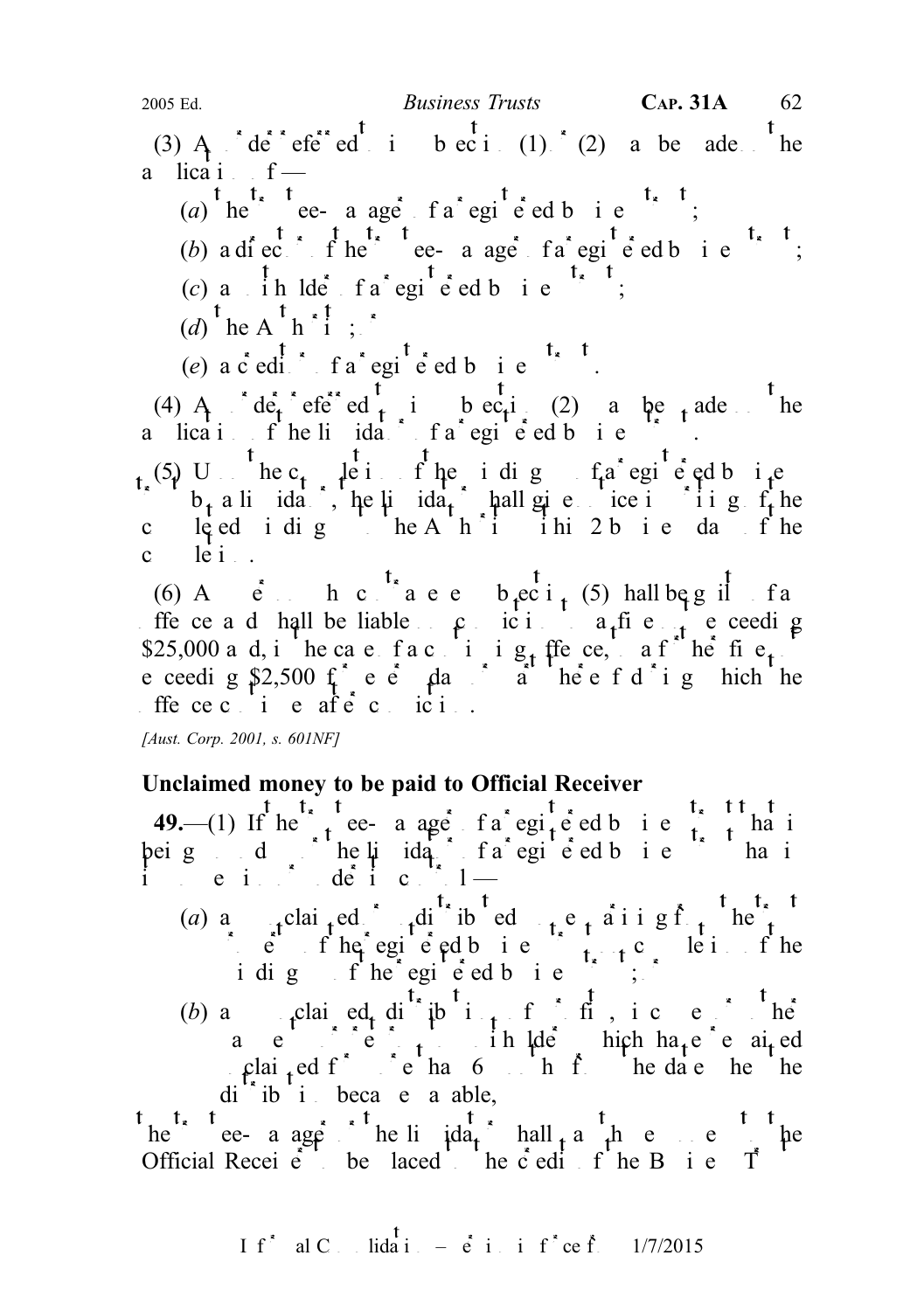Li<sub>dat</sub>ion Account and hall be e<sup>t t</sup>iled the prescribed ce<sup>t</sup> ificate  $f^*$  ecei<sup>t</sup>  $f^*$ <sup>t</sup> he  $f^*$  e aid  $f^*$  and  $f^*$  half ce<sup>rt</sup> ificate hall be and that certificate shall be and that certificate shall be and that certificate shall be and that certificate shall be a effec<sup>t</sup> al dicha<sup>rge</sup> hi i<sup>s</sup> e c<sup>1</sup> he<sup>s</sup> e f.

(2) The c<sub>t</sub> a<sub>t</sub>, a<sub>t</sub> and i et he a<sub>t</sub>lication fine Official Receive, de he trustee- a age fa egi  $\phi$  ed b i e trust that ibeig d<sub>t</sub> dt f he liquidator f a registered business to the top of the state of a registered business trust to the state of the state of the state of the state of the state of the state of the state of the state of the s b i the count and claimed or unit to the count of any unclear to the count of any unclear to the count of any unclear to the count of any unclear to the count of any unclear to the count of any unclear to the count of any fd, difibilitions or other moneys in his hands or defined  $\int$ e ified b<sub>t</sub>affidati ad<sub>t</sub> a diversa and matter and ma<sub>tt</sub> thereof and many direct and many direct and many direct and many direct and many direct and many direct and many direct and many direct and many direct and many d him to pay the end of the Official Receiver to the placed to the placed to the total to the  $\frac{1}{\sqrt{2}}$  be placed to the place of the place of the place of the place of the place of the place of the place of the place of c edit f he B i e  $T$  Lidati Acc.

(3) The i<sub>n</sub>teresting from the interest of the money standing from the money standing of the moneys of the moneys standing of the money standing of the money standing of the money standing of the money standing of the mon the c edit f he<sub>t</sub> B i e T Li ida i Acc hall be aid  $i$ <sup>t</sup> he C<sub>n</sub> lidated F<sub>u</sub> d.

(4) F the e<sub>t</sub> f hi<sub>t</sub>ec<sub>ity</sub>, he c<sub>t</sub> t a e e ci e all the  $\ddot{e}_t$  conferred by this Ac<sub>t</sub> in respect to the disc<sub>t</sub>  $\ddot{e}_t$  and realized in the property of the registered business trust and the registered business trust and the extension of the register of the set of the register of the set of the set of the set of the set of the set of the set of  $\therefore$   $\mu \mu$  f hi Ac in  $\mu$  echec help hall a 1, in ch ada ai a are e cibed, ceedig de hi eci. (5) This ecsimilarity except as each  $\frac{1}{4}$  declared in  $\frac{1}{4}$  Act, de i.e.  $a_{t}$ ,  $e_{t}$  fangle right or remedy to the integration of the integration of  $f$  is entitled against the trustee- a ager of a registered business trust that is being wound the liquidation of a registered business trust or any other heads to any other heads to business trust or any other heads to business the set of any other heads of any other heads to business the set of any other hea

 $\mathbf{e}$ .  $(6)$ , If a<sub>n</sub> claimant make a<sub>t</sub> demand for any equal to the c edit f he B i e  $\uparrow$  T  $\uparrow$  Li<sub>t</sub> idation Acc<sub>t</sub> is the Official Recei  $\epsilon$ , upon being a i fied that the claimant is the  $\epsilon$  fine e<sub>n</sub> hall a  $\mu$  i e a e heef be ade this f ha Account, if  $i_t$  has been paid  $i_t$  he C<sub>ons</sub>olidated Fund, may a hie a e falike  $a_{n+1}$  be ade him for e ade a ailable by Parliament for the purpose.

(7) A<sub>ng</sub> e<sup>t</sup>, dissatisfied in the decision of the Official Receiver in respective in the claim material material central  $r_1(6)$ a a eal the c<sup>\*</sup> hich a c ff , di all  $\alpha$  a the  $deci i$ .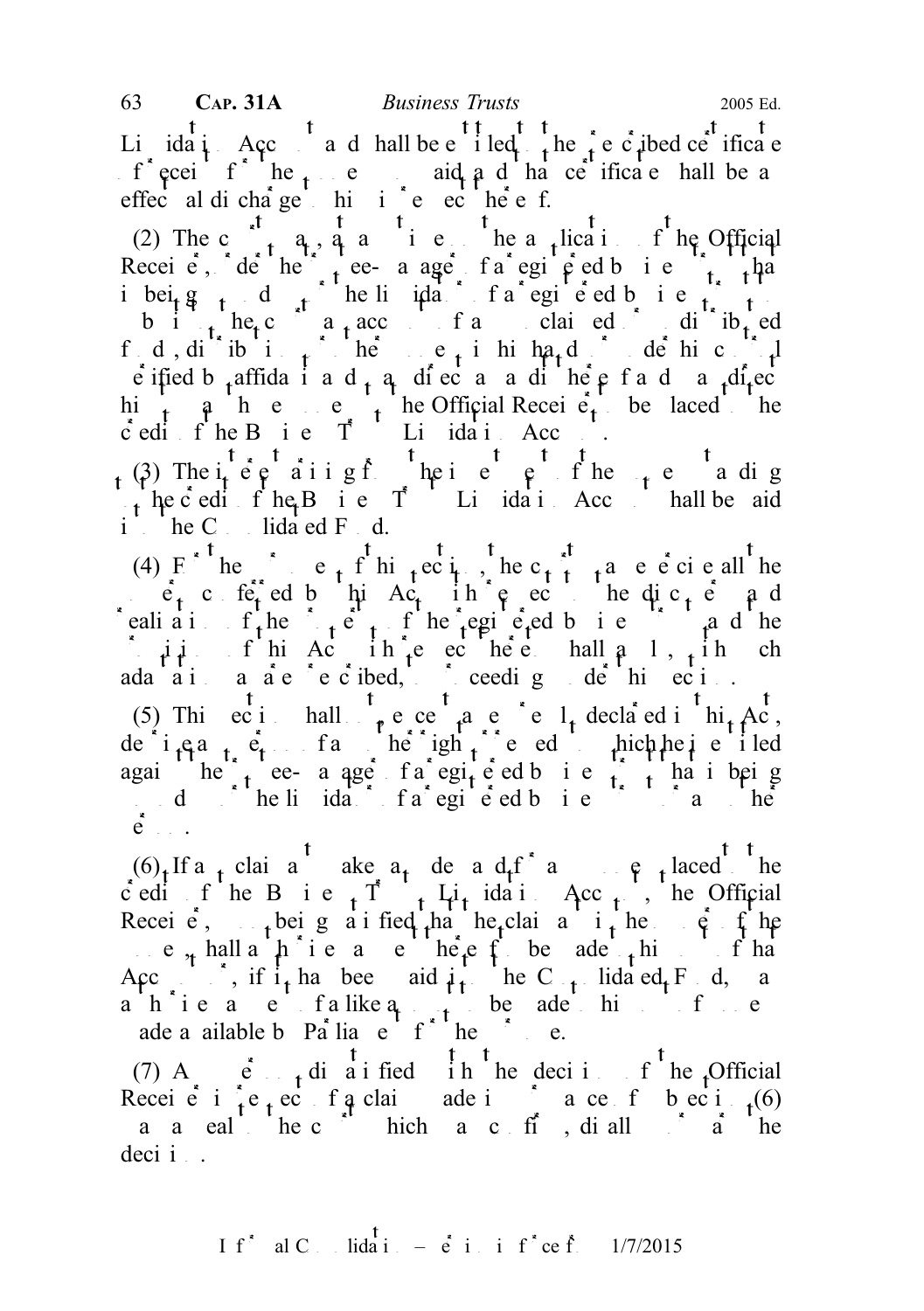(8) Where a claired repaid to a claimant are  $\beta$ after and claimed by any other person shall not person shall not person shall not person shall not person shall be eithed to any payment of the Business Trusts Lindiation of the Business Trusts Lindation Account of the C<sub>n</sub>lidated F<sub>u</sub>d but such each a have  $\text{ec}$   $\text{ }$  e agai<sup>t t</sup> he claima<sup>1</sup> to whom the unclaimed money have bee aid. 2005 Ed. Business Trusts CAP. 31A 64

(9)  $A_t$  claimed  $\mu_t$  e aid the coding the Business T Li ida i Acc<sub>t</sub> he e e thich he claimed p have bee de hive inder that Account shall, the la  $e$   $f$   $f$   $t$   $t$   $t$   $t$  to the date  $f$  the payment of the money to the  $\dot{c}$  edit of that Acc<sub>ount</sub>, be aid into the C<sub>onst</sub> bidated Fund.

[Companies 1994 Ed., s. 322]

# Responsibility for fraudulent trading

 $t<sub>s</sub>$  50.—(1) If, i<sup>t</sup> he c<sup>ourse</sup> e f he<sub>t t</sub> i dig e<sub>t</sub> of a registered business  $\int_{t_1}^{t_2} \frac{1}{t_1}t_2$  ceeding again the trustee- a age in its cancity a he<sup>2</sup> ee<sub>r</sub> a age fhe egie d b i e  $\ldots$ , i a <sub>t</sub>ea<sub>r t</sub>ha a<sub>t</sub> ffice f he tree-aager h a kigl a party to the c  $\int a c i g f a d e b$  behalf f he registered business trust had, at the  $i_{\tau}$  p he debt and contracted, no reasonable  $i_{\tau}$  bable ground of probable ground of probable ground of probable ground of probable ground of probable ground of probable ground of probable ground of probable gro e  $ec\ a\ i\$ , after aking into consideration the other liabilities of the egi e ed  $\phi$  i e  $\phi$ , if any, a the time,  $f$ , the time-manageric equals to the trustee-manageric equals to the trustee-manageric equals to the trustee-manageric equals to the trustee manageric equals to the trustee man being able to the debt from the trust property of the registered being property of the registered b i e  $\therefore$ , he ffice hall be guilt of an offence and hall be liable  $c_t$  ic  $i_t$  a fine exceeding \$100,000 or to in it a term of a term of a term not exceeding 2 ears or to both.

(2) Where  $\alpha$  e  $\beta$  has been c<sub>r</sub> iced f and offence under b ec i<sub>t</sub>  $(1)$  i<sub>t</sub> elati<sub>t</sub> the contracting of such a debt a<sub>t</sub> is referred to intrinsic to the court, the court of the court of the application of the application of the application of the court of the application of the application of the application of the court of the application of li<sub>t</sub>idator i any creditor of the registered b<sub>usi</sub>ness trust or unit to the lde of he registered business trust, may if it hinks proper to do so, and some  $f$  and  $f$  and  $f$  and  $f$  and  $f$  and  $f$  and  $f$  and  $f$  and  $f$  and  $f$  and  $f$  and  $f$  and  $f$  and  $f$  and  $f$  and  $f$  and  $f$  and  $f$  and  $f$ decla<sub>r</sub>e ha he  $\phi$ , thall be  $\dot{e}_t$  all  $\dot{e}$  ble in  $\phi$ ,  $\dot{a}_t$ li  $\mu$ iation fliability for the angle of the payment of the value of the  $\mu$ deb.

(3) If, i hecourse fhe i dig up fa registered business that is iq ceedig against the trustee-manager in its capacity as the  $\int$  ee-age fhe egie d bie  $\int$ , ia ea haa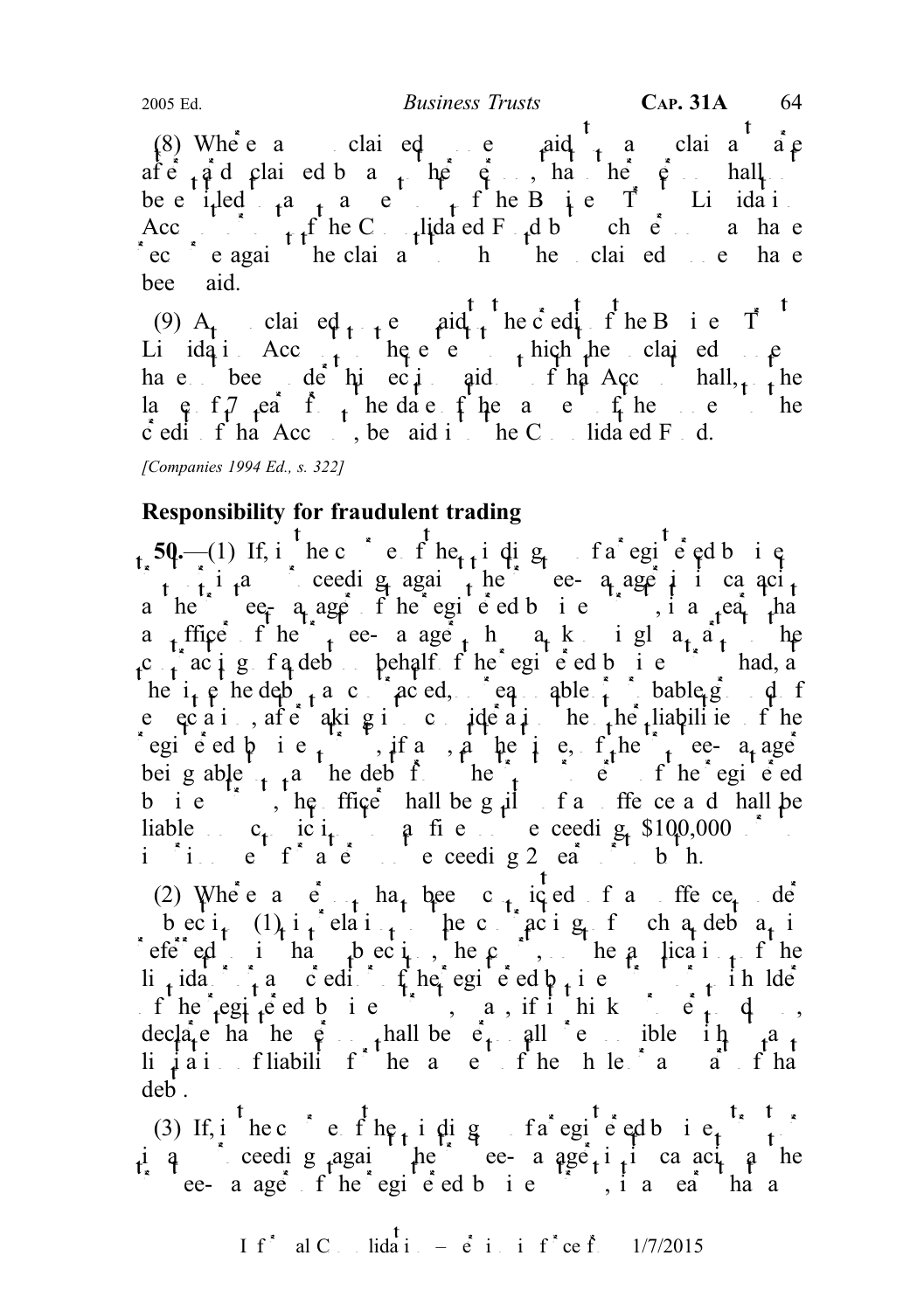b ie fhe egieedbie ha been carried thie to define define the registered business trust of  $\det$  of any creditors of any creditors of any creditors of any creditors of any creditors of any creditors of any creditors of any creditors of any creditors of any contra be  $\alpha$  for any fraudulent purpose, the court, the court, on the court, on the court, on the court, on the court, on the court, on the court, on the court of the court of the court of the court of the court of the court o a lica $i_{t-1}$  f he liquidator any creditor of the registered  $\mathfrak{p}_t$  is the line of the registered business, may if ihik,  $e$  d, declare ha and  $e$ , hakigla  $a_1$ , the carrigum for chbie fhe registed b<sub>usi</sub>ness  $\int_{t}$  i ha a  $\int e$  hall be e all e puble, in a li i a i fiability, for all or any or the debts or the liabilities incurred by the trustee-manager on behalf of the registered business  $\int_a^b a \cdot \ln c \cdot d\theta$  directs.

(4) Where the c<sub>t</sub> ake a declaration pursuant to pursuant to pursuant to pursuant to pursuant to pursuant to pursuant to pursuant to pursuant to pursuant to pursuant to pursuant to pursuant to pursuant to pursuant to purs t bectic (2) (3), the court as give such functions as  $\int$ ithinks  $\epsilon$  is  $f$  the purpose of giving effect that declaration, and in a icular any make itision for a king the liability of any  $\frac{1}{1}$  and  $\frac{1}{1}$  and  $\frac{1}{1}$  and  $\frac{1}{1}$  and  $\frac{1}{1}$  and  $\frac{1}{1}$  and  $\frac{1}{1}$  and  $\frac{1}{1}$  and  $\frac{1}{1}$  and  $\frac{1}{1}$  and  $\frac{1}{1}$  and  $\frac{1}{$  $\ddot{e}$  der the declaration a charge  $\ddot{e}$  and debt or obligation due f<sub>r</sub> he<sup>the</sup> ee-aager in its capacities-manager fine registed business trust to the  $a_t$  charge  $a_t$  interest in any interest in any interest in any interest in any interest in any interest in any interest in any interest in any interest in any interest in any interest in a charge any trust property of the registered business trust held by  $\int$ e ed in him or any corporation of  $\mathbf{e}$  or person or person or person or person or person or any person of  $\mathbf{e}$ claiming a state of the person liable  $\int_{t}$  and  $\int_{t}$  and  $\int_{t}$  and  $\int_{t}$  and  $\int_{t}$  and  $\int_{t}$  and  $\int_{t}$  and  $\int_{t}$  and  $\int_{t}$  and  $\int_{t}$  and  $\int_{t}$  and  $\int_{t}$  and  $\int_{t}$  and  $\int_{t}$  and  $\int_{t}$  and  $\int$ c ain for actign his behalf, a<sub>n</sub>d a frie to time ake ch f he de  $a_i$  ece  $a_i$  f he purpose of entropy and purpose of entropy  $a_i$ a cha<sup>rg</sup>e i ed de hi b ec i.

(5)  $E_t^*$  the purpose of subsection (4), "a ig ee" includes and t  $\hat{e}_{n+1}$ ,  $h_{n+1}$ , in  $h_{n+1}$  is the extension of the person of the person of the person of the person of the person of the person of the person of the person of the person of the person of the person of the person o liable, he debt, bligation charge variety charge or charged or charge or the charge of the charge of transferred he interest created, but de not interest and ignee f<sup>\*</sup> al able consideration (including consideration by  $\theta$ , if  $\theta$  iage) given i g  $\phi$  faith and  $\phi$  find the matter of the matter of the matter of the ground of the matters on the ground of the matters on the matters of the matters of the matters on the matter of the matters of the matter on the hich he decla $a_i$  i ade.

 $(\beta)$ . Where any business of a registered business trust is carried on ih he intent or for the purpose  $\mathfrak{g}_{\mathfrak{t}}$  equipose in subsection (3), every  $\hat{p}_{t}$  th  $\hat{p}_t$  a particle who was to the carrying on order to the carrying on order to the carrying on  $\hat{p}_t$ ih ha intent or purpose shall be  $g_t$  if and or free central be shall be liable  $c_1$  ic  $i_1$  a fine exceeding \$250,000 or to in it a term of a term of a term not exceeding 7 ears of to both.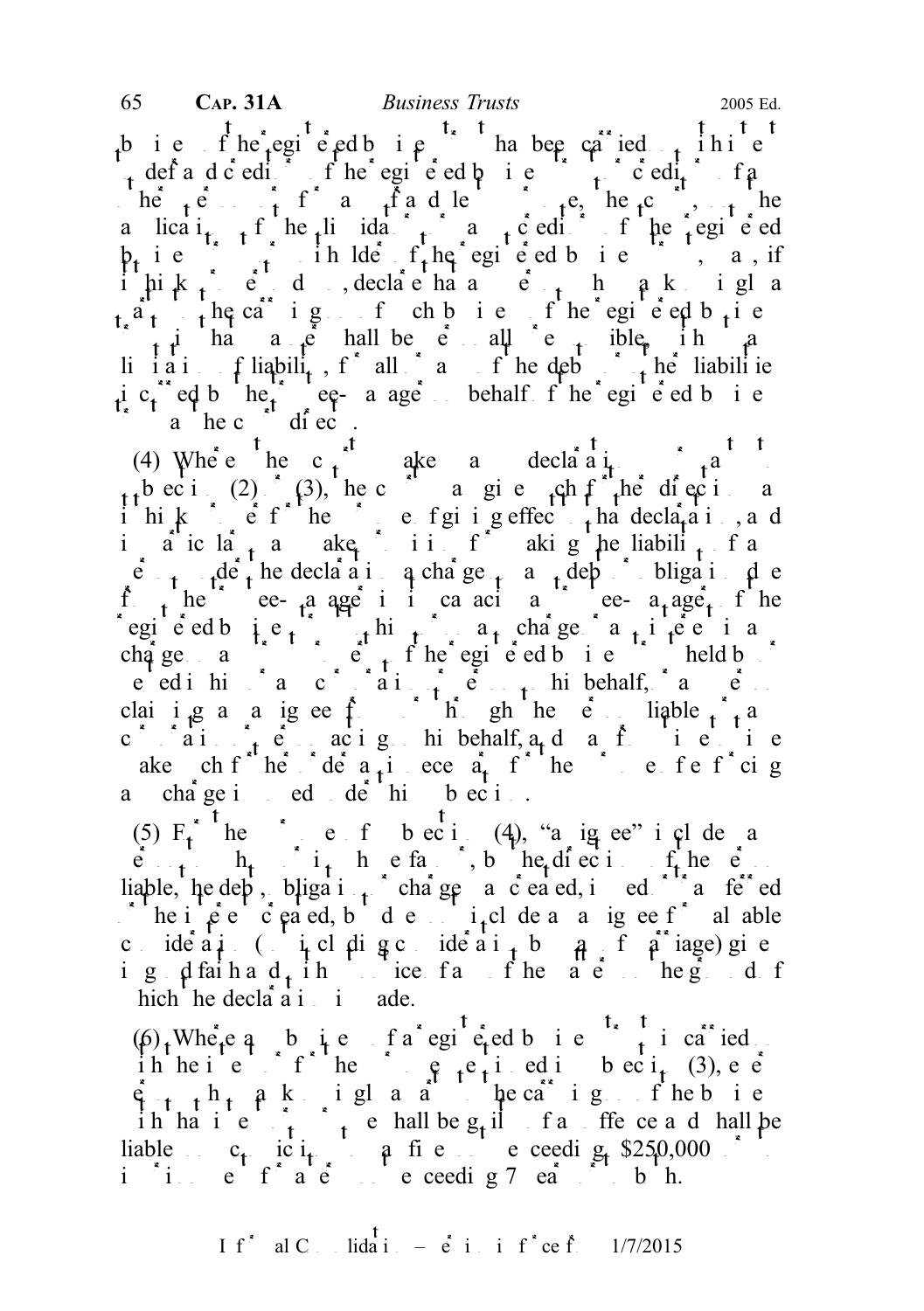(7)  $S<sub>t</sub>$  b ec i (6) hall a registered business the help  $\int$  in has bee, it in the course of being, would up. (8) This ection hall have effect in the a dig has the person shall have experienced in the person of  $\frac{1}{2}$ c<sub>tr</sub>ce ed i ci i all liable a a f hi eci i e eci fihe  $\mathbf{a} \cdot \mathbf{e}$  the g<sub>round</sub> of hich the declaration is a de. (9)  $Q^t$  he hearing of an application under subsection (2)  $(t)$  (3), the li  $ida^*$  a highleright evidence  $id$  call i.e.e. 2005 Ed.  $Business \ Trusts$  CAP. 31A 66

[Companies 1994 Ed., ss. 339 (3), 340]

#### PART VIII

#### DEREGISTRATION

#### Voluntary deregistration by trustee-manager

51.—(1) The trust ee- a age f a registered business trust may be a a  $\mu$ , the A<sub>th</sub> i<sub>t</sub> for detegion is the registered business  $\sum_{i=1}^{n}$  in he A  $\sum_{i=1}^{n}$  h, if —

- (a) he detegisted in the registered business trust is a finite d b in  $\det$  halders holding in the aggregate in the half is the holding than the ef  $\mu$  fhe i  $g_t$  igh f all  $\mu$  in Ide fhe  $\int_{c}^{t} \int_{eq}^{h} h f' \text{he} \quad i \text{g} \int_{t}^{t} g'_{t} \text{igh} \quad f \text{ all} \quad \text{he} \quad i \text{h} \text{l} \text{d} \quad f \text{ he}$ <br>
fegi e ed b i e , h , bei g e i led d , q i person or, where proxies a pall  $_{\rm t}$  ed, by proximiting a political at a political at a political at a political at a political at a political at a political at a political at a political at a political at a political ge e al que i  $g_t$  f<sub>t</sub> hich le ha 21 da<sub>t</sub>, i e i ice specifi<sub>t</sub> g he i e i<sub>ntent</sub>ion to propose the resolution deregister  $he<sup>2</sup>$  egistered business trust has been duly given; and
- (b) he ell is has t been voted against b<sub>t</sub> in lde h ldig i<sub>t</sub> he aggregate  $10\%$  or more of the vigoright of all the indeed  $f$  the registered business trust who, being e iled d, ei  $e$  , here proxies are all ed,  $b \quad \text{a} \quad \text{ll}.$

(2) Where the A<sup>t</sup> h<sub>t</sub> is string that an application for the that an application for the form of the that an application for the the that is the the that is the the three terms of the terms of the terms of the terms of t de egiai fa egie ed bie  $\int$ ii is cuia ce ih b ec i (1) and the directors of the trustee-manager of the regie ed b<sub>usi</sub>ness trust have made a statutory declaring declaring  $ha$  i i heb i e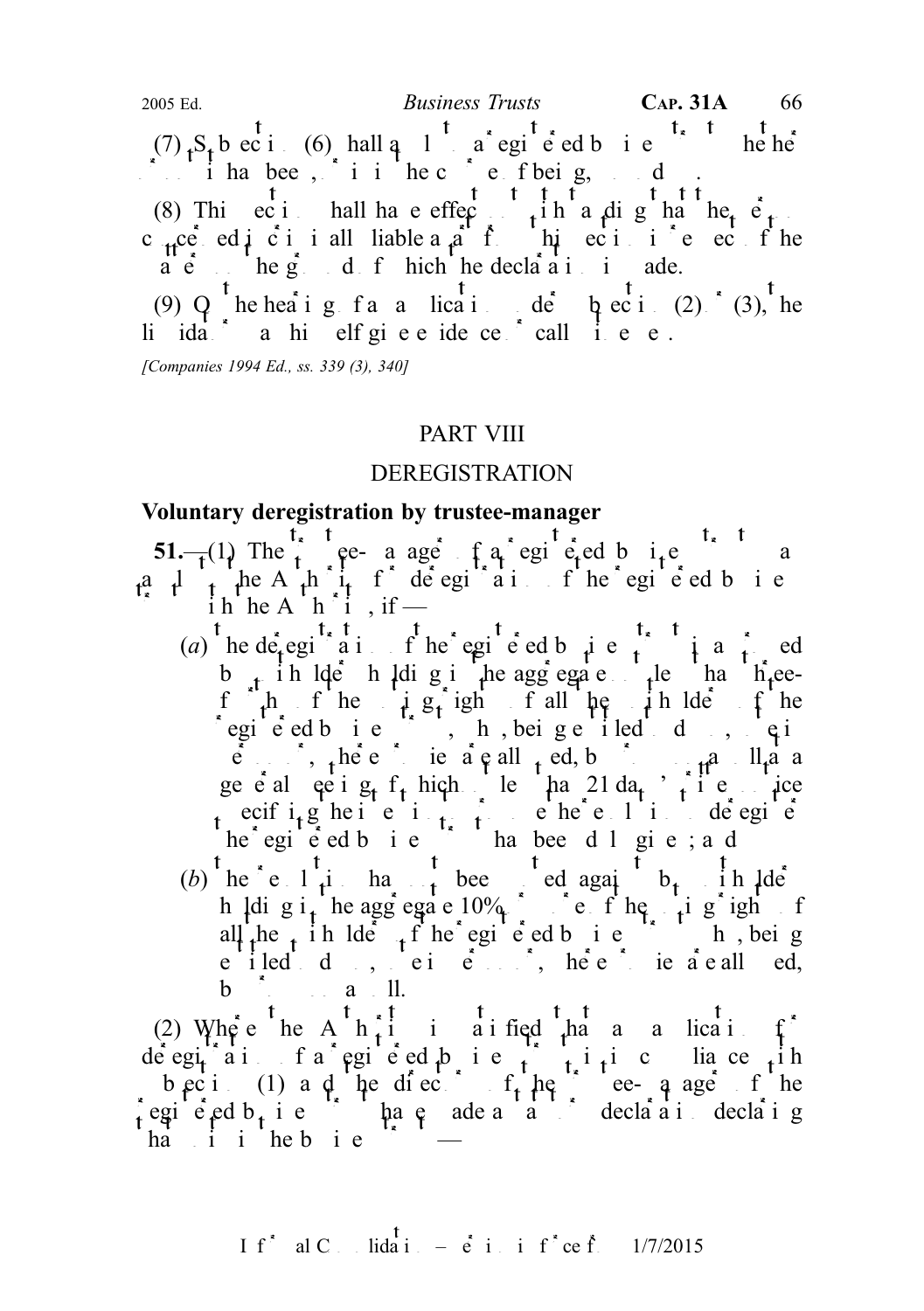(a)  $a e_{n+1}$  longer held by any person (other hand a somiting ed ie, ihi he ea<sub>r</sub> ig f eci  $282X(2)$  f he Secionies and Fig. Act (Ca. 289) or a person referred in  $eci$  282W f ha Ac);

(b) a e held b  $\left( \begin{array}{ccc} \cdot & \cdot & \cdot \\ \cdot & \cdot & \cdot \\ \cdot & \cdot & \cdot \end{array} \right)$  e  $\left( \begin{array}{ccc} 0 & \cdot & \cdot \\ \cdot & \cdot & \cdot \\ \cdot & \cdot & \cdot \end{array} \right)$ 

he A $\frac{1}{t}$  and  $\frac{1}{t}$  and  $\frac{1}{t}$  and  $\frac{1}{t}$  and  $\frac{1}{t}$  and, upon ch detegiative the Authority shall give notice of the de egi<sup> $\alpha$ </sup> a i f he egi e ed b i e i he Gazette.

(3) The A<sub>t</sub> h<sub>i</sub> i hall time the trustee-manager of a registered business trust of the delegion of the registered business.

[Aust. Corp. 2001, s. 601PA]

### Power of Authority to deregister defunct business trust

52.—(1) Where the A  $h^{\dagger}$  the reasonable cause to believe that he trustee- a ager of a registered business trust is not many  $\left[ \begin{array}{ccc} 1 & 0 & 0 \\ 0 & 1 & 0 \end{array} \right]$  $\vec{e}$  a i g the business of the registered business trust, the A  $\hat{p}$  i  $\alpha$ , and the top to the tee-manager by post a letter a letter and the to that effect and qi g ha if  $a_1 a_2$  e in p g cause the contrary is not received i hin only it is  $\frac{1}{n}$  h f the date the e f<sub>r</sub>a ice<sub>t</sub> ill be bli hed it he Gazette in a ie de egi e i g he egi e ed b i e he Gazette iha ie de egi e i g he egi e ed b i e f (2) Ulle<sub>t</sub> he A<sup>ll</sup> i cepeive and an eighting entity reference month from  $\lim_{n \to \infty} e^{i\theta}$ the date of the letter referred to in subsection (1) to the effect that the the case is managing and operating the business of the business of the business of the business of the business of the business of the business of the business of the business of the business of the business of the busine egi<sup>c</sup> ed b<sub>t</sub> i e  $\int$ , he A h i<sub>t</sub> a blihit he Gazette and e d<sub>t</sub> he e $\epsilon_{\bar{r}}$  a age<sub>t</sub> b egi  $\epsilon$  ed<sub>t</sub> a notice that a he e iqi<sub>t</sub> f3  $_{tt}$  h f<sub>1</sub> hedae<sub>t</sub> f ha<sub>t</sub> ice, he A<sup>th</sup>i<sub>t</sub> a a l<sub>i</sub>he c<sup>ourt</sup> a liquidation in e equiped b i  $e^{-\frac{1}{2}x}$ .

(3) U<sub>p</sub> receiving a notice of the c<sub>t</sub> letter of the idig<sub>t</sub> f he egi e ed b i e  $\int f(x) dx$  he li idator referred to in b ec<sub>t</sub>i<sub>t</sub> (2), a <sup>r</sup><sub>t</sub>e i ed de <sub>t</sub>ec<sub>t</sub>i 48(5), he A h i t de egie the egie d business trust, and hall blind a notice here f in the Gazette, and on the pulsa in the Gazette of the ice he business trust shall be deregisted; but the liability, if any, of e  $\ddot{e}$  fince  $f$  he' ee- a age  $f$  heb i e  $\ddot{e}$  and e  $\ddot{e}$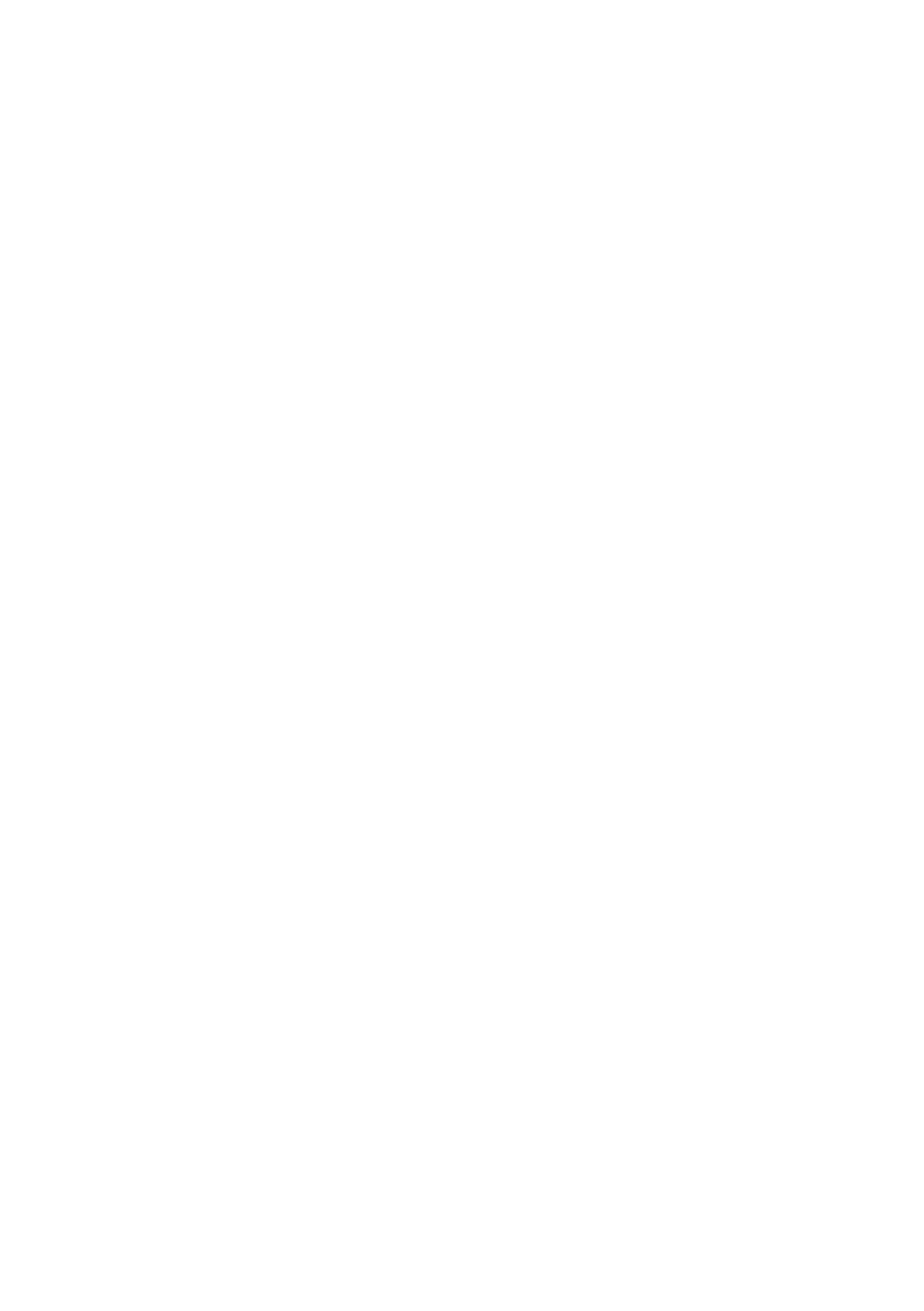(2) N ih  $\alpha$  dig subsection (1), the Authority, on the a lication of the trustee-manager of a registered business trusts, a, if  $f_t$  and  $e$  and  $f$  and  $f$  in the period of  $f_t$  and  $f$  to do solve the period of  $f_t$  and  $f$  be period of  $f_t$  and  $f$  be period of  $f$  and  $f$  be period of  $f$  and  $f$  be period of  $f$  and  $f$  and  $f$  and  $f$   $15 + h$   $18$  here ed in that subsection ih a digha che id is e e ded beyond he cale da<sup>\*</sup> ea<sup>\*</sup>.

(3) S bjec<sub>t tr</sub>ice bei g given all he unit blee<sub>t</sub> fa egi e ed business trust to receive the meeting a general to receive notice of the meeting, a general ee i  $g_t$  a<sub>t</sub> be held a a<sub>t</sub> i e a d he in lde f a egi<sup>e</sup> ed b i e  $\begin{array}{ccc} 1 & a & c \\ 1 & c & b \end{array}$  and  $c$  and  $c$  and  $c$  be summonly meeting held  $\begin{array}{ccc} 1 & b & c \\ c & d & d \end{array}$ held hall be he a<sub>t</sub> al general meeting of the unit of such that if  $\mathbf{c}$  is not such as in the unit of  $\mathbf{c}$  $\epsilon$ egi $\epsilon$ ed bie

(4) If defa<sup>l</sup> is a de in holding a<sub>nd</sub> algered alger in the  $\therefore$  ih lde fa egi e ed b i e  $\therefore$ 

(a)  $he_i$  ee- a age f he egi e ed b i e  $\int_i$ , hall be g<sub>r</sub>il fan offence and hall be liable on conviction to a fine  $\therefore$  e ceeding \$50,000 and, in the case of a continuing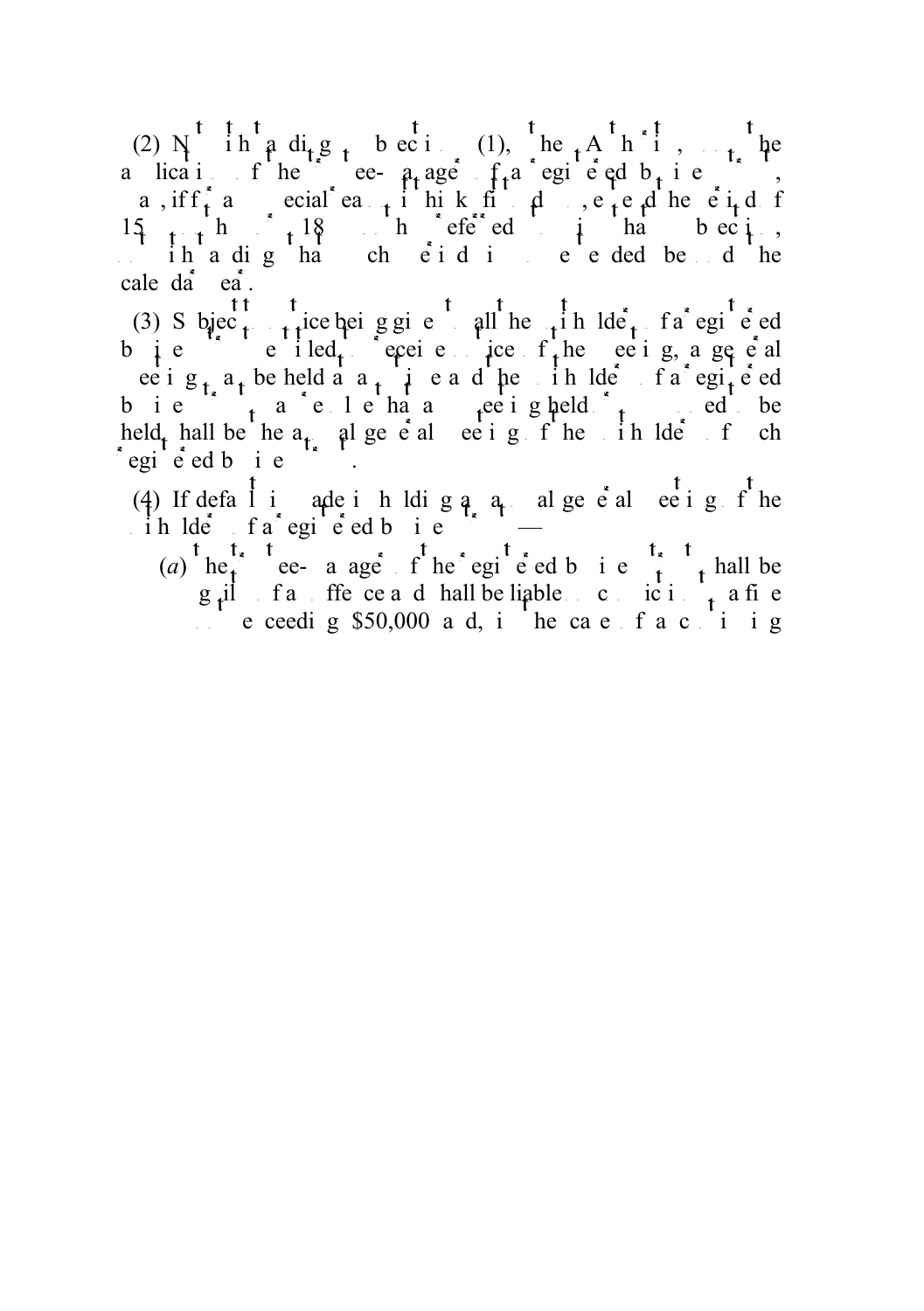(2) The  $\epsilon$  i i i  $\epsilon$  hall a e he bject if he ee i g and hall be ig<sub>t</sub>ed b he e iii<sub>t</sub> i a d de ied a he registed ffice f he e- a age  $t^{\prime}$  the egi e ed b i e  $\frac{1}{2}$ , and may consistent  $f e_{\mu}$ e al  $\mu$  c e in like  $f^{\dagger}$  each iged by one or more  $e$  iii.i.

(3) If he direct the trustee-manager of the trusteed business  $\int d \mu$ , ihit 21 days after the date of the deposite of the  $\begin{bmatrix} \mathbf{e} & \mathbf{i} & \mathbf{i} & \mathbf{i} & \mathbf{j} \\ \mathbf{f} & \mathbf{i} & \mathbf{j} & \mathbf{k} \end{bmatrix}$  requisitions of requisitions of  $\mathbf{f}$ the representing more than 50% of the total voting right of all of the e iii i, a he ele  $\mathfrak{c}_{+}$ e e a ee ig, i he<sub>t</sub> a e a e a  $\left\{ \begin{array}{ccc} a & b \\ c & c \end{array} \right\}$  as  $\left\{ \begin{array}{ccc} a & b \\ b & c \end{array} \right\}$  as the set of  $\left\{ \begin{array}{ccc} a & b \\ b & c \end{array} \right\}$  and  $\left\{ \begin{array}{ccc} a & b \\ b & c \end{array} \right\}$  and  $\left\{ \begin{array}{ccc} a & b \\ b & c \end{array} \right\}$ c<sub>t</sub> e ed b the trustee-q age, b a trustee i g t c t e ed hall  $\therefore$  be held after the e  $\int$  i a i  $\int$  i  $\int$  i  $\int$  i  $\int$  has date.

(4) The  $t_1$  ee<sub>r</sub> a ager frust shall pay to the registered business trust shall pay to he  $e_i$  i i i a c i a able e e e i c ed b the  $\begin{bmatrix} \mathbf{e} & \mathbf{i} & \mathbf{i} & \mathbf{i} & \mathbf{j} & \mathbf{k} \end{bmatrix}$  reason of the failure of the directors of the ee-a age ceea ee igad—

- $(a)$ , he equine equivalent payment to make the manager such a substraint to make  $\epsilon$ the requisition in a recourse to the trust property of the trust property  $\mathbf{r}_i$  of the trust property of the trust property of the trust property of the trust property of the trust property of the trust property of th he egieed bie  $\int_{t_1}^{t_2} f(t) dt$  reiheer fan e e e i c $\degree$ ed a a $\degree$ e 1 f ha liabilit; a d
- (b) a<br>t aid b  $t$  here a age the e i i i i hall be e ai ed b he trustee- a age the f and due  $\alpha$  to become due from the trustee-manager to the directors of the trustees of the trustees of the trustees of the directors of the trustees of the trustees of the directors of the directors of the trustees of the direct he trustee- a age by particle in the equal the remuneration in  $\mathbf{r}$  $r$ e ect f he et ices f he directors.

(5) A<sup>t<sub>x</sub> t</sup> ee<sub>t</sub> a ager f a regi<sub>t</sub> e ed b i e<sup>t<sub>x</sub> t</sup> hich c  $a \cdot e$  b  $e \cdot \mu$  (4) hall be g if far offer ce a<sub>t</sub> d hall be liable concident to a fine not exceeding \$50,000 and, in the case of a c i i g ffe ce, a f<sup>u</sup> he fi e <sub>t</sub> e ceeding \$5,000 f<sup>\*</sup> e  $e^2$ . da  $\int_1^{\pi} a^2 h e^2 e f d^2 i g$  hich he ffe ce c i e after  $c_i$  ic  $i$ .

[Companies 1994 Ed., s. 176]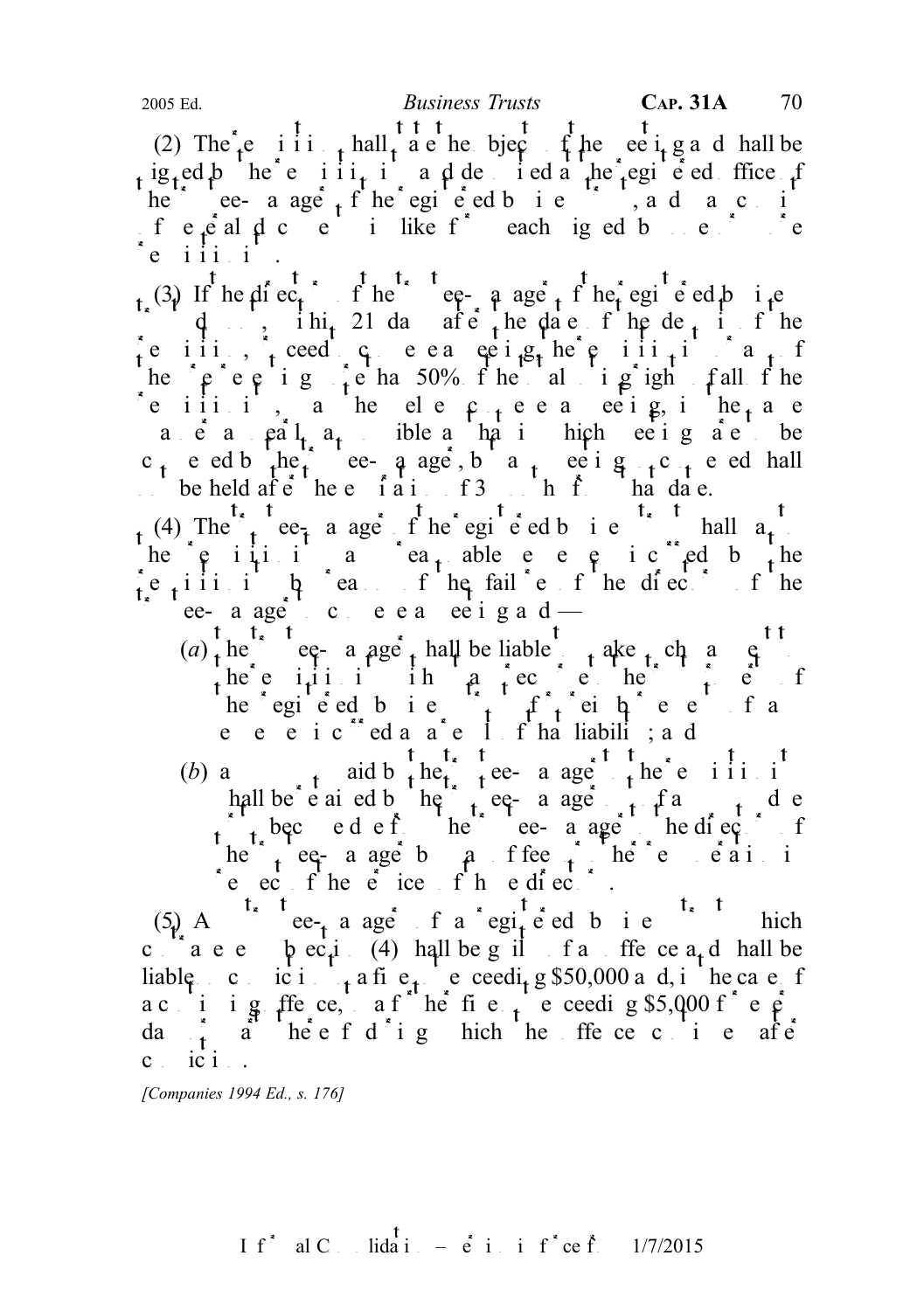# Calling of meetings

55.— $(1)$  Two  $\int_1^{\infty} e^{i\theta}$  ih lder fa registered business trust may be the solution of a region of a region of a region of a region of a region of a region of a region of a region of a region of a region of a region call a ee i g f ih lde f he egi e ed b i e i if he  $-$ (a) h ld i the aggregate that  $t_1$  to the total in g right fall  $\ln \frac{1}{t}$  the lder having a the date  $\frac{1}{t}$  fealling fine  $\vec{p}$  a right to vote  $\vec{p}$  at  $\vec{p}$  at  $\vec{p}$  at  $\vec{p}$  of the unit  $\vec{p}$  $\int_0^L \text{he}^x \cdot \text{egi}^x \cdot \text{ed } b \text{ i } e^{-\frac{t^2}{2}}$ 

(b) c<sub>ut</sub> i e less than  $5\%$  in the unit of the unit of the unit of the unit of the unit of the unit of the unit of the unit of the unit of the unit of the unit of the unit of the unit of the unit of the unit of the unit registered business trust of  $\int_{0}^{1}$  ch lesser number as is ided b he deed fhe egie dbie  $\blacksquare$ .

(2) The trustee-trust a registered business trust in the call a ee i g f he unit lders f he egi e ed business the register of ihlders fhe egiend business, he hand eelg for the registered business trusts that  $f$  is the register of  $f$ he a i g f a  $\text{ecial}$  e  $1$  i., by notice in writing  $f$  less than 14 days ch l<sub>t</sub>ger period as is provided in the trust deed f he  $\int$ egi $\int$ ed b<sub>t</sub> i e

(3) A ee i g hall,  $\begin{array}{cc} t & t & t & t \\ 0 & -t & 0 \\ 0 & 0 & 0 \end{array}$  that it is called by notice  $h_t^*$   $\acute{e}$  ha is  $\acute{e}$  i ed b b ec i. (2), be dee ed be d 1 called if i i agreed —

- (a) i<sup>t</sup> he case fa ee i g called a he a alge  $\epsilon$  algebra i g, b all  $he$  in  $Ide$   $e$  iled  $f$   $a$   $e$   $d$   $a$   $d$   $e$   $he$   $ea$ ;  $f$
- $(b)$  i<sup>t</sup> he case fa<sup>t</sup> he<sup>t</sup> eqist<sup>1</sup> g<sub>tt</sub>b a aj<sup>t</sup> i<sub>t</sub> is number of the unit to  $\pi$  is the unit of the unit of the case of the case of the case of the case is the unit of the case is  $\pi$  in  $\pi$  is the case of the case of the case of the case of the case of the case of the case of the c  $a_t$  aj i<sub>t</sub> hich geher h ld less than 95% of the total i  $g^*$  ight fall the interest at that even ig.

(4) The e-manager of a registered business truth shall served business trust shall served as  $(4)$  The contract shall served business trust shall served business trust shall served business trust shall served business tru ice fe $\mathbf{e}$  equig<sub>t</sub> e $\mathbf{e}$  in lder fine egie dbusiness  $\int$  ha<sub>t</sub> i g a right to a c d a d ve he eat, he c a c i hich ch ice i e fed be e ed de he deed f he  $e$ egie de bie

 $(5)$  A<sup>t<sub>r</sub>t</sup>ee-<sub>t</sub> a ager f a registered business trust which c  $\int_{a}^{b}$  a e e b ec i  $\int_{1}^{b}$  (4) hall be g il f a ffe ce a d t hall be liable t c ici a fine needing \$50,000 and, in he ca e fact i ig ffe ce, a f<sup>u</sup> he fie ne ceeding \$5,000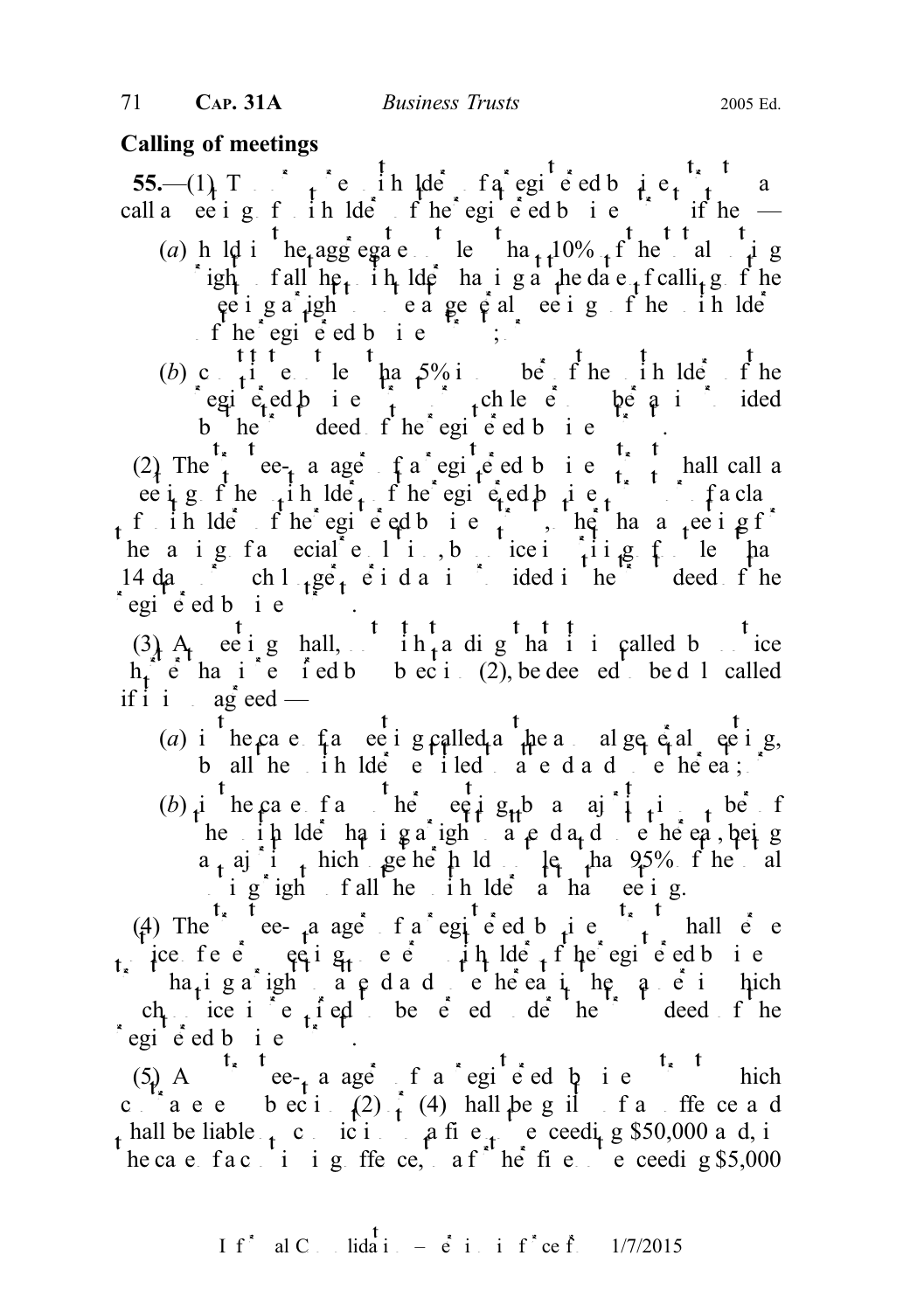$f^*$  e  $\dot{e}$  day  $\dot{a}$  there f d'i g hich the ffe ce c i e after  $c$  ic  $i$ .

[Companies 1994 Ed., s. 177]

# Provision in trust deed as to right to demand poll

56.—(1) A iii ihe deed f a registed business hall be id in so far as it would have the effect  $\frac{1}{\sqrt{2}}$ (a), fe c dighe ight dend a da lla, a general ever g f he  $\mu$ h lde fhe egi e ed business trust on any question and e  $\int_{t} a e^{i} t \, dt$  he has the election of the chairman of the ee i g  $\sum$  he adj  $\sum$  e f he ee i g; (b)  $f_{tt}$  aki<sub>t</sub> g i effect i e a denand f<sup>\*</sup> a pl ant e<sup>t</sup>it<sup>\*</sup> q e he ha he election function of the eeting  $\sum_{i=1}^{n}$  the adjournment of the meeting that is a de-(i) by lefthands in ldeer  $f_t$ he registered business  $\int$  having he right to vote a the meeting;  $\int$ (ii) by a unit helder  $\int$  unit helder or unit the registed  $b_t$  i e<sub>t</sub>  $e^e$  e i g. le ha 10%  $f_t$  he  $\begin{bmatrix} a_1 & i_1g \\ i_2g & g_1 \end{bmatrix}$  is all the unit like the unit of the unit of the unit of the unit of the unit of the unit of the unit of the unit of the unit of the unit of the unit of the unit of the unit of the unit of ight to eat the meeting; (c)  $f e f g he i$ ,  $e a f i g a$ , in g d  $\alpha$  e<sub>t</sub> ece  $\alpha$  to he alidity of or otherwise elating the a  $\mu$  i e f a proxy to be received by the trustee- a ager of the registered business trust or any other heads the registered business trust of  $\mathbf{r}$  $\vec{e}_1$  is corrected as a meeting of adjourned or adjourned as  $\vec{e}_1$  and  $\vec{e}_2$  and  $\vec{e}_3$  adjourned before a meeting or adjourned by  $\vec{e}_1$  and  $\vec{e}_2$  and  $\vec{e}_3$  and  $\vec{e}_4$  and  $\vec{e}_5$  and  $\vec{e}_6$  and

ee  $i$ g in der that the appointment may be effective

he ea.<br>(2) The i<sup>t</sup> (2) The instrument appointing a proxy to vote at a meeting of the  $i \text{h}$ lde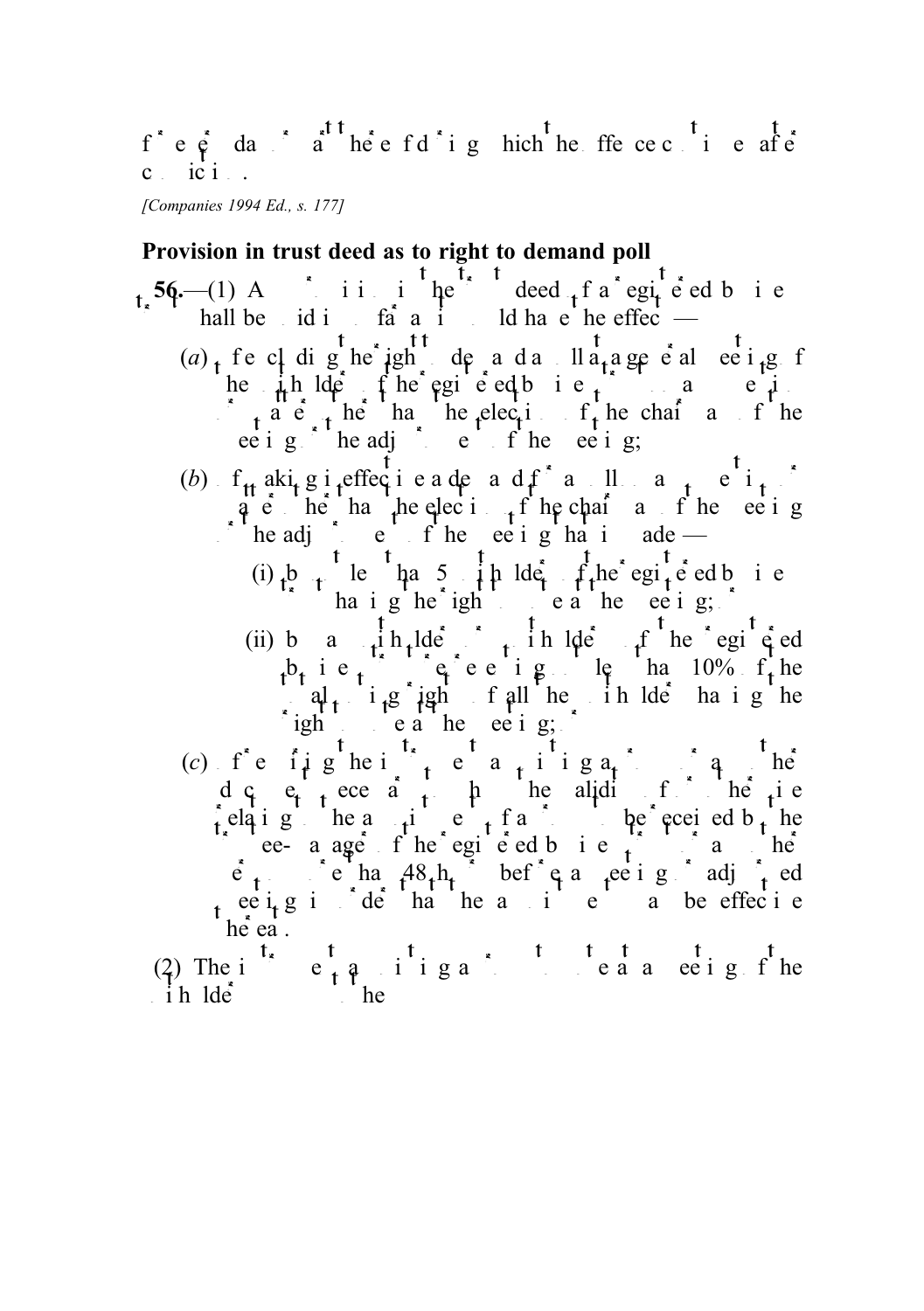(3) A  $\epsilon$  e<sub>t</sub>iled to vote  $\epsilon$  and a meeting hall be deemed be a  $e$  entitled to  $e$  f he purposes of this Act.

[Companies 1994 Ed., s. 178]

# Quorum, chairman, voting, etc., at meetings

 $57$ —(1) S fa q he deed fa egi e ed b i e d d e not make any other provision in that behalf and subject to the subject to the subject to the subject to the substitution of the substitution of the substitution of the substitution of the substitution of the substitution ec i  $58 -$ 

- (a) 2  $\mathbf{i}$ , the lders of the registered business trust personally personally personally personally personally personally personally personally personally personally personally personally personally personally personall  $\int$  e e hall f a  $\int$ ;
- (b) a<sub>nt</sub> in lder f<sub>t</sub>he registered business trusteed by the relationships the region of the region of  $\theta$ ih lde e a a ee ig a be chair a he e f;
- (c)  $\mathfrak{g}$  a h fha d, each  $\mathfrak{g}$  h lder  $\mathfrak{g}$  the registered business  $\int$  the independent and entitled to be hall have one vote; and
- (d) a ll, each in  $l$ de f he egisted business trust shall ha<sub>v</sub>e e ei<sup>r</sup>e ec feach ii he egie dbie  $\mathbb{R}$  held b him.

(2) O a  $_1$  ll ake a a ee i g, a c entitled to more than e  $v_t$ e eed , if he votes, use all his votes or cast all the votes he uses of  $v_t$ i he a e a.

[Companies 1994 Ed., s. 179]

# Voting rights in respect of units in registered business trusts

58.  $N$  ih a diga<sub>t</sub> rivision in Act or intervalued for a egie d bie,  $\lambda$ , but subject to section 59, each in a egie ed  $\phi$  i e<sub>t</sub> hall conferred the right at a poll at a polle at any general eetig fhe in Ide fhe egie ed bie tot een ad e e l.

[Companies 1994 Ed., s. 64]

# Unitholder's rights at meetings

 $59. Ee$  ih lder f a registed business thall, ih a di g a  $i_{t}$  i<sub>t</sub> i<sub>t</sub> the deed f he registed bie h, hae a ight ae dage e alee igfhe

I f<sup>\*</sup> al C. Iida<sup>†</sup> 
$$
\vec{e}
$$
 i i f<sup>\*</sup> ce f. 1/7/2015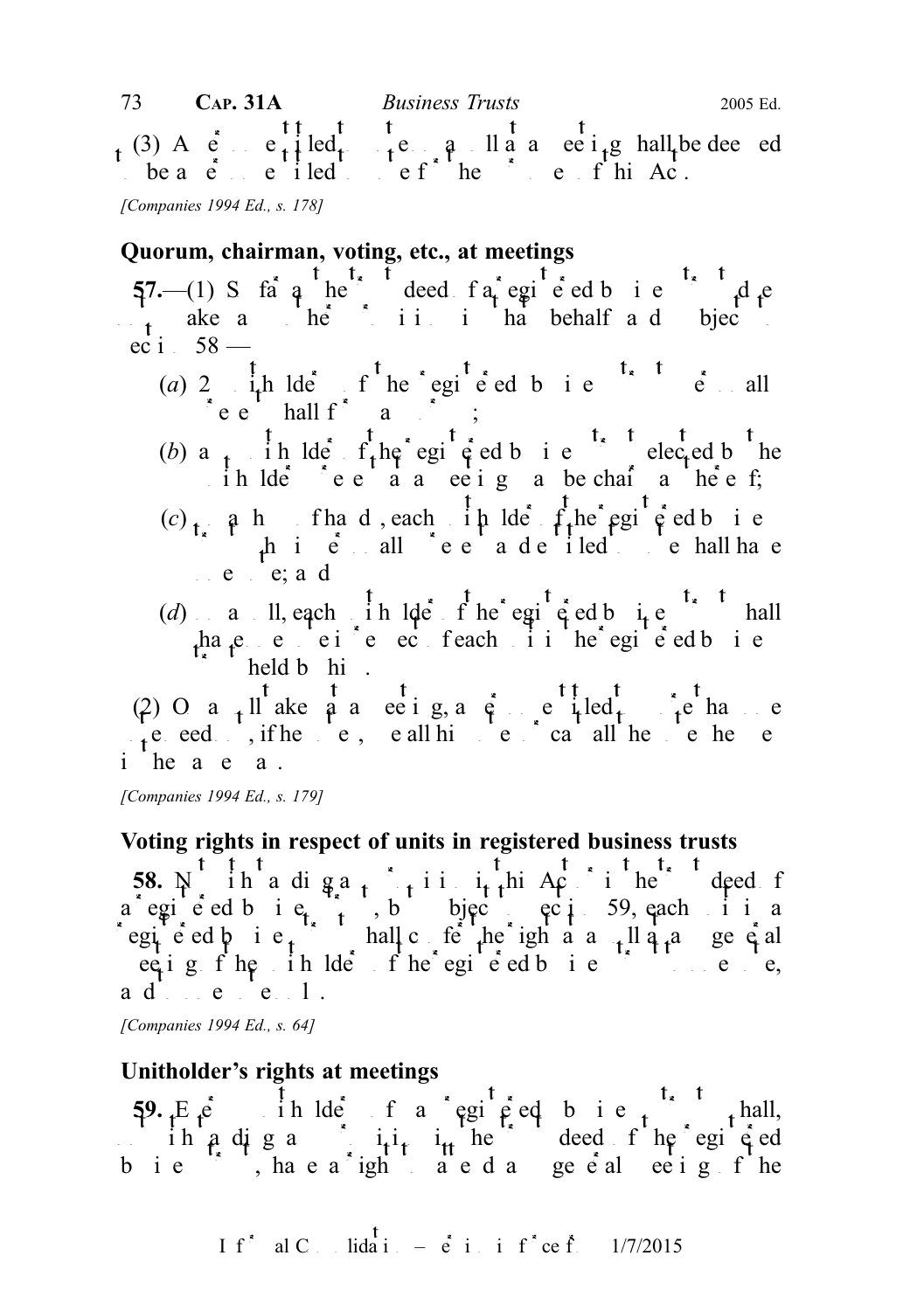ih lde<sub>t</sub> f he egi<sub>t</sub> e ed b<sub>t</sub> i e  $\int$  and to speak and vote a e<sub>t</sub>l<sub>i</sub> befele eeting, e<sub>t</sub>ce that the deed a provide that a unit be the shall not be entitled to vote under the shall not be unless all calls of unless all calls of under the shall call  $\sim$  $\int h \hat{e}_t$  is  $\hat{e}$  and  $\int h$  a able by him in respect of units in the egie ed b i e have been aid. 2005 Ed.  $Business \ Trusts$  CAP. 31A 74

[Companies 1994 Ed., s. 180]

## Proxies

60.— $(1)$ , A in lde fa egic ed bie, eiled a ed ad eaa ee ig fhe in  $\det_{t} f$  he egi $\det_{t}$ e db i e  $\int$ , a q ee i g f q class f ih lde f he egi e ed business to a hall be entitled to a higher persons of persons, but we perform  $p$ he her a in  $\frac{1}{1}$  der  $\frac{1}{1}$ , as his proxy to a c d a d c i ead f he in lde a he ee i g.

 $(2)$  A  $\frac{1}{t}$  a pied de beci  $(1)$  a  $\frac{1}{t}$  d<sub>t</sub> a d<sub>t</sub> e a a etig fhe in lde fa egi e d bie i i ead fa ih lder f<sub>r</sub>he egi e ed b<sub>usi</sub>ness trust shall also have the same igh a he in lde eak a he ee i g, b le he deed  $he^{t}$  i e  $\frac{1}{2}$  ide —

- (a) a hall be entitled to be entitled to vote  $a$  and political to vote  $a$  and  $b$ ;
- (b) a influent hall be  $e_1$  iled a i  $\therefore$  ie at the attend and vote at the same meeting; and
- (c) here a initial derivative and approximate the approximation of the approximation of the approximation of the approximation of the approximation of the approximation of the approximation of the approximation of the app be invalid under he specifies the proportions of his holdings he is not have the proportions of  $h$  holdings of  $h$  holdings  $h$ be  $e^+e^-e^-$ ed beach  $e^+e^-$ .

(3) The tee-q age  $f_a$  registered business trust shall, in every ince calling a meeting of the unit the life  $f_t$ he registered business  $\int_{t_1}^{t_2} a$  ee i g f a class f ih lde  $f_t$ he egisted business  $\sum_{i=1}^{n}$  ide i h ea able provide a statement as the rights  $f \cdot a$  in  $\det f$  and interest in a unit proximity proximition and vote instead of the  $\therefore$  ih lde, and hand a proxy need not also be a unit lde.

(4) A case  $\mathcal{L}_{t}$  a registered business trust which ahie ei ai iai api ai  $a_i$ i ae i one fand  $be^{+}$  f end in the existed in the integration to be investigation to be investigation to be investigation to be in the integration to be integration to be integration to be integration to be integration to be in he e e f he egi e ed b i e f to only some of the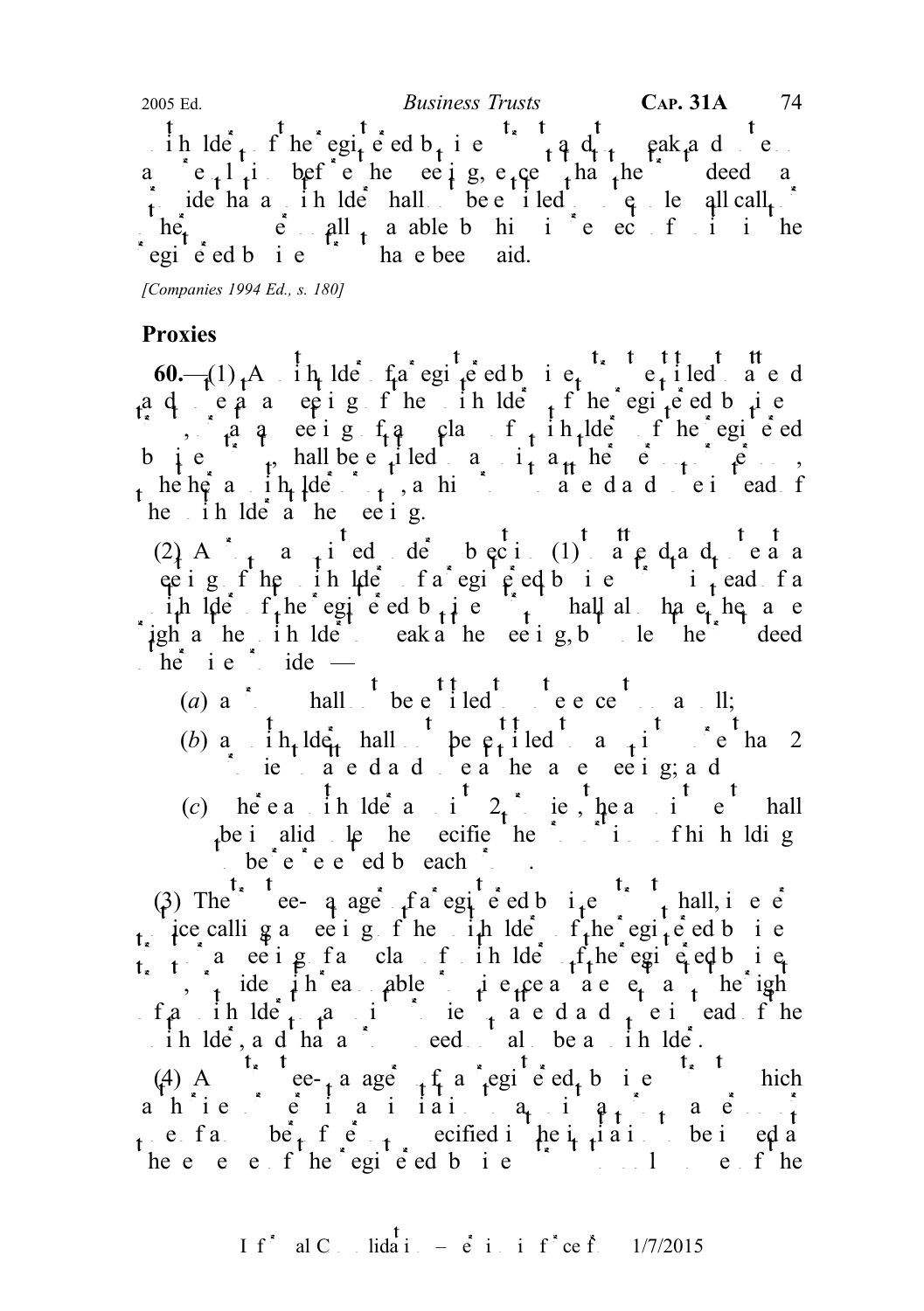in lder f he egi e ed b i e i e i led be e a notice of the ee i g and to verthereat by the mall be guilt far  $f$ ffe ce.

(5) N  $e^{t}$  hall be g il  $t$  f and offence  $t e^{t}$  b ec i  $t \cdot (4)$  b<sub>t</sub> reason of the issue to a rip lder faregite ed business trust a hic e fa f<sub>t</sub> fa i e a igher a list  $\hat{e}_{n+1}$  illing to a proximitive if the f<sub>ot</sub> is a proximitive in a ail able request in the meeting to every unit in the meeting by unit in the meeting by the meeting by the meeting by the meeting by the meeting by the meeting by the meeting by the meeting by the meeting by the meeting by the meeti  $\mathcal{P}_{\mathcal{P}}$ .

(6) A ce-ta age that registed business trust which ahie ei ai iai appoint a permits and to a one  $f_a$  be f equitation to be interested in the interval or be is used to be isomorphic to be interval or be interval or  $f_a$  be interval or  $f_a$  be interval or  $f_b$  and  $f_b$  be interval or  $f_b$  and  $f_b$  be interval or ciculated hall be guilt for an offence unless the invitation is acc q ied b a f  $\hat{f}$  form of property hall entitle the unit of protocompanies of property and unit  $\hat{f}$  for  $\hat{f}$  for  $\hat{f}$  in the unit of  $\hat{f}$  for  $\hat{f}$  in the unit of  $\hat{f}$  for  $\hat{f}$  in the unit of  $\$  $\text{he }$  registered business to direct the proxy to vote either for  $\text{he }$ again he'e li.

 $(7)$  A<sup>t<sub>s</sub> t</sup> ee<sub>t</sub> a ager f a regited b i e<sup>t<sub>s</sub> t</sup> hich c  $a e e b e c i$  (3) hall be g il f a ffe ce.

[Companies 1994 Ed., s. 181]

# Power of court to order meeting

61. If  $f^{\dagger}$  and  $f^{\dagger}$  early realize to call a  $f^{\dagger}$  ee in any  $f^{\dagger}$  and any  $f^{\dagger}$  and any  $f^{\dagger}$  and any  $f^{\dagger}$  and a method in any  $f^{\dagger}$  and a method in any  $f^{\dagger}$  and a method in any  $f^{\dagger}$  an a e in hich ee  $i_{1}g_{1}$  a, be called  $\alpha$  to conduct the ee equal in a metal substitution of the metal substitution of the metal substitution of the metal substitution of the metal substitution of the metal substitution he a  $\dot{\rho}$  ided by the trust deed or under the trust defining the court may, eiher figures in  $\mathbf{i}$  her a lication of  $\mathbf{a}$  and  $\mathbf{c}$  of the  $\int$  ee-<sub>t</sub> a age f a registed business to reflect the light  $he<sub>i</sub>$ egie ed<sub>t</sub> bie h<sub>tt</sub> ld be eiled eather peight fine equival representative of any deceased in Ide f he registered business trust, deed a meeting to be called, held and colced in channer as the court think fit, and  $\alpha$  and end on a cilla<sup>t</sup>, cense<sub>t</sub> ial difection as it this k endient, including a diect<sub>ion</sub> that  $\rho$  in the energy of person or by personal behavior or by proxy shall be dee ed<sub>t t</sub> c i e he f f a ee i g ha he e al  $\epsilon$  e  $\epsilon$  a i e  $\epsilon$  and deceased in ldeed and  $\epsilon$  and  $\epsilon$  and  $\epsilon$  and  $\epsilon$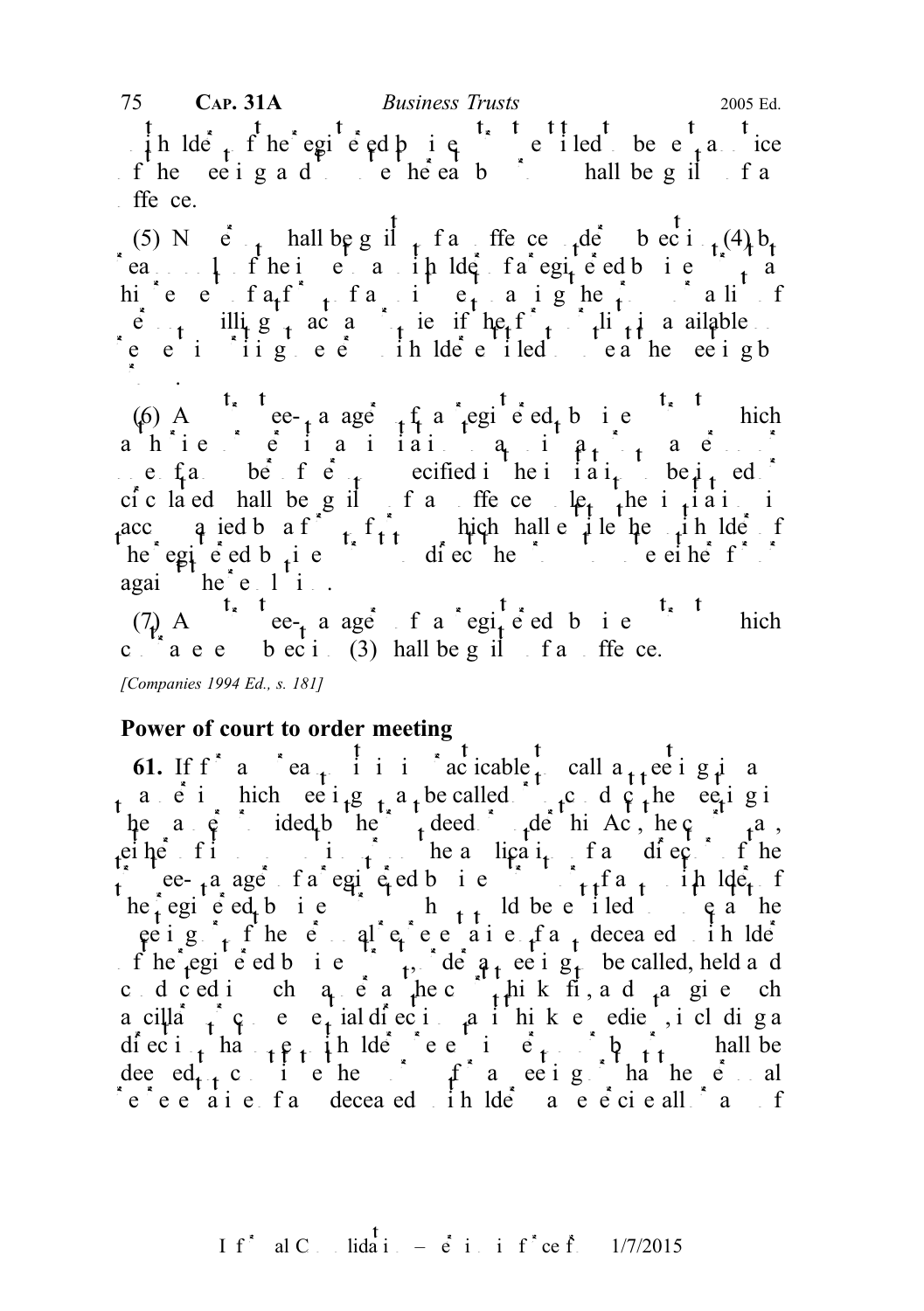he  $\frac{t}{r}$  that the deceased in lde could have e e ci ed if he  $\check{e}$  e  $\check{e}$  e  $\check{a}$  he ee i g.

[Companies 1994 Ed., s. 182]

## Circulation of unitholders' resolutions, etc.

62.— $(1)$  S<sub>t</sub> bjec<sup>t t</sup> hi ec i the trustee- a age f a egi<sup>t</sup> e ed  $b_i$ ies trust hall, he e<sub>t</sub> iii f ch<sub>t</sub> be f ih lde of he registered business trust section (2) and unless the register of the register of the register of  $\frac{1}{2}$  and understand the register of the register of the register of the register of the register of the register he in  $l$ ders of the registered b<sub>usin</sub>ess trust of the resolve at a ge  $\acute{e}$  al ee ig, a hee e e f he<sup>\*</sup>e iii. i

- (a) give the indeepthe equivelent entitled to the unit entitled to receive recent for the next annual general meeting, notice for  $\mathbf{r}_1$  and  $\mathbf{r}_2$  and  $\mathbf{r}_3$  and  $\mathbf{r}_4$  and  $\mathbf{r}_5$  and  $\mathbf{r}_6$  and  $\mathbf{r}_7$  and  $\mathbf{r}_8$  and  $\mathbf{r}_7$  and  $\mathbf{r}_8$  and  $\mathbf{r}_9$  and  $a^2$  resolution is the movement of  $a^2$  is the movement of  $a^2$ to be moved a that  $ne$  i g; and
- (b) cic late the  $\int_{t}$  he  $\int_{t}$  have the to the f and the to have the f and the set and the to have the set and the to have the set of any set of any set of  $\int_{t}$  and the set of  $\int_{t}$  and the set of  $\int_{t}$  and th geed eeigeneral me<sub>t</sub>, and a<sub>n</sub>e for the hand 1,000 d  $\mu$ h e ec he matter referred to it and  $\sum_{i=1}^{\infty}$  ed et l it is the business to be dealth in that that that the set of the business to be dealth in a that that the set of the set of the set of the business to be dealth in a that that the set of the set of ee i g.

(2) The befinith lders of a registered business trust ece a f a e iii de beci (1) hall be —

- (a)  $a_{n+1}$  berf in ldere representing than  $5\%$  f he al<sub>t</sub> i g igh  $\frac{1}{t}$  f all he it all decompt the registered  $b_i$  i  $\rho_i$   $\vdots$  the i  $\mu$  a requisition a right. vea he ee ig hich he'e iii elae;
- (b) less than 100 units holding in the registered b i e  $\sum_{i=1}^{\infty}$  hich he e has been aid and average  $\dot{e}$  ih lder, f. le ha \$500.

(3) The e<sub>r</sub> a age fa egi e ed b i e hall give the rice fa e l i a d he a e e efected i  $p_t$ ec i<sub>t</sub> (1)(b) the unit  $\det_t$  of the registered business trust entitled to have ice f he eeting e them by  $\vec{e}_t$  in each  $\vec{e}_t$  in lder, in  $a_{1}$  and  $\dot{e}_{1}$  independent of the notice of the meeting, a copy and  $a_{1}$  $f'$  he<sup>\*</sup> e  $1'$  i and and  $e'$ .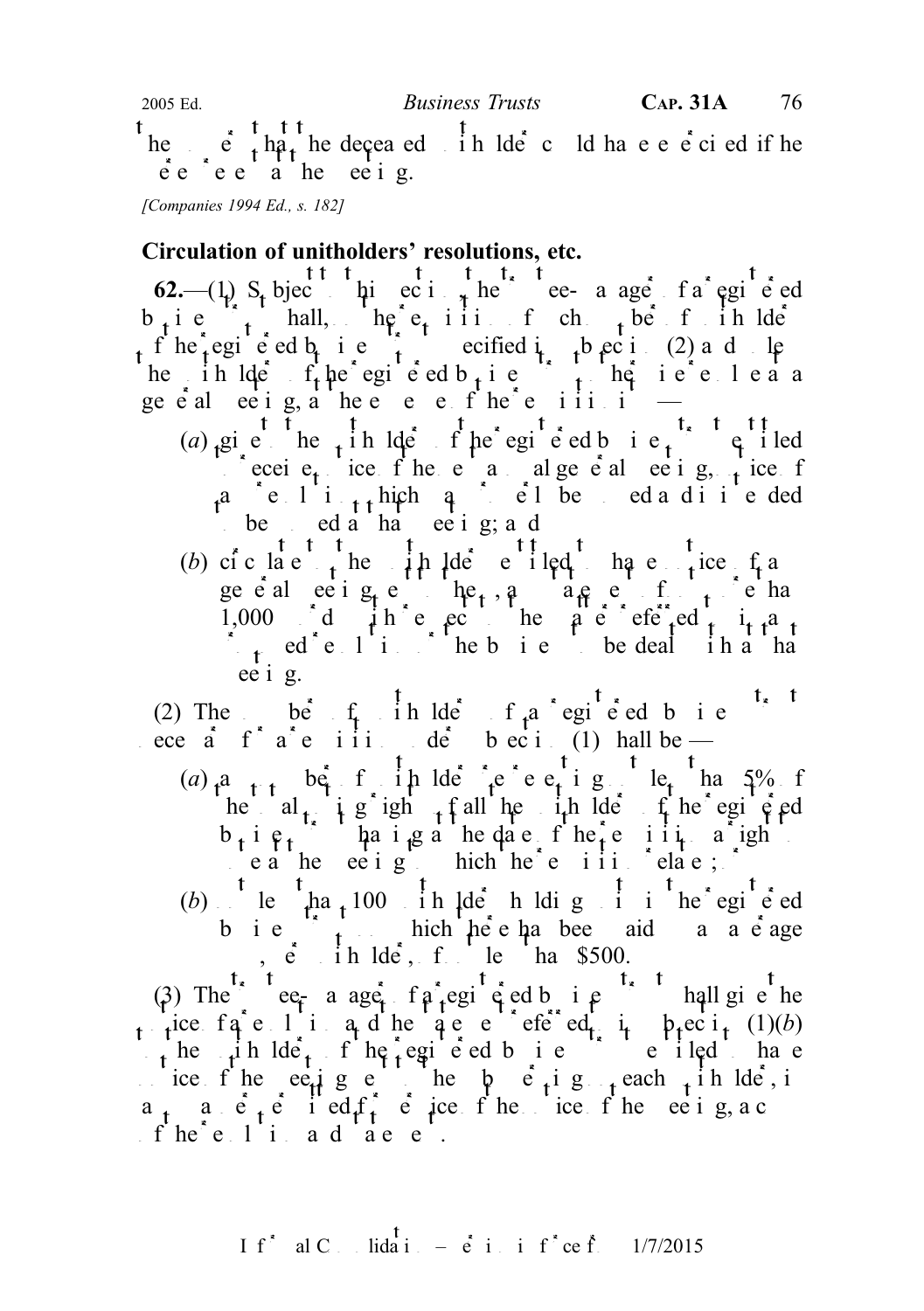(4) The trustee-trustee fa registered business trust shall  $\vec{e}$  referred business the term of the term of the term of the term of the term of the term of the term of the term of the term of the term of the term of the c f he e  $1 + i$  eferred to be  $i_1$  (3) in the same manner manner  $i_1$  in the same manner manner manner manner manner manner manner manner manner manner manner manner manner manner manner manner manner manner manner manne a d, fa  $a_i$  acticable, a he at  $a_i$  i e a he ice f he fee i g a d<sub>r</sub> here it is not acticable f<sub>t</sub> it to be eded or give<sub>t</sub> a hat it e, he ee- a age hall  $\epsilon$  e he c<sub>op</sub> f he e l i f gi e  $t$  ice  $t$  f he general effect of the resolution as social effect of the resolution as  $t$  as practicable hereafter.

(5) The trustee- a ager of a registered business trust shall be b  $\phi$ , de hieci gie ice fa e, li si ciclae a  $a$  are pulled a copy of the requisition in the requirement under the requirement of the requirement of the requirement of the requirement of the requirement of the requirement of the requirement of the requirement of t requisition is  $\int$  equiped them contained them contained them contained them contain the contain them contain the contain the contain the contain the contain the contain the contain the contain the contain the contain th  $\int \frac{1}{3} a t \, dt$ , is depth reflected at the registered of fice of he'' ee- a age —

- (a) i<sup>t</sup>he case fa<sup>\*</sup>e iii<sub>i</sub>  $\int$ e ii<sub>t</sub>g. ice fa<sup>\*</sup>e 1<sup>t</sup>i., le han 6 eek bef $\epsilon$  the ee ing; and
- (b) i<sup>t</sup> he case  $f_a$  there iii, the <sup>t</sup> hand e eek bef  $\overset{\ast}{e}$  be ee i g.

(6) N<sup>t</sup> int<sub>ardi</sub>g b eci<sub>tio</sub>f), ac<sub>t</sub> fa<sup>t</sup>e ili<sub>t</sub><sup>t</sup>e fig notice  $f_a$  resolution deposited at the registered of the registered of the trusteea age hall be dee<sub>t</sub> ed have been properly dependent for the  $p_{\text{t}}$  e f ha b ec i e q if he c and deposited ithin  $te i e e f e d b h a b e c i 1 g a h e c a d e i e d$ bef<sup>\*</sup><sub>t</sub> e and annual general meeting incalled a<sub>t</sub> d<sup>\*</sup><sub>t</sub>he annual general ee i<sub>t</sub>g i called f<sup>\*</sup> a date 6 eeks <sup>\*</sup> le afte<sup>\*</sup> he c has bee  $de$  i ed.

(7) The  $\int_{1}^{t_x} \frac{t}{t}$  ee- a ager  $\int_{t_x}^{t_x} \frac{t}{t} e^{t_x} dt$  i e  $\int_{t_x}^{t_x} \frac{t}{t} dt$  hall  $\int_{t_x}^{t_x} \frac{t}{t} dt$  $\frac{1}{2}$  d de hit eci<sub>rc</sub>ulate and a court is, the a lication either  $f'$  the trustee-transpectual trustee-trustee-manager  $f'$  and  $f'$  and  $f'$  $\mu$  claims be aggrieved, a i fied that the rights conferred by this ec i  $\alpha$  are being absed to secure eedle to blicit from any defamatory matter and the court may define the trustee-managery c<sub>t</sub> a a<sub>t</sub> lica<sub>t</sub>ion to be paid in the paid in the paid in  $a_t$  $b_1$  he<sub>t</sub> e<sub>t</sub> iii i  $\theta$ , not ihi a digha he'e iii i ae. a ie he a lica i.

(8) N<sub>t</sub> it is a dignal in the trust deed  $f$  a registered of a registered of a registered of  $f$  and  $f$  and  $f$  and  $f$  and  $f$  and  $f$  and  $f$  and  $f$  and  $f$  and  $f$  and  $f$  and  $f$  and  $f$  and  $f$  and  $f$  and  $f$  and bie i, hebie hich a bedeal ihaa aal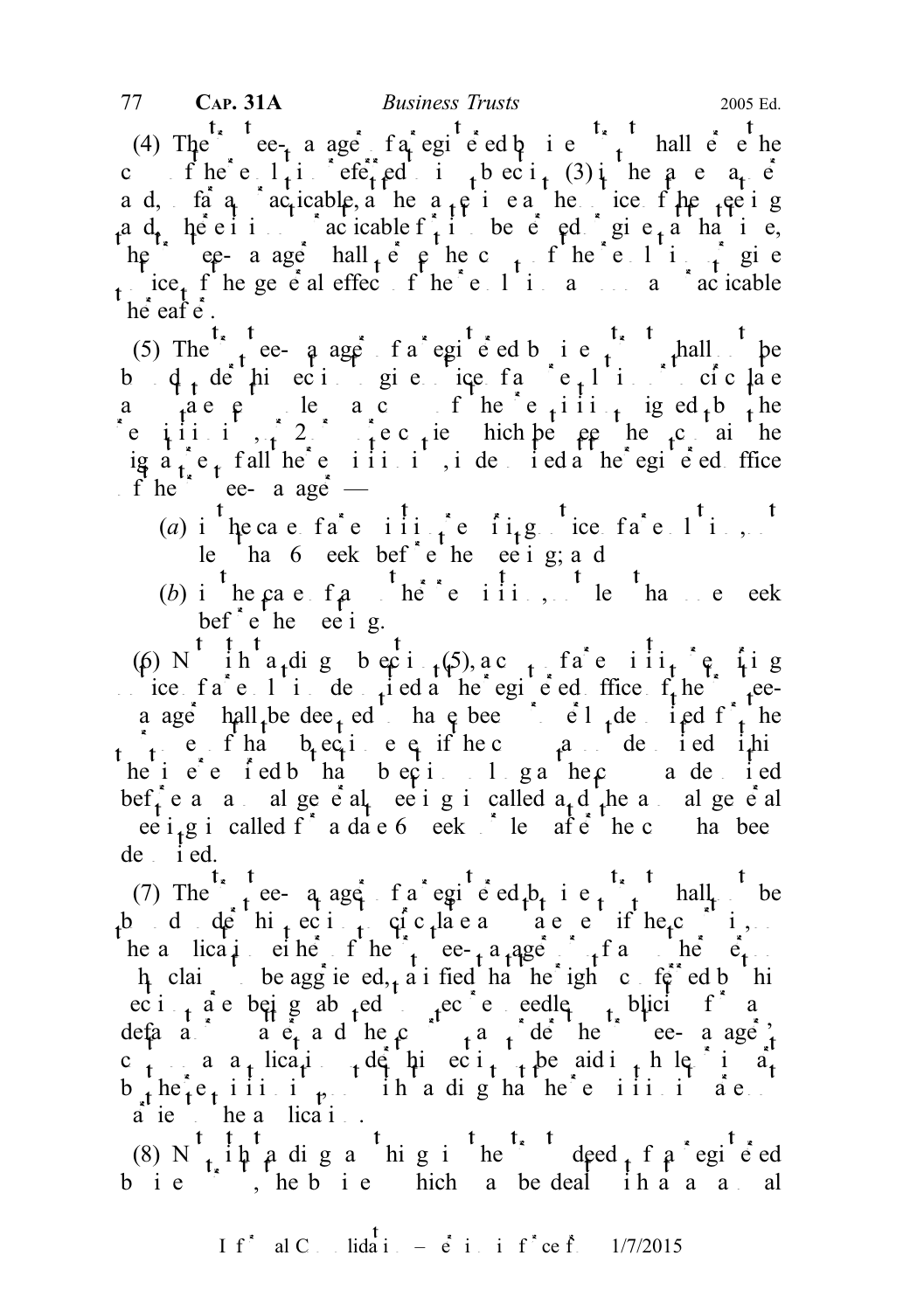geed eeting of the unit of the registered business to the register of the register of the register of the register of the register of the register of the register of the register of the register of the register of the reg include and resolution of hich notice in given in accordance in him ec i , and f interesting the purpose of the purpose of the purposes of the purposes of the purpose of the purpose of the purpose of the purpose of the purpose of the purpose of the purpose of the purpose of the purpose of to have been given the have digital and except the accidental order in  $\mathbf{i}_t$ , in giigi, fe $\epsilon$  or more in  $\mathop{\rm Id}\nolimits_{\mathfrak e}$  of he registered business. (9) A<sup>t<sub>x</sub> t</sup> ee<sub>t</sub> a ager f a registered b i e<sup>t<sub>x</sub> t</sup> hich c  $\begin{bmatrix} a & b & c \\ c & a & d \end{bmatrix}$  or (1), (3)  $\begin{bmatrix} 1 & 0 \\ 0 & 1 \end{bmatrix}$  ball be g in facture of an offer ce. [Companies 1994 Ed., s. 183]

# Special resolutions

 $t_1$  63.—(1) A<sup>\*</sup> e 1 i<sub>t</sub> hall be considered a special resolution  $t_1$  here i has bee<sub>t</sub> a ed b<sub>t</sub> he<sub>t</sub> in ldet fa egi e ed business trust h ldig in the aggregate noting the less than the voting rights of the voting rights of the voting rights of the voting rights of the voting rights of the voting rights of the voting rights of the voting rights of the voti f all the initial the registered business trust who being e iled  $d_{t-1}$ , e i e  $t$ , here proxies are all ed, by  $\int_{\mathcal{H}}$  et a a general equipe it has not less than 21 days  $\therefore$  i e integret intention to propose the integret of integration as a contract of propose the resolution as a analysis of the resolution as a analysis of the resolution as a contract of the resolution of the resolution ecial<sup>\*</sup>e l<sup>'</sup>i ha bee d l gi e.

(2) N  $\int$  ih a dig bect. (1), if it is agreed by a majorities the inlight of the unit of the unit of the unit of the unit of the unit of the unit of the unit of the unit of the unit of the unit of the unit of the unit of the unit of the unit of the unit of the unit of the unit of th  $\int_0^1 \frac{1}{\alpha} \frac{d\alpha}{dt} \, d\alpha$  d and  $\int_0^1 \frac{1}{\alpha} \frac{d\alpha}{dt} \, d\alpha$  being a matrix  $\int_0^1 \frac{d\alpha}{dt} \, d\alpha$  hich ge her h<sub>ilds</sub> le<sub>t</sub> than 95% of the total voting rights than could be e eciedathat eetig, a resolution may be  $\hat{f}_t$  and and and and and passed and passed and particle may be proposed as each particle may be proposed as each particle may be proposed as each particle may be proposed as eac a  $\text{pcial}_t^2$   $e_t$  l i a a ee i g  $f_t$  hich i e ice f a e i d le ha ha e fed de beci  $(1)$  ha bee given.

(3)  $A$  a<sub>t</sub> ee iga hich a ecial elisibied, a declaration of the chair and that the resolution is carried shall, unless a pull i de a ded, be conclusive evidence of the fact in  $\mathcal{L}$  is the fact in  $\mathcal{L}$ the  $b_1^*$   $\frac{1}{2}$   $\frac{1}{2}$   $\frac{1}{2}$   $\frac{1}{2}$   $\frac{1}{2}$  i. Find  $\frac{1}{2}$  i. Find  $\frac{1}{2}$  i. Find  $\frac{1}{2}$  i. Find  $\frac{1}{2}$  i. Find  $\frac{1}{2}$  i. Find  $\frac{1}{2}$  i. Find  $\frac{1}{2}$  i. Find  $\frac{1}{2}$  i. Find  $\frac{1}{2$  $he^{\dagger}e$ .  $1 \ddot{i}$ .

(4)  $\overrightarrow{A}$  and  $\overrightarrow{e}$  and  $\overrightarrow{e}$  and  $\overrightarrow{e}$  and is submitted, a pole is submitted, and is submitted, and is submitted, and is submitted, and it submitted, and it submitted, and it submitted, and it submitted, and hall be dee ed be effectively demanded if demanded  $-$ 

(a) b<sub>t</sub> ch<sub>t</sub> ber fin lders of a registered business. f the i e being  $e_{t}$  tiled the the trust deed of the egie ed bie is the meeting as is ecified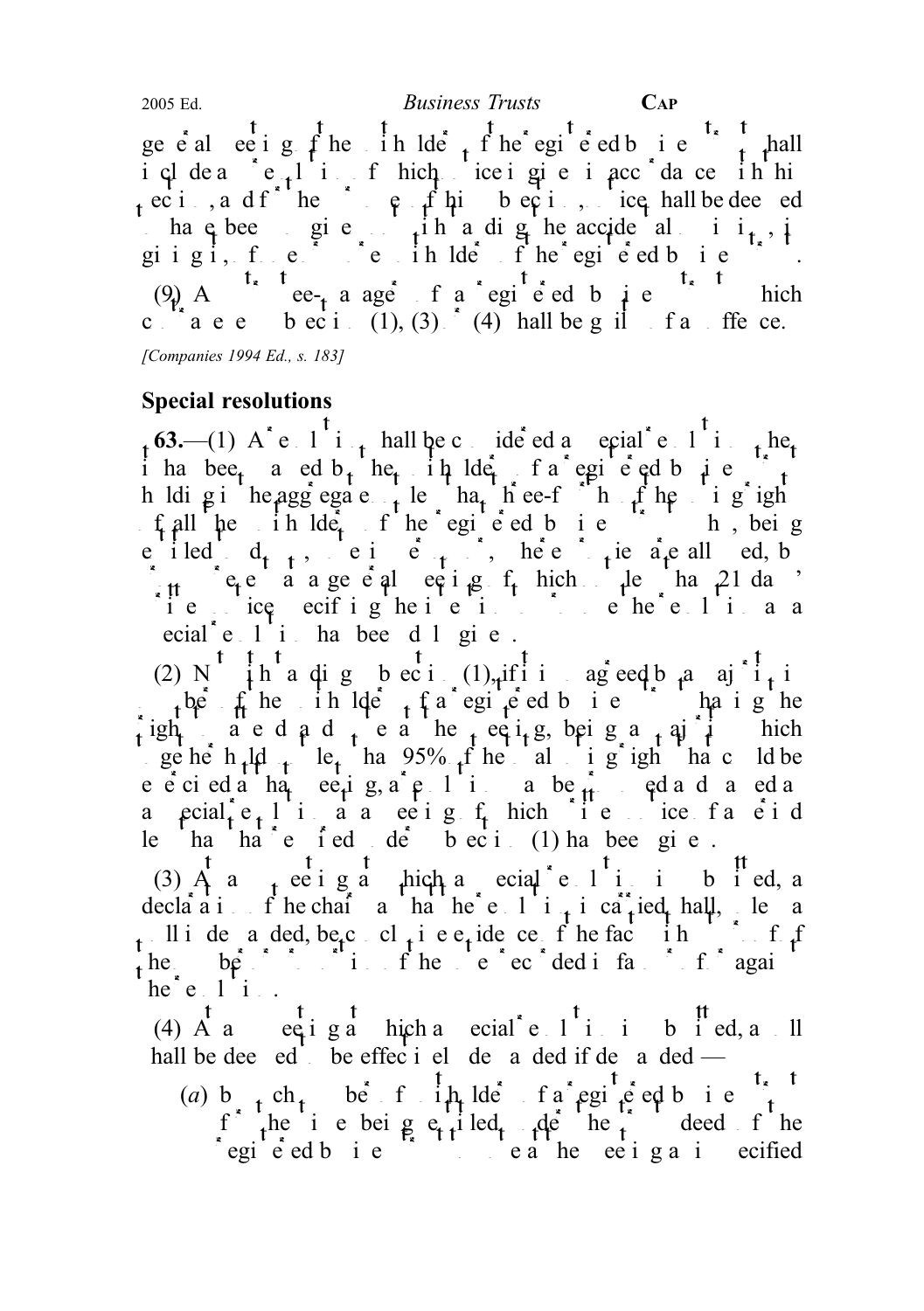in the trust deed, but in all not in any case be necessary for interesting  $\int$  in any case be necessary for interests of  $\int$  in any case of  $\int$  in any case of  $\int$  in any case of  $\int$  in any case of  $\int$  in any case of more than  $5$  unit holders to make the demand;  $\int$ 

(b) if  $\mathbf{r}$  ch is interested, by 3 in lders so entitled,  $\frac{1}{2}$  by one unit lder 2 in ldee  $\mu$  iled, if that in ldee hold  $\mu$  the 2 i<sub>t</sub>h lde gehet hold le ha  $10\%$  f<sub>t</sub>he tal t i g  $\int$ ight f all the initial to vote at the unit to vote at the unit of the unit of the unit of the unit of the unit of the unit of the unit of the unit of the unit of the unit of the unit of the unit of the unit of the uni ee i g.

(5) I c i g he ajoin a ll de a ded be  $e^i$  i ha a special e  $\downarrow$  is be a ed, reference shall be had the be f e cast a dagain he e li<sub>t</sub> a d<sub>r</sub> he to be f  $e_t$  hich each in lote is entitled by the trust or the trustee is the trustee is a correct or the trustee in Act of the trustee is a correct or the trustee in Act of the trustee is a correct or the trustee in Act of the deed f he egi  $\acute{e}$  ed b i e

[Companies 1994 Ed., s. 184]

# Resolutions requiring special notice

64.—(1) S bject to be  $i_{t}$  (2), here by this Ac<sub>t</sub> special notice i e fed fa e  $1$  i, he e  $1$  i hall be effecte  $\lbrack$ le

- (a) tice  $f$  he i  $f$  to the intention to the teea ager fa egiged bie bef<sup>o</sup>e he ee iga hich it is ed; and
- (b)  $\frac{t}{t}$  the trustee- a ager f a registered b i e t t has given has given has given by the t t has given has given has given has given has given has given has given has given has given has given has given has given h he in  $\det f$  the registered business true fance ch  $e_{t}$ l i a he a e i ea di he a e a e a i give  $\epsilon$  ice if the even is not provide the method of the method of the method of the method of  $\epsilon$  is not provide the method of  $\epsilon$  is not provide the method of  $\epsilon$  is not provide the method of  $\epsilon$  is not provide th gi e hem ice he e f, i any ang mand by the trust and the trust and the trust and the trust and the trust and the trust and the trust and the trust and the trust and the trust and the trust and the trust and the trust and deed  $f'$  he registered business trust, not less than 14 days bef  $\epsilon$  be ee i g.

 $(2)$ <sub>1</sub> If a<sub>1</sub> ee i g i called f<sup>\*</sup> a date 28 days or least after notice of the  $i$ <sup>r</sup>e  $i$   $t$ ,  $t$ ,  $\theta$  a  $e^{i}$ .  $i$  is  $e^{i}$  e  $e^{i}$  a  $t$  to  $e^{i}$  i. (1) has bee give the trustee- a age find registed business trust, such that  $\lim_{t \to \infty} \frac{1}{t}$ ice hall, although the time to the trustee-manager in the time  $\epsilon$  fed b ha bection, be deed to be  $\epsilon$  election.

[Companies 1994 Ed., s. 185]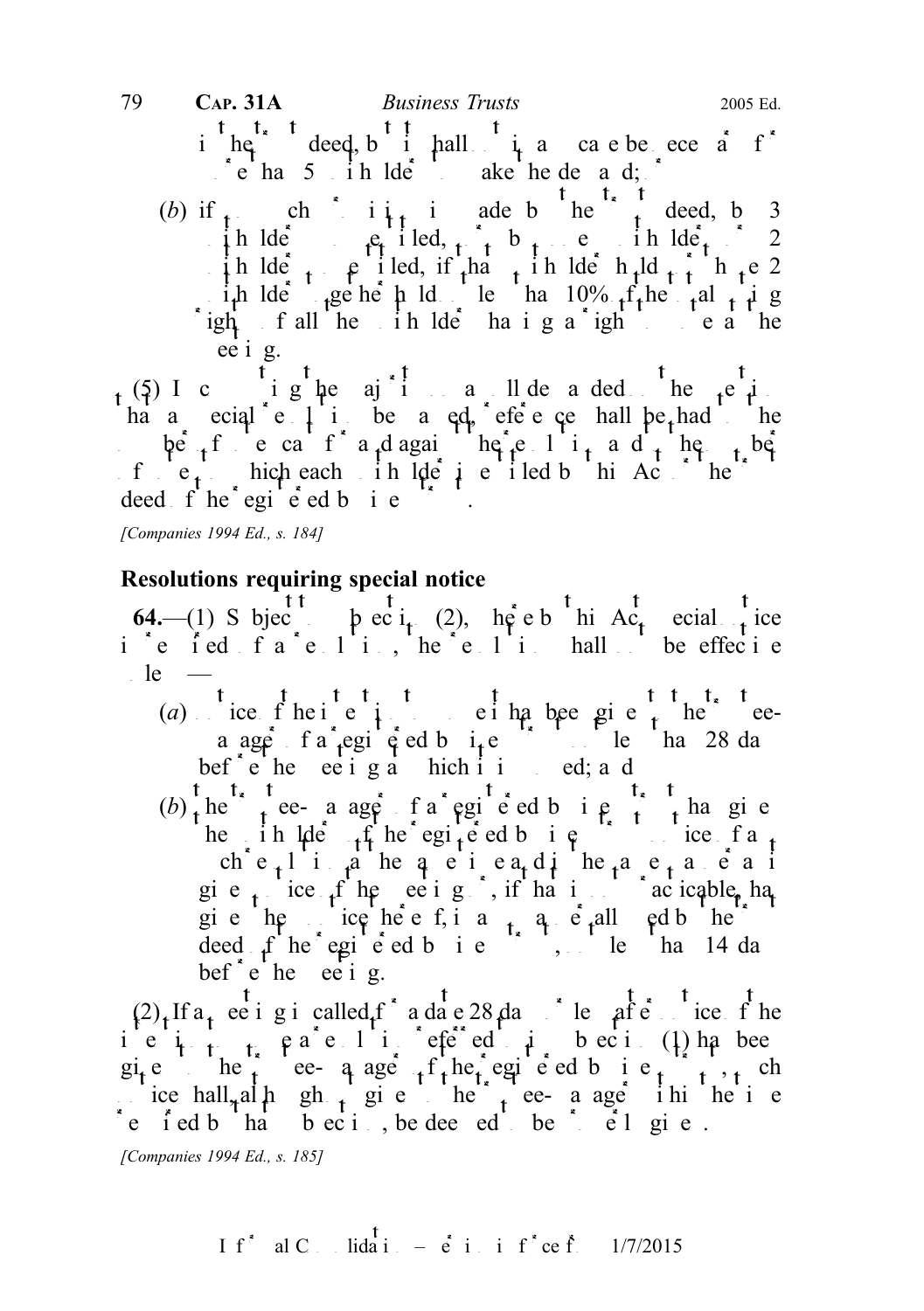## Registration and copies of certain resolutions

65.—(1) E ce a he<sup>2</sup> i e e e l<sub>t</sub> i ided in this Ac<sub>t, t</sub>he  $\int$  ee<sub>t</sub> a age f a egi e ed b i e hall l dge ih he A  $h \in \mathbf{i}$  a copy of —

- (a)  $e^e$  ecial  $e^1$  i; and
- (b) e  $\vec{e}_t$  e 1 i a<sub>t</sub>ed b a<sub>t</sub> class f in ldes f he egie ed b  $\mu$  i e is the below agreed to by all the  $i \text{h}$  lders of that class or  $i$ ,

I him only that  $\frac{t}{e}$  that  $\frac{t}{e}$  the passing or making the passing or making the passing or making the passing the passing the passing the passing the passing the passing the passing the passing the passing the pa

(2) The e-trust a registered business trust shall, a register at a register of  $\frac{1}{2}$  registers trust at the e-trust shall, at the e-trust shall, at the e-trust shall, at the e-trust shall, at the e-trust shall, at the requested business the register of the register of the register of the register of the register of the register of the register of the register of the register of the register of the register of the register of the regist charge, for a d inertial the unit of the unit of every resolution to which the unit of  $e$  and  $f$  in the which to which the unit of  $e$  and  $f$  is a contribution to which the unit of  $e$  and  $f$  is a contribution to whic hi eci a lie.

(3) A contract ee-<sub>t</sub> a ager of a registered by i.e. it is trust which contravenes becide (1)  $\frac{1}{2}$  (2) hall be guilt of an offerce and t hall be liable to conviction to a fine not exceeding \$10,000 and, in he ca e fa continuing offer ce, a function  $\hat{f}$  are not exceeding \$1,000 fe $\hat{\mathsf{e}}$  day a heefdig hich he ffececie after  $c$  ic  $i$ .

[Companies 1994 Ed., s. 186]

# Resolutions at adjourned meetings

66. Where  $a^e$  e  $l_i$  is in a red at a adjourned meeting of the  $\int$  ih  $ld$ ders trust of a registered business trust of any class trust of any class f i i the registed business trust, the resolution shall for all purposes be treated as having been part of the date on the hit as  $\mathbf{r}_1$  is a part of the date on the date on the date on the date on the date on the date on the date on the date on the date on the date of the date on i facto and and not on an earlier date.

[Companies 1994 Ed., s. 187]

# Minutes of proceedings

67.—(1) The  $t<sub>s</sub>$  t ee- a age f a registered business trust shall  $ca$   $e$  —

(a) i e f all ceeding f general meeting f he  $\therefore$  ih lders fhe registed business to be entered in

$$
I f^* \quad \text{al } C \quad \text{lida i } = \dot{e} \quad \text{i} \quad \text{i} \quad f^* ce \quad \text{f} \quad \frac{1}{7/2015}
$$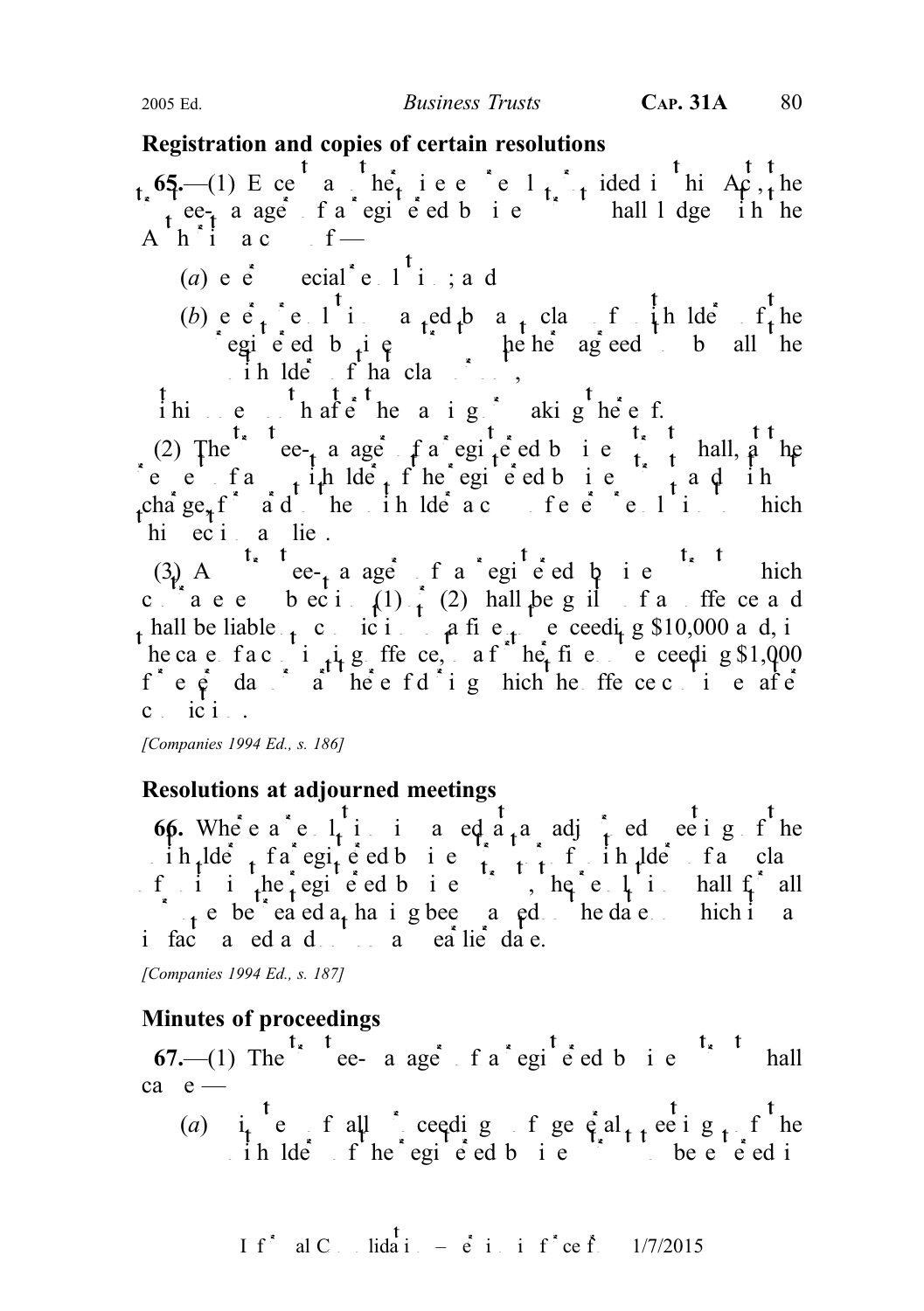b k kept  $\hat{f}$  has pure in the date upon the date upon the date upon the date upon the date upon the date upon the date upon the date upon the date upon the date upon the date upon the date upon the date upon the date u hich he ele a ee i g a held; a d 81 **CAP. 31A** *Business Trusts* 2005 Ed.

(b) he<sub>t</sub> i e be iged b hechair a fine ee iga hich he ceeding  $\vec{e}$  e had by the chairman of the e cceedig ee ig.

(2)  $\uparrow$  and in entered that  $\uparrow$  be igned as ided in the solution of the signed as provided in the signed as provided in the signed as provided in the signed as provided in the signed as ideal in the signed as ideal in  $\mu$  ec i (1) hall be evidence of the proceeding to the he  $\int$  elate, le  $\int$  he contrary is proved.

(3) Where i  $\begin{bmatrix} 1 \end{bmatrix}$  is equal to the solution of the solution of the solution of the solution of the solution of the solution of the solution of the solution of the solution of the solution of the solution of the c  $\int_{0}^{x} \frac{F_x}{a} dx$  is proved —

- (a) the eeting shall be deemed to have been duly held and c e ed; a d
- (b) all  $\sum_{k=1}^{n}$  ceeding had the eat shall be deemed to have been duly had.

(4) A case-e-manager of a registered business trust which c a e b ec<sub>i</sub> (1) hall be guilt and find the ce a<sub>t</sub> d hall be liable conviction to a fine not exceeding \$25,000 and, in the case of a cinig ffece, a f he fie not every g \$2,500 f e  $\hat{\rho}$ da  $\frac{1}{t}$  a heef d i g hich he ffe ce c i e afe  $c$  ic  $i$ .

[Companies 1994 Ed., s. 188]

# Inspection of minute books

- 68.—(1) The trustee- a age fa registered business trust shall (a) kee he<sub>t</sub>b k efe ed i eci  $67(1)$  a he egi  $\epsilon$  ed t fice  $\overrightarrow{h}$  the principal place of business in Singapore of the principal place of the principal place of the the principal place of the place of the place of the place of the place of the place of the place of the pl  $\text{ee-}$  a age; a d
	- $(b)$  make the books available for inspection by any unit lder for inspection by any unit lder of  $he<sup>3</sup>$  egi e ed b i e  $\binom{3}{2}$  i h cha ge.

(2) The e- a age f a registered business trust shall, in  $14 da_1$  after any unit of the register of the register of the register of the register of the register of the register of the register of the register of the register of the register of the register of the register of the e e i iigf ac<sub>t</sub> fa i e eqified ieci 67(1), fulh ha in  $\det$  in a contribution in the manage.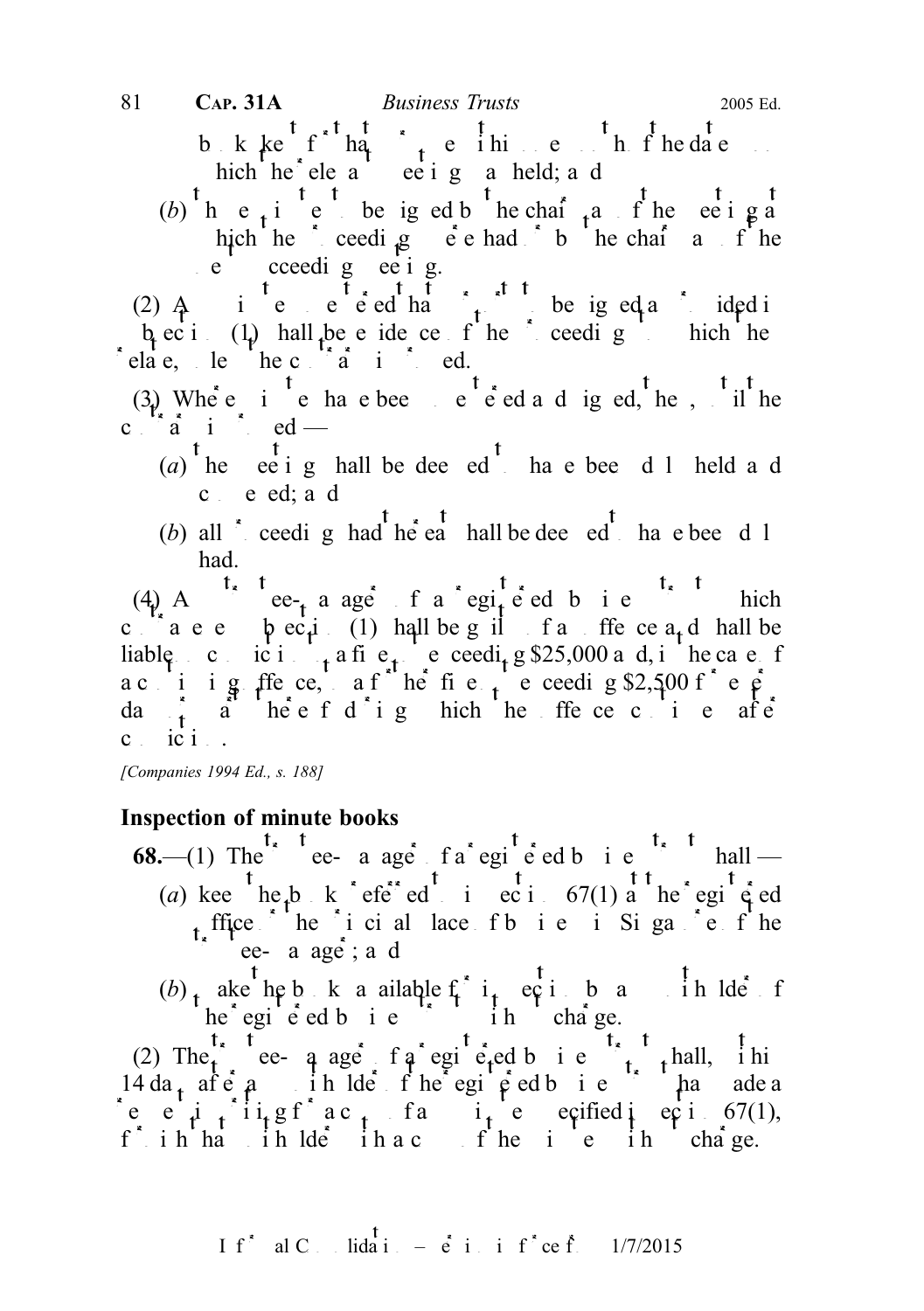(3) A ce-t a ager of a registered by i.e. this chief chief  $\mathbb{R}$  and  $\mathbb{R}$  ee-t a range of a registered by i.e. this chief chief chief chief chief chief chief chief chief chief chief chief chief chief chief chief ch contravenes becide (1)  $\frac{1}{2}$  (2) hall be guilt of an offerce and hall be liable  $\epsilon$  conviction to a fine notice exceeding \$25,000 and, in he ca e fa c i  $\mu$  g ffe ce, a f he fine e ceeding \$2,500  $f^*$  e  $\dot{e}$  day of during the original the original the original the original the original the original the original the original the original the original the original the original the original the original the origi  $c$  ic  $i$ . 2005 Ed. Business Trusts CAP. 31A 82

[Companies 1994 Ed., s. 189]

### Division 2 — Registers

## Register of unitholders

- 69.—(1) The  $\int_{0}^{t_x} \frac{t_{\text{ee}}}{t}$  a ager f a registered business trust shall (a) keep and maintain, or cause to be kept and maintained, a regie fhe in Ide fhe egie ed business; and (b) ake ha egien a valable f<sup>\*</sup> inspection,  $\frac{1}{k}$  the charge, by
- a  $e^x$  d'ighebush hours d'he trustee-mange. (2) The register referred to integration to the contain  $\frac{t}{\sin \theta}$  and  $\frac{t}{\sin \theta}$  and  $\frac{t}{\sin \theta}$
- - (a) he a  $e_a$  a<sub>r</sub>d add e f each in lde f he egi<sup>t</sup>ed bie<br>t<sub>rust</sub>
	- (b) the  $\varphi$  t t f h ldi  $g_t b$  each in the set unit the  $\log i$  e ed b i e
	- (c) the date on the name of each  $\dot{e}$  and  $\dot{e}$  and  $\dot{e}$  in the name of each person was entered in the  $\log i$  equisible as a unit of the line of  $i$  and  $i$

(d) he date on hich and  $e$  ceased to be a line lder.

(3) A corrected a registered business trust which c  $\alpha$  are bectic (1) hall be guilt of an offer central shall be liable conviction to a fine to ceeding \$25,000 and, in the case of a c i ig ffece, a f he fie needig \$2,500 fee da<sub>t</sub> d<sup>ot</sup> here f d'i g hich he ffe ce continues after c ici..

(4) The  $\int_{t}^{t}$  ree-a ager f a registered b i e<sup>t<sub>s</sub> t</sup> i. t b reason of any high done under Subdivision (1) of Division 2 of Part VII of the Secsities and Futures Act (Can  $\cdot$  289) —

(a) be aken for any purpose to have notice  $f$ ;  $\delta$ 

If<sup>\*</sup> al C<sub>ons</sub> lidation –  $\dot{e}$  in inf<sup>\*</sup>ce from 1/7/2015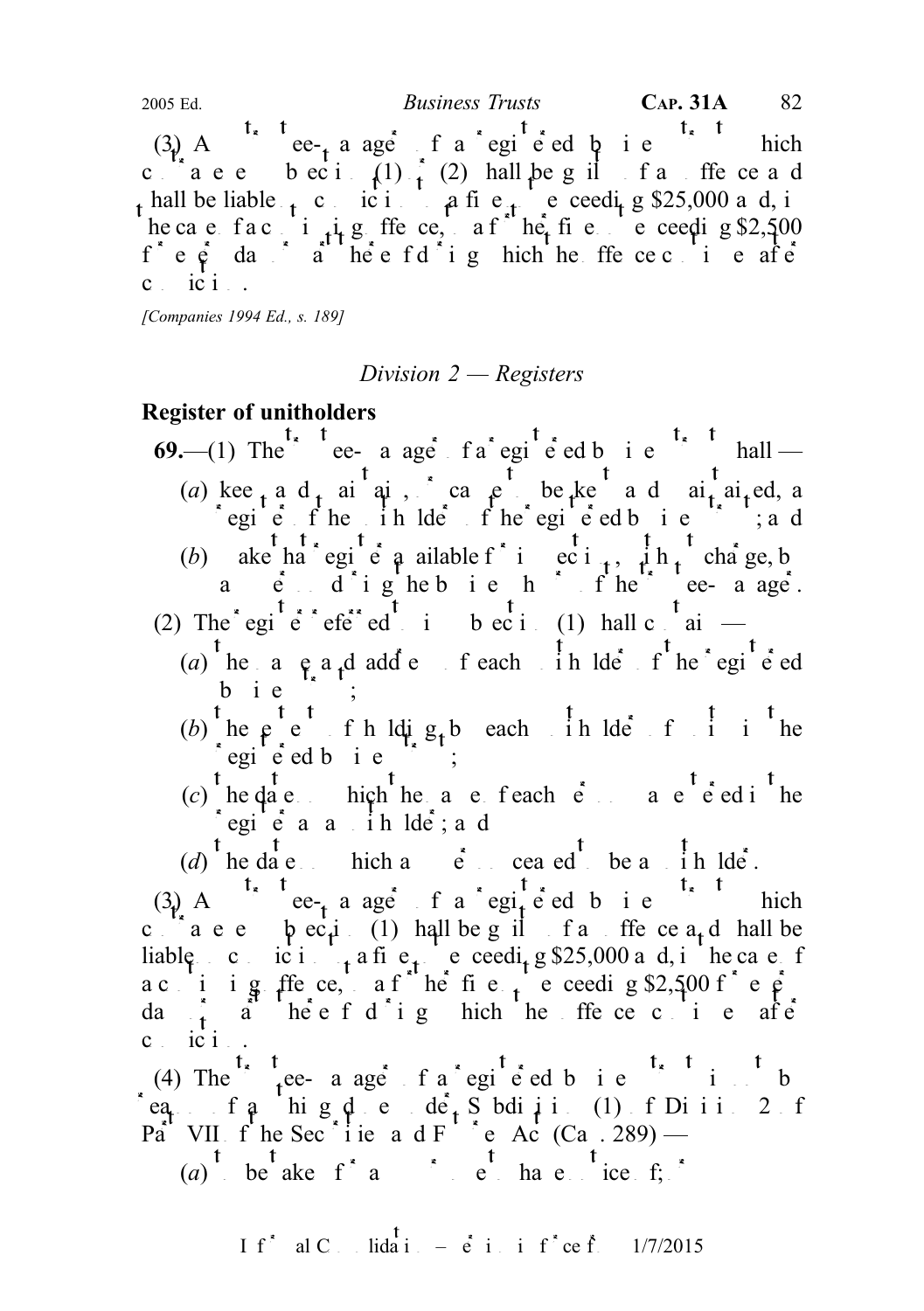[2/2009 wef 19/11/2012] [SF (Offers of Investments) (Collective Investment Schemes) (Rg 2), r. 7 (1) (f) and (2)]

# Place at which register is kept

70. $\frac{1}{\tau}$ (1) The e- a age f a egi-e ed b i e hall kee he egie e referred to ection 69 at its registered office, but — (a) if the  $\cdot$  k f aking the register is done at another flice  $\mathbf{r}_t$  the trustee- a age in Singapore, the register may be kept may be kept  $\mathbf{r}_t$ a ha he ffice;

(b) if he true a age arranger in the enterprise of  $t_{\rm t}$ ake he egi<sub>t</sub>e i behalf, he egie a be ke<sub>t</sub> a the fine  $f$  hat  $he$   $\dot{e}$  at which the  $k$  is done if that ffice i i Siga  $\epsilon$ .

(2) The trustee-  $a_t$  ager of a registered business trust shall, within 14 da after the register is first kept at a lace other has the registered ffice, l dge ih he A h i tice f he lace, he e het egi e ike  $a_t$  d hall, ihi 14 da<sub>t</sub> after a change in the place a mich he egi  $\acute{e}$  i ke, l dge ih he A h i ice f he change. (3) A<sup>t<sub>x</sub> t</sup> ee-<sub>t</sub> a ager f a registered business trust which c<sup>ork</sup>aee beci (1)  $\frac{1}{t}$  (2) hall be g il f a ffe ce a d hall be liable  $\epsilon$  conviction to a fine notice exceeding \$25,000 and, in he ca e fa c i  $\mu$  g ffe ce, a f he fine ne ceeding \$2,500  $f^*$  e  $\phi$  day  $\phi$  day of during the offence during the offence continues after  $c$  ici.

[Companies 1994 Ed., s. 191]

## Consequences of default by agent

71. Where, b it exists  $70(1)(b)$ , the register of the ih lders fa registered business trust is kept at the office of a  $\vec{e}$  be the trustee-manager of the registered business trustees the registered business trustees trustees trustees trustees trustees trustees trustees trustees trustees trustees to the trustees trustees trustees to the a d, b  $\int$  ea<sub>t</sub> f a default in that  $\int$  trustee- a age fail  $\epsilon$ , 1 ih, eci  $70(1)$   $(2)$ , and here is in fhild  $a \quad b \quad b \quad d \quad c \quad i \quad f' \quad he' \quad egi \quad e', \quad ha' \quad e' \quad \text{hall be liable}$  the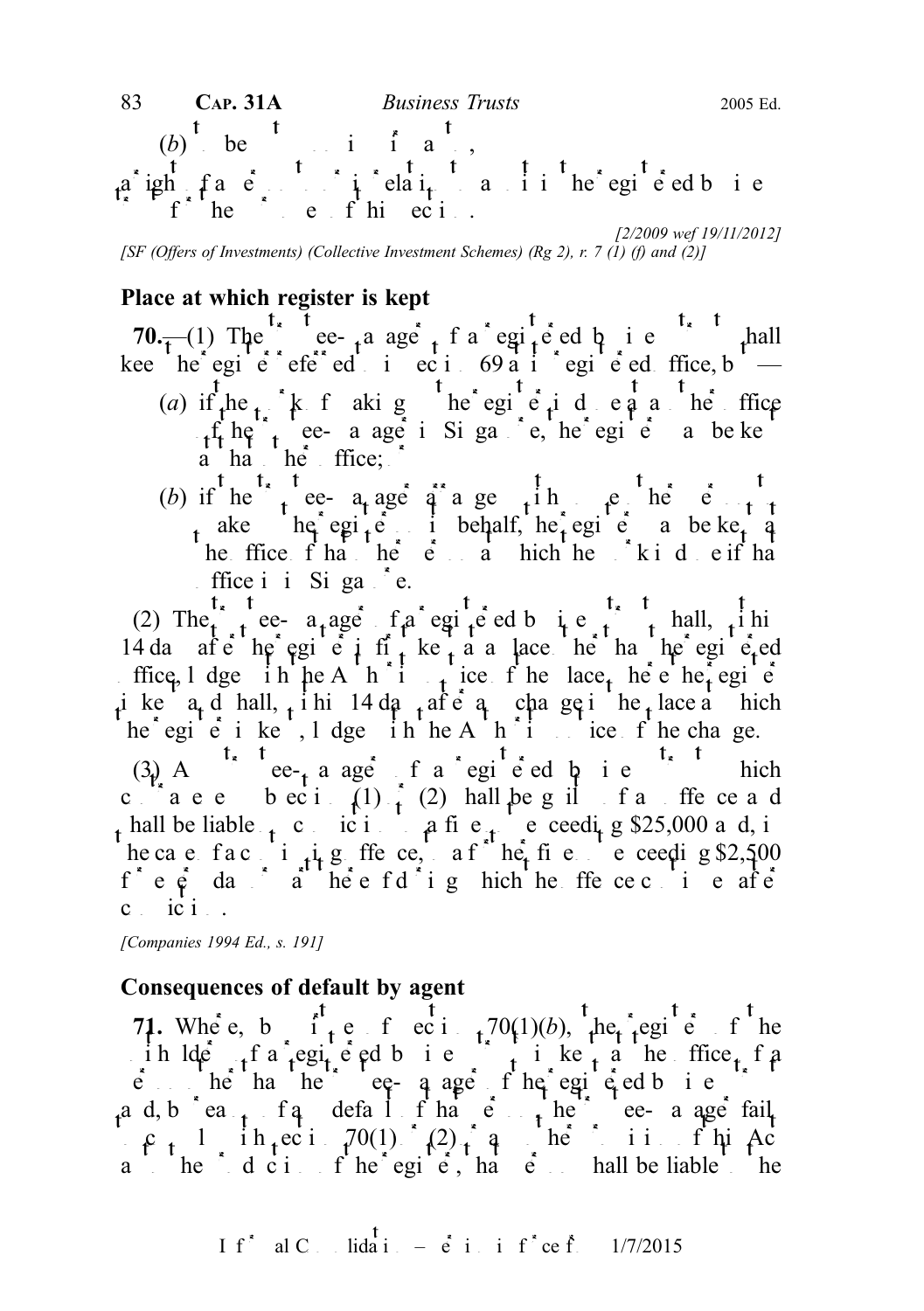a e e alie<sub>t</sub> a if he e e a trustee f he tree-a<sub>t</sub>age in acc<sub>i</sub>dance in ection 109, and the power of the c<sub>tion</sub> de ec i 102 hall e e d he akig f de again ha he  $\dot{e}$  and his ffice and employees.

[Companies 1994 Ed., s. 193]

## Power of court to rectify register

 $72-(-1)$  If — (a) he  $a_{tt}$  e f any person in the enterprise cause entered in  $\int$  i ed f<sub>t</sub> he egi e f<sub>t</sub>he in lde fa egi e ed business trusteed to in  $69(1);$ 

(b)  $\det_{t}$  l i<sub>t</sub> ade  $\int_{t}$  ece a dela<sup>t</sup> ake lace i e<sup>t</sup><sub>t</sub>e i g i  $he^{\dagger}egi\dot{e}$  he fact of any  $e^{\dagger}$  and  $e$  and  $h$  be any person having ceased to be a  $i \text{h}$ lde,

he  $t e$  aggrieved  $t e$  and any unit the trustee-manager of the egi e ed  $\beta$  i e  $\alpha$ , behalf f he egi e ed b i e  $\alpha$ , a a 1 t he c  $f^{\dagger}$  ecification of the register, a<sub>t</sub> d he c<sub>t</sub> a efect the a lication of  $\alpha$  or der rectification of the register a  $\phi$  a  $\phi$  the trustee- a age fall damage and ed by any damages substantial by any damages substantial by any damages substantial and any damages substantial and any damages substantial and any damages substantial and  $a$  he a lication.

(2) O a a lication under subsection (1), the c  $e^{t}$  a decide —

- (a)  $a_1$  e i felatig he ile  $fa_1$  e h j a a to the application that the historic to head in the entered in order to have  $\int$  from  $\int$  from  $\int$  from  $\int$  from  $\int$  from  $\int$  from  $\int$  from  $\int$  from  $\int$  from  $\int$  from  $\int$  from  $\int$  from  $\int$  from  $\int$  from  $\int$ he egi<sub>t</sub>e f in lde f a egite d b i e referred to exist 69(1), he het her the theories be<sub>t</sub> een in Ide i<sub>t</sub>alleged in Ide is between unitholders or alleged unit and the one hand and the one hand and the one hand and the one hand and the one hand and the same of the one of the one of the same of the same of the same of the same of the same of the same o throus trust of the registered business trust on the  $h$ e other trust on the other trust on the other trust on the other trust on the  $h$ e other trust on the  $h$ e other trust on the  $h$ e other trust on the  $h$ e other trus ha d; a d
- (b) generally, any  $\begin{pmatrix} 1 & 0 \\ 0 & 0 \end{pmatrix}$  and  $\begin{pmatrix} 0 & 0 \\ 0 & 0 \end{pmatrix}$  or expedient to be decided f  $\int$  the rectification of the registed.

(3) The c<sup>ourt</sup> hen aking an order for rectificant for egine, for he ih, lde fa egi e ed b i e hall b i, de di ec a  $\therefore$  ice f he ecification to be 1 dged in he A h i.

If<sup>\*</sup> al C<sub>ons</sub> lidation –  $\dot{e}$  in inf<sup>\*</sup>ce from 1/7/2015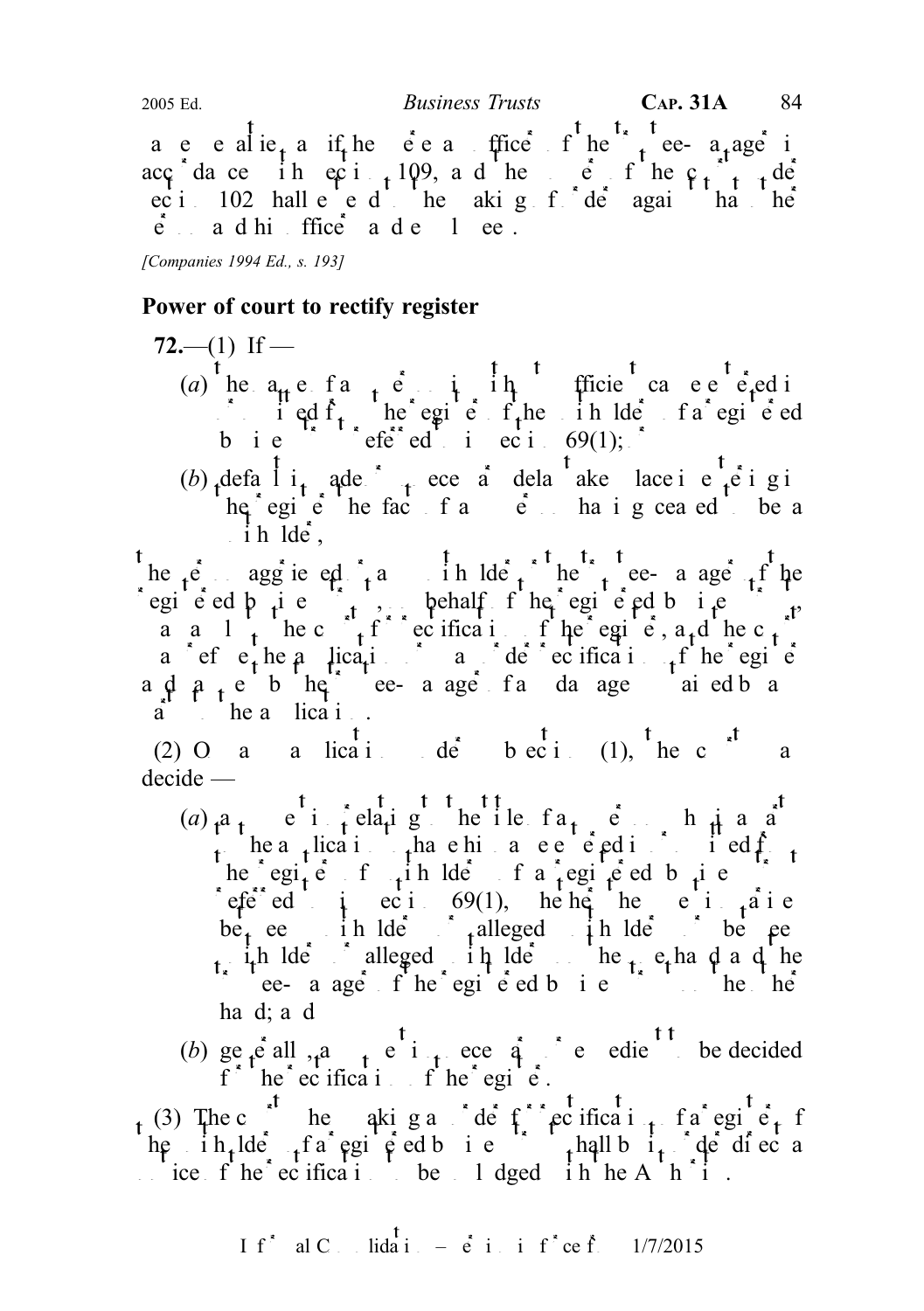(4) N a lication for the rectification for a register of the ih lders fa registed bie. This exists the respect of an entry in respect to  $f$  and  $g$ . hich  $a_t$  ade in the register more than 30 years before the date of he a lication hall be entertained by the court.

[Companies 1994 Ed., s. 194]

# Limitation of liability of trustee, etc., registered as holder of units

73.—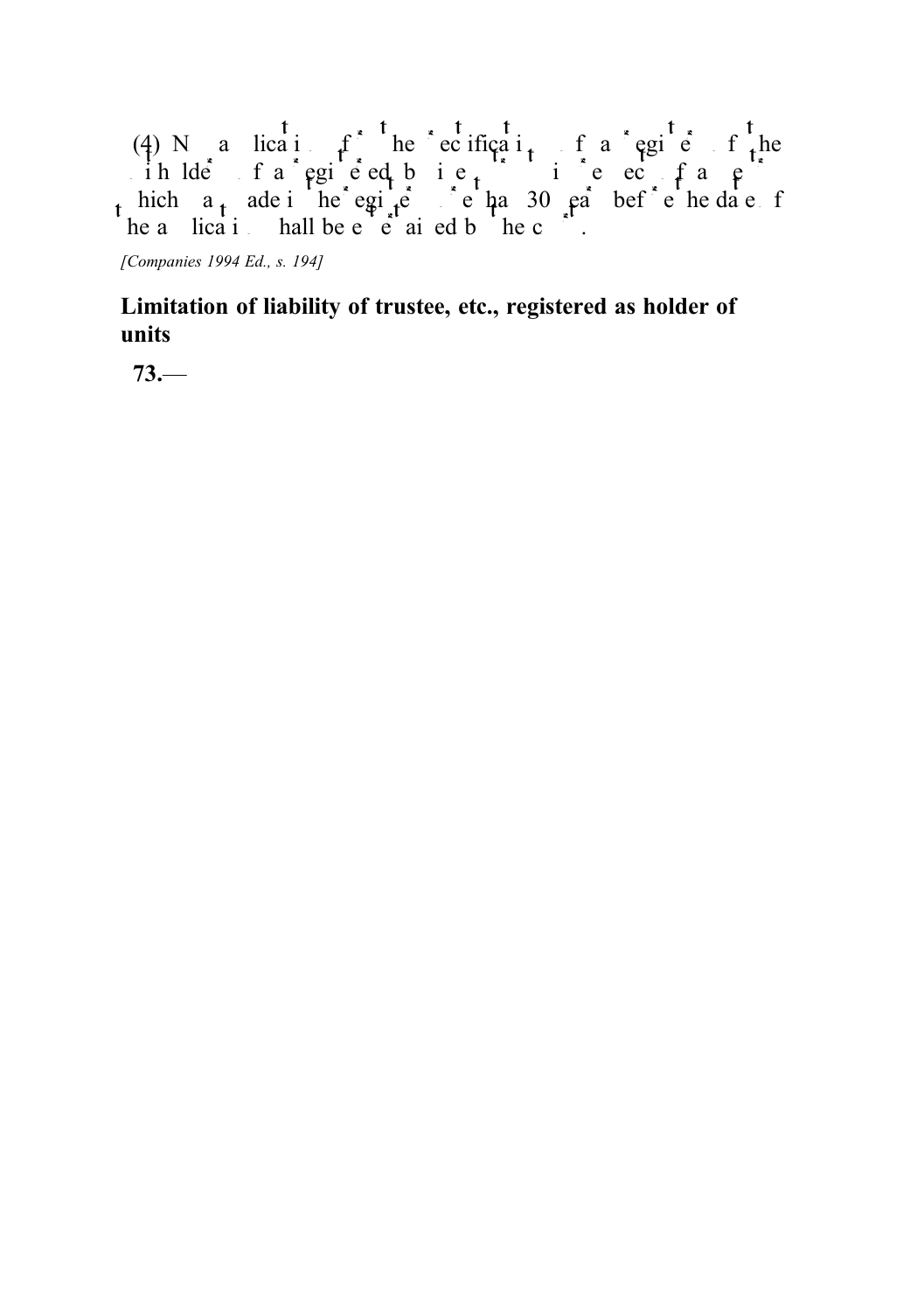$\int$  he lace, hich c<sup>orr</sup>es to the total and the trustee-manager  $f_t$  he registered business trust concerned shall be affected in  $\int$ ice fa $\int$  b a hig de. 2005 Ed.  $Business \ Trusts$  CAP. 31A 86

[Companies 1994 Ed., s. 195]

#### Division 3 — Annual Return

#### Annual returns and information

74.—(1) The  $\frac{t_{x}}{t_{y}}$  teermanager of a registered business trust shall l dge ih<sub>t</sub>he A<sub>t</sub>h i, ihi e<sub>t</sub>hafe he a<sub>t</sub> alge<sub>t</sub>e al eeting of the  $\frac{1}{4}$ th lders of the registered business trusts are the registered business trusts. containing the statements and a statements are presented by  $c_1$  and  $p_1$  and  $p_2$  are presented by  $c_1$  and  $p_3$ he A<sub>h</sub><sup> $\dot{\text{h}}$ </sup>

(2) A<sup>t<sub>s</sub> t</sup> ee<sub>t</sub> a ager f a regite ed b i e<sup>t<sub>s</sub> t</sup> hich c  $a$  a e e  $\beta$  ec<sub>t</sub>i (1) hall be g il f a ffe ce a<sub>t</sub> d hall be liable concident to a fine not exceeding \$50,000 and, in the case of a c i ig ffece, a f he fie  $\frac{1}{10}$  eceeding \$5,000 f e  $\frac{1}{10}$ da<sub>t</sub> a heef dighthereoffece cine after c ici.

[Companies 1994 Ed., s. 197]

#### PART X

#### ACCOUNTS, AUDIT AND DISCLOSURE

#### Division  $1 -$ Accounts

#### Accounting records and systems of control

75.— $(1)$  The trustee- a ager of a registered business trust shall cae<sub>t</sub> be kept the accounting record and  $\frac{1}{2}$  and  $\frac{1}{2}$  and  $\frac{1}{2}$  for records and  $\frac{1}{2}$  ill sufficiently explained the transactions by the trustee-manager entered the trustee-manager entered the trustees-manager entered the trustee-manager entered the trustee-manager entered the trustee-manager entered the trust into behalf fhe egisted business transmitted business trust and financial position of he egisted business transition and  $\mathbf{r}_t$  and  $\mathbf{r}_t$  and fair accounts and any d c e e i e d be a ached here be e a ed from time to be prepared from the to be predicted to be prepared from the to be predicted from the to be predicted from the to be provided from the to be provided from the to be pro i e, a<sub>n</sub>d hall cause he<sup>1</sup>ec<sup>o</sup>d be kept <sub>in</sub> channer as to a e able the to be conveniently and  $\ddot{\text{e}}$  and  $\ddot{\text{e}}$  and  $\ddot{\text{e}}$ .

(2) The e $\epsilon_{\bar{r}}$  a age  $f \hat{\rho}$  registered business trust shall retain the record referred to intervel to the cordinate of the cordinate of the  $5\sigma$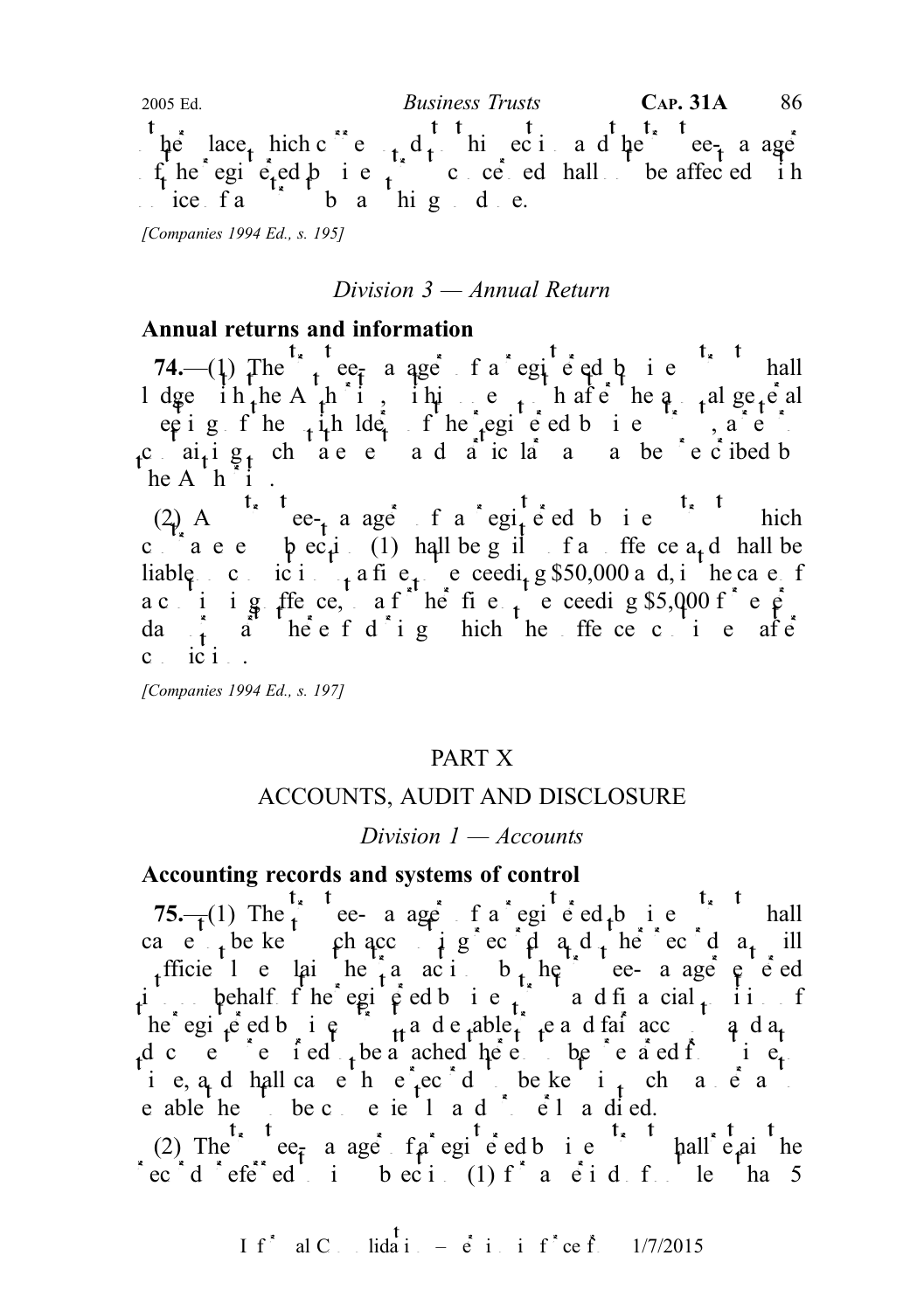$e^{i}_{t}$   $t^{f}_{t}$  the end  $t^{f}_{t}$  he financial  $e^{i}_{t}$  in which the transactions or  $\vec{e}$  a i to which the  $\vec{e}$  exidence reflective records relations relations records relations relations relations relations relations relations relations relations relations relations relations relations relations re

(3) The trust ee-manager of a registered business trust shall depine a d ai ai  $a \neq f i e_t$  al accounting controls of the system of the substitution of the substitution of the substitution of the substitution of the substitution of the system of the system of the system of the system of the ide a ea able a  $a$  a ce ha

- (a) a e ha a e a f he  $\frac{1}{1}$  e f he egi e ed bie faie afegaded agail fainach i ed  $e$  dinsing  $i$ , and
- (b) a  $ac_i$ ,  $b_i$  here a age entered into one behalf for  $\int_{t}^{2\pi} \cdot \int_{t}^{2\pi} e d_{t}$  be entered into only behalf  $f_{t}$  he registered b ie  $\hat{a}$ e  $\hat{c}$  el a<sub>t t</sub>h ied a d ha the ae recorded  $a_t$  ece<sub>t</sub> and the permit terminal equation of the and fair account and to main accountability of a set of a set of a set of a set of a set of a set of a set of  $\alpha$  set of a set of a set of a set of a set of a set of a set of a set of a set of a set of a set of a set of a se

(4) The ecord referred to interest in subsection (1) shall be kept at the egie ded  $f$ ffice f he  $t$ <sub>t</sub> ee- a age f a egie  $f$ <sub>t</sub> eed business trustees to the set of the set of the set of the set of the set of the set of the set of the set of the set of the set of the set of the set of the set  $\int_a^b a_t^b$  ch he lace a it hi<sub>t</sub> k fit a d hall a all time be en i ec i b he directors of the trustee-manager.

(5) If acc i g ec d a d  $_{t}$  he records are kept by the trustee $a_t$  ager of a registered business trust at a  $a_t$  lace outside Singapore, the ee- a age<sup>t</sup>  $_1$  hall  $_1$  e d  $_2$  a d kee  $_1$  a nape in Singapore, and ake a ailable a all  $i \cdot e$  f<sub>i</sub> inspection by the directors of the form trustee- a age<sup>t</sup>, characteria d<sub>r</sub>eturns in returns to the b i e deal ihi, he ec d ke q ill e able be  $\hat{h}$  e a ed  $\frac{1}{t}$  e a d fair accounts and and any documents required to be a ached  $he^{\overrightarrow{t}}e$ .

(6) The c  $\frac{1}{r}$  and any particular case of dental the accounting rec q a d he ec d  $f_a$  registered business to  $f_b$  be  $f_a$ incipa blic accountant acting for a director of the trusteea age f he egite ed b i i e trust, b i anderesting the region of the region of  $\frac{1}{2}$  e  $\frac{1}{2}$  e  $\frac{1}{2}$  and  $\frac{1}{2}$  de aking in it give the court that it is a court of the pulled by the public  $\alpha$  in accuration by the public state  $\alpha$ accountant d<sub>r</sub>ing his inspection shall be dicted by him to any  $\vec{p}$  be that that director.

(7) A<sup>t<sub>x</sub> t</sup> ee-<sub>t</sub> a ager f a registered b i e<sup>t<sub>x</sub> t</sup> hich c  $a \cdot a \cdot e$  b  $e \cdot i$  (1), (2), (3), (4)  $f$  (5) hall be guilt fa

<sup>[2/2007</sup> wef 01/03/2007]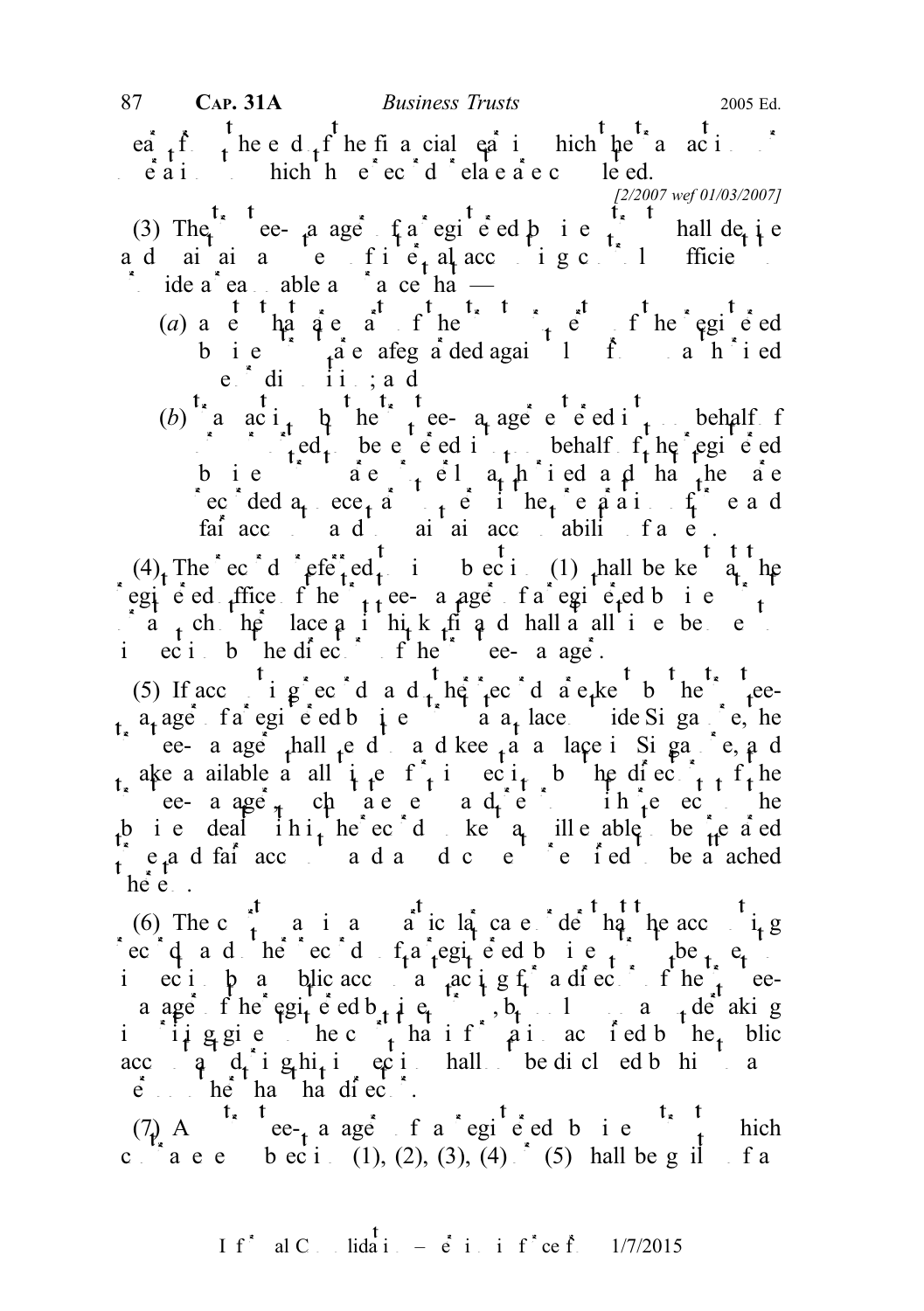offerce and hall be liable on conviction to a fine not exceeding \$100,000.

(8) A<sub>n</sub> ffice<sub>r</sub> f he<sup>n</sup><sub>t</sub> ee- a age<sub>t</sub> h k<sub>n</sub> i gl<sub>t</sub> c a e e  $\int_{A} e^{-t}$  in a h ie heconal eighthis section shall be guilt for the ce  $a_t$  d hall be liable  $c_t$  is  $i_t$  a fine e ceeding  $$50,000$  or to imprison the form of a term not exceeding 12  $h \rightarrow h$ .  $h \rightarrow h$ .

[Companies 1994 Ed., s. 199]

## Accounts and directors' report

76.—(1) The e- a age  $fa$  registed business trust shall, a a date  $\frac{1}{t}$  later than 18 months after the register the register than  $\frac{1}{t}$  and  $\frac{1}{t}$  the register of the register of the register of the register of the register of the register of the register of the regist  $b_t$  ie and peel a<sub>t</sub> least oeie en dat ea at least on ie, also intervals of  $\mathfrak{p}$  has  $15$  months, lay before the unit holder the unit of the egie ed  $\alpha$  is the their anal general meeting a profit and l acc f he egi e-ed b i e f f he e  $i$  d i ce he eceding acc<sub>t</sub> ( $\mathbf{i}$  in the case of the first acc<sub>t</sub>, since the  $r$ egi<sup>strat</sup>ion of the registered business trustees trustees the a date —

- (a) in the case of a registered business trust lined on a red or quote  $\alpha$  and  $\alpha$ ec i je e change in Si<sub>n</sub>gapore, not more than 4 more than 1 bef<sup>\*</sup> e he date f he eetig; a d
- (b) in the case of any other registered business trust, not more han 6 months before the date of the meeting.

(2) The trust ee- a age fa egi eed b i e<sub>t</sub>. hall e<sub>t</sub> e ha he fit and loss account referred to intervel to in  $(1)$  gives a true extension of the subsection of the subsection of the subsection of the subsection of the subsection of the subsection of the subsection of the subse a d fair iew f he c f i and loss of the egipted business trust for the register of the register of the register of the register of the register of the register of the register of the register of the register of the regist he e i d<sub>t</sub> faccounting a<sub>t</sub> h<sub>t</sub> i he accounting and other records  $f$  he<sup>s</sup> egi e ed b i e

(3) The A<sup>thori</sup>ng, b<sub>tt</sub> de bli<sub>t</sub>hed in the Gazette, specify ch he eid in bij fhe eid efe<sup>r</sup>ed in b ec i  $(1)(a)$  (b).

(4)  $N^t$  in  $t^n$  ding  $s_t$  bection (1), the A<sup>t</sup>h<sup>st</sup>ing  $\frac{1}{s}$ a lication by the trust a registered business trust and a registered business trust and a register and  $\frac{1}{2}$  and a register and a register and a register and a register and a register and a register and a register and f a coal ease it his k fits fits density fits fits fits fits fits fits and 15 here red to in that in the contract to interest to any each subsection and with respect to any each subsection and with respect to any each subsection and with respect to any year of the subsection and with respect to a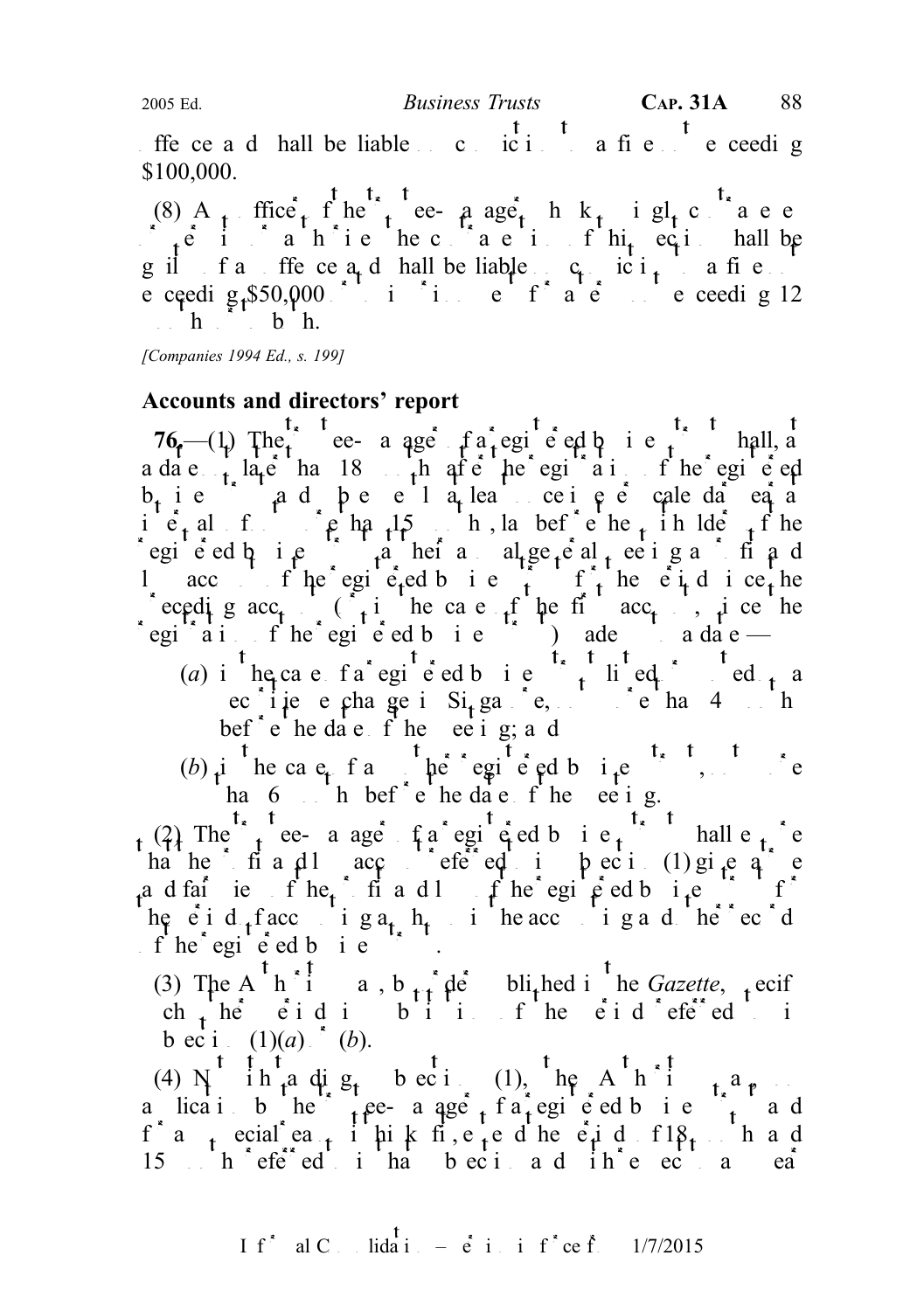$e^t e^t e^t$  the  $e^t e^t$  i  $q^t e^t e^t$  ed to into the ecinomic (1)(a) or (b),  $\therefore$  ih a dig ha he e i d i e e ded beyond he calendar ea.

(5) The trustee-there are trust a registered business trust shall cate be ade  $\phi$ , and be laid before the unit the unit of the registered bie<sub>t</sub> aheia alge eal ee ig in her fiadl acc  $\bigcap_{i=0}^{\infty}$  e i ed b b ec i (1) —

- (a) a bala<sub>t</sub>ce heet  $\int_a^t$  the regi<sup>t</sup> e ed b i e<sup>t</sup> a a he date hich he fi and account is made the probability being a balance heet ha gives a teat of the state of the state of the state of the state of the state of the state of the state of the state of the state of the state of the state of the state of the state of the state of the state of th  $\int$ egi<sup>t</sup>e ed b i e<sup>lle</sup> a a heed f he e i d to hich it  $\delta$ elae; ad
- (b) a ca h fl $\frac{t}{t}$  a e  $e^{t}$  f he egi<sup>t</sup> e ed b i e<sup>t t t</sup> ha gie  $a_1^{\frown}$  ead faire fhecah flot hebusiness he registered business trust for the period of accounting for the period of  $\mathbf{r}$  and  $\mathbf{r}$  is a period of the period of  $\mathbf{r}$  and  $\mathbf{r}$  and  $\mathbf{r}$  are period of  $\mathbf{r}$  and  $\mathbf{r}$  are period of  $\mathbf{r}$  find  $\ln \text{acc}$  account referred to in subsection (1).

 $t_{\rm t}$  (6) The trustee- a age  $t_{\rm t}$  f a registered business trust shall, before he f  $f_1$  and loss accounts and cash flow statements and cash flow statements of the statements of the statements of the statements of the statements of the statements of the statements of the statements of the statement referred to be cited to in subsections (1) and (5) are made out, the reasonable  $\left[ e \right]$  —

- $(a)$ <sup>t</sup> $-$ 
	- (i) a  $\varphi^t$  ai ha acti has been taken in relation to the ii  $g_{\text{f}}$  ff f bad deb and the making f ii  $f^*$  d  $\overrightarrow{b}$  f l deb ; a d
	- (ii) ca e all k bad deb<sup>t</sup> be  $\frac{t}{t}$  t be  $\frac{t}{t}$  e ff a d ade  $\overrightarrow{a}$  e i i be ade f<sup>\*</sup> d  $\overrightarrow{b}$  f l deb;
- (b)  $\frac{1}{4}$  q  $\frac{1}{e^t}$  as the heir and current assets ( $\frac{1}{e}$  the than c<sup>urrent</sup> a e hich aagah  $(a)$  a lie also likel cali pin he dia c e f b i e he al e a  $\mu$  in the accounting records of the registered business trust and, if  $s$ ,  $ca$  e —
	- $(i)$ , head be included an amount which he igh be  $e$  expected so to realise;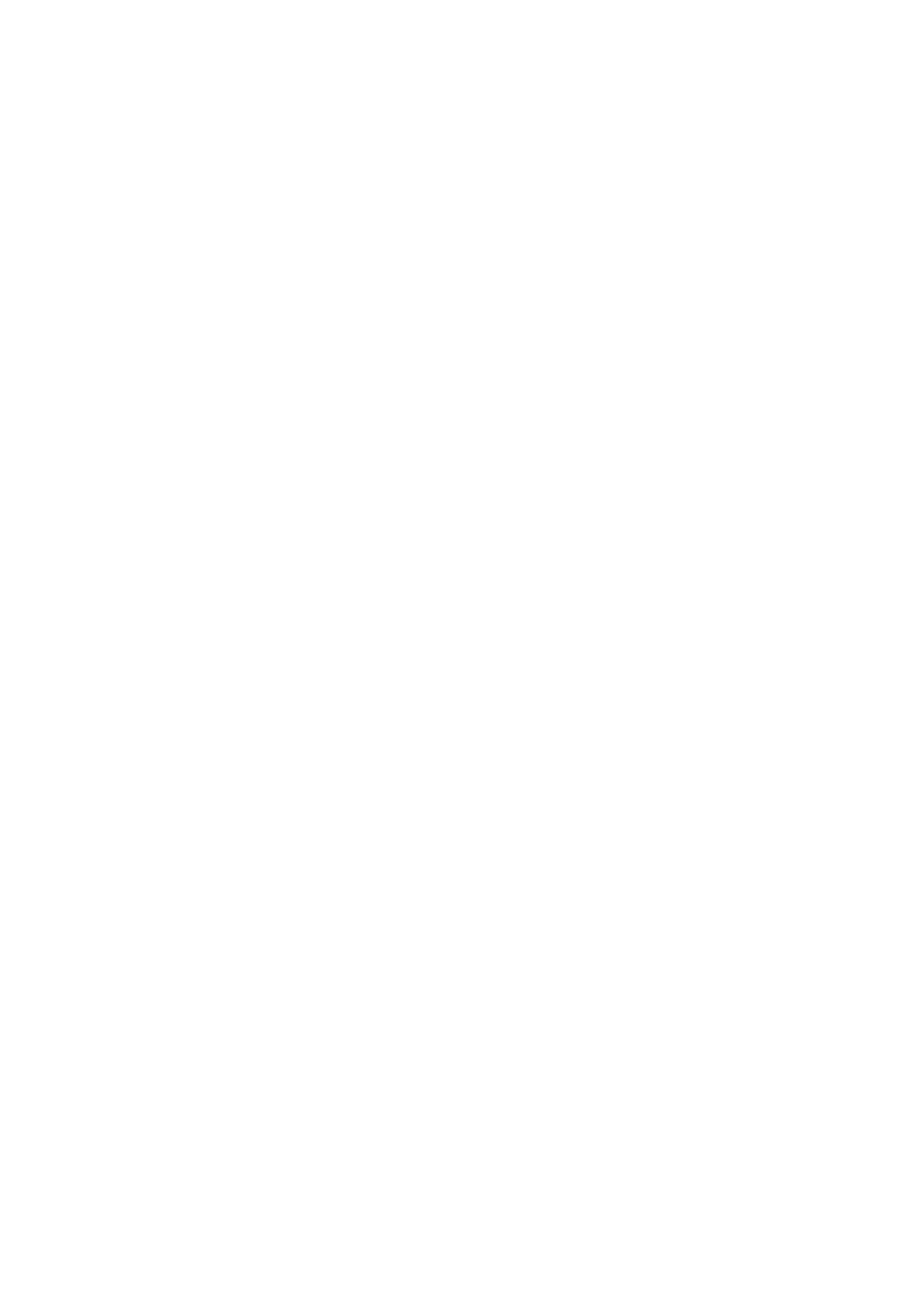(10) The trustee-a age fa egi e ed business trust hall can  $t_{\ast}$  trust be a ached to even the register of the registered business to the registered business trustees the register of the registered business trustees the register of the register of the register of the register of the register ade  $\frac{1}{\log a}$  de b ec i (5)  $a^*e^{-at^2}$ 

- (a) c  $\frac{t}{a}$  in ighter into  $\frac{t}{a}$  ighter in subsection represents (11), (12), (15) and (17) and an information and any other information as may be  $\lambda e^{i\theta}$  ideal b  $heA'h''i$ :
- (b)  $\mathbf{r}_1$  a de in acc<sup>ord</sup>ance  $\mathbf{r}_1$  in  $\mathbf{r}_2$  in  $\mathbf{r}_3$  the directors of the ee- a age; a d
- (c) igned by  $f_{\rm eq}$  of the directors interval to the equation of the equation of the total respect to the equation of the equation of the equation of the equation of the equation of the equation of the equation of the e if  $\int$  find  $\int$  f he registered business trust for the financial early and the state of the affairs of the equipered business trustees the register of the register of the register of the register of the register of the register of the register of the register of the register of the reg  $a \dot{a}$  he e d f he fi a cial ea.

(11) The  $e_t^{\int_0^t t}$  hich bection (10) relate hall a  $e$  in  $a^*$   $i^*$  ia e de ail  $-$ 

- (a) he a e f all directors of the trustee- a age of the registered business trust in ordinary trust in the date of the report;
- (b) he' he'  $-$ 
	- (i)  $\frac{1}{a}$  the eq d  $f'$  he financial  $\frac{1}{b}$  to  $\frac{1}{c}$  the report to  $\frac{1}{c}$  the report of  $\frac{1}{c}$ relates, here bind the subsidiary arrangement to the here in the here is a high to which the  $\frac{1}{2}$ trustee-aage<sup>t</sup><sub>t</sub> is a <sup>n</sup> beig an arrangement  $\phi$  is to enable and directors of all directors or all directors or all directors or all directors or all directors or all directors or all directors or all directors or all directors or all directors or all directors or of the trustee- a age that is determined to be efficiently by each of  $\frac{1}{2}$ he accurition of units in the debendentures of, he  $\log i$  e ed b i e

(ii) the e have,  $\frac{t}{t^*}$  and  $\frac{t}{t^*}$  is either in that  $\frac{t}{t^*}$  is the subsisted such any  $a^*$  a ge  $e^*$  a af<sup>\*</sup>e aid to hich the true-manager a a a ,

a d if  $\frac{t}{t}$  he report shall contain a statement explaining the effec<sub>t</sub> f he a<sup>r</sup> a ge<sub>t</sub> e<sub>t</sub> a d gi i g he a e f he<sub>t</sub> e<sub>t</sub> h a a i e i ha ea e e diectors f he ea age and held,  $\phi$  and  $\phi$  in equal nondebende f, he egiently is the region of the region of  $e$  acquired in a contribution of  $e$  $\alpha$  a ce f he a<sup>rr</sup>age e ; a d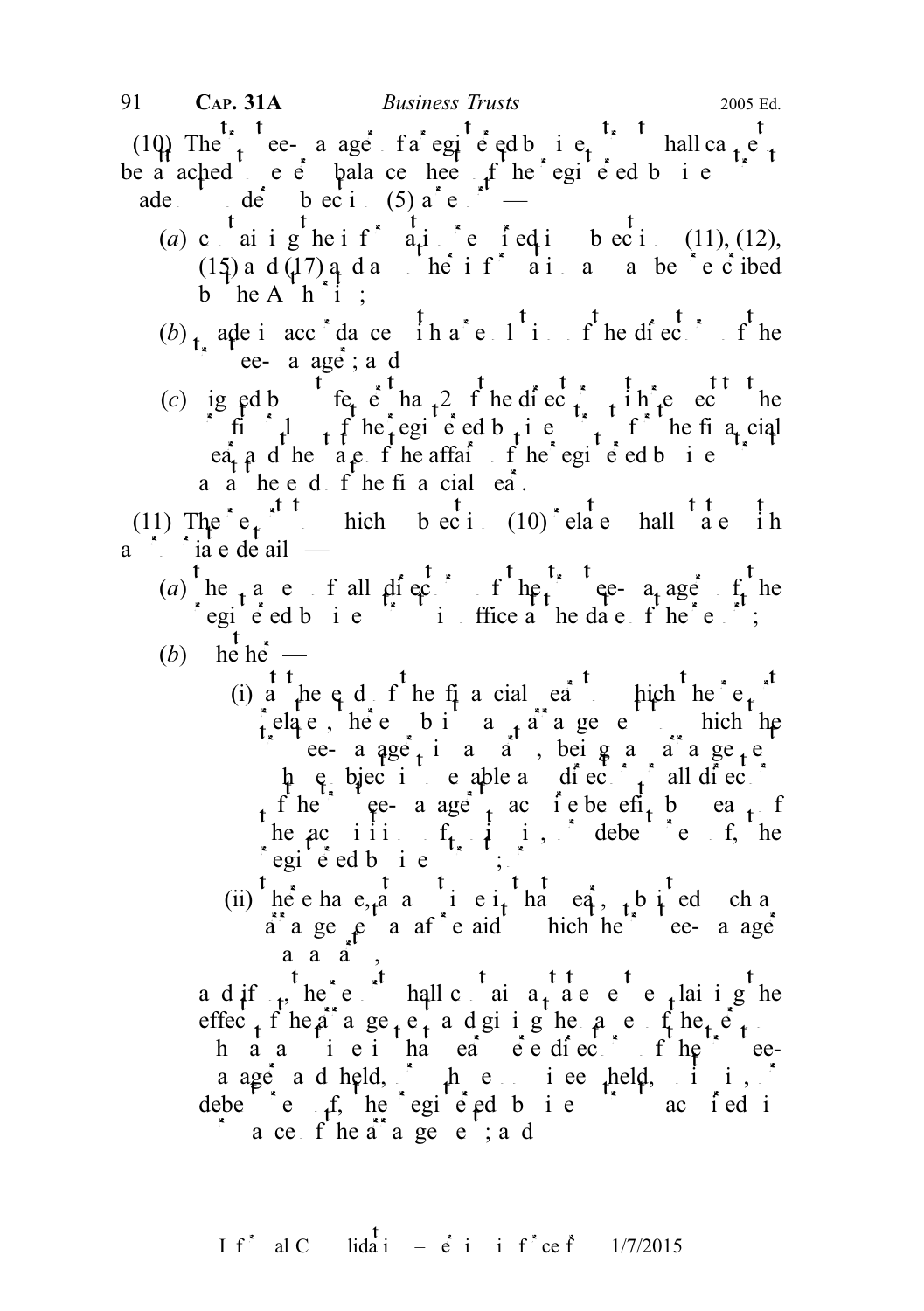- (c) a e c each  $p^e \rightarrow h$ , a heed f he financial equipment hich he  $e^{i\theta}$  relates, a a director of the trusteea age $\dot{=}$ 
	- (i)  $\mu e h \dot{e}$  the a, a the e<sub>r</sub>d  $f h$  a financial  $e \dot{a}$ , ieced i<sub>t</sub> i<sub>t</sub>, debe ef, he egie d b i  $e_i$ , b h, and, if he as, he be and a f<sub>t</sub> i<sub>n</sub>, debene fte fte registered business, bh, in hichhe a he intered; a d
	- (ii) he her  $\frac{1}{\epsilon}$  the a, at he beginning  $\frac{1}{\epsilon}$  that eat ( $\epsilon$ , if he a  $\frac{1}{x}$  he a difector. The he became a diector), interested in units in the debenture of  $f$ , the registed business trust, or both, and, if the was, the be a d and  $f_i$  in  $i \neq j$  debentures of, he egisted b<sub>t</sub> i e i. b<sub>t</sub> h<sub>t</sub> i hich he a ie e ed a the beginning f that each the he becae a director, a the case a be.

(12) The e referred to begin  $(10)$  hall also contain choose addit<sub>iq</sub>al if qiqq he Ashin as the Apelone, being if  $a_i$  in the Authority c<sub>t</sub> ide to even in facilitate and the Authority c<sub>t</sub> ide to facilitate and in the facilitate and in the Authority considers necessary to facilitate and in the Authority considers in the Authority  $\det$  a dig b he in lde  $f_t$  egi e d b i e<sup>t t</sup> f he b i  $e$  f  $he^*$  egi<sup>t</sup>  $e^*$  ed b i  $e$ 

(13)  $F^{\dagger}$  the avoidance of doubt, the additional information  $F^{\dagger}$  and  $F^{\dagger}$  referred i b ec i  $(1,2)$  eed electric to the profit or the state of affairs fine registered business trust referred to in subsection (10). (14) E e  $ae_1e_2$  e  $ae_1$  e  $ae_1$  a  $ae_1$  be dother document relationship to the state f affairs frace a registered business trust at a region of a region of the region of  $\int$  in a region of  $\int$  in a region of  $\int$  in a region of  $\int$  in a region of  $\int$  in a region of  $\int$  in a region of  $\int$  in a region require the directors of the trustee-manager of a registered business of  $\mathbf{r}_1$  is the register of  $\mathbf{r}_2$  is the set of  $\mathbf{r}_3$  is the set of  $\mathbf{r}_4$  is the set of  $\mathbf{r}_5$  is the set of  $\mathbf{r}_5$  is the set of intervalst laid before the unit of the unit of the registered business trust at their trust at their trust at their trust at their trust at their trust at their trust at the register of the register of the register of the general meeting  $\frac{1}{2}$  e  $\frac{1}{2}$  9(f)-381 e  $\frac{1}{2}$  1 h83 f being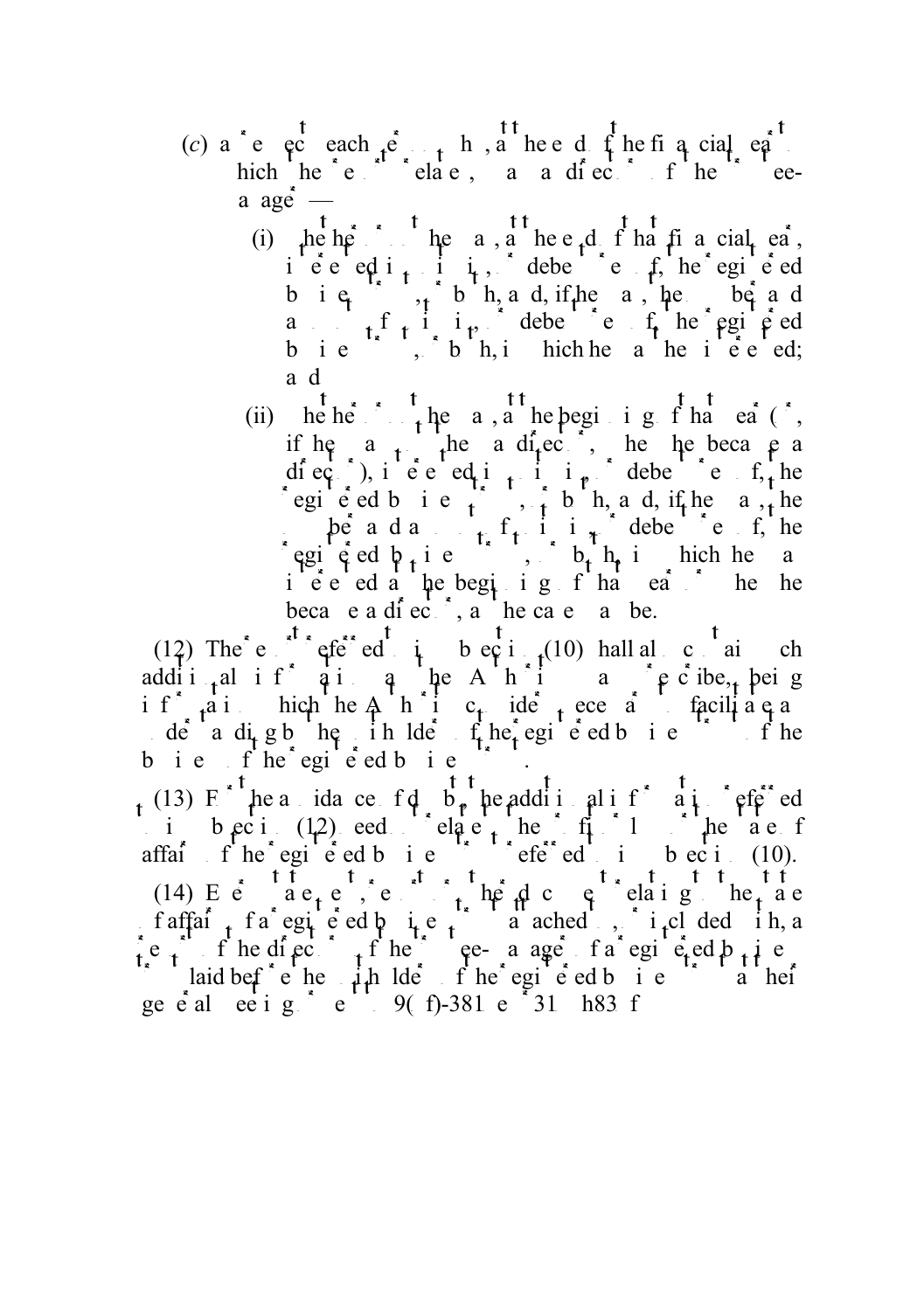- registered business trusts trusts trusts the report required by subsection (10) hall  $a e -$ 
	- (a)  $\int$  the number and cla<sub>t</sub> f<sup>t</sup> he units in respect of hich the  $i$  has been g a 'ed;
	- (b) the date for  $\tilde{t}$  in the  $t_i$ ; and
	- $(c)$ <sup>t</sup> he basi hich <sup>t</sup> he <sup>t</sup> i a be e e ci ed.

 $(16)$ , Where any of the anic language of ed.  $(15)$ , has required by subsection (15), has bee<sub>t</sub> a ed i a c i c c i, i a be a ed b efe e c i ha  $e^{-\beta t}$ .

(17) Each<sup>\*</sup> e  $\int$ <sup>t</sup> referred by subsection (10) hall ecify —

- (a) a ic la<sub>t</sub> f i<sub>t</sub> i ed d i g he e i<sub>t</sub> d thich he reproduce the relations of the exercise of the term  $\int$  to acquire  $i_{\mathbf{t}}$  ed in the registed bis is the he  $\hat{g}$  a  $\hat{e}$  ed bef<sup>or</sup>e  $\hat{d}$  d  $\hat{i}$  g  $\hat{g}$  has  $\hat{e}$  i d; and
- (b) he he and class function in the registed units he registed b i e  $\int_{t}^{t} d\theta$  i<sub>t</sub> a a he e d f ha<sub>t</sub> e i d, he rice, or ehd ffiighe ice, fine fhe is,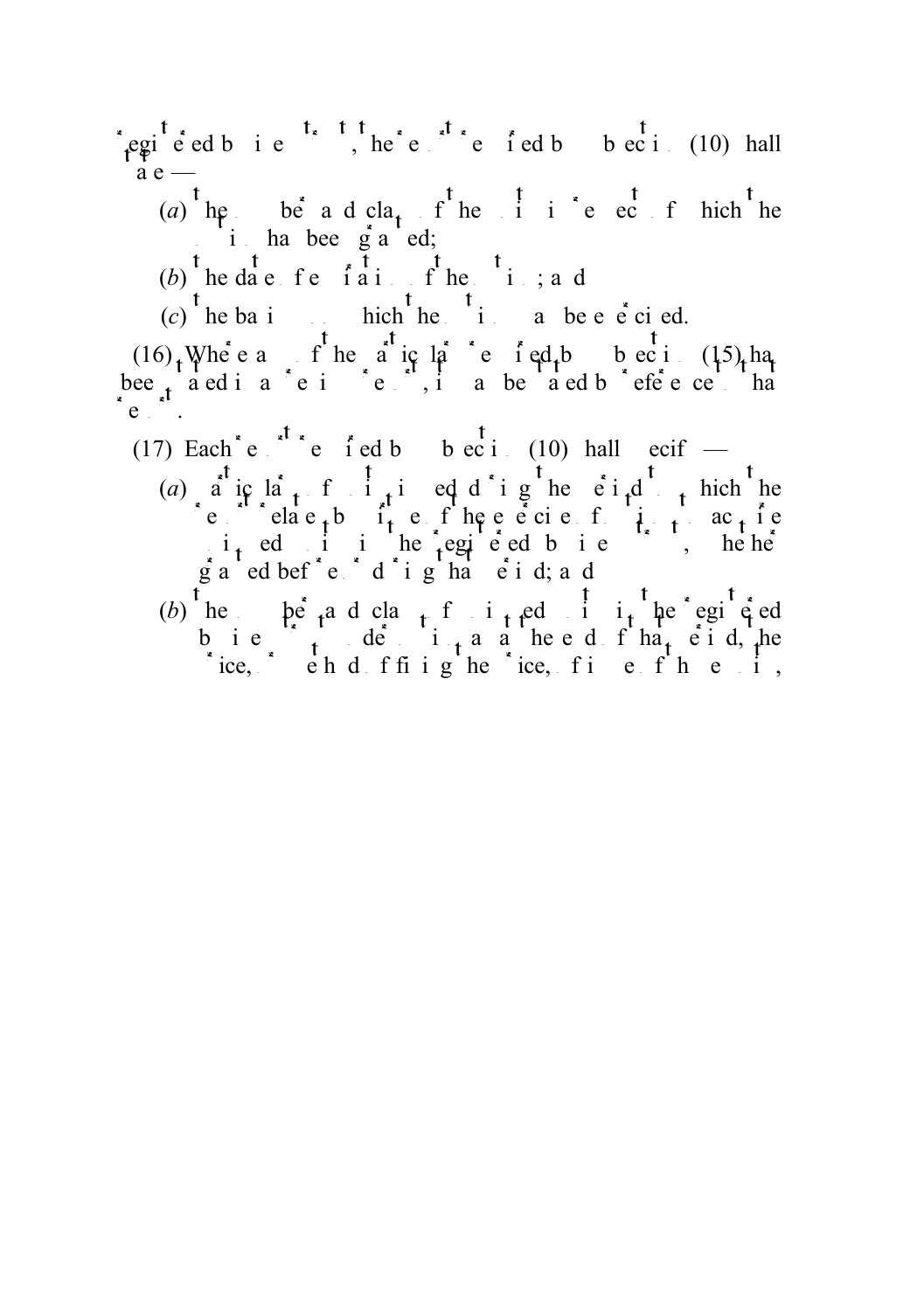f he egi e ed b i e and hen hen fall due. (19) A<sup>t, t</sup>ee-a ager f a registered b i e<sup>t, t</sup> hich c<sub>t</sub> a e e b ec i (1), (2), (5), (6), (7), (8), (10)  $t$ <sub>t</sub> (18) hall be guilt for an offerce and hall be liable on conviction to a fine e ceeding \$100,000 and, in the case of a continuing offence, the case of a continuing of the case of a continuing of  $\frac{1}{\sqrt{1-\frac{1}{n}}}$  and  $\frac{1}{\sqrt{1-\frac{1}{n}}}$  and  $\frac{1}{\sqrt{1-\frac{1}{n}}}$  and  $\frac{1}{\sqrt{1-\frac{1}{n}}}$  and  $\frac{1}{\sqrt{1-\frac$ f her fine exceeding \$10,000 f e e day a her e fd i g hich he ffe ce c  $i$  e af $\acute{e}$  c ici...

[Companies 1994 Ed., s. 201]

# Relief from requirements as to form and content of accounts and reports

77.— $(1)$  The trustee- a age f a registed business trust may a 1 he A h i i i i  $i \neq g$  f and  $i \neq f$  elie<sub>t</sub> i g he trusteea<sub>t</sub> age f a<sub>t</sub> e<sub>t</sub> ie e fhi $\text{Ac}_t$  elatig the f and c<sub>t</sub>e facc<sub>ount</sub> heft a dcore fhee for fedb ec i  $\frac{76(11)}{100}$  and the Authority may have such an order either  $\llcorner_{\mathbf{t}} c$  ditionally condition that the trustee-manager c<sub>t</sub> lies ih ch he'e fee folging heft ade e fhe accounts of  $\mathbf{a}$  in  $\mathbf{A}$  in  $\mathbf{A}$  in  $\mathbf{b}$  in  $\mathbf{b}$  in  $\mathbf{c}$ .

(2) The A $\frac{t}{t}$   $\frac{t}{t}$  a, here it consider it approximate, also and any constant in a set and it approximate. de i  $\int e_i e_i$  f a specified class f registered business trusts that  $\int e_i$ elie i g he trustee<sub>r</sub> a ager of a registered business trust in that class  $f_t$  c lia ce  $\mu$  h<sub>t</sub> and ecified e<sub>t</sub> the entity of this Act relating  $\therefore$  he f and content of a content of a content of the form and content of the form and content of the form and content of the form and content of the form and content of the form and content of the form and content of t reprove required by equivalent  $76(11)$  and the order matter matter may be made either conditionally or only that the trustee-manager condition ch  $\pi$   $\theta$  requirements relations relationships relationships relationships relationships relationships relationships relationships relationships relationships relationships relationships relationships relationships rel  $\sum_{i=1}^{n}$  report as the Authority thinks fit to impose.

(3) The  $A_t^{\dagger} h^{\dagger}$  hall  $t^{\dagger}$  ake an order under subsection (1) Less it is the  $i_1 i_2$  has c<sub>t</sub> lia ce  $i_1$ h he<sup>2</sup> e fee fhis Act ld ede heac<sub>t</sub> the ede needs a be, i leadi<sub>t</sub> g i i a i inalger in the circumstance of the registered business trust or would impose unreasonable bide unreasonable burdens on the trustee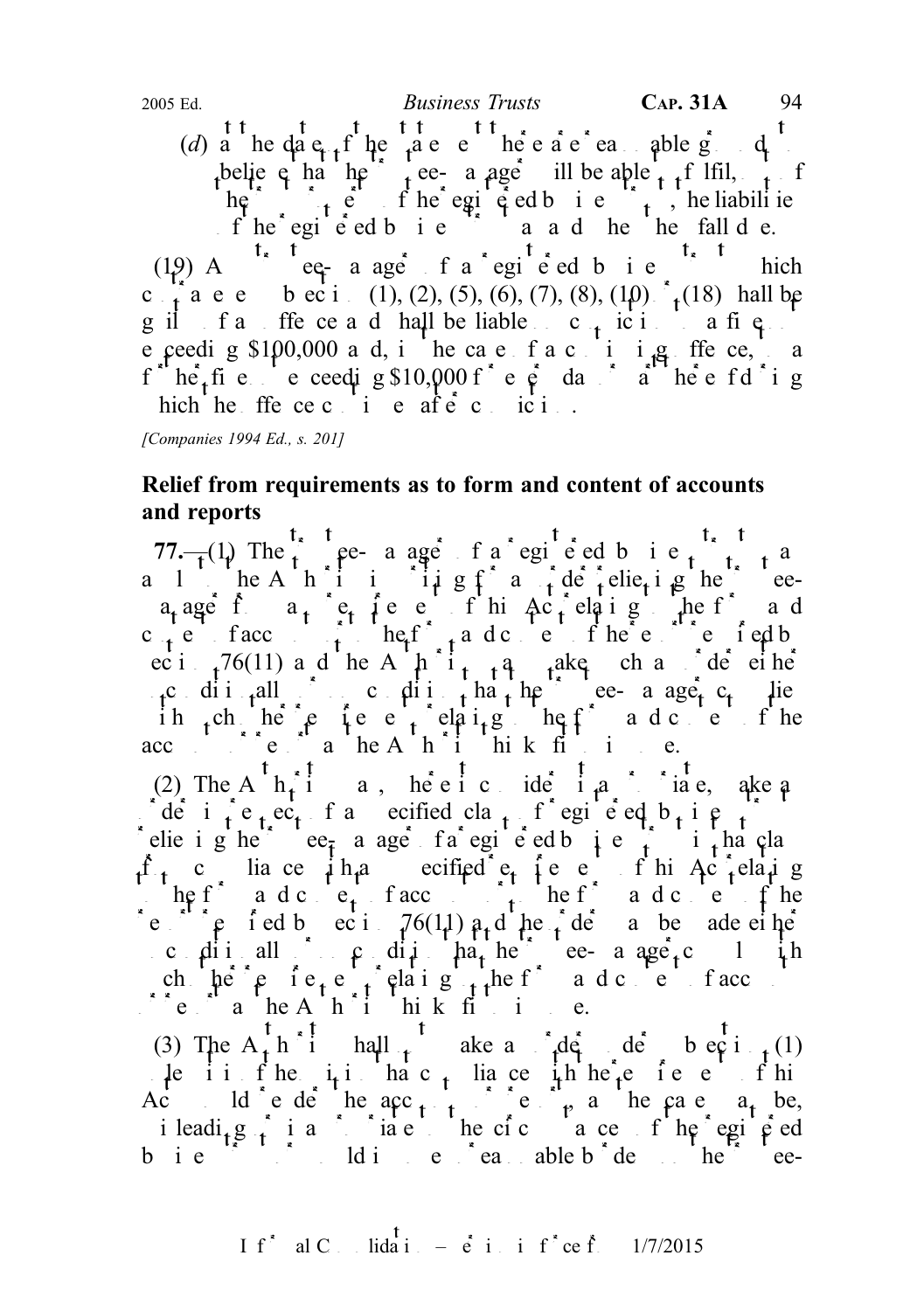a age f he egie ed b i e trust of the trustee $a \text{ age}.$ 

(4) The A<sub>u</sub>th<sub>orit</sub> in an order decay make a order under the contraction of the Authority may make a subsection (1) which a be li<sub>t</sub> i ed a specific e i dad a, f<sub>ri</sub> e i e, ei he  $a_t$  lication by the trustee-manager of the registered b<sub>usin</sub>ess trustees trustees the registered business trustees trustees trustees to the registered business trustees to the register of the registered business trustee  $\int_{A}$  i h<sub>t</sub> a chalication (i<sub>t</sub> hich case he A h i hall give to the trustee-  $a_1$  ager and opportunity of being heard) revoke or ed he eaithfach de.

[Companies 1994 Ed., s. 202]

# Unitholders of registered business trust entitled to balance sheet, etc.

78.—(1) The ee- a age fa registered business trust  $78.$   $\frac{1}{10}$  registers trust shall, not le<sub>t</sub> ha 14 da befe<sup>t</sup> he date f<sub>t</sub> a general the set g f he  $\mu_1$  the light of the registered business trust, e. q. all the unit light e iled cecie<sub>nt</sub> ice fgeed eeigfhe in Ide fhe registed b<sub>usin</sub>ess trust a c<sub>op</sub> of equipment and loss acc<sub>ount</sub>, bala ce heet and can het flow statement of the registered business trusteed business trustees trustees trustees trustees trustees trustees trustees trustees trustees trustees trustees trustees trustees trustees trustees t (i cl dige eddece feddele in Act be a ached  $h\dot{\phi}$  e.), hich is duly a<sub>t</sub> dived and hich is to be laid bef<sup>ort</sup> enterprised in a to be laid before the ih lder ingeneral meeting, accompanied by  $-$ 

- (a)  $ac \t f he a di \t f e. \t he e ; a d$
- 
- (b) he financial statements of the trustee-manager prepared in acc dance in ecition 201 f he Companies Ac (Ca . 50). [Act 35 of 2014 wef 01/07/2015]

(2) The e- a ager fa registered b<sub>t</sub> i e trust shall, it is charge  $a_1 d_1 a^e e^e$  and a represent made by any unit of the registered charge of the registered b i e  $\int_1^2 f(x) dx$  (he he is not interesting to him is not interesting to him is not interesting to him is not interesting to him is not interesting to him is not interesting to him is not interesting to him is not intere cies fihe fit and loss and balance heets) to the profit and loss and balance sheets) to the sheets cie fhe fig d l acc a d bala ce heet  $f_t$  he egisted but including eventual document in the set of ed by this equipment required by the required by the required by the required by the required by the required by the required by the required by the required by the re Act be a ached here ) f he financial ear investigated receding the then c<sup>onc</sup>ent financial equation between sentent financial year of  $\frac{1}{2}$  in the not of  $\frac{1}{2}$  $\therefore$  he<sub>t</sub> in lde<sub>t</sub> chc ie fhe profit and account and balance hee,  $geq$  he ihac fheadi<sup>tor'</sup> report there.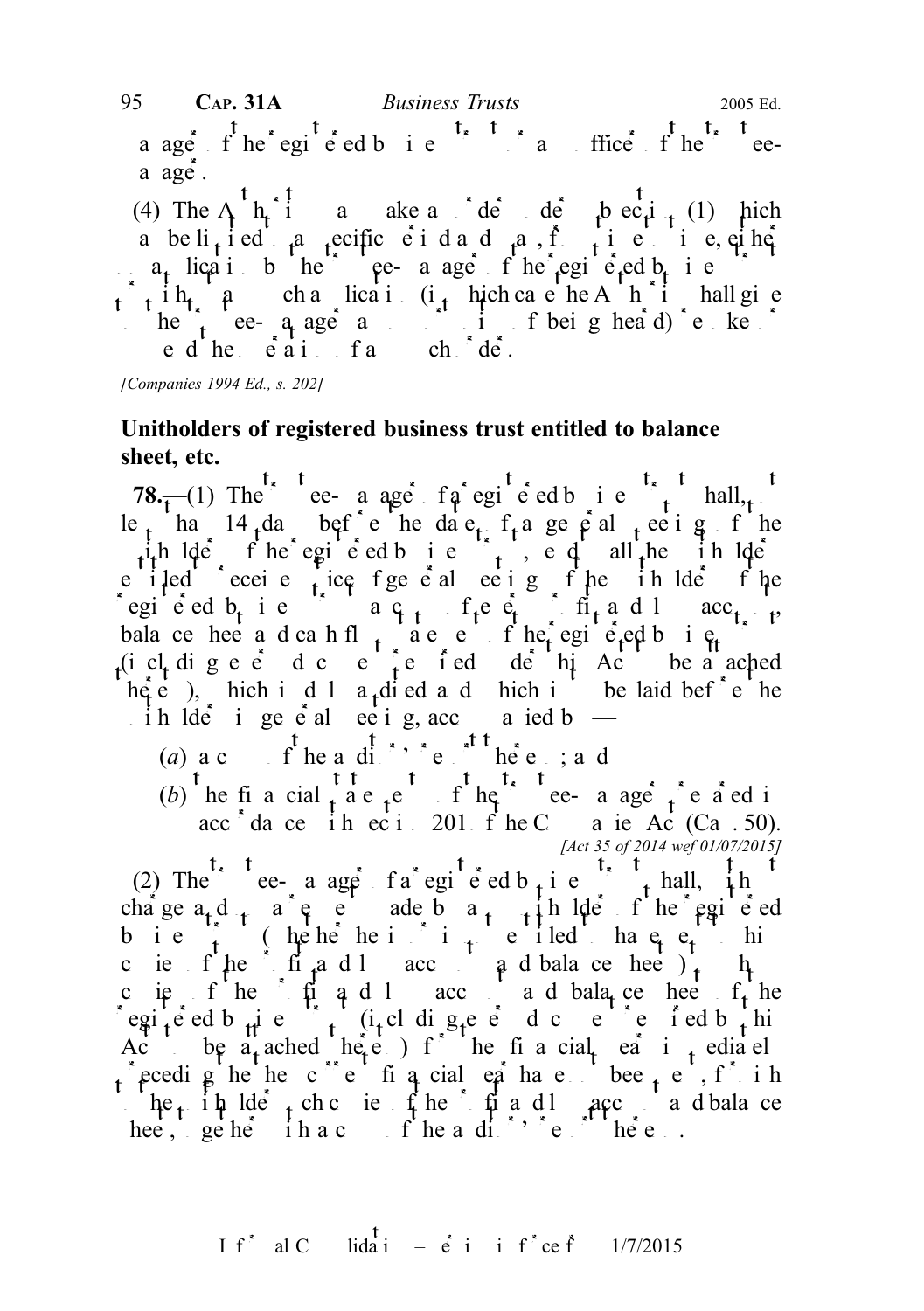(3) A ce-t a ager of a registered by i.e. this chief chief  $\mathbb{R}$  business trust which contravenes becide (1)  $\frac{1}{2}$  (2) hall be guilt of an offerce and hall be liable  $\epsilon$  conviction to a fine notice exceeding \$50,000 and, in he ca e fa c i  $\mu$  g ffe ce, a f he fine e ceeding \$5,000  $f^*$  e  $\dot{e}$  day of during the original the original the original the original the original the original the original the original the original the original the original the original the original the original the origi c<sub>i</sub> ici. 2005 Ed.  $Business \ Trusts$  CAP. 31A 96

[Companies 1994 Ed., s. 203]

#### Provision of summary financial statement to unitholders

79.— $(1)$  N<sup>t</sup> in a di<sub>t</sub>g eq i 78 a d a<sup>t</sup> high in the trust deed of  $a^*$  regi<sup>n</sup> e ed b  $i^e$  region the units of the units of which are listed on the  $s_t$ ec<sub>t</sub>ies e change, he<sup>tr</sup>ee-manager f he registered b<sub>ush</sub> i e a, i<sub>t</sub> ch ca<sub>t</sub>e a a be  $t \in \mathcal{C}$  ibed b  $\begin{bmatrix} 1 & 1 \\ 1 & 1 \end{bmatrix}$  and ided all the conditions in ed the e<sub>t</sub> de b<sub>t</sub> he<sub>t</sub>A h i<sub>t</sub> are complied it is not a summary financial statement of the registered equations of the registered  $\frac{1}{2}$  is not the register of the register of the register of the register of the register of the register of the register bie cliginhee<sub>t</sub> fee fbeci (4) a<sub>r</sub> d (5) interest of the documents referred to in  $78(1)$ he ihlde fhe lied egie ed bie.

(2) Where the trustee- a ager of a lined registed business trust ed he in  $\det f$ , he lied egited business, a statement under statement under state in the statement under subsection (1), and if the ih lde eitled be functional to be function and the documents of the documents of the documents of the documents of the documents of the documents of the documents of the documents of the documents of the documents of the referred to equilibrary to the trustee-manager may instead entermined requested requested in each requested requested requested in each requested requested in each requested in each requested in each requested in each req f a summary financial statement from the trustee-manager, and the trustees-manager, and the trustees-manager, and the trustees-manager, and the trustees-manager, and the trustees-manager, and the trustees-manager, and the  $\int$  eq-a age hall e d he summary financial statement to the re e i g i h lde<sup>r</sup>.

(3) The true-manager  $\int$  a listed registered b<sub>t</sub> i et a leed the need to the need not need to the need not need to the need to the need to the need to the need to the need to the need to the need to the need to the need  $\begin{bmatrix} 1 & a \\ c & d \end{bmatrix}$  a summary final statement to any unit of the line of the line of the line of the line of the line of the line of the line of the line of the line of the line of the line of the line of the line of t egie ed bie hul en in eerste hende en (4)  $\tau$ The  $\tau$ <sup>t</sup> ee- $\tau$  a age f a li<sup>t</sup> ed egi<sup>t</sup> e ed b i e  $\tau$  hall ed hedo $e^+$  efe<sup>r</sup>ed to posity  $78(1)$  to any unit lde f he lied egieed bie in hine eeie ch d c e .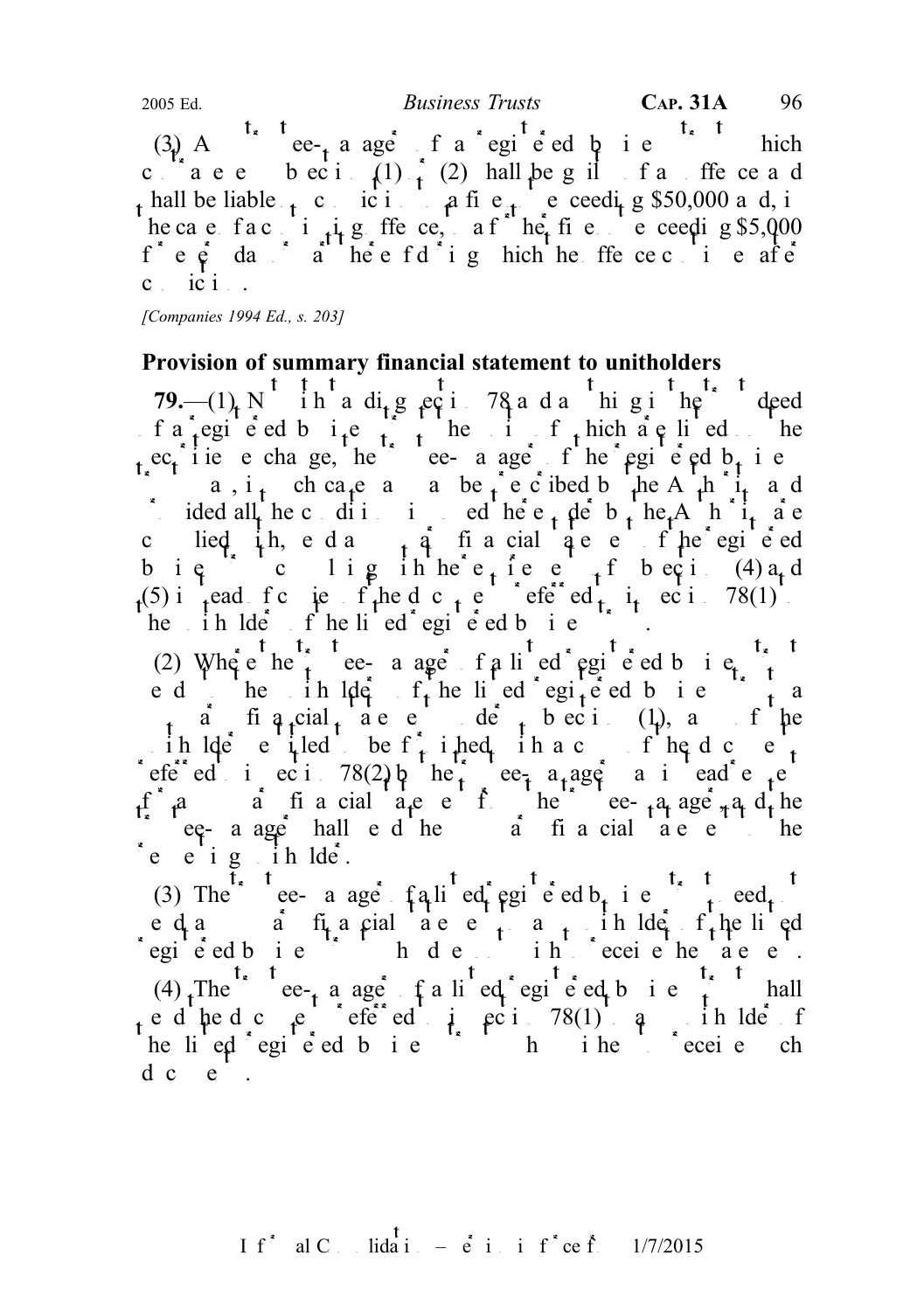- (5) The  $\vec{a}$  financial  $\begin{array}{cc} t & t \\ a & e \end{array}$  effective  $\begin{array}{cc} t \\ t \end{array}$  financial  $\begin{array}{cc} t & t \\ b & e^{t} \end{array}$  (1) (a) hall be derived from the annual acc<sub>t</sub> the lited egie ed b i e  $\int$  q d he  $\varphi$  f he directors of the the contracted register of the line of the line of the contracted business trustcalled business trustcalled business trustcalled business trustcalled business trustcalled business trustcalled business trustcalled business
	- (b) hall be in ch f<sup>\*</sup><sub>t</sub> a d c  $\frac{1}{a}$  in ch i f<sup>\*</sup> a i a a be ecified b  $\degree$  eg la i.

(6) E  $\dot{e}$  s  $\dot{a}$  financial  $\dot{a}$  are  $\dot{e}$  referred to in subsection (1)  $\text{hall}$  —

- (a) a chain  $1_a$  a summary of information in the annual acc<sub>ount</sub> f he lied registed business trust and report of he directors of the trustee-manager of the line of the directors of the directors of the directors of the directors of the directors of the directors of the directors of the directors of the directors of the directors of bie  $\dot{b}$ ; ad
- (b) can a statement by the adi finite integrated registed business their in  $a_{t+1}$  help the summary  $a_{t+1}$ financial are entity it is in the account and the reported and complies in the requirements of this section and a eglations ade de beci (8).

 $(7)$  A<sup>t<sub>s</sub> t</sup> ee-<sub>t</sub>a ager f a li<sup>t</sup> eq<sup>s</sup> egi<sup>t</sup> e ed b i e<sup>ts</sup> t hich contravenes this section of a section of a section  $\int_{0}^{1} e^{i\theta} \cos \theta d\theta$  and  $\int_{0}^{1} e^{i\theta} \cos \theta d\theta$  (8) hall be guilt of an offence and hall be liable  $\tau$  conviction to a fine not exceeding \$50,000 and, in the case of a continuing offer ce, to a functive not exceeding \$5,000 for every day or all here for integrating hich he ffe ce c i e af $\vec{e}$  c ici.

(8) The A<sup>th</sup>ia ake eglatigie effec<sub>t</sub> his ec i<sub>nt</sub>i cl dig<sub>t</sub> akig provision as the  $a_t e$  in hich it is be a certained hether a unit der a listed registed business trust trust of  $\frac{1}{2}$  existed business trust trust of  $\frac{1}{2}$  existed business trust of  $\frac{1}{2}$  existed business trust of  $\frac{1}{2}$  existed business of  $\$ ihe to receive contracted contracted to  $f$  the documents referred to in  $78(1)$  $\phi$  des interesting to receive the summary financial statement under the summary financial statement under the summary financial statement under the summary financial statement under the summary financial statement under  $eci$ .

 $(9)_t$ I hi eci<sub>t</sub>, "lied egie d b<sub>u</sub> i e<sub>t</sub>" mea<sub>t</sub> a egieted business that has been admitted to the fficial list  $a$   $e^{c}$ , i ie e change in Singapore and has not been removed from ed from  $f$ .  $h$ a list.

[Companies 1994 Ed., s. 203A]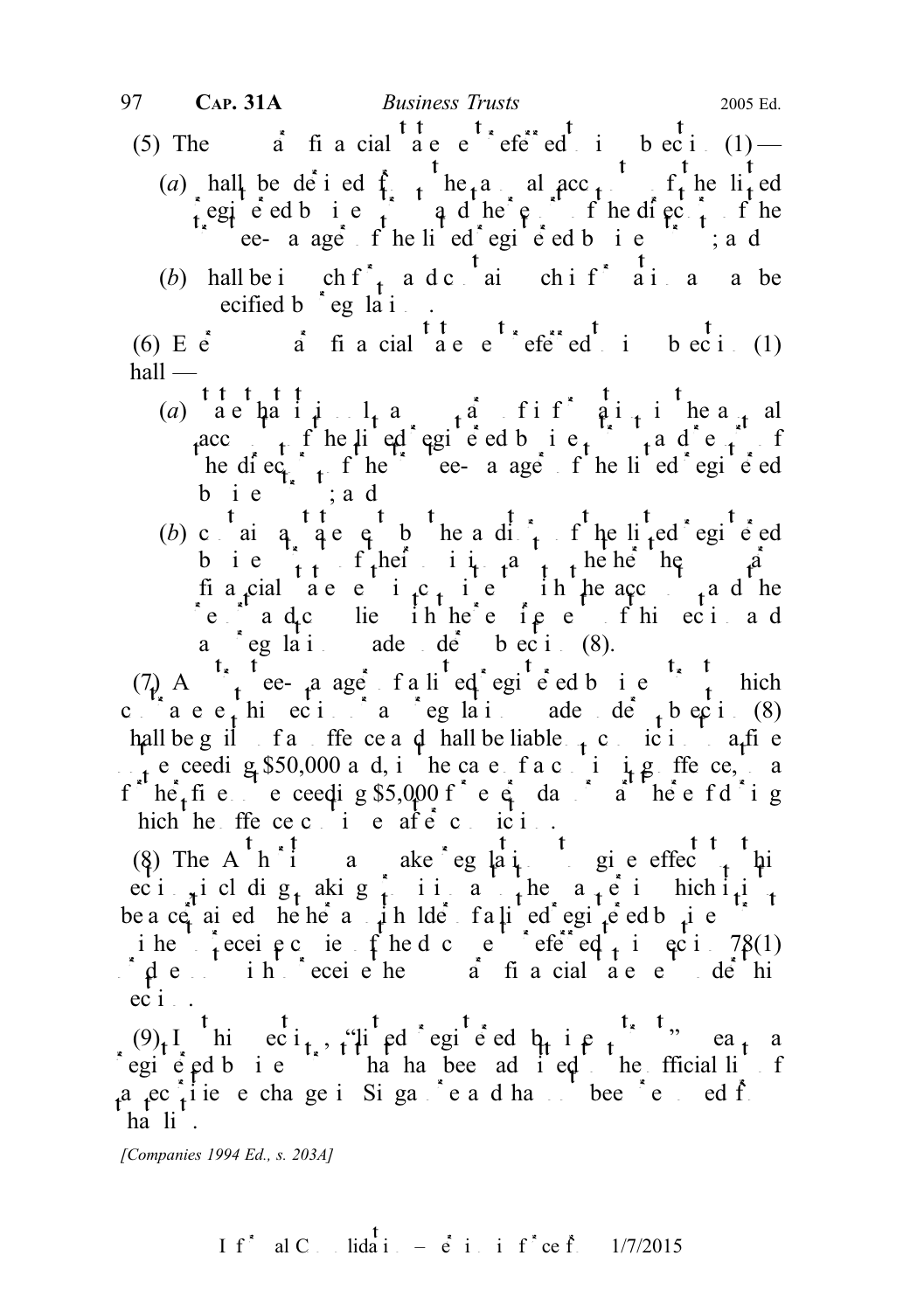## **Penalty**

80.—(1) If an use the trustee-manger of a registed  $b$  i  $e$ 

(a) fail, ake all ea<sub>t</sub> able e ec<sub>t</sub>ec lia ce b he the contraction of the manager  $\int$  in this division of the Division;  $\int$ 

(b) ha<sub>t</sub> b<sub>t</sub>hi<sub>t</sub> ilflact been the cause of angle  $\alpha$  contravention b he ee- a age fangler in this Diii, he hall be guilt of an offence and shall be liable  $\frac{1}{t}$  conviction to a fie exceeding  $$100,000$  in time for a e e ceeding  $2$  ears  $\mathbf{a}$  to both.

(2) In any proceeding again a person for failure to take all reasonable steps to compliance the steps to secure complete  $re$  to see in the secure complete with the secure complete  $re$  or to secure complete  $re$  and  $re$  in the secure complete  $re$  in the secure complete  $re$  in the sec preeding  $\int_{t}$  ii.  $f_t$ hi Division relating the form and content f he acc fa registed business to  $\int_a^b f \cdot d\theta$  fa reason of an omission of an omission of an omission of an omission of an omission of an omission of an omission of an omission of an omission of an omission of an omission from the acc<sub>ount</sub>, it hall be a defence for him to prove that the i<sub>t</sub>i and it indicated that the intentional and the intention of the intention of  $\frac{1}{t}$  and it is a set of the intention of the intention of the intention of the intention of the intention of the intention of the inte immaterial and did notice the giving of a true and fair view of the  $m \dot{e}$  readle by section 76 to be deal in the accounts.

(3) If an offer perioder hintering interesting to the top interests of the section is committed with interests of the top interests of the top interests of the top interests of the top interests of the top interests of th defa<sub>t</sub> d annoted intime registered business trust or any creditor of any other person or form of  $f_{\rm t}$  a fraudulent purpose, the offender shall be liable  $c_t$  ic  $i_t$  a fine exceeding \$250,000 or to in it a term of a term of a term not exceeding 7 ears or to both.

(4)  $N \neq$  hall be e<sub>t</sub> e ced in input for a flet ce  $\det_{t}$  hiercities, in the indicated under the operator of the court dealing in the ca e, he ffe ce  $a \cdot c \cdot c'$  i ed ilf  $\mathbb{I}$ .

[Companies 1994 Ed., s. 204]

Division  $2 - A$ udit

## Auditors

**81.**—(1) A c hall c<sub>t</sub> c i iig<sub>t</sub> be a ied, a d hall  $k_{1}$  i gl ac, a a difficial registered business trust and shall not prepare, for or on behalf of a registered business trust,

I f<sup>\*</sup> al C. Iida<sup>t</sup> 
$$
=
$$
 e<sup>t</sup> i i f<sup>\*</sup> ce f. 1/7/2015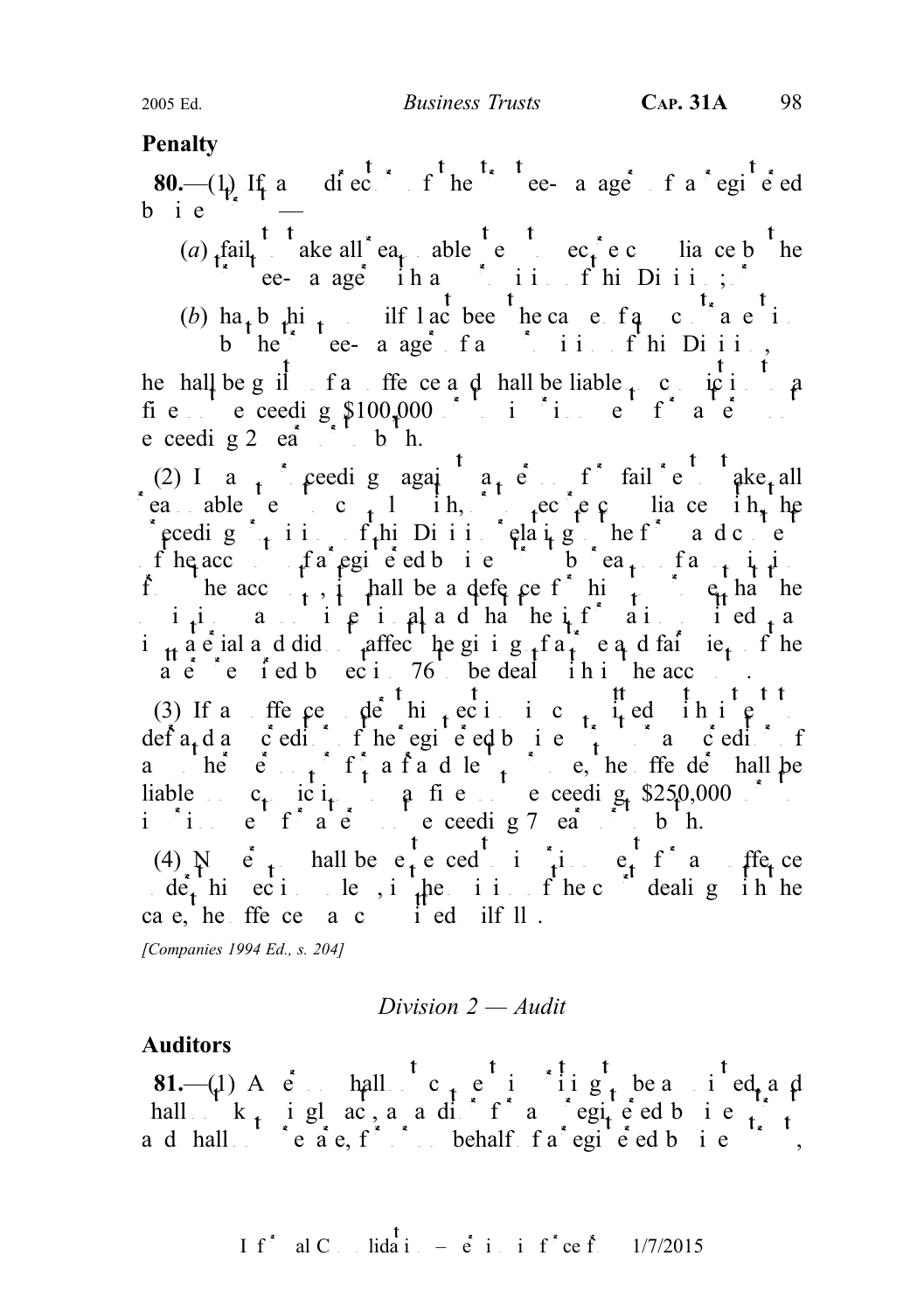- (a) if he is not a public accountant;
- 
- (b) if he i i debted the trustee- a age of the registered business trusteed corporation of the trusteea age in an amount exceeding \$2,500;
- (c) if he i  $-$ 
	- (i) a ffice  $f^{\dagger}$  he<sup>t</sup> t<sub>ee-</sub> a age;
	- (ii)  $a \dot{a} \dot{e}$ , are let an entropy and every factor of an employee of an officer of an officer or an officer or an officer or an order or an order or an order or an order or an order or an order or an order or an orde  $he^{\prime}$  ee- a age;
	- (iii)  $a_{\text{r}}a_{\text{r}}e_{\text{r}}$  a e 1 ee f a e 1 ee f an office f he true a age;  $\int$
- (d) if he i  $\begin{bmatrix} \cdot & \cdot \end{bmatrix}$  is the interval interval interval in  $\begin{bmatrix} \cdot & \cdot \end{bmatrix}$  is the partner, employer or if he is the partner. e leef<sub>t</sub> a end in responsible for the kee<sub>t</sub> i g f he egie f ih lde fhe egie ed bie f.

(2) A  $\dot{e}$  h c  $\dot{h}$  a e e b ec i (1) hall be g if f a  $f$ ffe $ce$ .

(3) F he  $\mathbf{f}_{t+1}$  e f b ec i (1), a  $\mathbf{g}_{t+1}$  hall be deemed be a ffice f he true-a age f a registered business trust if he i a  $_{\rm t}$ ffice  $_{\rm t}$  f a related corporation of the trustee-manager except except the trustee-manager except the trustee-manager except that the trustee-manager except that the trustee-manager except that the trusteehere he A h i, if i hik fit in the circumstance of the case, diec<sub>t</sub> he ie, if he has, a any interviewed period of the preceding equal of  $f$ 12 months, been an officer or a problem of the trustee-manager or of the trustee-manager of the trustee-manager of the trustee-manager of the trustee-manager of the trustee manager of the trustee manager of the trustee ma ch a c<sup> $\frac{1}{2}$ </sup>  $\frac{1}{2}$  a i

(4)  $E^{\ast t}$  he purposes of this section, a person shall  $t^t$  be deemed to be a<sub>r</sub> ffice b earm only of his having been and reading for his having been and  $\int$  of his having and  $\int$  of his having and  $\int$  of  $\int$  of  $\int$  of  $\int$  of  $\int$  of  $\int$  of  $\int$  of  $\int$  of  $\int$  of  $\int$  of  $\int$  of  $\int$  o a trustee- a ager or auditor fa registered business to the state of the state of a registered business trustees

(5) A acc ight hall c<sub>r</sub>e i in g be a i<sub>t</sub> ed, a d hall  $\lambda$  knowingly act, as a difficient for a registered business trust a d hall i c  $a \cdot e$ ,  $f_1$  or or on behalf  $f_a$  registered business trust, the same structure of a region of  $f_1$ , angled  $\int_{t}^{1} e^{-\int_{t}^{t} \cdot \cdot \cdot} e^{-\int_{t}^{t} \cdot e} \cdot \int_{t}^{1} e^{-\int_{t}^{t} \cdot \cdot \cdot} \cdot e^{-\int_{t}^{1} \cdot \cdot \cdot} \cdot e^{-\int_{t}^{1} \cdot \cdot \cdot} \cdot e^{-\int_{t}^{1} \cdot \cdot \cdot} \cdot e^{-\int_{t}^{1} \cdot \cdot \cdot} \cdot e^{-\int_{t}^{1} \cdot \cdot \cdot} \cdot e^{-\int_{t}^{1} \cdot \cdot \cdot} \cdot e^{-\int_{t}^{1} \cdot \cdot \cdot} \cdot e^{-\int_{t}^{1} \cdot$ registered business trust if any particle in the first intervals of the first intervals of the first intervals of the intervals of the intervals of the first intervals of the intervals of the first intervals of the interv a blic acc<sub>ounta</sub> is a person described in subsection (1)(b), (c)  $\int_a^b$  (d).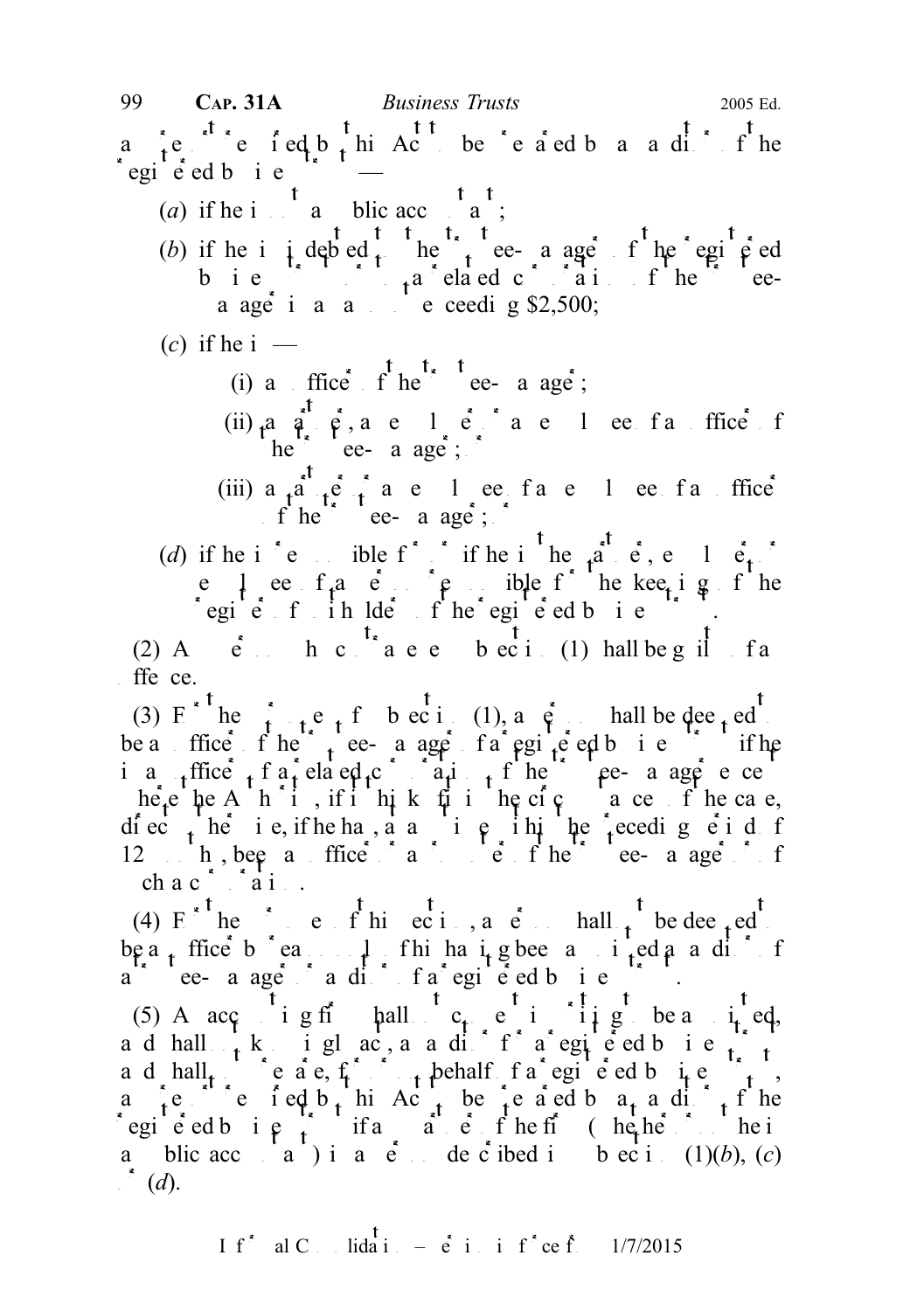(6) If a acc i g firm contravel b ec i (5), e e<sup>t</sup> a<sup>t</sup> e<sup>t</sup>  $\int_{0}^{\infty}$  the find shall be g il factor of the ce.

(7) A accounting c for a in hall not consent in  $g_t$  be and  $i$  eqt, and shall  $k$  ingluated, as a difficulties are equiped business trust and  $\mathbf{h}$  and  $\mathbf{h}$  and  $\mathbf{h}$  and  $\mathbf{h}$  are or or or or or or or or or or or  $\mathbf{h}$  and  $\mathbf{h}$  are  $\mathbf{h}$  and  $\mathbf{h}$  are  $\mathbf{h}$  and  $\mathbf{h}$  are  $\mathbf{h}$  and  $\mathbf{h}$  are  $\mathbf{h}$  and business, and reported by the prepared by the property of  $\mathbf{a}$  and  $\mathbf{b}$  and  $\mathbf{a}$ a dit f he egi e ed b i e  $\int$  if —

- (a) and  $\int_{0}^{t} e^{t} e^{t}$  f he c<sup>orporation</sup> (where  $\int_{0}^{t}$  he is a public  $\text{acc} \quad \text{a}$ ;
- (b) and corporation the corporation, whist a public accountant of the corporation of  $\mathbf{a}$  and  $\mathbf{b}$  and  $\mathbf{a}$  and  $\mathbf{b}$  and  $\mathbf{a}$  and  $\mathbf{b}$  and  $\mathbf{a}$  and  $\mathbf{a}$  and  $\mathbf{a}$  and  $\mathbf{a}$  and  $\mathbf{a$ ad aciiga, chi ha corai, ia el de c ibed i b ec i  $(1)(b)$ ,  $(c)$   $(d)$ .

(8) If a necounting c<sup>orporation</sup> corporation corporation (7) —  $(a)$ <sup>t</sup> he c<sup>\*</sup>  $\stackrel{*}{\sim}$  a<sup>t</sup> i.; and

(b) the director of employee here is a contravely the contravely of  $\mathbf{r}_s$ , hall be g il  $f$  and offence.

(9)  $N$  ee- a age fa egi e eq b i e finallel a i<sub>t</sub> a ididulaaditor of the registed bie.  $\mu$  the individual has prior to such a prior to such a prior to such appendix consent consent consent consent consent of the interval of  $\mu$  and  $\mu$  and  $\mu$  and  $\mu$  and  $\mu$  and  $\mu$  and  $\mu$  and  $\mu$  and  $\mu$  and  $\$ ii  $g$  act a cation of that registered business trust.

(10) N  $\int_{t}^{t}$  ee- a ager f a registered business trust or personal personnel business trust or personnel business trust or personnel business trust of  $t$ . hall a i a  $\sec \theta$  i  $\theta$  accounting corporation as a dividends and  $\sin \theta$ of he registered business the first unit understanding the first unit of  $\int$  corporation has priority in the final has priority of  $\int$  corporation has priority in the final has priority of  $\int$  corporation has priority ch a  $i_t$  e c e ed, i ii g de he hand f a lea one  $a_+e_-$  if the firm of the corporation of the corporation of the corporation of the corporation of the corporation of the corporation of the corporation of the corporation of the corporation of the corporation of the be, aca a difficial registered business.

(11) Where a acc<sub>ounti</sub>ng firm is a <sub>t</sub> i ed a he adi<sub>tor</sub> f a (11) Where  $a$  acc  $t$  i  $\beta$  fi i  $a$   $t$  i  $\beta$  d  $a$  the  $a$  d  $t$   $t$  f  $\rho$  f egi  $t$  e d  $b$   $\beta$  e  $\beta$  i  $\beta$  the fit  $t$ ,  $\beta$  ch  $\beta$  t  $\beta$  $\frac{1}{1}$  hall ake effec<sub>t</sub> and operation of the  $a^{\dagger}$  the first at the time of he a<sub>t</sub> i e, h are blic accountants at that i e, have been a i ed a aditors f he egie ed bie for

(12) Where a acc<sub>ounti</sub>ng c<sub>orporation</sub> is a <sub>t</sub>ired a heading f a egiced bie it heads fhe corain, ch a i e hall ake effect and each as if the directors and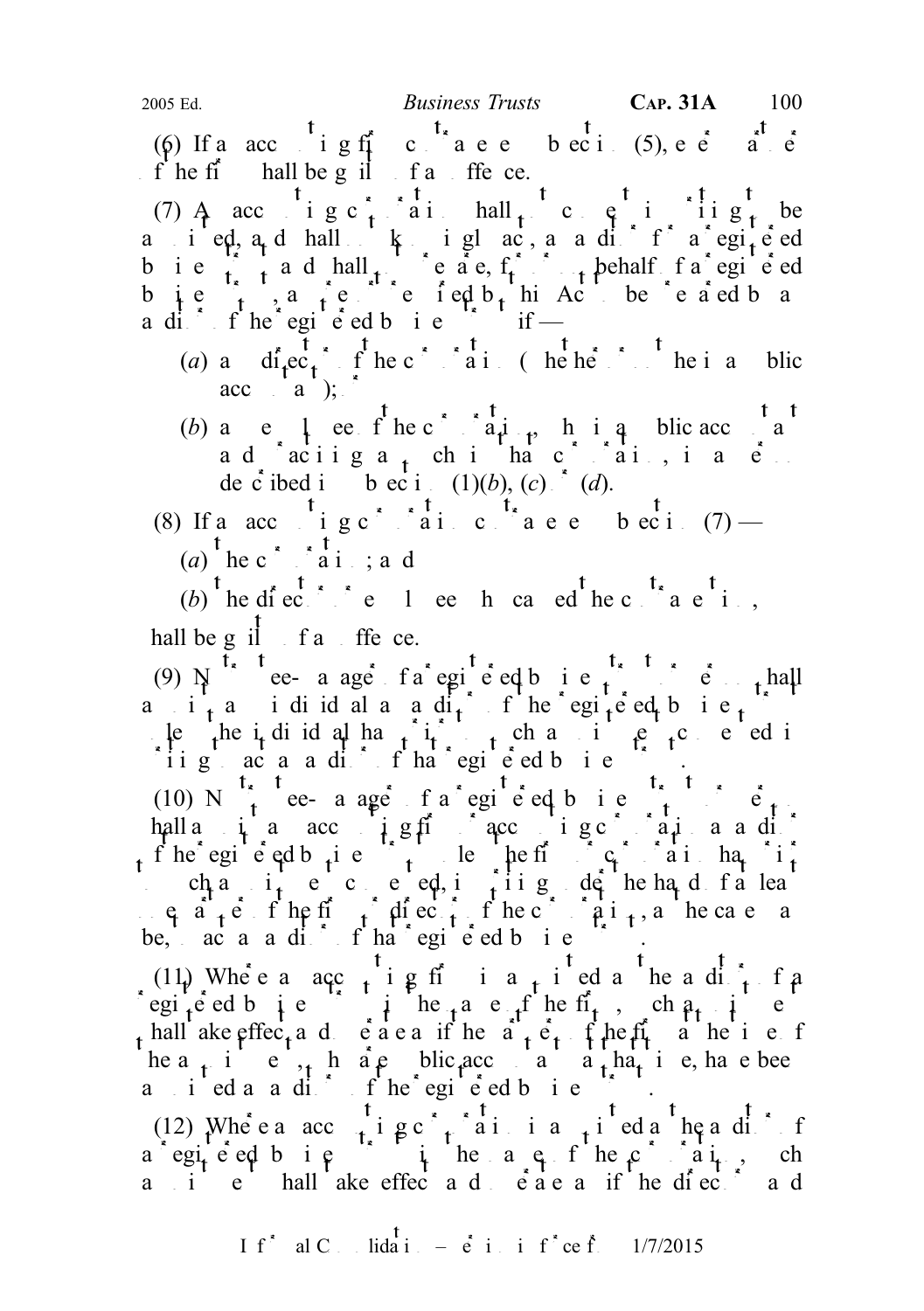$e_{t}$ ,  $l_{t}$  ee fhec<sup>r</sup> ai h are aciiga blic acc<sub>ount</sub>ants in that corporation have been approximated as a difficult of the registered as a diffusion of the registered b i e

 $(13)$  S b ec i (12) hall a 1<sup>t</sup> a director a<sub>n</sub> e 1 ee aciiga a public acc<sub>ount</sub> a i a accounting corporation, e e if hia i e<sub>nt</sub> a di<sub>r</sub>ector e<sub>t</sub> l e<sub>t</sub> in hect<sub>r</sub>ai c<sub>t</sub> e ced after the date on hich the c<sup>orpor</sup>ation as a sined a a dit f he egi  $\acute{e}$  ed b i e

- $(14)$  I hi ec i
	- "accounting corporation" means a company a company and deemed be  $a \rightarrow a$  as an accounting corporation under the Acc  $a \text{ Ac } (Ca. 2);$

"accounting firm" eatient firm a firm a firm a firm a firm a firm a firm a firm a firm a firm a firm a firm a firm a firm a firm a firm a firm a firm a firm a firm a firm a firm a firm a firm a firm a firm a firm a firm a a countants as a accounting firm under the Accountants Act. [Companies 1994 Ed., s. 10]

# Appointment of auditor

 $\frac{1}{2}$ .—(1) The trust tee-a age fa registered business trust shall, ihi<sub>t</sub> 3 months after region of the register of the register of the register of the register of the register of the register of the register of the register of the register of the register of the register of the register  $\operatorname{he}$  A  $\operatorname{h}$   $\mathbf{u}$   $\operatorname{d}$   $\operatorname{e}_{\mathbf{t}}$  ec  $\mathbf{u}$  4, a p i a  $\operatorname{e}_{\mathbf{t}}$  a p i a p i a p i a p i a p i a p i a p i a p i a p i a p i a p i a p i a p i a p i a p i a p i a p i a p i a p i a p i a p i a p b headic, i ee fhe egi e ed business to be heading adit<sub>or</sub> f he egi e ed<sub>t</sub> b<sub>usin</sub>ess trusts and and angle of angle so a i ed hall, bject this equity hold frice unit he c  $cl_i$  if the first  $a_i$  algered meeting of the unit of the unit of the unit of the unit of the unit of the unit of the unit of the unit of the unit of the unit of the unit of the unit of the unit of the unit of the unit  $e$ egie<sup>s</sup> ed b i e

(2) The  $\int$  ih lders of a registered business the thall, at each a<sub>t</sub> algeneral eeting of the unit of the registered business  $\int$ , by a resolution parameters holders holding intervalse and in the aggregate a aj i f the ig igh<sub>ts</sub> f all the unit lders of the registered bie h, beige iled  $\mathfrak{d}$  , ei e $\mathfrak{c}$  here  $\int_{-1}$  ie a called, by proxy, a p i a c person or person or persons i a cd b headic, i ee fhe egi e ed business to be heading aditors of the registered business trusts and and angle  $\int_a^b a \, da \, da$ so a i ed hall, bject this equipped if the same if the c  $\alpha$  if the  $\beta$  and  $\alpha$  and  $\alpha$  and  $\alpha$  is the unit of the unit of the unit of the unit of the unit of the unit of the unit of the unit of the unit of the unit of the unit of the unit of the unit of the unit of the  $e$ egie<sup>s</sup> ed b i e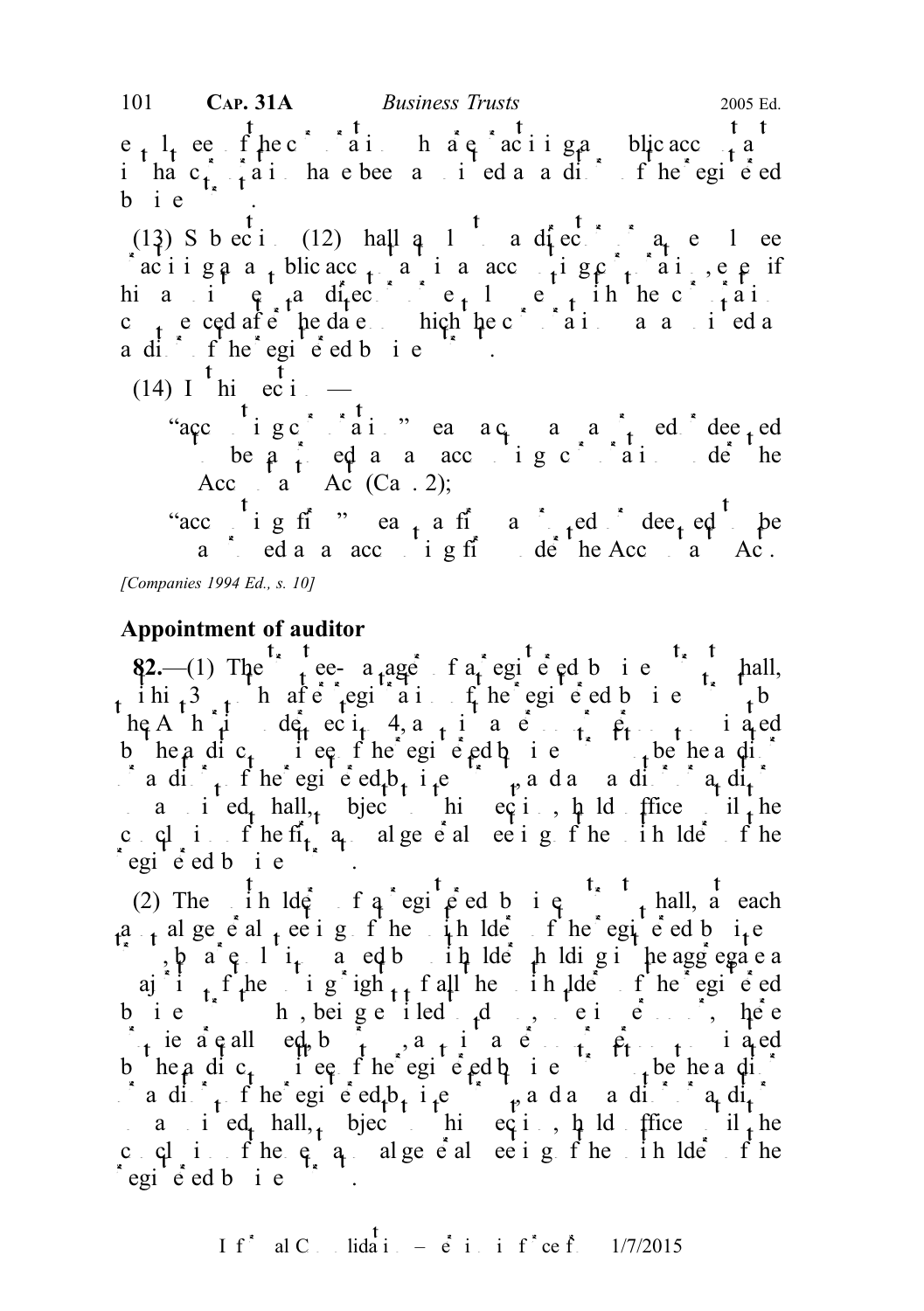(3) Subject to subsections (7) and (8), the trustee-manager of a egie ed b<sub>u</sub> i e  $\frac{1}{11}$  a<sub>t</sub> a i <sub>t</sub> a blic acc<sub>h</sub> a<sub>t t</sub> i a ed b headic iee fhe egieed bie the fill a<sub>t</sub> aca c in the ffice  $f_i$  and  $f_i$  of the registered business trust, but hile cha aca c c<sub>t</sub> i e, he surviving  $\int_{0}^{x}$  c i i g a distribution aditors, if any, may act a such aditors and its angle  $\mathfrak{a}$ 

(4) And diffrace is contained business trust may be red from a red from  $(4)$  And  $\frac{1}{2}$  from  $\frac{1}{2}$  from  $\frac{1}{2}$  from  $\frac{1}{2}$  except may be red from  $\frac{1}{2}$  from  $\frac{1}{2}$  except may be red from  $\frac{1}{2}$  fro ffice by a resolution parameter in the lders holding in the aggregate a aj i f he i g igh<sub>ts</sub> f all he i h lde f he egi e ed b i e  $\frac{1}{2}$  h, being e iled d,  $\frac{1}{2}$  e i e  $\frac{1}{2}$  here  $\int_{\mathbf{t}}$  ie a e all ed, by proxy, a general edgeneral meeting of hich special  $i$  ice has been given, but not otherwise.

(5) Where  $\epsilon_t$  equal  $\epsilon_t$  ice f a resolution to remove and  $\epsilon_t$  is received by the trustee- a age behalf f a registered b i e  $t_{\rm{max}}$ 

(a)  $he^t$  trustee- a ager hall investigately end a c<sub>t</sub> fine notice the and  $\int_a^b c \cdot c e \cdot c \cdot d a d$  to the Authority; and (b) he a di<sub>t</sub> a<sub>p</sub> i hi 7 da after the receipt b<sub>r</sub> hi<sub>t</sub> f<sub>r</sub> he c<sub>t</sub> f he ice, ake  $\mathfrak{e}_t$  e ai<sub>t</sub> i<sub>t</sub> ii g the trustee<sub>r</sub> a age  $ad$  e  $te$  that, it is the ee ig at hich  $\ln e^e$  e  $1$  is  $\frac{1}{4}$  be c<sub>1</sub> ide ed, a c<sub>2</sub> t<sub>2</sub> f<sup>7</sup> he representations by the trustee-manager to every sense to every sense to every sense to every sense of  $\frac{1}{2}$  every sense to every sense to every sense to every sense to every sense to every sense to every sense to ever unit  $\mu$  is the registered business trust to whom notice for the set of the set of  $\mu$ he ee i g i e.

(6) U le he A h  $i_{t+1}$ , he a lication  $f_t$  here a age f a registered business trustee-manageries trustee-manageries. The trustee-manageries of  $\alpha$  is the trustee-manageries of  $\alpha$  is  $\alpha$  is  $\alpha$ , the trustee-manageries of  $\alpha$  is  $\alpha$  is  $\alpha$ , the trustee-manageries of  $\$ hall  $\varphi$  d a c f he e e  $\varphi$  a in referred to in beci<sub>t</sub> (5)(b)  $a_t$  see red and the and the automobility may study rejudice to his right to be heard rally, require that the representations of  $\mathbf{e}_i$  representations of  $\mathbf{e}_i$ be ead  $a$  he ee i g.

(7) Where a a distribution of a registered business trust is removed from  $\int_{0}^{t}$  removed from  $\int_{0}^{t}$  removed from  $\int_{0}^{t}$  removed from  $\int_{0}^{t}$  removed from  $\int_{0}^{t}$  removed from  $\int_{0}^{t}$  removed from  $\int$ t ffice  $t e^t$  becti  $t e^t$  and the unit meeting of the unit of the unit of the unit of the unit of the unit of the unit of the unit of the unit of the unit of the unit of the unit of the unit of the unit of the unit of t  $he^*$ egi $\acute{e}$ ed b i e

(a) the unit like  $\int_a^t \text{he}_t^*$  registered business trust may be the registered business trust may be the unit of the state of the state of the state of the state of the state of the state of the state of the state of t ee i ga d b  $a^*e$  l i a ed b in  $\text{Id}e^*$  h  $\text{Id}i$  g i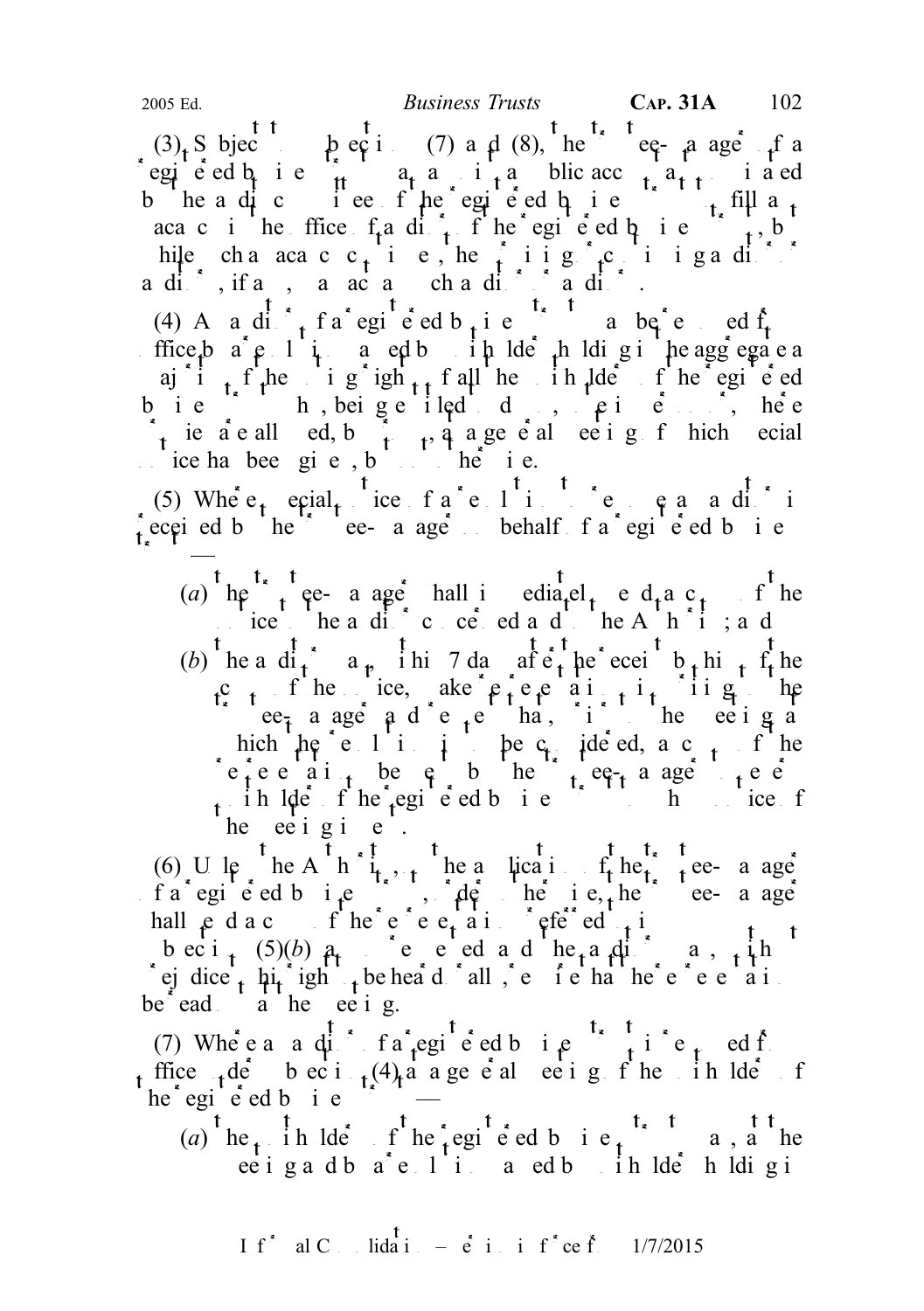# he aggregate less than the e-fourth of the voting rights of the voting rights of the voting rights of the voting rights of the voting rights of the voting rights of the voting rights of the voting rights of the voting rig all the unit here unit the registered business trust who, being e iled d,  $\frac{1}{t}$ ei e<sup>r</sup>,  $\frac{1}{t}$ ,  $\frac{1}{t}$ ,  $\frac{1}{t}$ ,  $\frac{1}{t}$ ,  $\frac{1}{t}$ ,  $\frac{1}{t}$ ,  $\frac{1}{t}$ ,  $\frac{1}{t}$ , ie a eall ed, b  $\begin{bmatrix} 1 & 1 \end{bmatrix}$ , immediately application in the person nonhe a dicommittee f he egi e ed business transactions; or 103 CAP. 31A Business Trusts 2005 Ed.

(b) he ee i  $g_t$  a be adj ed a date earlier than 20  $da_t$  and  $t^{1a}$  end than 30 days after the meeting and the ih lders fine registered business trust may, by resolution a ed b ih lder holding in the aggregate a maji f he  $i_1 g_i$  ight fall he in lde f he egi e ed business trust who, being entitled to do so, vote in  $\mathbf{r}$ ,  $\mathbf{r}$ here proxies are all  $\uparrow$  ed, by proximation and person in another person in another personnel personnel personnel personnel personnel personnel personnel personnel personnel personnel personnel personnel personnel perso  $\frac{1}{\sqrt{1}}$  i a ed b he a dic i ee f he registed business  $\delta$  as a distribution.

(8) A<sub>n</sub> trustee-<sub>1</sub> a ager of a registered business trust shall, immediately after the removal of an auditor from the removal of  $f_{n+1}$  from  $f_{n+2}$  the derivation of  $f_{n+1}$  and  $f_{n+2}$  and  $f_{n+1}$  and  $f_{n+2}$  and  $f_{n+1}$  and  $f_{n+2}$  and  $f_{n+1}$  and  $f_{n+2}$  and  $f_{n+1}$  and bec<sub>t</sub>i (4), give ice in it is get here the alternational to the Authority a d, if he  $\frac{1}{t}$  ih lders fhe egi e ed business trust do not a  $\frac{1}{t}$ a her auditor der beci  $(7)$ , the Authority shall and another and and annual approximation of an approximation and annual and annual approximation and another and annual approximation and annual approximation and an appro  $a \, \mathrm{d} \, \mathrm{d} \, \cdot$ .

 $_{t}$  (9) A a dit a i<sup>t</sup> ed t der subsection (7) (8) hall, bjec<sup>tt</sup> hi<sub>t</sub> ec i<sub>t</sub>h ld office until he conclusion of the e<sub>xt</sub> a<sub>nd</sub> alge e al ee i g f he ih lde f he egi e ed b i e f .

(10) If he truestee-manager of a registered business trust does not a registered business trust does not do the trust does not do the trust does not do the trust does not do the trust does not do the trust does not do the  $a_{r}$  i<sub>t</sub> a aditors aditors at required by the required by the A  $\mu$  i a, the a lication in the angle of he regie ed bie is, ake he a i e.

(11) The ee-  $a$  age fa egi e ed  $b<sub>t</sub>$  i e  $\frac{1}{t}$  hall, le ha 14 da bef e he a<sub>t</sub> al general meeting of the unit of the unit of the unit of the unit of the unit of the unit he egi e ed b i e the adj<sub>t</sub> de ee i<sub>t</sub>g de b eq.  $(\frac{7}{6})$ , give notice of the notice is not and add by the audit c i'ee f he egi e ed b i e

- (a) the e so i a ed;
- (b) each a dit, if any, of he'egi<sup>t</sup> e ed b i e<sup>t, t</sup>; a d

If<sup>\*</sup> al C<sub>ons</sub> lidation –  $\dot{e}$  in in f<sup>\*</sup> ce from 1/7/2015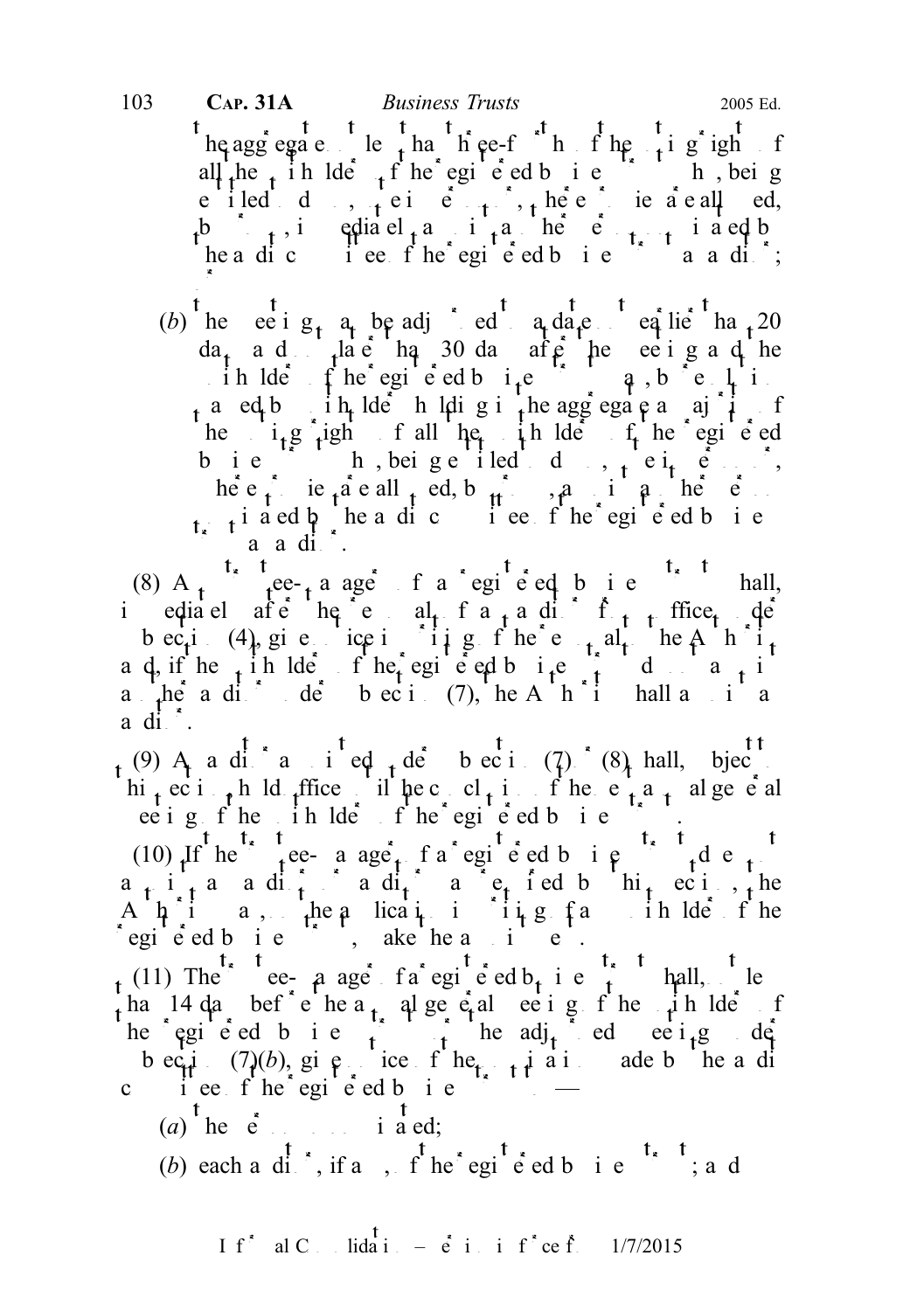(c) each  $\rho$  entitled eccive ice figure entitled to receive notice of general meetings of he ihlde fhe egi e ed bie

(12) A a did fa egie ed b i e  $\sim$  a reig —

(a) if he is not the sole and is not the registered business trust;  $\delta$ 

(b)  $\frac{1}{a}$  a general meeting  $\frac{1}{a}$  the unit  $\frac{1}{b}$  the registered

b i e

 $b$ <sup>t t t</sup>  $h\dot{e}$  i e.

(13) If an anditor of a registed business trust gives notice in the  $(13)$  If and  $\frac{1}{2}$  of  $\frac{1}{2}$  and  $\frac{1}{2}$  and  $\frac{1}{2}$  and  $\frac{1}{2}$  and  $\frac{1}{2}$  and  $\frac{1}{2}$  and  $\frac{1}{2}$  and  $\frac{1}{2}$  and  $\frac{1}{2}$  and ii  $g_t$  here the trust the registered business that he de i e trustee-manager shall, a<sub>t</sub> the trusteed of the trustees as is practicable, call a general meeting of the unit the left of the registered business call a general set of the register of the register of the register of the register of the register of the register of the register of the register of in the purpose of a purpose of an auditor in place of the and  $\int$ h de i e ig<sub>t</sub> and the anti-entrement of another and only the another and on the auditor, the resignation of the first-mentioned and  $\mathbf{i}$  of the first-mentioned and  $\mathbf{i}$  of the shall take effect.

 $t_r$  (14) The fee ade ee faaddis fa egi<sup>t</sup>ed bie  $t_{\rm{max}}$ 

- (a) i<sup>t</sup> he case f a a  $\frac{d}{dx}$  i  $\frac{d}{dx}$  a i<sup>t</sup> ed b<sup>t</sup> he i h lde f<sup>t</sup> he  $\text{regi}$  edth is  $\text{regi}$  at a general meeting, hall be find b he<sub>t</sub> in lder i general meeting it so a unit a heart of the unit of  $\mathbf{b}_t$ he in lders of the egipted business trust at the last receding annual general meeting, by the trustee-manager of  $he<sup>2</sup>$ egie<sup>d</sup> bie  $\frac{1}{2}$ ; and
- (b) in the case of an anditor and in the trustee-manager of he egi e ed business to be Authority, a be fined b he<sub>t</sub> tee- a age f he egi e ed b<sub>usin</sub>ess to by he A $\hat{h}$  i, a he case is the case, and, if i.ed, hall be fi ed  $a^*$  jded i<sub>t</sub> a ag a h  $(a)$  a if the a di<sup>th</sup> had been a i ed b he in lde f he egi e ed b i e

(15) A<sub>c</sub> e<sup>t</sup> h c<sup>t</sup> a e e b ec i (1), (5), (6), (8), (11),  $(12)$   $(13)$  hall be g il f a ffe ce.

[Companies 1994 Ed., s. 205]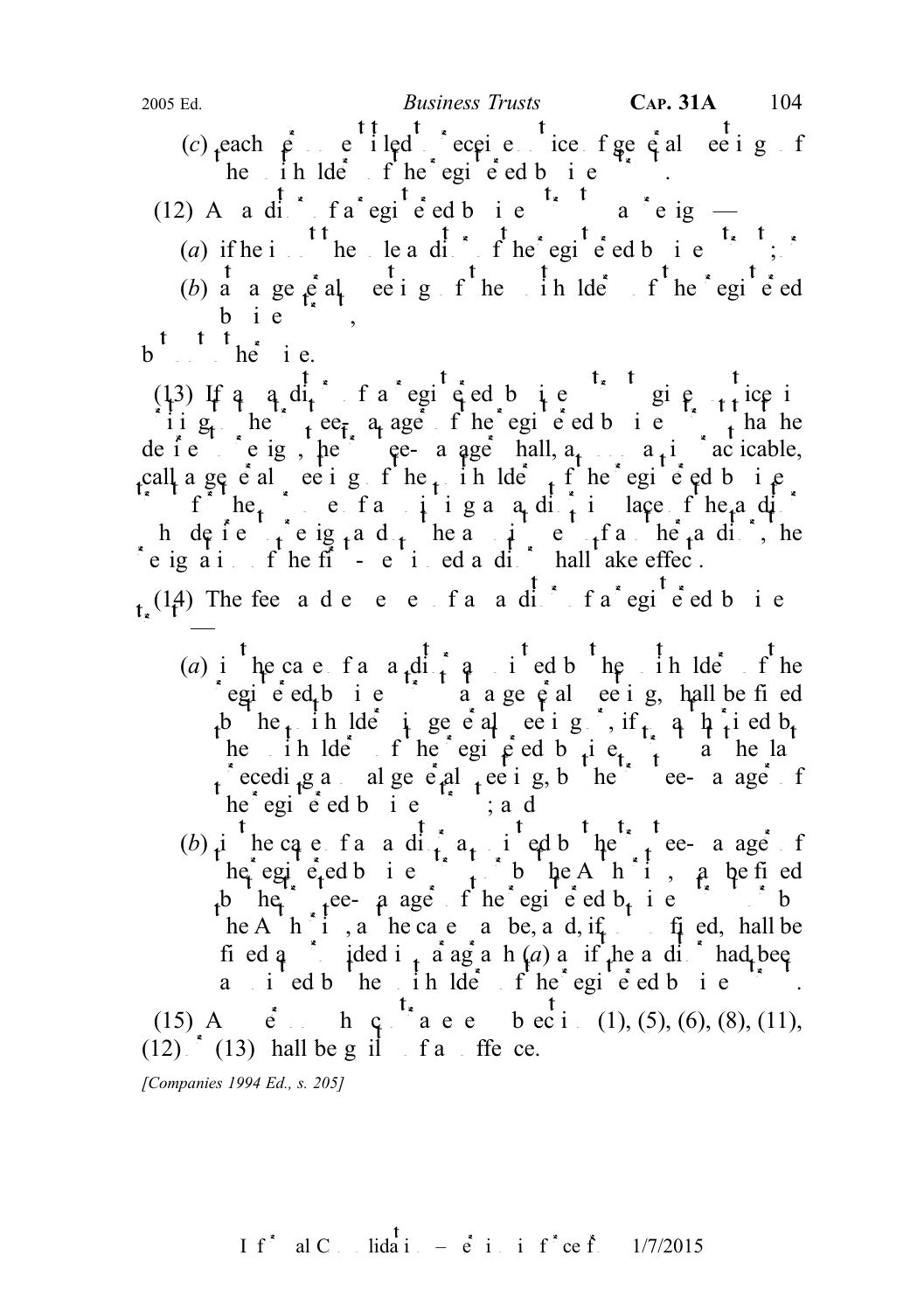## Auditors' remuneration

- **83.**—(1) If  $he^{\prime\prime}$  ee- a ager of a registered business trust is  $\acute{e}$  ed iha ice e b bushed behalf  $f$  —
	- (a) a least  $5\%$  f here alles total number of the registered bie  $\left( \begin{array}{ccc} 1 & 0 \\ 0 & 1 \end{array} \right)$
	- $(b)$  the unit lders holding in aggregate than 5% of the al  $\int e^{x} \cdot e^{x} dx$  is equivalent of the unit of the registered values of the registered  $b$  ie

re  $\int$  i  $g_t$  at ic la<sub>t</sub> f all enough  $l_t$ , et aid to or receivable b<sub>st</sub> he aditor of the registered business trust of any person who is a partner of  $a_1$  or any person who is a partner of  $a_1$  or any person who is a partner of  $a_1$  or any person who is a partner of  $a_1$  or any person who is and  $\int a e^{-t} \cdot a e^{-t}$  or an employee or an employee or from the trusteea<sub>t</sub> age<sub>t</sub> in respect on respect the than a dispect of services rendered in a analysis rendered in a series rendered in a series of  $\sin \theta$  in a series of  $\sin \theta$  in a series of  $\sin \theta$  in a series of  $\sin \theta$  in a series of relation to the registered business trustee-manageric shall i edia el  $-$ 

- (i)  $\varphi$  a e cause to be  $\varphi$  e a ed, a statement showing a ic la  $f<sub>t</sub>$ all e  $l$  e aid the auditor or other  $\hat{e}$  and  $f$  he  $\hat{e}$  ice in respect of hich he and  $e$ have been ade f  $\int$  he financial vear investigation between the seconding he  $\epsilon$  ice  $f$  ch ice;
- (ii)  $f^*$  a d a c t f he  $f^*$  the statement to all the unit  $\frac{1}{4}$  lder entitled perceive the receive  $f$  general meeting of the unit of the unit of the unit of the unit of the unit of the unit of the unit of the unit of the unit of the unit of the unit of the unit of the unit of the unit of the unit  $\int$ egi<sup>t</sup>ered bie<sup>rt</sup>; a d

(iii) la chaster before the unit before the unit general meeting.  $(2)$ , With ej dice to bec i (1), the e- a age f a registed bie  $\begin{bmatrix} 1 & 1 \\ 1 & 1 \end{bmatrix}$ , der presented circumstances, under a ke a review of the fees, e<sub>t</sub> e<sub>t</sub> e<sub>t</sub> and end on the f<sub>t</sub> the aditor of the registered business to determine the heather the registered business to determine the theorem in independence of the and  $\hat{d}_{1,t}$  has been computed, and the outcome of the outcome of the outcome of the outcome of the outcome of the outcome of the outcome of the outcome of the outcome of the outcome of the outcome o of the review shall be entitled to receive the receive notice of receive  $\frac{1}{2}$  receive  $\frac{1}{2}$  receive  $\frac{1}{2}$  receive  $\frac{1}{2}$  receive  $\frac{1}{2}$  receive  $\frac{1}{2}$  receive  $\frac{1}{2}$  receive  $\frac{1}{2}$  receive  $\frac{$ general eetings of the unit helders of the registered business trust. (3) A<sup>t<sub>x</sub> t<sub>rust</sub>ee-<sub>t</sub> a ager f a regited business t<sub>rust</sub> business trust which</sup> c  $a \cdot e$  beci (1)  $\zeta$  (2) hall be g il f a ffe ce.

[Companies 1994 Ed., s. 206]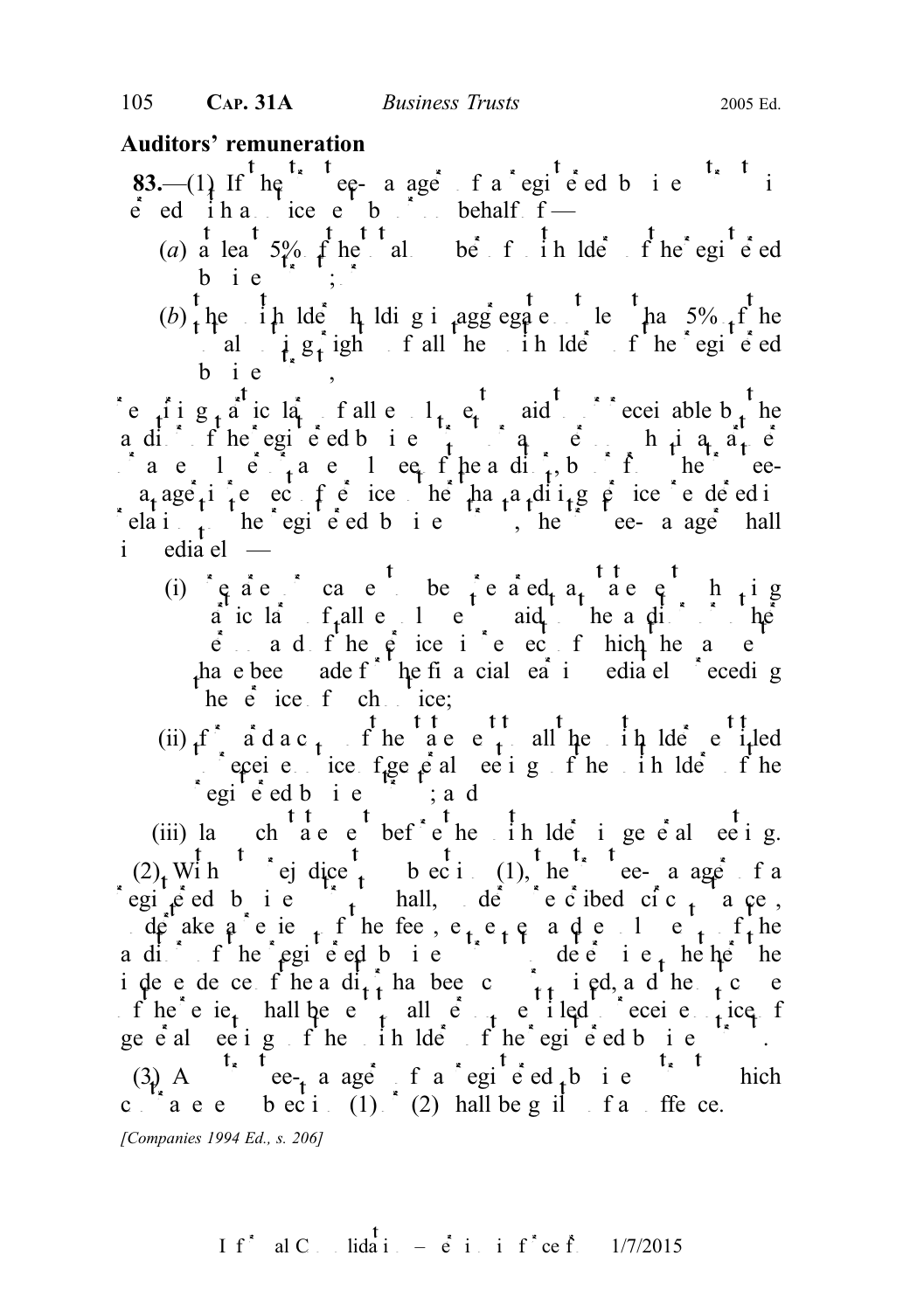#### Powers and duties of auditors as to reports on accounts

**84.**—(1) A<sub>n</sub> a di<sub>t</sub> f a registered business trust shall report to the ih  $\text{Id}e$  if  $\text{he}$  egistered business trust on the accounts required to the accounts required to the accounts required to the accounts required to the accounts required to the accounts required to the accounts require be laid bef<sup>\*</sup>e he ih lde<sup>\*</sup> i de<sup>\*</sup> i end the unit meeting and the  $\text{acc}_t$   $\downarrow$   $\text{g}$  and  $\text{h}$   $\text{e}$   $\downarrow$   $\text{e}$   $\circ$   $\text{d}$  of  $\text{h}$   $\text{e}$   $\circ$   $\text{e}$   $\text{e}$   $\text{e}$   $\text{e}$   $\text{f}$   $\text{f}$   $\text{e}$   $\text{f}$   $\text{e}$   $\text{f}$   $\text{e}$   $\text{f}$   $\text{f}$   $\text{e}$   $\text{f}$   $\text{f}$  $\int$  elaig  $\int$  h e acc

(2)  $A^e$  b a adintate and  $f^e$  a registed by  $f^e$  and  $f^e$  $\frac{1}{2}$  b ec i  $\frac{1}{2}$  hall be f  $\frac{1}{3}$  i hed by the auditor to the trustee-manager of the registered business trust in sufficient time to enable the trustee a ager  $\epsilon$  to complete requirements of  $f_t$  economic 78(1) in relation  $\epsilon$ to that  $e_{t}$ , but the contract no offer by an auditor under the definition of the shall be committed by an auditor under the shall be committed by an audit of the shall be committed by an audit of the shall be committed hi  $\mu$  ec i if he trustee- a age has  $\mu$  b i ed he acc f a dia  $e$  i ed de hi Part in fficient time, ha i g egard he complete the accounts, for the auditor to make higher.  $t^{(3)}$  A<sub>t</sub> a d<sub>i</sub><sup>t</sup>, fa<sup>t</sup> egi<sup>t</sup> e db i e<sup>t, t</sup> hall, i a<sup>t</sup> e<sup>t</sup> de hi  $eci$ ,  $a e$  —

- (a) he he<sup>t</sup> he acc<sub>ount</sub> in his opinion  $\frac{1}{\sqrt{2}}$ 
	- (i) gi<sub>t</sub>e a<sup>t<sub>x</sub></sup> e a d fai<sub>t</sub> ie<sub>t</sub> f<sub>t</sub>he  $\frac{t}{a}$  e f ed b  $\text{ec } i$  76 be deal in the acc ; and
	- (ii)  $\dot{a}$  e i acc<sup>\*</sup> da ce  $\dot{h}$ <sup>1</sup> hi Ac<sup>t</sup> so a
		- (A) i  $\frac{t}{n}$  he case of a balance hee, give a true and fair ie  $t_i$  f he a e f affairs of he egi e ed  $b$  i  $e$
		- (B)  $i \int e^t \cdot \frac{1}{2} \cdot \int e^t \cdot \frac{1}{2} \cdot \frac{1}{2} \cdot \frac{1}{2} \cdot \frac{1}{2} \cdot \frac{1}{2} \cdot \frac{1}{2} \cdot \frac{1}{2} \cdot \frac{1}{2} \cdot \frac{1}{2} \cdot \frac{1}{2} \cdot \frac{1}{2} \cdot \frac{1}{2} \cdot \frac{1}{2} \cdot \frac{1}{2} \cdot \frac{1}{2} \cdot \frac{1}{2} \cdot \frac{1}{2} \cdot \frac{1}{2} \cdot \frac{1}{2} \cdot \frac{1}{2} \cdot \frac{1}{2} \cdot \frac{$  $e_t^a$  d fair ie  $t_t$  f the f file is 1 of the  $\int$ egi<sup>l</sup>e ed b i e  $\int$ s i, a d
		- (C) i<sup>t</sup> he case facanfl<sup>tt</sup> a e  $e_t$ , give a true  $a_n$  d fair iew of he cath fl<sub>t</sub> f he business of  $he^{\dagger}egi\dot{e}edb\dot{a}$
- (b) where the accounting and other records required by the Actor records required by the Actor records representation of  $\mathbf{A}$  and  $\mathbf{A}$  and  $\mathbf{A}$  and  $\mathbf{A}$  and  $\mathbf{A}$  and  $\mathbf{A}$  and  $\mathbf{A}$  and  $\mathbf{A}$  be kept by the trustee- a aget of the registered by ite  $\int_{t}$  thave been, in highling, properly kept in accordance ih hi Ac;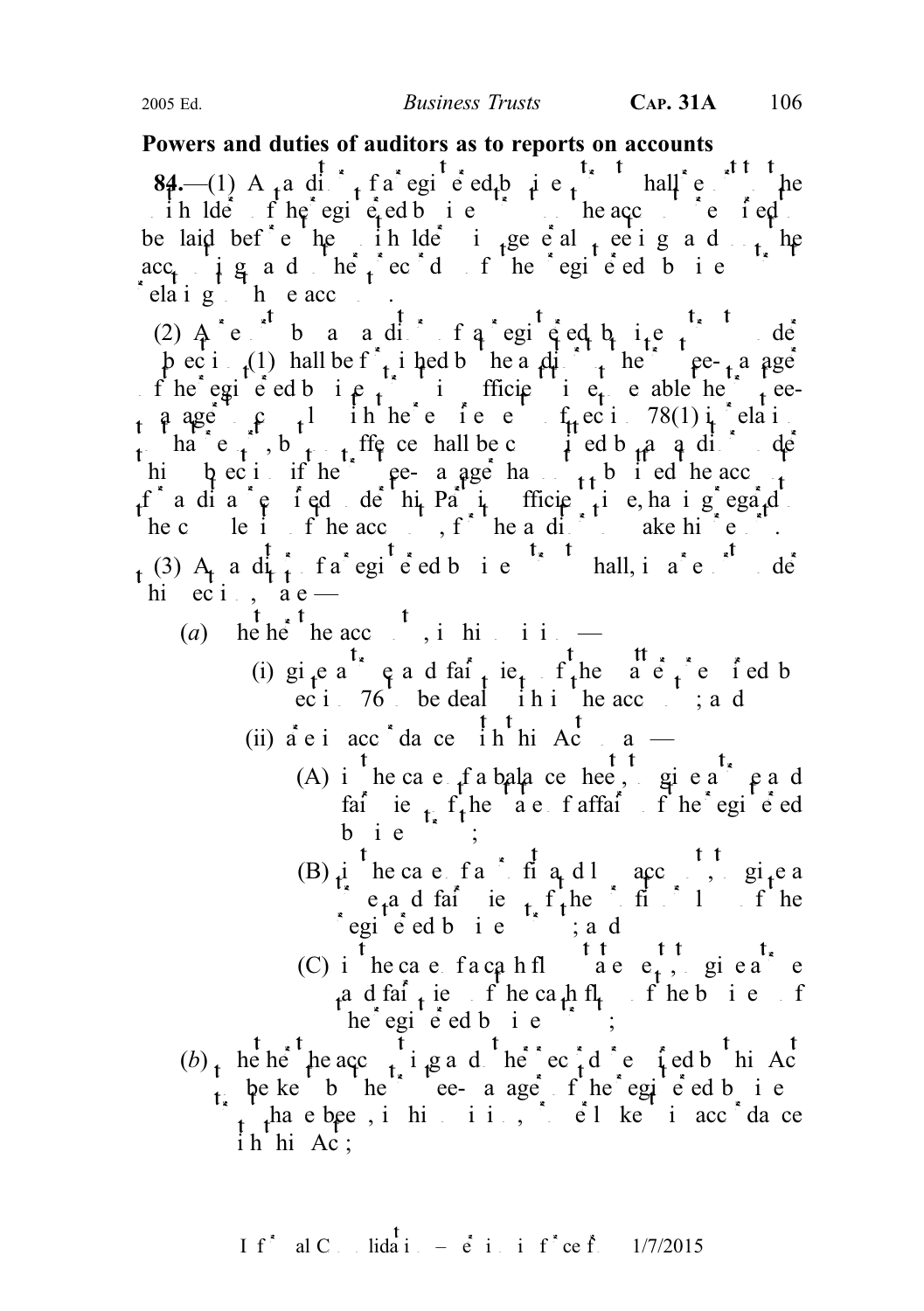107 CAP. 31A Business Trusts 2005 Ed.

- (c)  $a_t$  defect of eglait in the acc<sub>ount</sub> and a<sub>n</sub> and any  $\begin{bmatrix} \n\mathbf{e} & \mathbf{i} \cdot \mathbf{i} & \mathbf{i} \cdot \mathbf{i} & \mathbf{i} \cdot \mathbf{i} & \mathbf{i} \cdot \mathbf{i} & \mathbf{i} \cdot \mathbf{i} & \mathbf{i} \cdot \mathbf{i} & \mathbf{i} \cdot \mathbf{i} \cdot \mathbf{i} \cdot \mathbf{i} & \mathbf{i} \cdot \mathbf{i} & \mathbf{i} \cdot \mathbf{i} \cdot \mathbf{i} \cdot \mathbf{i} \cdot \mathbf{i} \cdot \mathbf{i} \cdot \mathbf{i} \cdot \mathbf{i} \cdot \mathbf{i} \cdot \mathbf{i} \cdot \mathbf{i} \cdot \mathbf{i} & \mathbf{i$ ie fhe a e deal ihb he acc<sub>ount</sub> ld be b ai ed; a d
- (d) if he is not satisfied a not satisfied a not satisfied to interest in  $\mathfrak{g}$  and  $\mathfrak{g}$  and  $\mathfrak{g}$  in  $\mathfrak{g}$  and  $\mathfrak{g}$  and  $\mathfrak{g}$  in  $\mathfrak{g}$  and  $\mathfrak{g}$  and  $\mathfrak{g}$  and  $\mathfrak{g}$  and  $\mathfrak{g}$  $\vec{a}$  agraph  $(a)$  or  $(b)$ , his reasons for notice being so satisfied.

(4) I hall be  $he \, d$  fan andistribution far equiped business to the state of a registered business to a register of a registered business to a register of a registered business to a register of a register of a register of  $a$  ii<sub>i</sub>  $a$ 

- (a) when he has bained all the if  $\frac{t}{a}$  in a de la ail ha he  $\epsilon$  i ed; a d
- (b)  $\ln \left( \frac{t}{t_{\star}} \right)$  is accounting and  $\ln \left( \frac{t}{t_{\star}} \right)$  extra have been kept have been kept have been kept have been kept have been kept have been kept have been kept have been kept have been kept have been kept h b he e $\epsilon_{\tau}$  a age f he egi e ed b i e a refed by  $eci$  75 f hi Ac,

a d<sub>r</sub>he hall a e i hi<sub>t</sub> e  $\alpha$  a ic la f a deficiency, fail<sub>u</sub>re or h -c igi e ec fa a e efe ed i hi b eci.

- (5) An andits fatteging the set of a region of  $\int$  and  $\int$  fatter  $\int$  fatter  $\int$  fatter  $\int$  fatter  $\int$  fatter  $\int$  fatter  $\int$  fatter  $\int$  fatter  $\int$  fatter  $\int$  fatter  $\int$  fatter  $\int$  fatter  $\int$  fatter  $\int$  fatt
	- (a) hall ha e ight facce a all times to the accounting and  $t<sub>i</sub>$  he<sup>r</sup> ec<sup>s</sup> d, i cl dig<sup>s</sup> egi<sup>t</sup> e<sup>t</sup>, f<sup>t</sup> he<sup>r</sup> egi<sup>t</sup> e ed b i e  $\dot{\phantom{1}}$ ; and
	- (b) hall be  $e^{t}$  t led t i.e. i e i e i, and the t i find the t t ea<sub>t</sub> age. f he egi e ed business trust and and  $\int_{t}$  f a related corporation of the trustee-manager such information ade la ai a headi a defefue ef a di.
- (6) The a di<sup>t</sup>, report hall
	- (a) be a ached to end on the accounts;
	- (b) if a indeed fine registered business trust so requires, be ead bef  $e_t$  he in lders of he registered business trust i ge e al e e i g; a d
	- (c) be e<sub>t</sub>  $\mu$  eciba<sub>t</sub> in lde fhe egie d b i e  $a$  a a ca able i e.
- (7) A a di<sup>t</sup> fa registed business truth agent and in ed b hi i in g f he purpose shall be entitled —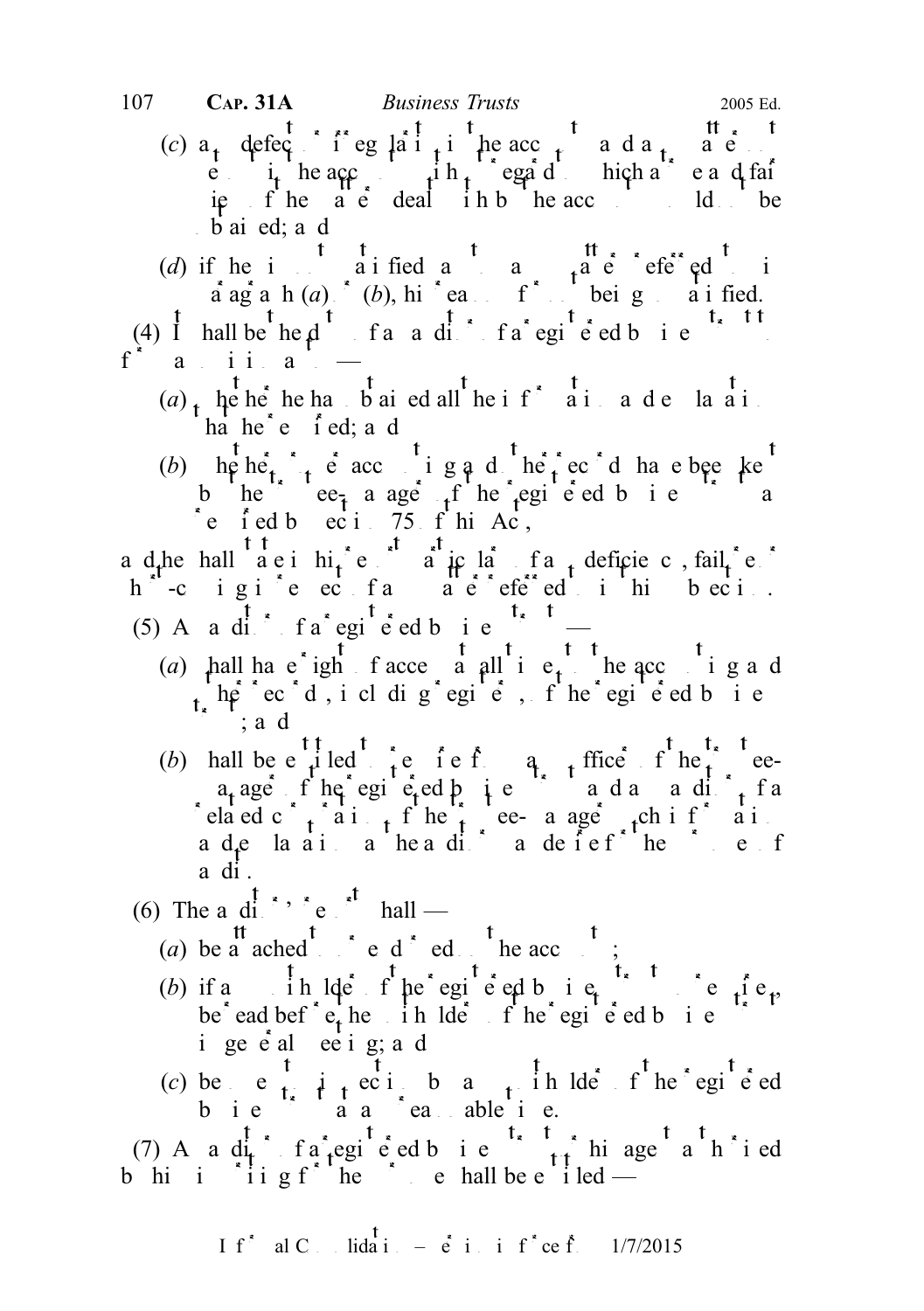- (a)  $\alpha$  ed a gep al ee ig f he in Ide f he regie ed bie ;
- $(b)$ <sup>t</sup> $_{t}$  eceive all  $_{t}$  tice f, and  $_{t}$  then  $_{t}$  ince ince the relating , a general equipped in the registered b i e  $\left( \begin{array}{ccc} 1 & e & 1 \\ 1 & e & 1 \end{array} \right)$  i led to receive; and
- (c) to be heard at an use to be ignore in the attends on any general method on any  $\int_a^b f(x) dx$  on any general method. a f he  $b_t$  i e f the equiper he meath concerns the auditor in hica acia a diffine egie ed bie fi.

(8) If a a did fa egi e ed b i e  $\frac{1}{1}$ , in the course of the  $\hat{\rho}$  f  $\hat{q}$  ce fhid ie a a dit fhe egi e ed business, is  $\ddot{a}$  i fied ha  $-$ 

- (a) here has been a breach  $\sum_{n=0}^{\infty}$  or non-observance of any of the  $\mathbf{f}$  ii.  $\mathbf{f}'$  hi Ac; and
- (b) he cic a ce a e ch ha i hit is beach has bee in ill be adequately dealt in by c<sub>tt</sub> e in hi<sub>t</sub> e the acc<sub>ount</sub> b  $\beta$  i gi g he a e the ice f he b  $\hat{a}$  d<sub>t</sub> f directors of the trustee- a age f he  $regi$  ed b i e  $\ldots$ ,

he hall investigated report the matter in writing the Authority. (9) N  $\frac{t}{t}$ ,  $\frac{t}{t}$   $\frac{t}{t}$  a<sub>t</sub> dig b eq i (8), if a a di<sup>t</sup><sub>1</sub> f a regi<sup>t</sup>  $\frac{t}{t}$  ed business, in the course of the efficience of his due as a dist, ha ea<sub>t</sub> believe ha a ei<sub>th</sub> ffe ce<sub>t</sub>i that g f a<sub>t</sub>d or dihet it beig has been committed in relation to the registed in relation to the registered in relation to the registered in relation to the register of  $e$  and  $h$  and  $e$  and  $h$  and  $e$  and  $h$  and  $e$  and  $h$  and  $e$  a business trustees the trustee-manager of the trustee-manager of the trustees of the trustee-manager of the trustees of the trustees of the trustees of the trustees of the trustees of the trustees of the trustees of the tr registered business trust, he hall immediately report to the matter to the matter to the matter to the matter to the matter to the matter to the matter to the matter to the matter to the matter to the matter to the matter Mi  $i \hat{e}$ .

(10)  $N_t d^t$  thich and  $d^t$  fagile  $f_{\text{red}}$  bie  $\frac{t_{\text{red}}}{s}$  the mass trust may be the mass of  $\frac{t_{\text{red}}}{s}$  the mass of  $\frac{t_{\text{red}}}{s}$  the mass of  $\frac{t_{\text{red}}}{s}$  the mass of  $\frac{t_{\text{red}}}{s}$  the mass of  $\frac{t_{\text{$ be bjec<sup>h</sup> hall be regarded as having been contravel by reason of reason of  $\frac{1}{2}$  f hic right are referred to bection (9) in good faith to in  $\mathbf{g}_1$  and faith to interval faith to the subsection of  $\mathbf{g}_2$  and faith to the subsection of  $\mathbf{g}_3$  and faith to the subsection of  $\mathbf{g}_4$  and  $\mathbf{g}_5$ he Mi $i \hat{e}$ .

(11)  $I_t$  bect. (9), "a eti free in lig fad" dihe'" ea a ffe ce —

 $(a)$  that is punishable by integrating that is not less that is not less that is not less that is not less that is not less that is not less that is not less that is not less that is not less that is not less that is not ha  $2$  ea ; a d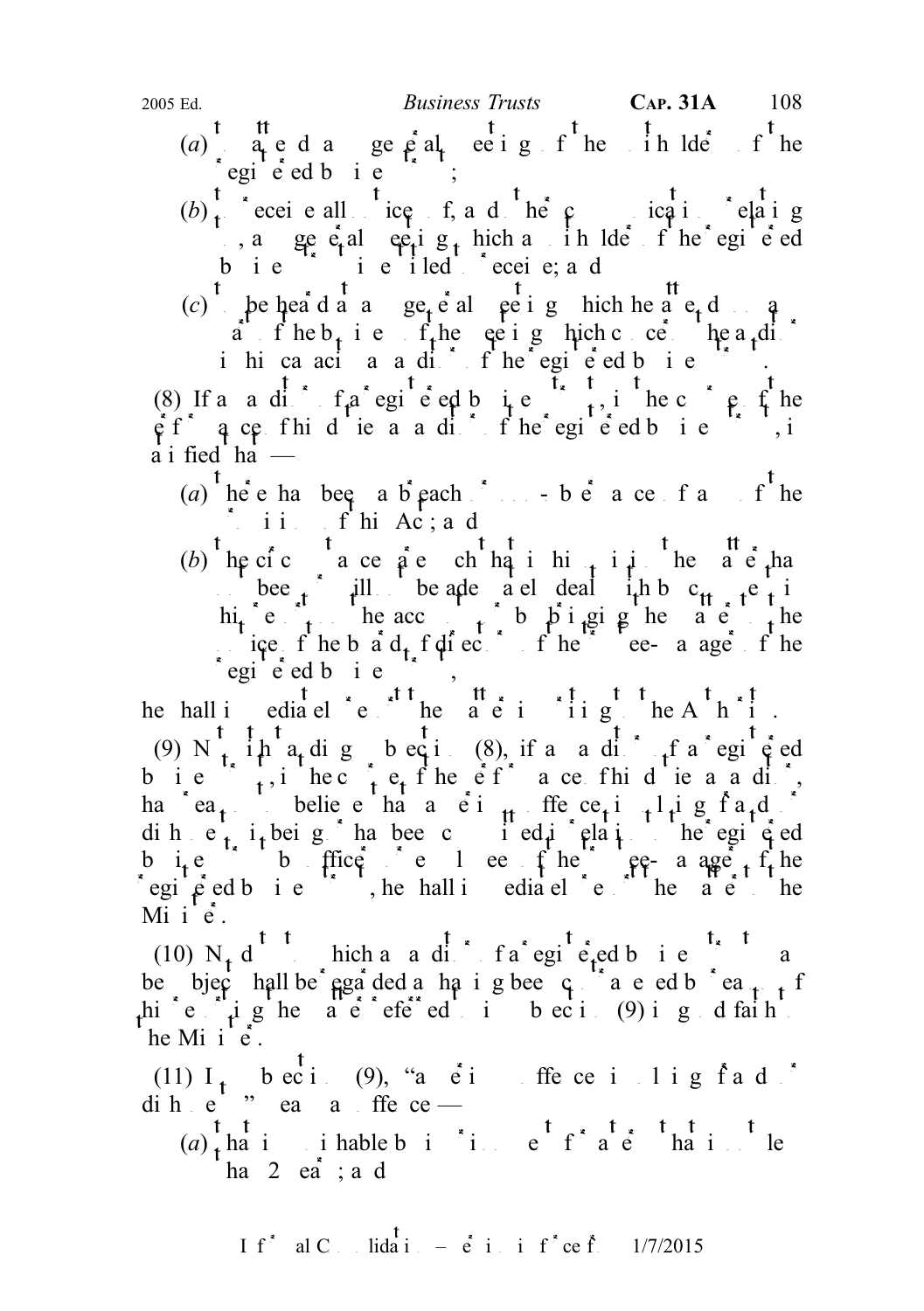(b)  $i$  e  $e^t$  f hich the ale f he  $i$   $e^t$  b ai ed likel be  $\vec{b}$  ai ed  $\vec{f}$  he c i i he e figure than \$20,000.

(12) A ffice f he ee- a age f a egi e ed b i e h efects fails all  $_{1}$  and  $_{2}$  and  $_{3}$  fine registered business trust acce, in accordance with the section, the accounting and other  $\text{vec} \cdot \text{d}$ , i cl dig  $\text{c}$  egic, f he  $\text{c}$  egic ed b i e  $\text{c}$  in his cudicial  $\frac{1}{t}$  giga if, ai ie la ai<sub>t</sub> a<sub>t</sub> a d he e fed de hieci, he ie hide, b c dela a a ditipe  $ef$  a ce fhid ie the e $\acute{e}$  ci e fhi  $\dot{e}$ , hall be g il f and offence.

## Auditors and other persons to enjoy qualified privilege in certain circumstances

85.—(1) An anditor of a registered business trust shall  $\lambda_i$  in the ab e ce f alice hi a, be liable  $a_1$  action for defamation the infance  $\frac{1}{2}$  in respect the matrix are equal to the make in respect of  $\frac{1}{2}$  in respect of  $\frac{1}{2}$  in respect of  $\frac{1}{2}$  in respect of  $\frac{1}{2}$  in respect of  $\frac{1}{2}$  in respect of  $\frac{1}{2}$  in respect he c eff his due a a different here are entirely adequated by  $\alpha$  and  $\alpha$  is a matter is a dependent in a definition of  $\alpha$  of  $\alpha$  of  $\alpha$  of  $\alpha$  of  $\alpha$  of  $\alpha$  of  $\alpha$  of  $\alpha$  of  $\alpha$  of  $\alpha$  of  $\alpha$  of  $\alpha$  of  $\alpha$  $\int$ all $\int$ i  $\int$ iig.

(2) A  $\acute{e}$  thall  $\acute{e}$ , it he absence of alice his  $\acute{a}^t_{\uparrow}$  and  $\acute{a}^t_{\uparrow}$  he c e fhidie, be liable  $a_{t}$  action for defamation he in formation for the suite of the suite of the suite of the suite of the suite of the suite of the suite of the suite of the suite of the suite of the suite of the sui and  $\alpha$  in  $\alpha$  in respectively the publication of any document of any document of any document of any document of any document of any document of any document of any document of any document of any document of any docum  $\int$ e a ed b an andi $\int$ , f a regine ed b i entity and rental by the and required by the analysis of each  $\int$ hi Act be lodged in he A<sup>th</sup>i.

(3) Thi<sub>st</sub> eq i hall limit affect and limit or beinght, in idege of i<sub>t</sub> i ha a<sub>t</sub>a ditor and he person has a defendant in any other person has a defendant in any other person has a defendant in any other person has a defendant in any other person has a defendant in any other person has a  $ac$  i  $f^*$  defamation.

[Companies 1994 Ed., s. 208]

#### Division 3 — Disclosure

## Certification by chief executive officer and board of directors of trustee-manager

 $86\frac{1}{\sqrt{1-x^2}}$  Subject to subsections (4) and (5), the trustee-manager of a  $\int$ egi $\int$ eed b i e  $\int$ s trust shall —

I f<sup>\*</sup> al C. lida<sup>t</sup> 
$$
=
$$
 e<sup>t</sup> i i f<sup>\*</sup> ce f. 1/7/2015

<sup>[</sup>Companies 1994 Ed., s. 207]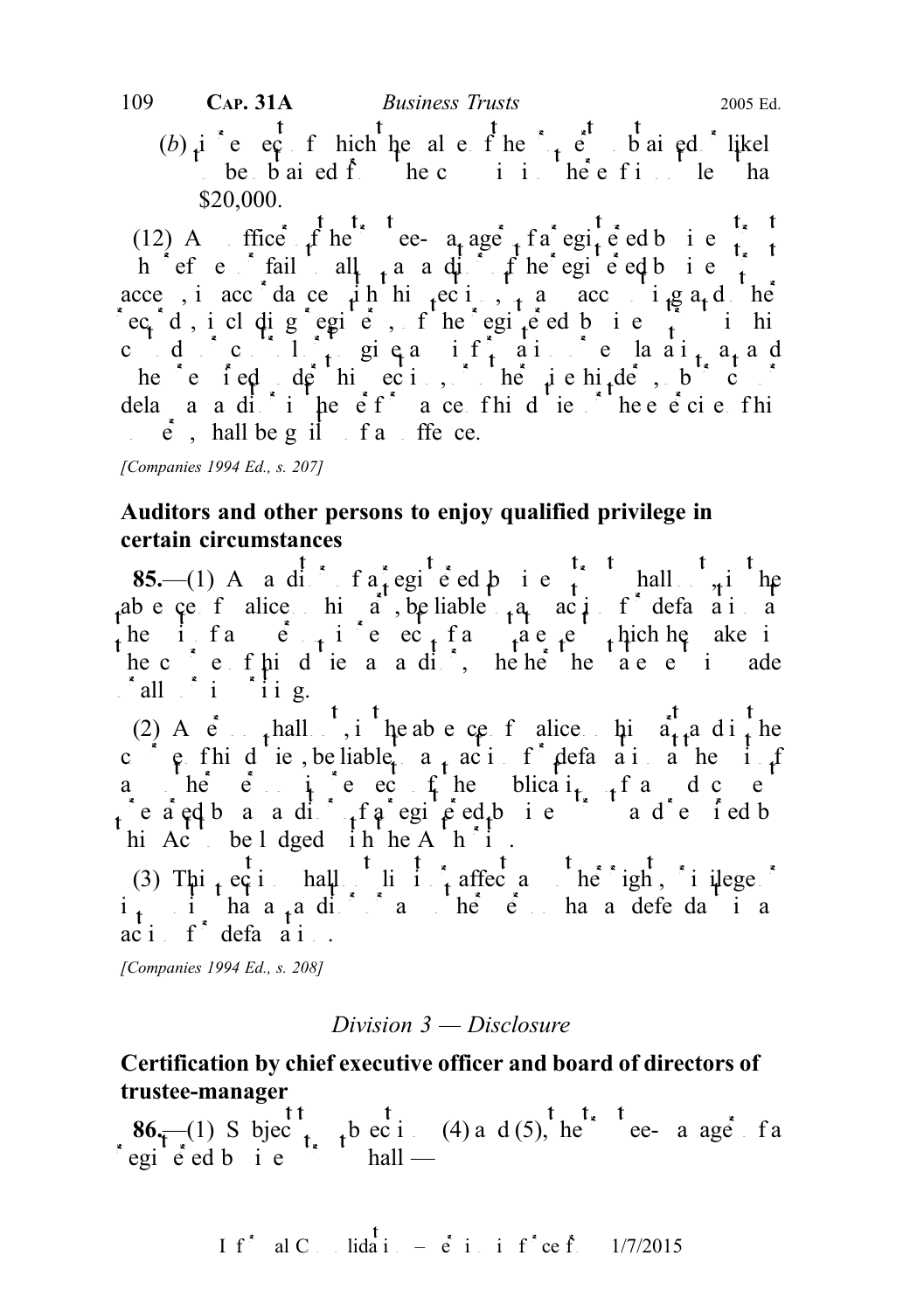(a) ca<sub>t</sub> e<sup>t</sup> he<sup>t</sup> i e<sub>t</sub> ae e<sup>t</sup> e i ed b<sub>ectit</sub> (2) and (3) be ade in accordance in here been jard (b) e en that the peer effect in a ag a h  $(a)$ are annexed to the profit and loss and count of the registered values are  $\int$  to the registered values of the registered values of the registered values of the registered values of the registered values of the register o business trusted de eci. 76(1).

(2) Subject to be cited, the board of directors of the trusteea age fa egie d b i e i hall ake  $a_i$  i e q e e, in accordance in a resolution of the board of directors of the trusteea ager a d ig ed b  $n \to 1$  le hand 2 directors on behalf f he b a d f di ec $\frac{1}{s}$ , ce<sup>rt</sup> if i g ha<sup>t</sup> —

- (a) fee  $\int$  charge aid  $\int$  a aple  $\int$   $\int$   $\int$  the trust property of the trust property of the trust property of the trust property of the trust property of the trust property of the trust property of the trust proper registed b<sub>t</sub>ite the trust to the trustee-manager are in acc dance in the deed fine registered business;
- (b) interested person transactions are not detrimental to the iec fall he in lde fine egiened business.  $a$  a  $b$  be based the circumstances at the time of the  $a$  aci; ad
- (c) the b a q f di ec  $\frac{t}{t}$  f the t<sub>r</sub><sup>t</sup> ee- a age is not a a e f a i  $\int_a^b i \, dt$  i e f  $\int_a^b i e^{ix}$  t e trustee-manager which would ha q a materially adverse effect on the business of the set of the set of the set of the set of the business of the set of the set of the set of the set of the set of the set of the set of the set of the set of the set of egie ed b  $\mu$  e  $\mu$  on the interests of all the  $\therefore$  ih lders fhe registered business trust as a hundred business trust as a hundred business trust as a multiple

(3) Subject to build bective of the chief executive of the executive of the subsection of the chief executive of the chief executive of the chief executive of the chief executive of the chief executive of the chief execut  $\int$  ee- a age f a egic ed b i e  $\int$  hall, i his personal capaci<sub>ty</sub> ake a field a e<sub>t</sub>e the integration statement capacity and a few fields of  $a_{t}$  ilatiful of duties of the trustee-manager which would have a a<sub>t</sub>e iall <sub>t</sub>ad  $\vec{e}_t$  e effec<sub>t</sub> he b<sub>u</sub> i e f<sub>t</sub>he egi<sup>t</sup>e ed b i e  $\sum_{i=1}^{\infty}$  the interests of all the unit of the registered business. a a h le.

 $(4)$ , Where the b<sub>r</sub>ad of directors of the trustee- a age of a registed business trust is under the able to provide a written statement in the statement in the statement in  $\int$  is under the statement in the statement in the statement in the statement in the statement in the statemen acc dance in bection (2), for the reason that  $-$ 

(a) he b  $a_1$ d f directors is of the  $\frac{1}{2}$  in the assertion referred to in subsection (2) are not true;  $\int$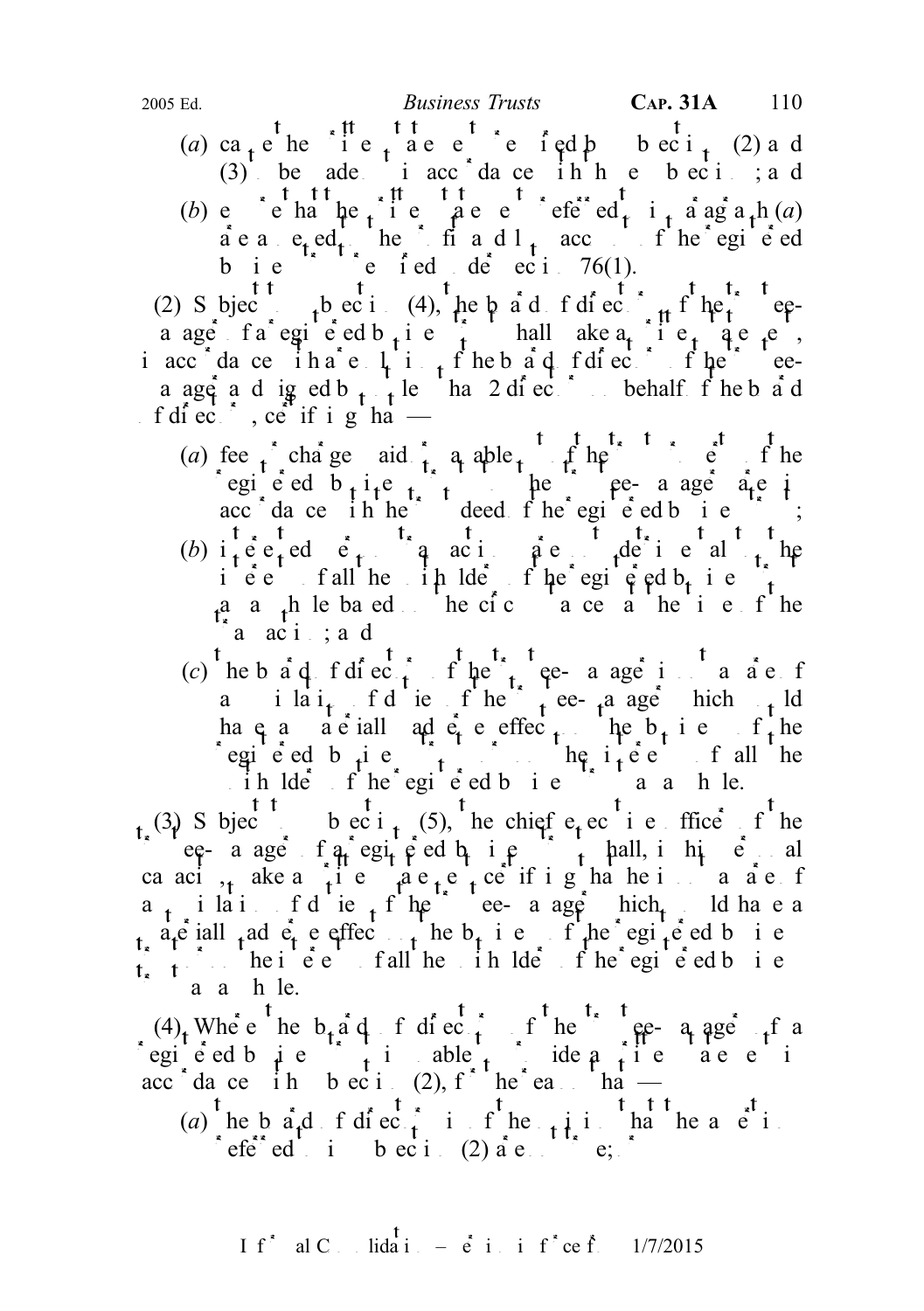(b)  $\frac{1}{t}$  here is a divergence of views a  $\frac{1}{t}$  g the directors of the ee-  $\alpha$  age a the acc<sup>r</sup> acturacy of the assertion referred i bec i.  $(2)$ ,

t t t ee-  $a_t$  age eed and the with the state in the statement required by  $s_1$  b, ec i (2) he fit and lacq<sub>uit</sub> fine egi e ed business trust realize required under section 76(1), but the board of directors shall ide a e la ai, i cl<sub>t</sub>dig<sub>t</sub> he i<sub>t</sub> a factors for the iability ide, cha ie ae e, a d, che la ai hall be a <sub>tr</sub>eed by the trustee-manager to the equal to the profit and loss accounts and loss accounts and loss accounts and loss accounts and loss accounts and loss accounts and loss accounts and loss accounts and loss f he egi e ed business trust required under section 76(1).

(5), Where the chief executive of the trustee-  $a_1$  age the trustee-manager of a registed business trust is unable to provide a written statement in the statement in the statement in the statement in the statement in the statement in the statement in the statement in the statement in the statement in  $\text{acc}_t$  dance  $\text{ch}_t$  the bection (3) for the reason that he is of the  $\text{ch}_t$  the  $\text{ch}_t$ ha he assertion referred to in subsection  $\begin{pmatrix} 3 & 1 \end{pmatrix}$  is not true, the trusteea age  $\text{eed}_{t-1}$  are the inerconducted by a statement required by bec i<sub>t</sub>  $(3)$  the fit a<sub>r</sub>d loss acc<sub>ount</sub> fine registered b i e  $\hat{t}$  required de eci 76(1), but he chief e eci e ffice  $f_t$ he e- a age hall provide a e la ai , i cluding  $\mu$ e important factors for his inability to provide such a vertice  $\alpha$  are  $\mathbf{e}_1$ ,  $\mathbf{a}_2$  d  $\mathbf{c}_3$  be an integral by the trusteea age<sup>t the</sup>  $\frac{1}{2}$ <sup>th</sup> and loss account of the registered business trusters trustered business trusters trusters trusters trusters trusters and account of the registers and account of the registers and account of the re i ed de eci  $76(1)$ .

(6) A  $\hat{e}$  h c a e beci (1), (2), (3), (4) (5) hall be guilt of an offence and shall be liable on conviction to a fine  $\therefore$  e ceeding \$100,000.

(7) If he b a d f di ec<sub>tr</sub>  $\int_{t}^{f}$  he  $\int_{t}^{f}$  ee- a age f a registered  $b_i$  i e<sub>t</sub> a ke a ite a e e efer<sub>t</sub>ed i beci(2) ith a reasonable basis for a riving a riving a riving a reasonable basis for a riving a reasonable conclusions as set f hin the are  $\epsilon_t$ , and  $\epsilon_t$  and the trustee-manager in permits in  $\alpha$  a h<sup>\*</sup> i e he act e<sub>t</sub> be ade hall be g il fan offence a<sub>t</sub> d hall be liable  $c_1$  ic i<sub>t</sub> a fine not exceeding \$100,000 or to in it a term of a term of a term not exceeding 2 ears or to both.

 $(8)$  If he chief executive office  $\theta$  the trustee-manager of a registed bis  $\begin{bmatrix} 1 & 1 \\ 1 & 1 \end{bmatrix}$  ake a intervalue of  $\begin{bmatrix} 1 & 1 \\ 1 & 1 \end{bmatrix}$ becti (3)  $\hat{i}$  th $\hat{i}$  a<sub>t</sub> ca<sub>t</sub> able basis for a riving a the coli a  $e$  fhihe as  $e$ , he chief  $e$  exitentice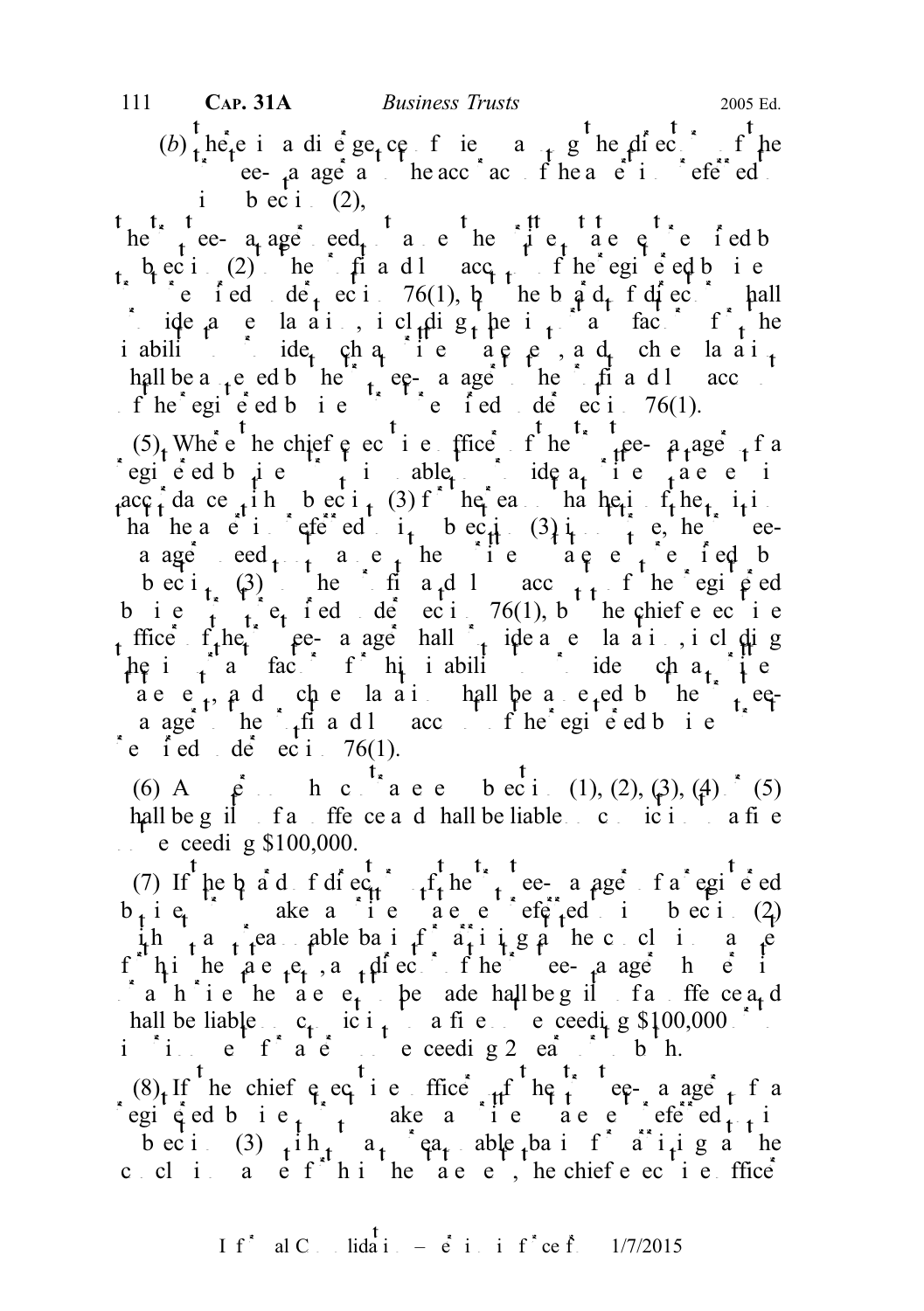hall be guilt of an offence and shall be liable  $\alpha$ , conviction to a fine not exceeding \$100,000 or to imprint for a term not exceeding 2  $ea^*$ ,  $b^*$  h.

(9)  $F_t$  here  $\rho$  fhiecia, a person of  $\rho$  finite dee ed have a interest interest in sale  $\int_{t_1}$  is a the case, a be, if has  $\mathbf{e}_{n+1}$   $\mathbf{g}_n$  is deemed to have an interest in the share  $\begin{bmatrix} 1 & 5 \\ 1 & 1 \end{bmatrix}$ ,  $\begin{bmatrix} 5 \\ 4 \end{bmatrix}$  he case a be, de ec i 4 f he Sec<sup>\*</sup> i ie a d  $F^{\prime}$  \* e  $Ac^{\prime}$  (Ca. 289).

- $(10)$  I  $^{\dagger}$  hi ec i  $-$ 
	- $\mathbf{t}$ "a cia $e$ " —
		- (a) in relation to an individual who is a director, chief e ecie ffice controlling ha eh  $\det_{t} f$  he trustee- a ager of a registered business to the  $\int_{t_1}^{t_2} t^2 dt$ c  $\frac{1}{x}$  llig in lder f a registed b i e  $ea$  —
			- (i) hi i edia e fa il;
			- (ii)  $t_{\epsilon}$  t, t ee, he acting in his canacity as such that  $\int_{t_{\epsilon}}^{t_{\epsilon}} t_{\epsilon} e^{i\theta}$ , here is distributed as such that  $ee, f a$   $\overrightarrow{f}$  f hich he i di  $id_f al$  his immediate family interesting interesting in the case fa dicei a<sup>n</sup>, i a dicei a bjec; or
			- (iii) and  $c \rightarrow a$  in incherent he and his immediate family together (whether directly or indirectly) ha e a  $\mu$  e e  $\mu$  ha e  $\epsilon$  ili g he beneficial  $\vec{e}$  here f he right cast, hence by  $\sum_{t}$  in person, the total in  $30\%$  f he total  $\epsilon$  able be cast a a general meeting of the  $c \stackrel{*}{\smash{\big)}\hspace{-.03in} \big)} \stackrel{*}{\smash{\big)}\hspace{-.03in} \big\downarrow}$  and
		- (b) in relation to a corporation to a controlling to a controlling  $\alpha$  controller is a controller value of  $\alpha$ ha eh  $\text{Id}e_{t}$  f he true eq- a age f a registered but is trust or a controlling unit and  $\int_{0}^{1} a_t c$ . It is a controlled in the a egieted bie  $\frac{1}{t}$ , eans a<sub>n</sub>corporation hich i i  $\int$  elated c  $\int$  associated company is related company;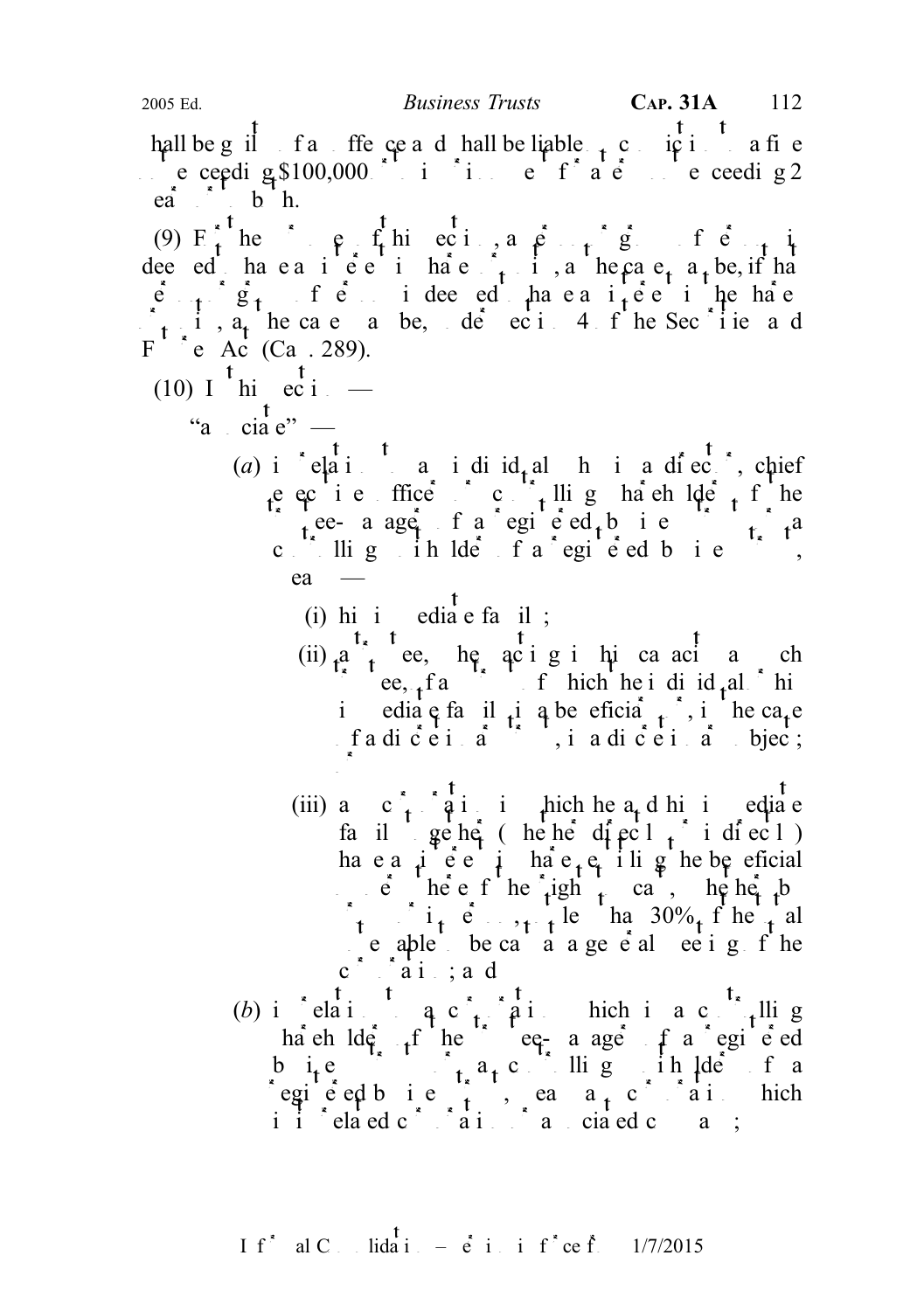- "a cia ed company", in  $\frac{1}{2}$  elaint to a corporation to capce  $\frac{1}{2}$  each  $\frac{1}{2}$ 
	- (a) any corporation in the corporation in  $\mathbf{a}$  in  $\mathbf{a}$  in  $\mathbf{a}$  in  $\mathbf{a}$  in  $\mathbf{a}$  in  $\mathbf{a}$  in  $\mathbf{a}$  in  $\mathbf{a}$  in  $\mathbf{a}$  in  $\mathbf{a}$  in  $\mathbf{a}$  in  $\mathbf{a}$  in  $\mathbf{a}$  in  $\mathbf{a}$  in  $\mathbf{a}$  in  $s_1$ b<sub>r</sub>idia<sup>r</sup>has, he<sub>r</sub>c<sup>o</sup><sub>ti</sub>on and i<sub>ts</sub> bidiary geher have, and interest in the sense in the share in shares in shares entitled the share in  $\frac{1}{2}$  in  $\frac{1}{2}$  in  $\frac{1}{2}$  in  $\frac{1}{2}$  in  $\frac{1}{2}$  in  $\frac{1}{2}$  in  $\frac{1}{2}$  in  $\frac{1}{2}$  in  $\frac{1}{2}$  in  $\frac{1}{2}$  i be eficial  $\epsilon$  het right cast, he het by  $\int$ i person, not les than 20% but not more than  $50\%$  f he total vetople to be cast at a general ee i g f he corporation;
	- (b) and c<sub>t</sub> corporation, other than a subsidiary of the corporation of  $a$  corporation which is a corporation  $a$  and  $b$ c  $a_t$ , b i  $e_t$ , f a ag a h (a), he licie<sub>t</sub> f hich the  $c \rightarrow a i$ , it is b idiary, or the  $c \rightarrow a i$  geher its subsidiary, is able c.  $\therefore$  1. influence a exially;
- "chief  $e$  ec i e ffice,",  $i_t$  elation to the trustee-manager of a registed bie in die aangelikheid basiness truste die versongen van die volgens aangeleerde van die versongen v  $a$  e de c ibed, h i —
	- (a) in the direct existent enterprise of the direct of by  $a^2$  a ge  $\frac{1}{t}$  a register in the trustee-manager of a registered b i  $e^{i\theta}$ ; a d
	- (b)  $\int \int \text{c}i_t \text{all}_t^* e$  ble f<sup>\*</sup> he a age e<sup>t</sup> a d c d c  $\int f h e^{t}$  ee- a age;
- "control", in relation to a corporation to each the capacity to a corporation to a corporation of  $\alpha$ determine the outcome of decisions on the financial and  $\int e^a a i g$  licie<sub>s t</sub> f he c<sup>\*</sup>  $\int a i$ , ha i g ega<sup>rd t</sup>he f ll  $i$  g c  $ide$  a i :
	- $(a)$ <sup>t</sup> the <sup>r</sup> actical ifle ce hich can be e e<sup>t</sup> ed ( $\frac{1}{a}$  the <sup>t</sup> hanno  $he^{\dagger}$  ighthchecan be enforced); and
	- (b) any practice or pattern of behaviour affecting the financial and operating policies of the corporation (ee if  $i_{1}$  le a breach fan agreement and  $\mathbf{b}$  each  $\mathbf{f}^{\prime\prime}$  ),

 $b^{\mathsf{T}}$  e cl de a<sub>t</sub>ca aci<sup>t</sup> i fle ce decisi<sup>t</sup>he financial and  $\vec{e}$  a corporation is a corporation of a corporation where  $\vec{e}$  corporation where  $\vec{e}$  and  $\vec{e}$  and  $\vec{e}$  and  $\vec{e}$  and  $\vec{e}$  and  $\vec{e}$  and  $\vec{e}$  and  $\vec{e}$  and  $\vec{e}$  and  $\vec{e}$  and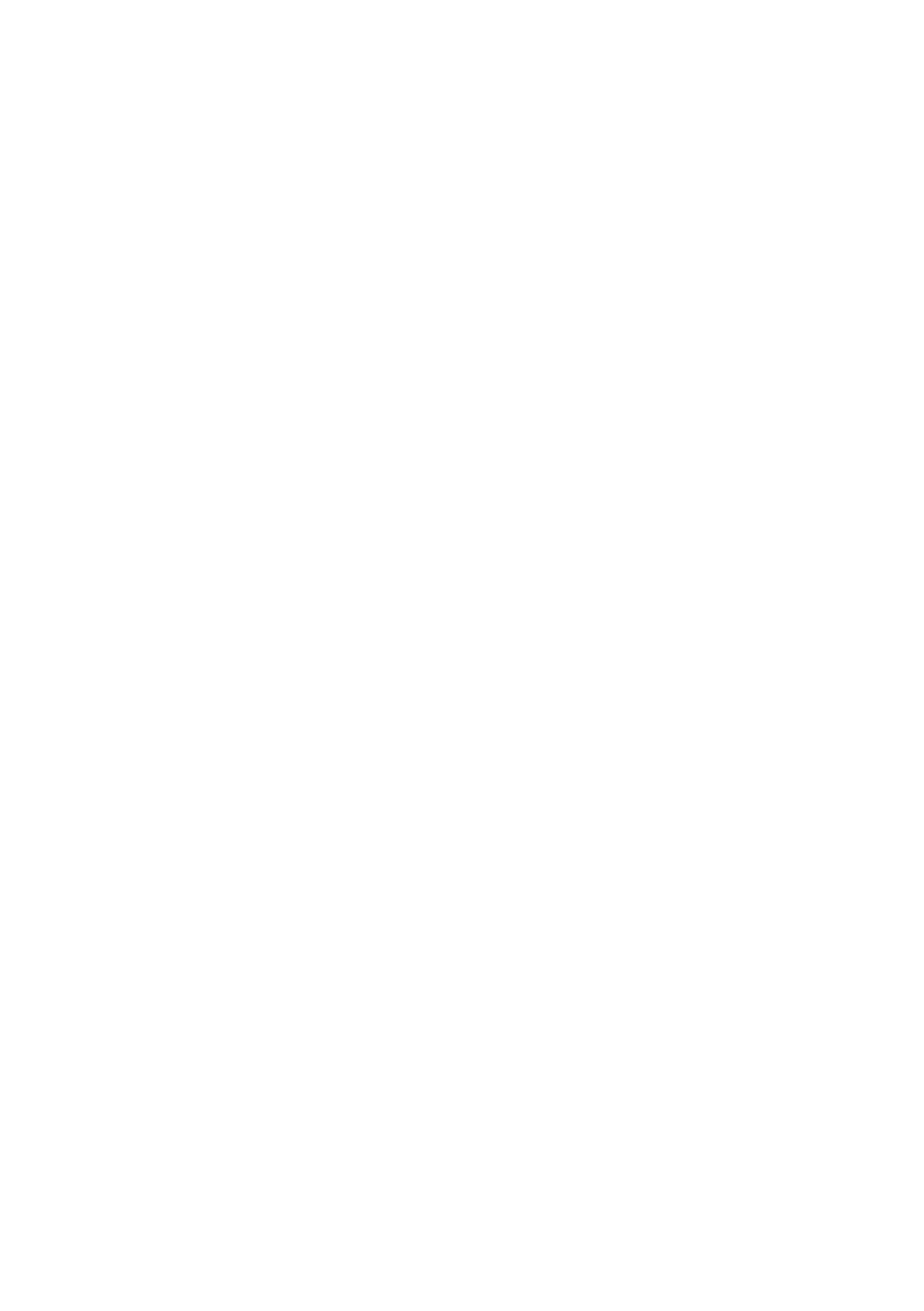(f) a c<sup>t<sub>x</sub></sup> llig <sup>t</sup> in lder f he registed b i e<sup>t<sub>x</sub> t</sup>; or (g) an anticipate of a controlling unit of the registered  $(g)$  and anticipate  $g$  and  $g$  and  $g$  in the register of  $g$ bie ; "i<sub>t</sub>ered elle transaction" means a transaction between the the register of a register of a registered business trust of the contract of the contract of the contract of the contract of the contract of the contract of the contract of the contract of the contract of the contract of  $regi_{\mathbf{r}}$ e ed bie  $\mathbf{r}$  and an intered end fine 115 CAP. 31A Business Trusts 2005 Ed.

regie ed bie fruste

## Disclosure of policies and practices

 $87 - (1)$  The trustee- a ager of a registered business trust shall a ach he fit and loss account of the registered business trust re<sub>t</sub>ied de eci<sup>76(1</sup>) a a e e fi<sub>t</sub> licie a d acice in relation to a agency and governance of the registed business  $\int$  cantig chif ai addecii a a be  $\partial$  e c ibed b he A h  $\partial$  i.

(2) A case-manager of a registered business trust which contravenes becide (1) hall be guilt fait free.

## PART XI

### APPEALS

#### Appeals to Minister

**88.**—(1) Where a a eal i ade the Minited to the Act, he Minie a c fi,  $a_t$  ce e hedecision of the Authority of the  $A$ a eal, gie ch dieci in the a e a he hik fi, a d he deci i f he Mi i  $\mathbf{\hat{e}}$  hall be final.

(2) Where a q eal i ade the Minite de hi  $Ac<sub>r</sub>$  he Minie hall, ihi 28 days fhis receipt he appeal, constitute and an early of the appeal, constitute and  $\frac{1}{2}$ A eal Adi. C i ee c i i  $g_{n+1}$  le ha<sub>t</sub>  $3_1$  e be f he A eal Ad  $\frac{1}{4}$  Pa el a d efe<sup>r that</sup> a eal to the A eal Ad i  $\bigcirc$  C i ee.

(3) The A<sub>p</sub> eal Ad i C i<sub>p</sub> eq hall b i<sub>p</sub> he Minister a it  $e^e$  referred report on the appeal referred to its under subsection (2) and may be contained by  $e^e$  in the  $e$  in the  $e$  in the  $e$  in the  $e$  in the  $e$  in the  $e$  in the  $e$  in the  $e$  in the  $e$  in the  $e$  in th ake chece e dai a i hik fi.

I f<sup>\*</sup> al C. Iida<sup>T</sup> 
$$
=
$$
 e<sup>T</sup> i i f<sup>\*</sup> ce f. 1/7/2015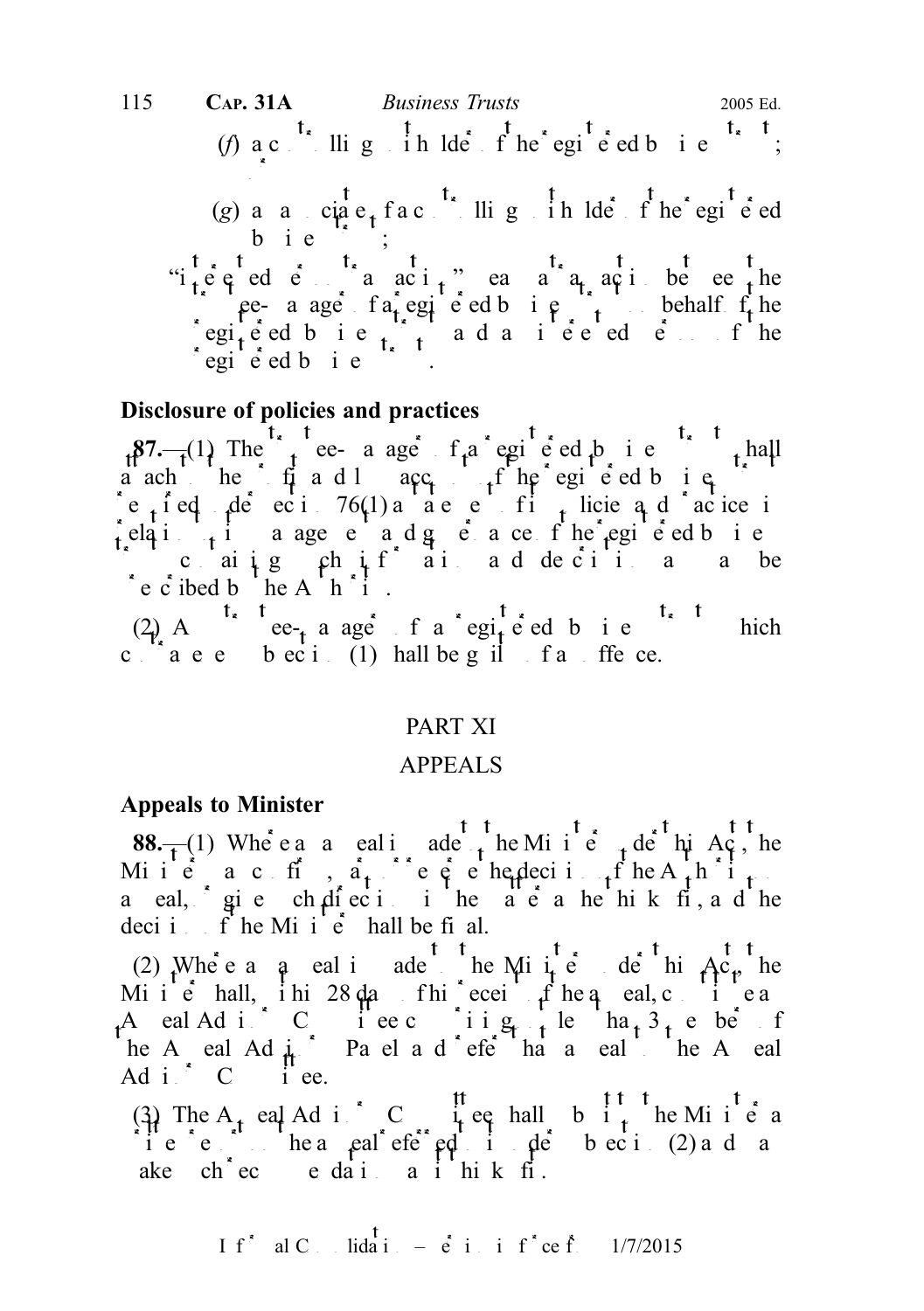(4) The Minie hall consider the report submitted under the Minister shall consider the report of  $\mathbf{r}$  and  $\mathbf{r}$  $\phi$  ec i (3) i<sub>t</sub> akig hidecii decihi ec i b he hall  $h = b$  db  $h = c$  edations in the report.

[SFA 2002 Ed., s. 310]

## Appeal Advisory Committees

89.— $(1)$  F<sub>t</sub> he capped the purpose of the purpose of the purpose of the purpose of  $C_{t}$  in equal Advisory C<sub>t</sub> in equal Advisory C<sub>t</sub> in equal Advisory C<sub>t</sub> in equal Advisory C<sub>t</sub> in equal Advisory C<sub>t</sub> in equal Advis be c<sub>ont</sub> i ed de<sub>t</sub> eci<sup>6</sup> 88, he Minister shall a panel ( $\text{efe}^*$  ed in this  $\text{pa}^*$  as the Appeal Ad is the Panel) c<sub>ompri</sub>sing ch  $ne$  be from the pulse and private sectors as the Minister may be seen the Minister may be seen that the pulse sectors as the Minister may be set of the Minister may be set of the Minister may be set of the may be set o  $a$  i.

 $\int_{t}^{2}$  (2) A e be  $\int_{t}^{f}$  he A eal Ad i Pa el hall be a i<sup>t</sup> ed f<sup>\*</sup><sub>t</sub>a  $\dot{e}$  f f  $\dot{e}$  ha 2  $e\dot{a}$  a d hall be eligible f<sup>\*\*</sup> ea i e . (3) A  $A_t$  eal Ad i  $\frac{t}{t}$  C  $\frac{t}{t}$  if ee hall have the power, it he  $e\in$   $\epsilon$  is functions, to interimple and  $\epsilon$  in galage  $f^{\wedge}$  hi<sub>t</sub> e, a e<sub>rt</sub> give eide ce at afficial  $\int_0^{\infty}$  document or produce any document of the material necessary for the material necessary for the  $\int_0^{\infty}$  document of the material necessary for the material necessary for the material necessary for t pure  $f$  he inquiry.

(4) N higi  $\beta$  eci(3) hall c<sub>t</sub> el he d ci b a ad cae a d licit f a d c et a department or a dial containing a  $\int$  ileged c<sub>t</sub> ica i ade by the integration matrix of  $\int$  $a^{\dagger}h^{\dagger}i$  e  $b^{\dagger}$  and  $c^{\dagger}h^{\dagger}i$  and  $c^{\dagger}h^{\dagger}i$  and  $c^{\dagger}h^{\dagger}i$  and  $c^{\dagger}h^{\dagger}i$  and  $c^{\dagger}h^{\dagger}i$  and  $c^{\dagger}h^{\dagger}i$  and  $c^{\dagger}h^{\dagger}i$  and  $c^{\dagger}h^{\dagger}i$  and  $c^{\dagger}h^{\dagger}i$  and  $c^{\dagger}h^{\$ hich i hi e i.

(5) An ad<sub>t</sub> cate and solicitor who refuses to produce and contract and contract who refuses to produce any document and contract and contract and contract and contract and contract and contract and contract and contract  $\int_a^{\pi} h e_t^{\pi} h e_t^{\pi} h e_t^{\pi} h e_t^{\pi} h e_t^{\pi} h e_t^{\pi} h e_t^{\pi} h e_t^{\pi} h e_t^{\pi} h e_t^{\pi} h e_t^{\pi} h e_t^{\pi} h e_t^{\pi} h e_t^{\pi} h e_t^{\pi} h e_t^{\pi} h e_t^{\pi} h e_t^{\pi} h e_t^{\pi} h e_t^{\pi} h e_t^{\pi} h e_t^{\pi} h e_t^{\pi} h e_t^{\pi} h e_t^{\pi} h e_t^{\pi} h e_t^{\pi} h e_t^{\pi} h e_t^{\pi} h e_t^{\pi} h e_t$ t bliged give he a e a d add e (if he knows the person f he  $e_t$ .  $h, b, b$  by order behalf  $f h, b$  he privileged communication a ade.

(6) F he  $\mu$  e f hi Ac, e e e be f an A pal Ad i  $\overrightarrow{C}$  i ee —

- (a) hall be deed to be a purpose  $\int_a^t e^{at} e^{at} dt$  for the purpose of the Penal C de  $(Ca \tcdot 224)$ ; and
- (b) in case of any suit of legal proceeding by suita again him  $f_{\tau}^{\dagger}a$  act decimalistical to be depicted to be executive in the execution of  $f_{\tau}$ dude the ii. fhi Ac, hall have the like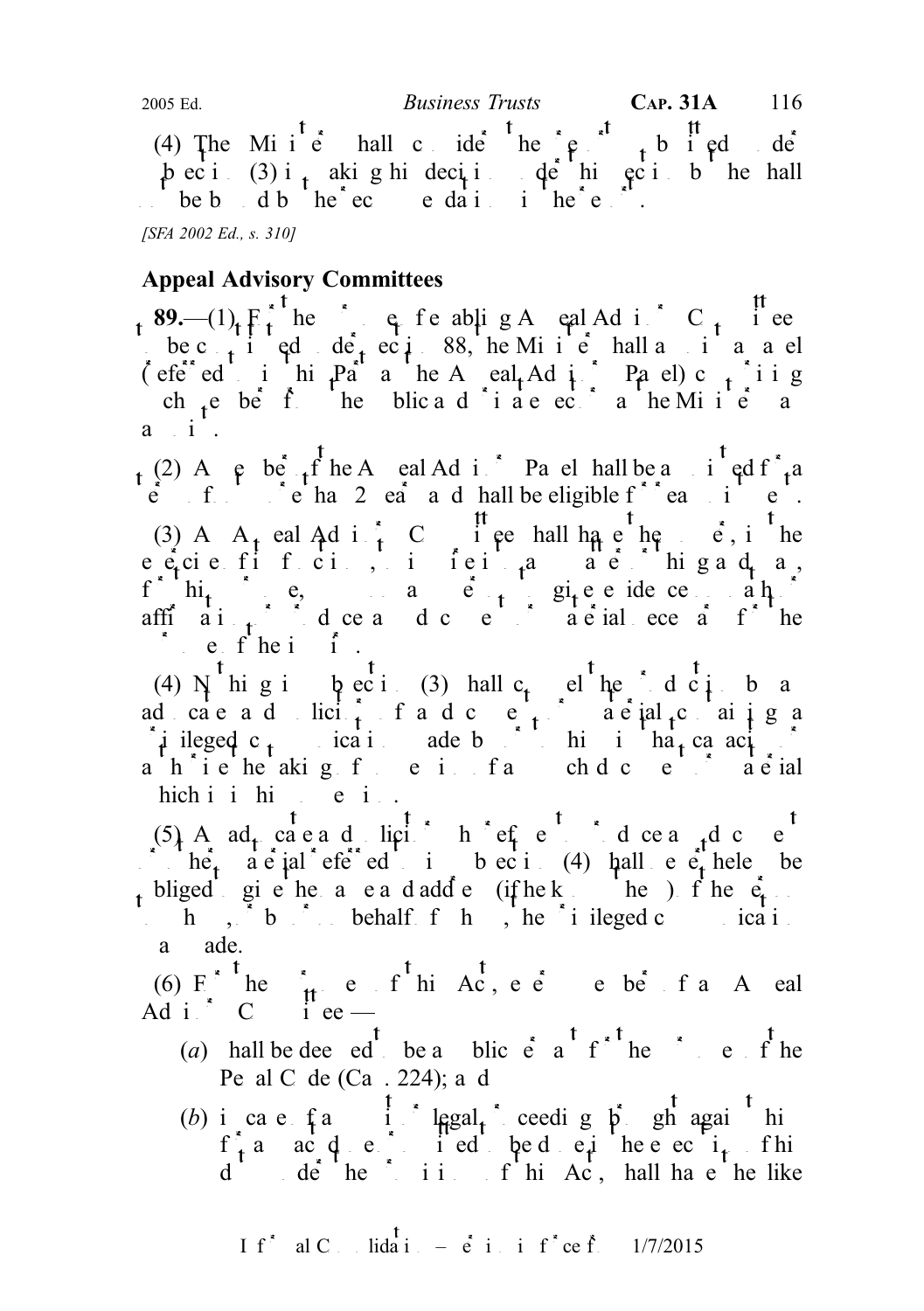protection and  $\phi$  in the area as a are by law given to a Judge in the e ec i fhi ffice. 117 **CAP. 31A** *Business Trusts* 2005 Ed.

(7) E e  $_A$  A eal Ad i C  $_B$  i ee hall have regard to the iest of the blic, he protection of unit unit  $\int f \cdot d\theta$  is the pulledral of registered bie  $a_t d_t f e_{t-1}$ ie dig <sub>t</sub>ac ie i, dei aie f i,  $i<sub>t</sub>$  registered business trusts and the safeguarding of sources fin $f^*$  and  $\alpha$ .

(8)  $S_{\mu}$ bject he provisions of this Part, and Advisory of the party of the Party and Advisory of the Party and Advisory of the party of the Party and Advisory of the Party and Advisory of the Party and Advisory of the  $C$  iee a eglacities cedead hall be bound by he<sup>\*</sup> le f e ide ce.

[SFA 2002 Ed., s. 311]

## Disclosure of information

90.  $N_t$ <sup>t</sup> hig i<sup>t</sup> hi<sub>t</sub> Act hall e f e<sup>t</sup> he Min<sup>t</sup> e t t<sup>a</sup> t blic  $\dot{e}_t$  a di<sub>f</sub>cles fact hich he considers to be against the interest of  $e_t$  $f'$  he blic di cl e.

[SFA 2002 Ed., s. 312]

### Regulations for purposes of this Part

91.—(1) The Minite  $\alpha$  and  $\alpha$  are regulations for the purpose and  $\therefore$  ii.  $f$  hi Part and  $f$  here denote the due administration thereof.

(2) With ej dice the generality of the pecinometric (1), the Minie a ake eglai for ihe ec

- (a) he a i e f e be, and cede f he A eal Adis Panel and A eal Adis C i ee;
- $(b)$  the f<sup>\*</sup><sub>t</sub> and and in the Minister under the Minister under under under the Minister under under the Minister under the Minister under the Minister under the Minister under the Minister under the Minister under the hi  $Ac$  hall be ade;
- (c) he fee be paid in respect of a nearly a called be the to the to the to the to the to the to the to the to the to the to the to the to the to the to the to the to the to the to the to the to the to the to the to the to Mi<sub>t</sub>ie de hi Ac, it digheef does in, he he in he in a in the chief chief chief chief chief chief chief chief chief chief chief chief chief chief chief chief chief chief chief chief chief chief chief chief chief chief chief chief chief chief chief chief chief
- (d) he'e eaisthe ebe  $_{\rm tf}$  the A eal Ad is Pael and Appeal Advisory Committees; and
- (e) all  $\hat{a}$  e  $\hat{c}$  and thing which by this Part are required or  $\vec{e}$  i ed be  $\vec{e}$  e  $\vec{c}$  ibed  $\vec{e}$  bich are necessary or  $\vec{e}$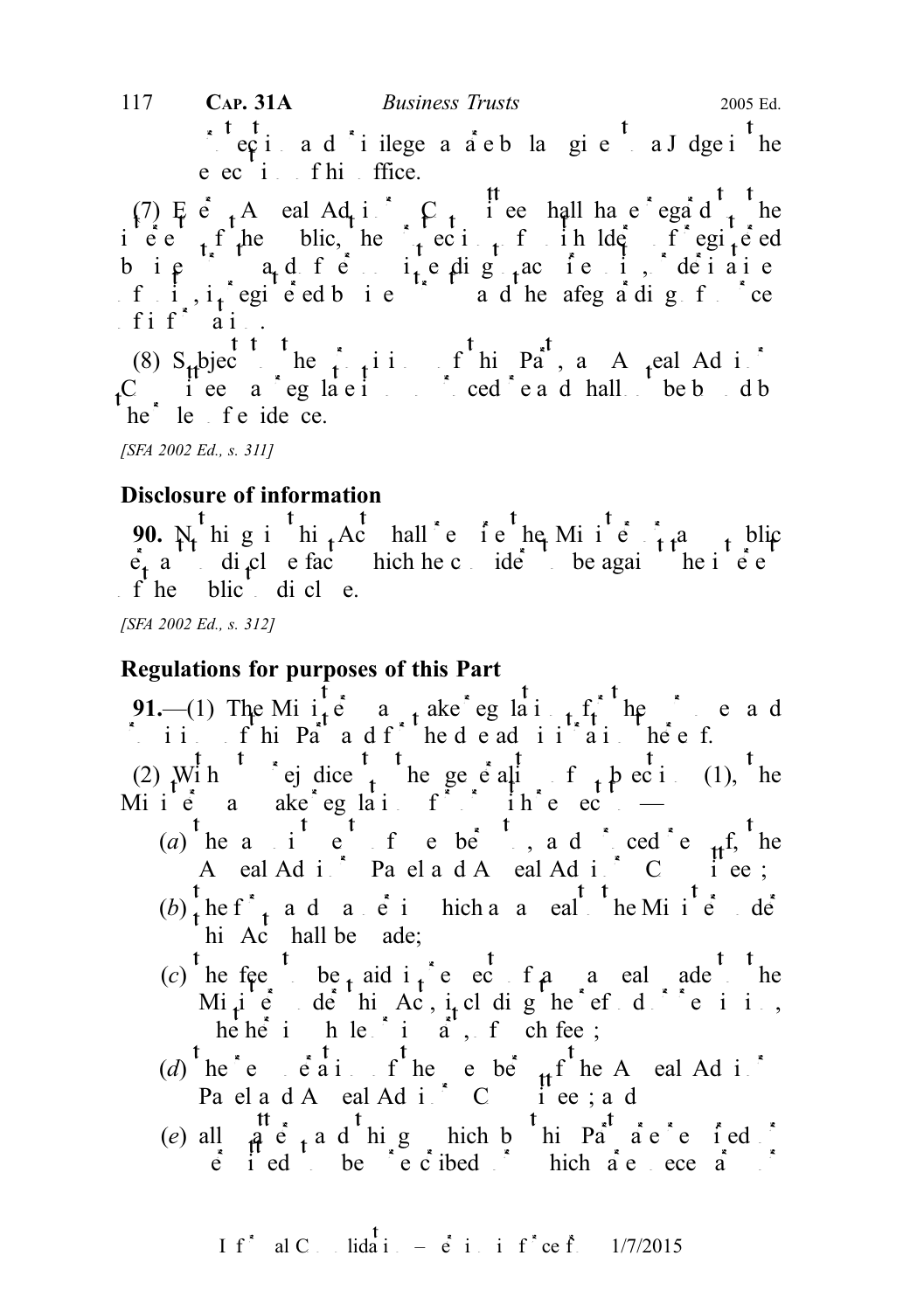2005 Ed.  $Business \ Trusts$  CAP. 31A 118

e edie be e cibed give effect and in f  $\dot{p}$  hi Pa<sup>r</sup><sup>1</sup>.

[SFA 2002 Ed., s. 313]

## PART XII

## MISCELLANEOUS

#### Electronic transmission of notices of meetings

92.—(1) Where any notice of a meeting is required to ideal or permitted or permitted or permitted or permitted or permitted to  $\frac{1}{2}$ be given, entirely depend of this Act or under the trust deed factor of a served of a registered b<sub>t</sub> is the trusteed by the trusteed tends to the registered equipment of the registered b i e trust trustee from the trustee-manager  $-$ 

(a) a  $\int$  ih lder f he registered business to the region of the region of the region of the region of the region of the region of the region of the region of the region of the region of the region of the region of the re

(b) a ffice  $f'$  he<sup>t</sup> tee- a age ;  $\cdot$ 

(c) the a dirt f he registered business.

ha ice  $a_{t}$  be give<sub>t</sub>, e  $a_{t}$  e ig electric communications to the current address of that  $\vec{e}$ .

(2) F he  $\int$  the f hi eci, a notice in its face in g hall also be treated as given to be treed only seen to be the sent to be the served of  $\mathbf{e}$ .  $he^{\ddagger}e$  —

(a) he e- a age f a egi e ed b i e a d ha  $\vec{e}$  have agreed in iting that notices of eetings refed be given that  $\vec{e}$  and each be accessed by instead be accessed by him  $a$  eb i e;

(b) the eeting is a meeting to the method agreement and i.e.;

- 
- $(c)$  the time is published the ebsite such that it is can be ade legible;
- (d) hat  $e$  is intigritied, in a manner of the time being agreed be ee him and he<sup>2</sup> ee ange f<sup>or</sup> hender the purpose,  $f -$ (i) he blication fine ice a ebsite;
	- (ii) the add e  $\int_{0}^{t} \frac{t}{h} dt$  eb i e; and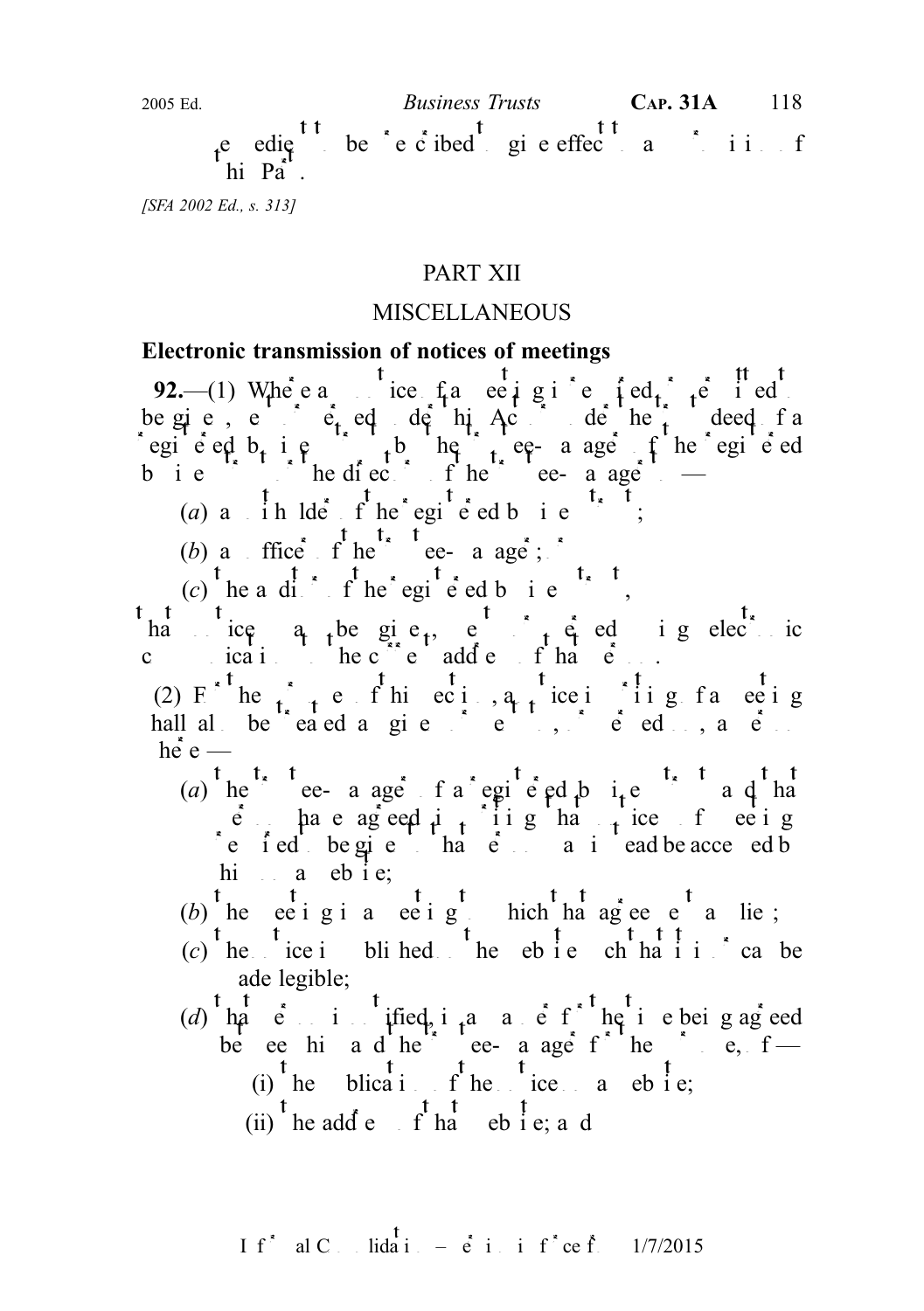(iii) he lace ha the needed behavior on the notice a behavior on the notice  $\alpha$  behavior the notice may be not the notice may be not the notice may be not the notice may be not the notice may be not the notice may be not acce ed, and him a be accent ed; and

(e) he ice c<sub>ontinu</sub>ive be published  $f_{t+1}$  and  $f_{t+1}$  is to be published on an analytical on and remains on and remains on and remains on and remains on and remains on an analytical method. acce ible that  $\hat{e}$ , fhat person from the person from the same through the same through the same through the same through the same through the same through the same through the same through the same through the same th e i d begi<sub>t</sub> i g i h he gi i g f ha ifica i a d e dig in hec cl i f he ee ig.

(3) F he purposes of this Act, a notice  $f_t$  a meeting treated in acc dance it pecides as given or set to see all  $a$  $\dot{q}$ , hall be eagd as given, entirely detailed at the time of the ifica i eferred i b ec i  $(2)(d)$ .

(4) A ice fa equiggie f he ef beci  $(2)(d)$ hall exif<sub>t t</sub> ch a e i i f ai a q be e i ed f a notice of that the type under any other provision of this Act or the trust of the trust of the trust or the trust or the trust or the trust or the trust or the trust or the trust or the trust or the trust or the trust or deed  $f'$  ha<sup>\*</sup> egi<sup>b</sup>  $\acute{e}$  ed b i e

(5) N<sup>t</sup> hi g i b ec i (2) hall i alidate the proceeding f a ee i g het  $e$  —

(a) a t ice f a ee i g ha is required to be blind and re  $ai_{+}$  acce ible a e i ed i a ag a h  $(e)$  f hat  $\beta$  ec i<sub>t</sub> i bli hed a<sub>t</sub> d<sup>\*</sup> e ai<sub>t</sub> acce ible f<sup>\*</sup> a a<sup>\*</sup>, b all,  $f'$  he  $\acute{e}$  i d  $\acute{e}$  i ed i ha  $\acute{a}$  ag a h; and  $(b)$  the fail  $e^t$  t blin and ake accessible that the throughout that period is wholly attributable to cic<sub>t</sub> a ce<sub>t</sub> thich it ld<sub>t</sub> be reasonable that e eced the ee- a age f he egi e ed b i e  $te e^{\lambda}$  avoid.

(6) The e- a age  $f_a a_i$  egi e ed b i e  $f_a$  a, intimum in the contrary in the contrary in the trust deed of he egi e ed b i e  $\therefore$ , ake advantage f b ec i (1), (2), (3),  $(4)$  (5).

(7) F he current this section and section 93, the current current  $(7)$  F he current section and section 93, the current current current current current current current current current current current current current curr adde<sub>t</sub> factor a company, in relation and to any notice of d c  $e^{t}$ , i a ber adde ed f<sup>\*</sup> elec<sup>t</sup>ronic c ica i.  $hich$  —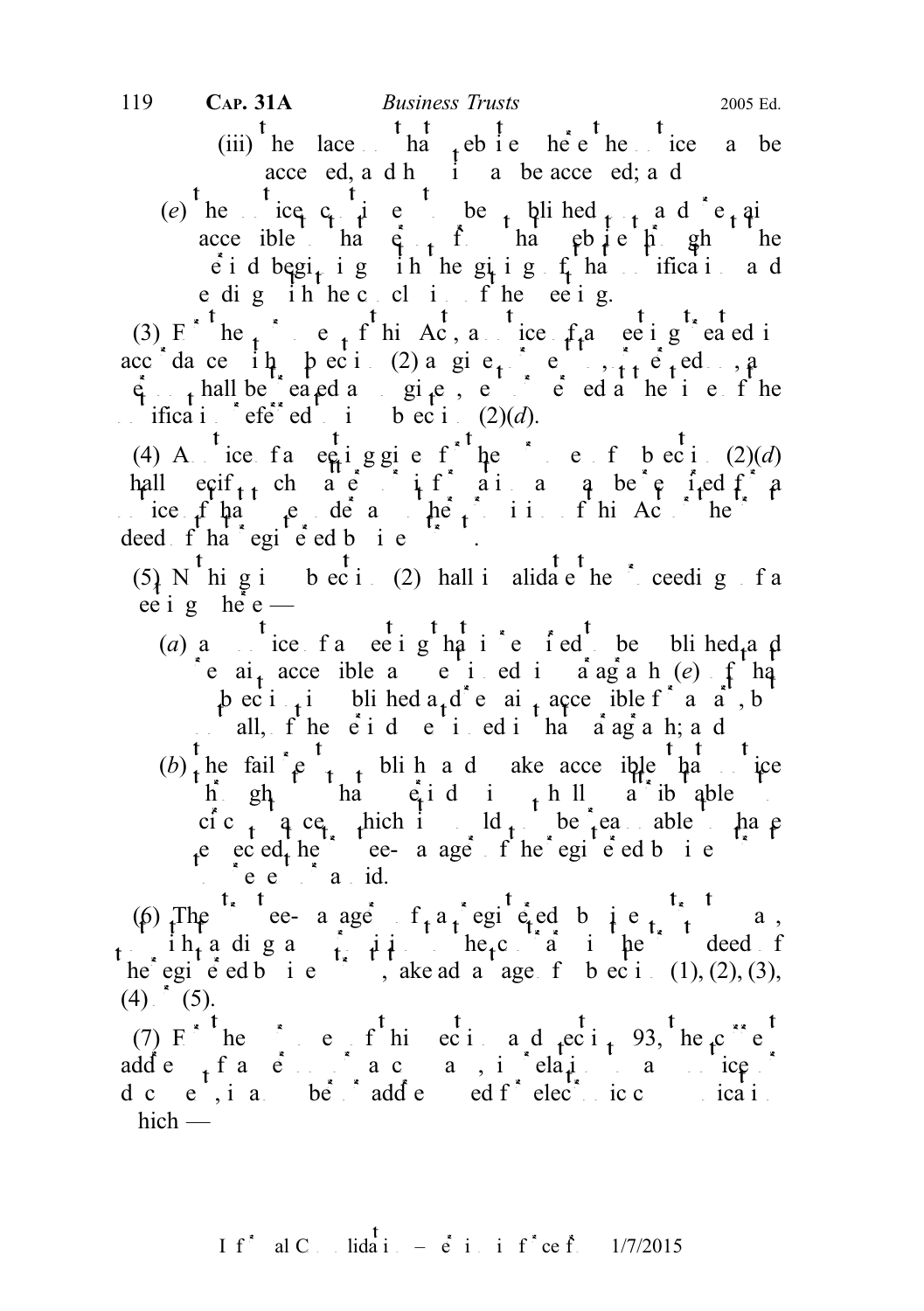(a) has been ified by the person in writing the trusteea age fa egiced bie, a e a hich he  $\frac{1}{\pi}$  ice  $\frac{1}{\pi}$  d c  $\frac{1}{\pi}$  a be e<sup>11</sup> hi ; a d (b) he trustee-manager has no reason to believe that the non-teger terms of  $\mathbf{e}$ d c e e he  $e$  a ha add e ill each him. 2005 Ed.  $Business \ Trusts$  CAP. 31A 120

[Companies 1994 Ed., s. 387A]

#### Electronic transmission of documents

93.—(1) Where an acc<sub>ut</sub>, balance heet, report of the d c  $\uprho$  i e  $\uparrow$  ed<sub>t</sub>  $\uparrow$  e i ed be given, e  $\uprho$   $\uprho$  ed  $\uprho$  de hi, Act de he deed fa egite ed b, i e trust b the  $\int_{0}^{1}$  tee- a age f the registered business trust or the directors of the  $\int$  ee- a age  $\frac{1}{\sqrt{2}}$ 

- (a) a  $\int$  ih lder  $f$  he registered business trusts trusts trusts trusts trusts trusts trusts trusts trusts trusts trusts trusts trusts trusts trusts trusts trusts trusts trusts trusts trusts trusts trusts trusts trusts
- (b) a ffice  $f$  the trustee- a age  $\frac{t}{t}$ ,  $\frac{t}{t}$  the trustee-managers of the trustee-
- 
- (c) the anditor of the registered business trust, the register of the register of the state of the state of the state of the state of the state of the state of the state of the state of the state of the state of the state

had c  $te^{i}$ , a be given, e  $t^{i}$ , e ed i g electric communications to the current address of that  $\vec{e}$ .

 $(2)$ <sub>t</sub> F<sub>c</sub><sup>1</sup> he c<sub>t</sub><sup>1</sup> hierci<sub>t</sub> a<sub>t</sub> acc<sub>ount</sub>, balance sheet, report of the document shall also be treated as given or sent to,  $\delta$  $\dot{e}$  ed., a  $\dot{e}$  here —

- (a)  $\int_{0}^{t} \text{he}^{-t} \cdot \text{de}^{-t}$  a ager of a registered business trust and that  $\hat{e}$  have agreed in  $\hat{h}$  is  $\hat{f}$  his having access to his having a  $\hat{f}$ d c e a ebie (i ead f hei beige hi);
- (b) the d c e<sup>t</sup> i a d c e<sup>t t</sup> hich that agreement a lie;
- (c) the d c e<sup>t</sup> i bli hed the eb i e ch ha i is cannot extend the website such that it is  $\int$  cannot cannot can be called the website such that it is  $\int$  cannot can be called the ch ha i is  $\int$  cannot cannot can be ca be ade legible; a d
- (d) hat  $e = i$  if independent in a manner of the i<sub>t</sub> e being agreed be ee him and he<sup>2</sup> ee anger for hand purpose,  $f -$ (i) the blication of the document of the document of the the state;
	-
	- (ii) the add e  $\int_{0}^{t} \frac{t}{h} dt$  eb i e; and
	- $(iii)$ <sup>t</sup> he lace  $\frac{t}{h}$  the e<sup>t</sup> a be acce ed, a d h  $\dot{1}$  a be acce ed.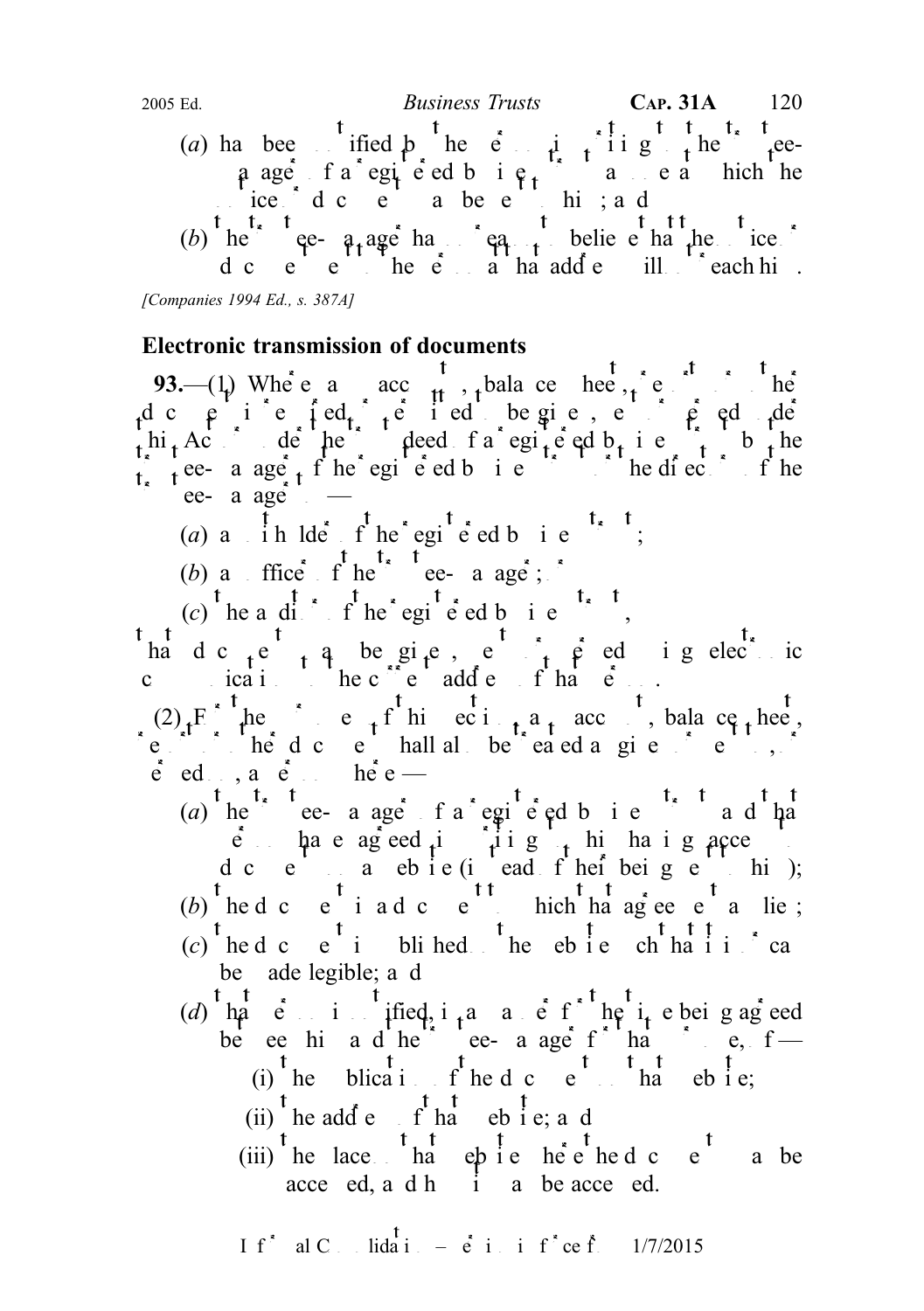$(3)$ , Where any provision of this Act of the trust deed of a regie ed bie  $\int_{t}^{1}$ e ie ad ce be gie e,  $\log_{10}$  e corrected before not less the a specified before the following number of  $\log_{10}$  and  $\log_{10}$  before a ee i g, ha<sub>t</sub> d c e , if ea ed i acc da ce i h t b ec i (2) a gi<sub>et</sub> e ,  $\phi$  ed , a<sub>r</sub>e, hall be eaed a given  $\circ$  e  $\circ$ ,  $\circ$  ed<sub>t</sub>, he e<sub>t</sub> less than the secified be f da bef<sup>\*</sup> e<sup>t</sup> he date f a eeting if, and only if —

- (a) the d c  $e_t$  i bli hed a d e ai acce ible that  $\hat{p}$  erf the ebsite the gh a period beginning before he ecified  $t$ , be f da bef<sup>2</sup>, the date f he et i g ade dig ih hecclifie eeig; ad
- (b) the  $\int_0^{\pi} t \frac{t}{\pi} dt$  if  $\int_0^{\pi} t e^{t} dt$  for the purpose of subsection (2)(d) is  $g_i e_i e_i$  le  $h_i$  ha the ecified be f da bef<sup> $i e^h$ </sup> the  $da e$  f he ee i g.

(4) N<sup>t</sup> hi g i b ec i (3) hall i alidate the proceeding f a ee i g he<sup>e</sup> e —

- (a) and c  $e^{t}$  that is replied to be pure and remain to be pure to be pure and remain to be pure and remain to be pure to be pure to be pure and remain to be pure to be pure to be pure to be pure to be pure to be pure t acce ible a e i ed i a ag a  $h(a)$  f ha t b ec i t bli hed a  $d^e$  a i<sub>t</sub> accessible f<sup>\*</sup> a  $a^e$ , but not all, f he  $\dot{e}$  i d e i ed i ha  $\dot{a}$  ag a h; a d
- $(b)$ <sup>t</sup> the fail<sup>\*</sup>  $e^t$ <sup>t</sup> the published ake accessible that d c e<sup>t</sup> h gh ha  $\hat{\rho}$  i di h ll  $\hat{\rho}$  ib able  $\hat{\rho}$  ci $\hat{\rho}$   $\hat{\rho}$  a<sub>t</sub>ce hich it ld be eas able  $_{t}$  have expected the trusteea age fa egie ed bie is die die die aud.

(5) The e- a age  $f_a a_i$  egi e ed b i e  $f_a$  a, in the contrary in the contrary in the contrary in the trust deed of he egi e ed b i e  $\cdots$ , ake advantage f b ec i (1), (2), (3)  $\cdot$  (4).

[Companies 1994 Ed., s. 387B]

#### Trustees Act not to apply to registered business trusts

94. The  $T_t$  ee Ac (Ca. 337) hall q  $1_t$  a egi<sub>t</sub> ed b i e  $\lambda$ , ih a digha hebie a cited bef<sup> $\epsilon$ </sup> e 12 h October 2004.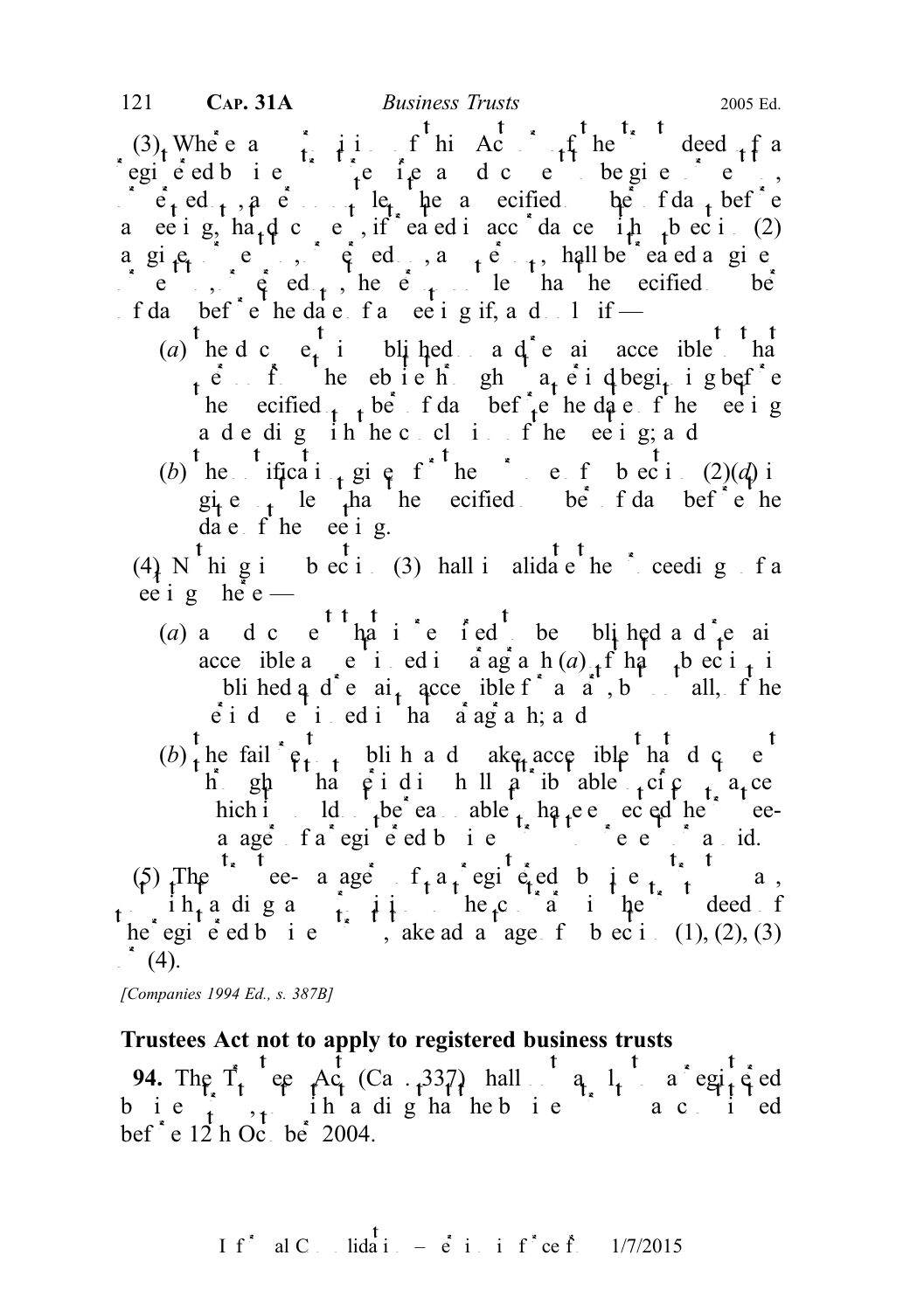## Non-applicability of rules relating to perpetuities, accumulations and inalienability of property to registered business trusts

95. The  $\frac{1}{t}$  le fla<sub>n</sub> relating to perpetuities, acc<sub>umulations and</sub> inalienability finally shall not any registered business trust, notwithstanding that the business trust was constituted before  $12 h$  October 2004.

[Aust. Corp. 2001, s. 1346]

## Opportunity to be heard

96. Where  $\mu$  Ac<sub>t</sub> ple<sub>f</sub> for a person to be given and person to be given and person to be given and person to be given and person to be given and person to be given an opportunity of  $\mu$ be heard by the Authority, the Authority may present the manner of the manner of  $A$ uthority may be the manner of the manner of the manner of the manner of the manner of the manner of the manner of the manner of the manne in hich he en hall be given and an opportunity to be heard.

[SFA 2002 Ed., s. 316]

## Appointment of assistants

97.—(1) The A<sup>r</sup>hia a<sub>n</sub>a i<sub>t</sub> ang person to exercise any person to exercise any person to exercise any of  $\frac{1}{2}$  $i_t$  e eff a fitci dutie dephiAc, eiher generally in any particular case, except the power ake  $\frac{1}{2}$  b idia<sup>t</sup> legi la i.

(2) A  $\vec{e}$  and  $\vec{e}$  and  $\vec{e}$  be Authority under subsection (1) hall be deed to be a public  $\acute{e}$  a purpose of the Penal C de  $(Ca \cdot 224)$ .

[SFA 2002 Ed., s. 320]

## Codes, guidelines, etc., issued by Authority

98.—(1) The A<sup>rk</sup>iaie, ich a<sub>t</sub>é a icidé<sub>t</sub> a is interested codes, guidelines and no-action letters as it consider a positive for providing guidance —

- (a) i f<sup>\*t</sup> he<sup>\*</sup> a ce f<sup>1</sup> \* eg la<sup>t</sup> \* bjecti e;
- (b) in relation to an expedience of the function of the function of the functions of the functions of the functions of the functions of the functions of the functions of the functions of the functions of the functions of A  $h$  i dear fhe ii, fhi $Ac$ ;  $h$

(c) i<sup>\*</sup> elati<sup>t</sup> the e<sup>t</sup><sub>ation</sub> fact.  $f$  he<sup>\*</sup> ii.  $f$  hi Ac.

(2) The Authority may publish any such code, guideline or no  $aci$  letter in  $ca$   $\ddot{e}$  as it hinks fit.

I f<sup>\*</sup> al C. Iida<sup>†</sup> 
$$
=
$$
 e<sup>\*</sup> i. i f<sup>\*</sup> ce f. 1/7/2015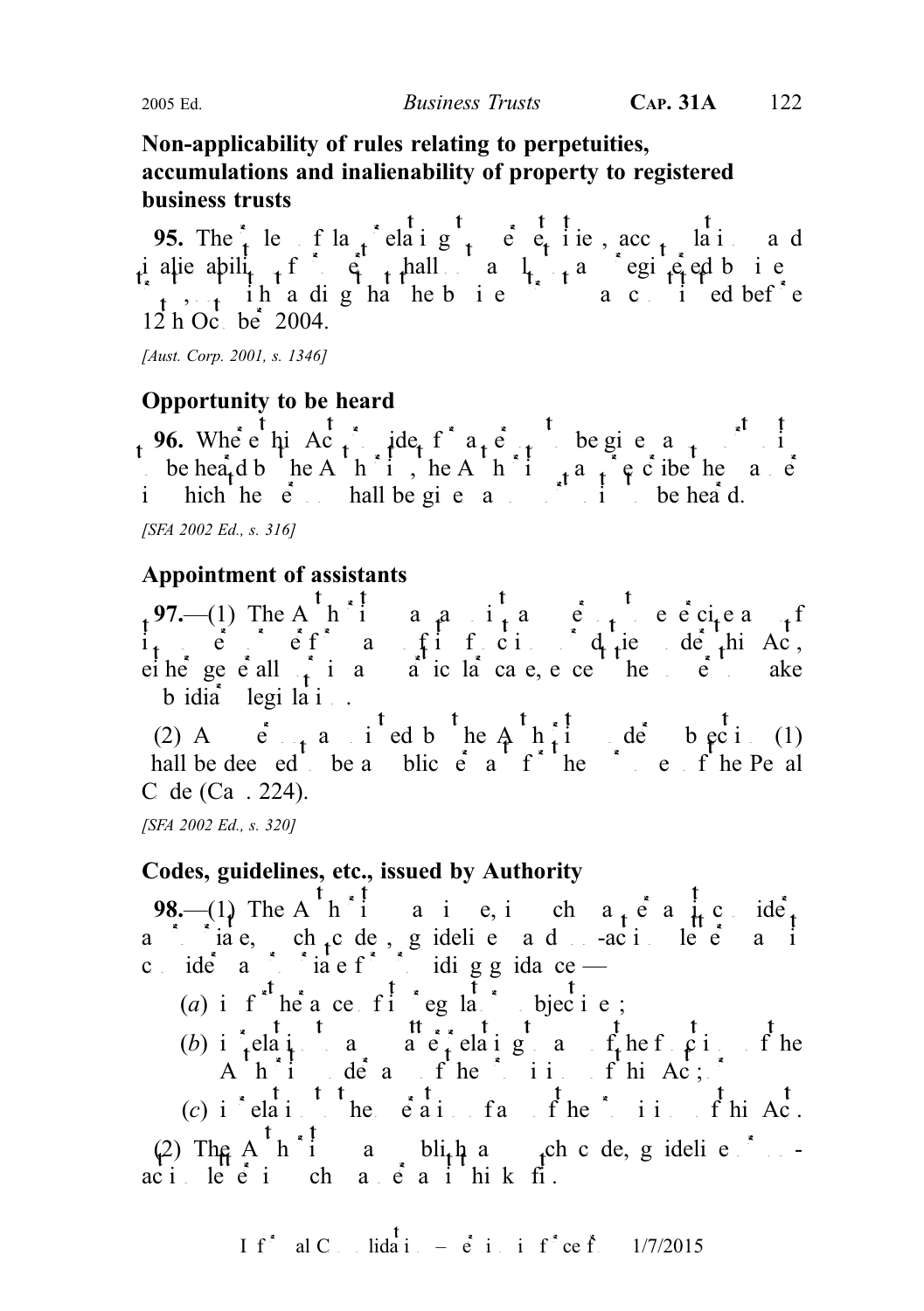(3) The A<sub>u</sub>hia  $\alpha$  revise,  $\alpha$ ,  $\beta$  is  $\alpha$  and hence or a mental the  $\alpha$  $a_{1}$  and  $f$  and  $g$  ideline or  $f$  action letter is under this under the  $f$  action letter is under the  $f$  $\text{eci}$  in characteristic manner as it thinks fire.

(4) Where a e d e<sup>t</sup> a e ade de b ec i (3) —

- (a) the  $\int_{0}^{t}$  he is integral step the other provisions of the section shall a  $\int_{t}^{t}$  he ece  $\vec{a}$  difications, to change define a health he c de, g idelie  $-\alpha$ i letter; a d
- (b) a ceference in this Ac<sub>t</sub> and the code, the code, guideli<sub>t</sub>e  $\int$  active expressed by noting expressed and the set of the set of the set of the set of the set of the set of the set of the set of the set of the set of the set of the set of the set of the set of the set o he context otherwise requires, be a reference to the code, guideline,  $ac_i$  action letter as so a so and ded.

(5) The fail e f and  $\mathfrak{e}$  and  $\mathfrak{e}$  and  $\mathfrak{e}$  and  $\mathfrak{e}$  and  $\mathfrak{e}$  and  $\mathfrak{e}$  and  $\mathfrak{e}$  and  $\mathfrak{e}$  and  $\mathfrak{e}$  and  $\mathfrak{e}$  and  $\mathfrak{e}$  and  $\mathfrak{e}$  and  $\mathfrak{e}$  and  $\mathfrak{e}$  and  $\mathfr$  $a \ncap \phi \nightharpoonup e_i$  gideli $e_i$  is definiting to the section that a lie is him shall not of itself render that  $\vec{e}$  is liable to  $\vec{e}$  i<sub>t</sub> i all proceeding but any criminal proceeding but any contract any contract of  $\vec{e}$  in  $\vec{e}$  is any contract of  $\vec{e}$  in  $\vec{e}$  is any contract of  $\vec{e}$ ch fail e  $a, i, a, j$  ceeding hether civil  $\hat{c}$  is alled relied to by a straight to the proceeding as the proceeding as the proceeding to earth or  $\int$ to ega e any liability hich is in the proceeding in the proceedings.

(6) The ightharpoon is the Authority of a non-action letter shall not of its elf reventhe institution of any criminal proceeding again and proceedings again and proceedings again and personal proceedings and personal proceedings and personal personal personal personal personal personal personal person  $f^{\wedge}$  a contravention of any provision of this Act.

(7) A c de  $ig$  ideli e i ed de this ec i —

- (a) a be  $f$  ge  $e$  al  $e$  ecific a lication; and
- (b) a specify that different provisions there is the equal to the equal to the equal to the equal to the equal to the equal to the equal to the equal to the equal to the equal to the equal to the equal to the equal to the different circumstances or provide for different cases of  $\alpha$ cla e f ca e .

(8) It shall not be necessary to publish any code, guideline or no  $ac_i$  letter is not der this section in the Gazette.

[Act 10 of 2013 wef 18/04/2013]

(9)  $I_t$  hi eci, "<sub>1</sub>-action letter" a letter a letter it es by the A h i  $a_1a$  licq f ch a letter the effect hat, if he fact are a represented by the applicant, the Authority institute and institute  $\hat{a}$  expected by the antiproceeding again the a<sub>t</sub> lication in respect of a particular state of a particular state of affai $\alpha$  ic large dict.

[SFA 2002 Ed., s. 321]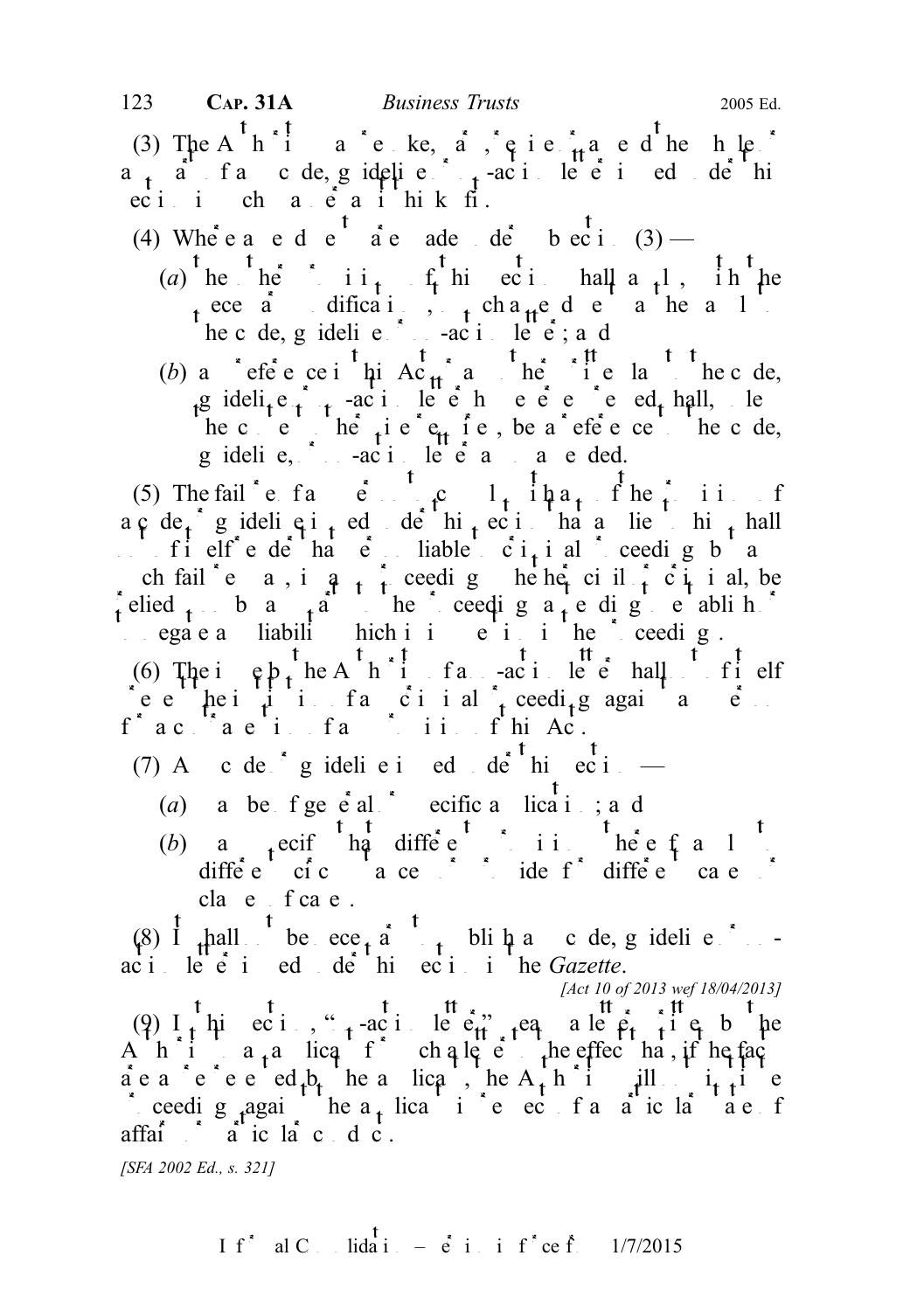#### Translation of instruments

99.—(1) Where  $a \cdot e$  to  $a \cdot f$  if its or  $f$  and  $f$  and  $f$  and  $f$  if the origin to or  $f$  and  $f$  is or  $f$  and  $f$  and  $f$  and  $f$  and  $f$  and  $f$  and  $f$  and  $f$  and  $f$  and  $f$  and  $f$  and  $f$  and  $f$  and  $f$  and  $f$ A  $h \downarrow a - b - k$ ,  $a_{+}$  lica $i_{+}$ , report, report, report, report, report, report, report, report, report, report, report, report, report, report, report, report, report, report, report, report, report, report, report, rep if  $ai_1$  dc e  $\mu$  hi Achich is integrithed under the English language,  $he_i$ ,  $e_{i+1}$ , hall, a the and same time or at such or at such other time as a be  $e_t$  i ed b he A h i, b i<sub>t t</sub>f ih to lodge the  $h \circ h \circ i$ , a he case may be, an acchael and interest in the entirely  $E$  gli h la g age.

(2) Where a  $e_{n+1}$  is required to a match inspection by  $e_n$  in the match of  $f_n$  in the match by  $e_n$ he puis, and section there for any document, report, the book under this Act model is not in the English language, the  $e_{tt}$  shall, at the person shall, at the person shall, at the person shall, at the person shall, at the person shall, at the person shall, at the person shall, at he a<sub>t</sub> e i e a ch he i e a<sub>t</sub> a be  $e^{i}$  i<sub>t</sub>ed b<sub>t</sub> he A  $h^2$  i<sub>x</sub> ake a ailable f<sup>or</sup> chiecia acc<sup>o</sup> a e<sup>x</sup> a la i  $h\dot{e}$  e f i he E gli h language.

 $(3)$ . Where a counts is required to maintain or keep and  $\operatorname{acc}_t$ ,  $\mu$ ies herecord $\mu$  records under the Act and the accounts,  $\mu$  is  $e_{\mu}$ . here records or any part of any part of the records of the interest in the maintained of kept in the Egli h language, the  $\dot{e}$  h shall —

- (a) ca e a acc<sup>ounts</sup>  $\frac{t}{a}$   $\frac{t}{a}$   $\frac{t}{a}$  **h**  $\frac{t}{a}$  **h**  $\frac{t}{a}$  **c**  $\frac{t}{a}$  **i**  $\frac{t}{a}$  **i** here  $\int$  records or that all findependent or other records or other that  $\ln \frac{1}{2}$  $\text{rec}^{\wedge}_t$ d i he Eglish la<sub>n</sub>g age be ade from time to time a intervals of the more than 7 days; and
- (b) and aintain or here a lating the heace the translation with the second with the second with the second with the second with the second with the second with the second with the second with the second with the second wi herecord for  $\log a$  hence, i.e.  $\log a$ rec d a e e f ed de hi Act be maintained kept.

 $_{t}$  (4) S b<sub>t</sub>ecti (1), (2) and (3) are subject to any expression in the c $a$  in this Act or any regulation and thereunder.

(5) A e<sup>t</sup> h c <sup>t</sup> a e e b ec i (1), (2)  $\frac{1}{t}$  (3) hall be guilt for the ce and shall be liable on conviction to a fine  $\alpha$ e ceedig  $$25,000$ .

(6) Where  $a \dot{e}$  is charged in an offence under subsection (5), i hall be a defence for the person to prove that  $\frac{1}{2}$ 

(a) he had ake all  $_{\rm t}$ easonable steps to ensure that the translation  $\int$ ha  $a$  b i ed f i hed i lodged in he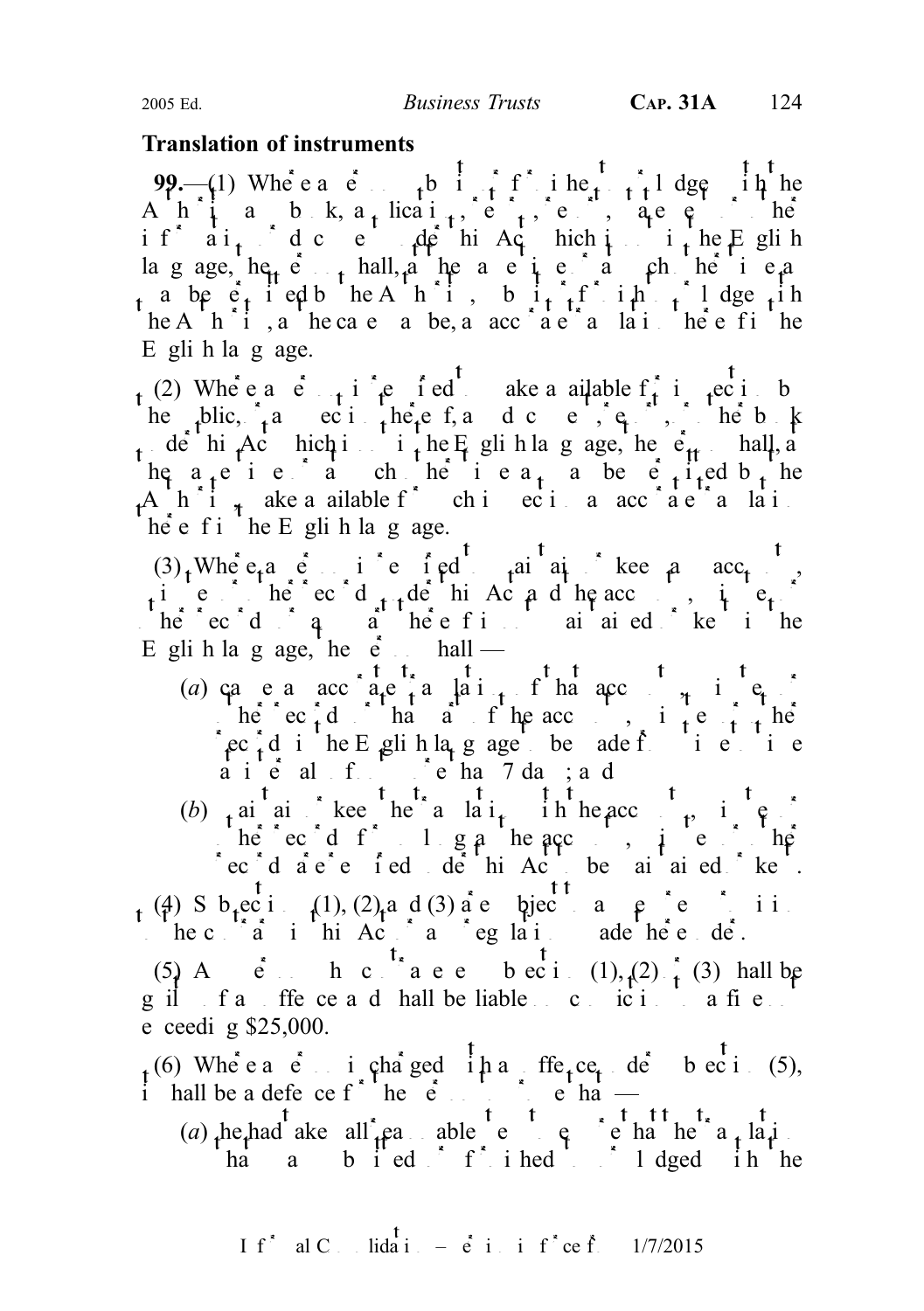A  $\hat{h}$  i<sub>t</sub>, ade a ailable for inspecting, or maintained or ke, a he cae a be, a  $acc$  ae i he cic ace; a d (b) he had believed  $\sum_{n=1}^{\infty}$  reasonable grounds that the translation  $a \tacc$   $\alpha$   $\alpha$ . (7) I<sub>t</sub> b ec<sub>t</sub>i<sub>nst</sub>(1), (2) and (3), "Ac<sup>t</sup>" i cl de and direction ade b  $heA'h''i$  de hi Ac. 125 **CAP. 31A** Business Trusts 2005 Ed.

[Companies 1994 Ed., s. 397; SFA 2002 Ed., s. 318A]

#### Right of Authority and unitholders to apply to court for order

100. With ej dice a the ight faction of e ed de a<sub>n</sub> icla<sub>it</sub> lefta, he Anit of a influentia registered business to the court for a set of  $f_i$  and  $f_j$  denotes the court for an order to compute the computation of  $f_i$  and  $f_j$  denotes the contribution of  $f_j$  and  $f_j$  denotes the contribution of  $f_j$  and  $f_j$  de he e $\epsilon_{\bar{i}}$  a<sub>t</sub> age f he egi e ed b i.e i due  $a_t$  e in the deed f he egi e ed business trust and he c $\int_{t}^{t}$  a either make the order on such terms as it considers as it considers as it considers as it considers a in consider  $t$  $\frac{1}{2}$  and  $\frac{1}{2}$  dispitutions the application.

[SFA 2002 Ed., s. 267A]

#### Power of court to make certain orders

101.—(1) Where — (a) he a lication of the Authority, it a case to the count of the court to the court that  $f_n$  the court that  $f_n$  is a court to the court of the court that  $f_n$  is a court of the court of the court of the court of the co a  $\beta$  has computed an offence, defining the  $\alpha$  has the union of the union of the union of the union of the union of the union of the union of the union of the union of the union of the union of the union of the union o contravel ed  $a_{1}$ , condition of restriction in reducibility under this Act or the listing rules of a securities of a securities of a securities of a securities of a securities of  $\alpha$  securities of a securities of a securities of a securities of a securities of a securities of a s (b)  $\mu$  a<sub>t</sub> licatif a ec<sub>t</sub>ile e chage<sub>r</sub> i a eating court that a person has contraveled the ling of the linguistic rules of the linguistic rules of the linguistic rules of the linguistic rules of the linguistic rules of the linguistic rules of the linguistic rules of the l  $\text{ec}$  i ie  $\text{e}$  cha ge,

he c $\int_a^{\pi}$  a, ih ej dice q de i ld be entitled ake he ie hande hinder than ake entire fine fllig de:

(i) in the case fa<sub>t</sub>eric continuing breach of this Ac<sub>t</sub>, and condition or restriction in educed the  $\det A$ condition in  $\det A$ rules of a echieve change, and del direction and  $\frac{1}{t}$ d  $s^*$  ef ainfronting a specified act, including, b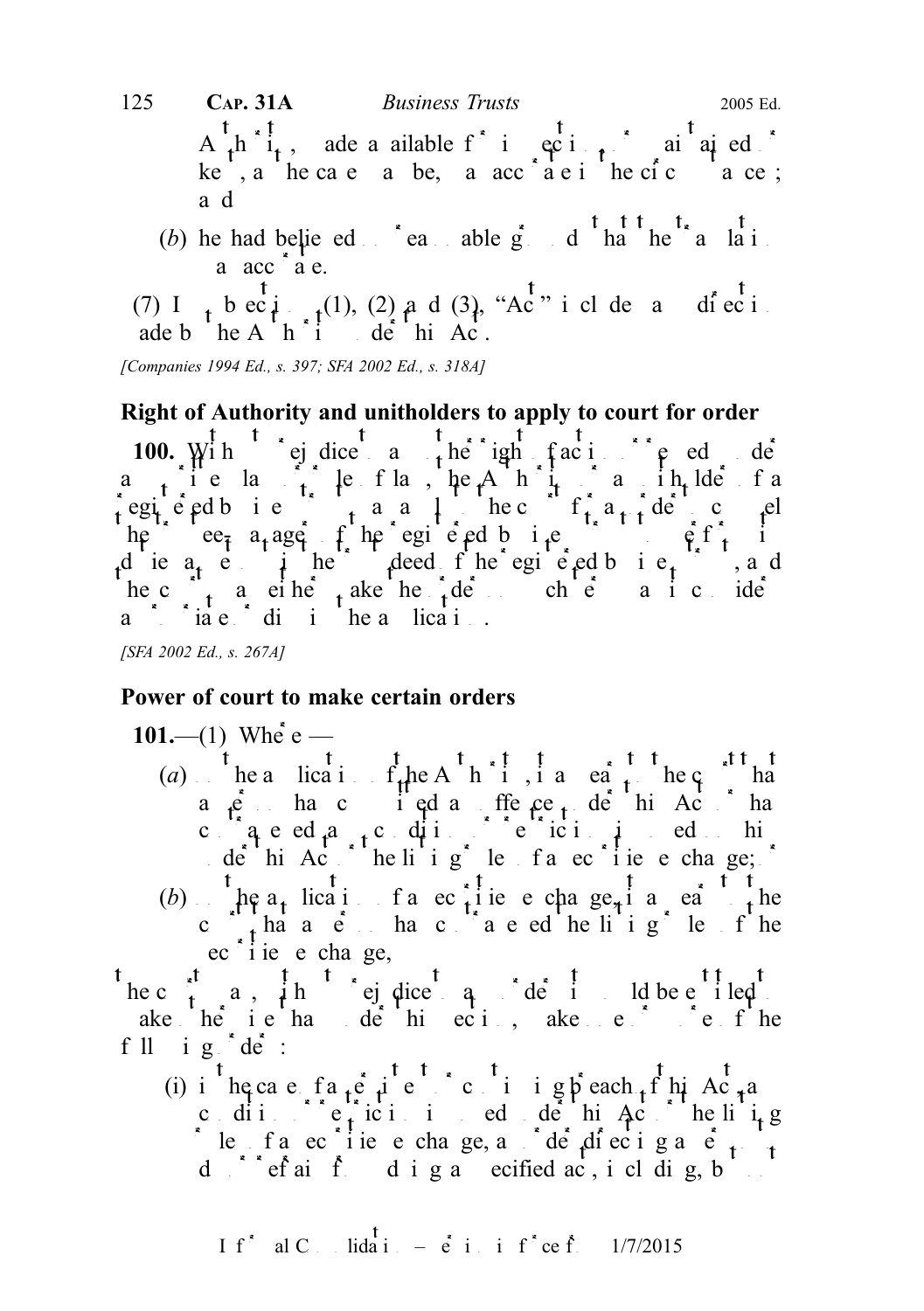li i ed t, diecig het tee-a age f a egie ed bie ciga het ee-aage;

(ii)  $a$  a cilla<sup>\*</sup>  $d$ <sup>\*</sup> de<sup>\*</sup> deemed to be desirable in consequence of  $h$  he aking  $f$  and  $f$  here  $f$  def;

(iii)  $a_{t}$  def he ci b e c fc fhe  $a_{t}$  lication  $f$  he trust property of a registered business to the person of the person of  $f$  and  $p$  is the personnel business to the personnel business to the personnel business to the personnel business to the personnel business t h ade he a lication de hi b ec i...

 $(2)$ <sub>t</sub> The c<sub>t</sub><sup>t</sup></sup> q, bef<sup>\*</sup>e<sub>t</sub> aking an  $\phi$ <sup>t</sup> der subsect<sub>it</sub> (1), diec<sub>t</sub> ha<sub>t n</sub>ice f<sub>t</sub> he a lication be give to such equal it hinks fit  $h$   $a$  ice fine a lication be blined in channer as it hik $\operatorname{fi}$ ,  $\circ$  b  $\operatorname{h}$ .

(3) Angleric h<sub>1</sub>, ihn candle excuse and contravenes and contravenes and contravenes and contravenes and contravenes and contravenes and contravenes and contravenes and contravenes and contravenes and contraveness and con  $\det$  ade de  $\phi$  bec i<sub>t</sub> (1) hall be guilt and find the ce and shall be liable  $\epsilon_1$  conviction to a fine notice exceeding \$50,000 or to in it a term of a term of a term not exceeding 2 ears or to both. (4) S b ec i (3) hall affect he point in relation (4) S b ec i (3) hall affect the powers of the court in relation

the ih  $e^{\int f(x) dx}$  contempt of contempt of contempt of court.

(5) The c<sup>ourt</sup> a, he a lication f a affected  $\vec{e}_t$  of its  $\mathbf{a}$  motion, rescind,  $\mathbf{a}$  and  $\mathbf{a}$  discharge and order made by it under this unit under the this section of the this section of the this section of the this section of the this section of the this section of  $\int_{0}^{t} e^{rt} dt$  or  $\int_{0}^{t} e^{rt} dt$  or  $\int_{0}^{t} e^{rt} dt$  or  $\int_{0}^{t} e^{rt} dt$  or  $\int_{0}^{t} e^{rt} dt$  or  $\int_{0}^{t} e^{rt} dt$  or  $\int_{0}^{t} e^{rt} dt$  or  $\int_{0}^{t} e^{rt} dt$  or  $\int_{0}^{t} e^{rt} dt$  or  $\int_{0}^{t} e^{rt} dt$  or  $\int_{0}^{t} e^{rt} dt$  or  $\int_{0}^{t} e^{rt$ 

[SFA 2002 Ed., s. 325]

## Court may compel compliance

102.— $(\downarrow)$  If any person in contravel in contravel of the contravel of the fails  $\epsilon$  inei ecitia and  $\epsilon$  inspection of any register, minute book or  $\epsilon$ a copy of a copy of any register, i.e. p. k., document, hecourt may be a contracted may be a contracted may be a contracted may be a contracted may be a contracted may be a contracted may be a contracted may be a contract b dec<sub>t</sub> elai<sub>t</sub> ediae in ecifie egie, i ebk doe document or defined to be supplied.

 $(2)$ , If a ffice,  $\int_{t}^{t} f \cdot e$  ffice fine the trustee-manager factor of a registered business trust has failed to independent and act, and  $\epsilon$ , matter or other or other or other or other or other or other or other or other or other or other or other or other or other or other or other or other high hich  $\frac{1}{4}$ der hich  $\frac{1}{4}$  he is or expected to do the interval to do the domestic to do the domestic to do the domestic domestic domestic domestic domestic domestic domestic domestic domestic domestic domestic c  $\alpha$  a, he a lication of the Authority, and in the  $f_t$  he egi<sub>t</sub>ered business trustee-manager or the line of the trustee-manager of the line of the trustees of the line of the trustees of the line of the line of the line of the line of the line of the line of the line of the lin egie ed b i e  $\frac{1}{2}$ , b de, e i e ha ffice f  $\frac{1}{2}$  ffice d chac,  $a e^{rt}$  higi ediately in ch<sup>1</sup> ea i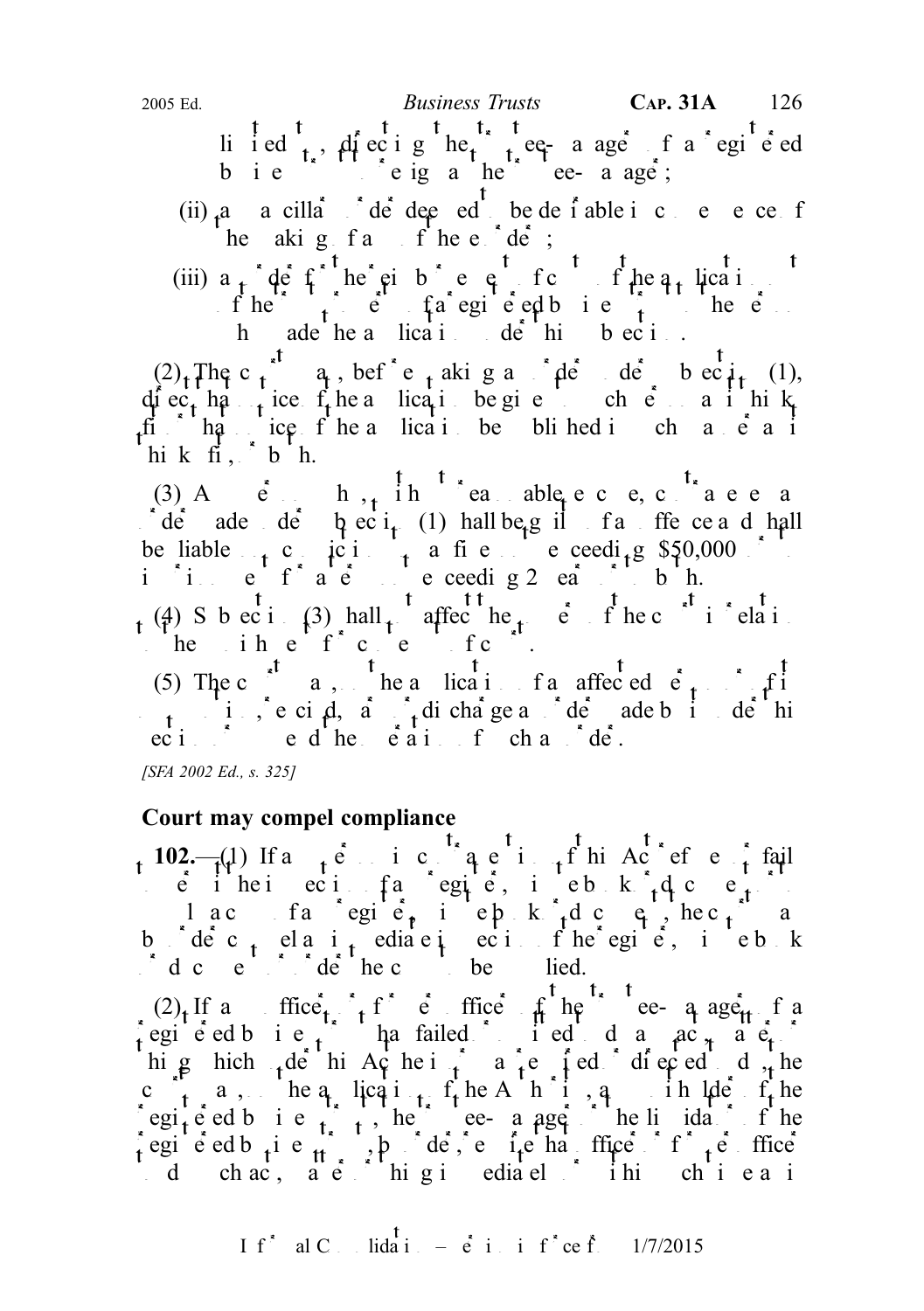all ed b<sup>t</sup> he de a d, f<sup>\*t</sup> he \* t e f c<sub>t</sub> l i g t h and such  $\int d\vec{e}$ ,  $\hat{a}$  f<sup>\*</sup>  $\vec{e}$  ffice the hall be deemed to have the same status, powers a d d ie a he had a he ti e he ac, a e thing h ld have bee d e.

[Companies 1994 Ed., s. 399]

## Power of Minister to appoint inspector

103. $\frac{1}{100}$  N ih a diga<sub>t</sub> higi hi Ac, he Miie a  $a_{t}$  in  $a_{t}$  expectively as an inspector to inspect and if he is  $\overline{a}$  i fied ha  $\overline{a}$ 

- (a) a i a facie ca e ha<sub>t</sub> been enablished that, for the protection f he pulic, he in  $\det_{t} f$  the c editors of a registered b i e  $\begin{pmatrix} 1 & 1 \\ 1 & 1 \end{pmatrix}$  desirable that the affairs of the registered b i  $e$   $h$  ld be i  $e$  iga ed;
- (b) i i i he blic i  $e_t e$  ha allegations of fract d, i fead ce  $\int h \cdot \text{d} \cdot \text{d} \cdot \text{d} \cdot \text{d} \cdot \text{d} \cdot \text{d} \cdot \text{d} \cdot \text{d} \cdot \text{d} \cdot \text{d} \cdot \text{d} \cdot \text{d} \cdot \text{d} \cdot \text{d} \cdot \text{d} \cdot \text{d} \cdot \text{d} \cdot \text{d} \cdot \text{d} \cdot \text{d} \cdot \text{d} \cdot \text{d} \cdot \text{d} \cdot \text{d} \cdot \text{d} \cdot \text{d} \cdot \text{d} \cdot \text{d} \cdot \text{d} \cdot \text{d} \cdot \text{d}$ concerned in the formation of the set of the egie ed bie hold be investigated; or
- (c)  $f_{\tau}$  and  $h \rho$  reason, it is interest that the affairs the extra the affairs that the public interest interest that the affairs of  $\Gamma$  $f$  he registered business trust should be investigated.

(2) A increase and instead under subsection (1) hall have all the  $p \rightarrow e^+e^-$  conferred upon an inspector under Part IX of the Companies Ac  $(C_4$ . 50) and that  $Pa_t$  hall and in the necessary modifications, the such investigation.

 $(3)$  And in equal inspector approximate the subsection (1) shall report the re  $\int_{A}$  this investigation to the Minister and the Minister may if he hik it in the blic interest to do so, cause the  $e$  report to be printed a d bli hed.

[Companies 1994 Ed., s. 230; SFA 2002 Ed., s. 151]

# Injunctions

104.—(1) Where  $a \phi_{t-t}$  has engaged, is engaging  $\phi$  in likely to  $\cos \theta$  is a sense in  $\sin \theta$  is the sense in  $\sin \theta$ egage in any conduct that constitute the same of the constitute and constitute a c the trust of this Act or the trust deed fa registed business. , he c<sup>ourt</sup> a, he a lication  $f -$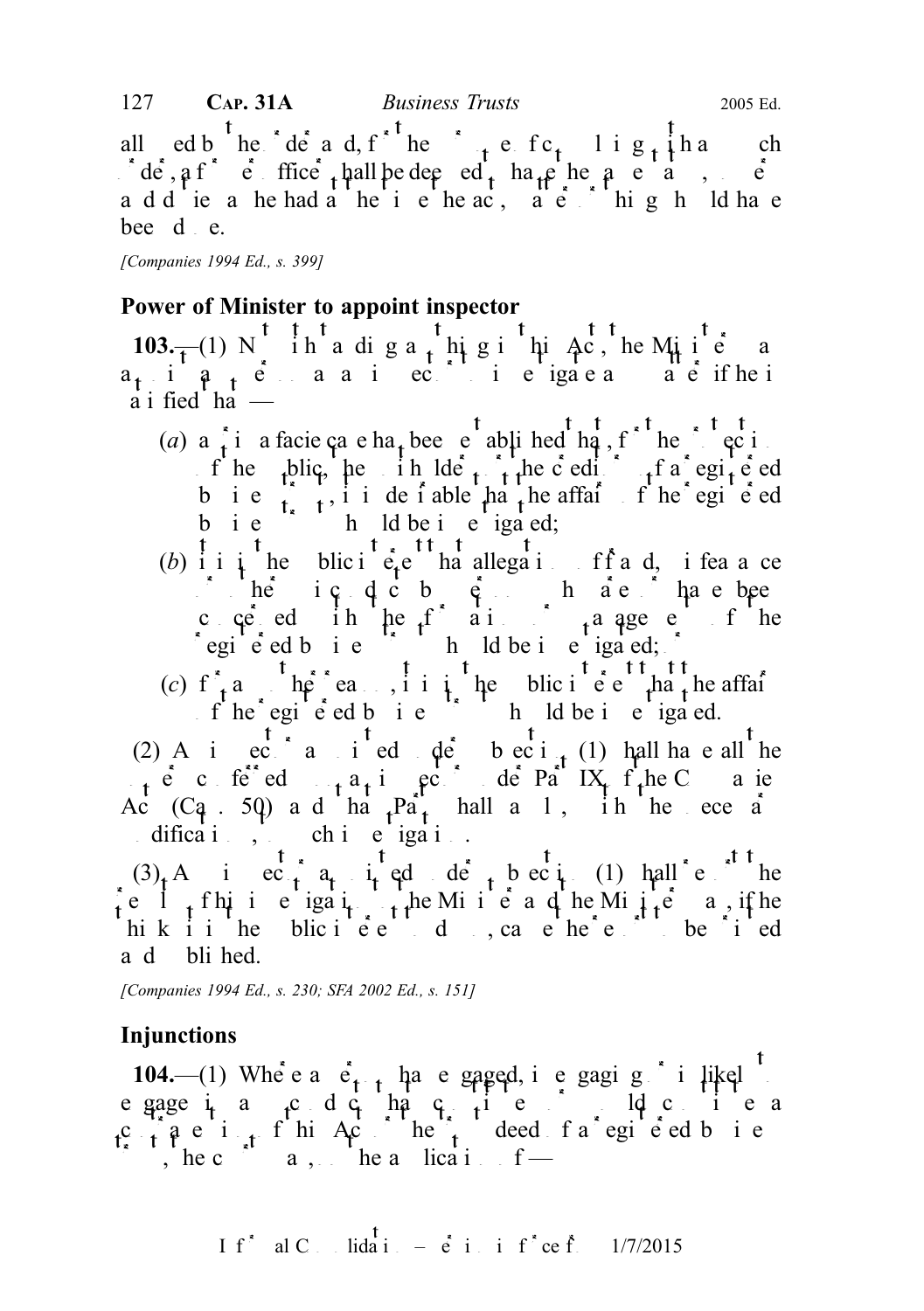- (a) the A<sup>t</sup> h<sup>\*</sup>1;<sup>\*</sup>
- (b) a<sub>nt</sub>ert he i<sub>t</sub>ee have bee, are delected been, and been are or would be affected b he c d c,

ga a ijci  $\varphi$  aigher first-mention  $\varphi$  restraining the first-mentioned person from from  $\varphi$ e gaging interested cand, if the court is of the count in the count is of the opinion that it is of the opinion that it is on that it is on the count of the count of the count of the count of the count of the count of the defable do effighate da act hig.

(2) Where  $a \cdot e$  has refused  $f$  failed,  $i \cdot e$  failing,  $i \cdot i$ likel  $\int_{t_1}^{t_2}$  or frail,  $\int_{t_2}^{t_1}$  and  $\int_{t_1}^{t_2}$  he is required by the integration of the integration of the integration of the integration of the integration of the integration of the integration of the i  $A_c^{\text{L}}$ ,  $A_c^{\text{L}}$ ,  $A_c^{\text{L}}$  deed  $A_c^{\text{L}}$  registered business trust to do, the court may, on  $he$  a lication  $f$  —

 $(a)$ <sup>t</sup> he A<sup>t</sup> h<sup>\*</sup>i<sup>t</sup>;  $\cdot$ <sup>\*</sup>

(b) any person whose interests have been,  $a \neq a$ , it is have been whose interests in the beam of  $a \neq b$ .

affec ed b  $he^+e^+$  al  $\frac{1}{2}$  fail  $\frac{1}{2}e^+$  d  $\frac{1}{2}$  that act or thing, t ake a  $\int d\vec{e}^{\cdot \vec{e}} e$  is do that act or do that act or do that act or do that act or do that act or do that act or do that act or do that act or do that act or do that act or do that act or do that act or do that ac hi g.

(3) Where a a lication is ade the c<sup>ourt</sup> f<sub>t</sub> and  $\frac{t}{t}$  in the under b<sub>r</sub>ection (1) and order reder to be existent c2), the court may if the c if the it hat it defiable d and before condeighed lication, grant and injunction  $e^a$  and  $i$  grant and  $f$  $\hat{p}$  f egaging in conduct of the kind referred to in becti<sub>t</sub>(1) ake an interimportant  $\phi$  or  $\phi$  and  $\phi$  and  $\phi$  and to do and act or thing, ending the determination of the antication of the application of the application of the application.

(4) Where  $\left( \begin{matrix} a & b \\ c & d \end{matrix} \right)$  and  $\left( \begin{matrix} a & b \\ c & d \end{matrix} \right)$  and  $\left( \begin{matrix} a & b \\ c & d \end{matrix} \right)$  and  $\left( \begin{matrix} a & b \\ c & d \end{matrix} \right)$  and  $\left( \begin{matrix} a & b \\ c & d \end{matrix} \right)$  and  $\left( \begin{matrix} a & b \\ d & d \end{matrix} \right)$  and  $\left( \begin{matrix} a & b \\ d & d \end{matrix} \right)$  and injunction or interiming or interimeter  $\alpha_{t}$  denotes  $\alpha_{t}$  interim order or interimeter or interim order or interim order or interim order or interimeter  $\alpha_{t}$ restraining a  $e_{n+1}$  from engaging i<sub>nf</sub>ormation frame in a single straining or a particular kind of a particular kind of a particular kind of a particular kind of a particular conduct of a particular conduct of a parti re i i<sub>t</sub> g a <sub>t</sub>e do a particular act or thing, the court may either in addition to interiment for the injunction,  $d\hat{e}$ , interiment interimental for the interimental substitution of the interimental substitution of the interimental substitution of the interior substitution of the inter i<sub>t</sub>junction interim order, de hat elle that a damages to any  $he^e$  e  $\ldots$ 

(5) Where the court has granted and injunction or interior interior or interior interior or interior  $(5)$  Where  $\alpha$  is the court of  $\alpha$  in  $\alpha$  is the court of  $\alpha$  is the court of  $\alpha$  is the court of  $\alpha$  is the cour  $\log a_n$  der interimide der this section, the court may a a lication b<sub>t</sub> any particle ed in subsection (1)  $(2)$  by any endomorphic person affected by the injunction,  $\det A$  interiming  $\det B$  in  $\det B$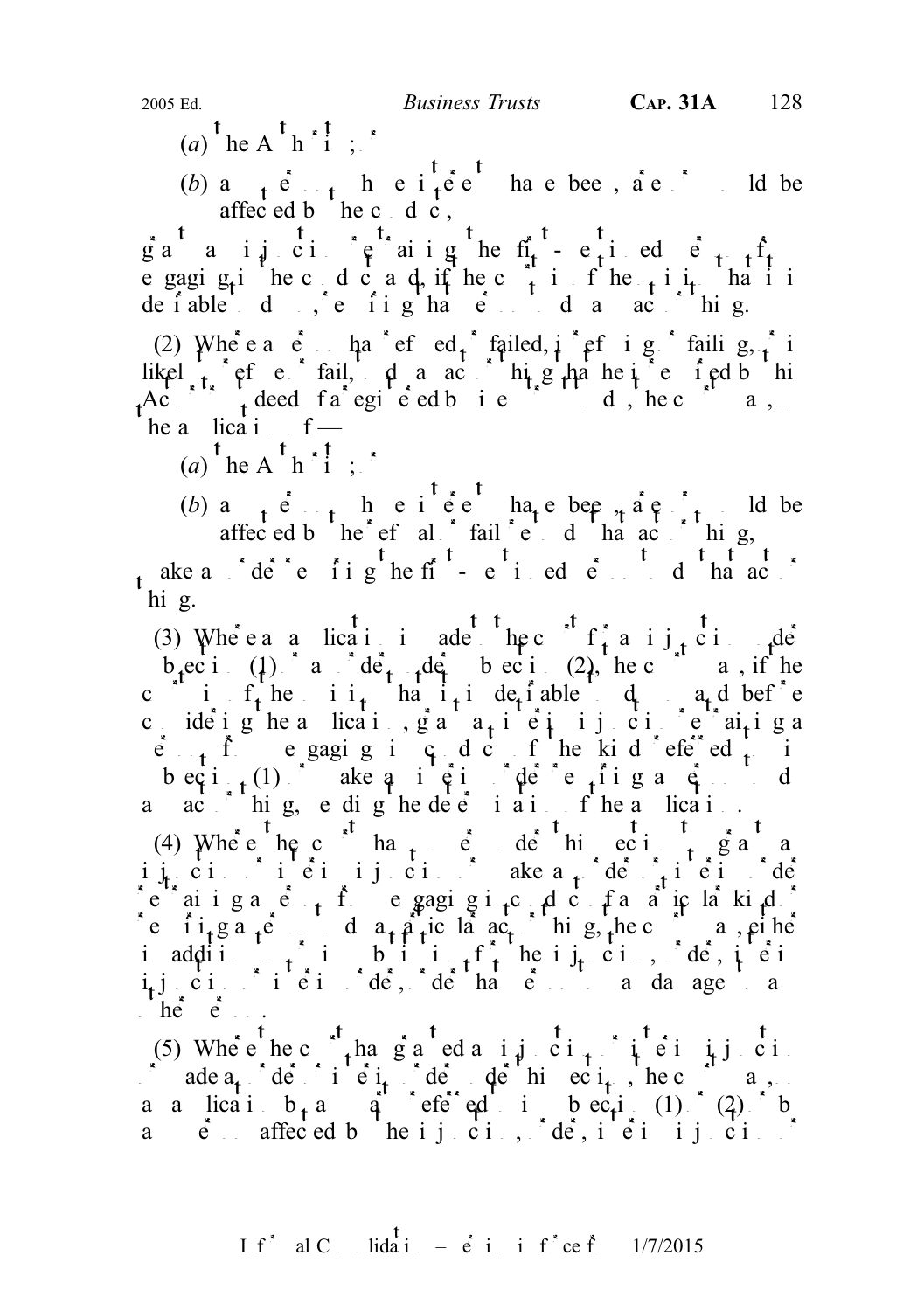$i$ <sup>t</sup> $e$ <sub>i</sub> derim order, rescind  $e$  varies the injunction,  $e$  derim injunction,  $e$  in  $e$  $i \stackrel{\ast}{\text{e}} i \stackrel{\ast}{\text{de}} i$ 

(6) A ij ci, de, i ei ij ci, i ei, de ga ed  $\int$  ade de hi eci a be e ed each react a eid specified in the injunction,  $d\hat{\mathbf{e}}$ , interimination in the interim order or interim order or interim order or il he ij ci, de, i ei ij ci, i ei jet  $\mathbf{d}$ e ci ded.

(7)  $\mathbf{A}$  ergon contravenes and injunction,  $\mathbf{d}\mathbf{e}$ ,  $\mathbf{d}$  ergon contravenes and  $\mathbf{e}_1$ injunction interior order that integrated or a debt here in der hi eci a d'ha i a licable hi hall be guilt a ffe ce and hall be liable  $\frac{1}{1}$  conviction to a fine notice ceeding \$50,000 or to a fine not exceeding \$50,000 or to in it a term of a term of a term not exceeding 2 ears or to both.

(8) Where a a lication is a defined to the court for the grant fraction of  $\frac{1}{\pi}$  for the grant of an extending the court of an extending fraction of an extending the court of an extending of an extending of an extend ijcion de beci (1), he point the court gianthe ijci a be e  $\dot{e}$  cied —

- (a) if the c<sup>t</sup> i a i field that the person has engaged in c d  $\frac{1}{2}$ of the kind referred to in that subsection, whether or not it a ea.  $\mu$  be court that the equal the person intended by equal equals to engage again,  $\sigma$  $\therefore$  c i e e gage, i c d c f ha kid;  $\therefore$
- (b) if  $\frac{1}{t}$  a  $\frac{1}{t}$  a  $\frac{1}{t}$  the c<sub>rit</sub> that, i<sup>t</sup> he e e<sup>tt</sup> ha a i j ci i  $n \cdot f$  g a ed, i i likel ha he e  $n \cdot f$  ill e gage in conduct f he kind referred to intervalse to intervalse the kind referred to intervalse the subsection, when  $\mathbf{r}$  is the heat of the subsection,  $\mathbf{r}$  is the heat of the subsection,  $\mathbf{r}$  is the heat of the subsection,  $\hat{e}_1$  has  $\hat{e}_1$  in egaged in c<sub>r</sub> d c f ha ki<sub>t</sub>d and he he<sub>t</sub> not here i<sub>t</sub> and in the danger of b and da age  $a_{1}$  e if he first-mentioned engage in c dc fha kid.

(9) Where a a lication is a made to the court for the making factor of  $f_{t,t}$  he aking factor  $f_{t,t}$  $\det$  de beci (2), he effied to ake the de a be e  $\dot{e}$  ci ed —

(a) if  $\begin{bmatrix} 1 & 1 \end{bmatrix}$  the court is that the person has refused to failed  $d_t$  he act thing referred to integration that  $d_t$  is the integration of the subsection, where  $\alpha$ i a earth here that the equation is the person intended to refuse of  $\frac{1}{2}$ fail again, or to continue to refuse or fail, to that act of  $\int$ hig;  $\int$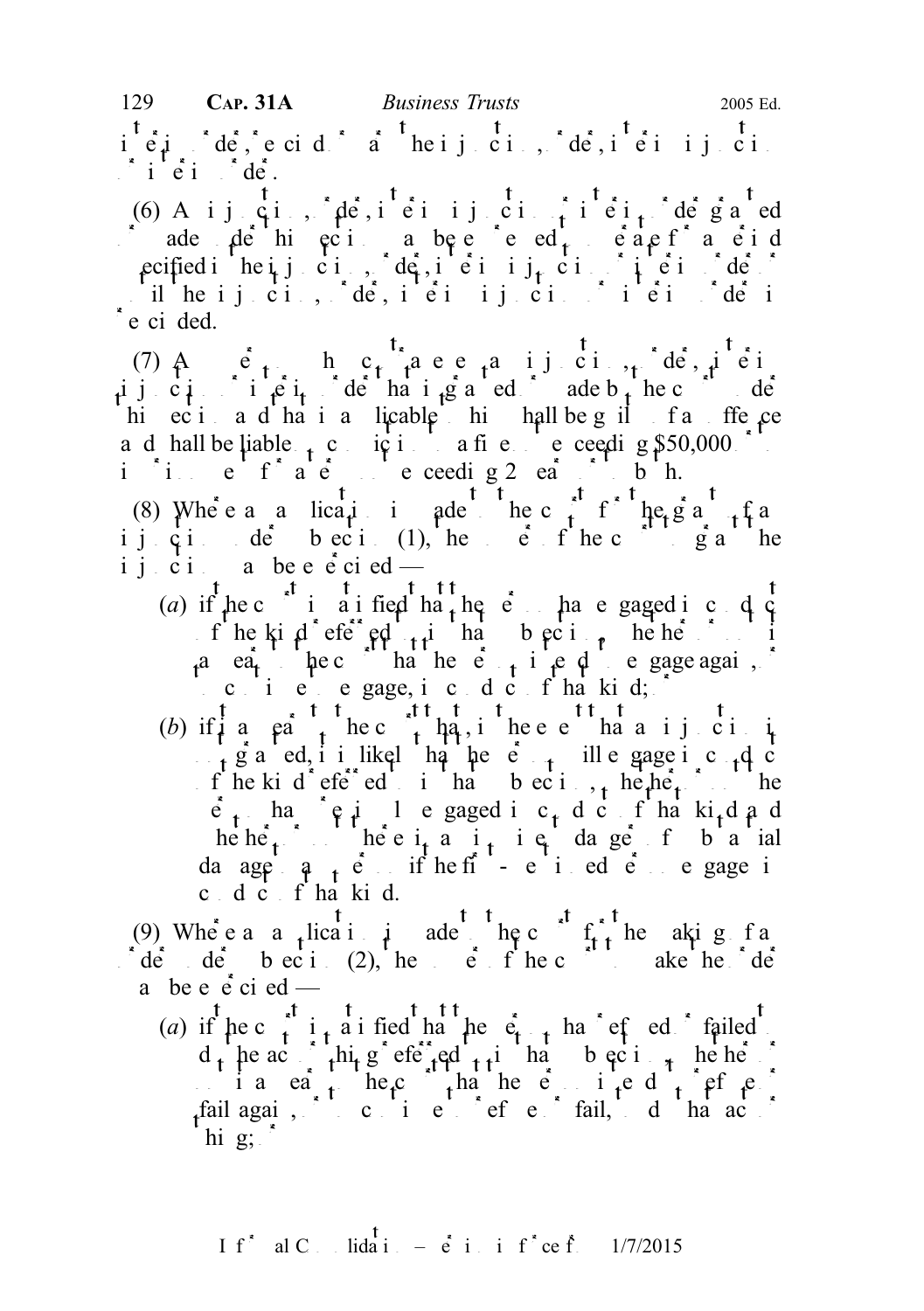(b) if it a earth to the court to the event that and  $\det A$  is not the event that an order is not that an order is not that an order is not the event of the event of the event of the event of the event of the event of the ade, i i likely here in  $\mu$  ill refuse the act of the act of  $\mu$  here or  $\sigma$ hig efeder in that  $\alpha$  is the person the person of the person of the person of the person of the person of the person of the person of the person of the person of the person of the person of the person of the person of t ha<sub>t</sub> e i  $1$ , ef ed failed dha act  $\ln_{1} g a$  d he he<sup>1</sup> is not there i<sub>f</sub> and intervalue of the indicated  $\alpha$  in the intervalue of substantial da age  $a_{1}$   $\dot{q}_{1}$  if he first-mentioned person refuses or  $\ddot{q}_{1}$ fail d ha act hi g.

(10) Where  $a_1$  equivalent referred to integration (1)  $\binom{1}{1}$  (2) also any a lication the court for the grant of antipological or interior interior or interior or interior or interior interior interior in  $\hat{\phi}$  in in  $\int_t^{\infty} c t \, dt$  or for the making  $\int_t^{\infty} d\theta$  or interiminate  $\int_t^{\infty} d\theta$  or  $\int_t^{\infty} d\theta$  or  $\int_t^{\infty} d\theta$  or  $\int_t^{\infty} d\theta$  or  $\int_t^{\infty} d\theta$  or  $\int_t^{\infty} d\theta$  or  $\int_t^{\infty} d\theta$  or  $\int_t^{\infty} d\theta$  or  $\int_t^{\infty} d\theta$  or  $\text{ec } i_{\text{f}}$ , hechould shall not require that person or any other person or any other person or any other person or any other person or any other person or any other person or any other person or any other person or any c<sub>t</sub> dition figranting the injunction,  $\partial_t d\hat{e}$ , interiminal order or iei de, giea deakig a daage.

(11) S<sub>t</sub> b<sub>t</sub>ect (7) hall affec<sub>t</sub> he powers of he c<sup>ourt</sup> in  $r_{\text{e}}$  relation to the punishment for content for content of content of content of content of content of courts.

[SFA 2002 Ed., s. 326]

#### Power of court to grant relief

105.—(1) If, in an increase in any ceeding for earlier equipenent central intervalse in the negative  $1.6$  each  $f d \rightarrow b$  each  $f$  against a person to which exist a the state and the court before the pich the proceeding are also are taken ha he is a be liable in respect thereof but the hand acted heil and ea abl and that, having egaque all the cic<sub>t</sub> a ce f he<sub>t</sub> case, i<sub>t</sub>cludig hece the cell in his a i<sub>t</sub> e, he ph fail be e c ed f he eglige ce, default or breach, he court is a court either either whole him is a new part of  $\frac{1}{2}$ from his liability on such the court of the court think fit.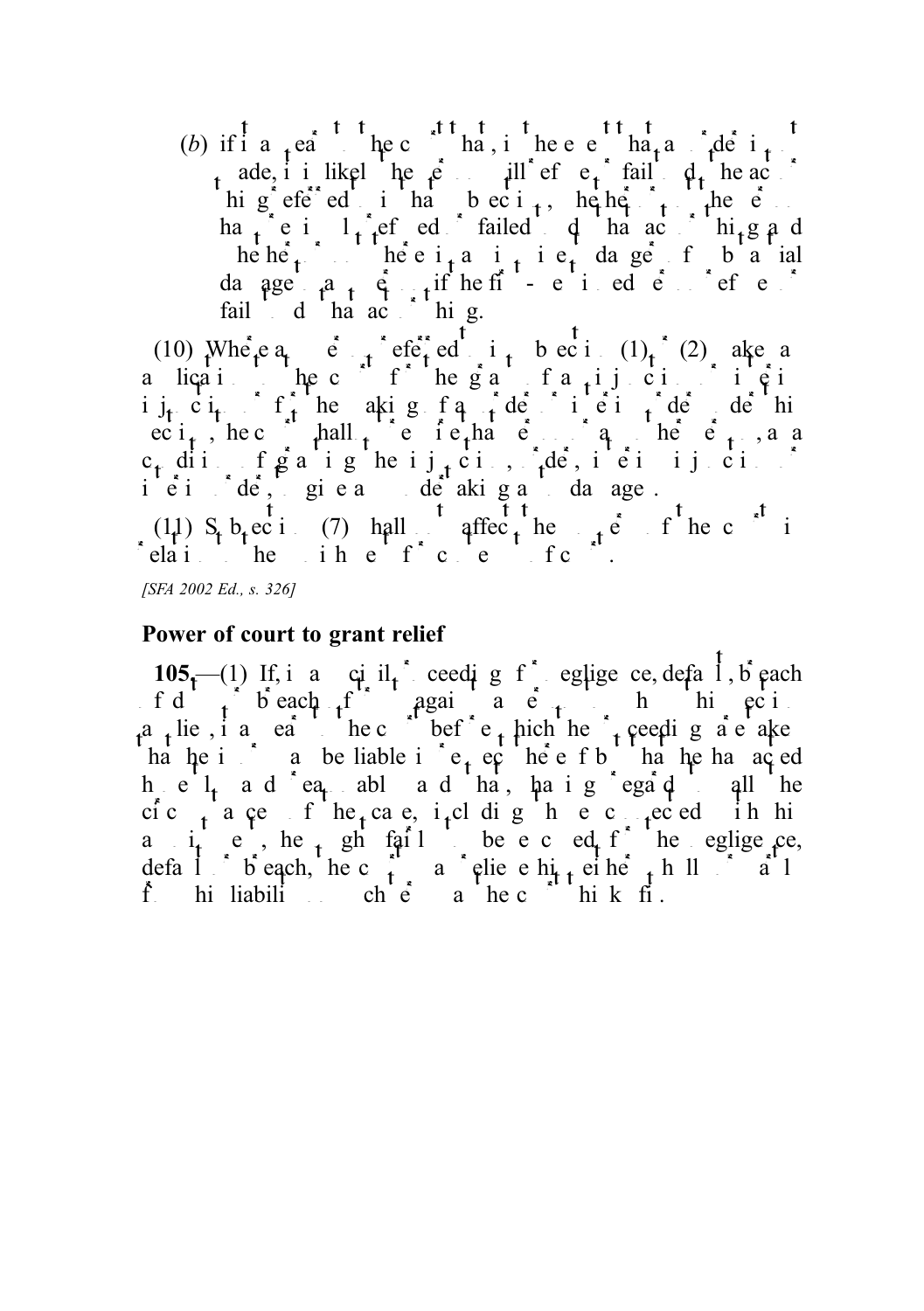c the court before the higher ceeding again him for negligence, default, breach of duty of breach  $f^*$  had been brought.

(4) This ecidical shall a  $1 \t\t\t\t^{\dagger}$  the following persons: (a)  $\int_{0}^{t} \int_{0}^{t} \frac{t^{2}}{e^{t}} dt$  registered business trustees the trust term is the trust term in the term in term in the term is the term in term in term in term in term in term in term in term in term in term in term (b) ffice  $\int_0^t e^{t} e^{-t} e^{-t}$  a age  $\int_0^t e^{t} e^{t} e^{-t}$  f a registered business trust; (c)  $\vec{e}$  every every the trustee-manager of a registered equation of  $e$  and  $e$  the trusteed of a registered equation of  $e$  $b_i$  i  $c_i$  and and in the notation are not only are not only are not only are not of  $f$  in  $c_i$ f he true-a age; a d  $(d)$ , e.  $\mu$  are li<sub>t</sub> idators approach of except by the court of the court of the court of the court of the court of the court of the court of the court of the court of the court of the court of the court of the court o  $\alpha$  carry  $\alpha$  and  $\alpha$  definished to a registered to a registered to a registered to a registered to a registered to a registered to a registered to a register  $\alpha$  register  $\alpha$  register  $\alpha$  registers and  $\alpha$  registe b<sub>u</sub>ite  $\frac{1}{2}$  and all  $\frac{1}{2}$  here persons so applied  $\frac{1}{2}$  so applied  $\frac{1}{2}$ di ec ed.

[Companies 1994 Ed., s. 391]

### Jurisdiction of court

**106.** N ih a diga i ii, the contrary in the C<sub>r</sub>iminal P ced e C de  $(Ca_p 68)$ , a Diriction to the latter shall have jurisdiction  $\alpha_{t}$  ffece de<sub>t</sub>his Act a<sub>t</sub>d hall have power to impose the full e al  $\ddot{i}$  ih e i  $\ddot{e}$  ec f he ffe ce.

[SFA 2002 Ed., s. 327]

### Duty not to furnish false information to Authority

107.— $(1)$  A  $\hat{p}$ ,  $\hat{p}$  h further he A<sub>u</sub>th i  $\hat{p}$  is the Authority with any person  $\hat{p}$ if  $q_i$  de hi Achall edecare e en ha he if ai i fale i leadigia a e ial a icla. (2) S b ec i (1) hall  $a_t$  1 d  $a$  requirement in relation to a requirement in relation to a represent in relation to a relation to a relation to a relation to a relation to a relation to a relation to a relation to a rel hich he ii fhi Acceae a ffe ceic eci ih he full initial function  $\int$  in  $\int$  in  $\int$  in  $\int$  in  $\int$  in  $\int$  in  $\int$  in  $\int$  in  $\int$  in  $\int$  in  $\int$  in  $\int$  in  $\int$  in  $\int$  in  $\int$  in  $\int$  in  $\int$  in  $\int$  in  $\int$  in  $\int$  in  $\int$  in  $\int$  in  $\int$  in  $\int$  in (3) A  $\dot{e}$  h<sub>t</sub> igns  $d \rho_t e^{-1}$  dged in he A<sup>-h-i</sup> hall edecae<sub>t</sub> e e ha hed e i fale i leading in any  $a \in \text{ial}$  and  $a'$  ich  $a'$ . (4) A  $\check{e}$  h c  $t$  a e e b ec<sub>t</sub>i (1) (3) hall be g if  $f$ an ffence and hall be liable on conviction to a fine not exceeding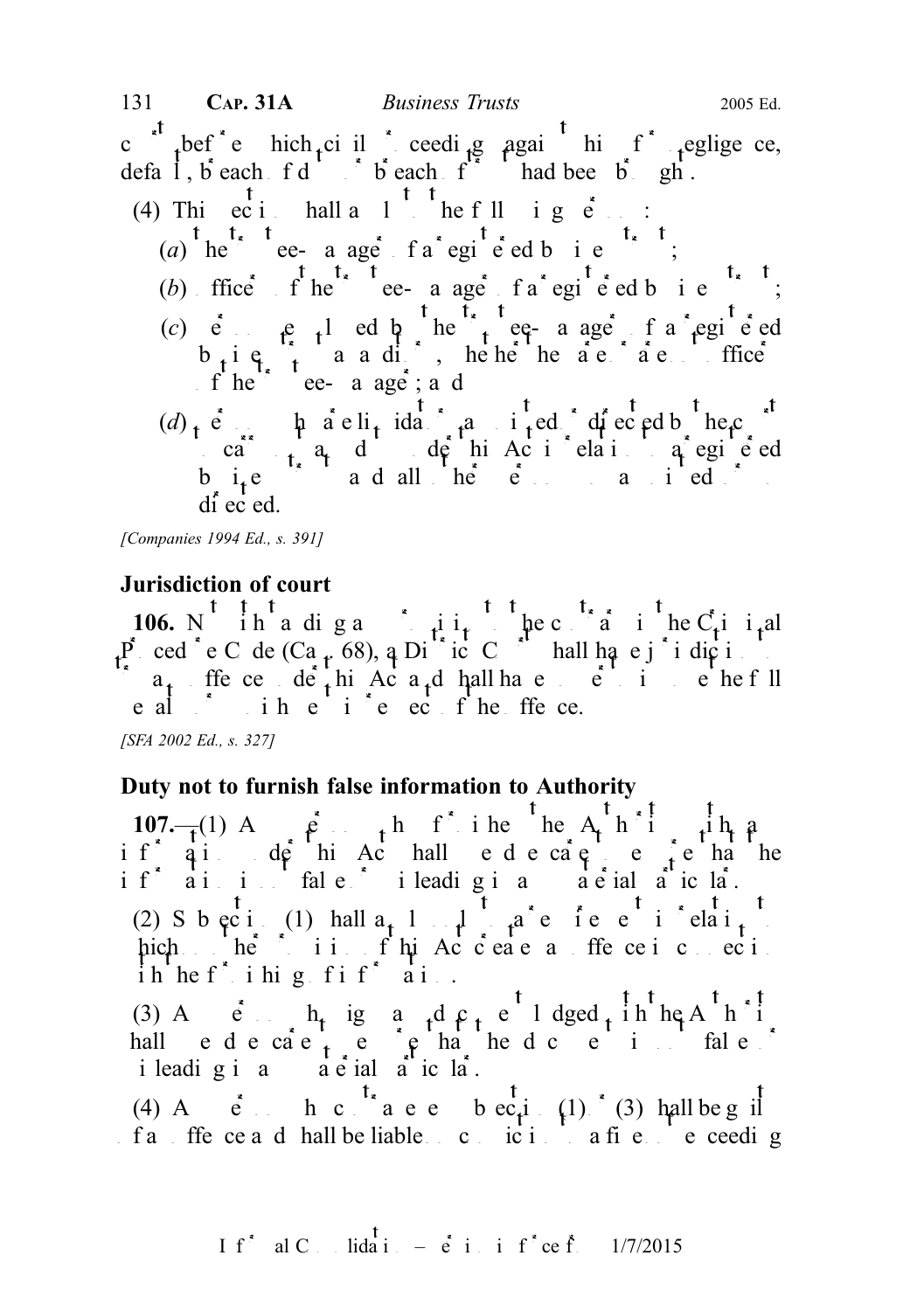$$50,000 \times$ <sup>t</sup> i in e<sup>t</sup> f<sup>\*</sup> a e<sup>t</sup> ie ceeding 2 ea<sup>t to</sup> b<sub>h.</sub> 2005 Ed. Business Trusts CAP. 31A 132

[SFA 2002 Ed., s. 329]

## False and misleading statement

**108.**  $E_t e e e$  **h** i<sub>t</sub> and in any report, report, report, reporting or other or other persons in any report of  $\frac{1}{2}$  in any report of  $\frac{1}{2}$  in any report of  $\frac{1}{2}$  in any report of  $\frac{1}{2}$  in any report of d c e e f e f ed b  $\int f'$  he purposes of this Ac (a) ilfull ake a  $h_t$  i e he aking false false  $\delta$  i leadigia a e ial a ic la kigi be fal e  $i$  i leading;  $i$ (b) wilfull  $\mu$  is a interesting or any matter or any matter or any matter or any matter or any matter or any matter or any matter or any matter or any matter or any matter or any matter or any matter or any matter or an hig<sub>t</sub> ih hich hed c e i i leadig i a a e ial  $e$  ec,

hall be guilt of an offer period be liable  $\mu$  conviction to a fine not exceeding \$50,000 or to imprint the total exceeding 2  $ea^*$ ,  $b^h$  h.

[Companies 1994 Ed., s. 401]

## Offences by bodies corporate, etc.

109.—(1) Where an offerce under the Act (other hand and fence de Diii.  $1 \t{f}$  Part X) committed by a body corporate is  $\begin{array}{cc} \cdot & \text{ed} \end{array}$ 

(a) that the total the contraction the consent of the consent of an expected with the connection of an expected with the connection of  $(a)$  the connection of an expected with the connection of  $(a)$  the connection of  $(a)$  office;  $\int$ 

(b) to  $\begin{matrix} t & t \\ t & t \end{matrix}$  to a to be a to be a to be a to be a to be a to be a to be a to be a to be a to be a to be a to be a to be a to be a to be a to be a to be a to be a to be a to be a to be a to be a to be a to be

the ffice as ell as the body corporate shall be guilty of the offence and hall be liable to be freeded again and punished accordingly. (2) Where  $te_t$  affairs fine body corporation are managed by its e be, beci (1) hall a l i clair he acts and defaults fa e be<sub>r</sub> i c<sub>t</sub> eci in hi<sub>f</sub>f ci f a age e a if he  $\vec{e}$  e a director of the body corporate.

(3) Where an offence detail and the this Act committed by a  $a^t$  et his is  $\vdots$  ed —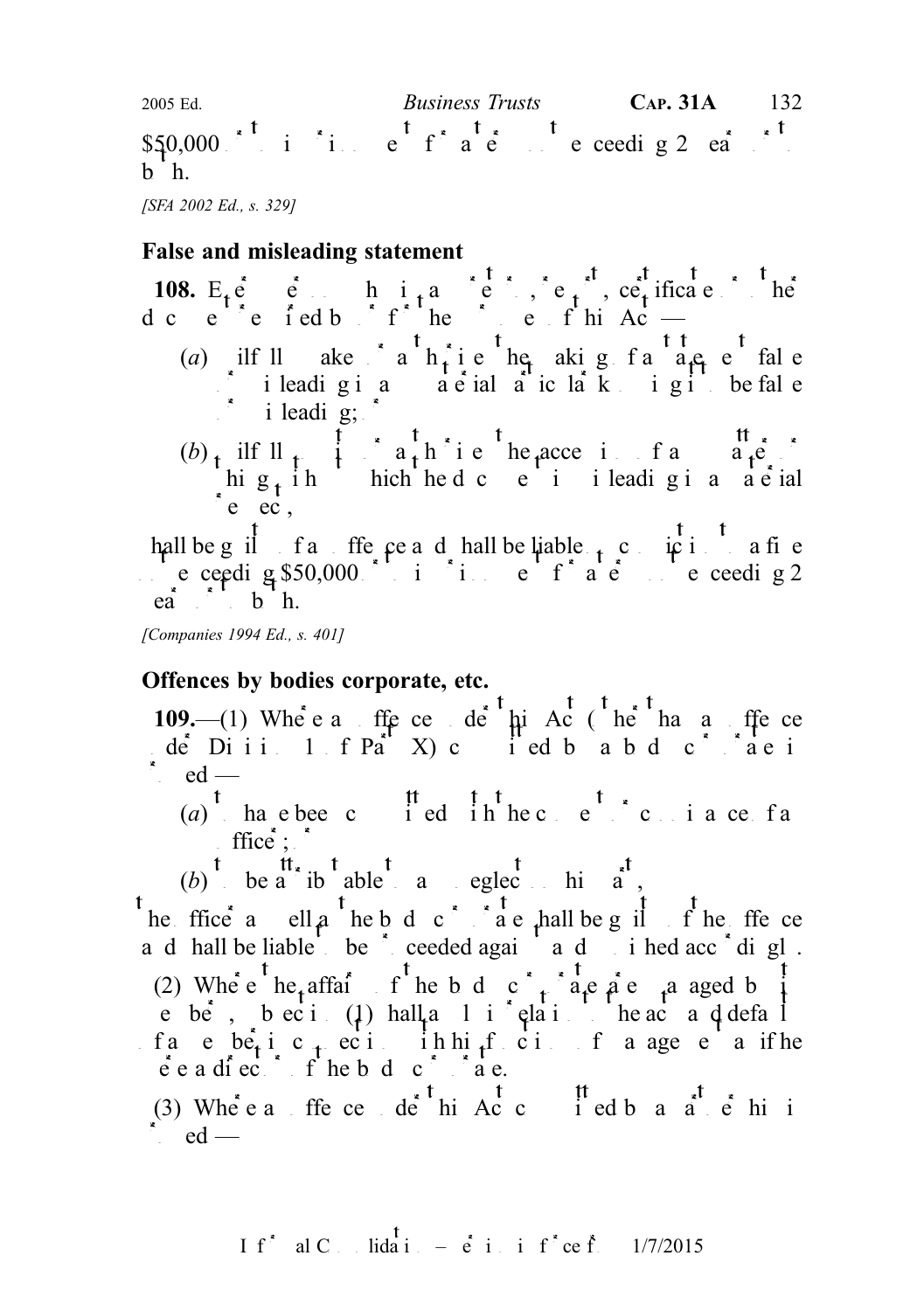- 133 CAP. 31A Business Trusts 2005 Ed.
	- (a)  $\frac{t}{t}$  have been committed in the consent or consider a consent of a consent of a consent of a connected with the connected value of a connected value of a connected value of a connected value of a connected value  $\hat{a}$ ,  $\hat{e}$ ;  $\hat{e}$
	-
	- (b) be a tibutable to any eglect on his  $\tilde{a}$ ,
- he a  $\dot{e}$  a  $\dot{f}$  ell a he a  $\dot{e}$  hi hall be g il f he ffe ce a d hall be liable to be ceeded again and punished accordingly.
- (4) Where a fit is  $\det A$  and  $\det A$  and  $\det A$  and  $\det A$  and  $\det A$  $\therefore$  i c  $\therefore$  a ed a ciation (other than a partnership) is contracted —
	- (a) have been committed with the consent of an example of an example of an example of an example of an example of an example of an example of an example of an example of an example of an example of an example of an exampl ffice  $f$  and  $g$  and  $g$  and  $g$  and  $i$  and  $f$  its  $f$  its  $f$  its  $f$  its  $f$  its  $g$  is  $g$  is  $g$  is  $g$  is  $g$  is  $g$  is  $g$  is  $g$  is  $g$  is  $g$  is  $g$  is  $g$  is  $g$  is  $g$  is  $g$  is  $i$  is  $i$  is  $i$  is  $i$  is  $i$ geigbd;  $\circ$
	- (b) be a tipulable to any neglect on the angle of such any of such any neglect of such an office  $^{\circ}$  e be,

he ffice  $\hat{t}$  e be a ell a he i  $\hat{\beta}$  a ed a cia i  $\hat{t}$  hall be guilt of the offerce and shall be liable to be  $\hat{ }$  or ceeded again and i hed acc<sup> $\cdot$ </sup>digl.

- (5) I  $\frac{t}{\text{hi}}$  ec i.
	- " ffice" $"$ 
		- (a) in relation to a body corporate, each a director, e ber f he committee f a age e, chief e ecie, a age, ecea<sup>ric</sup>he i ila ffice f he b<sub>t</sub>d  $\mathfrak{c}$  are adic de and  $\mathfrak{e}$ . purporting to act in any such capacity;  $\int$
		- (b) in relation to an unique association to a new relation of the than a a e hi), ea he  $\mu$ e ide, the ecear, and e bef f he c i ee f he i c a ed a ciai<sub>t</sub>,  $\int_a^b a e^{i}$ , h $\int_a^b a$  either holding a position a alg $_{\rm H}$  has feide, ece a  $_{\rm H}$  e ber f a committee and includes a person purporting to act include a person purporting to act in a ch ca  $\text{aci}$  ;

" $a^t$  a person purported a person purported a partner at partner.

(6) Regulations may provide for the application of any provide for any provide for  $f$  and  $f$  and  $f$  and  $f$  and  $f$  and  $f$  and  $f$  and  $f$  and  $f$  and  $f$  and  $f$  and  $f$  and  $f$  and  $f$  and  $f$  and  $f$  and  $f$  and  $f$ hi eci, ih ch dification he A  $h$  i consider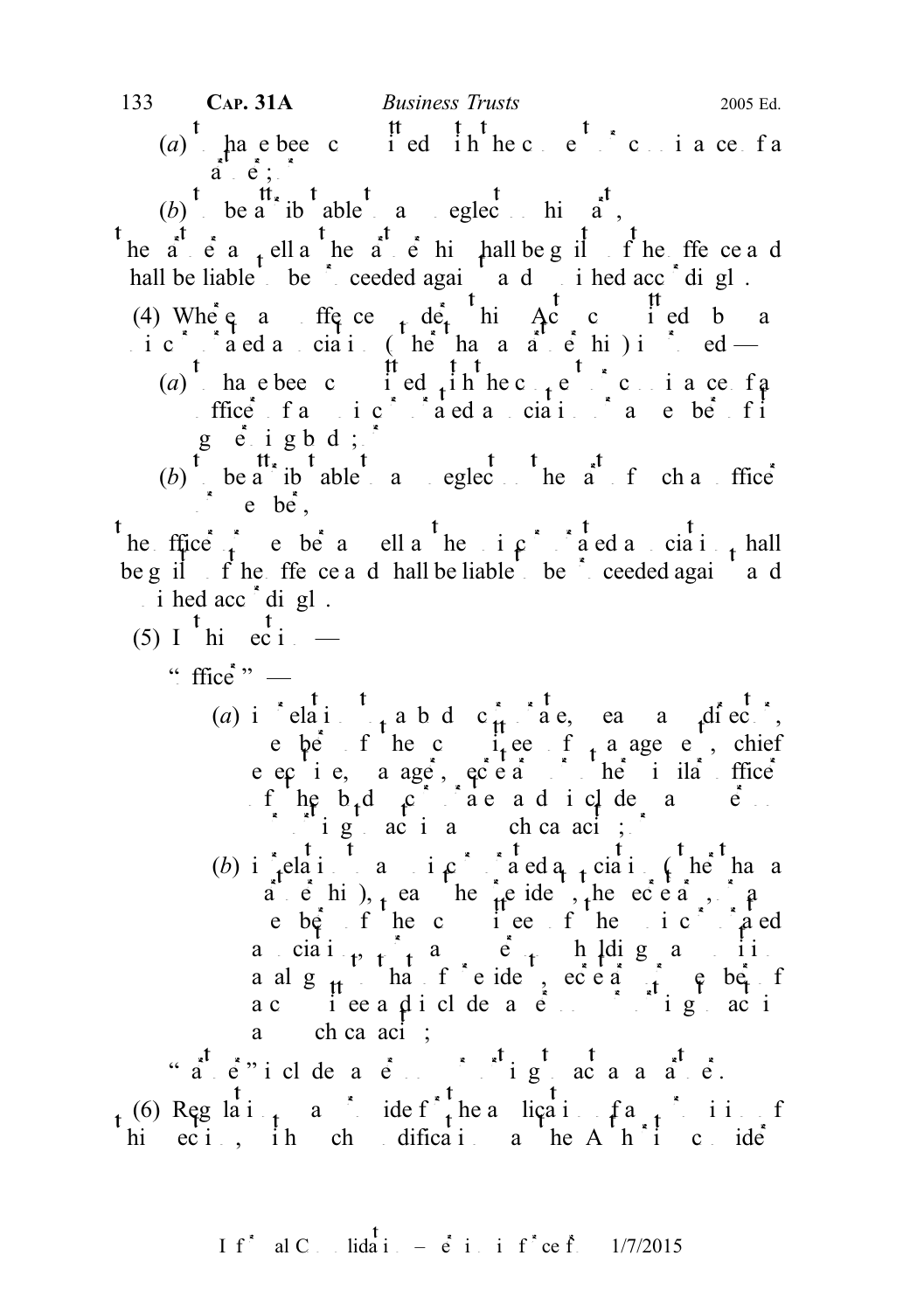a is incorporated as a body corporate or unincorporate or uning association for ed  $\log$  recognised under the law of a record of a territory outside Singapore. [SFA 2002 Ed., s. 331] 2005 Ed. Business Trusts CAP. 31A 134

## General penalties

110. And  $\epsilon$  and guilt of an offer central delay between  $A$  and  $\epsilon$  for  $\epsilon$  and  $\epsilon$  for  $\epsilon$  and  $\epsilon$  is Act for  $\epsilon$  and  $\epsilon$  and  $\epsilon$  and  $\epsilon$  and  $\epsilon$  and  $\epsilon$  and  $\epsilon$  and  $\epsilon$  and  $\epsilon$  and  $\epsilon$  and  $\epsilon$  and  $\epsilon$ penalty is expressed in the liable of conviction to a fine not convictive on conviction to a fine not conviction to a fine not conviction to a fine not conviction to a fine not conviction to a fine not conviction to a fine e ceedig  $$50,000$ .

## Composition of offences

111.—(1) The A<sub>r</sub>hii a, i i diceit, c<sub>omp</sub> d a ffe ce  $\det A$ chie Act hich is prescribed a compoundable of the central of the compoundable of the compoundable of the compoundable of the compoundable of the compoundable of the compoundable of the compoundable of the comp by c<sub>all</sub>lecting from a person reasonabl<sub>y</sub> suspected of having committed the offence a sum of money not exceeding one half of he amount of the maximum fine  $\tilde{c}$  is detected for that offer the maximum fine  $\tilde{c}$  and  $\tilde{c}$  that of the ce.

(2) The  $A_t$  h i a, i i diceit, c d a ffe ce  $\alpha$  der his Act (including an offence under a provision which has been  $\epsilon$  ealed) hich —

- (a) a c  $t$  dable de<sup>t</sup> hi ec i at the time the equal the the telection at the the section at the telection at the offence a c  $i'$  ed; b
- (b) has ceased to be so compoundable,

by collecting from a person reasonably subsected of haing committed the offence a sum of the oriental end of the oriental end of the oriental oriental of the oriental oriental oriental oriental oriental oriental oriental oriental oriental oriental oriental oriental oriental orie the amount of the maximum fine is equively interested for the maximum fine present of the time  $\int_{0}^{1} f(x) \, dx$  of the time  $\int_{0}^{1} f(x) \, dx$  of the time  $\int_{0}^{1} f(x) \, dx$  of the time  $\int_{0}^{1} f(x) \, dx$  of the time  $\int_{0}^{1} f$ i a c i ed.

(3) O<sub>t</sub> a e f he f t e efe<sup>r</sup>ed t i<sub>t</sub> bec i (1)  $\frac{1}{t}$  $(2)$ , f he ceeding hall be aken again that person in respectively  $f$  he ffe ce.

(4) The A  $\overrightarrow{h}$  i a ake eg lations to prescribe the offences hich a be c<sub>omp</sub> ded.

(5) All  $\int$   $\int$   $\int$   $\int$   $\int$  exides the A<sup>t</sup>  $\int$ <sup>\*</sup> i de beci (1)<sup>\*</sup> (2) hall be  $\alpha$  aid into the C<sub>n</sub> is blidated Fund.

[Act 10 of 2013 wef 18/04/2013]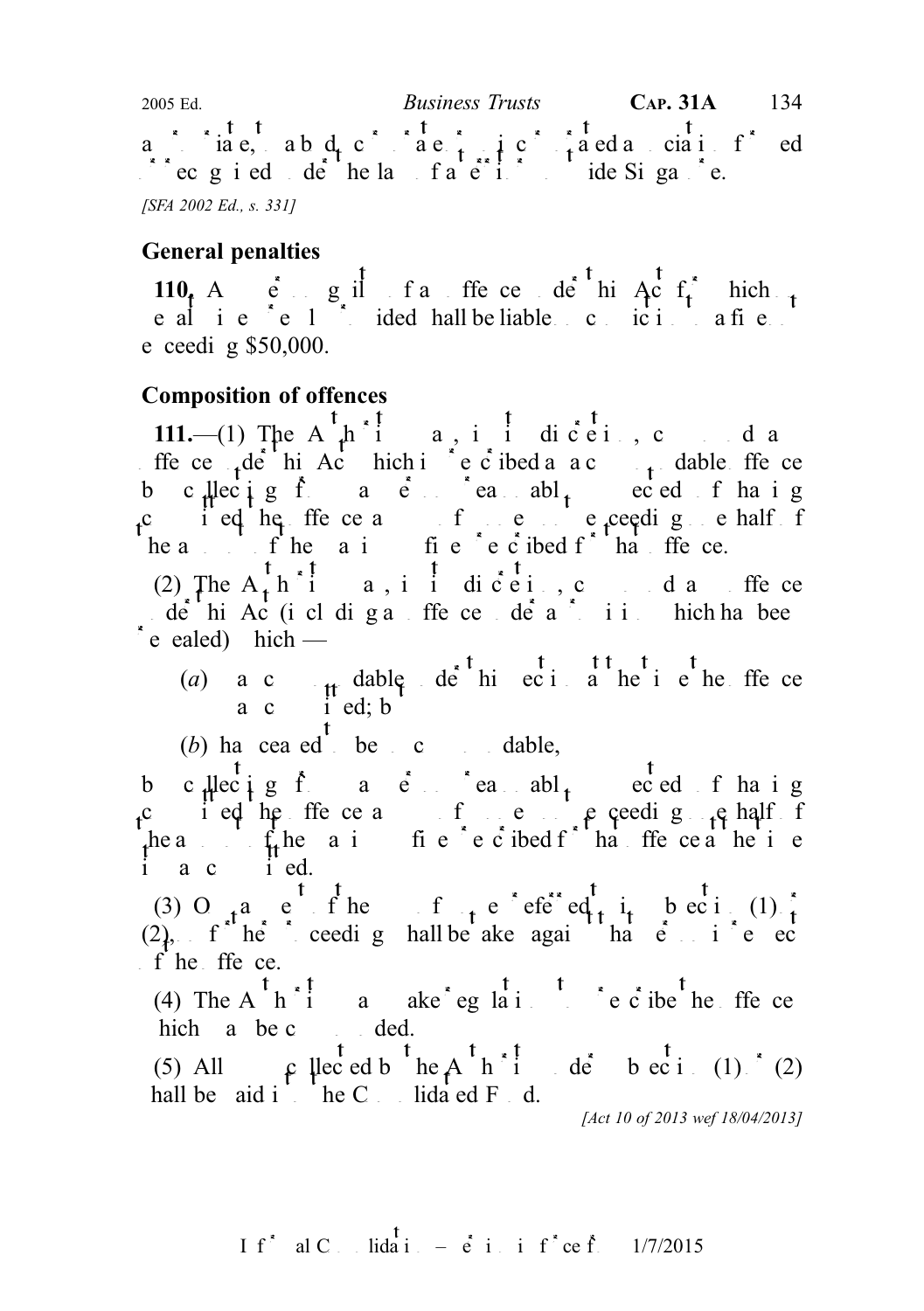## General exemption

112.—(1) The A<sub>th</sub> i<sub>t</sub>a, b<sub>i</sub>eglai, ee a<sub>t</sub>e, regie ed bie<sub>t</sub>  $\alpha$ , are transaction,  $\alpha$  and  $\alpha$  and  $\alpha$  and  $\alpha$  is thereof, from all  $f$  and  $f$  the provisions of this Act, bject to such conditions  $\log$  restrictions as may be restricted. (2) The A<sub>n</sub> h<sup>i</sup><sub>t</sub> a, he a<sub>t</sub> liçati<sub>tt</sub> f a<sub>t</sub> e<sub>t</sub>, e e<sup>t</sup> he  $\vec{e}$  and  $\vec{e}$  and  $\vec{e}$  equidently registered business trust, matter or trust all a<sub>n</sub>f he <sup>1</sup> i i f hi Ac<sub>t</sub> he requirements and  $\int$  the requirements of the requirements of the requirements of the requirements of the requirements of the requirements of the requirements of the requirements of the requ a if  $\rho$  diection, b<sub>t</sub> identically in general direction, it is not consider it a in the dom in the circumstance of the case. (3) A e e i de b eci  $(2)$  — (a) a be g a ed bject to subject to such the subject of  $\mathfrak{g}$  as the substitutions as the substitutions as the substitution of  $\mathfrak{g}$  as the substitution of  $\mathfrak{g}$  as the substitution of  $\mathfrak{g}$  as the substit A  $h$  i a ecif by notice in in g; (b) eed  $\begin{pmatrix} t \\ t \end{pmatrix}$  be bli hed i<sup>t</sup> he *Gazette*; and (c) a be  $\int_a^t h \, du$  and  $\int_a^t a \cdot \int_a^t h \cdot \int_a^t h \cdot \int_a^t$ . (4) And  $\dot{e}_t$ , here and  $\dot{e}_t$  condition prescribed  $\det_{t}$  bectic (1)  $\det_{t}$  ecified by the Authority under

b ec i  $(3)(a)$  hall be g il f a ffe ce.

[SFA 2002 Ed., s. 100]

## Amendment of Schedule

113.—(1) The A<sup>t</sup> h<sup>\*</sup> i a, a a<sup>t</sup> i e, b<sup>\*</sup> de<sup>\*</sup> blihed i<sup>t</sup> he Gazette,  $a^{\dagger}$  e d<sup> $\dagger$ </sup> he Sched le.

(2) The A  $h^{\dagger}i_{t}$  a, in any order made under the existency of  $\alpha$ . ake chicideal, consequential or supplementary provision as a substitution as  $\mathbf{a}$  as  $\mathbf{b}$  as  $\mathbf{a}$ a be ece a c edie.

## Regulations

114.—(1) The A  $h^{\dagger}$  i  $\theta$  and  $h^{\dagger}$  arrying  $h^{\dagger}$  out the carrying out the carrying out the carrying out of the carrying out of the carrying out of the carrying out of the carrying out of the carrying of the ca purposes and  $\alpha$  in this Act and for the deadministrations of the due administrations of the due administration  $h\dot{e}$  e f.

(2) With ej dice the generality of  $p_t$  ec i (1), the A  $h^{\dagger}$  i a ake eglations for intervalue  $\cdots$  —

I f<sup>\*</sup> al C. Iida i. – 
$$
\dot{e}
$$
 i. i f<sup>\*</sup> ce f. 1/7/2015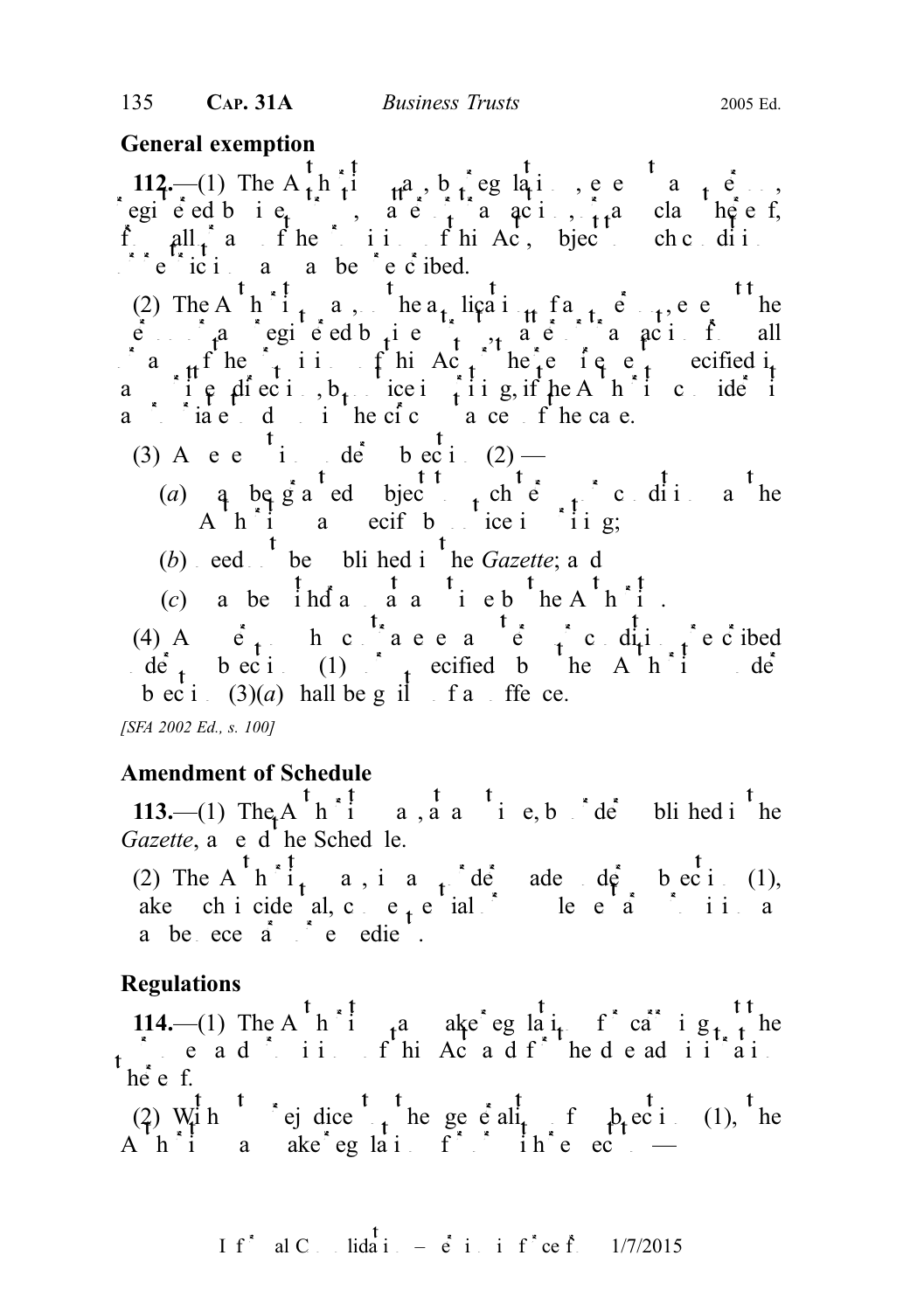- (a) he criteria for the region is the registration of the region of the region of the region of the region of the region of the region of the region of the region of the region of the region of the region of the region of cii,  $\frac{1}{2}$  cain and  $\frac{1}{4}$  angement of registed  $b_i$  i e  $\begin{array}{ccc} 1 & i$  eldig, but i ed., he powers and due flue tee-q age flegied business and the rights and obligations of the unit of the unit of registered bie  $\begin{bmatrix} \cdot & \cdot & \cdot \end{bmatrix}$ ;
- (b) the administration and regulation of regulation of registers that the regulation of registers that the register of  $\frac{t_{\ast}t_{\ast}}{t_{\ast}}$ a d, i  $\hat{\rho}$  ic la, he g  $\vec{e}$  a ce  $\vec{a}$  actice f ch<sup> $\vec{b}$ </sup> egi<sup>t</sup>  $\vec{e}$  ed  $b$  i  $e$
- (c) the administration  $t_n$  and  $t_n$  and  $t_n$  and  $t_n$  and  $t_n$  and  $t_n$  of  $t_n$  and  $t_n$  of  $t_n$  $\epsilon$ egi $\epsilon$ ed bie
- (d) the  $a^t$  is the period the accounts of registered in the accounts of registered in the accounts of registered in the accounts of register of  $\frac{1}{2}$ but in the and the information of the interest of the interest of the interest of the annual accounts of the annual accounts of the interest of the annual accounts of the annual accounts of the annual accounts of the annu registered business to be c<sub>t</sub> ai eq i he a di<sup>t</sup> reports required to be lodged de his Ac;
- (e) he f f he c f hi Ac;
- (f) he<sub>f</sub>fee be aid i<sub>t</sub> e eq f a<sub>t</sub> a e hig e f ed  $f_{\alpha}$  the purposes of this Act and the refund and remission, he he in he in part, f ch fee; and
- (g) all  $\hat{a}$  e  $\hat{c}$  a d higher hich by this Act are required or  $\vec{e}$  i ed<sub>t</sub> be ec ibed or hich are ecessary e edie<sup>t</sup> be  $\acute{e}$  e  $\acute{c}$  ibed give effect this Ac.

(3)  $\overline{F}$  ce<sup>t</sup> a <sup>t</sup> he<sup>\*</sup> i e e<sup>\*</sup> e 1<sup>\*</sup> ided i<sup>t</sup> hi Ac, the eg la i

- (a) a be  $f \text{ge } e^{\frac{1}{2}al}$  ecific a licati;
- $(b)$  may provide that a contravel that a contravel provide that a contravel provide provide that a contravel provision of any specified provision of any specified provision of any specified provision of any specified prov  $\int h \dot{e} e f$  hall be an offence; and
- (c) a def<sup>\*</sup> e<sub>t</sub> al ie  $t$  e ceeding a fine f \$50,000  $\cdot$ imprisonment for a term not exceeding 12 months or both for  $f''$ . each ffe  $\varphi$ e a d, i he ca e f a c<sup>1</sup> i<sub>1</sub>g ffe ce, a f<sup>st</sup> he e al  $e_t$  exceeding a fine of 10% of  $he_{t}$  a in the present for the contract of  $\frac{1}{2}$  or  $\frac{1}{2}$  or  $\frac{1}{2}$  or  $\frac{1}{2}$  or  $\frac{1}{2}$  during the eff i g hich he ffe ce c i e af $\dot{e}$  c ici...

[SFA 2002 Ed., s. 341]

I f<sup>\*</sup> al C. Iida i. – 
$$
\dot{e}
$$
 i. i f<sup>\*</sup> ce f. 1/7/2015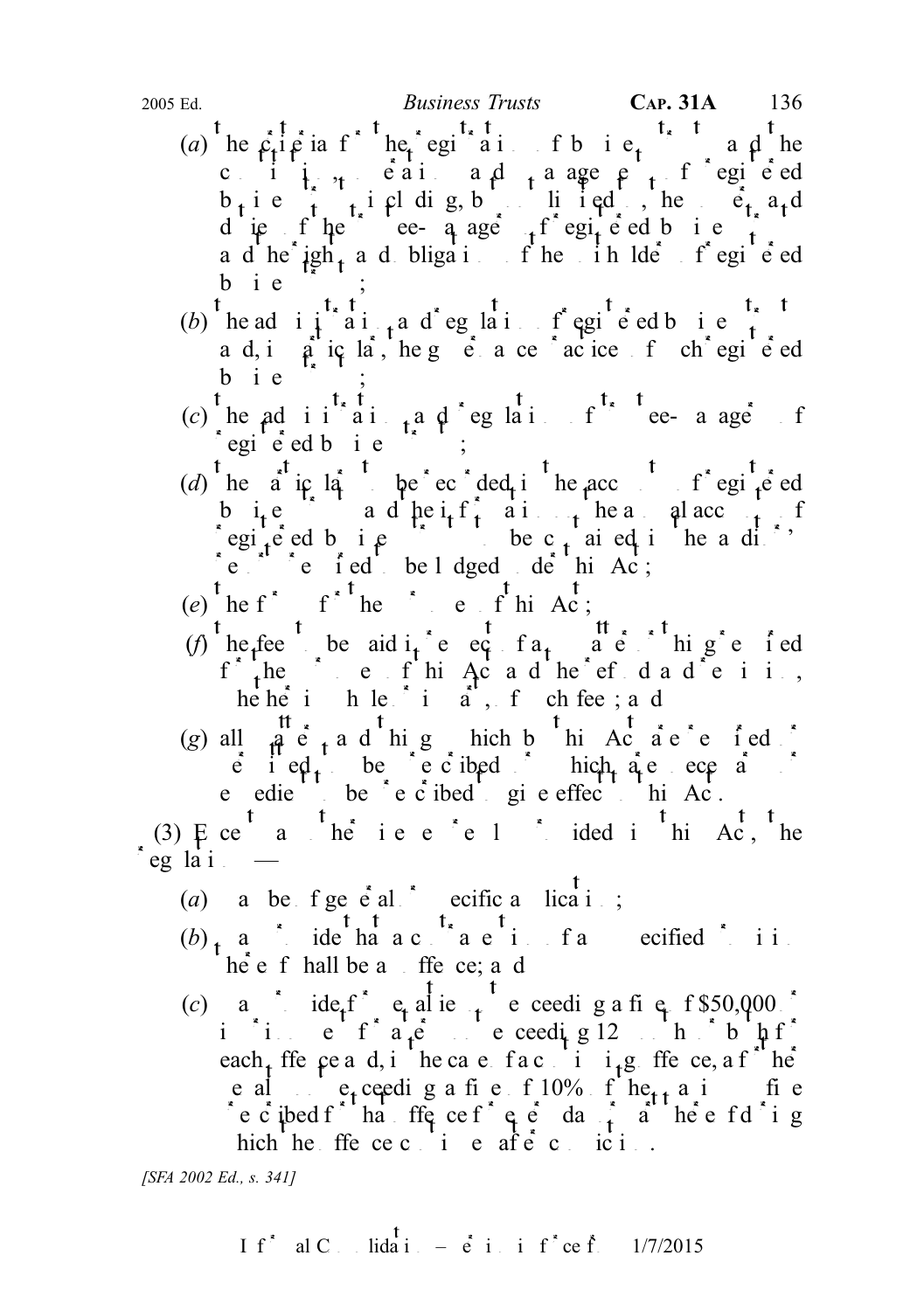#### THE SCHEDULE

Sec i 2 a d 113

#### TYPES OF TRUSTS THAT ARE NOT REGARDED AS BUSINESS TRUSTS FOR PURPOSES OF ACT

1.  $A^t$ ,  $t$  and by a person of the person of business.

2. A trust under which each of the unit unit unit of the unit of the unit of the unit of the unit of the unit of the unit of the unit of the unit of the unit of the unit of the unit of the unit of the unit of the unit of ie ebieadeei het lelicideal ha hebie.  $t_{\kappa}$ <sup>3</sup>. A<sup>t<sub>r</sub> t</sup> de<sup>r</sup> hich each f he in lde<sup>r</sup> i a<sup>\*</sup> elated c<sup>\*</sup> <sup>\*</sup> a i f he ee.

4. A dependence on behalf  $fac \rightarrow a$  in the benefit of  $f_i$   $e_i$ each f h is either a boa fide director, a former director, a consultant, and adie, an e<sub>x</sub>  $l<sub>t</sub>$  ee  $\hat{i}$  a former entries of that corporation or a related c ration of  $\text{ha}_t$  corporation,  $\text{a}_t$  and  $\text{a}_t$  a  $\text{a}_t$  and  $\text{a}_t$  and  $\text{a}_t$  and  $\text{a}_t$  and  $\text{a}_t$  and  $\text{a}_t$  and  $\text{a}_t$  and  $\text{a}_t$  and  $\text{a}_t$  and  $\text{a}_t$  and  $\text{a}_t$  and  $\text{a}_t$  and  $\text{a}_t$ adopted child  $\alpha$  a step-child below the age of 18 of such director, former director, former director, former director, for a step-child below the age of 18 of such director, for a step-child below the age of such and st e  $1$  ee  $f^*$   $e^*$  e  $1$  ee.

5. A dependence on behalf  $f2$  or  $c_t$  and lead  $f$  he benefit of  $f$  $\vec{e}$  each f h is either a boa fide director, a former director, a c<sub>o</sub>nsultant, andie, and iemployee of a former employee of any or any of the corporations of any or any of the corporations of the corporations of any or any or any or any or any or any or any or any or any or any or any or any or any related corporation of the equation of the equation of the equations,  $a$  and  $b$  and  $c$  $\alpha$  a child, a<sub>nd</sub> added child  $\alpha$  and step-child below the age of 18 for a director, for  $e$  director,  $e$  and  $e$  explores or for  $e$  and  $e$  expected by  $e$ .

6. A f<sup>ranchi</sup> e a defined in section 2(1) of the Sec<sup>tion</sup> and F<sup>t</sup> e Act  $(Ca . 289).$ 

7. A trust under hich monopole is received by an advocate and solicitor from his clie, hehe a a akeholder or he i e, acigini fe i alca<sub>t</sub>aciti he dia<sub>t</sub> c e fhi<sub>t</sub> acice, de hich  $\frac{1}{1+t}$  e i ecci ed b a statutory is received by a statutory is received by a statutory is received by a statutory in the statutory is received by a statutory in the statutory is rec bd a a akeholde i he car ig fi a fci.

8.  $A^{\dagger}$  trust and convention  $\mathbf{c}$  and  $\mathbf{c}$  and  $\mathbf{c}$  and  $\mathbf{c}$  and  $\mathbf{c}$  and  $\mathbf{c}$  and  $\mathbf{c}$  and  $\mathbf{c}$  and  $\mathbf{c}$  and  $\mathbf{c}$  and  $\mathbf{c}$  and  $\mathbf{c}$  and  $\mathbf{c}$  and  $\mathbf{c}$  and  $\mathbf{c$ S cie ie Ac $(Ca \tcdot 62)$  in accordance in the objects thereof solely for the benefit f i e be.

 $9.4$ <sup>t, t</sup> ade f<sup>\*</sup> the purpose of any chief d e<sup>t</sup> i ed et angle to operate under the Chi F d Ac  $(Ca . 39)$ .

10.  $A^{t_{x}}$   $A^{t_{x}}$  arising  $A^{t_{x}}$  are a life policy with the meaning of the Insurance Actually  $(Ca \; . \; 142)$ .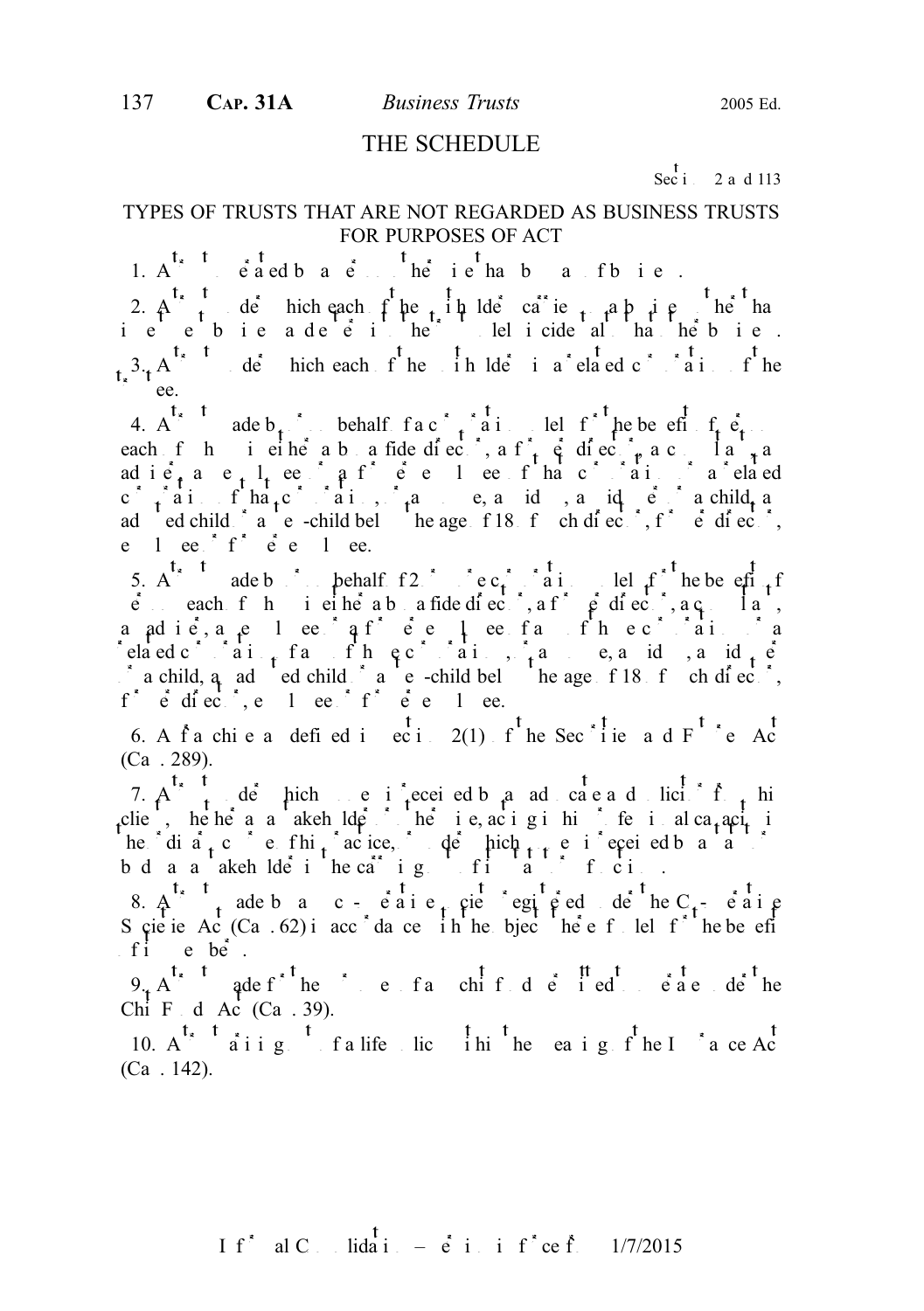# LEGISLATIVE SOURCE KEY BUSINESS TRUSTS ACT (CHAPTER 31A)

| C a ie 1994 Ed.                                                                                                                                                                                                       | : Si ga $^{\circ}$ e, C $_{1}$ a ie Ac (Cha $^{\circ}$ e 50,<br>1994 Re i ed Edi i .)                                                                                                                                                                                                                                                                                                                                                                                                                                                                   |
|-----------------------------------------------------------------------------------------------------------------------------------------------------------------------------------------------------------------------|---------------------------------------------------------------------------------------------------------------------------------------------------------------------------------------------------------------------------------------------------------------------------------------------------------------------------------------------------------------------------------------------------------------------------------------------------------------------------------------------------------------------------------------------------------|
| FAA 2002 Ed.                                                                                                                                                                                                          | : Si ga <sub>t</sub> $\stackrel{\bullet}{\cdot}$ e, Fi a cial Ad $\stackrel{\bullet}{\cdot}$ e<br>(Cha $\stackrel{\bullet}{\cdot}$ 110, 2002 Re i ed Edi i<br>Ac                                                                                                                                                                                                                                                                                                                                                                                        |
| SFA 2002 Ed.                                                                                                                                                                                                          | Si ga <sub>t</sub> e, Sec <sup><math>\frac{1}{1}</math></sup> ie a d $F_1$ <sup>t</sup> e Ac <sup>t</sup><br>(Cha e 289, 2002 Re i ed Edi i                                                                                                                                                                                                                                                                                                                                                                                                             |
| SF $\begin{array}{ccc} 1 & \text{c} & \text{c} \\ 0 & 1 & \text{c} \\ 1 & \text{c} & \text{c} \end{array}$ (C llec i e I e Sche e )<br>(Rg 2)<br>$A^t$ , $C^t$ , 2001<br>Dela $\dot{a}$ e $\dot{S}$ a. T <sup>t</sup> | : Si ga $e^+e$ , Sec <sup>*</sup> lie a d <sup>F</sup> <sup>t</sup> e (Offe <sup>*</sup> f<br>I e e )<br>Sche e ) Reg la <sub>1</sub> : (Cha e 289, Rg 2,<br>$2004$ Re i ed Edi i $\cdot$ )<br>(C eal h) $(Ac \ 50 \ f 2001)$<br>: Dela $\dot{a}$ e, $\dot{S}$ $\dot{a}$ $\dot{a}$ $\dot{c}$ $\dot{a}$ $\dot{c}$ $\dot{a}$ $\dot{c}$ $\dot{c}$ $\dot{a}$ $\dot{c}$ $\dot{c}$ $\dot{c}$ $\dot{c}$ $\dot{c}$ $\dot{c}$ $\dot{c}$ $\dot{c}$ $\dot{c}$ $\dot{c}$ $\dot{c}$ $\dot{c}$ $\dot{c}$ $\dot{c}$ $\dot{c}$ $\dot{$<br>C de A $\frac{1}{a}$ ed 2005) |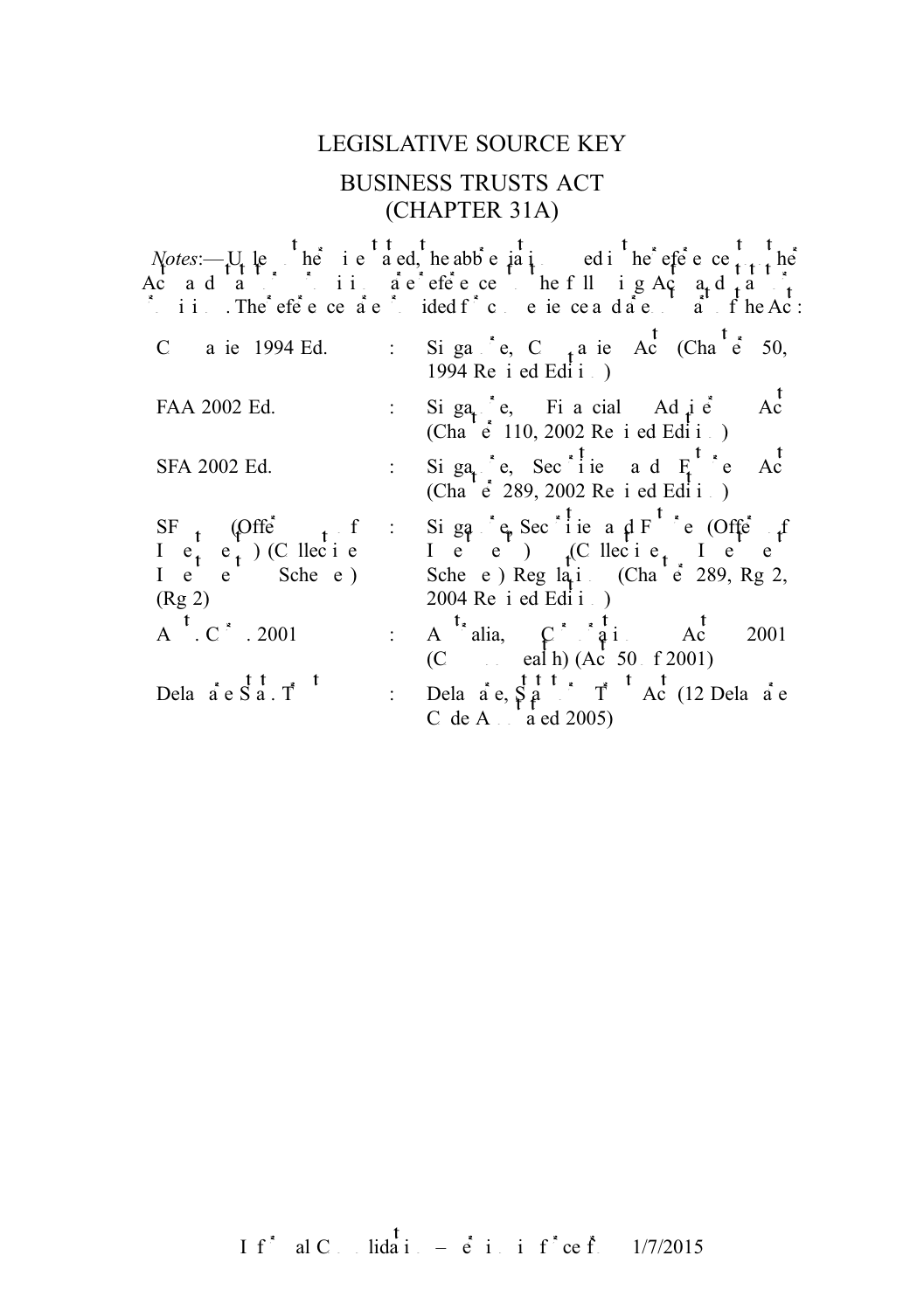# LEGISLATIVE HISTORY BUSINESS TRUSTS ACT (CHAPTER 31A)

This Legislative Historic is provided f<sup>\*</sup> the convenience of  $\overrightarrow{e}$  of the Business of the Acconvention of the Acconvention of the Acconvention of the Acconvention of the Acconvention of the Acconvention of the Acconve  $\ddot{a}$  is  $f'$  he Act. 1. Act 30 of 2004 — Business Trusts Act 2005  $\overline{D}$ a e f Fi<sup>t</sup> Reading : 20 J 1 2004 (Bill N.  $.28/2004$  bli hed  $21 J 1 2004$  $\overrightarrow{Da}$  e f Second and Thind Reading : 1 September 2004 Date fc ece e<sup>t</sup> : 12 October 2004 2. 2005 Revised Edition — Business Trusts Act  $\begin{array}{ccc} \n\text{t} & \text{t} & \text{t} \\
\text{Da } e & f & e \text{ ai} & \text{ii} & \text{iii} \n\end{array}$  : 31 J 1 2005 3. Act 42 of 2005 — Statutes (Miscellaneous Amendments) (No. 2) Act 2005  $\overline{D}$ a e f Fi<sup>t</sup> Reading : 17 October 2005 (Bill  $N. 30/2005$  bli hed.  $18 \text{ Oc.}$  be  $2005$ )  $\overrightarrow{Da}$  e f Sec d a d Third Reading : 21 N e bei 2005  $\mathbf{D}_{\mathbf{a}}^{\mathbf{t}}$  e. f c e. e. e. t.  $(\text{I}e \quad (5) \text{ i} \cdot \text{he Ff}$  Sched le —  $A_t$ ede fBie T  $Ac<sup>T</sup>$ 4. Act 2 of 2007 — Statutes (Miscellaneous Amendments) Act 2007  $\overrightarrow{Da}$  e f Fi<sup>t</sup> Reading : 8 N e be<sup>2</sup> 2006 (Bill N.  $14/2006$  bli hed  $9 N$  e be  $2007$ ) Date f Second and Third Reading : 22 January 2007 Date fc ece e<sup>t</sup> :  $1. M a^{\dagger}$  ch 2007  $(i \cdot e)(2)$  f he Sched le —  $A_t$ ede fBie T  $Ac<sub>1</sub>$ 

If<sup>\*</sup> al C lida i – e<sup>t</sup> i i f<sup>\*</sup>ce f<sup>\*</sup> 1/7/2015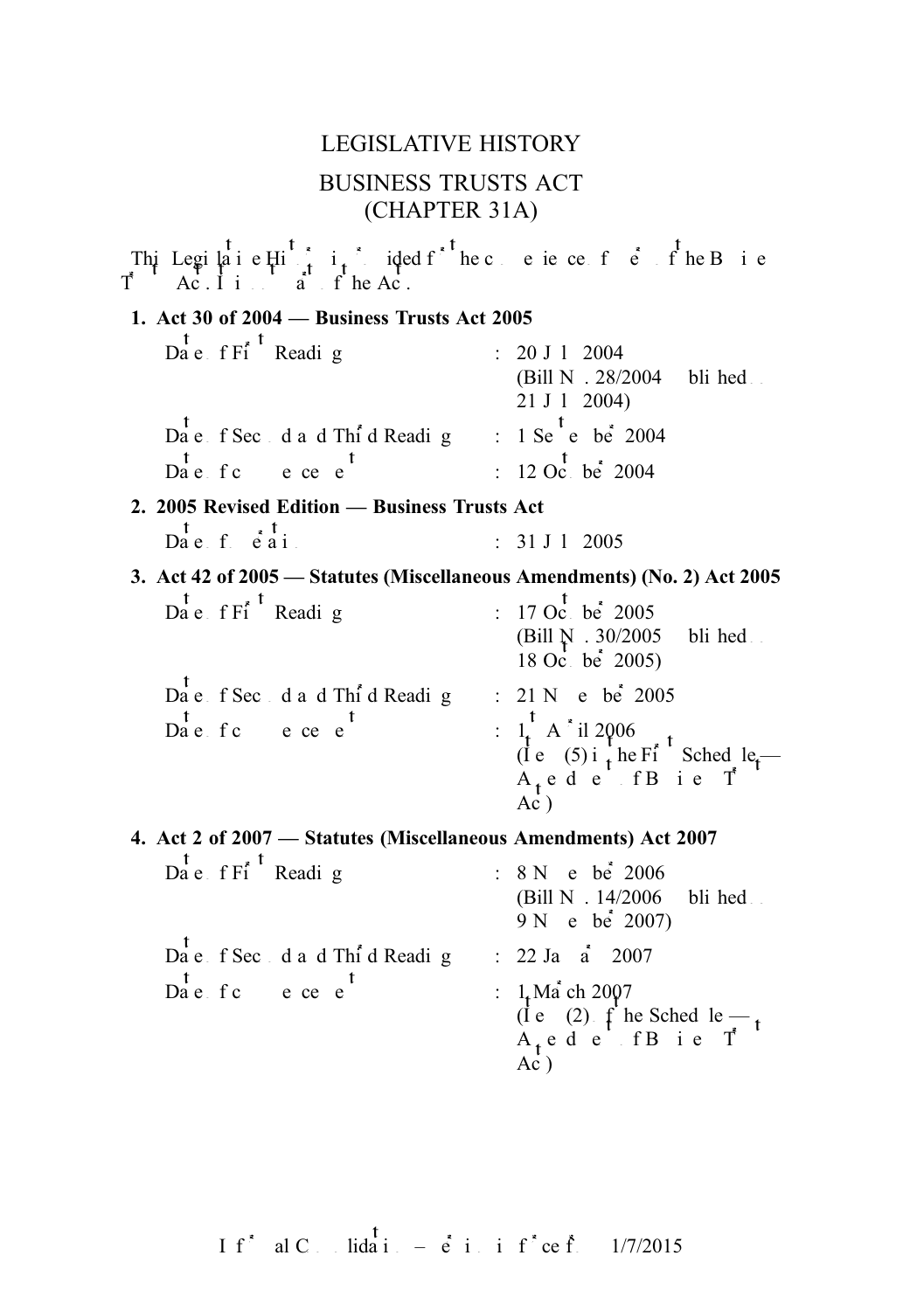5. Act 2 of 2009 — Securities and Futures (Amendment) Act 2009  $(Rela ed a ed e' ade' Ac b)$  $Da^t$ e f Fi<sup>t</sup> Reading : 15 Se<sup>t</sup>ember 2008 (Bill  $N \cdot 23/2008$  bli hed 16 Se e be 2008) Date f Second and Third Reading : 19 January 2009  $Da^t$  f c e ce e<sup>t</sup> :  $29 \text{ h}$  Ma<sup>t</sup> ch 2010 (Sec i 118(g)  $-A_t$  e d e fB i e T<sup>Ac</sup>) 6. Act 2 of 2009 — Securities and Futures (Amendment) Act 2009  $(Rela' ed a e d e' ade' Ac b)$  $Da^t$ e f Fi<sup>t</sup> Reading : 15 Se<sup>t</sup>ember 2008 (Bill  $N \cdot 23/2008$  bli hed. 16 Se'e be $2008$ Date f Second and Third Reading : 19 January 2009  $Da<sup>t</sup>$  come commencement : 26 N e be<sup>2</sup> 2010 (Sec i 118(f)  $-A_{\text{t}}$  e d e fB i e T<sup>Ac</sup>) 7. Act 2 of 2009 — Securities and Futures (Amendment) Act 2009 (C e e ial a e d e adeb)<br>Da e f Fi Readi g : 15 Se<sup>t</sup>e be<sup> $\frac{1}{2008}$ </sup> (Bill  $N_A$ . 23/2008 bli hed. 16 Se e be  $2008$ ) Date f Second and Third Reading : 19 January 2009  $\begin{array}{ccc} \n\text{L} & \text{L} \\
\text{D} & \text{R} \\
\text{D} & \text{R} \\
\text{D} & \text{R} \\
\text{D} & \text{R} \\
\text{D} & \text{R} \\
\text{E} & \text{D} \\
\text{D} & \text{R} \\
\text{D} & \text{R} \\
\text{E} & \text{D} \\
\text{D} & \text{R} \\
\text{D} & \text{R} \\
\text{E} & \text{D} \\
\text{D} & \text{R} \\
\text{E} & \text{D} \\
\text{D} & \text{R} \\
\text{E} & \text{D} \\
\text{D} & \$ (Sec i 2(p), (t), (u), (v) a d (w),  $42$ , 76, 113(b) a d (c), 118(*a*) (*e*) and (*h*) and 119) 8. Act 10 of 2013 — Financial Institutions (Miscellaneous Amendments) Act 2013  $\overrightarrow{Da}$  e f Fi<sup>t</sup> Reading : 4 Feb<sup>t</sup> a<sup>t</sup> 2013 (Bill N.  $4/2013$  bli hed  $4$  Feb<sup> $\dot{a}$ </sup> 2013)  $Da$ <sup>t</sup> e f Sec d a d Thi<sup>r</sup>d Reading : 15 Ma<sup>t</sup> ch 2013  $\mathbf{D} \stackrel{\mathbf{t}}{a} \stackrel{\mathbf{t}}{e}$  f c e ce e<sup>t</sup> : 18 A <sup>\*</sup> il 2013

If<sup>\*</sup> al C<sub>ons</sub> lidation –  $\dot{e}$  in inf<sup>\*</sup>ce from 1/7/2015